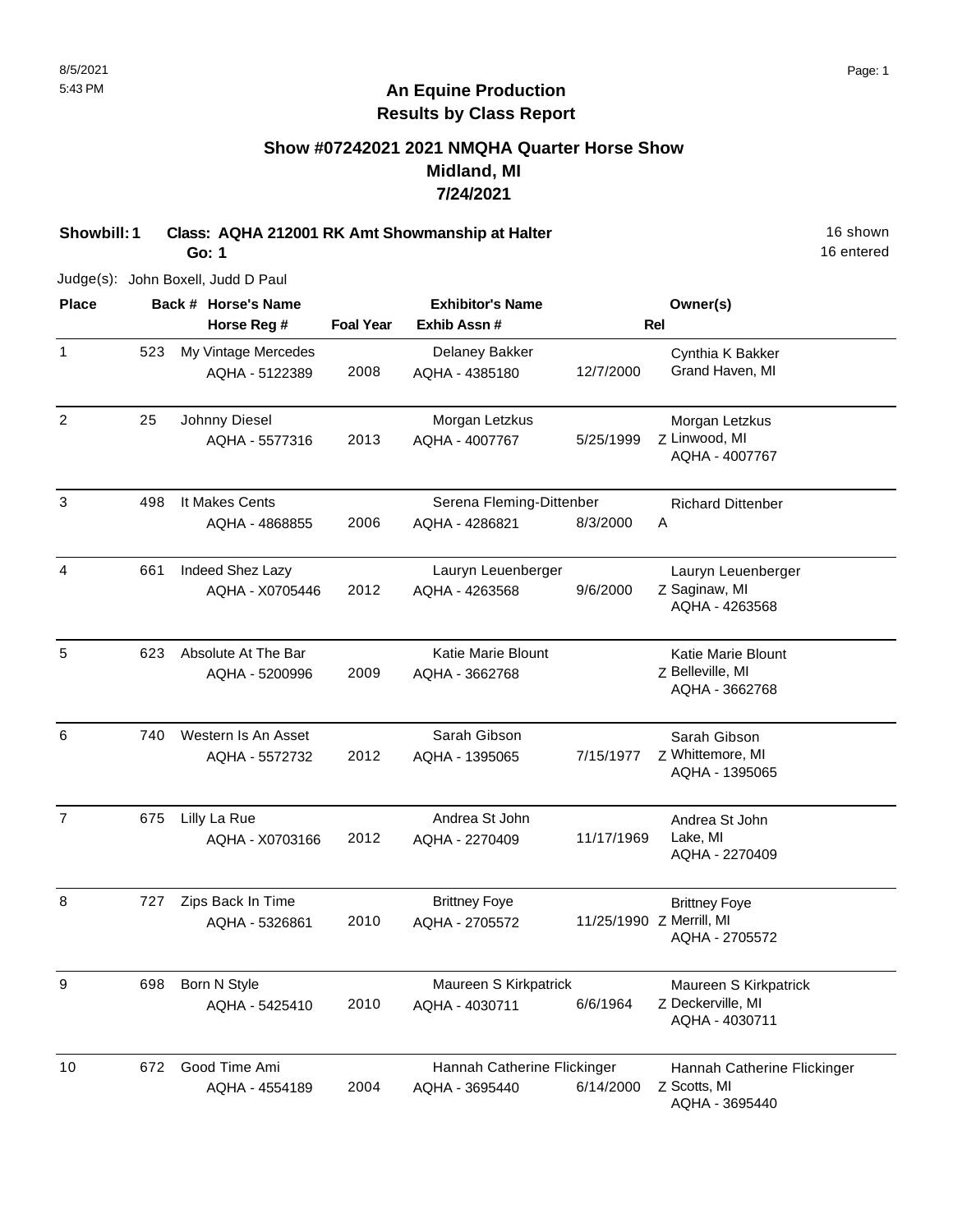**Midland, MI 7/24/2021**

| 11        | 664 | Code Red Cover Girl<br>AQHA - 5552118        | 2013 | Jessica Bills<br>AQHA - 2695099       | 12/3/1991             | Jessica Bills<br>Beulah, MI<br>AQHA - 2695099                       |
|-----------|-----|----------------------------------------------|------|---------------------------------------|-----------------------|---------------------------------------------------------------------|
| <b>NP</b> | 369 | Sleepin In The Snow<br>AQHA - 5379605        | 2011 | Rebecca Eno<br>AQHA - 2181808         | 12/17/1956 Z Hale, MI | Rebecca Eno<br>AQHA - 2181808                                       |
| <b>NP</b> | 667 | Didya Hear The Rumor<br>AQHA - 5645296       | 2014 | Kimberly Wagner<br>AQHA - 4256317     |                       | <b>McNair Farm LLC</b><br>Claremore, OK                             |
| <b>NP</b> | 673 | Zee Zee Tuf<br>AQHA - 5179301                | 2009 | Julia Hardy<br><b>AQHA - APPLIED</b>  | 7/11/2001             | Madison Paige Foster<br>Fremont, MI<br>AQHA - 4009304               |
| <b>NP</b> | 679 | Full Of Blessings<br>AQHA - X0731441         | 2017 | Kimberly L Whaley<br>AQHA - 2067355   | 1/24/1966             | Kimberly L Whaley<br>Z Bay City, MI<br>AQHA - 2067355               |
| <b>NP</b> | 804 | <b>Follow Ur Intuition</b><br>AQHA - 5550913 | 2013 | Stefanie A Freeland<br>AQHA - 4332257 |                       | Stefanie A Freeland<br>11/13/1968 Z Fruitport, MI<br>AQHA - 4332257 |

|              |             | 1st Judge: 2nd Judge: |
|--------------|-------------|-----------------------|
|              | John Boxell | Judd D                |
| <b>Place</b> |             | Paul                  |
| 4            | 523         | 523                   |
| 2            | 25          | 25                    |
| 3            | 740         | 498                   |
| 4            | 661         | 623                   |
| 5            | 498         | 661                   |
| 6            | 623         | 727                   |
| 7            | 675         | 698                   |
| 8            | 672         | 740                   |
| 9            | 664         | 675                   |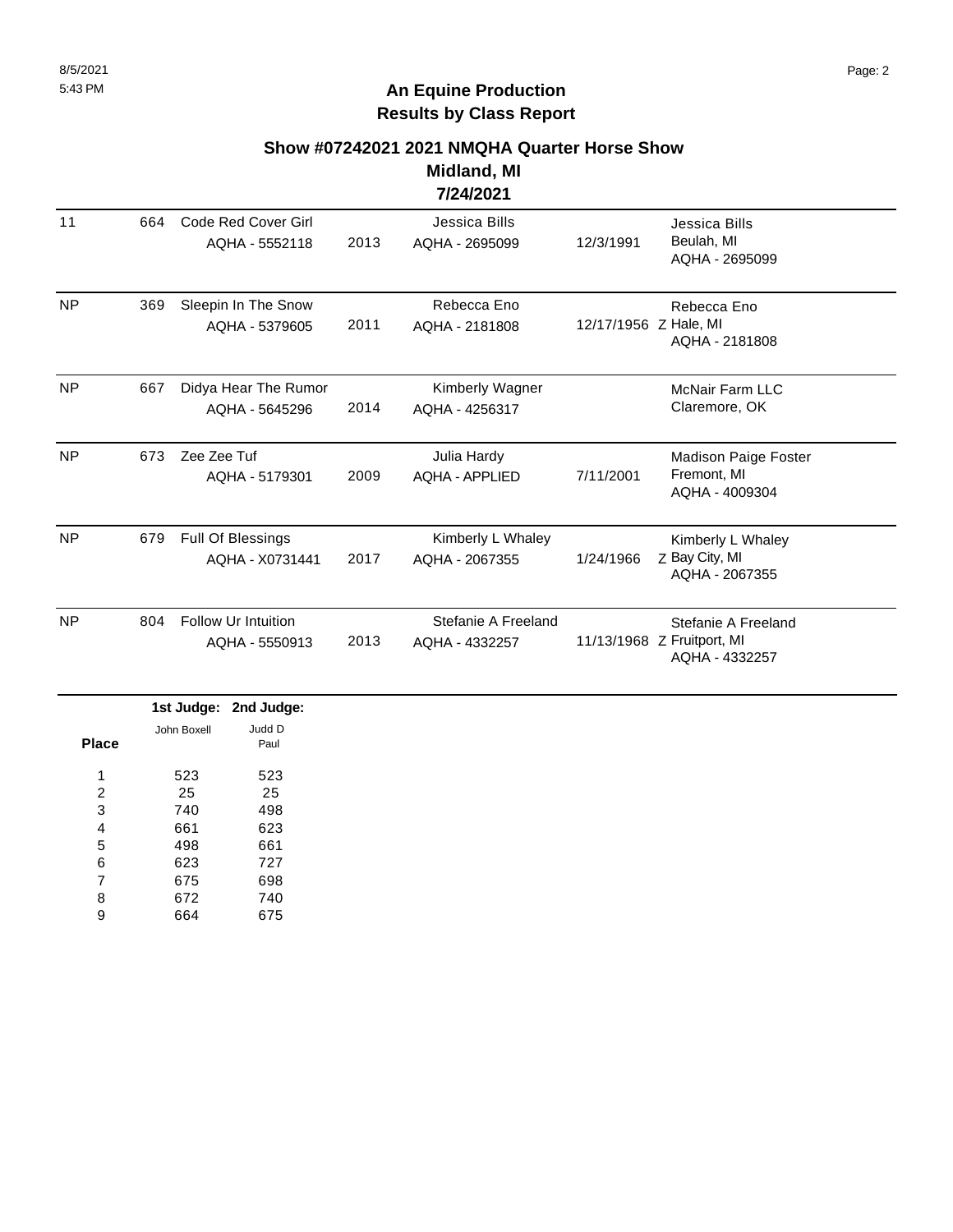# **Show #07242021 2021 NMQHA Quarter Horse Show Midland, MI 7/24/2021**

**Showbill: 2 Class: AQHA 212002 L1 Amt Showmanship at Halter** 30 shown 30 shown

**Go: 1**

30 entered

Judge(s): John Boxell, Judd D Paul

| <b>Place</b>   |     | Back # Horse's Name                           |                  | <b>Exhibitor's Name</b>                         |           | Owner(s)                                                           |
|----------------|-----|-----------------------------------------------|------------------|-------------------------------------------------|-----------|--------------------------------------------------------------------|
|                |     | Horse Reg #                                   | <b>Foal Year</b> | Exhib Assn#                                     |           | <b>Rel</b>                                                         |
| 1              | 66  | I O You One<br>AQHA - 5005599                 | 2007             | Lisa A Ondersma-Lowetz<br>AQHA - 1932276        | 3/25/1983 | Lisa A Ondersma-Lowetz<br>Z Holland, MI<br>AQHA - 1932276          |
| $\overline{2}$ | 663 | Dont Make A Scene<br>AQHA - 5464105           | 2012             | Lainey Marie Zwerk<br>AQHA - 4239084            |           | Lainey Marie Zwerk<br>10/19/2000 Z Vassar, MI<br>AQHA - 4239084    |
| $\sqrt{3}$     | 523 | My Vintage Mercedes<br>AQHA - 5122389         | 2008             | Delaney Bakker<br>AQHA - 4385180                | 12/7/2000 | Cynthia K Bakker<br>Grand Haven, MI                                |
| 4              | 672 | Good Time Ami<br>AQHA - 4554189               | 2004             | Hannah Catherine Flickinger<br>AQHA - 3695440   | 6/14/2000 | Hannah Catherine Flickinger<br>Z Scotts, MI<br>AQHA - 3695440      |
| 5              | 728 | Xtreme Zip<br>AQHA - 5558800                  | 2013             | Audra Levitte<br>AQHA - 1863538                 | 8/10/1968 | Audra Levitte<br>Z Lexington, MI<br>AQHA - 1863538                 |
| 6              | 311 | <b>Stellas Gotr Groove</b><br>AQHA - X0715665 | 2014             | Kerry Daudlin<br>AQHA - 2512678                 | 9/2/1969  | Kerry Daudlin<br>Z Ortonville, MI<br>AQHA - 2512678                |
| $\overline{7}$ | 683 | Livin In Luxury<br>AQHA - 5513102             | 2012             | <b>Haley Christine Warner</b><br>AQHA - 3713534 | 2/26/1999 | <b>Haley Christine Warner</b><br>Z Ida, MI<br>AQHA - 3713534       |
| 8              | 696 | <b>Blazing Potential</b><br>AQHA - 4369247    | 2003             | Katie Elizabeth Main<br>AQHA - 4246351          | 9/19/2000 | Katie Elizabeth Main<br>Z Leonard, MI<br>AQHA - 4246351            |
| 9              | 727 | Zips Back In Time<br>AQHA - 5326861           | 2010             | <b>Brittney Foye</b><br>AQHA - 2705572          |           | <b>Brittney Foye</b><br>11/25/1990 Z Merrill, MI<br>AQHA - 2705572 |
| 10             | 480 | Lopin N Lookin<br>AQHA - 5412391              | 2011             | Morgan Bailey<br>AQHA - 4139213                 | 1/18/2000 | Morgan Bailey<br>Bellaine, MI<br>AQHA - 4139213                    |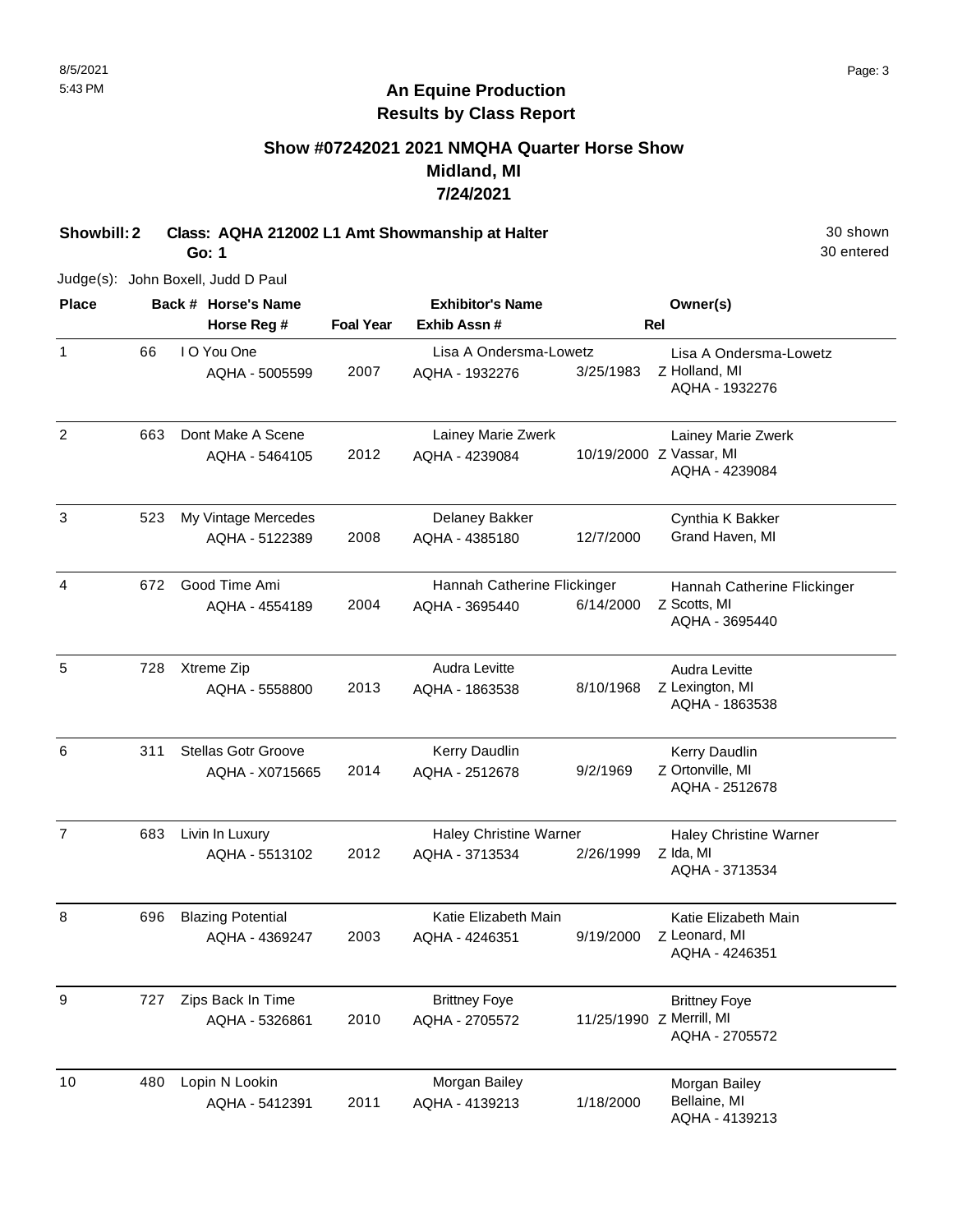#### **Show #07242021 2021 NMQHA Quarter Horse Show Midland, MI**

**7/24/2021**

| 11        | 498 | It Makes Cents<br>AQHA - 4868855              | 2006 | Serena Fleming-Dittenber<br>AQHA - 4286821 | 8/3/2000              | <b>Richard Dittenber</b><br>A                                       |
|-----------|-----|-----------------------------------------------|------|--------------------------------------------|-----------------------|---------------------------------------------------------------------|
| 12        | 804 | Follow Ur Intuition<br>AQHA - 5550913         | 2013 | Stefanie A Freeland<br>AQHA - 4332257      |                       | Stefanie A Freeland<br>11/13/1968 Z Fruitport, MI<br>AQHA - 4332257 |
| <b>NP</b> | 114 | UF A Boy Named Sue<br>AQHA - 5693158          | 2015 | Ashton A Ulrich<br>AQHA - 2773768          | 8/23/1990             | Ashton A Ulrich<br>Z Barryton, MI<br>AQHA - 2773768                 |
| <b>NP</b> | 116 | <b>Talk About Good Luck</b><br>AQHA - 5498407 | 2012 | Amanda Hampel<br>AQHA - 2471640            | 10/7/1978             | Amanda Hampel<br>Barryton, MI<br>AQHA - 2471640                     |
| <b>NP</b> | 167 | Hunt In My Saddle<br>AQHA - 5222715           | 2009 | Charlotte L Ruth-Kasper<br>AQHA - 494146   | 8/17/1967             | Charlotte L Ruth-Kasper<br>Z Port Austin, MI<br>AQHA - 494146       |
| <b>NP</b> | 194 | FeelsGoodToLookGood<br>AQHA - 5611835         | 2014 | Roni L Murphy<br>AQHA - 3527467            |                       | Roni L Murphy<br>Z Memphis, MI<br>AQHA - 3527467                    |
| <b>NP</b> | 211 | <b>Hes Hott</b><br>AQHA - 5902347             | 2014 | Diana Midgley<br>AQHA - 757892             | 9/24/1950             | Diana Midgley<br>Z Jackson, MI<br>AQHA - 757892                     |
| <b>NP</b> | 315 | Fifty Six Kruzer<br>AQHA - 5398456            | 2011 | Hannah Rae Suddeth<br>AQHA - 4297407       | 6/6/2000              | Hannah Rae Suddeth<br>Z Oxford, MI<br>AQHA - 4297407                |
| <b>NP</b> | 316 | <b>Remington Steal</b><br>AQHA - 5441455      | 2011 | Debbie Wadds<br>AQHA - 2504845             |                       | Debbie Wadds<br>Z Ovid, MI<br>AQHA - 2504845                        |
| <b>NP</b> | 322 | Too LazyToSpeak<br>AQHA - 5818682             | 2017 | Megan Hirschman<br>AQHA - 1899479          | 5/3/1982              | Megan Hirschman<br>Z Ithaca, MI<br>AQHA - 1899479                   |
| <b>NP</b> | 369 | Sleepin In The Snow<br>AQHA - 5379605         | 2011 | Rebecca Eno<br>AQHA - 2181808              | 12/17/1956 Z Hale, MI | Rebecca Eno<br>AQHA - 2181808                                       |
| <b>NP</b> | 493 | Sumore Shock<br>AQHA - X0611153               | 2002 | Jennifer Craig<br>AQHA - 2072636           | 3/16/1979             | Jennifer Craig<br>Z Lapeer, MI<br>AQHA - 2072636                    |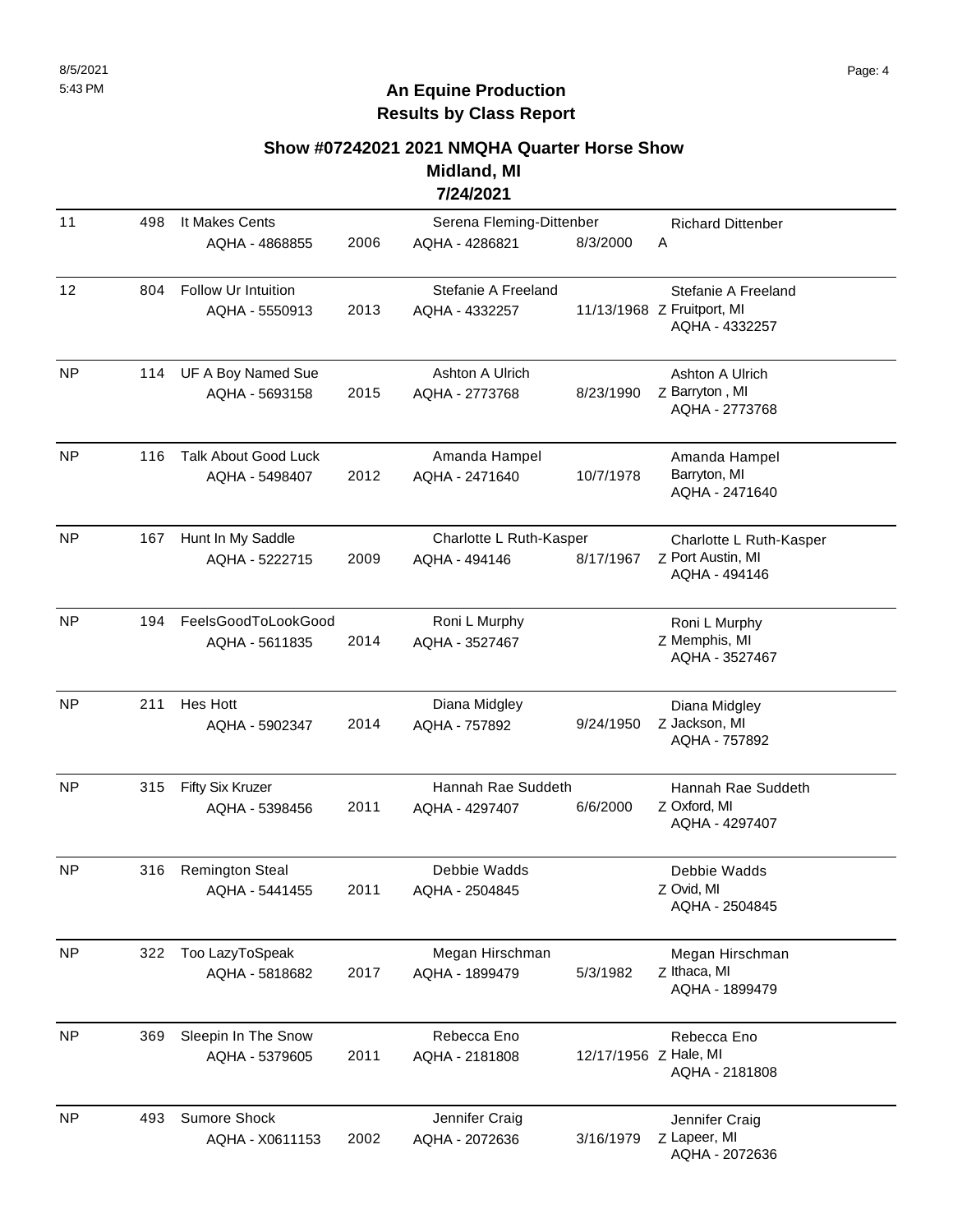# **Show #07242021 2021 NMQHA Quarter Horse Show Midland, MI 7/24/2021**

| <b>NP</b>        | 623 |                         | Absolute At The Bar<br>AQHA - 5200996  | 2009 | <b>Katie Marie Blount</b><br>AQHA - 3662768 |            | Katie Marie Blount<br>Z Belleville, MI<br>AQHA - 3662768     |
|------------------|-----|-------------------------|----------------------------------------|------|---------------------------------------------|------------|--------------------------------------------------------------|
| <b>NP</b>        | 661 |                         | Indeed Shez Lazy<br>AQHA - X0705446    | 2012 | Lauryn Leuenberger<br>AQHA - 4263568        | 9/6/2000   | Lauryn Leuenberger<br>Z Saginaw, MI<br>AQHA - 4263568        |
| NP               | 667 |                         | Didya Hear The Rumor<br>AQHA - 5645296 | 2014 | Kimberly Wagner<br>AQHA - 4256317           |            | <b>McNair Farm LLC</b><br>Claremore, OK                      |
| <b>NP</b>        | 675 | Lilly La Rue            | AQHA - X0703166                        | 2012 | Andrea St John<br>AQHA - 2270409            | 11/17/1969 | Andrea St John<br>Lake, MI<br>AQHA - 2270409                 |
| NP               | 681 |                         | Surely Good N Hot<br>AQHA - X0733715   | 2017 | Kathleen McCullough<br>AQHA - 3199899       | 5/23/1984  | Kathleen/Tim Lennhouts<br>Z Mccullough<br>Fruitport, MI      |
| <b>NP</b>        | 698 | Born N Style            | AQHA - 5425410                         | 2010 | Maureen S Kirkpatrick<br>AQHA - 4030711     | 6/6/1964   | Maureen S Kirkpatrick<br>Z Deckerville, MI<br>AQHA - 4030711 |
| NP               | 740 |                         | Western Is An Asset<br>AQHA - 5572732  | 2012 | Sarah Gibson<br>AQHA - 1395065              | 7/15/1977  | Sarah Gibson<br>Z Whittemore, MI<br>AQHA - 1395065           |
| NP               |     | 1133 On The Clock       | AQHA - X0673061                        | 2007 | Mary Jo Short<br>AQHA - 1698927             | 9/20/1978  | Mary Jo Short<br>Z West Branch, MI<br>AQHA - 1698927         |
|                  |     |                         | 1st Judge: 2nd Judge:                  |      |                                             |            |                                                              |
| <b>Place</b>     |     | John Boxell             | Judd D<br>Paul                         |      |                                             |            |                                                              |
| 1<br>2<br>3<br>4 |     | 663<br>683<br>66<br>523 | 66<br>523<br>672<br>663                |      |                                             |            |                                                              |

696 672 728 727 480 5 6

728 7

311 804 498 311 8 9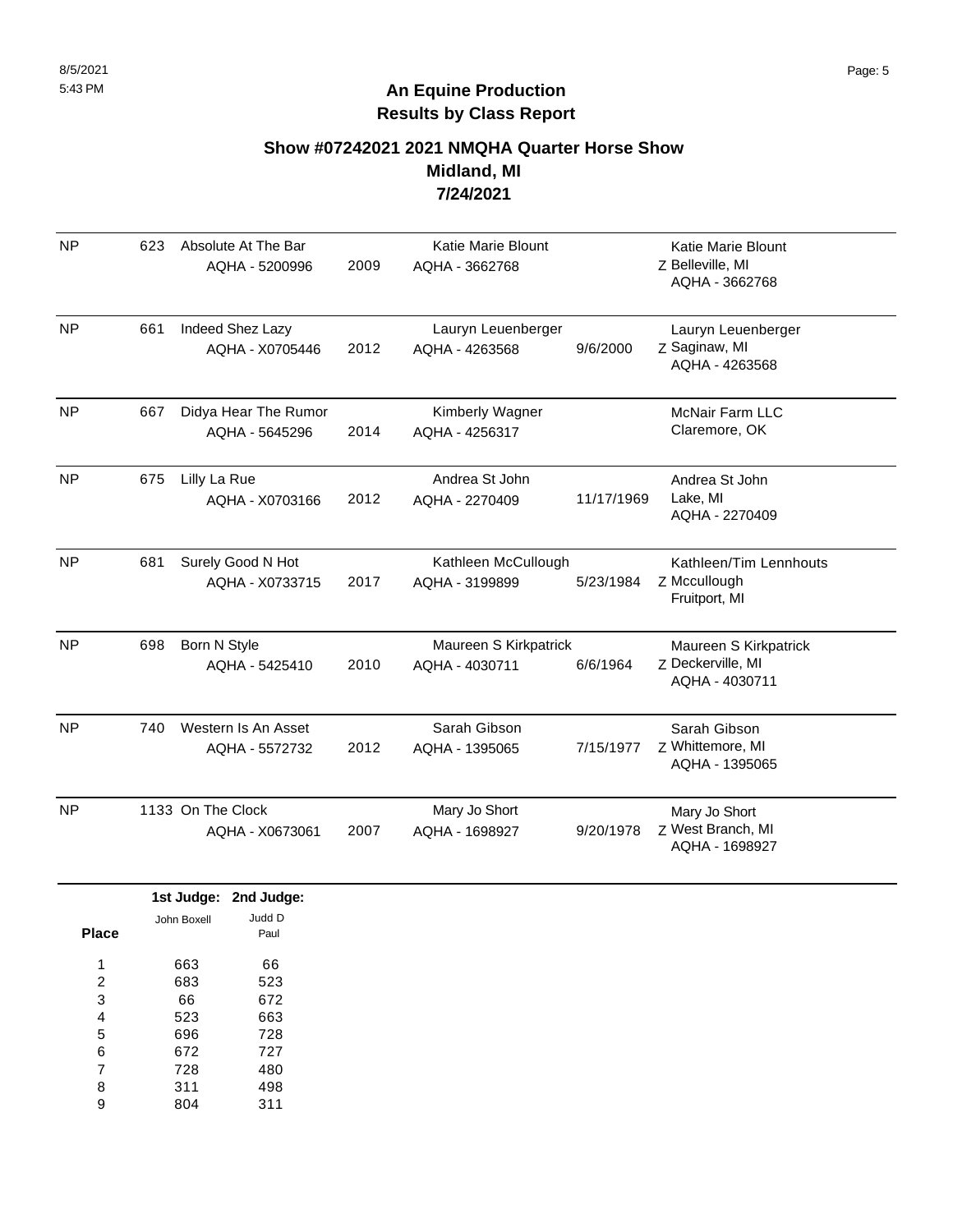### **Show #07242021 2021 NMQHA Quarter Horse Show Midland, MI 7/24/2021**

**Showbill: 3 Class: AQHA 212800 Amt Select Showmanship at Halter** 16 Shown 16 shown

**Go: 1**

16 entered

Judge(s): John Boxell, Judd D Paul

| <b>Place</b>   |     | Back # Horse's Name                         |                  | <b>Exhibitor's Name</b>               |            | Owner(s)                                                            |
|----------------|-----|---------------------------------------------|------------------|---------------------------------------|------------|---------------------------------------------------------------------|
|                |     | Horse Reg #                                 | <b>Foal Year</b> | Exhib Assn#                           |            | <b>Rel</b>                                                          |
| $\mathbf{1}$   | 22  | Dont Need A Mirror<br>AQHA - 4223078        | 2009             | Brenda K Howell<br>AQHA - 1453310     | 10/21/1965 | Christa L Baldwin<br>Stanton, MI<br>AQHA - 920340                   |
| $\mathbf{1}$   | 119 | <b>Baylite Jac</b><br>AQHA - 5763639        | 2016             | Jeanne Hugo<br>AQHA - 1412178         | 1/26/1964  | Jeanne Hugo<br>Z Linwood, MI<br>AQHA - 1412178                      |
| $\mathfrak{Z}$ | 150 | Macs Kool Legacy<br>AQHA - 5489508          | 2012             | Susan M Frank<br>AQHA - 3302326       | 2/27/1957  | Susan M Frank<br>Z Pinconning, MI<br>AQHA - 3302326                 |
| $\overline{4}$ | 123 | Rock Legend<br>AQHA - 5373153               | 2011             | Cynthia R Pyle<br>AQHA - 1008072      | 4/26/1961  | Cynthia R Pyle<br>Z Zeeland, MI<br>AQHA - 1008072                   |
| 5              | 254 | Sheza Chip Off A Pro<br>AQHA - 5353635      | 2009             | <b>Tricia Meade</b><br>AQHA - 2767830 | 6/12/1965  | <b>Tricia Meade</b><br>Z Port Huron, MI<br>AQHA - 2767830           |
| 6              | 211 | <b>Hes Hott</b><br>AQHA - 5902347           | 2014             | Diana Midgley (SS)<br>AQHA - 757892   | 9/24/1950  | Diana Midgley<br>Z Jackson, MI<br>AQHA - 757892                     |
| 6              | 728 | Xtreme Zip<br>AQHA - 5558800                | 2013             | Audra Levitte<br>AQHA - 1863538       | 8/10/1968  | Audra Levitte<br>Z Lexington, MI<br>AQHA - 1863538                  |
| 8              | 804 | Follow Ur Intuition<br>AQHA - 5550913       | 2013             | Stefanie A Freeland<br>AQHA - 4332257 |            | Stefanie A Freeland<br>11/13/1968 Z Fruitport, MI<br>AQHA - 4332257 |
| 8              |     | 1100 Just the rite stryde<br>AQHA - 5743009 | 2017             | Kimberly A O'Boyle<br>AQHA - 2147099  | 12/16/1968 | Thad O'Boyle<br>St Louis, MI<br>AQHA - 1373726                      |
| <b>NP</b>      | 12  | Southern Eyes On Me<br>AQHA - 5820008       | 2017             | Nancy Kay Fullerton<br>AQHA - 359042  | 5/16/1957  | Nancy Kay Fullerton<br>Z Charlotte, MI<br>AQHA - 359042             |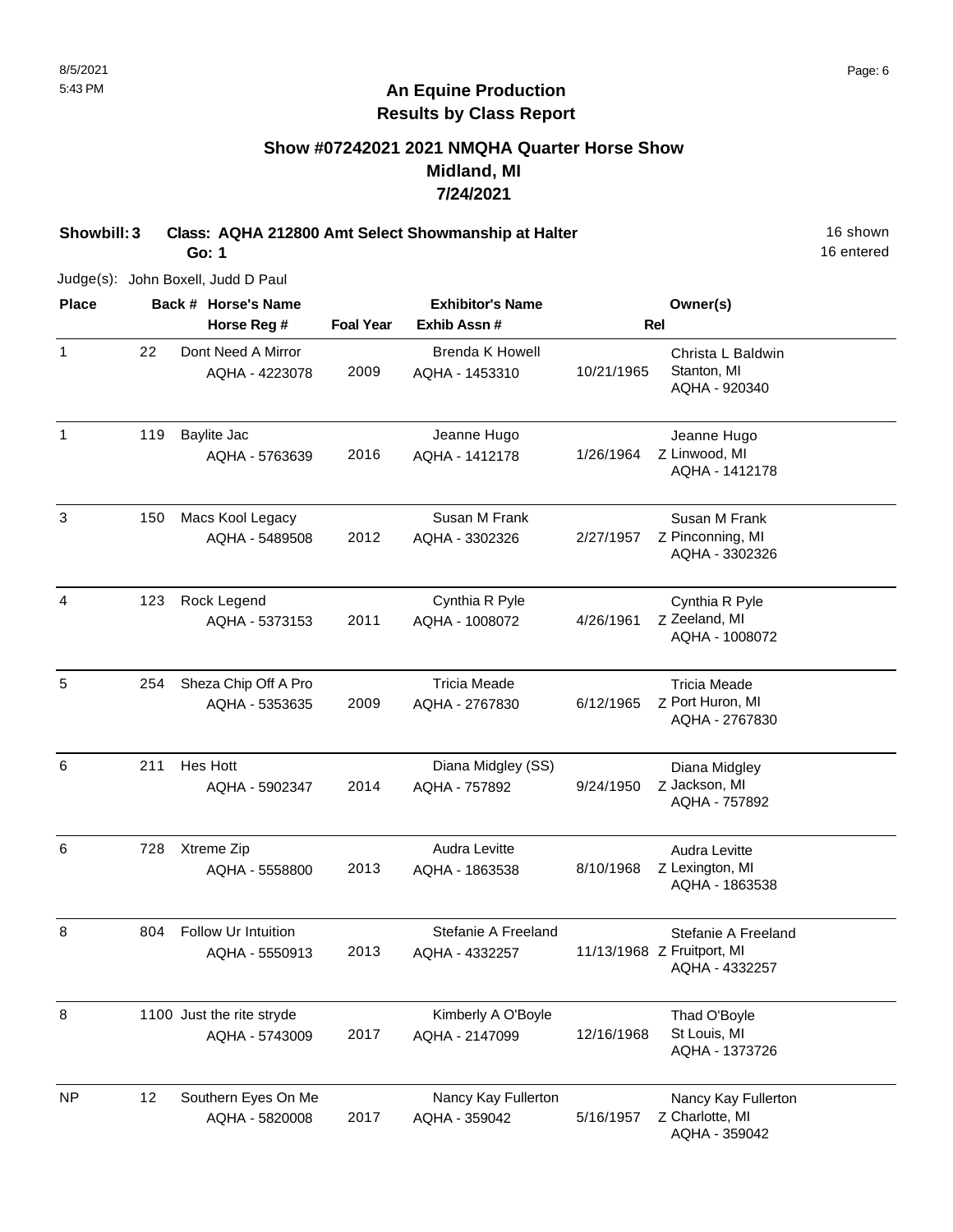**Midland, MI 7/24/2021**

| <b>NP</b> | 167 | Hunt In My Saddle                        |      | Charlotte L Ruth-Kasper                      |                       | Charlotte L Ruth-Kasper                                  |
|-----------|-----|------------------------------------------|------|----------------------------------------------|-----------------------|----------------------------------------------------------|
|           |     | AQHA - 5222715                           | 2009 | AQHA - 494146                                | 8/17/1967             | Z Port Austin, MI<br>AQHA - 494146                       |
| <b>NP</b> | 311 | Stellas Gotr Groove<br>AQHA - X0715665   | 2014 | Kerry Daudlin<br>AQHA - 2512678              | 9/2/1969              | Kerry Daudlin<br>Z Ortonville, MI<br>AQHA - 2512678      |
| <b>NP</b> | 316 | <b>Remington Steal</b><br>AQHA - 5441455 | 2011 | Debbie Wadds<br>AQHA - 2504845               |                       | Debbie Wadds<br>Z Ovid, MI<br>AQHA - 2504845             |
| <b>NP</b> | 369 | Sleepin In The Snow<br>AQHA - 5379605    | 2011 | Rebecca Eno<br>AQHA - 2181808                | 12/17/1956 Z Hale, MI | Rebecca Eno<br>AQHA - 2181808                            |
| <b>NP</b> | 623 | Absolute At The Bar<br>AQHA - 5200996    | 2009 | <b>Sherry Marie Blount</b><br>AQHA - 1250302 |                       | Katie Marie Blount<br>A Belleville, MI<br>AQHA - 3662768 |
| <b>NP</b> | 679 | Full Of Blessings<br>AQHA - X0731441     | 2017 | Kimberly L Whaley<br>AQHA - 2067355          | 1/24/1966             | Kimberly L Whaley<br>Z Bay City, MI<br>AQHA - 2067355    |

|       |             | 1st Judge: 2nd Judge: |
|-------|-------------|-----------------------|
|       | John Boxell | Judd D                |
| Place |             | Paul                  |
| 1     | 119         | 22                    |
|       |             |                       |
| 2     | 22          | 119                   |
| 3     | 728         | 211                   |
| 4     | 123         | 150                   |
| 5     | 150         | 254                   |
| 6     | 254         | 123                   |
| 7     | 1100        | 804                   |
| 8     | 804         | 1100                  |
| 9     | 211         | 728                   |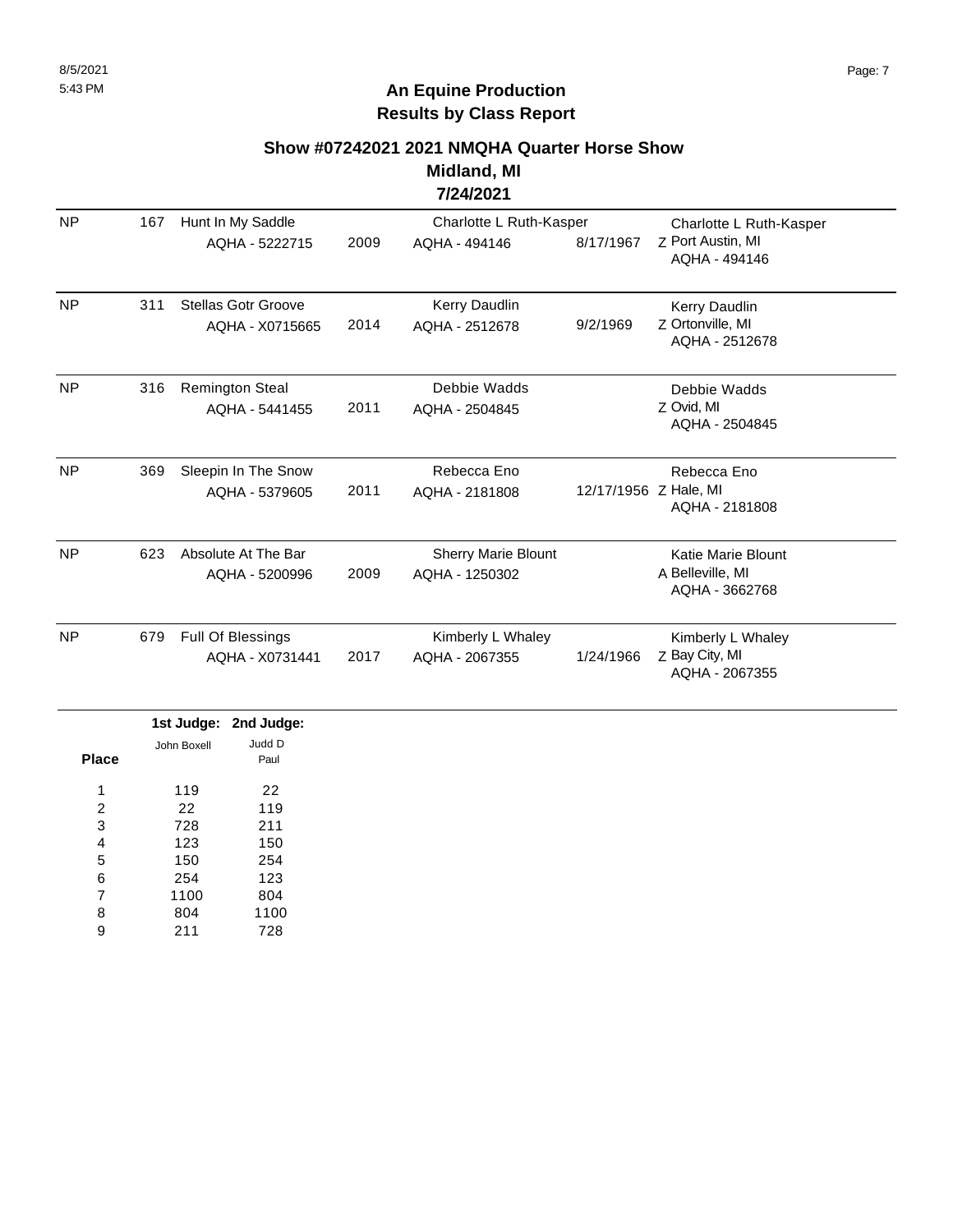# **Show #07242021 2021 NMQHA Quarter Horse Show Midland, MI 7/24/2021**

**Showbill: 4 Class: AQHA 212000 Amt Showmanship at Halter** 22 shown

**Go: 1**

Judge(s): John Boxell, Judd D Paul

| <b>Place</b>   |     | Back # Horse's Name      |                  | <b>Exhibitor's Name</b>  |           | Owner(s)                     |
|----------------|-----|--------------------------|------------------|--------------------------|-----------|------------------------------|
|                |     | Horse Reg #              | <b>Foal Year</b> | Exhib Assn#              |           | <b>Rel</b>                   |
| $\mathbf{1}$   | 222 | Ms Mae Flash             |                  | Brandy L Baldwin-Bunting |           | Christa L Baldwin            |
|                |     | AQHA - 5259030           | 2009             | AQHA - 1438233           | 3/6/1980  | C Stanton, MI                |
|                |     |                          |                  |                          |           | AQHA - 920340                |
| 2              | 383 | The Red Foxx             |                  | Adam Johnson             |           | Adam Johnson                 |
|                |     | AQHA - 5847669           | 2017             | AQHA - 1654758           | 9/1/1974  | Z Grand Rapids, MI           |
|                |     |                          |                  |                          |           | AQHA - 1654758               |
| $\mathsf 3$    | 180 | CowboysAintEasyToLuv     |                  | Kelsey Rudy              |           | Roxann Guthrie               |
|                |     | AQHA - 5359669           | 2010             | AQHA - 1434110           | 6/13/1985 | A Vassar, MI                 |
|                |     |                          |                  |                          |           | AQHA - 392082                |
| 3              | 698 | Born N Style             |                  | Robert D Kirkpatrick     |           | Maureen S Kirkpatrick        |
|                |     | AQHA - 5425410           | 2010             | AQHA - 2422781           |           | 11/12/1984 A Deckerville, MI |
|                |     |                          |                  |                          |           | AQHA - 4030711               |
| 5              | 66  | I O You One              |                  | Lisa A Ondersma-Lowetz   |           | Lisa A Ondersma-Lowetz       |
|                |     | AQHA - 5005599           | 2007             | AQHA - 1932276           | 3/25/1983 | Z Holland, MI                |
|                |     |                          |                  |                          |           | AQHA - 1932276               |
| 5              | 663 | Dont Make A Scene        |                  | Lainey Marie Zwerk       |           | Lainey Marie Zwerk           |
|                |     | AQHA - 5464105           | 2012             | AQHA - 4239084           |           | 10/19/2000 Z Vassar, MI      |
|                |     |                          |                  |                          |           | AQHA - 4239084               |
| $\overline{7}$ | 696 | <b>Blazing Potential</b> |                  | Katie Elizabeth Main     |           | Katie Elizabeth Main         |
|                |     | AQHA - 4369247           | 2003             | AQHA - 4246351           | 9/19/2000 | Z Leonard, MI                |
|                |     |                          |                  |                          |           | AQHA - 4246351               |
| 8              | 956 | The Certain Look         |                  | Abby E McDonnell         |           | Abby E McDonnell             |
|                |     | AQHA - 5533626           | 2013             | AQHA - 2137112           |           | 11/29/1980 Z Freeland, MI    |
|                |     |                          |                  |                          |           | AQHA - 2137112               |
| 9              | 315 | <b>Fifty Six Kruzer</b>  |                  | Hannah Rae Suddeth       |           | Hannah Rae Suddeth           |
|                |     | AQHA - 5398456           | 2011             | AQHA - 4297407           | 6/6/2000  | Z Oxford, MI                 |
|                |     |                          |                  |                          |           | AQHA - 4297407               |
| 9              | 674 | Mito Been Noticed        |                  | Joseph Normand           |           | Joseph Normand               |
|                |     |                          |                  | AQHA - 3376097           | 7/22/1988 | Z Chippewa Lake, MI          |
|                |     |                          |                  |                          |           | AQHA - 3376097               |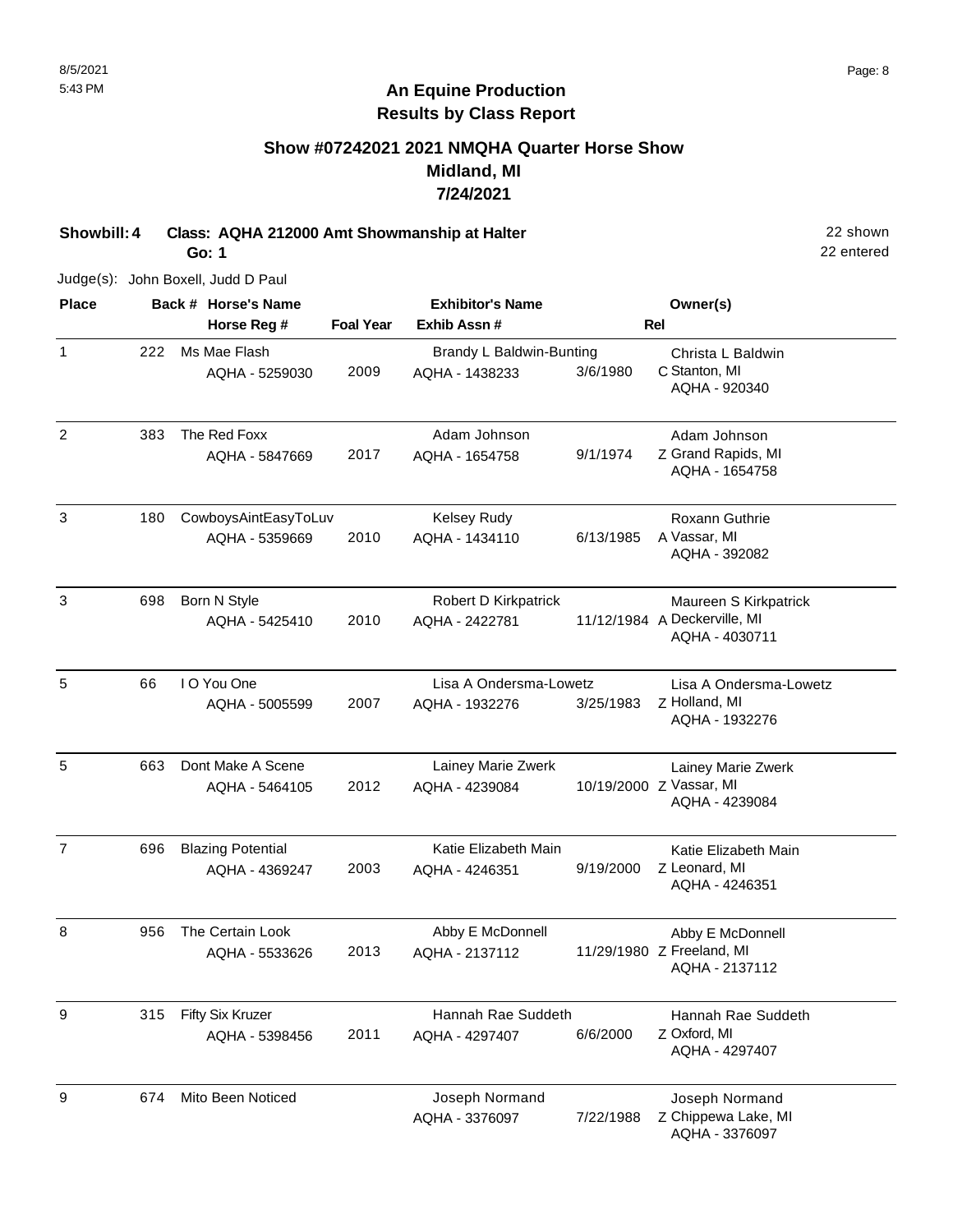#### **Show #07242021 2021 NMQHA Quarter Horse Show**

**Midland, MI 7/24/2021**

| <b>NP</b> | 23  | Capital Invitation<br>AQHA - 4969099    | 2007 | Raeleen R Backus<br>AQHA - 3593326    | 9/6/2000  | Raeleen R Backus<br>Z Midland, MI<br>AQHA - 3593326          |
|-----------|-----|-----------------------------------------|------|---------------------------------------|-----------|--------------------------------------------------------------|
| <b>NP</b> | 130 | <b>SST StarStruck</b><br>AQHA - 5715961 | 2015 | Katie Rae Krueger<br>AQHA - 3012459   | 2/21/1994 | Katie Rae Krueger<br>Z Sandusky, MI<br>AQHA - 3012459        |
| <b>NP</b> | 143 | Barry Barry Good<br>AQHA - 5763392      | 2016 | Cynthia Dore-Graves<br>AQHA - 1548002 | 9/25/1976 | Cynthia Dore-Graves<br>Z Sandusky, MI<br>AQHA - 1548002      |
| <b>NP</b> | 194 | FeelsGoodToLookGood<br>AQHA - 5611835   | 2014 | Roni L Murphy<br>AQHA - 3527467       |           | Roni L Murphy<br>Z Memphis, MI<br>AQHA - 3527467             |
| <b>NP</b> | 252 | Made Of Candy<br>AQHA - 5958401         | 2018 | Stephen Erdman<br>AQHA - 3583314      | 2/22/1993 | Stephen Erdman<br>Z Whitehall, MI<br>AQHA - 3583314          |
| <b>NP</b> | 360 | Invy Pit Crew<br>AQHA - 5758146         | 2016 | Holly M Gordon<br>AQHA - 3338487      | 1/17/1986 | Holly M Gordon<br>Z Lakeview, MI<br>AQHA - 3338487           |
| <b>NP</b> | 480 | Lopin N Lookin<br>AQHA - 5412391        | 2011 | Morgan Bailey<br>AQHA - 4139213       | 1/18/2000 | Morgan Bailey<br>Bellaine, MI<br>AQHA - 4139213              |
| <b>NP</b> | 493 | Sumore Shock<br>AQHA - X0611153         | 2002 | Jennifer Craig<br>AQHA - 2072636      | 3/16/1979 | Jennifer Craig<br>Z Lapeer, MI<br>AQHA - 2072636             |
| <b>NP</b> | 687 | Shes My Sudden Pie<br>AQHA - 59122909   | 2018 | Jarrod Bush<br>AQHA - 4437829         |           | Jarrod Bush<br>11/14/1989 Z Deckeville, MI<br>AQHA - 4437829 |
| <b>NP</b> | 694 | Lotsa Hot Potential<br>AQHA - 5634236   | 2014 | Abigail R Kasper<br>AQHA - 3190881    | 6/9/1994  | Abigail R Kasper<br>Z Port Austin, MI<br>AQHA - 3190881      |
| <b>NP</b> | 740 | Western Is An Asset<br>AQHA - 5572732   | 2012 | Sarah Gibson<br>AQHA - 1395065        | 7/15/1977 | Sarah Gibson<br>Z Whittemore, MI<br>AQHA - 1395065           |
| <b>NP</b> |     | 1133 On The Clock<br>AQHA - X0673061    | 2007 | Mary Jo Short<br>AQHA - 1698927       | 9/20/1978 | Mary Jo Short<br>Z West Branch, MI                           |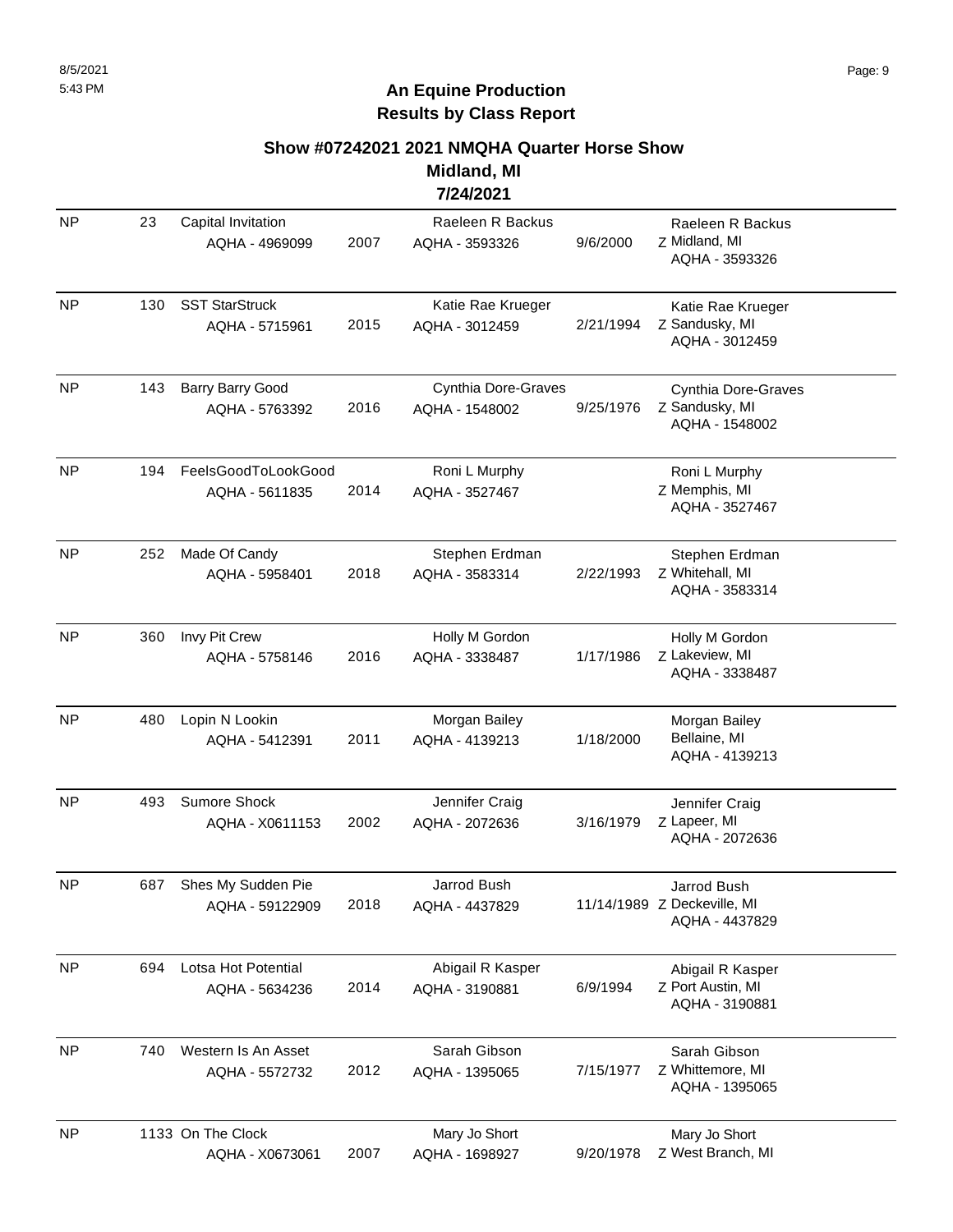$\frac{1}{2}$ 

# **An Equine Production Results by Class Report**

# **Show #07242021 2021 NMQHA Quarter Horse Show Midland, MI 7/24/2021**

AQHA - 1698927

|              |             | 1st Judge: 2nd Judge: |
|--------------|-------------|-----------------------|
|              | John Boxell | Judd D                |
| <b>Place</b> |             | Paul                  |
| 4            | 222         | 222                   |
| 2            | 383         | 383                   |
| 3            | 663         | 180                   |
| 4            | 698         | 698                   |
| 5            | 180         | 66                    |
| 6            | 66          | 696                   |
| 7            | 696         | 956                   |
| 8            | 956         | 663                   |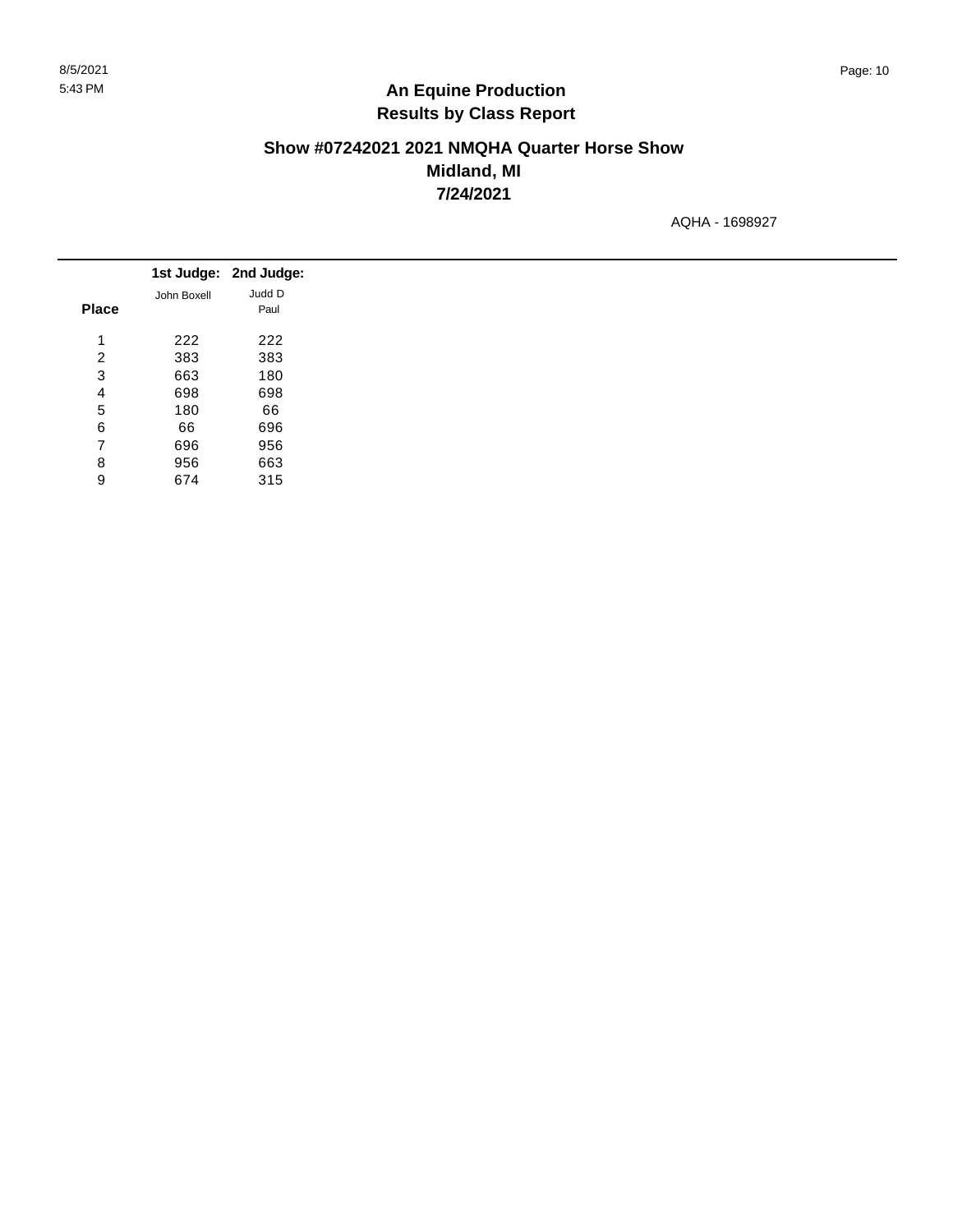# **Show #07242021 2021 NMQHA Quarter Horse Show Midland, MI 7/24/2021**

**Showbill: 5 Class: AQHA 412001 RK Youth Showmanship at Halter** 14 Shown 14 shown

**Go: 1**

14 entered

Judge(s): John Boxell, Judd D Paul

| <b>Place</b>   |     | Back # Horse's Name         |                  | <b>Exhibitor's Name</b>        |                  | Owner(s)                        |
|----------------|-----|-----------------------------|------------------|--------------------------------|------------------|---------------------------------|
|                |     | Horse Reg #                 | <b>Foal Year</b> | Exhib Assn#                    | <b>Birthdate</b> | Rel                             |
| $\mathbf{1}$   | 630 | Im Pink Floyd               |                  | <b>Kate Davis</b>              |                  | <b>Kate Davis</b>               |
|                |     | AQHA - 5371424              | 2011             | AQHA - 4231434                 | 7/17/2002        | Z Williamston, MI               |
|                |     |                             |                  |                                |                  | AQHA - 4231434                  |
| $\overline{c}$ | 676 | <b>Batmans Got Da Goods</b> |                  | Maya Edwards                   |                  | Lindsey Elly                    |
|                |     | AQHA - 5849530              | 2017             | AQHA - 4206334                 | 5/4/2004         |                                 |
|                |     |                             |                  |                                |                  | AQHA - 2265145                  |
| 2              | 678 | <b>BLH Jackzan Aces Par</b> |                  | <b>Tara Blount</b>             |                  | <b>Tara Blount</b>              |
|                |     | AQHA - 5164414              | 2008             | AQHA - 4322413                 | 7/19/2002        | Kimball, MI                     |
|                |     |                             |                  |                                |                  | AQHA - 4322413                  |
| 4              | 668 | C R Gold Machine            |                  | Kendall Ryan Lance             |                  | Kendall Ryan Lance              |
|                |     | AQHA - 5071151              | 2008             | AQHA - 4255804                 |                  | 10/16/2002 Z Dausburg, MI       |
|                |     |                             |                  |                                |                  | AQHA - 4255804                  |
| 5              | 655 | Gotta Golden Bar            |                  | Alyssa G Bayerski              |                  | Patti Bayerski                  |
|                |     | AQHA - 4947999              | 2007             | AQHA - 4279498                 | 7/11/2004        | A Warren, MI                    |
| 6              | 673 | Zee Zee Tuf                 |                  | Sarah Allisonmae Russell       |                  | <b>Madison Paige Foster</b>     |
|                |     | AQHA - 5179301              | 2009             | AQHA - 4392306                 | 6/22/2004        | Fremont, MI                     |
|                |     |                             |                  |                                |                  | AQHA - 4009304                  |
| $\overline{7}$ | 497 | <b>DWR Suddenly Fever</b>   |                  | Katie Gingerich                |                  | Katie Gingerich                 |
|                |     | AQHA - 5617754              | 2014             | AQHA - 4243833                 | 11/8/2003        | Z Linwood, MI                   |
|                |     |                             |                  |                                |                  | AQHA - 4243833                  |
| 8              | 99  | This Jet Is Hot             |                  | Elizabeth Laney                |                  | Andrea L Laney                  |
|                |     | AQHA - X0715023             | 2014             | AQHA - 4233069                 | 10/13/2009       | Rosebush, MI                    |
|                |     |                             |                  |                                |                  | AQHA - 1450337                  |
| 9              | 386 | No Time To Party            |                  | <b>Rylee Elizabeth Nichols</b> |                  | Kelly E Dykstra-Nichols         |
|                |     | AQHA - 5411120              | 2011             | AQHA - 4238840                 | 3/8/2006         | C Ada, MI                       |
| 10             | 654 | Lukes Wise Man              |                  | Natalie Ryanna Marsh           |                  | Natalie Ryanna Marsh            |
|                |     | AQHA - X0682747             | 2007             | AQHA - 4398827                 | 2/9/2005         | Z Midland, MI<br>AQHA - 4398827 |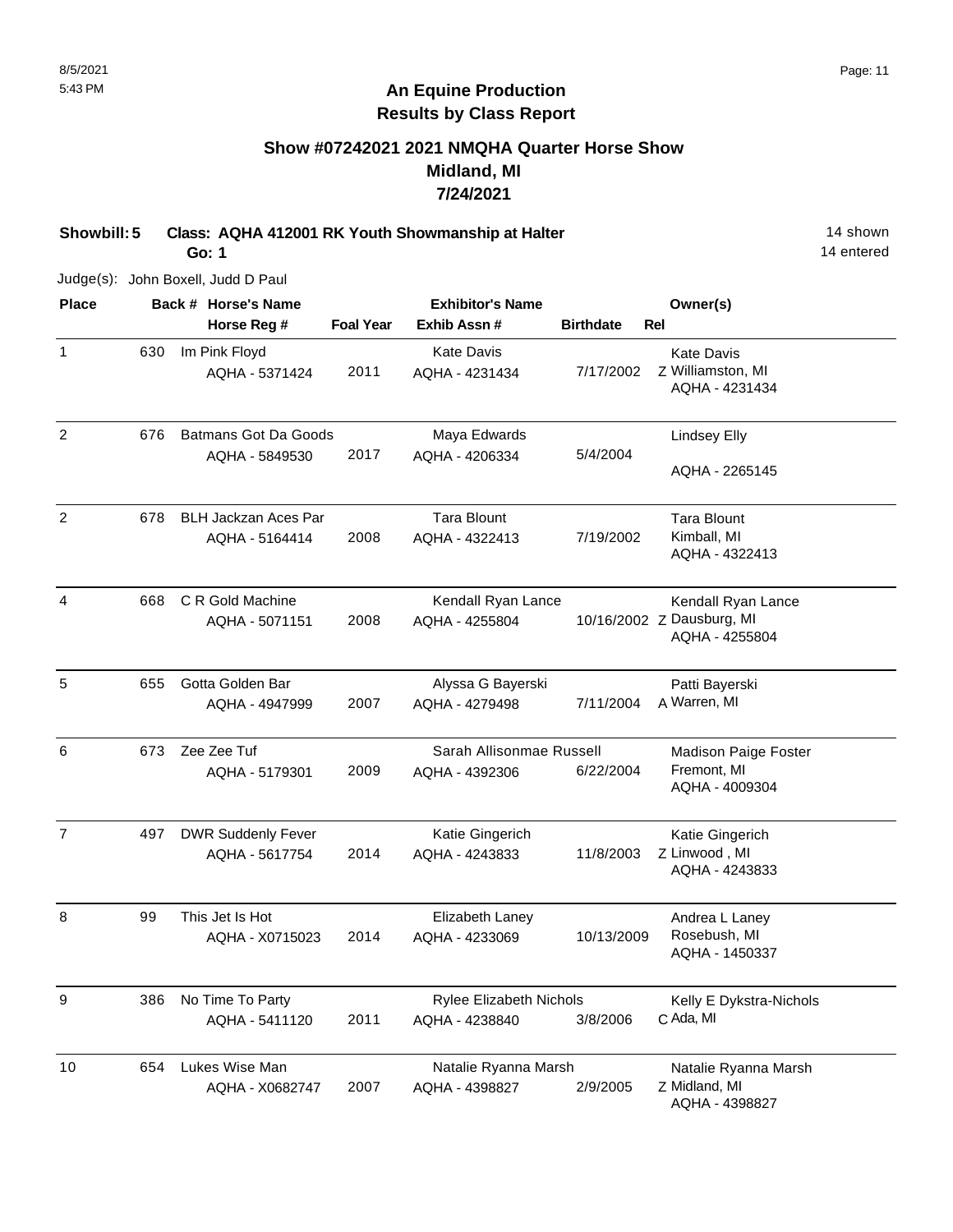#### **Show #07242021 2021 NMQHA Quarter Horse Show**

**Midland, MI 7/24/2021**

| <b>NP</b> | 207 | Kaptain Kaveman<br>AQHA - 5689814    | 2015 | Elizabeth Smith<br>AQHA - 3634081 | 2/20/2007 | Elizabeth Smith<br>Z Clarkstiwb, MI<br>AQHA - 3634081 |  |
|-----------|-----|--------------------------------------|------|-----------------------------------|-----------|-------------------------------------------------------|--|
| <b>NP</b> | 213 | <b>Blue Vitals</b><br>AQHA - 5547574 | 2013 | Kaitlyn Hartman<br>AQHA - 4384351 | 2/13/2003 | Lisa Haremza<br>Port Huran, MI                        |  |
| <b>NP</b> | 652 | Bee A Rose<br>AQHA - 5486162         | 2012 | Dakota Barnett<br>AQHA - 4445619  | 8/4/2007  | Dakota Barnett<br>Z Munith, MI<br>AQHA - 4445619      |  |
| <b>NP</b> | 665 | Only Classic Rock<br>AQHA - 5816273  | 2017 | Olivia Omer<br>AQHA - 4348658     | 10/1/2005 | Olivia Omer<br>Z Leslie, MI<br>AQHA - 4348658         |  |

|       |             | 1st Judge: 2nd Judge: |
|-------|-------------|-----------------------|
|       | John Boxell | Judd D                |
| Place |             | Paul                  |
|       |             |                       |
| 1     | 630         | 676                   |
| 2     | 678         | 630                   |
| 3     | 668         | 678                   |
| 4     | 676         | 668                   |
| 5     | 386         | 655                   |
| 6     | 673         | 497                   |
| 7     | 99          | 654                   |
| 8     | 655         | 673                   |
| g     | 497         | 99                    |
|       |             |                       |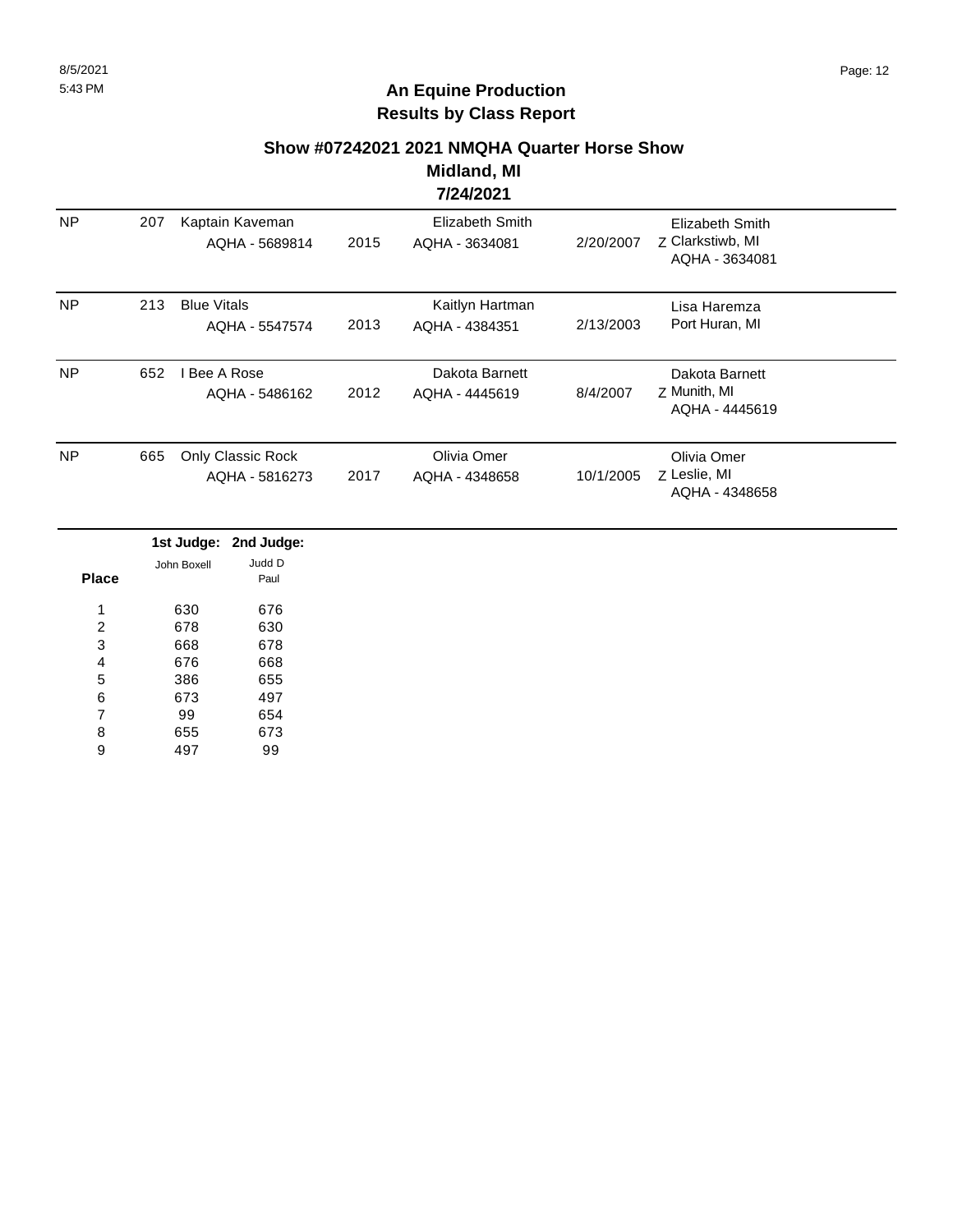# **Show #07242021 2021 NMQHA Quarter Horse Show Midland, MI 7/24/2021**

**Showbill: 6 Class: AQHA 412702 L1 Youth Showmanship (13 & Under)** 5 shown

**Go: 1**

Judge(s): John Boxell, Judd D Paul

| <b>Place</b> |     | Back # Horse's Name                    | <b>Exhibitor's Name</b> |                                         |                  | Owner(s)                                                   |
|--------------|-----|----------------------------------------|-------------------------|-----------------------------------------|------------------|------------------------------------------------------------|
|              |     | Horse Reg #                            | <b>Foal Year</b>        | Exhib Assn#                             | <b>Birthdate</b> | <b>Rel</b>                                                 |
| 1            | 107 | Regal N Grand<br>AQHA - 4799999        | 2006                    | <b>Taylin Collins</b><br>AQHA - 4231198 | 3/16/2007        | <b>Taylin Collins</b><br>Z Rose City, MI<br>AQHA - 4231198 |
| 1            | 222 | Ms Mae Flash<br>AQHA - 5259030         | 2009                    | Braelyn L Bunting<br>AQHA - 4169456     | 8/27/2008        | Christa L Baldwin<br>D Stanton, MI<br>AQHA - 920340        |
| 3            | 206 | Prepare To B Shocked<br>AQHA - 5072971 | 2008                    | Myah Jane Chaput<br>AQHA - 4338036      | 2/6/2009         | <b>Stacy Chaput</b><br>A Rodney, MI<br>AQHA - 2755258      |
| 4            | 99  | This Jet Is Hot<br>AQHA - X0715023     | 2014                    | Elizabeth Laney<br>AQHA - 4233069       | 10/13/2009       | Andrea L Laney<br>Rosebush, MI<br>AQHA - 1450337           |
| 5            | 493 | Sumore Shock<br>AQHA - X0611153        | 2002                    | Isabel M Craig<br>AQHA - 4423577        | 4/14/2008        | Jennifer Craig<br>A Lapeer, MI<br>AQHA - 2072636           |

|             | 1st Judge: 2nd Judge: |
|-------------|-----------------------|
| John Boxell | Judd D<br>Paul        |
| 107         | 222                   |
| 222         | 107                   |
| 206         | 206                   |
| 99          | 99                    |
| 493         | 193                   |
|             |                       |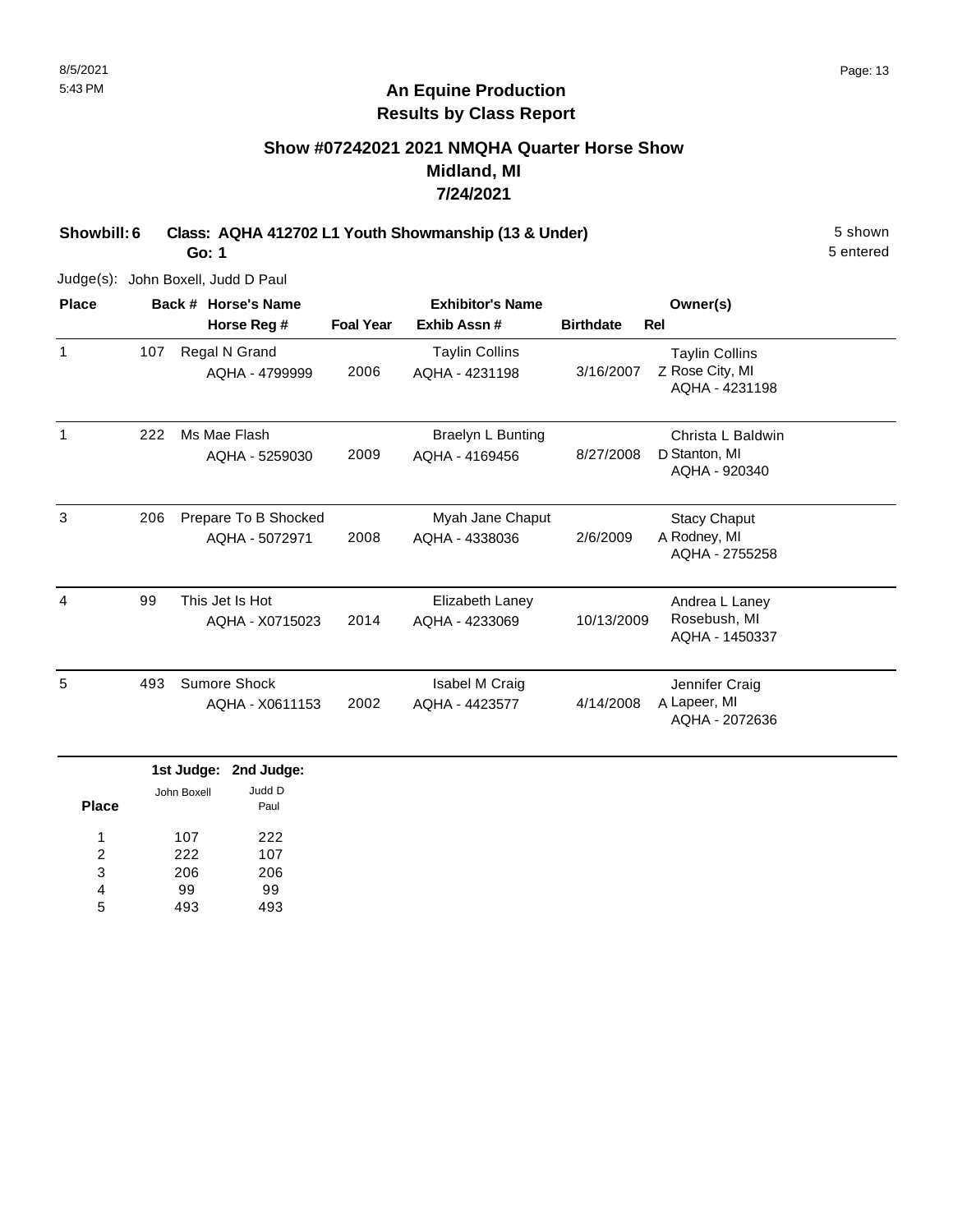# **Show #07242021 2021 NMQHA Quarter Horse Show Midland, MI 7/24/2021**

**Showbill: 7 Class: AQHA 412802 L1 Youth Showmanship (14 - 18)** 15 Shown **Go: 1**

Judge(s): John Boxell, Judd D Paul

| <b>Place</b>   |     | Back # Horse's Name                           |                  | <b>Exhibitor's Name</b>                    |                  | Owner(s)                                                          |
|----------------|-----|-----------------------------------------------|------------------|--------------------------------------------|------------------|-------------------------------------------------------------------|
|                |     | Horse Reg #                                   | <b>Foal Year</b> | Exhib Assn #                               | <b>Birthdate</b> | Rel                                                               |
| $\mathbf{1}$   | 630 | Im Pink Floyd<br>AQHA - 5371424               | 2011             | <b>Kate Davis</b><br>AQHA - 4231434        | 7/17/2002        | <b>Kate Davis</b><br>Z Williamston, MI<br>AQHA - 4231434          |
| $\overline{c}$ | 750 | Fancy Enough To Win<br>AQHA - 5396026         | 2011             | Maya Edwards<br>AQHA - 4206334             | 5/4/2004         | <b>Madison Mulder</b><br>Midland, MI<br>AQHA - 4059219            |
| 3              | 678 | <b>BLH Jackzan Aces Par</b><br>AQHA - 5164414 | 2008             | <b>Tara Blount</b><br>AQHA - 4322413       | 7/19/2002        | <b>Tara Blount</b><br>Kimball, MI<br>AQHA - 4322413               |
| 4              | 668 | C R Gold Machine<br>AQHA - 5071151            | 2008             | Kendall Ryan Lance<br>AQHA - 4255804       |                  | Kendall Ryan Lance<br>10/16/2002 Z Dausburg, MI<br>AQHA - 4255804 |
| 5              | 13  | Made With Real Cocoa<br>AQHA - 5488979        | 2012             | Brylynn E Balon<br>AQHA - 4082292          |                  | Brylynn E Balon<br>10/16/2006 Z Wales, MI<br>AQHA - 4082292       |
| 6              | 494 | <b>OnTheHuntForSweets</b><br>AQHA - 5660638   | 2014             | Kylie Guyette<br>AQHA - 4339530            | 11/6/2003        | Kylie Guyette<br>Z Clyde, MI<br>AQHA - 4339530                    |
| $\overline{7}$ | 655 | Gotta Golden Bar<br>AQHA - 4947999            | 2007             | Alyssa G Bayerski<br>AQHA - 4279498        | 7/11/2004        | Patti Bayerski<br>A Warren, MI                                    |
| 8              | 497 | <b>DWR Suddenly Fever</b><br>AQHA - 5617754   | 2014             | Katie Gingerich<br>AQHA - 4243833          | 11/8/2003        | Katie Gingerich<br>Z Linwood, MI<br>AQHA - 4243833                |
| 9              | 673 | Zee Zee Tuf<br>AQHA - 5179301                 | 2009             | Sarah Allisonmae Russell<br>AQHA - 4392306 | 6/22/2004        | <b>Madison Paige Foster</b><br>Fremont, MI<br>AQHA - 4009304      |
| 10             | 654 | Lukes Wise Man<br>AQHA - X0682747             | 2007             | Natalie Ryanna Marsh<br>AQHA - 4398827     | 2/9/2005         | Natalie Ryanna Marsh<br>Z Midland, MI<br>AQHA - 4398827           |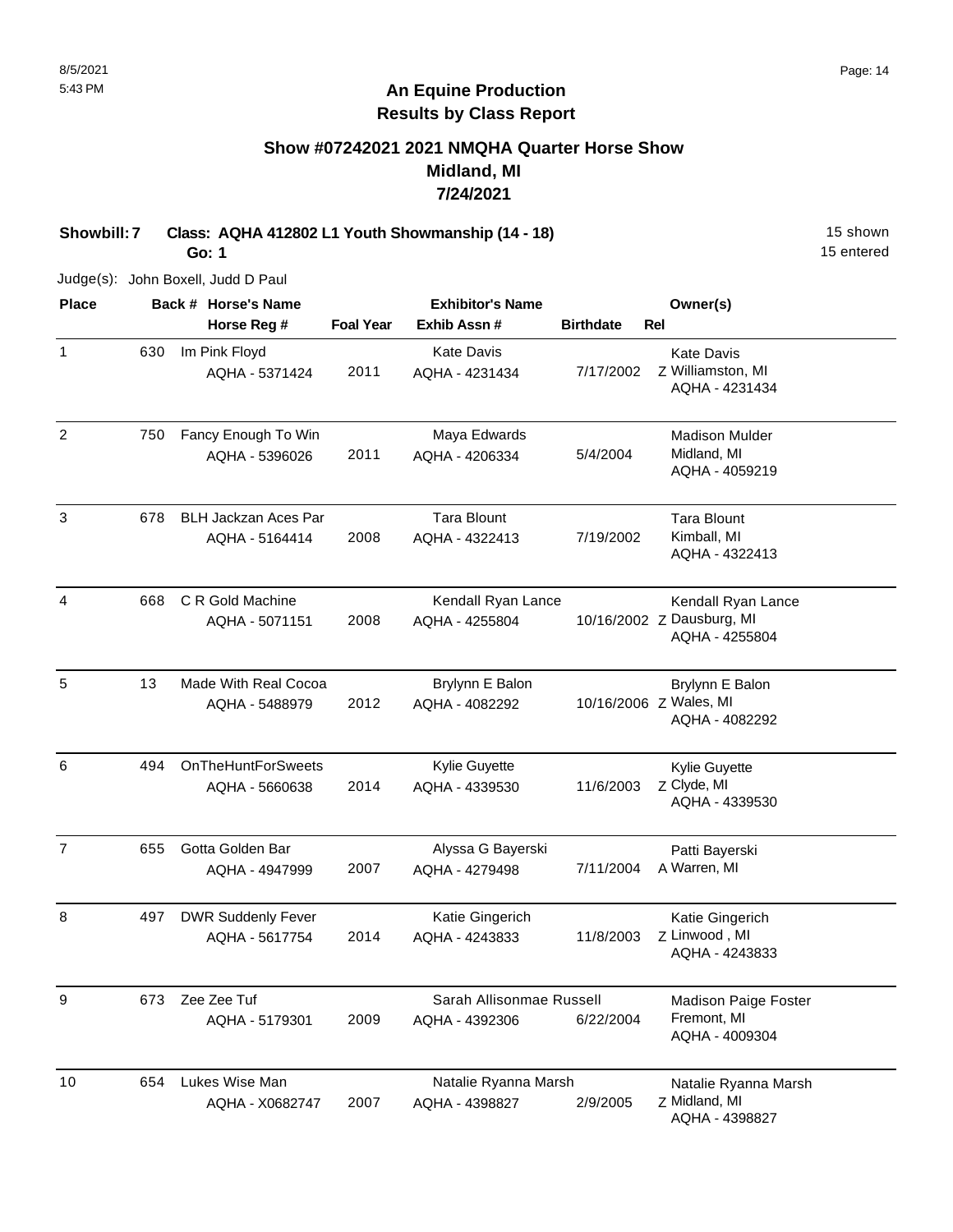#### **Show #07242021 2021 NMQHA Quarter Horse Show**

#### **Midland, MI 7/24/2021**

|           |     |                                       |      | 176776V6 I                                |           |                                                                 |  |
|-----------|-----|---------------------------------------|------|-------------------------------------------|-----------|-----------------------------------------------------------------|--|
| 10        |     | 1854 Hes Good To Go<br>AQHA - 5024149 | 2007 | Isabelle Freeland<br>AQHA - 4286820       | 6/23/2002 | Isabelle Freeland<br>Z Fruitpont, MI<br>AQHA - 4286820          |  |
| NP        | 188 | Dont Court Me<br>AQHA - 3649407       | 1998 | Selena Mertz<br>AQHA - 4176213            |           | Selena Mertz<br>10/30/2004 Z Fort Gratiot, MI<br>AQHA - 4176213 |  |
| <b>NP</b> | 213 | <b>Blue Vitals</b><br>AQHA - 5547574  | 2013 | Kaitlyn Hartman<br>AQHA - 4384351         | 2/13/2003 | Lisa Haremza<br>Port Huran, MI                                  |  |
| <b>NP</b> | 370 | Al Have Potenial<br>AQHA - 5795991    | 2017 | Morgan Elizabeth Glann<br>AQHA - 4076414  | 1/4/2003  | Morgan Elizabeth Glann<br>Z Sanford, MI<br>AQHA - 4076414       |  |
| <b>NP</b> | 386 | No Time To Party<br>AQHA - 5411120    | 2011 | Rylee Elizabeth Nichols<br>AQHA - 4238840 | 3/8/2006  | Kelly E Dykstra-Nichols<br>C Ada, MI                            |  |

|              |             | 1st Judge: 2nd Judge: |
|--------------|-------------|-----------------------|
|              | John Boxell | Judd D                |
| <b>Place</b> |             | Paul                  |
|              | 630         | 630                   |
| 2            | 750         | 750                   |
| 3            | 678         | 678                   |
| 4            | 668         | 497                   |
| 5            | 494         | 13                    |
| 6            | 13          | 668                   |
| 7            | 673         | 494                   |
| 8            | 655         | 655                   |
| 9            | 1854        | 654                   |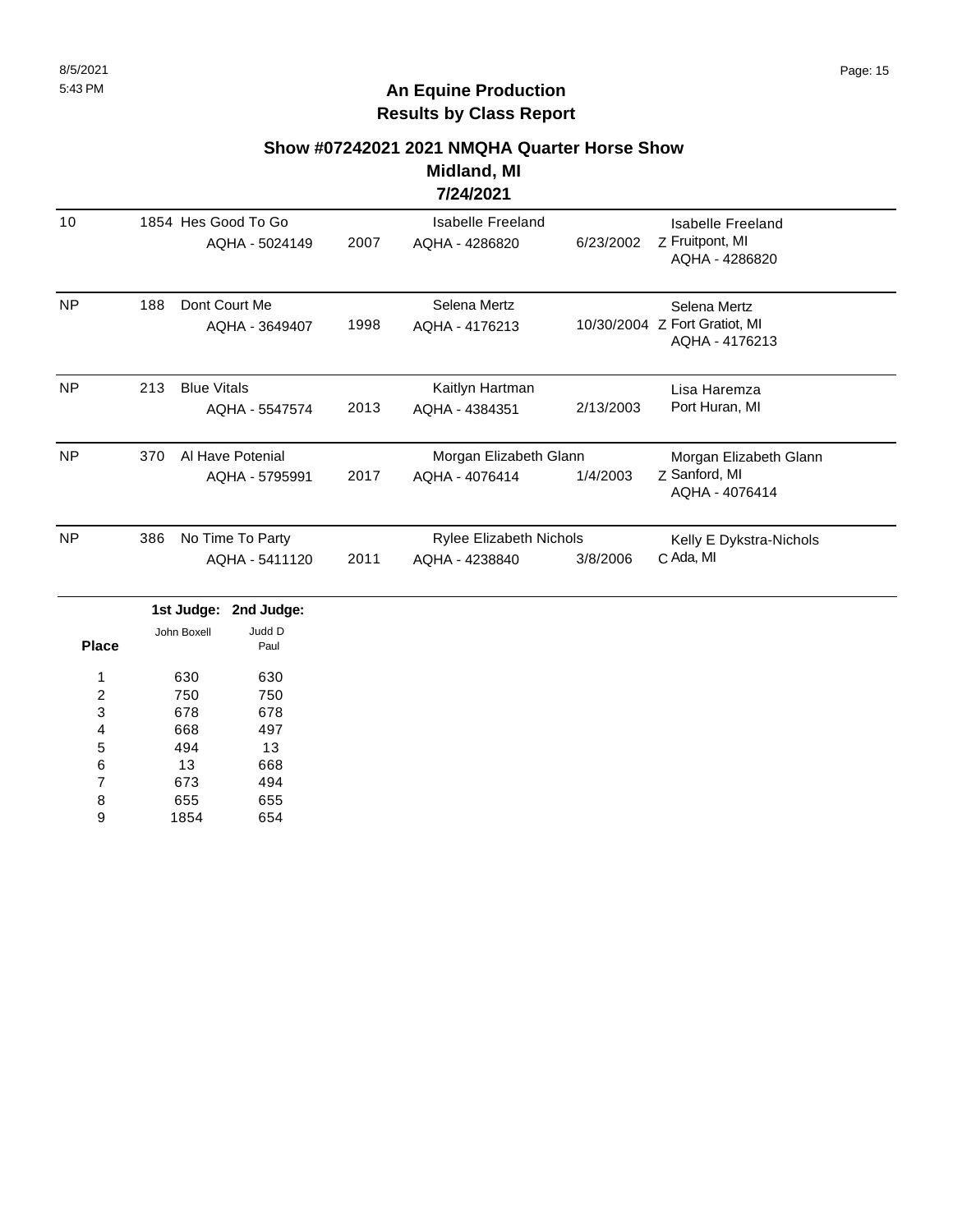# **Show #07242021 2021 NMQHA Quarter Horse Show Midland, MI 7/24/2021**

**Showbill: 8 Class: AQHA 412000 Youth Showmanship at Halter** 12 Shown 12 shown

**Go: 1**

Judge(s): John Boxell, Judd D Paul

| <b>Place</b>   |     | Back # Horse's Name                    |                  | <b>Exhibitor's Name</b>                          |                  | Owner(s)                                                        |
|----------------|-----|----------------------------------------|------------------|--------------------------------------------------|------------------|-----------------------------------------------------------------|
|                |     | Horse Reg #                            | <b>Foal Year</b> | Exhib Assn#                                      | <b>Birthdate</b> | Rel                                                             |
| $\mathbf{1}$   | 206 | Prepare To B Shocked<br>AQHA - 5072971 | 2008             | Myah Jane Chaput<br>AQHA - 4338036               | 2/6/2009         | <b>Stacy Chaput</b><br>A Rodney, MI<br>AQHA - 2755258           |
| $\overline{2}$ | 235 | Gota B A Hit<br>AQHA - 5614033         | 2014             | <b>Grace Gasper</b><br>AQHA - 4004844            |                  | <b>Tammy Gasper</b><br>Frankenmuth, MI                          |
| $\mathfrak{Z}$ | 13  | Made With Real Cocoa<br>AQHA - 5488979 | 2012             | Brylynn E Balon<br>AQHA - 4082292                |                  | Brylynn E Balon<br>10/16/2006 Z Wales, MI<br>AQHA - 4082292     |
| 4              | 107 | Regal N Grand<br>AQHA - 4799999        | 2006             | <b>Taylin Collins</b><br>AQHA - 4231198          | 3/16/2007        | <b>Taylin Collins</b><br>Z Rose City, MI<br>AQHA - 4231198      |
| 5              | 124 | <b>Madd Money</b><br>AQHA - 5807913    | 2017             | Lauren E Lauver<br>AQHA - 4365835                |                  | Lauren E Lauver<br>11/16/2006 Z Caledonia, MI<br>AQHA - 4365835 |
| 5              | 188 | Dont Court Me<br>AQHA - 3649407        | 1998             | Selena Mertz<br>AQHA - 4176213                   |                  | Selena Mertz<br>10/30/2004 Z Fort Gratiot, MI<br>AQHA - 4176213 |
| $\overline{7}$ | 99  | This Jet Is Hot<br>AQHA - X0715023     | 2014             | Lillian Laney<br>AQHA - 4036034                  | 3/1/2005         | Andrea L Laney<br>A Rosebush, MI<br>AQHA - 1450337              |
| 8              |     | 1854 Hes Good To Go<br>AQHA - 5024149  | 2007             | Isabelle Freeland<br>AQHA - 4286820              | 6/23/2002        | <b>Isabelle Freeland</b><br>Z Fruitpont, MI<br>AQHA - 4286820   |
| 9              | 386 | No Time To Party<br>AQHA - 5411120     | 2011             | <b>Rylee Elizabeth Nichols</b><br>AQHA - 4238840 | 3/8/2006         | Kelly E Dykstra-Nichols<br>C Ada, MI                            |
| 9              | 552 | Good N Iresistable<br>AQHA - 5771836   | 2016             | Emma C Cook<br>AQHA - 4451295                    |                  | Emma C Cook<br>Z Dewitt, MI<br>AQHA - 4451295                   |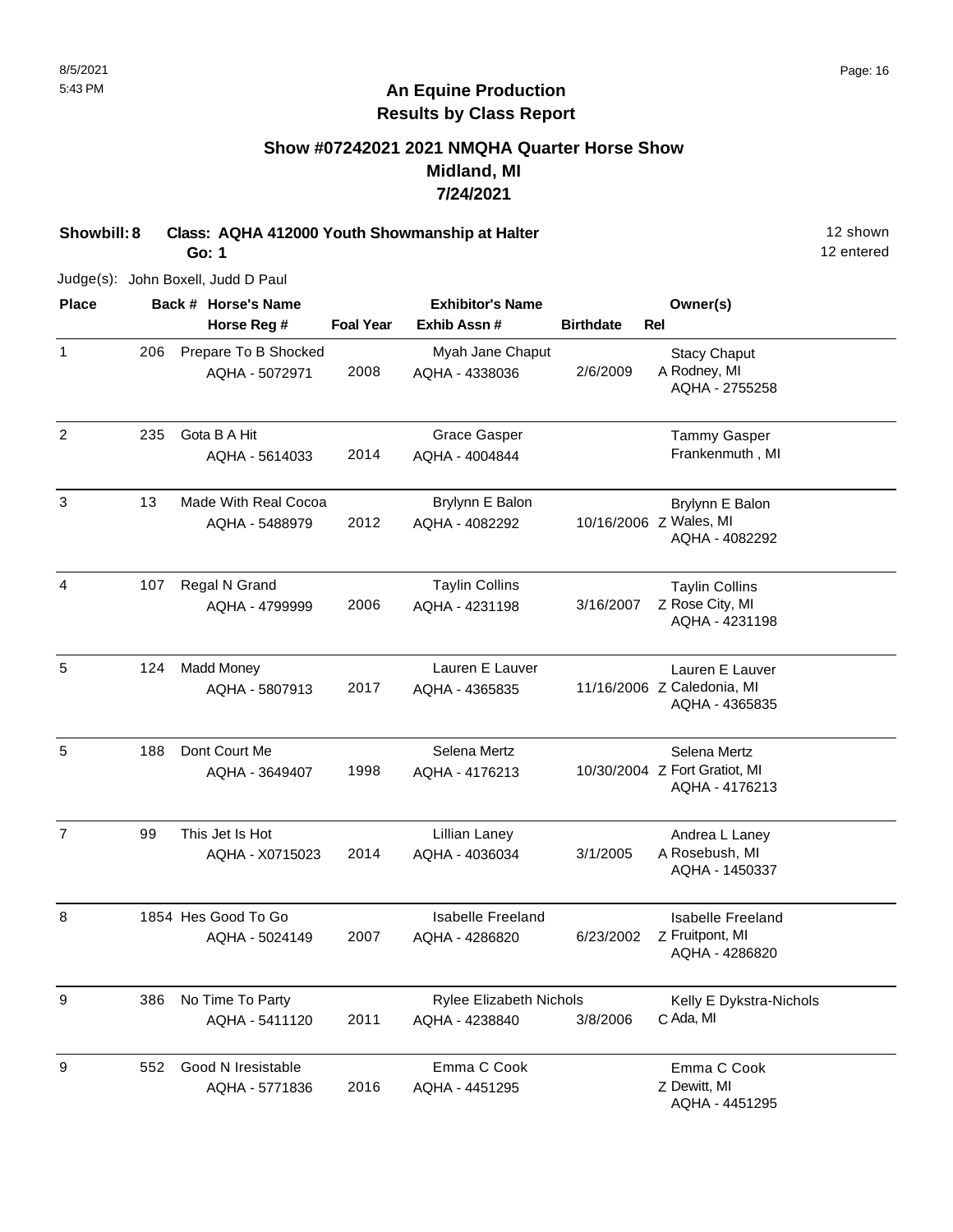#### **Show #07242021 2021 NMQHA Quarter Horse Show**

**Midland, MI 7/24/2021**

|                  |     |             |                           |      | 774772021      |           |                                |  |
|------------------|-----|-------------|---------------------------|------|----------------|-----------|--------------------------------|--|
| <b>NP</b>        | 493 |             | Sumore Shock              |      | Isabel M Craig |           | Jennifer Craig                 |  |
|                  |     |             | AQHA - X0611153           | 2002 | AQHA - 4423577 | 4/14/2008 | A Lapeer, MI<br>AQHA - 2072636 |  |
| <b>NP</b>        | 494 |             | <b>OnTheHuntForSweets</b> |      | Kylie Guyette  |           | Kylie Guyette                  |  |
|                  |     |             | AQHA - 5660638            | 2014 | AQHA - 4339530 | 11/6/2003 | Z Clyde, MI<br>AQHA - 4339530  |  |
|                  |     | 1st Judge:  | 2nd Judge:                |      |                |           |                                |  |
|                  |     | John Boxell | Judd D                    |      |                |           |                                |  |
| <b>Place</b>     |     |             | Paul                      |      |                |           |                                |  |
| 1                |     | 206         | 235                       |      |                |           |                                |  |
| $\boldsymbol{2}$ |     | 13          | 206                       |      |                |           |                                |  |
| 3                |     | 235         | 13                        |      |                |           |                                |  |
| 4                |     | 107         | 107                       |      |                |           |                                |  |
| 5                |     | 124         | 188                       |      |                |           |                                |  |
| 6                |     | 188         | 124                       |      |                |           |                                |  |
| 7                |     | 99          | 99                        |      |                |           |                                |  |
| 8                |     | 1854        | 1854                      |      |                |           |                                |  |
| 9                |     | 386         | 552                       |      |                |           |                                |  |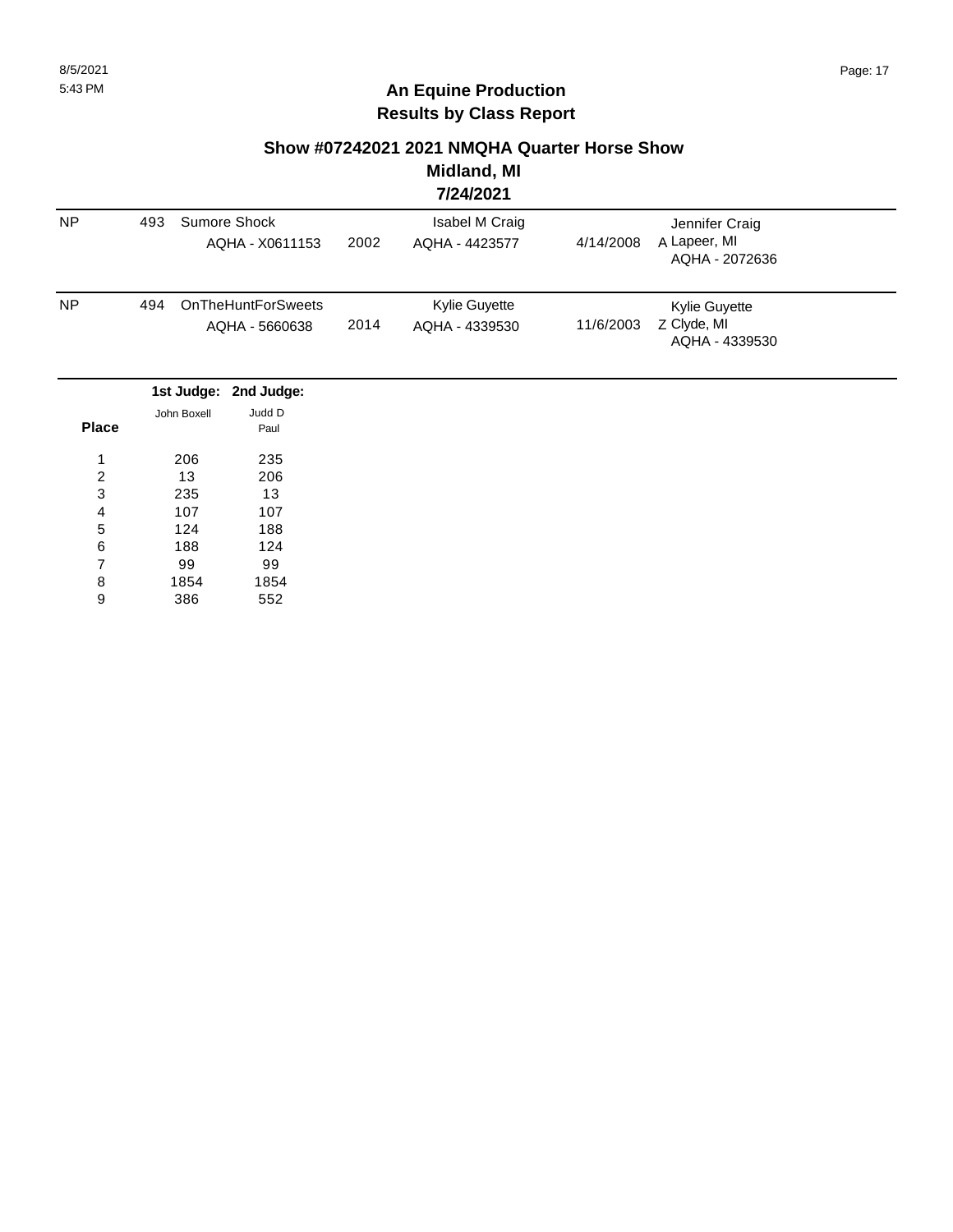# **Show #07242021 2021 NMQHA Quarter Horse Show Midland, MI 7/24/2021**

| Showbill: 9    |     | <b>Class: OPEN 901 Small Fry Showmanship</b><br>Go: 1 |                                    |                  |                                        |                        |                                           |  |  |
|----------------|-----|-------------------------------------------------------|------------------------------------|------------------|----------------------------------------|------------------------|-------------------------------------------|--|--|
|                |     |                                                       | Judge(s): John Boxell, Judd D Paul |                  |                                        |                        |                                           |  |  |
| <b>Place</b>   |     |                                                       | Back # Horse's Name<br>Horse Reg # | <b>Foal Year</b> | <b>Exhibitor's Name</b><br>Exhib Assn# | Owner(s)<br><b>Rel</b> |                                           |  |  |
| 1              | 22  |                                                       | Dont Need A Mirror                 | 2009             | <b>Brylee Bunting</b>                  | 3/27/2011              | Christa L Baldwin<br>Stanton, MI          |  |  |
| $\overline{2}$ | 52  |                                                       | <b>The Social Network</b>          | 2015             | Xandrea Sandusky                       | 5/20/2011              | <b>Brandy M Pavlik</b><br>A Washinton, MI |  |  |
| $\overline{2}$ | 725 |                                                       | <b>KM Movin The Best</b>           | 2014             | Addaley Hudson                         | 6/23/2010              | Allison R Hudson<br>Clare, MI             |  |  |
| 4              | 671 |                                                       | <b>Sweet Talking Charlie</b>       |                  | Adalyn Gilbert                         | 6/22/2011              | <b>Andrew Gilbert</b>                     |  |  |
| 5              | 658 |                                                       | O Whata Hot Nvite                  | 2007             | Clara G Cook                           | 3/15/2012              | Maureen And Emma C Cook<br>Dewitt, MI     |  |  |
| 6              | 226 |                                                       | Art Trouble                        | 2001             | Karly Lewis                            | 5/1/2013               | Michele Lewis<br>Grass Lake, MI           |  |  |
| $\overline{7}$ | 662 |                                                       | ShesAllDiamondNLace                |                  | Laeken Blank                           | 7/7/2009               | <b>Dustin Boehmer</b>                     |  |  |
|                |     |                                                       |                                    |                  |                                        |                        |                                           |  |  |

|       |             | 1st Judge: 2nd Judge: |
|-------|-------------|-----------------------|
|       | John Boxell | Judd D                |
| Place |             | Paul                  |
|       |             |                       |
| 1     | 22          | 22                    |
| 2     | 725         | 52                    |
| 3     | 52          | 725                   |
| 4     | 671         | 671                   |
| 5     | 658         | 658                   |
| 6     | 226         | 226                   |
|       | 662         | 662                   |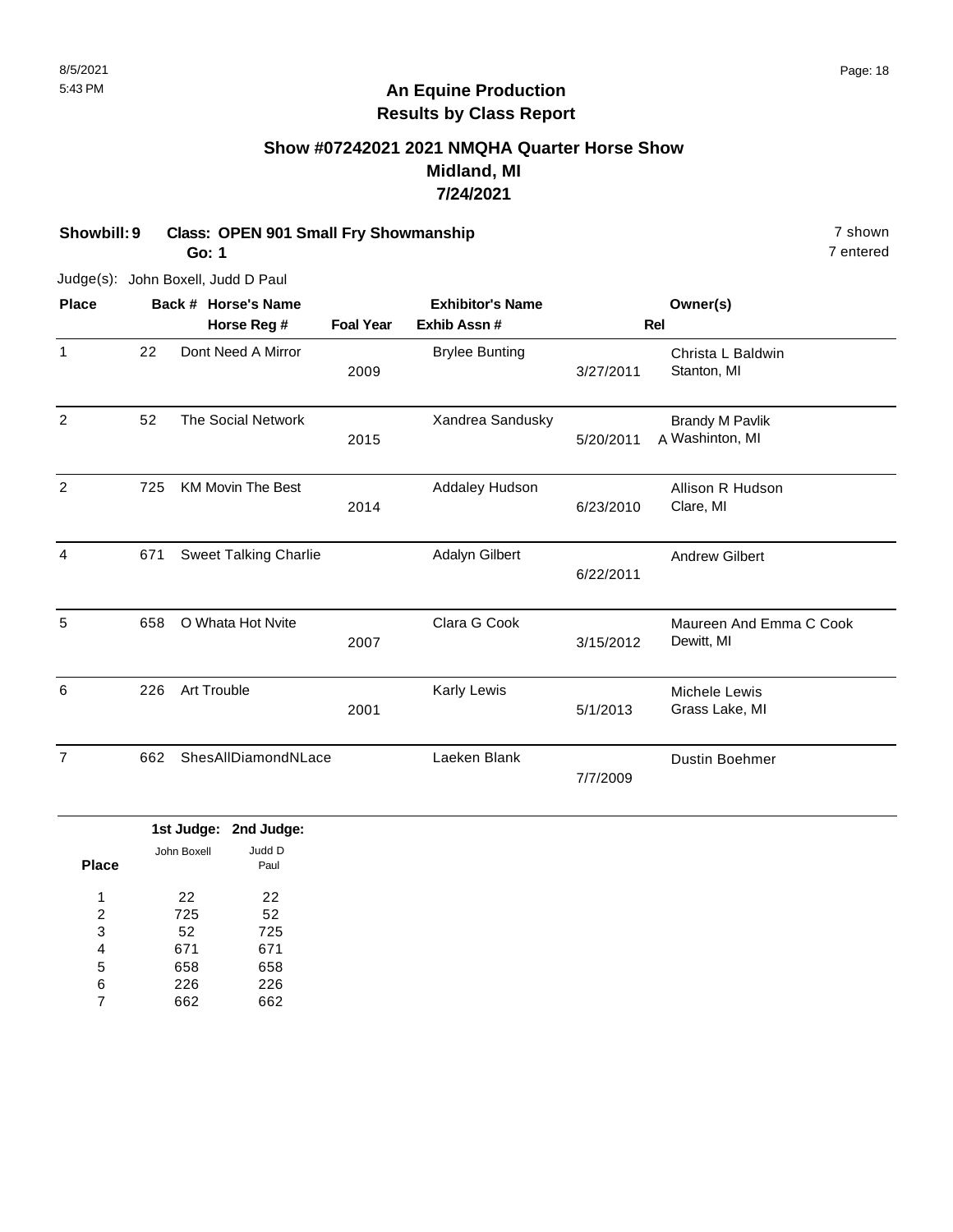# **Show #07242021 2021 NMQHA Quarter Horse Show Midland, MI 7/24/2021**

**Showbill: 10 Class: OPEN 900 Small Fry Halter** 5 shown **Go: 1**

Judge(s): John Boxell, Judd D Paul

| <b>Place</b> |     | Back # Horse's Name      |                  | <b>Exhibitor's Name</b> |           | Owner(s)                                  |
|--------------|-----|--------------------------|------------------|-------------------------|-----------|-------------------------------------------|
|              |     | Horse Reg #              | <b>Foal Year</b> | Exhib Assn#             |           | Rel                                       |
| 1            | 22  | Dont Need A Mirror       | 2009             | <b>Brylee Bunting</b>   | 3/27/2011 | Christa L Baldwin<br>Stanton, MI          |
| 1            | 725 | <b>KM Movin The Best</b> | 2014             | Addaley Hudson          | 6/23/2010 | Allison R Hudson<br>Clare, MI             |
| 3            | 52  | The Social Network       | 2015             | Xandrea Sandusky        | 5/20/2011 | <b>Brandy M Pavlik</b><br>A Washinton, MI |
| 4            | 226 | <b>Art Trouble</b>       | 2001             | Karly Lewis             | 5/1/2013  | Michele Lewis<br>Grass Lake, MI           |
| 5            | 658 | O Whata Hot Nvite        | 2007             | Clara G Cook            | 3/15/2012 | Maureen And Emma C Cook<br>Dewitt, MI     |
|              |     | .<br>.                   |                  |                         |           |                                           |

|              |             | 1st Judge: 2nd Judge: |
|--------------|-------------|-----------------------|
| <b>Place</b> | John Boxell | Judd D<br>Paul        |
| 1            | 22          | 725                   |
| 2            | 725         | 22                    |
| 3            | 52          | 52                    |
| 4            | 226         | 226                   |
| 5            | 658         | 658                   |
|              |             |                       |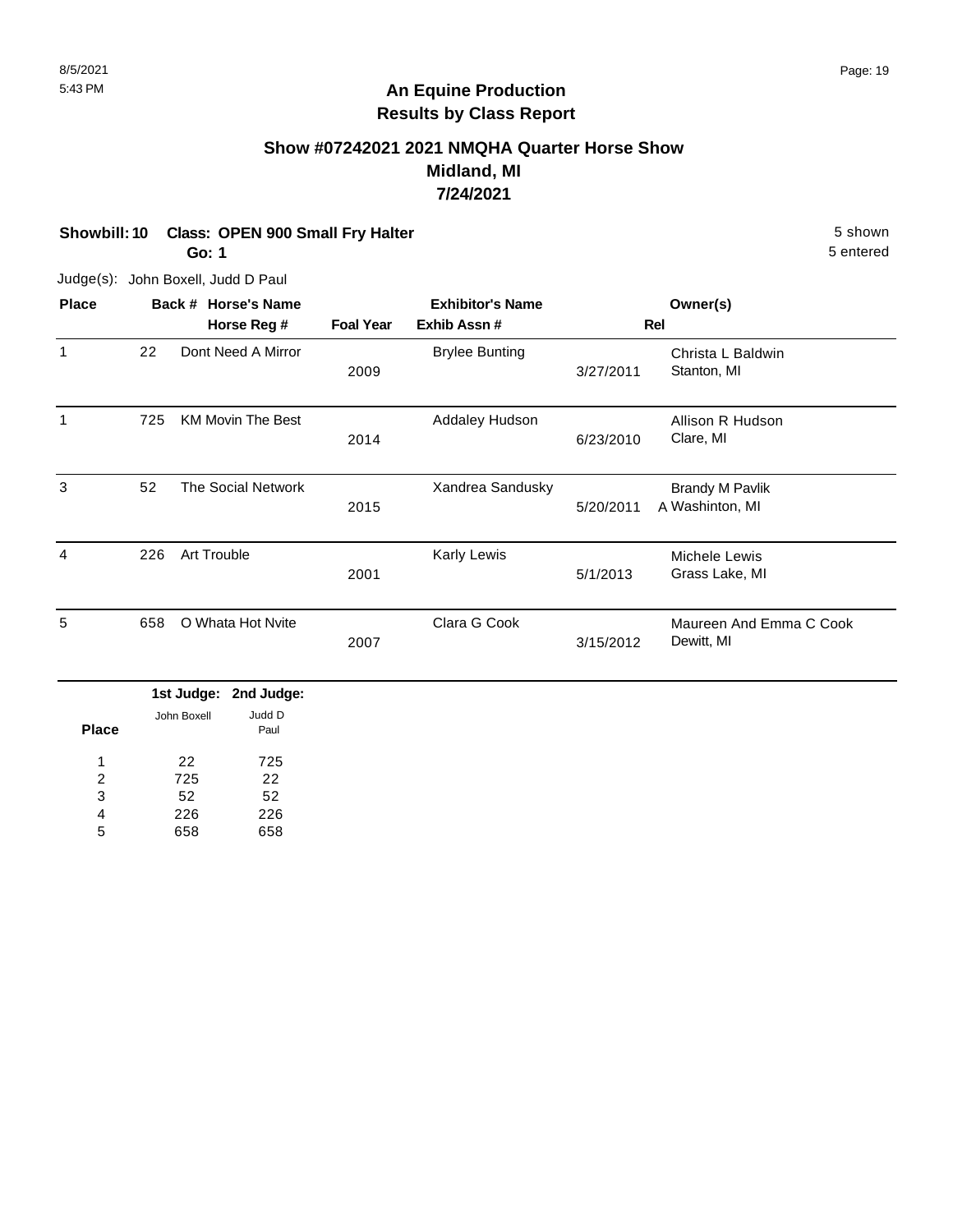### **Show #07242021 2021 NMQHA Quarter Horse Show Midland, MI 7/24/2021**

**Showbill: 11 Class: AQHA 277000 Amt Performance Halter Geldings** 10 Shown 10 shown

**Go: 1**

| <b>Place</b>   |     | Back # Horse's Name                         |                  | <b>Exhibitor's Name</b>                  |            | Owner(s)                                                  |
|----------------|-----|---------------------------------------------|------------------|------------------------------------------|------------|-----------------------------------------------------------|
|                |     | Horse Reg #                                 | <b>Foal Year</b> | Exhib Assn #                             |            | <b>Rel</b>                                                |
| $\mathbf{1}$   | 150 | Macs Kool Legacy<br>AQHA - 5489508          | 2012             | Susan M Frank<br>AQHA - 3302326          | 2/27/1957  | Susan M Frank<br>Z Pinconning, MI<br>AQHA - 3302326       |
| $\overline{2}$ |     | 1100 Just the rite stryde<br>AQHA - 5743009 | 2017             | Kimberly A O'Boyle<br>AQHA - 2147099     | 12/16/1968 | Thad O'Boyle<br>St Louis, MI<br>AQHA - 1373726            |
| 3              | 335 | One Kool Fool<br>AQHA - 5527197             | 2013             | <b>Brenda Schrader</b><br>AQHA - 3436099 | 4/20/1954  | Brenda Schrader<br>Z Tekonsha, MI<br>AQHA - 3436099       |
| 3              | 383 | The Red Foxx<br>AQHA - 5847669              | 2017             | Adam Johnson<br>AQHA - 1654758           | 9/1/1974   | Adam Johnson<br>Z Grand Rapids, MI<br>AQHA - 1654758      |
| 5              | 88  | Martinis Makame Lazy<br>AQHA - 5642234      | 2012             | Tod J Logan<br>AQHA - 3692188            |            | Tod J Logan<br>Z Saint Clair, MI<br>AQHA - 3692188        |
| 6              | 315 | Fifty Six Kruzer<br>AQHA - 5398456          | 2011             | Hannah Rae Suddeth<br>AQHA - 4297407     | 6/6/2000   | Hannah Rae Suddeth<br>Z Oxford, MI<br>AQHA - 4297407      |
| $\overline{7}$ | 47  | Shot Of Potential<br>AQHA - 5430265         | 2011             | Anna Marie Cooper<br><b>AQHA - 5723</b>  | 10/4/1947  | Anna Marie Cooper<br>Z Quiney, MI<br><b>AQHA - 5723</b>   |
| $\overline{7}$ | 180 | CowboysAintEasyToLuv<br>AQHA - 5359669      | 2010             | Kelsey Rudy<br>AQHA - 1434110            | 6/13/1985  | Roxann Guthrie<br>A Vassar, MI<br>AQHA - 392082           |
| 9              | 66  | I O You One<br>AQHA - 5005599               | 2007             | Lisa A Ondersma-Lowetz<br>AQHA - 1932276 | 3/25/1983  | Lisa A Ondersma-Lowetz<br>Z Holland, MI<br>AQHA - 1932276 |
| <b>NP</b>      | 123 | Rock Legend                                 |                  | Cynthia R Pyle                           |            | Cynthia R Pyle                                            |

AQHA - 1008072

2011

AQHA - 5373153

Z Zeeland, MI

AQHA - 1008072

10 entered

Judge(s): John Boxell, Judd D Paul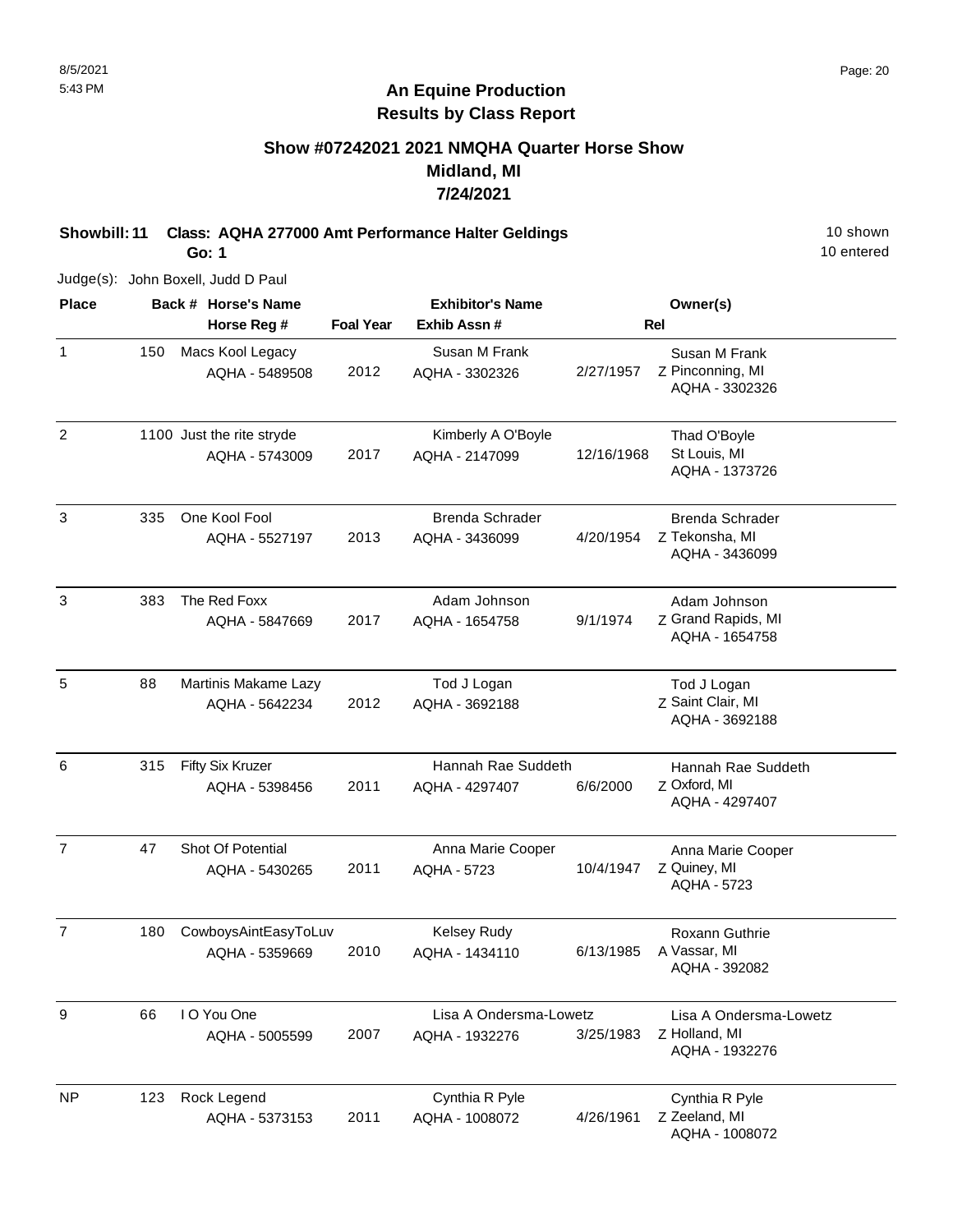#### **Show #07242021 2021 NMQHA Quarter Horse Show Midland, MI 7/24/2021**

|              |             | 1st Judge: 2nd Judge: |
|--------------|-------------|-----------------------|
|              | John Boxell | Judd D                |
| <b>Place</b> |             | Paul                  |
| 4            | 150         | 335                   |
| 2            | 1100        | 150                   |
| 3            | 383         | 1100                  |
| 4            | 88          | 383                   |
| 5            | 315         | 88                    |
| 6            | 335         | 180                   |
| 7            | 47          | 315                   |
| 8            | 66          | 47                    |
| 9            | 180         | 66                    |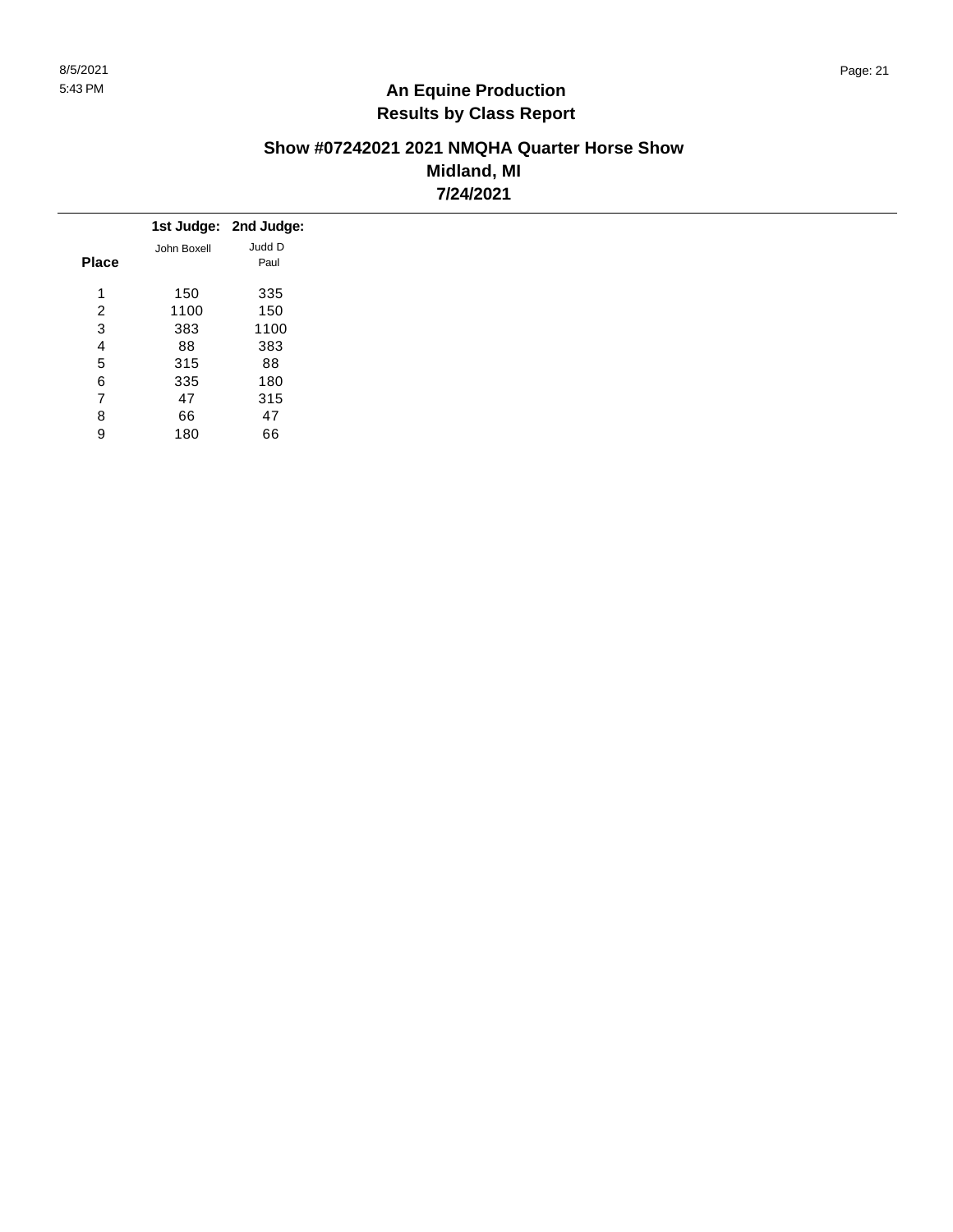#### **Show #07242021 2021 NMQHA Quarter Horse Show Midland, MI 7/24/2021**

**Showbill: 12 Class: AQHA 477000 Youth Performance Halter Geldings** 0 shown

**Go: 1**

1 entered

Judge(s): John Boxell, Judd D Paul

| <b>Place</b> |         | Back # Horse's Name            |                  | <b>Exhibitor's Name</b>        |                  | Owner(s)                        |
|--------------|---------|--------------------------------|------------------|--------------------------------|------------------|---------------------------------|
|              |         | Horse Reg #                    | <b>Foal Year</b> | Exhib Assn #                   | <b>Birthdate</b> | Rel                             |
|              | SCR 235 | Gota B A Hit<br>AQHA - 5614033 | 2014             | Grace Gasper<br>AQHA - 4004844 |                  | Tammy Gasper<br>Frankenmuth, MI |

**2nd Judge: 1st Judge: Place** John Boxell Judd D Paul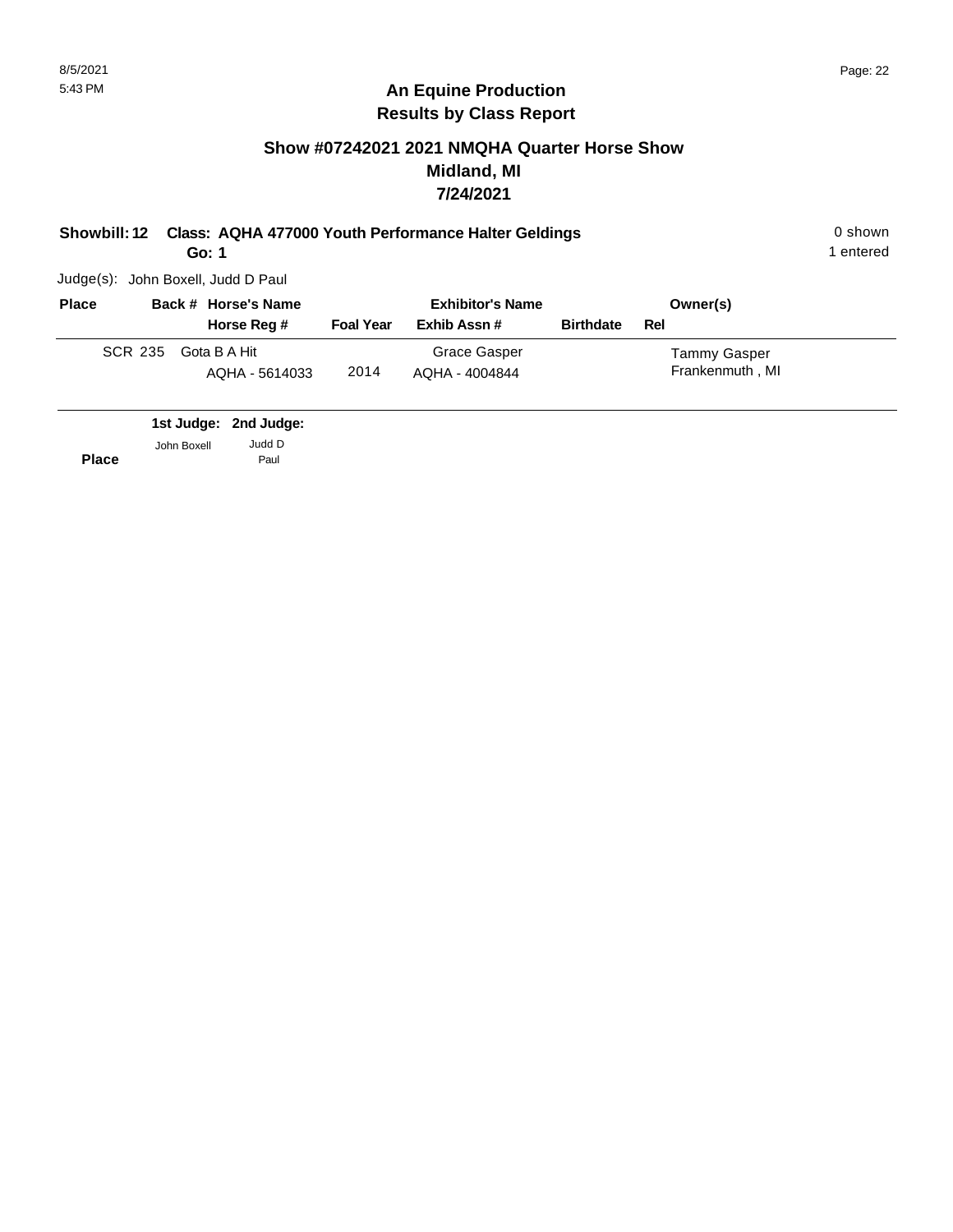# **Show #07242021 2021 NMQHA Quarter Horse Show Midland, MI 7/24/2021**

**Showbill: 13 Class: AQHA 177000 Performance Halter Geldings** 5 Shown 5 shown

**Go: 1**

Judge(s): John Boxell, Judd D Paul

| <b>Place</b> |     | Back # Horse's Name                    |                  | <b>Exhibitor's Name</b>                |           | Owner(s)                                            |  |
|--------------|-----|----------------------------------------|------------------|----------------------------------------|-----------|-----------------------------------------------------|--|
|              |     | Horse Reg #                            | <b>Foal Year</b> | Exhib Assn#                            |           | Rel                                                 |  |
| $\mathbf 1$  | 150 | Macs Kool Legacy<br>AQHA - 5489508     | 2012             | Susan M Frank<br>AQHA - 3302326        | 2/27/1957 | Susan M Frank<br>Z Pinconning, MI<br>AQHA - 3302326 |  |
| 2            | 335 | One Kool Fool<br>AQHA - 5527197        | 2013             | Brenda Schrader<br>AQHA - 3436099      | 4/20/1954 | Brenda Schrader<br>Z Tekonsha, MI<br>AQHA - 3436099 |  |
| 2            | 383 | The Red Foxx<br>AQHA - 5847669         | 2017             | Christopher R Dalton<br>AQHA - 3338178 |           | Adam Johnson<br>Grand Rapids, MI<br>AQHA - 1654758  |  |
| 4            | 88  | Martinis Makame Lazy<br>AQHA - 5642234 | 2012             | Tod J Logan<br>AQHA - 3692188          |           | Tod J Logan<br>Z Saint Clair, MI<br>AQHA - 3692188  |  |
| 5            | 47  | Shot Of Potential<br>AQHA - 5430265    | 2011             | Anna Marie Cooper<br>AQHA - 5723       | 10/4/1947 | Anna Marie Cooper<br>Z Quiney, MI<br>AQHA - 5723    |  |

|              |             | 1st Judge: 2nd Judge: |
|--------------|-------------|-----------------------|
| <b>Place</b> | John Boxell | Judd D<br>Paul        |
| 1            | 150         | 335                   |
| 2            | 383         | 150                   |
| 3            | 88          | 383                   |
| 4            | 335         | 88                    |
| 5            |             |                       |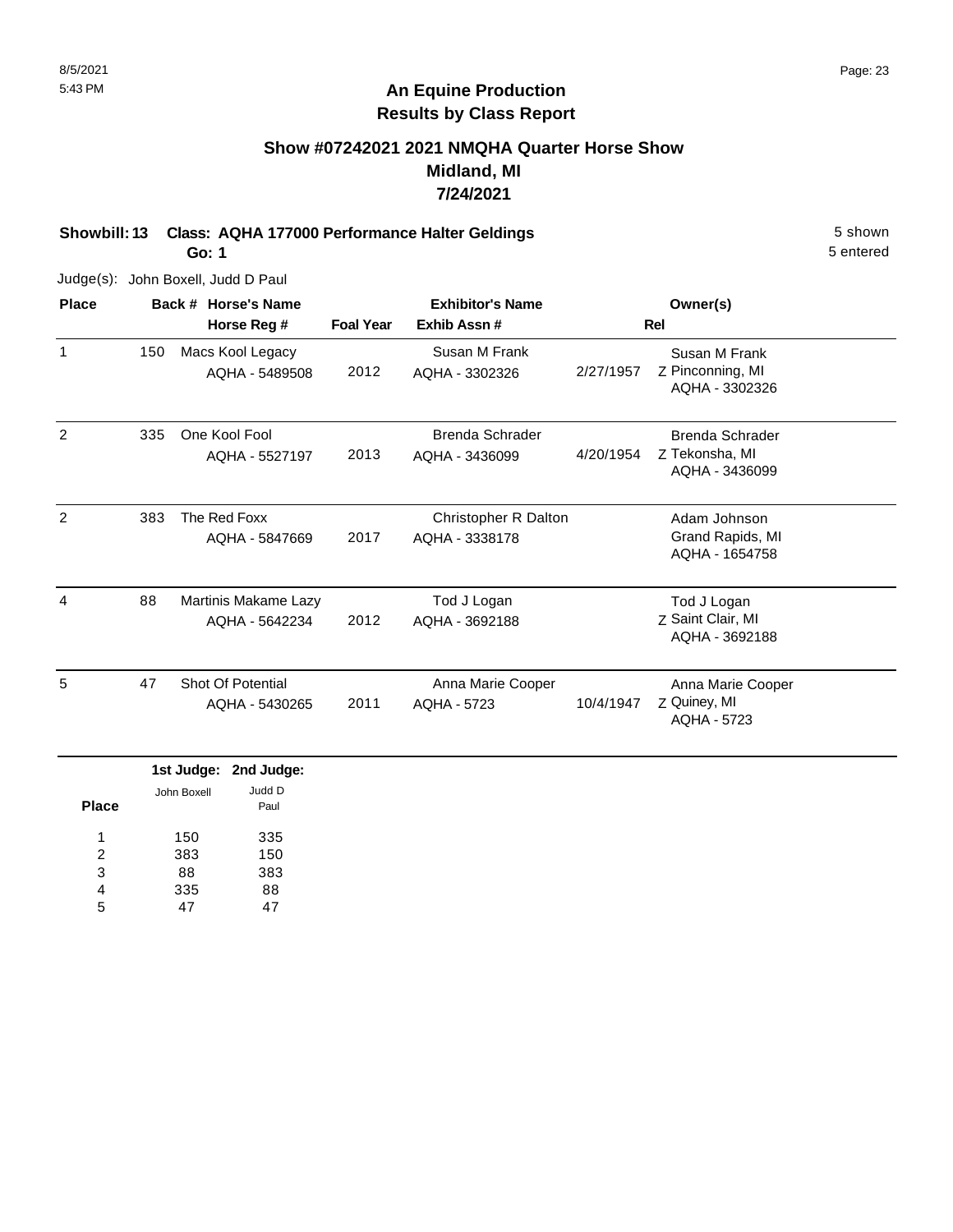# **Show #07242021 2021 NMQHA Quarter Horse Show Midland, MI 7/24/2021**

**Showbill: 14 Class: AQHA 275000 Amt Performance Halter Mares** 3 shown

**Go: 1**

Judge(s): John Boxell, Judd D Paul

22 311

2 3

22 311

| <b>Place</b> |     |             | Back # Horse's Name        |                  | <b>Exhibitor's Name</b>  |            | Owner(s)                           |  |
|--------------|-----|-------------|----------------------------|------------------|--------------------------|------------|------------------------------------|--|
|              |     |             | Horse Reg #                | <b>Foal Year</b> | Exhib Assn#              |            | Rel                                |  |
| 1            | 222 |             | Ms Mae Flash               |                  | Brandy L Baldwin-Bunting |            | Christa L Baldwin                  |  |
|              |     |             | AQHA - 5259030             | 2009             | AQHA - 1438233           | 3/6/1980   | C Stanton, MI<br>AQHA - 920340     |  |
| 2            | 22  |             | Dont Need A Mirror         |                  | <b>Brenda K Howell</b>   |            | Christa L Baldwin                  |  |
|              |     |             | AQHA - 4223078             | 2009             | AQHA - 1453310           | 10/21/1965 | Stanton, MI<br>AQHA - 920340       |  |
| 3            | 311 |             | <b>Stellas Gotr Groove</b> |                  | Kerry Daudlin            |            | Kerry Daudlin                      |  |
|              |     |             | AQHA - X0715665            | 2014             | AQHA - 2512678           | 9/2/1969   | Z Ortonville, MI<br>AQHA - 2512678 |  |
|              |     | 1st Judge:  | 2nd Judge:                 |                  |                          |            |                                    |  |
| <b>Place</b> |     | John Boxell | Judd D<br>Paul             |                  |                          |            |                                    |  |
|              |     | 222         | 222                        |                  |                          |            |                                    |  |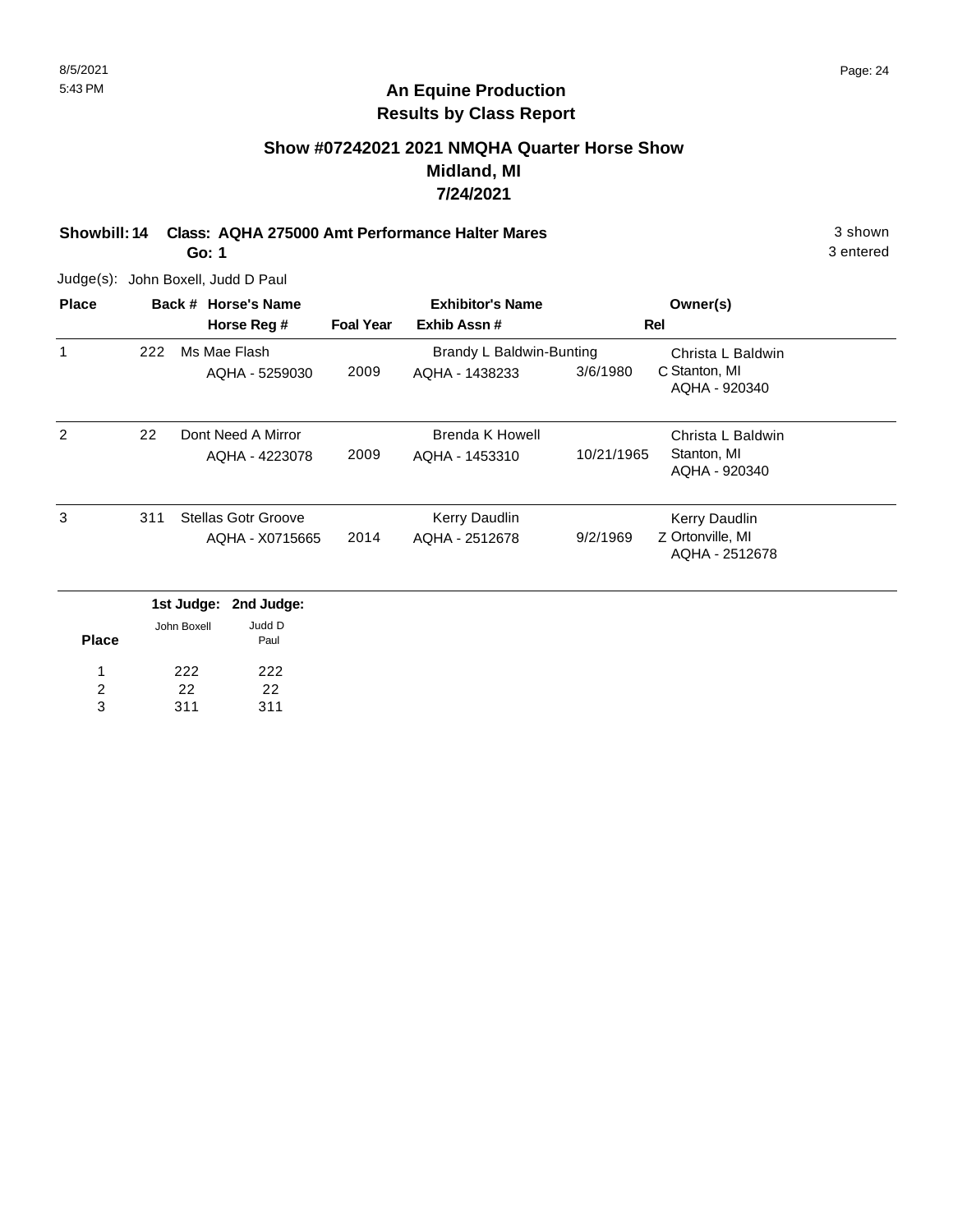# **Show #07242021 2021 NMQHA Quarter Horse Show Midland, MI 7/24/2021**

**Showbill: 15 Class: AQHA 475000 Youth Performance Halter Mares** 2 shown

**Go: 1**

Judge(s): John Boxell, Judd D Paul

| <b>Place</b> |     |             | Back # Horse's Name                    |                  | <b>Exhibitor's Name</b>            |                  | Owner(s)                                                        |  |
|--------------|-----|-------------|----------------------------------------|------------------|------------------------------------|------------------|-----------------------------------------------------------------|--|
|              |     |             | Horse Reg #                            | <b>Foal Year</b> | Exhib Assn#                        | <b>Birthdate</b> | Rel                                                             |  |
| 1            | 206 |             | Prepare To B Shocked<br>AQHA - 5072971 | 2008             | Myah Jane Chaput<br>AQHA - 4338036 | 2/6/2009         | <b>Stacy Chaput</b><br>A Rodney, MI<br>AQHA - 2755258           |  |
| 2            | 188 |             | Dont Court Me<br>AQHA - 3649407        | 1998             | Selena Mertz<br>AQHA - 4176213     |                  | Selena Mertz<br>10/30/2004 Z Fort Gratiot, MI<br>AQHA - 4176213 |  |
|              |     | 1st Judge:  | 2nd Judge:                             |                  |                                    |                  |                                                                 |  |
| <b>Place</b> |     | John Boxell | Judd D<br>Paul                         |                  |                                    |                  |                                                                 |  |
|              |     | 206         | 206                                    |                  |                                    |                  |                                                                 |  |

206 188 2

188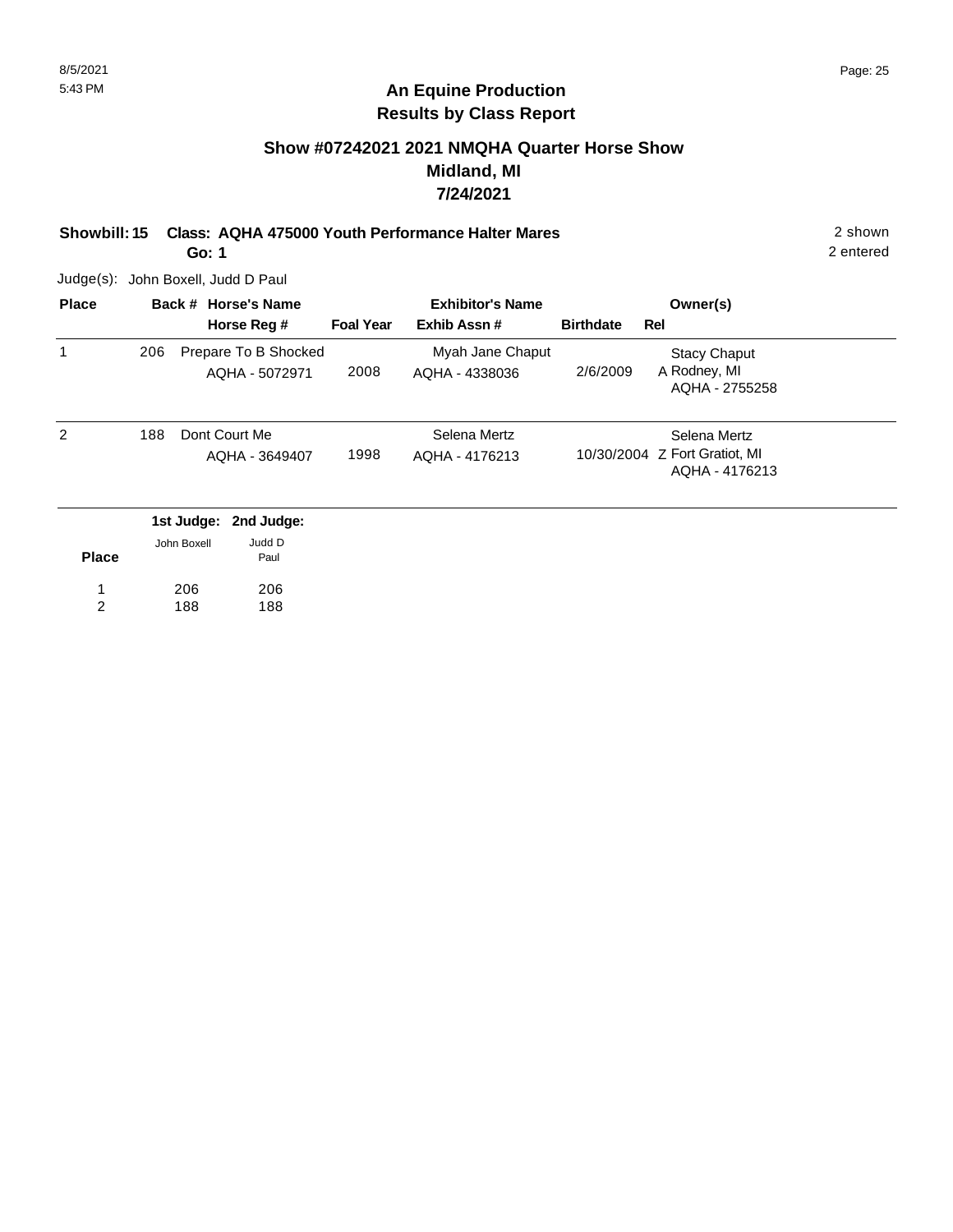# **Show #07242021 2021 NMQHA Quarter Horse Show Midland, MI 7/24/2021**

**Showbill: 16 Class: AQHA 175000 Performance Halter Mares** 2 shown

**Go: 1**

Judge(s): John Boxell, Judd D Paul

| <b>Place</b> |                |             | Back # Horse's Name        |                  | <b>Exhibitor's Name</b>  |            | Owner(s)                           |  |
|--------------|----------------|-------------|----------------------------|------------------|--------------------------|------------|------------------------------------|--|
|              |                |             | Horse Reg #                | <b>Foal Year</b> | Exhib Assn#              |            | Rel                                |  |
| 1            | 222            |             | Ms Mae Flash               |                  | Brandy L Baldwin-Bunting |            | Christa L Baldwin                  |  |
|              |                |             | AQHA - 5259030             | 2009             | AQHA - 1438233           | 3/6/1980   | C Stanton, MI<br>AQHA - 920340     |  |
| 2            | 22             |             | Dont Need A Mirror         |                  | <b>Brenda K Howell</b>   |            | Christa L Baldwin                  |  |
|              |                |             | AQHA - 4223078             | 2009             | AQHA - 1453310           | 10/21/1965 | Stanton, MI<br>AQHA - 920340       |  |
|              | <b>SCR 311</b> |             | <b>Stellas Gotr Groove</b> |                  | Kerry Daudlin            |            | Kerry Daudlin                      |  |
|              |                |             | AQHA - X0715665            | 2014             | AQHA - 2512678           | 9/2/1969   | Z Ortonville, MI<br>AQHA - 2512678 |  |
|              |                |             | 1st Judge: 2nd Judge:      |                  |                          |            |                                    |  |
| <b>Place</b> |                | John Boxell | Judd D<br>Paul             |                  |                          |            |                                    |  |
|              |                | 222         | 222                        |                  |                          |            |                                    |  |
| 2            |                | 22          | 22                         |                  |                          |            |                                    |  |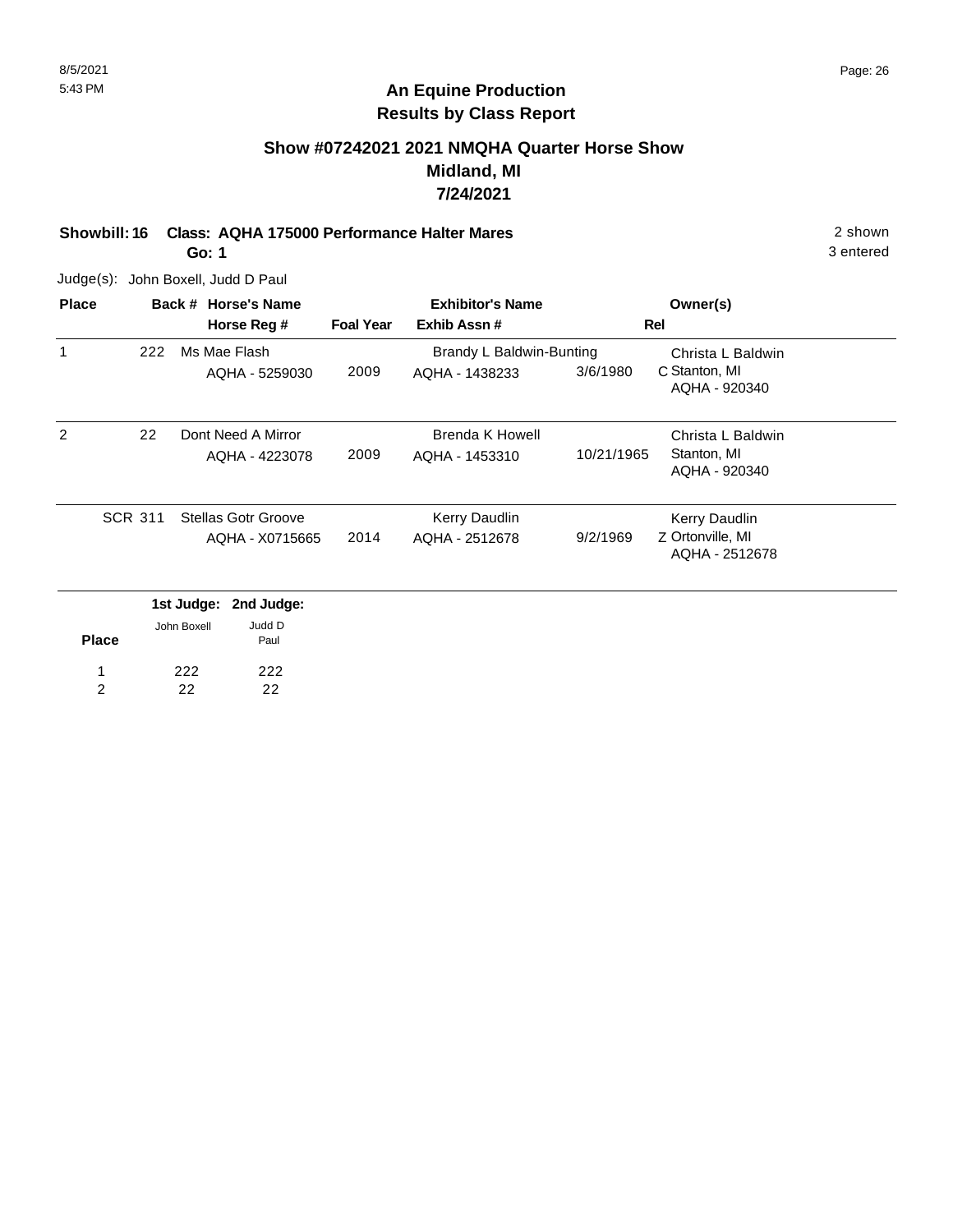# **Show #07242021 2021 NMQHA Quarter Horse Show Midland, MI 7/24/2021**

**Showbill: 17 Class: AQHA 207400 Amt Yearling Geldings** 1 Shown 1 shown

**Go: 1**

1 entered

Judge(s): John Boxell, Judd D Paul

| <b>Place</b> |     | Back # Horse's Name |                  | <b>Exhibitor's Name</b>       |           | Owner(s)                      |
|--------------|-----|---------------------|------------------|-------------------------------|-----------|-------------------------------|
|              |     | Horse Reg #         | <b>Foal Year</b> | Exhib Assn#                   |           | Rel                           |
|              | 713 | TF Cool Karma       |                  | <b>Haley Christine Warner</b> |           | <b>Haley Christine Warner</b> |
|              |     | AQHA - 6018066      | 2020             | AQHA - 3713534                | 2/26/1999 | Z Ida, MI<br>AQHA - 3713534   |

|              |             | 1st Judge: 2nd Judge: |
|--------------|-------------|-----------------------|
|              | John Boxell | Judd D                |
| <b>Place</b> |             | Paul                  |
| $1 \quad$    | 713         | 713                   |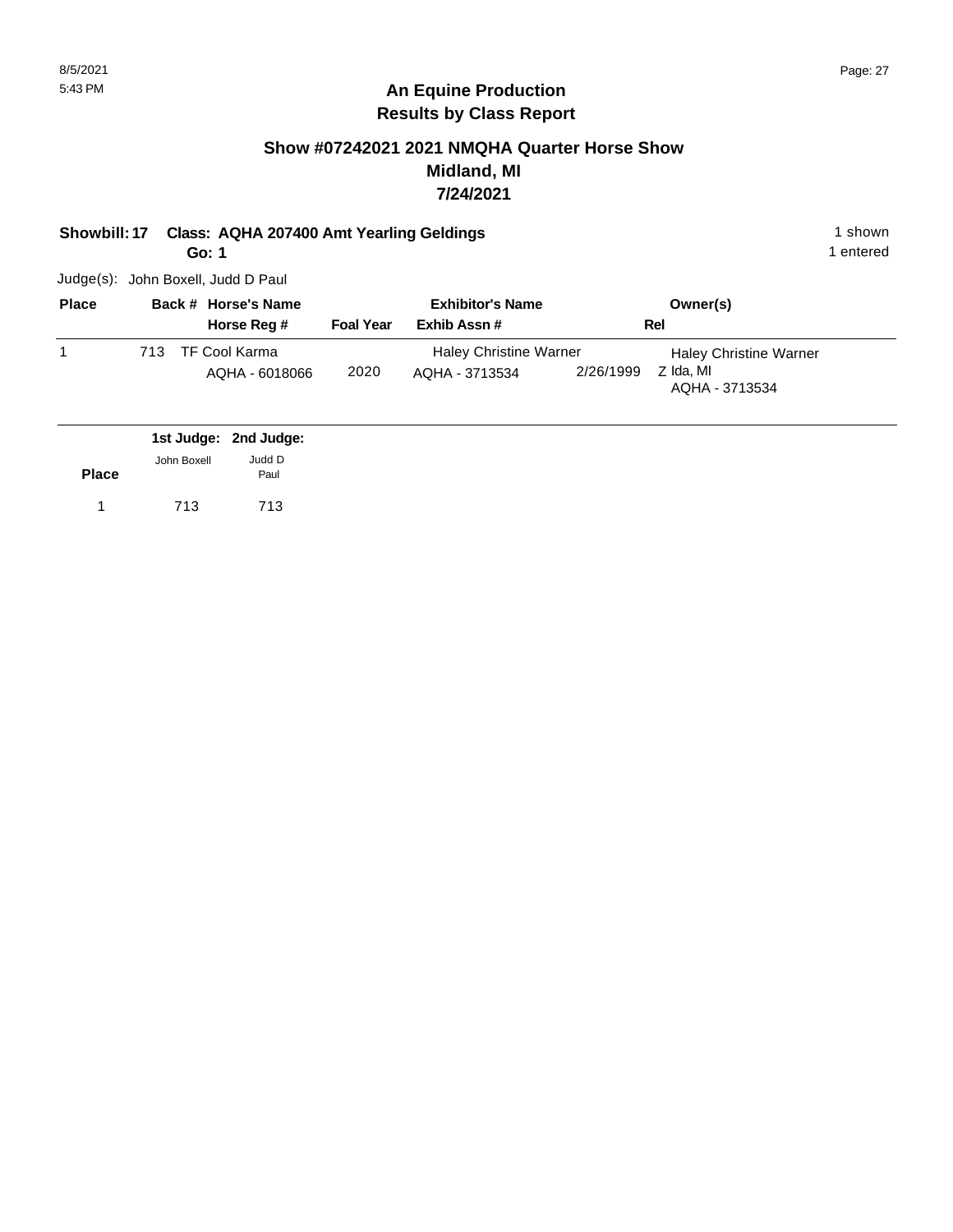# **Show #07242021 2021 NMQHA Quarter Horse Show Midland, MI 7/24/2021**

# **Showbill: 18 Class: AQHA 207500 Amt Two Yr Old Geldings** 1 Shown 1 shown

**Go: 1**

Judge(s): John Boxell, Judd D Paul

| <b>Place</b> | Back # Horse's Name |                                      | <b>Exhibitor's Name</b> |                                 | Owner(s)                                         |
|--------------|---------------------|--------------------------------------|-------------------------|---------------------------------|--------------------------------------------------|
|              |                     | Horse Reg #                          | <b>Foal Year</b>        | Exhib Assn#                     | Rel                                              |
|              | 999                 | Secret Acquisition<br>AQHA - 5926263 | 2019                    | Scott A Johnson<br>AQHA - 72776 | Scott A Johnson<br>Z Romulus, MI<br>AQHA - 72776 |

|              |             | 1st Judge: 2nd Judge: |
|--------------|-------------|-----------------------|
|              | John Boxell | Judd D                |
| <b>Place</b> |             | Paul                  |
|              | 999         | 999                   |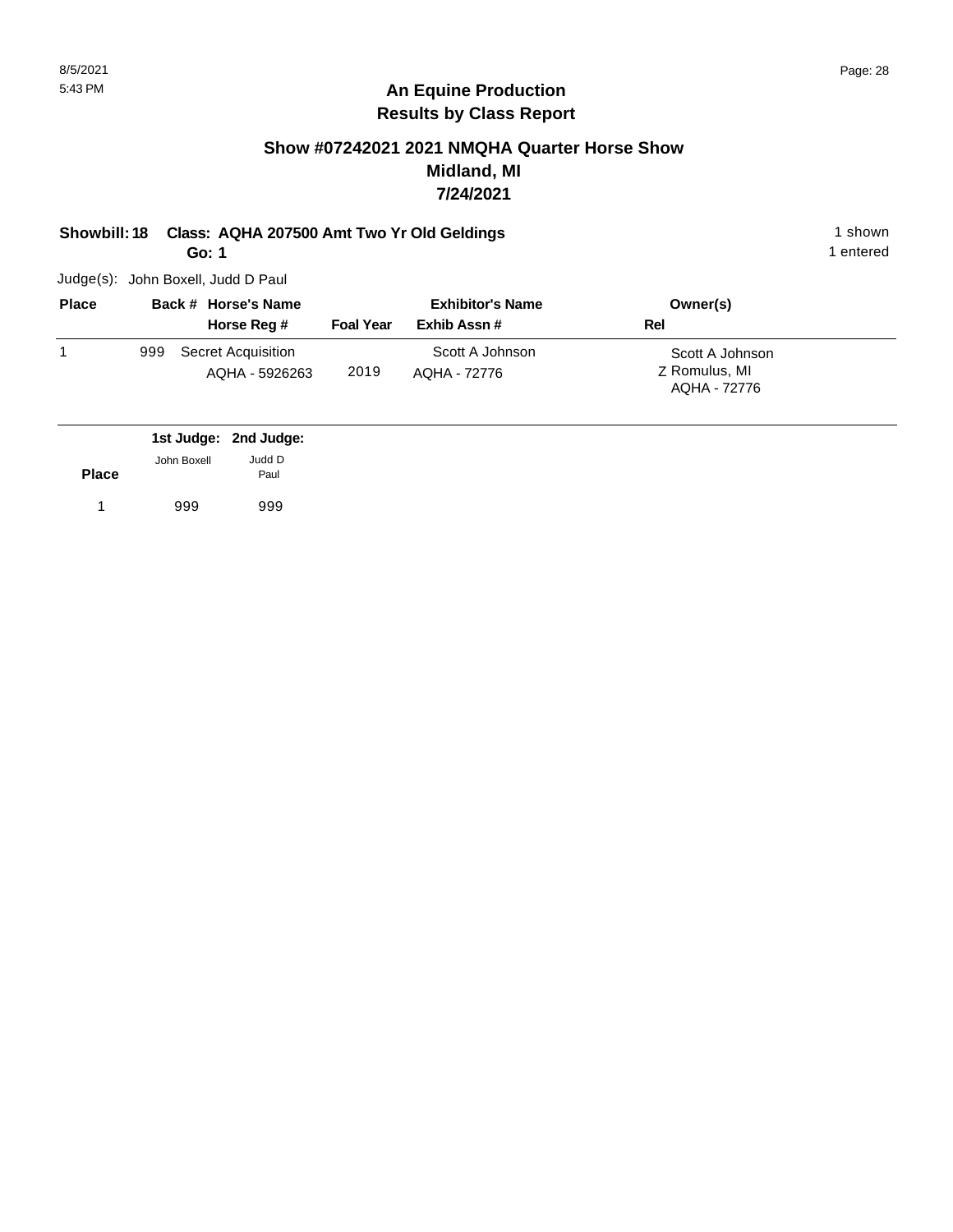# **Show #07242021 2021 NMQHA Quarter Horse Show Midland, MI 7/24/2021**

**Showbill: 19 Class: AQHA 207600 Amt Three Yr Old Geldings** 2 shown 2 shown

**Go: 1**

Judge(s): John Boxell, Judd D Paul

252 244

1 2 252 244

| <b>Place</b>   |     | Back # Horse's Name                                    |                  | <b>Exhibitor's Name</b>             | Owner(s)                                                         |  |
|----------------|-----|--------------------------------------------------------|------------------|-------------------------------------|------------------------------------------------------------------|--|
|                |     | Horse Reg #                                            | <b>Foal Year</b> | Exhib Assn#                         | Rel                                                              |  |
| 1              | 252 | Made Of Candy<br>AQHA - 5958401                        | 2018             | Stephen Erdman<br>AQHA - 3583314    | Stephen Erdman<br>Z Whitehall, MI<br>2/22/1993<br>AQHA - 3583314 |  |
| $\overline{2}$ | 244 | <b>Twisted Batt</b><br>AQHA - 5904280                  | 2018             | Michelle Dawn Eno<br>AQHA - 1965805 | Michelle Dawn Eno<br>Z Sterling, MI<br>AQHA - 1965805            |  |
| <b>Place</b>   |     | 1st Judge: 2nd Judge:<br>Judd D<br>John Boxell<br>Paul |                  |                                     |                                                                  |  |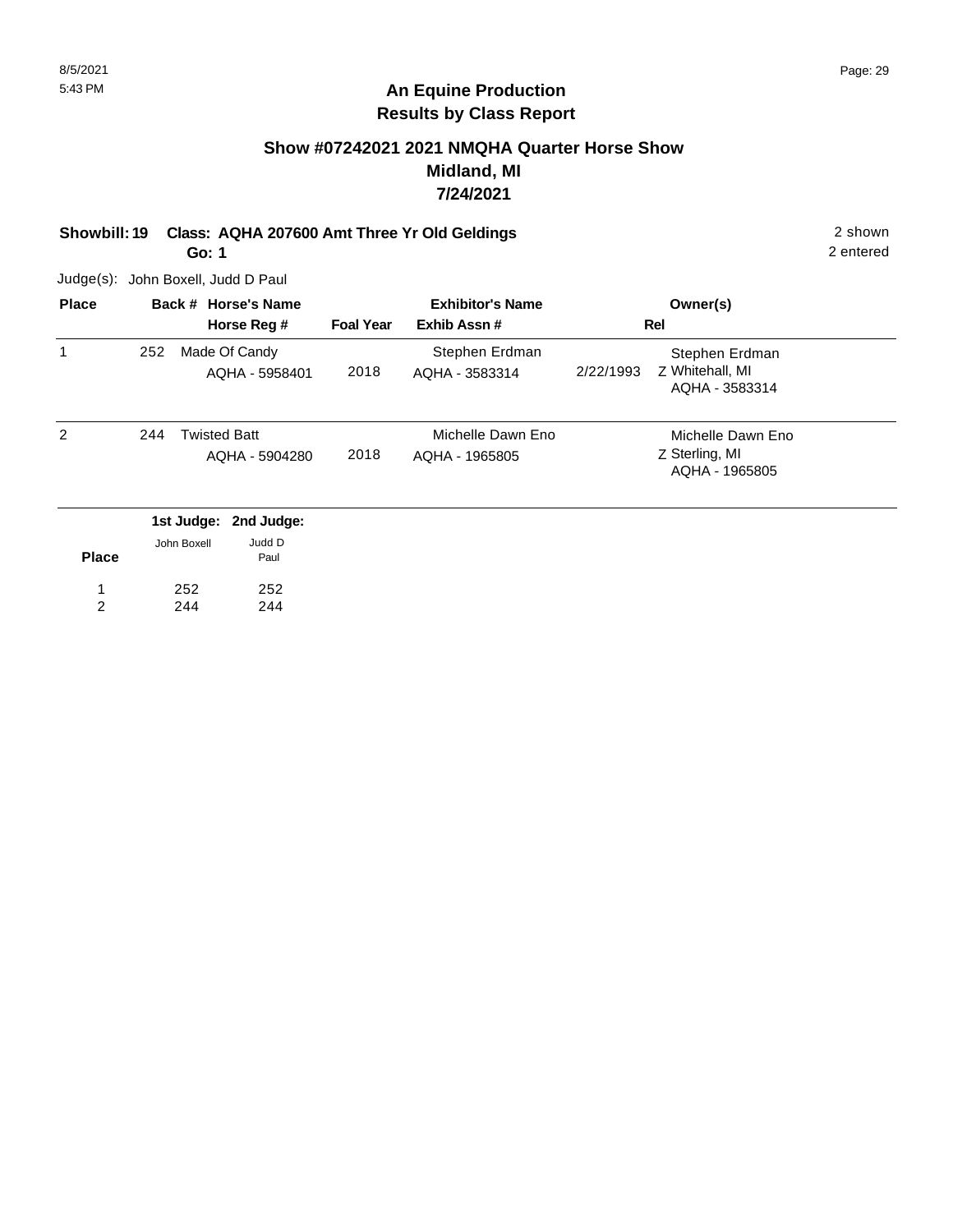# **Show #07242021 2021 NMQHA Quarter Horse Show Midland, MI 7/24/2021**

**Showbill: 20 Class: AQHA 207700 Amt Aged Geldings 7 shown** 7 shown

**Go: 1**

Judge(s): John Boxell, Judd D Paul

| <b>Place</b>   |     | Back # Horse's Name                   |                  | <b>Exhibitor's Name</b>                |                       | Owner(s)                                                           |
|----------------|-----|---------------------------------------|------------------|----------------------------------------|-----------------------|--------------------------------------------------------------------|
|                |     | Horse Reg #                           | <b>Foal Year</b> | Exhib Assn #                           |                       | Rel                                                                |
| $\mathbf{1}$   | 303 | TheEminentDiversion<br>AQHA - 5371940 | 2011             | Jill E Baker-Cooley<br>AQHA - 4107130  | 7/16/1956             | Jill E Baker-Cooley<br>Z Big Rapids, MI<br>AQHA - 4107130          |
| $\overline{2}$ | 727 | Zips Back In Time<br>AQHA - 5326861   | 2010             | <b>Brittney Foye</b><br>AQHA - 2705572 |                       | <b>Brittney Foye</b><br>11/25/1990 Z Merrill, MI<br>AQHA - 2705572 |
| 3              | 119 | Baylite Jac<br>AQHA - 5763639         | 2016             | Jeanne Hugo<br>AQHA - 1412178          | 1/26/1964             | Jeanne Hugo<br>Z Linwood, MI<br>AQHA - 1412178                     |
| 4              | 728 | Xtreme Zip<br>AQHA - 5558800          | 2013             | Audra Levitte<br>AQHA - 1863538        | 8/10/1968             | Audra Levitte<br>Z Lexington, MI<br>AQHA - 1863538                 |
| 5              | 369 | Sleepin In The Snow<br>AQHA - 5379605 | 2011             | Rebecca Eno<br>AQHA - 2181808          | 12/17/1956 Z Hale, MI | Rebecca Eno<br>AQHA - 2181808                                      |
| 5              | 740 | Western Is An Asset<br>AQHA - 5572732 | 2012             | Sarah Gibson<br>AQHA - 1395065         | 7/15/1977             | Sarah Gibson<br>Z Whittemore, MI<br>AQHA - 1395065                 |
| $\overline{7}$ |     | 1133 On The Clock<br>AQHA - X0673061  | 2007             | Mary Jo Short<br>AQHA - 1698927        | 9/20/1978             | Mary Jo Short<br>Z West Branch, MI<br>AQHA - 1698927               |

|       |             | 1st Judge: 2nd Judge: |
|-------|-------------|-----------------------|
|       | John Boxell | Judd D                |
| Place |             | Paul                  |
| 1     | 303         | 303                   |
| 2     | 727         | 727                   |
| 3     | 119         | 119                   |
| 4     | 728         | 728                   |
| 5     | 740         | 369                   |
| 6     | 369         | 740                   |
|       | 1133        | 1133                  |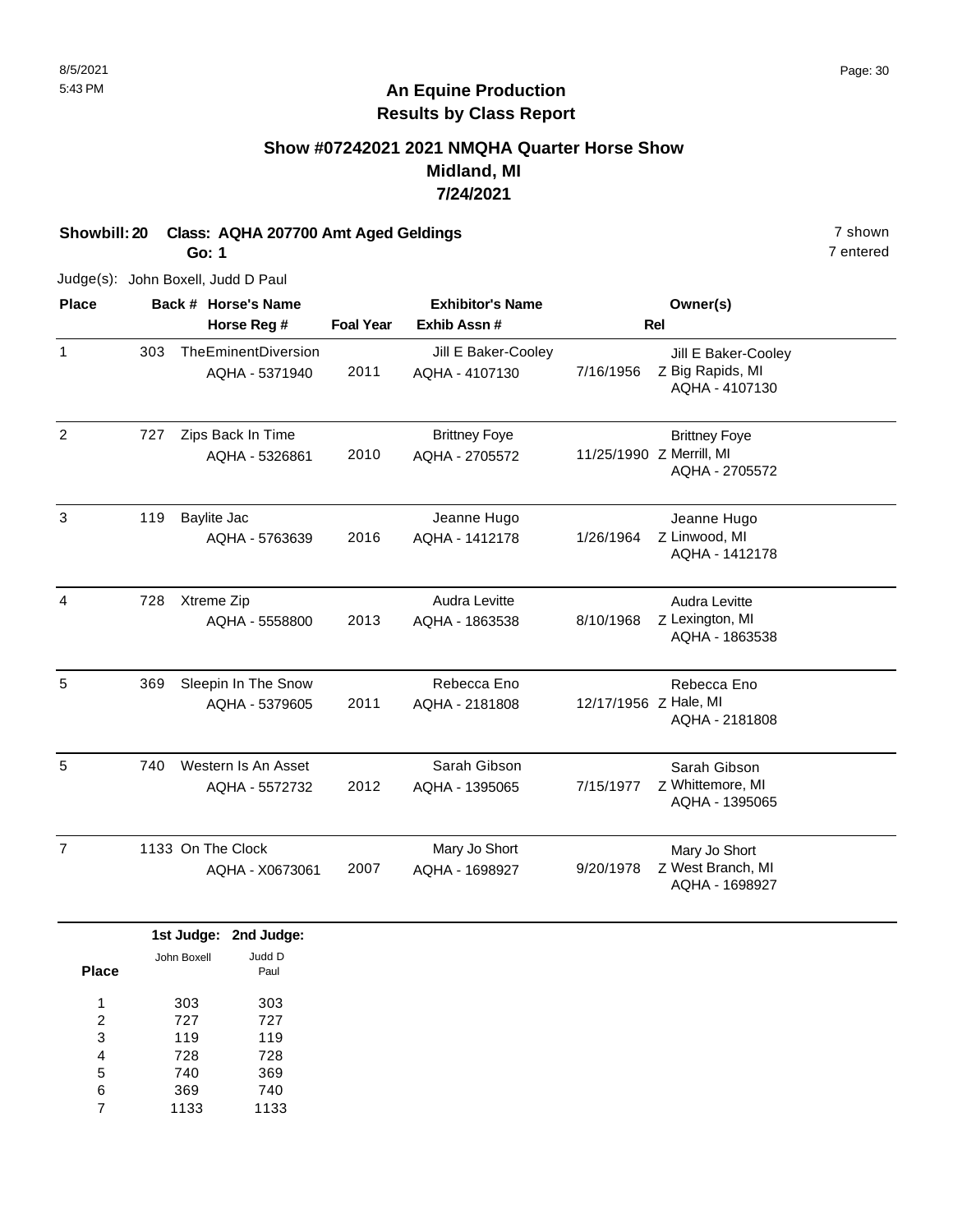# **Show #07242021 2021 NMQHA Quarter Horse Show Midland, MI 7/24/2021**

**Showbill: 21 Class: AQHA 201400 Amt Grand Champion Gelding 6 Shown 6 shown** 

**Go: 1**

Judge(s): John Boxell, Judd D Paul

| <b>Place</b> |     | Back # Horse's Name                         | <b>Exhibitor's Name</b> |                                                 |           | Owner(s)                                                     |
|--------------|-----|---------------------------------------------|-------------------------|-------------------------------------------------|-----------|--------------------------------------------------------------|
|              |     | Horse Reg #                                 | <b>Foal Year</b>        | Exhib Assn#                                     |           | <b>Rel</b>                                                   |
| $\mathbf{1}$ | 303 | TheEminentDiversion<br>AQHA - 5371940       | 2011                    | Jill E Baker-Cooley<br>AQHA - 4107130           | 7/16/1956 | Jill E Baker-Cooley<br>Z Big Rapids, MI<br>AQHA - 4107130    |
| 1            | 999 | <b>Secret Acquisition</b><br>AQHA - 5926263 | 2019                    | Scott A Johnson<br>AQHA - 72776                 |           | Scott A Johnson<br>Z Romulus, MI<br>AQHA - 72776             |
| <b>NP</b>    | 150 | Macs Kool Legacy<br>AQHA - 5489508          | 2012                    | Susan M Frank<br>AQHA - 3302326                 | 2/27/1957 | Susan M Frank<br>Z Pinconning, MI<br>AQHA - 3302326          |
| <b>NP</b>    | 252 | Made Of Candy<br>AQHA - 5958401             | 2018                    | Stephen Erdman<br>AQHA - 3583314                | 2/22/1993 | Stephen Erdman<br>Z Whitehall, MI<br>AQHA - 3583314          |
| <b>NP</b>    | 335 | One Kool Fool<br>AQHA - 5527197             | 2013                    | Brenda Schrader<br>AQHA - 3436099               | 4/20/1954 | <b>Brenda Schrader</b><br>Z Tekonsha, MI<br>AQHA - 3436099   |
| <b>NP</b>    | 713 | <b>TF Cool Karma</b><br>AQHA - 6018066      | 2020                    | <b>Haley Christine Warner</b><br>AQHA - 3713534 | 2/26/1999 | <b>Haley Christine Warner</b><br>Z Ida, MI<br>AQHA - 3713534 |
|              |     | diam'r bailed an<br>And the day             |                         |                                                 |           |                                                              |

|              |             | 1st Judge: 2nd Judge: |
|--------------|-------------|-----------------------|
| <b>Place</b> | John Boxell | Judd D<br>Paul        |
| 1            | 303         | 999                   |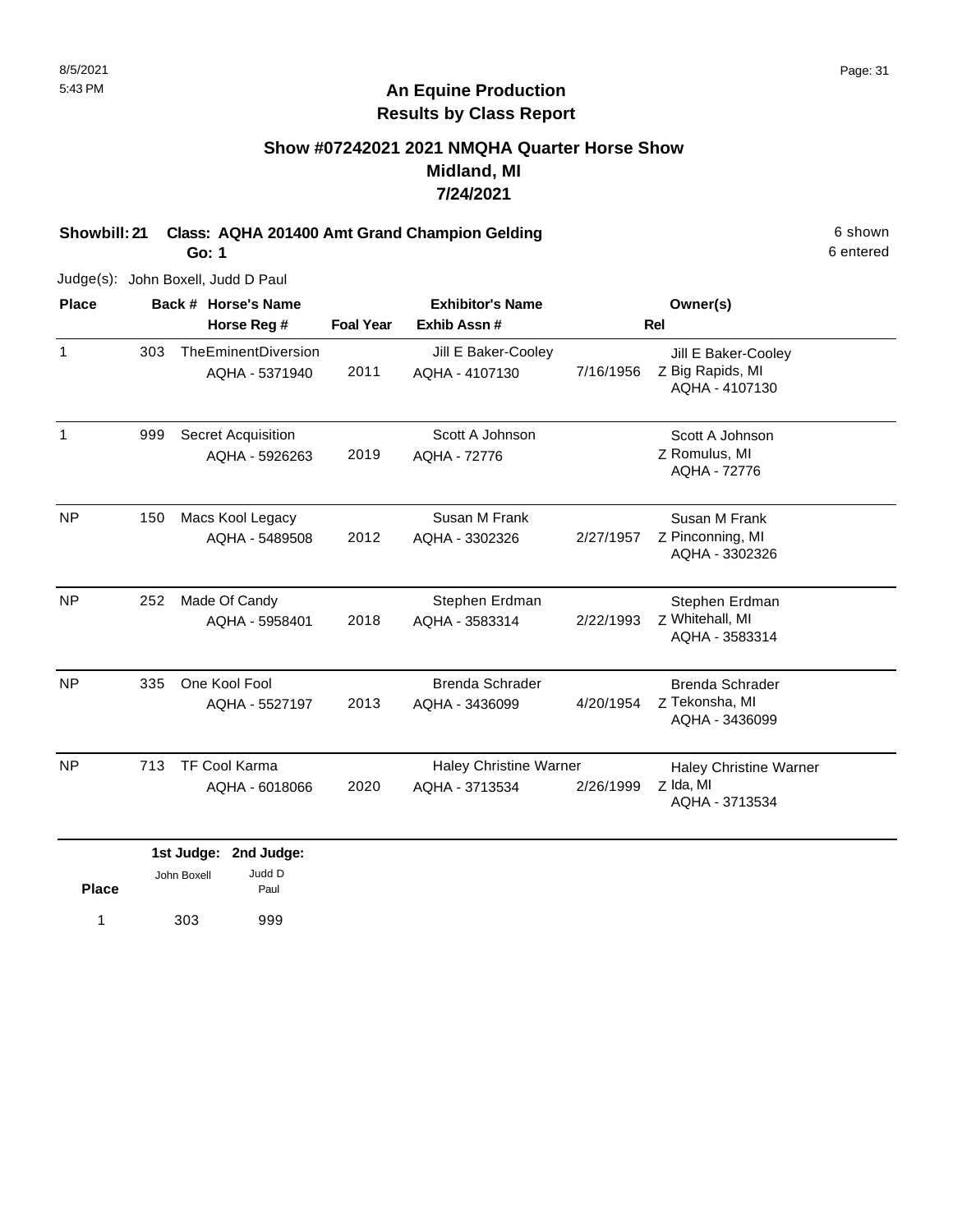# **Show #07242021 2021 NMQHA Quarter Horse Show Midland, MI 7/24/2021**

**Showbill: 22 Class: AQHA 201500 Amt Reserve Champion Gelding 3 Shown 9 shown** 

**Go: 1**

Judge(s): John Boxell, Judd D Paul

| <b>Place</b>   |     | Back # Horse's Name                         |                  | <b>Exhibitor's Name</b>                         |            | Owner(s)                                                           |
|----------------|-----|---------------------------------------------|------------------|-------------------------------------------------|------------|--------------------------------------------------------------------|
|                |     | Horse Reg #                                 | <b>Foal Year</b> | Exhib Assn#                                     |            | <b>Rel</b>                                                         |
| $\mathbf{1}$   | 303 | TheEminentDiversion<br>AQHA - 5371940       | 2011             | Jill E Baker-Cooley<br>AQHA - 4107130           | 7/16/1956  | Jill E Baker-Cooley<br>Z Big Rapids, MI<br>AQHA - 4107130          |
| $\mathbf{1}$   | 999 | <b>Secret Acquisition</b><br>AQHA - 5926263 | 2019             | Scott A Johnson<br>AQHA - 72776                 |            | Scott A Johnson<br>Z Romulus, MI<br>AQHA - 72776                   |
| <b>NP</b>      | 150 | Macs Kool Legacy<br>AQHA - 5489508          | 2012             | Susan M Frank<br>AQHA - 3302326                 | 2/27/1957  | Susan M Frank<br>Z Pinconning, MI<br>AQHA - 3302326                |
| <b>NP</b>      | 244 | <b>Twisted Batt</b><br>AQHA - 5904280       | 2018             | Michelle Dawn Eno<br>AQHA - 1965805             |            | Michelle Dawn Eno<br>Z Sterling, MI<br>AQHA - 1965805              |
| NP             | 252 | Made Of Candy<br>AQHA - 5958401             | 2018             | Stephen Erdman<br>AQHA - 3583314                | 2/22/1993  | Stephen Erdman<br>Z Whitehall, MI<br>AQHA - 3583314                |
| N <sub>P</sub> | 335 | One Kool Fool<br>AQHA - 5527197             | 2013             | <b>Brenda Schrader</b><br>AQHA - 3436099        | 4/20/1954  | <b>Brenda Schrader</b><br>Z Tekonsha, MI<br>AQHA - 3436099         |
| <b>NP</b>      | 713 | <b>TF Cool Karma</b><br>AQHA - 6018066      | 2020             | <b>Haley Christine Warner</b><br>AQHA - 3713534 | 2/26/1999  | <b>Haley Christine Warner</b><br>Z Ida, MI<br>AQHA - 3713534       |
| NP.            | 727 | Zips Back In Time<br>AQHA - 5326861         | 2010             | <b>Brittney Foye</b><br>AQHA - 2705572          |            | <b>Brittney Foye</b><br>11/25/1990 Z Merrill, MI<br>AQHA - 2705572 |
| <b>NP</b>      |     | 1100 Just the rite stryde<br>AQHA - 5743009 | 2017             | Kimberly A O'Boyle<br>AQHA - 2147099            | 12/16/1968 | Thad O'Boyle<br>St Louis, MI<br>AQHA - 1373726                     |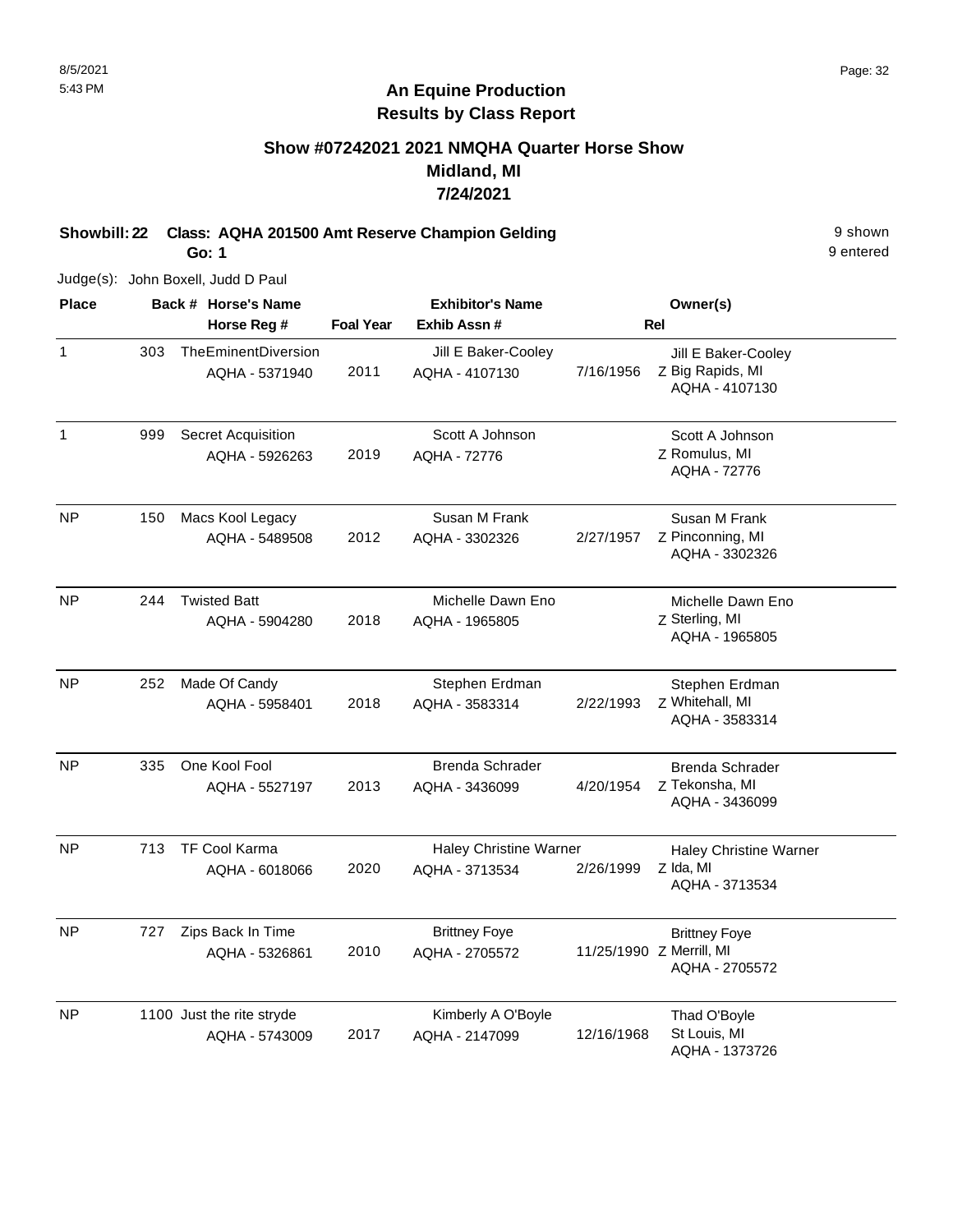# **Show #07242021 2021 NMQHA Quarter Horse Show Midland, MI 7/24/2021**

|              |             | 1st Judge: 2nd Judge: |
|--------------|-------------|-----------------------|
| <b>Place</b> | John Boxell | Judd D<br>Paul        |
|              | 999         | 303                   |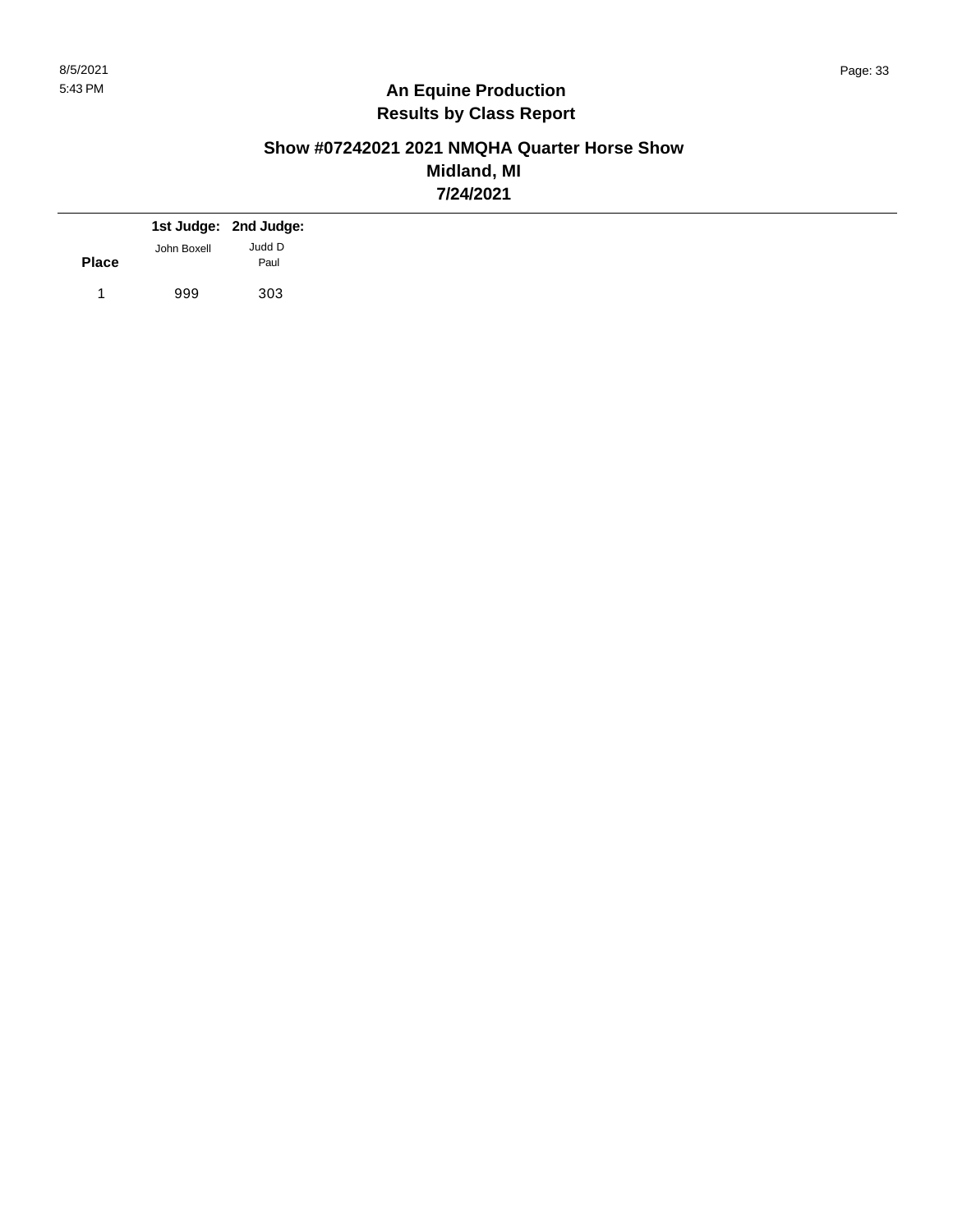# **Show #07242021 2021 NMQHA Quarter Horse Show**

| Showbill: 23 | Go: 1                              |                       |                  | Class: AQHA 407400 Youth Yearling Geldings |          | 0 shown<br>0 entered |
|--------------|------------------------------------|-----------------------|------------------|--------------------------------------------|----------|----------------------|
|              | Judge(s): John Boxell, Judd D Paul |                       |                  |                                            |          |                      |
| <b>Place</b> |                                    | Back # Horse's Name   |                  | <b>Exhibitor's Name</b>                    | Owner(s) |                      |
|              |                                    | Horse Reg #           | <b>Foal Year</b> | Exhib Assn#                                | Rel      |                      |
|              |                                    | 1st Judge: 2nd Judge: |                  |                                            |          |                      |
| <b>Place</b> | John Boxell                        | Judd D<br>Paul        |                  |                                            |          |                      |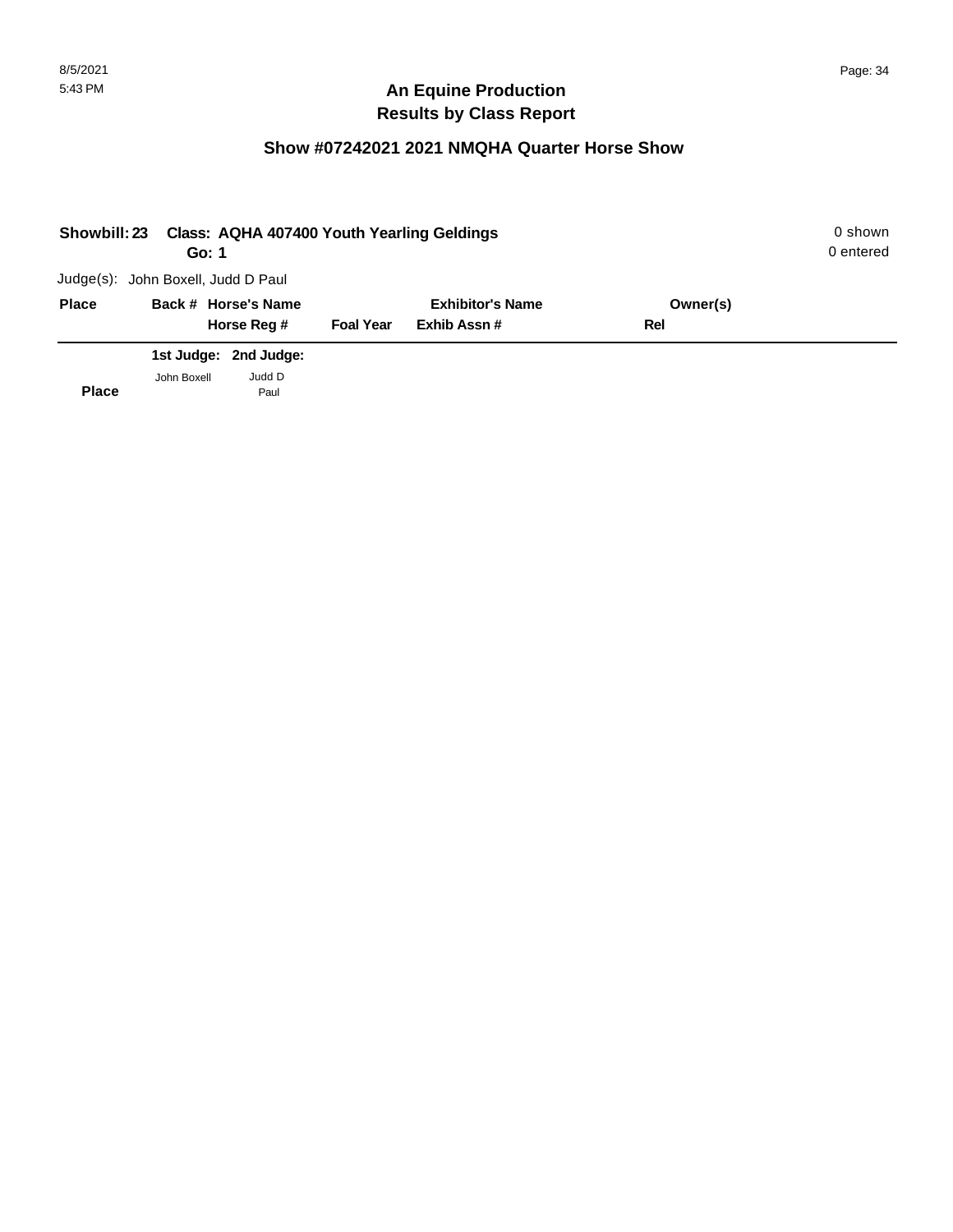# **Show #07242021 2021 NMQHA Quarter Horse Show**

| <b>Showbill: 24</b> | Go: 1                              |                       |                  | Class: AQHA 407500 Youth Two Yr Old Geldings |          | 0 shown<br>0 entered |
|---------------------|------------------------------------|-----------------------|------------------|----------------------------------------------|----------|----------------------|
|                     | Judge(s): John Boxell, Judd D Paul |                       |                  |                                              |          |                      |
| <b>Place</b>        |                                    | Back # Horse's Name   |                  | <b>Exhibitor's Name</b>                      | Owner(s) |                      |
|                     |                                    | Horse Reg #           | <b>Foal Year</b> | Exhib Assn#                                  | Rel      |                      |
|                     |                                    | 1st Judge: 2nd Judge: |                  |                                              |          |                      |
| <b>Place</b>        | John Boxell                        | Judd D<br>Paul        |                  |                                              |          |                      |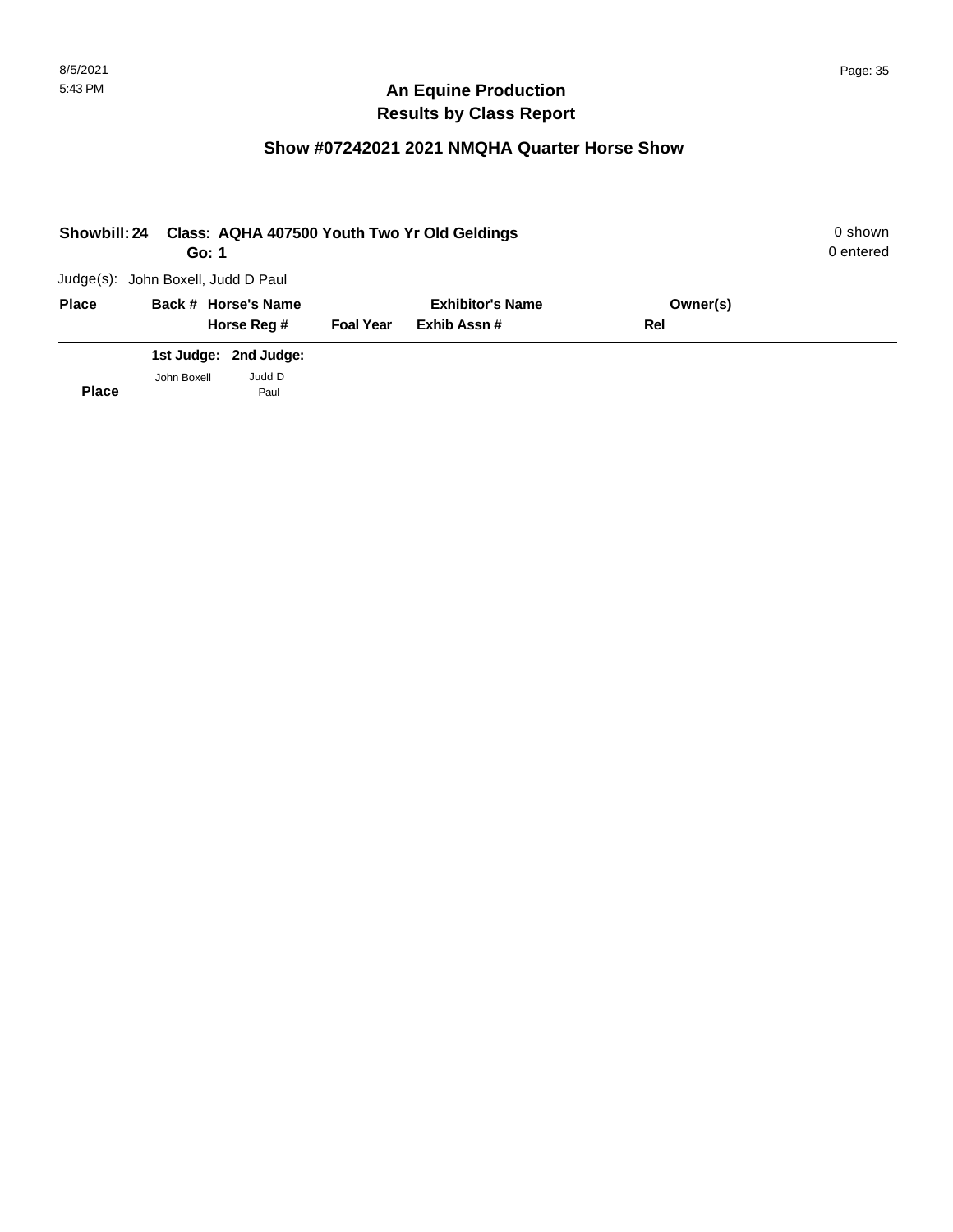# **Show #07242021 2021 NMQHA Quarter Horse Show**

| <b>Showbill: 25</b> | Go: 1                              |                       |                         | Class: AQHA 407600 Youth Three Yr Old Geldings |     | 0 shown<br>0 entered |
|---------------------|------------------------------------|-----------------------|-------------------------|------------------------------------------------|-----|----------------------|
|                     | Judge(s): John Boxell, Judd D Paul |                       |                         |                                                |     |                      |
| <b>Place</b>        |                                    | Back # Horse's Name   | <b>Exhibitor's Name</b> | Owner(s)                                       |     |                      |
|                     |                                    | Horse Reg #           | <b>Foal Year</b>        | Exhib Assn#                                    | Rel |                      |
|                     |                                    | 1st Judge: 2nd Judge: |                         |                                                |     |                      |
| <b>Place</b>        | John Boxell                        | Judd D<br>Paul        |                         |                                                |     |                      |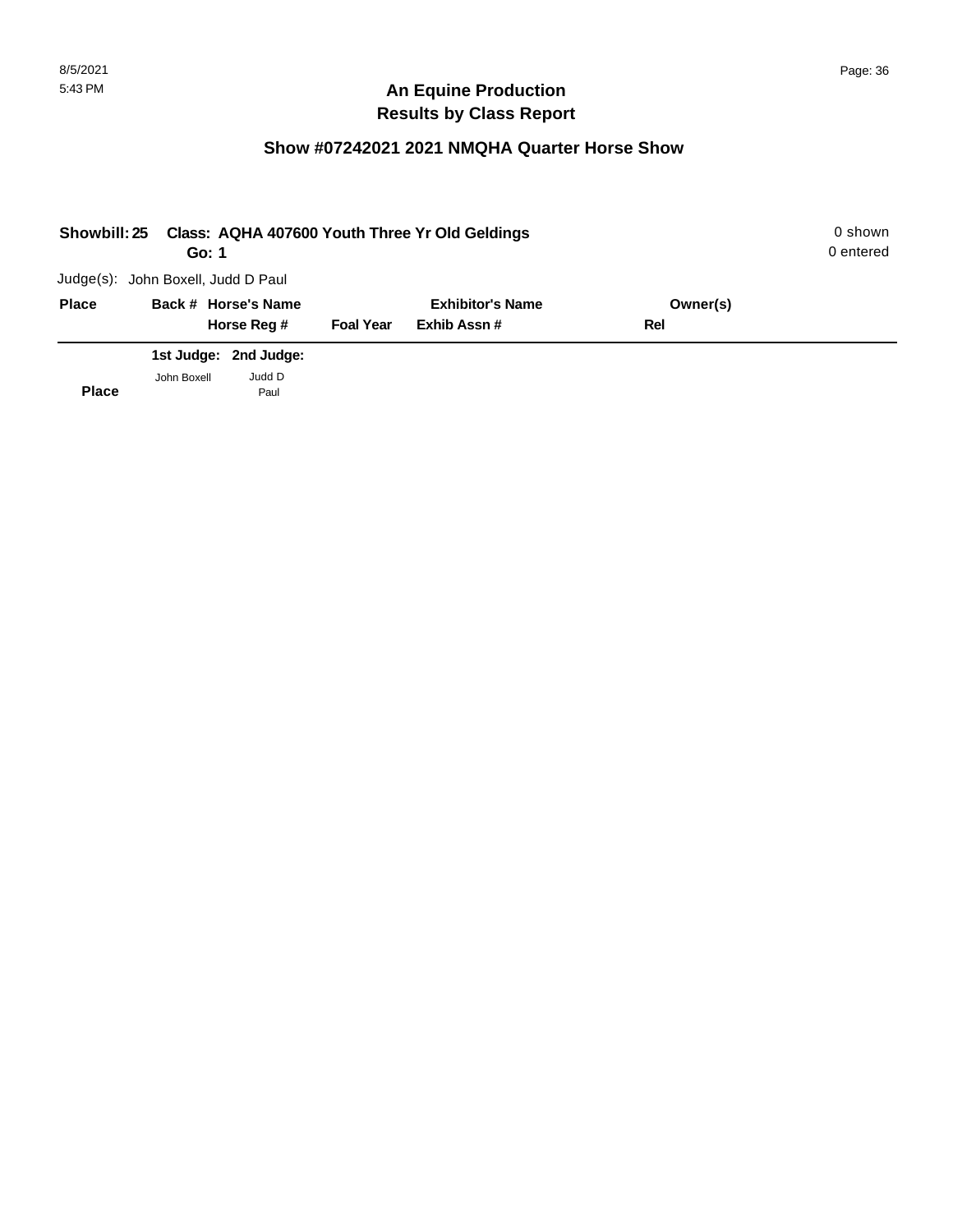# **Show #07242021 2021 NMQHA Quarter Horse Show Midland, MI 7/24/2021**

**Showbill: 26 Class: AQHA 407700 Youth Aged Geldings** 8 Shown 8 shown **Go: 1**

8 entered

Judge(s): John Boxell, Judd D Paul

| <b>Place</b>   |     | Back # Horse's Name |                  | <b>Exhibitor's Name</b>  | Owner(s)         |                                              |
|----------------|-----|---------------------|------------------|--------------------------|------------------|----------------------------------------------|
|                |     | Horse Reg #         | <b>Foal Year</b> | Exhib Assn#              | <b>Birthdate</b> | <b>Rel</b>                                   |
| $\mathbf{1}$   | 235 | Gota B A Hit        |                  | Grace Gasper             |                  | <b>Tammy Gasper</b>                          |
|                |     | AQHA - 5614033      | 2014             | AQHA - 4004844           |                  | Frankenmuth, MI                              |
| 2              | 552 | Good N Iresistable  |                  | Emma C Cook              |                  | Emma C Cook                                  |
|                |     | AQHA - 5771836      | 2016             | AQHA - 4451295           |                  | Z Dewitt, MI<br>AQHA - 4451295               |
| 3              | 370 | Al Have Potenial    |                  | Morgan Elizabeth Glann   |                  | Morgan Elizabeth Glann                       |
|                |     | AQHA - 5795991      | 2017             | AQHA - 4076414           | 1/4/2003         | Z Sanford, MI<br>AQHA - 4076414              |
| 3              | 386 | No Time To Party    |                  | Rylee Elizabeth Nichols  |                  | Kelly E Dykstra-Nichols                      |
|                |     | AQHA - 5411120      | 2011             | AQHA - 4238840           | 3/8/2006         | C Ada, MI                                    |
| 5              | 124 | <b>Madd Money</b>   |                  | Lauren E Lauver          |                  | Lauren E Lauver                              |
|                |     | AQHA - 5807913      | 2017             | AQHA - 4365835           |                  | 11/16/2006 Z Caledonia, MI<br>AQHA - 4365835 |
| 6              |     | 1854 Hes Good To Go |                  | <b>Isabelle Freeland</b> |                  | <b>Isabelle Freeland</b>                     |
|                |     | AQHA - 5024149      | 2007             | AQHA - 4286820           | 6/23/2002        | Z Fruitpont, MI<br>AQHA - 4286820            |
| $\overline{7}$ | 107 | Regal N Grand       |                  | <b>Taylin Collins</b>    |                  | <b>Taylin Collins</b>                        |
|                |     | AQHA - 4799999      | 2006             | AQHA - 4231198           | 3/16/2007        | Z Rose City, MI<br>AQHA - 4231198            |
| $\overline{7}$ | 493 | Sumore Shock        |                  | Isabel M Craig           |                  | Jennifer Craig                               |
|                |     | AQHA - X0611153     | 2002             | AQHA - 4423577           | 4/14/2008        | A Lapeer, MI<br>AQHA - 2072636               |

|       |             | 1st Judge: 2nd Judge: |
|-------|-------------|-----------------------|
|       | John Boxell | Judd D                |
| Place |             | Paul                  |
|       |             |                       |
| 1     | 235         | 235                   |
| 2     | 370         | 552                   |
| 3     | 386         | 124                   |
| 4     | 552         | 386                   |
| 5     | 124         | 370                   |
| 6     | 1854        | 1854                  |
| 7     | 107         | 493                   |
|       |             |                       |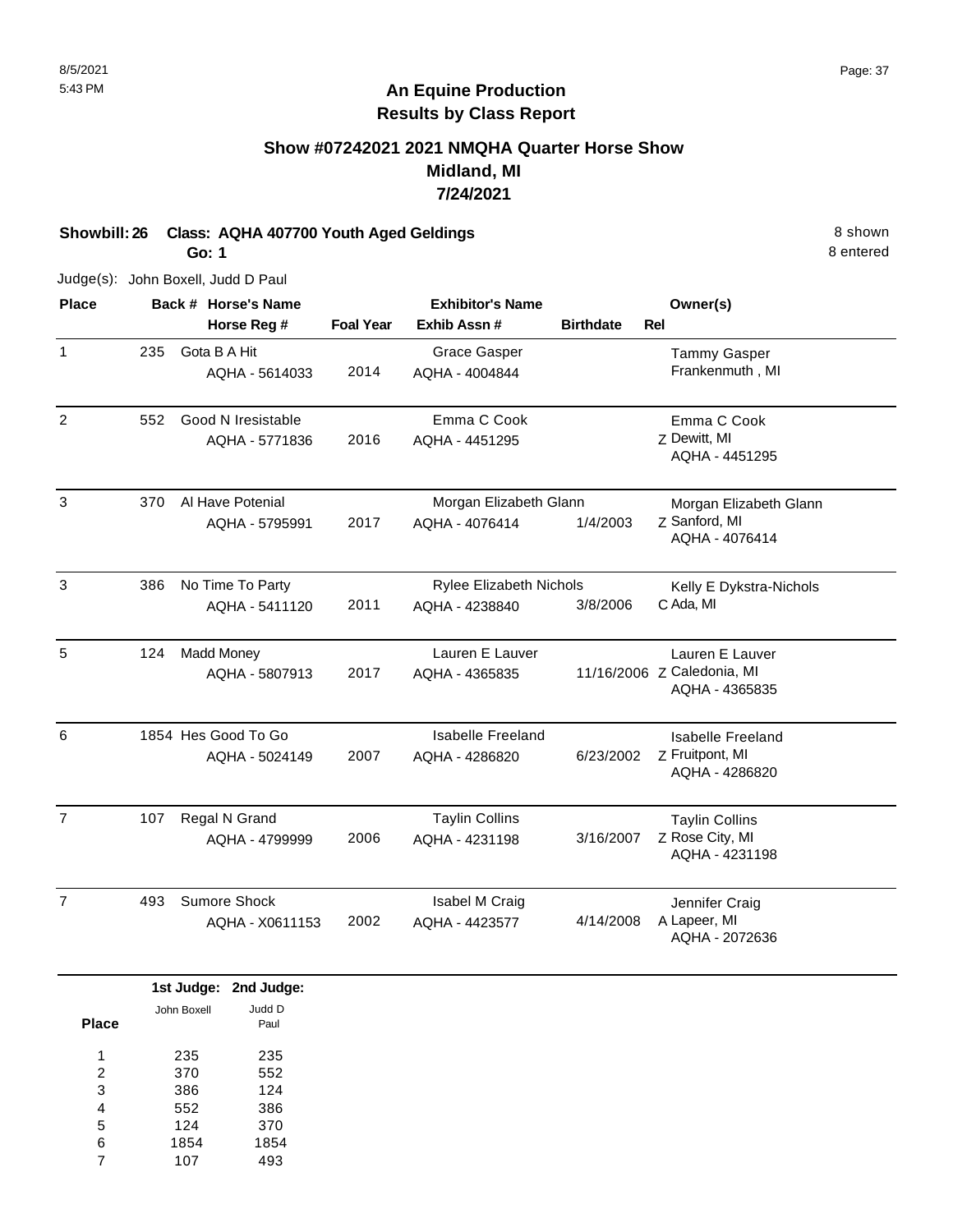#### **Show #07242021 2021 NMQHA Quarter Horse Show Midland, MI 7/24/2021**

8 493 107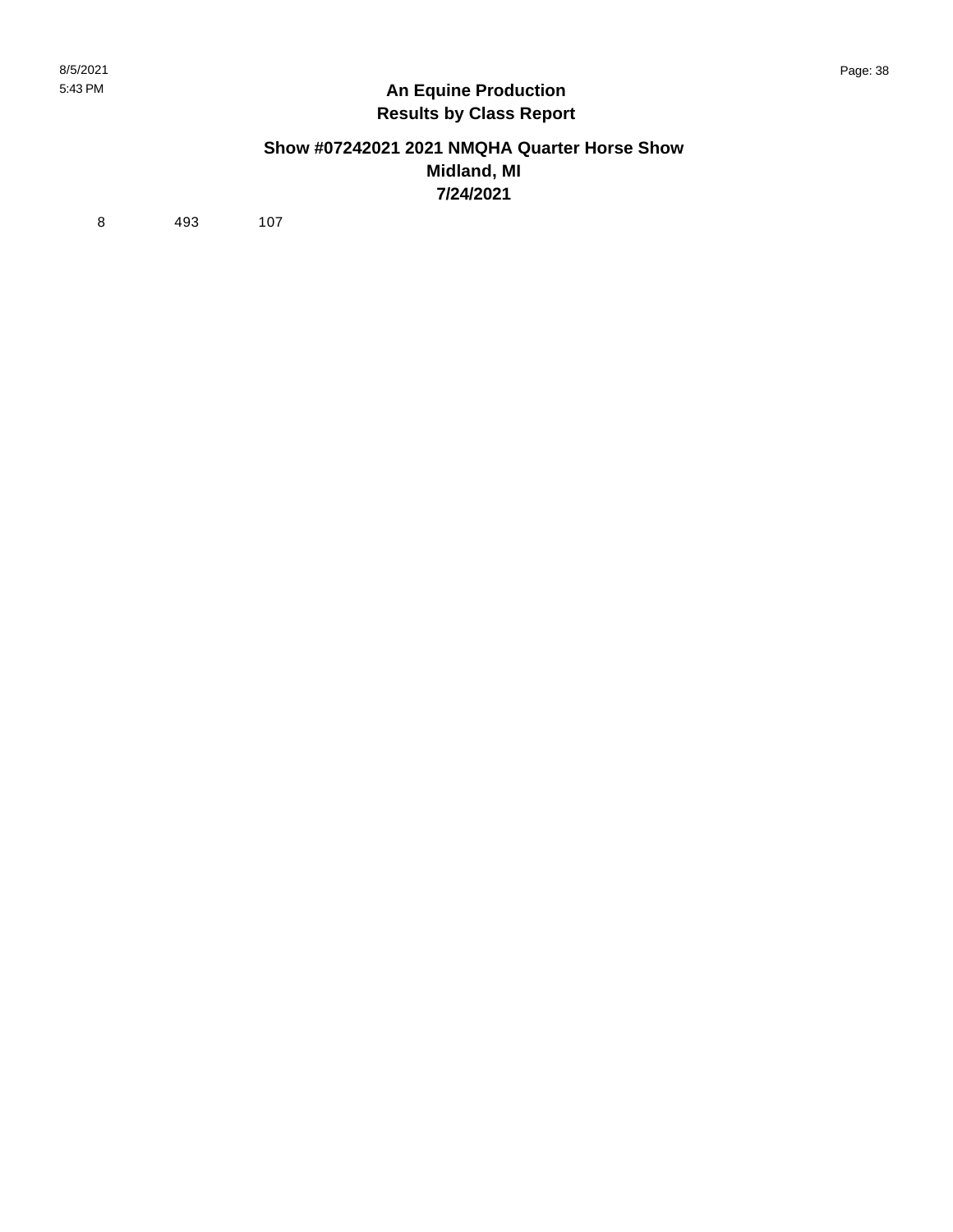# **Show #07242021 2021 NMQHA Quarter Horse Show Midland, MI 7/24/2021**

**Showbill: 27 Class: AQHA 401400 Youth Grand Champion Geldings** 1 Shown 1 shown

**Go: 1**

Judge(s): John Boxell, Judd D Paul

| <b>Place</b> | Back # Horse's Name |                                | <b>Exhibitor's Name</b> |                                |                  | Owner(s)                        |  |
|--------------|---------------------|--------------------------------|-------------------------|--------------------------------|------------------|---------------------------------|--|
|              |                     | Horse Reg #                    | <b>Foal Year</b>        | Exhib Assn#                    | <b>Birthdate</b> | Rel                             |  |
|              | 235                 | Gota B A Hit<br>AQHA - 5614033 | 2014                    | Grace Gasper<br>AQHA - 4004844 |                  | Tammy Gasper<br>Frankenmuth, MI |  |

|              |             | 1st Judge: 2nd Judge: |
|--------------|-------------|-----------------------|
| <b>Place</b> | John Boxell | Judd D<br>Paul        |
| 1            | 235         | 235                   |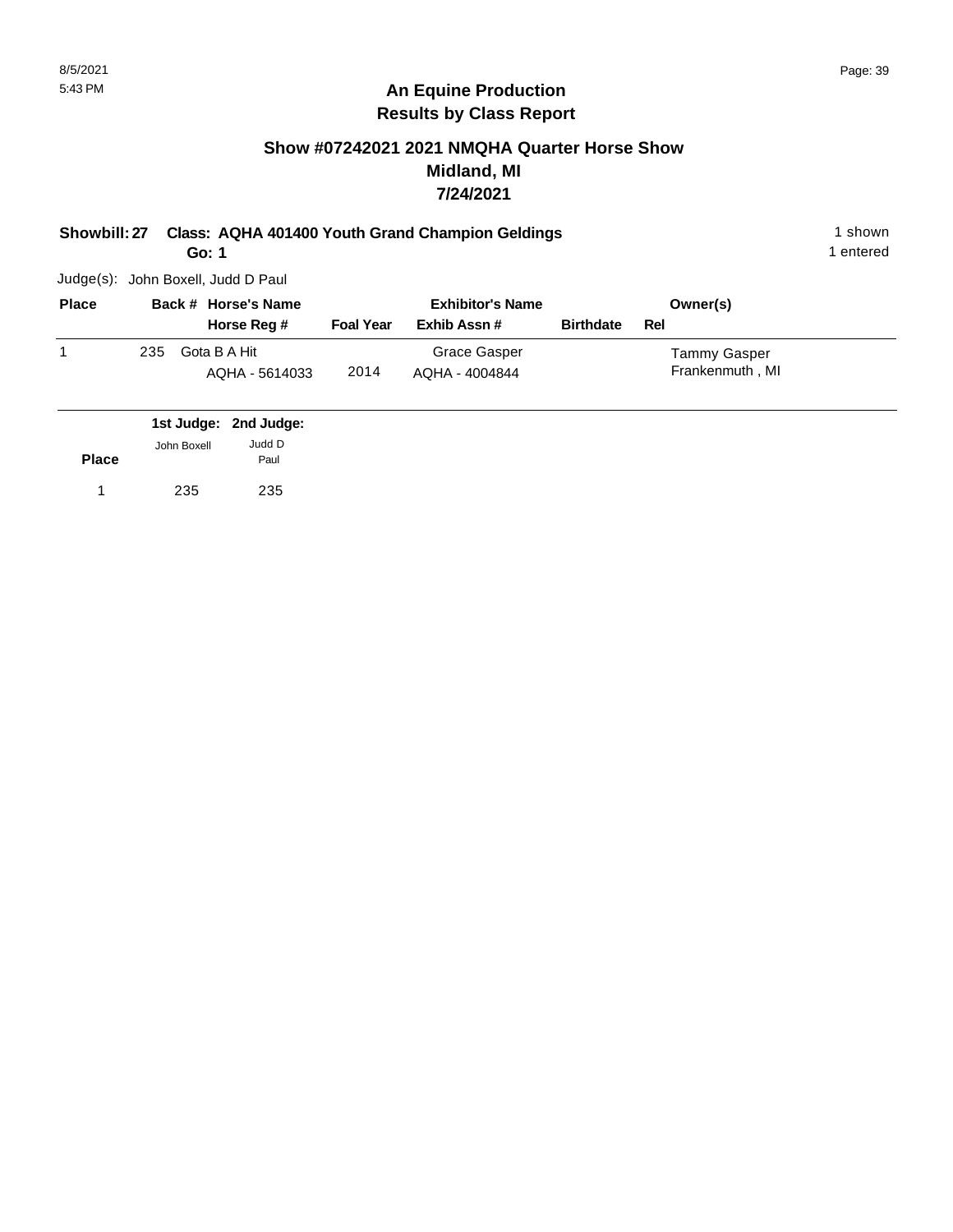# **Show #07242021 2021 NMQHA Quarter Horse Show Midland, MI 7/24/2021**

**Showbill: 28 Class: AQHA 401500 Youth Reserve Champion Gelding 3 Shown 3 shown** 

**Go: 1**

3 entered

Judge(s): John Boxell, Judd D Paul

| <b>Place</b> | Back # Horse's Name |             |                       | <b>Exhibitor's Name</b> |                        |                     | Owner(s)                        |
|--------------|---------------------|-------------|-----------------------|-------------------------|------------------------|---------------------|---------------------------------|
|              |                     |             | Horse Reg #           | <b>Foal Year</b>        | Exhib Assn#            | <b>Birthdate</b>    | Rel                             |
| 1            | 370                 |             | Al Have Potenial      |                         | Morgan Elizabeth Glann |                     | Morgan Elizabeth Glann          |
|              |                     |             | AQHA - 5795991        | 2017                    | AQHA - 4076414         | 1/4/2003            | Z Sanford, MI<br>AQHA - 4076414 |
| 1            | 552                 |             | Good N Iresistable    |                         | Emma C Cook            |                     | Emma C Cook                     |
|              |                     |             | AQHA - 5771836        | 2016                    | AQHA - 4451295         |                     | Z Dewitt, MI                    |
|              |                     |             |                       |                         |                        |                     | AQHA - 4451295                  |
| NP.          | 235<br>Gota B A Hit |             |                       | Grace Gasper            |                        | <b>Tammy Gasper</b> |                                 |
|              |                     |             | AQHA - 5614033        | 2014                    | AQHA - 4004844         |                     | Frankenmuth, MI                 |
|              |                     |             | 1st Judge: 2nd Judge: |                         |                        |                     |                                 |
| <b>Place</b> |                     | John Boxell | Judd D<br>Paul        |                         |                        |                     |                                 |
| 1            |                     | 370         | 552                   |                         |                        |                     |                                 |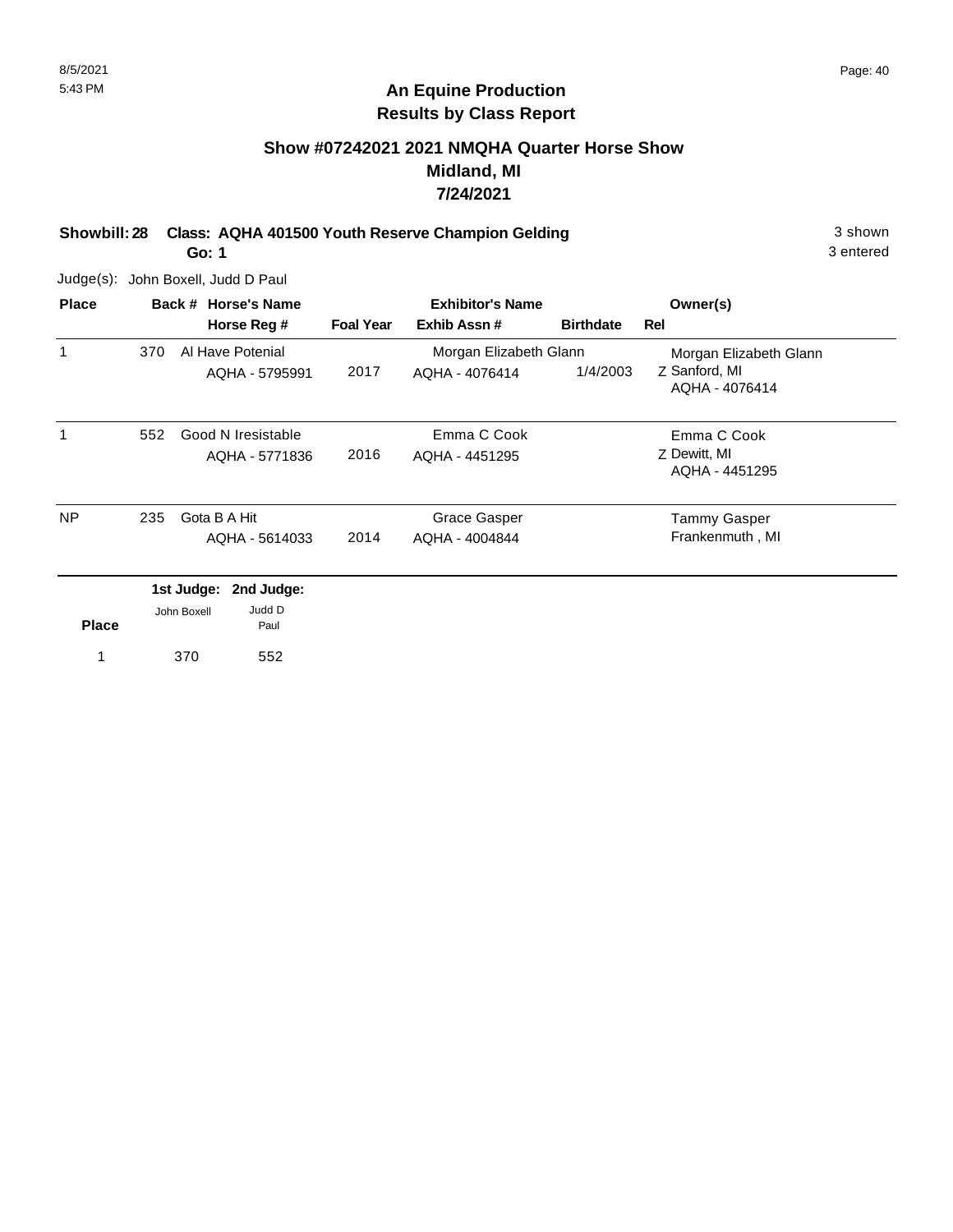# **Show #07242021 2021 NMQHA Quarter Horse Show Midland, MI 7/24/2021**

**Showbill: 29 Class: AQHA 107400 Yearling Geldings 1 shown 1 shown 1 shown** 

**Go: 1**

1 entered

Judge(s): John Boxell, Judd D Paul

| <b>Place</b> |      | Back # Horse's Name             |                  | <b>Exhibitor's Name</b>                  | Owner(s)                                                   |
|--------------|------|---------------------------------|------------------|------------------------------------------|------------------------------------------------------------|
|              |      | Horse Reg #                     | <b>Foal Year</b> | Exhib Assn#                              | Rel                                                        |
|              | 713. | TF Cool Karma<br>AQHA - 6018066 | 2020             | Raymond Richard Warner<br>AQHA - 1323871 | <b>Haley Christine Warner</b><br>Ida, MI<br>AQHA - 3713534 |

|              |             | 1st Judge: 2nd Judge: |
|--------------|-------------|-----------------------|
|              | John Boxell | Judd D                |
| <b>Place</b> |             | Paul                  |
|              | 713         | 713                   |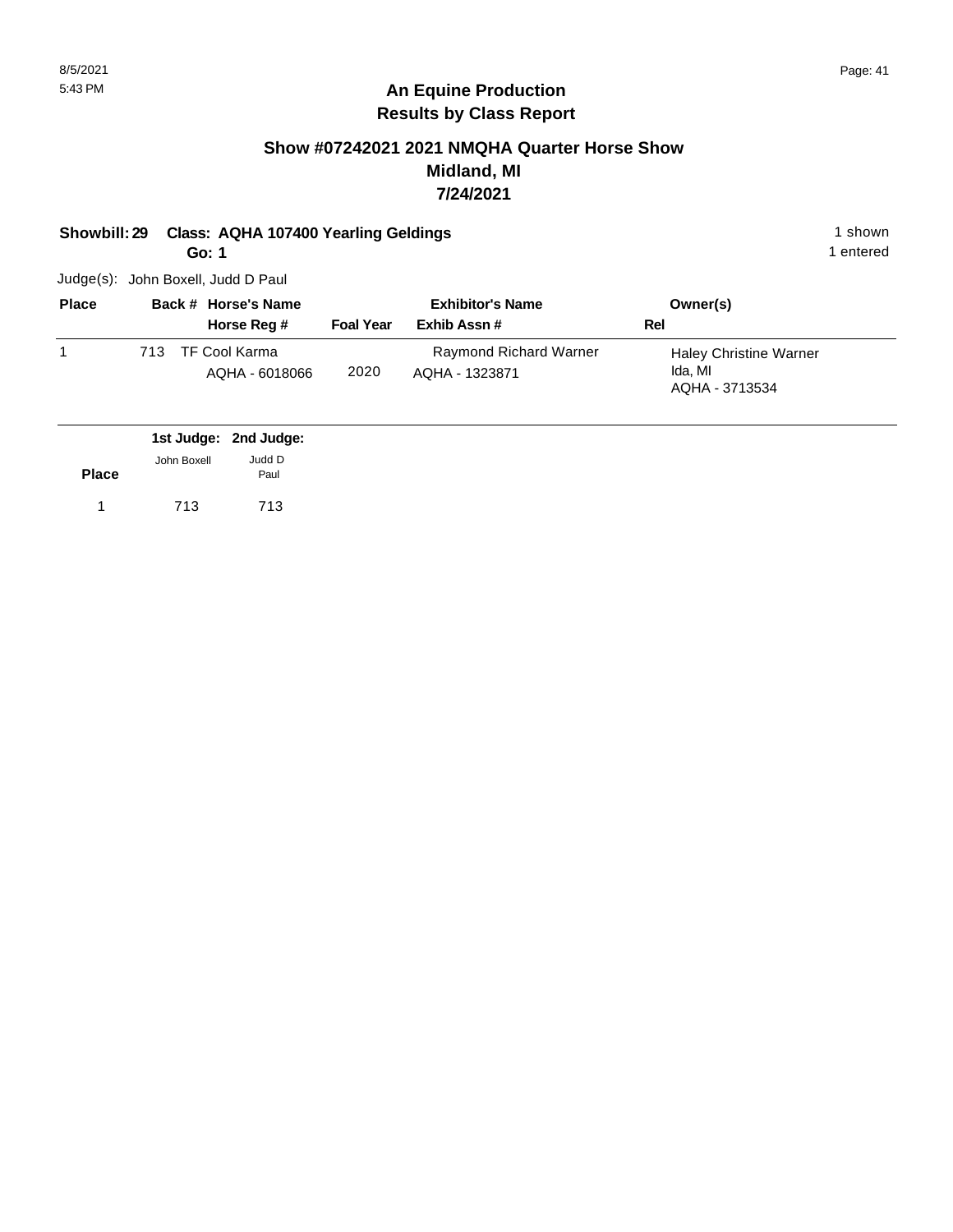# **Show #07242021 2021 NMQHA Quarter Horse Show Midland, MI 7/24/2021**

#### **Showbill: 30 Class: AQHA 107500 Two Yr Old Geldings** 1 Shown 1 shown

**Go: 1**

Judge(s): John Boxell, Judd D Paul

| <b>Place</b> | Back # Horse's Name |                                      | <b>Exhibitor's Name</b> |                                    | Owner(s)                                       |
|--------------|---------------------|--------------------------------------|-------------------------|------------------------------------|------------------------------------------------|
|              |                     | Horse Reg #                          | <b>Foal Year</b>        | Exhib Assn#                        | Rel                                            |
|              | 999                 | Secret Acquisition<br>AQHA - 5926263 | 2019                    | <b>Rick Leek</b><br>AQHA - 1449001 | Scott A Johnson<br>Romulus, MI<br>AQHA - 72776 |

|              |             | 1st Judge: 2nd Judge: |
|--------------|-------------|-----------------------|
|              | John Boxell | Judd D                |
| <b>Place</b> |             | Paul                  |
|              | 999         | 999                   |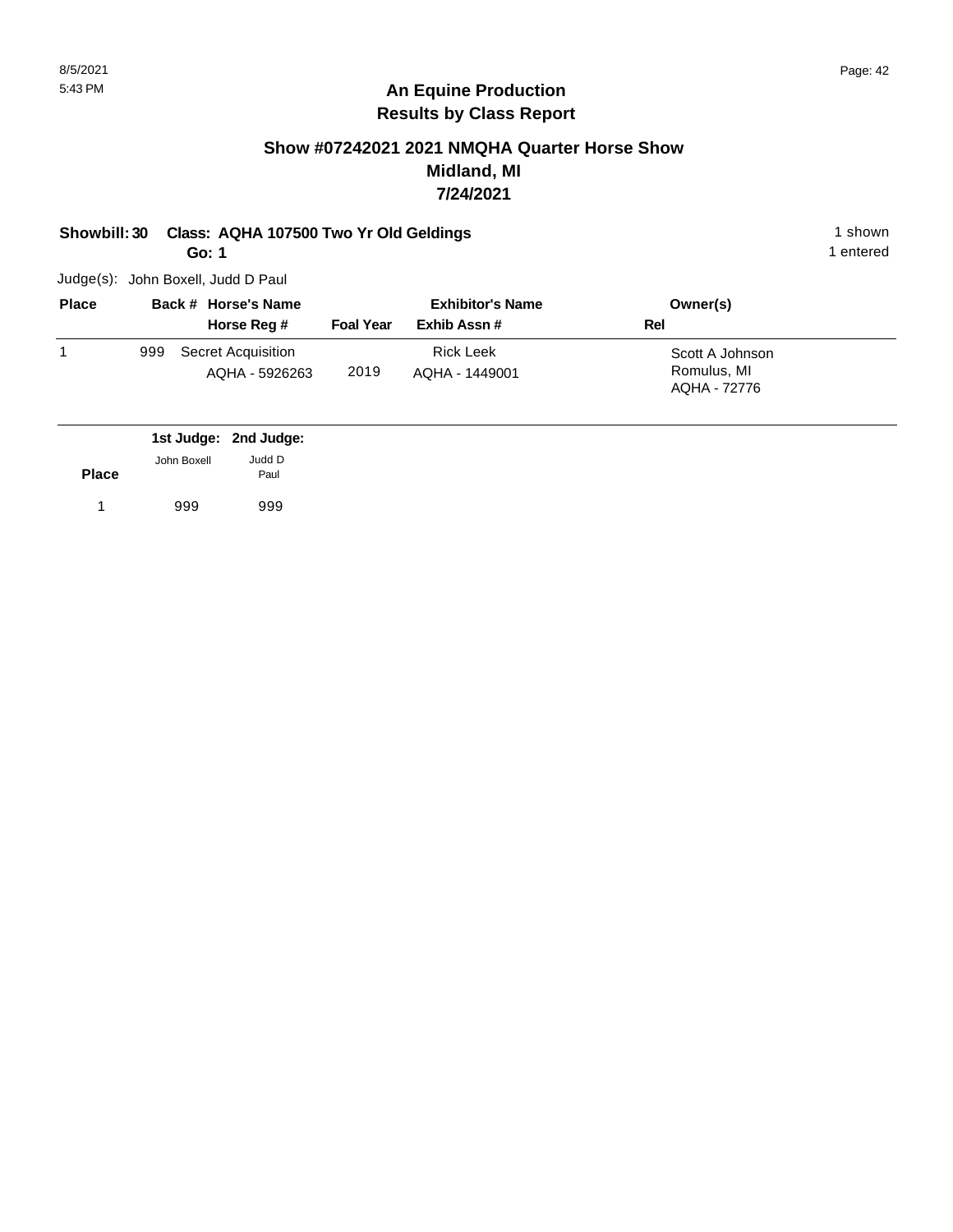# **Show #07242021 2021 NMQHA Quarter Horse Show Midland, MI 7/24/2021**

# **Showbill: 31 Class: AQHA 107600 Three Yr Old Geldings** 2 Shown 2 shown

252 244

**Go: 1**

Judge(s): John Boxell, Judd D Paul

252 244

1 2

| <b>Place</b> | Back # Horse's Name |                                                | <b>Exhibitor's Name</b> |                                     | Owner(s)                                                         |  |
|--------------|---------------------|------------------------------------------------|-------------------------|-------------------------------------|------------------------------------------------------------------|--|
|              |                     | Horse Reg #                                    | <b>Foal Year</b>        | Exhib Assn#                         | <b>Rel</b>                                                       |  |
| 1            | 252                 | Made Of Candy<br>AQHA - 5958401                | 2018                    | Stephen Erdman<br>AQHA - 3583314    | Stephen Erdman<br>Z Whitehall, MI<br>2/22/1993<br>AQHA - 3583314 |  |
| 2            | 244                 | <b>Twisted Batt</b><br>AQHA - 5904280          | 2018                    | Michelle Dawn Eno<br>AQHA - 1965805 | Michelle Dawn Eno<br>Z Sterling, MI<br>AQHA - 1965805            |  |
|              |                     | 1st Judge: 2nd Judge:<br>Judd D<br>John Boxell |                         |                                     |                                                                  |  |
| <b>Place</b> |                     | Paul                                           |                         |                                     |                                                                  |  |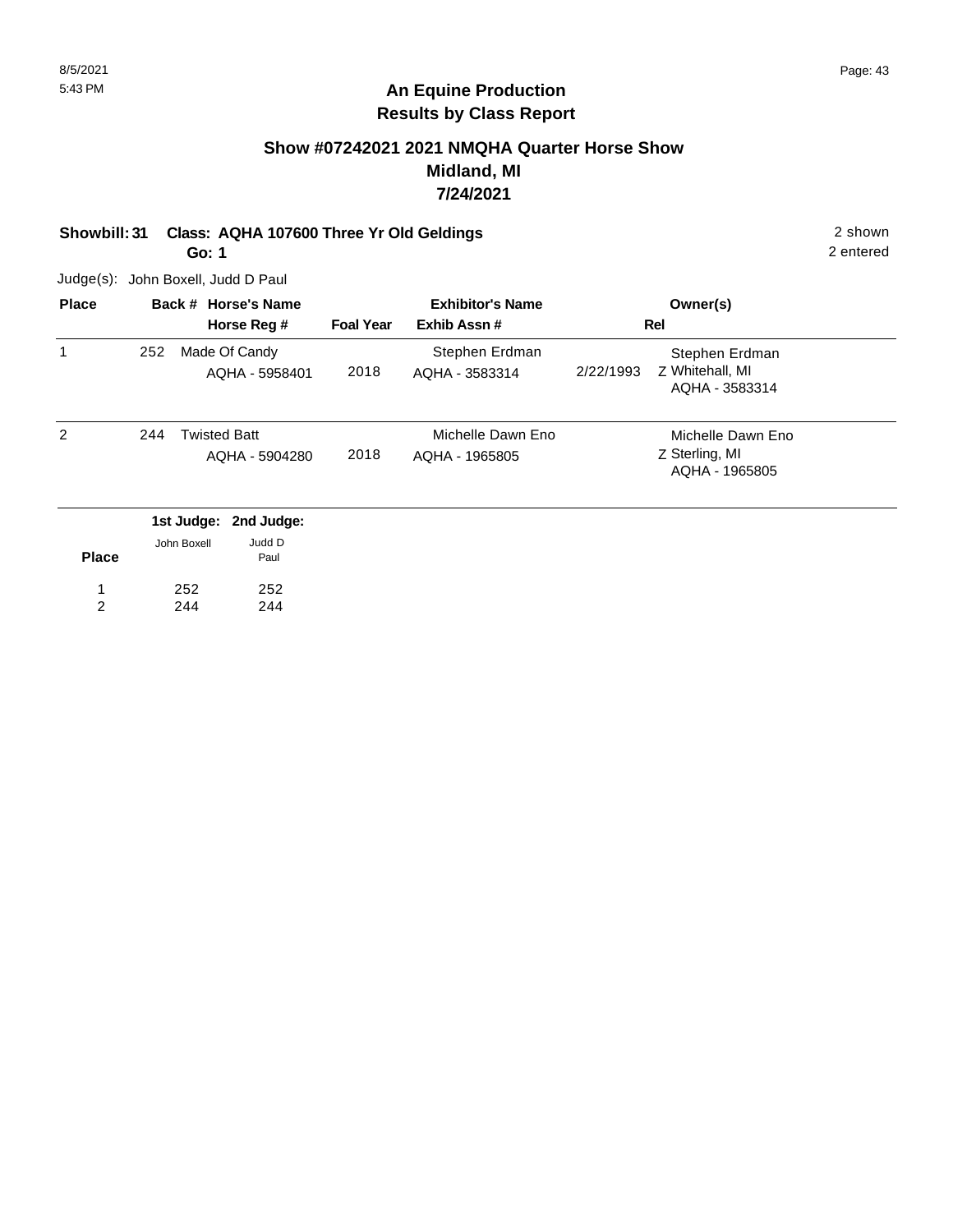# **Show #07242021 2021 NMQHA Quarter Horse Show Midland, MI 7/24/2021**

**Showbill: 32 Class: AQHA 107700 Aged Geldings** 4 shown

**Go: 1**

Judge(s): John Boxell, Judd D Paul

| 303 | Horse Reg #<br>TheEminentDiversion<br>AQHA - 5371940 | <b>Foal Year</b>                                               | Exhib Assn#<br>Jill E Baker-Cooley |           | Rel                                                     |
|-----|------------------------------------------------------|----------------------------------------------------------------|------------------------------------|-----------|---------------------------------------------------------|
|     |                                                      |                                                                |                                    |           |                                                         |
|     |                                                      |                                                                |                                    |           | Jill E Baker-Cooley                                     |
|     |                                                      | 2011                                                           | AQHA - 4107130                     | 7/16/1956 | Z Big Rapids, MI<br>AQHA - 4107130                      |
| 386 |                                                      |                                                                |                                    |           | Kelly E Dykstra-Nichols                                 |
|     | AQHA - 5411120                                       | 2011                                                           | AQHA - 4238840                     | 3/8/2006  | C Ada, MI                                               |
| 369 |                                                      |                                                                | Rebecca Eno                        |           | Rebecca Eno                                             |
|     | AQHA - 5379605                                       | 2011                                                           | AQHA - 2181808                     |           | AQHA - 2181808                                          |
| 740 |                                                      |                                                                | Sarah Gibson                       |           | Sarah Gibson                                            |
|     | AQHA - 5572732                                       | 2012                                                           | AQHA - 1395065                     | 7/15/1977 | Z Whittemore, MI<br>AQHA - 1395065                      |
|     |                                                      | No Time To Party<br>Sleepin In The Snow<br>Western Is An Asset |                                    |           | <b>Rylee Elizabeth Nichols</b><br>12/17/1956 Z Hale, MI |

|              |             | ist Juuye. Liiu Juuye. |
|--------------|-------------|------------------------|
| <b>Place</b> | John Boxell | Judd D<br>Paul         |
| 1            | 303         | 303                    |
| 2            | 386         | 386                    |
| 3            | 740         | 369                    |
| 4            | 369         | 740                    |
|              |             |                        |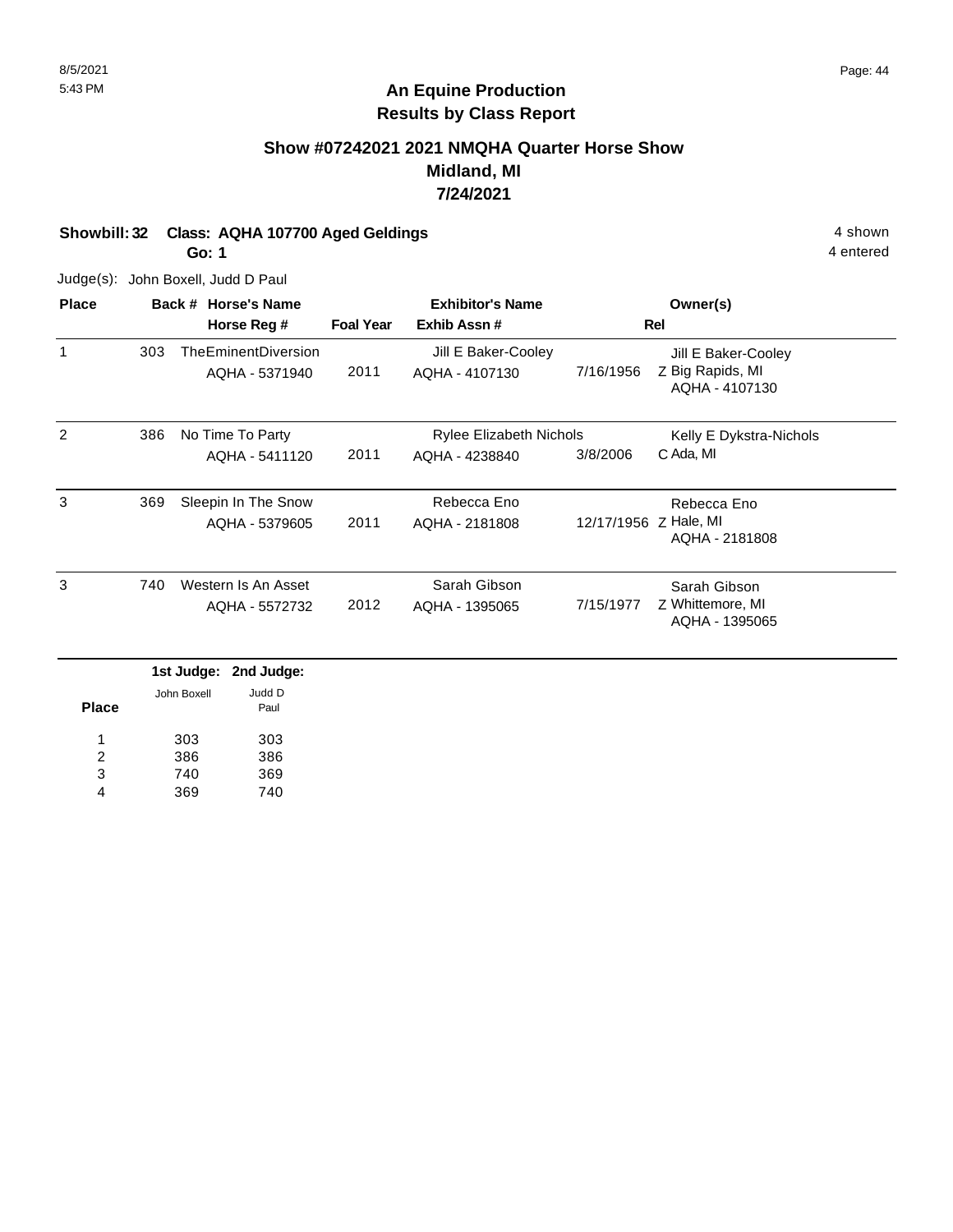# **Show #07242021 2021 NMQHA Quarter Horse Show Midland, MI 7/24/2021**

**Showbill: 33 Class: AQHA 101400 Grand Champion Geldings** 6 Shown

**Go: 1**

Judge(s): John Boxell, Judd D Paul

| <b>Place</b> |     | Back # Horse's Name                    |                  | <b>Exhibitor's Name</b>                  | Owner(s)  |                                                            |  |
|--------------|-----|----------------------------------------|------------------|------------------------------------------|-----------|------------------------------------------------------------|--|
|              |     | Horse Reg #                            | <b>Foal Year</b> | Exhib Assn#                              |           | <b>Rel</b>                                                 |  |
| $\mathbf{1}$ | 303 | TheEminentDiversion<br>AQHA - 5371940  | 2011             | Jill E Baker-Cooley<br>AQHA - 4107130    | 7/16/1956 | Jill E Baker-Cooley<br>Z Big Rapids, MI<br>AQHA - 4107130  |  |
| $\mathbf{1}$ | 999 | Secret Acquisition<br>AQHA - 5926263   | 2019             | <b>Rick Leek</b><br>AQHA - 1449001       |           | Scott A Johnson<br>Romulus, MI<br>AQHA - 72776             |  |
| <b>NP</b>    | 150 | Macs Kool Legacy<br>AQHA - 5489508     | 2012             | Susan M Frank<br>AQHA - 3302326          | 2/27/1957 | Susan M Frank<br>Z Pinconning, MI<br>AQHA - 3302326        |  |
| <b>NP</b>    | 252 | Made Of Candy<br>AQHA - 5958401        | 2018             | Stephen Erdman<br>AQHA - 3583314         | 2/22/1993 | Stephen Erdman<br>Z Whitehall, MI<br>AQHA - 3583314        |  |
| <b>NP</b>    | 335 | One Kool Fool<br>AQHA - 5527197        | 2013             | Brenda Schrader<br>AQHA - 3436099        | 4/20/1954 | <b>Brenda Schrader</b><br>Z Tekonsha, MI<br>AQHA - 3436099 |  |
| <b>NP</b>    | 713 | <b>TF Cool Karma</b><br>AQHA - 6018066 | 2020             | Raymond Richard Warner<br>AQHA - 1323871 |           | <b>Haley Christine Warner</b><br>Ida, MI<br>AQHA - 3713534 |  |
|              |     | 1st Judge: 2nd Judge:                  |                  |                                          |           |                                                            |  |

|              | .           | --------- |
|--------------|-------------|-----------|
|              | John Boxell | Judd D    |
| <b>Place</b> |             | Paul      |
| 1            | 303         | 999       |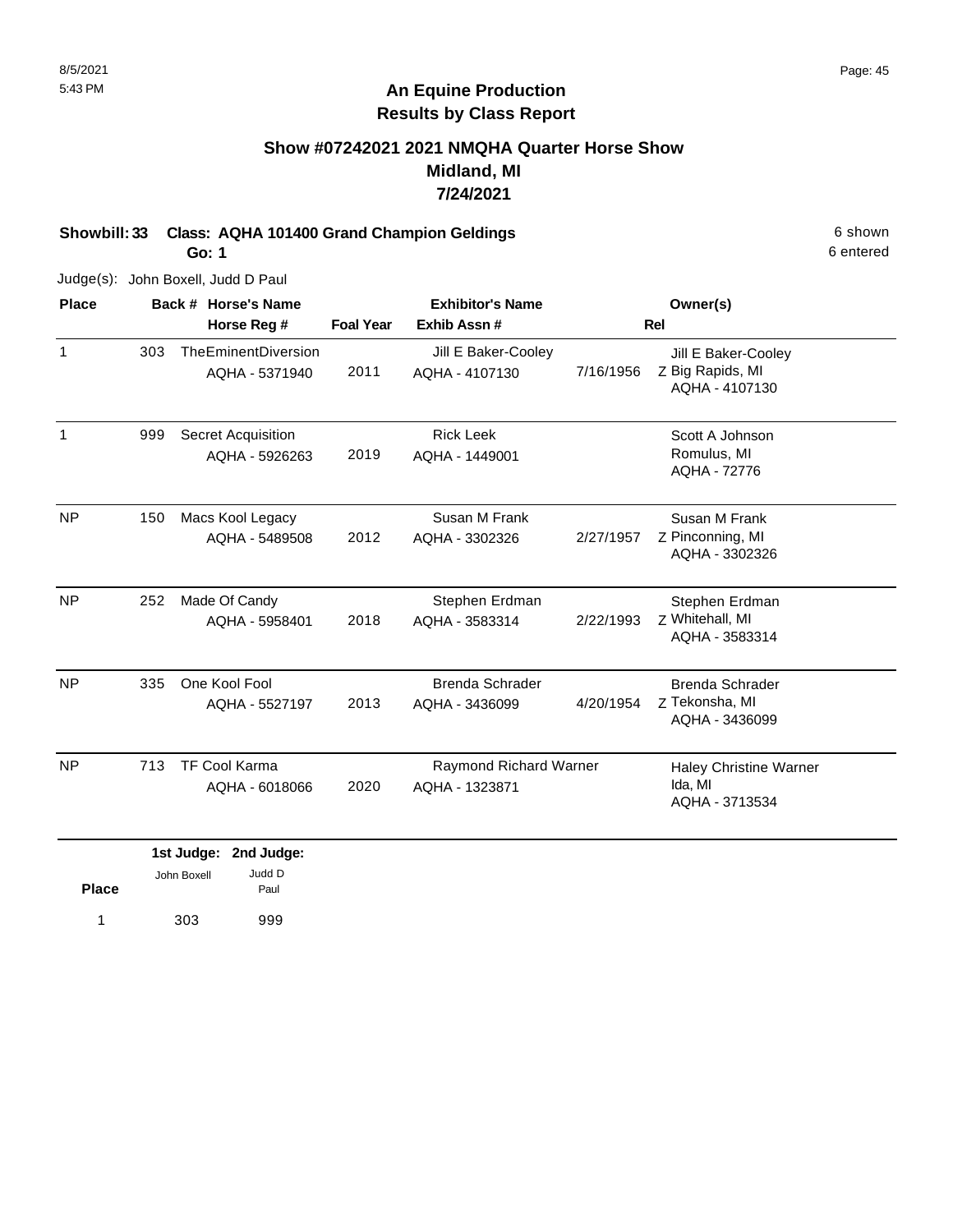**Place**

1 999 303

Paul

# **An Equine Production Results by Class Report**

# **Show #07242021 2021 NMQHA Quarter Horse Show Midland, MI 7/24/2021**

**Showbill: 34 Class: AQHA 101500 Reserve Champion Gelding Property Class: AQHA 101500 Reserve Champion Gelding** 

**Go: 1**

Judge(s): John Boxell, Judd D Paul

| <b>Place</b> |     | Back # Horse's Name                   |                  | <b>Exhibitor's Name</b>                          |            | Owner(s)                                                   |  |
|--------------|-----|---------------------------------------|------------------|--------------------------------------------------|------------|------------------------------------------------------------|--|
|              |     | Horse Reg #                           | <b>Foal Year</b> | Exhib Assn#                                      | <b>Rel</b> |                                                            |  |
| 1            | 303 | TheEminentDiversion<br>AQHA - 5371940 | 2011             | Jill E Baker-Cooley<br>AQHA - 4107130            | 7/16/1956  | Jill E Baker-Cooley<br>Z Big Rapids, MI<br>AQHA - 4107130  |  |
| 1            | 999 | Secret Acquisition<br>AQHA - 5926263  | 2019             | <b>Rick Leek</b><br>AQHA - 1449001               |            | Scott A Johnson<br>Romulus, MI<br>AQHA - 72776             |  |
| <b>NP</b>    | 150 | Macs Kool Legacy<br>AQHA - 5489508    | 2012             | Susan M Frank<br>AQHA - 3302326                  | 2/27/1957  | Susan M Frank<br>Z Pinconning, MI<br>AQHA - 3302326        |  |
| <b>NP</b>    | 244 | <b>Twisted Batt</b><br>AQHA - 5904280 | 2018             | Michelle Dawn Eno<br>AQHA - 1965805              |            | Michelle Dawn Eno<br>Z Sterling, MI<br>AQHA - 1965805      |  |
| <b>NP</b>    | 252 | Made Of Candy<br>AQHA - 5958401       | 2018             | Stephen Erdman<br>AQHA - 3583314                 | 2/22/1993  | Stephen Erdman<br>Z Whitehall, MI<br>AQHA - 3583314        |  |
| <b>NP</b>    | 335 | One Kool Fool<br>AQHA - 5527197       | 2013             | <b>Brenda Schrader</b><br>AQHA - 3436099         | 4/20/1954  | <b>Brenda Schrader</b><br>Z Tekonsha, MI<br>AQHA - 3436099 |  |
| NP           | 383 | The Red Foxx<br>AQHA - 5847669        | 2017             | Christopher R Dalton<br>AQHA - 3338178           |            | Adam Johnson<br>Grand Rapids, MI<br>AQHA - 1654758         |  |
| <b>NP</b>    | 386 | No Time To Party<br>AQHA - 5411120    | 2011             | <b>Rylee Elizabeth Nichols</b><br>AQHA - 4238840 | 3/8/2006   | Kelly E Dykstra-Nichols<br>C Ada, MI                       |  |
| <b>NP</b>    | 713 | TF Cool Karma<br>AQHA - 6018066       | 2020             | Raymond Richard Warner<br>AQHA - 1323871         |            | <b>Haley Christine Warner</b><br>Ida, MI<br>AQHA - 3713534 |  |

| Page: 46 |  |
|----------|--|
|          |  |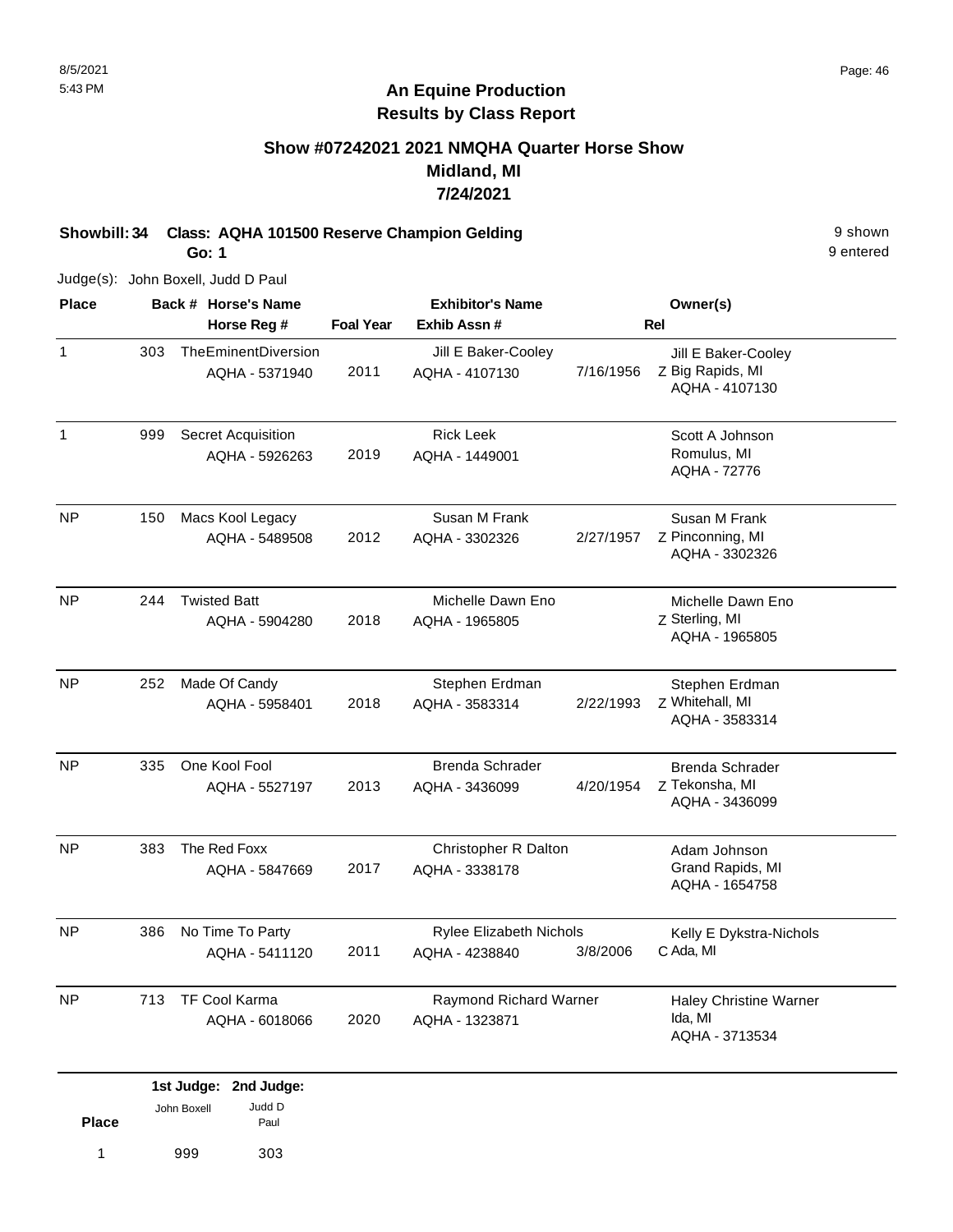# **Show #07242021 2021 NMQHA Quarter Horse Show Midland, MI 7/24/2021**

**Showbill: 35 Class: AQHA 205400 Amt Yearling Mares** 3 shown 3 shown

**Go: 1**

Judge(s): John Boxell, Judd D Paul

| <b>Place</b>   |     |             | Back # Horse's Name | <b>Exhibitor's Name</b> |                            |                  | Owner(s)                           |
|----------------|-----|-------------|---------------------|-------------------------|----------------------------|------------------|------------------------------------|
|                |     |             | Horse Reg #         | <b>Foal Year</b>        | Exhib Assn #               | <b>Birthdate</b> | Rel                                |
| $\mathbf 1$    | 691 |             | My Xtreme Secret    |                         | Elizabeth Lauren Kooistra  |                  | Laurie Sherman                     |
|                |     |             | AQHA - 5991431      | 2020                    | AQHA - 3632757             | 12/8/2001        | A East Jordan, MI<br>AQHA - 794929 |
| 2              | 689 |             | SleepingMyBluesAway |                         | Laurie Sherman             |                  | Laurie Sherman                     |
|                |     |             | AQHA - X0741108     | 2020                    | AQHA - 794929              | 4/25/1966        | Z East Jordan, MI<br>AQHA - 794929 |
| 3              | 646 |             | Cherree Bomb        |                         | <b>Sherry Marie Blount</b> |                  | <b>Sherry Marie Blount</b>         |
|                |     |             | AQHA - 6050067      | 2020                    | AQHA - 1250302             |                  | Ζ<br>AQHA - 1250302                |
|                |     | 1st Judge:  | 2nd Judge:          |                         |                            |                  |                                    |
| <b>Place</b>   |     | John Boxell | Judd D<br>Paul      |                         |                            |                  |                                    |
|                |     | 691         | 691                 |                         |                            |                  |                                    |
| $\overline{c}$ |     | 689         | 689                 |                         |                            |                  |                                    |
| 3              |     | 646         | 646                 |                         |                            |                  |                                    |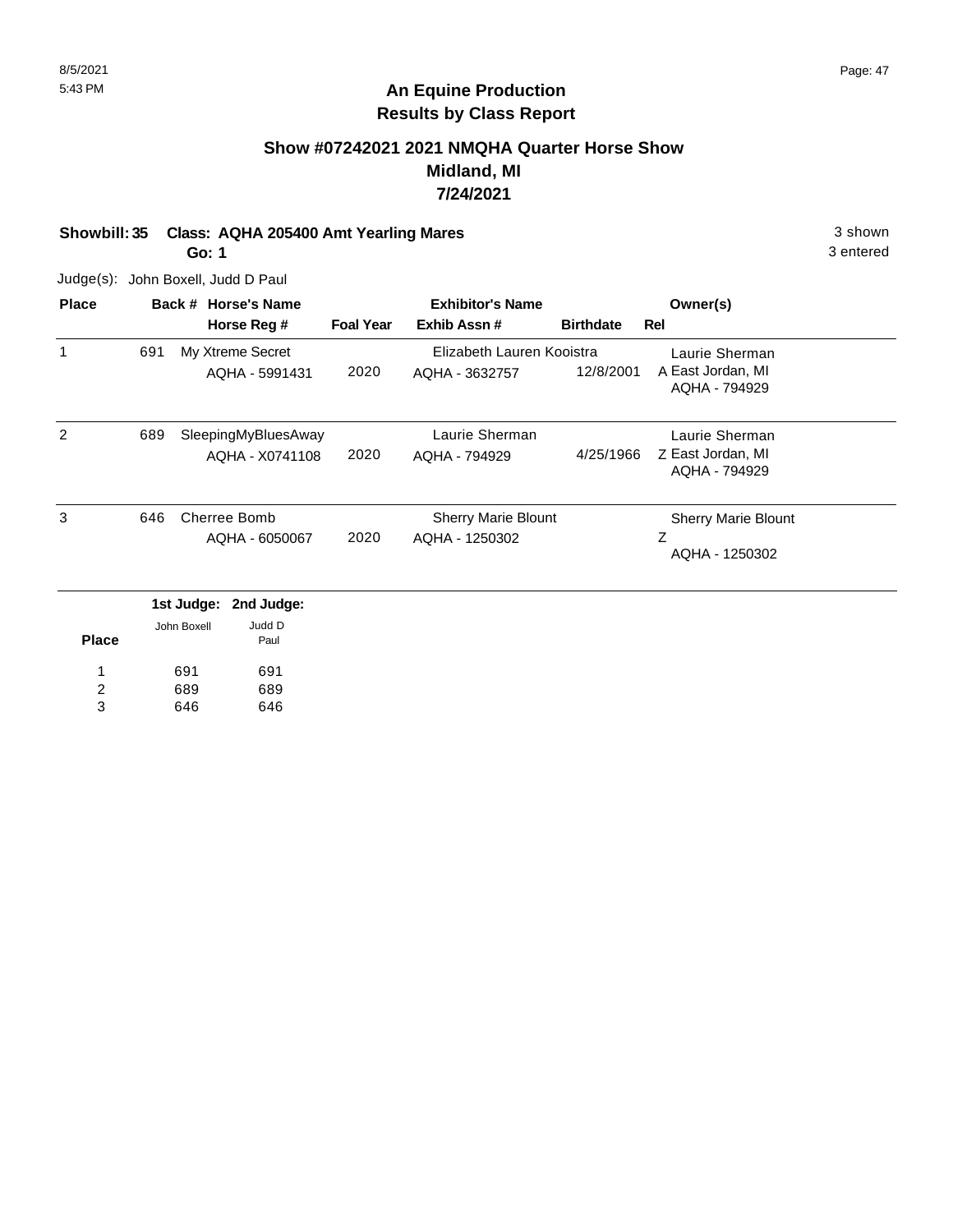| <b>Showbill: 36</b> | Go: 1                              | Class: AQHA 205500 Amt Two Yr Old Mares |                         |             |          | 0 shown<br>0 entered |
|---------------------|------------------------------------|-----------------------------------------|-------------------------|-------------|----------|----------------------|
|                     | Judge(s): John Boxell, Judd D Paul |                                         |                         |             |          |                      |
| <b>Place</b>        |                                    | Back # Horse's Name                     | <b>Exhibitor's Name</b> |             | Owner(s) |                      |
|                     |                                    | Horse Reg #                             | <b>Foal Year</b>        | Exhib Assn# | Rel      |                      |
|                     |                                    | 1st Judge: 2nd Judge:                   |                         |             |          |                      |
| <b>Place</b>        | John Boxell                        | Judd D<br>Paul                          |                         |             |          |                      |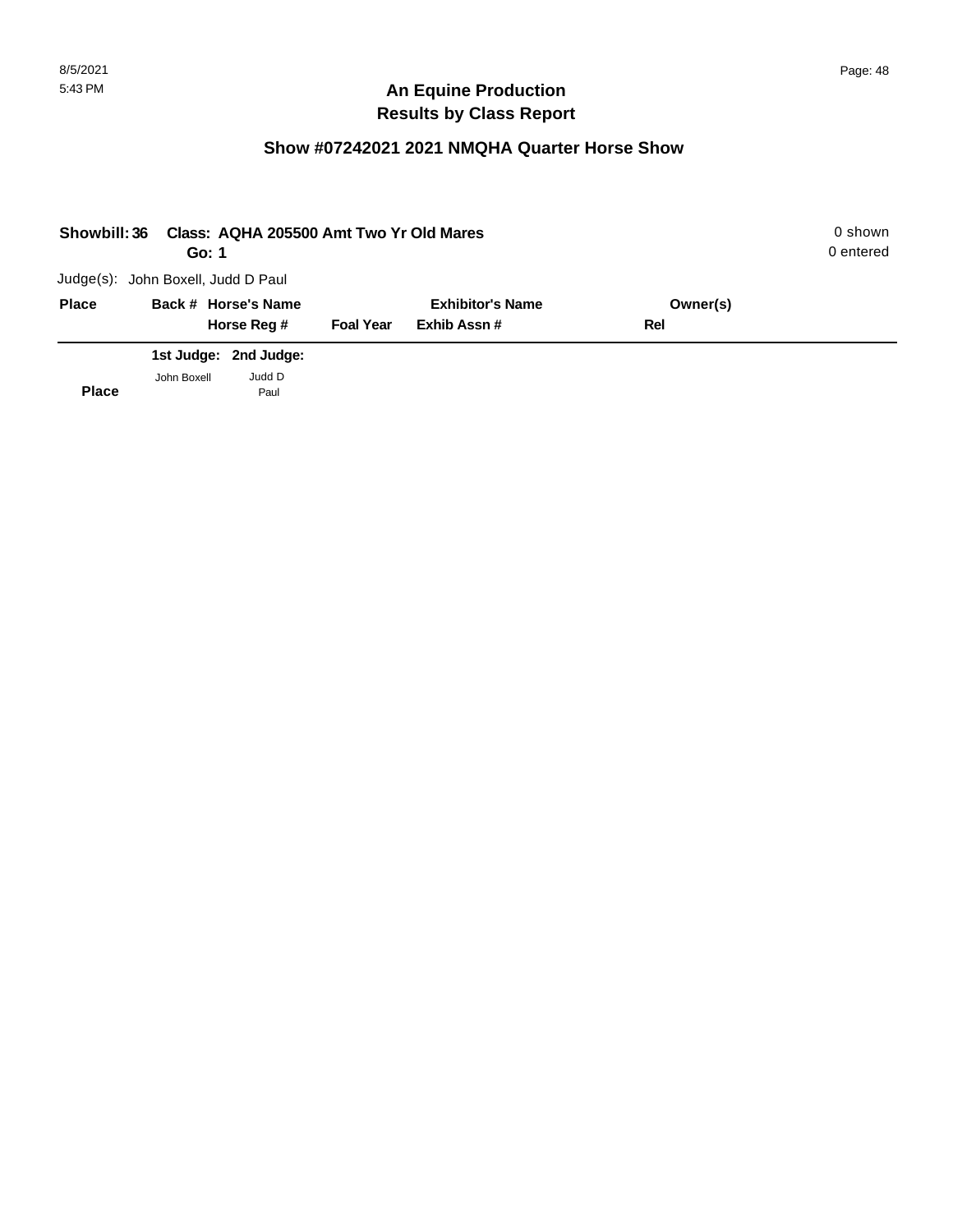# **Show #07242021 2021 NMQHA Quarter Horse Show Midland, MI 7/24/2021**

**Showbill: 37 Class: AQHA 205600 Amt Three Yr Old Mares** 3 Shown 3 shown

**Go: 1**

Judge(s): John Boxell, Judd D Paul

| <b>Place</b> |                  | Back # Horse's Name                         |                  | <b>Exhibitor's Name</b>               |            | Owner(s)                                          |  |
|--------------|------------------|---------------------------------------------|------------------|---------------------------------------|------------|---------------------------------------------------|--|
|              |                  | Horse Reg #                                 | <b>Foal Year</b> | Exhib Assn#                           |            | Rel                                               |  |
| 1            | 377              | <b>HP A Dream Machine</b><br>AQHA - 5892006 | 2018             | Patricia Shappee<br>AQHA - 3497873    | 7/17/1973  | Patricia Shappee<br>Z Avoca, MI<br>AQHA - 3497873 |  |
| 1            | 995              | Just Cheeky<br>AQHA - 5880701               | 2018             | Mike Sinko<br>AQHA - 192715           | 5/17/1954  | Steven Jensen                                     |  |
| 3            | 56               | Shady Lil Cowgirl<br>AQHA - 6001160         | 2018             | Heather Dunigan Coe<br>AQHA - 2001741 | 11/15/1971 | <b>Crosswinds Farm</b><br>Horton, MI              |  |
|              | SCR 1000 Sparklz | AQHA - 5881636                              | 2018             | Scott A Johnson<br>AQHA - 72776       |            | Scott A Johnson<br>Z Romulus, MI<br>AQHA - 72776  |  |

|              |             | 1st Judge: 2nd Judge: |
|--------------|-------------|-----------------------|
| <b>Place</b> | John Boxell | Judd D<br>Paul        |
| 1            | 377         | 995                   |
| 2            | 995         | 377                   |
| з            | 56          | 56                    |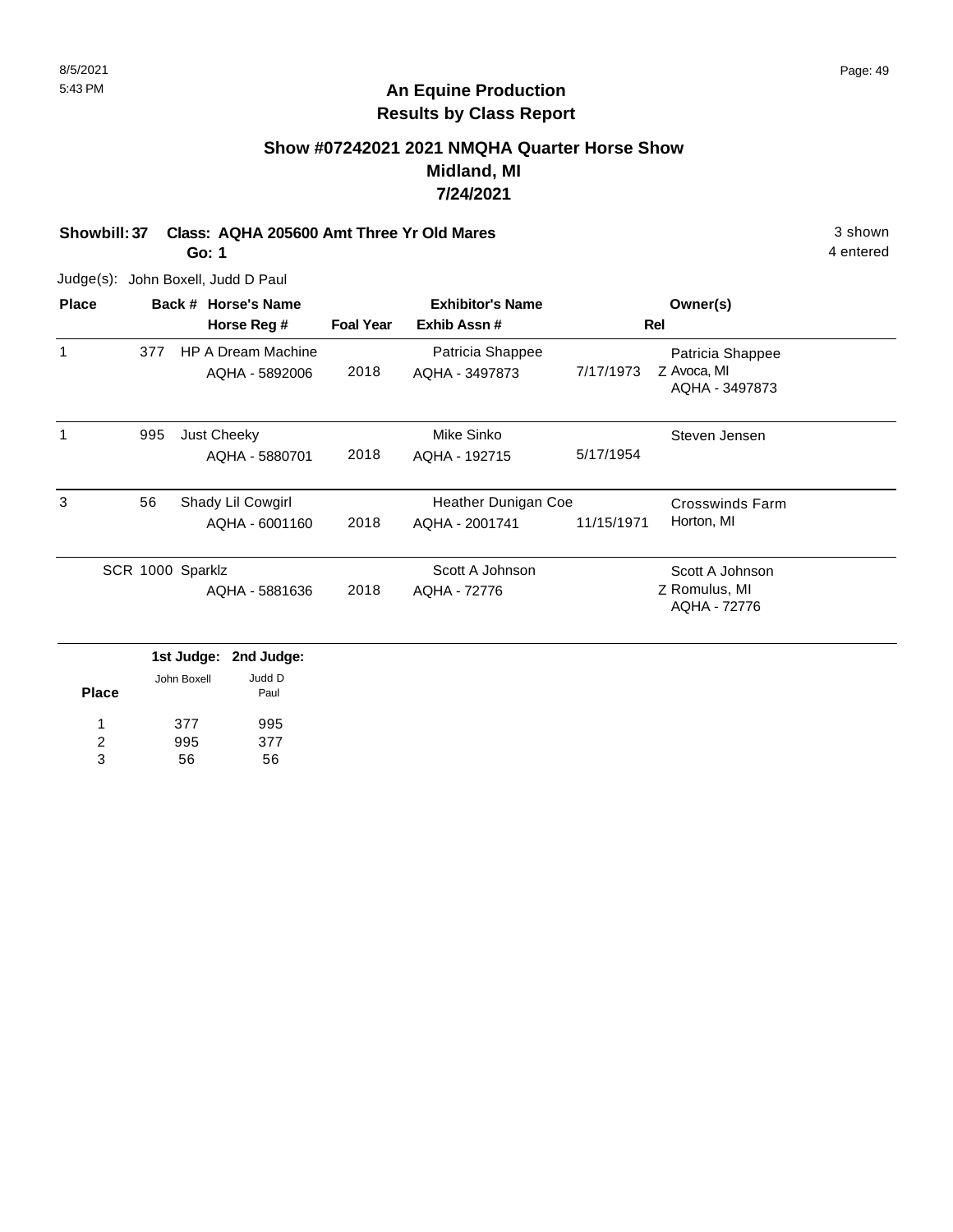# **Show #07242021 2021 NMQHA Quarter Horse Show Midland, MI 7/24/2021**

**Showbill: 38 Class: AQHA 205700 Amt Aged Mares** 6 shown **Go: 1**

Judge(s): John Boxell, Judd D Paul

| <b>Place</b> |     | Back # Horse's Name                    |                  | <b>Exhibitor's Name</b>               |           | Owner(s)                                                              |
|--------------|-----|----------------------------------------|------------------|---------------------------------------|-----------|-----------------------------------------------------------------------|
|              |     | Horse Reg #                            | <b>Foal Year</b> | Exhib Assn #                          |           | <b>Rel</b>                                                            |
| $\mathbf{1}$ | 304 | GunSlingUnConclusion<br>AQHA - 5445252 | 2012             | Jill E Baker-Cooley<br>AQHA - 4107130 | 7/16/1956 | Jill E Baker-Cooley<br>Z Big Rapids, MI<br>AQHA - 4107130             |
| 1            | 360 | Invy Pit Crew<br>AQHA - 5758146        | 2016             | Holly M Gordon<br>AQHA - 3338487      | 1/17/1986 | Holly M Gordon<br>Z Lakeview, MI<br>AQHA - 3338487                    |
| 3            | 956 | The Certain Look<br>AQHA - 5533626     | 2013             | Abby E McDonnell<br>AQHA - 2137112    |           | Abby E McDonnell<br>11/29/1980 Z Freeland, MI<br>AQHA - 2137112       |
| 4            | 254 | Sheza Chip Off A Pro<br>AQHA - 5353635 | 2009             | <b>Tricia Meade</b><br>AQHA - 2767830 | 6/12/1965 | <b>Tricia Meade</b><br>Z Port Huron, MI<br>AQHA - 2767830             |
| 5            | 690 | Mechanism<br>AQHA - X0725492           | 2016             | Mackenzie J Kastl<br>AQHA - 2385353   |           | Mackenzie J Kastl<br>12/14/1987 Z Benton Harbor, MI<br>AQHA - 2385353 |
| 6            | 663 | Dont Make A Scene<br>AQHA - 5464105    | 2012             | Lainey Marie Zwerk<br>AQHA - 4239084  |           | Lainey Marie Zwerk<br>10/19/2000 Z Vassar, MI<br>AQHA - 4239084       |

|       |             | 1st Judge: 2nd Judge: |
|-------|-------------|-----------------------|
| Place | John Boxell | Judd D<br>Paul        |
| 1     | 360         | 304                   |
| 2     | 304         | 360                   |
| 3     | 956         | 254                   |
| 4     | 690         | 956                   |
| 5     | 254         | 690                   |
| 6     | 663         | 663                   |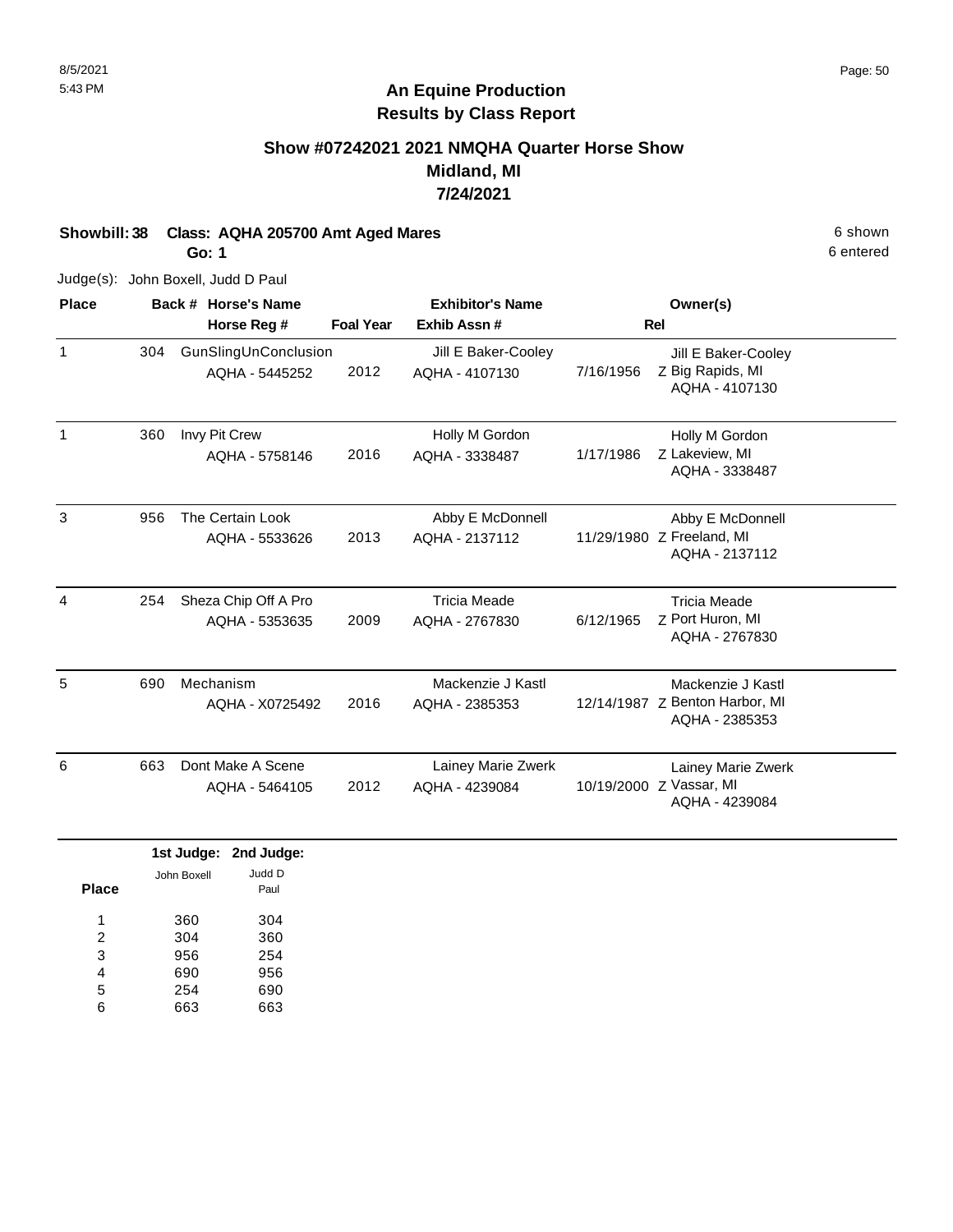# **Show #07242021 2021 NMQHA Quarter Horse Show Midland, MI 7/24/2021**

**Showbill: 39 Class: AQHA 201200 Amt Grand Champion Mares** 6 Shown 6 shown

**Go: 1**

6 entered

Judge(s): John Boxell, Judd D Paul

| <b>Place</b> |     | Back # Horse's Name       |                  | <b>Exhibitor's Name</b>   |                  | Owner(s)                           |  |
|--------------|-----|---------------------------|------------------|---------------------------|------------------|------------------------------------|--|
|              |     | Horse Reg #               | <b>Foal Year</b> | Exhib Assn#               | <b>Birthdate</b> | <b>Rel</b>                         |  |
| $\mathbf{1}$ | 691 | My Xtreme Secret          |                  | Elizabeth Lauren Kooistra |                  | Laurie Sherman                     |  |
|              |     | AQHA - 5991431            | 2020             | AQHA - 3632757            | 12/8/2001        | A East Jordan, MI<br>AQHA - 794929 |  |
| <b>NP</b>    | 222 | Ms Mae Flash              |                  | Brandy L Baldwin-Bunting  |                  | Christa L Baldwin                  |  |
|              |     | AQHA - 5259030            | 2009             | AQHA - 1438233            | 3/6/1980         | C Stanton, MI<br>AQHA - 920340     |  |
| <b>NP</b>    | 304 | GunSlingUnConclusion      |                  | Jill E Baker-Cooley       |                  | Jill E Baker-Cooley                |  |
|              |     | AQHA - 5445252            | 2012             | AQHA - 4107130            | 7/16/1956        | Z Big Rapids, MI                   |  |
|              |     |                           |                  |                           |                  | AQHA - 4107130                     |  |
| <b>NP</b>    | 360 | Invy Pit Crew             |                  | Holly M Gordon            |                  | Holly M Gordon                     |  |
|              |     | AQHA - 5758146            | 2016             | AQHA - 3338487            | 1/17/1986        | Z Lakeview, MI                     |  |
|              |     |                           |                  |                           |                  | AQHA - 3338487                     |  |
| <b>NP</b>    | 377 | <b>HP A Dream Machine</b> |                  | Patricia Shappee          |                  | Patricia Shappee                   |  |
|              |     | AQHA - 5892006            | 2018             | AQHA - 3497873            | 7/17/1973        | Z Avoca, MI                        |  |
|              |     |                           |                  |                           |                  | AQHA - 3497873                     |  |
| <b>NP</b>    | 995 | Just Cheeky               |                  | Mike Sinko                |                  | Steven Jensen                      |  |
|              |     | AQHA - 5880701            | 2018             | AQHA - 192715             | 5/17/1954        |                                    |  |
|              |     | 1st Judge:<br>2nd Judge:  |                  |                           |                  |                                    |  |
|              |     | Judd D<br>John Boxell     |                  |                           |                  |                                    |  |
| <b>Place</b> |     | Paul                      |                  |                           |                  |                                    |  |

1 691 691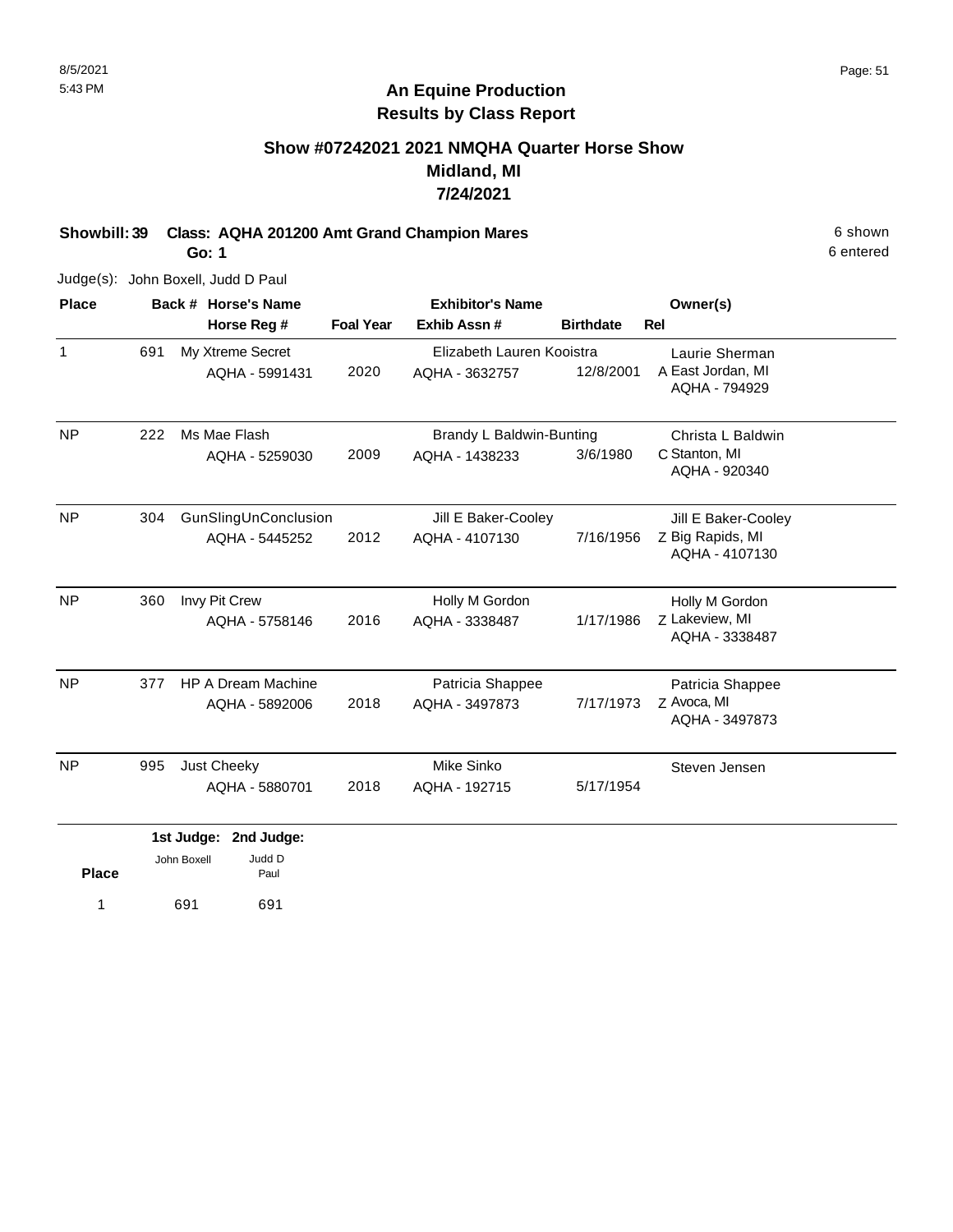# **Show #07242021 2021 NMQHA Quarter Horse Show Midland, MI 7/24/2021**

**Showbill: 40 Class: AQHA 201300 Amt Reserve Champion Mare** 8 Shown 8 shown

**Go: 1**

Judge(s): John Boxell, Judd D Paul

| <b>Place</b> |     |             | Back # Horse's Name                     | <b>Exhibitor's Name</b> |                                             |            | Owner(s)                                                  |
|--------------|-----|-------------|-----------------------------------------|-------------------------|---------------------------------------------|------------|-----------------------------------------------------------|
|              |     |             | Horse Reg #                             | <b>Foal Year</b>        | Exhib Assn#                                 |            | <b>Rel</b>                                                |
| $\mathbf{1}$ | 304 |             | GunSlingUnConclusion<br>AQHA - 5445252  | 2012                    | Jill E Baker-Cooley<br>AQHA - 4107130       | 7/16/1956  | Jill E Baker-Cooley<br>Z Big Rapids, MI<br>AQHA - 4107130 |
| $\mathbf{1}$ | 360 |             | Invy Pit Crew<br>AQHA - 5758146         | 2016                    | Holly M Gordon<br>AQHA - 3338487            | 1/17/1986  | Holly M Gordon<br>Z Lakeview, MI<br>AQHA - 3338487        |
| <b>NP</b>    | 22  |             | Dont Need A Mirror<br>AQHA - 4223078    | 2009                    | <b>Brenda K Howell</b><br>AQHA - 1453310    | 10/21/1965 | Christa L Baldwin<br>Stanton, MI<br>AQHA - 920340         |
| <b>NP</b>    | 222 |             | Ms Mae Flash<br>AQHA - 5259030          | 2009                    | Brandy L Baldwin-Bunting<br>AQHA - 1438233  | 3/6/1980   | Christa L Baldwin<br>C Stanton, MI<br>AQHA - 920340       |
| <b>NP</b>    | 377 |             | HP A Dream Machine<br>AQHA - 5892006    | 2018                    | Patricia Shappee<br>AQHA - 3497873          | 7/17/1973  | Patricia Shappee<br>Z Avoca, MI<br>AQHA - 3497873         |
| <b>NP</b>    | 689 |             | SleepingMyBluesAway<br>AQHA - X0741108  | 2020                    | Laurie Sherman<br>AQHA - 794929             | 4/25/1966  | Laurie Sherman<br>Z East Jordan, MI<br>AQHA - 794929      |
| <b>NP</b>    | 691 |             | My Xtreme Secret<br>AQHA - 5991431      | 2020                    | Elizabeth Lauren Kooistra<br>AQHA - 3632757 | 12/8/2001  | Laurie Sherman<br>A East Jordan, MI<br>AQHA - 794929      |
| NP.          | 995 |             | Just Cheeky<br>AQHA - 5880701           | 2018                    | Mike Sinko<br>AQHA - 192715                 | 5/17/1954  | Steven Jensen                                             |
| <b>Place</b> |     | John Boxell | 1st Judge: 2nd Judge:<br>Judd D<br>Paul |                         |                                             |            |                                                           |
| $\mathbf{1}$ |     | 360         | 304                                     |                         |                                             |            |                                                           |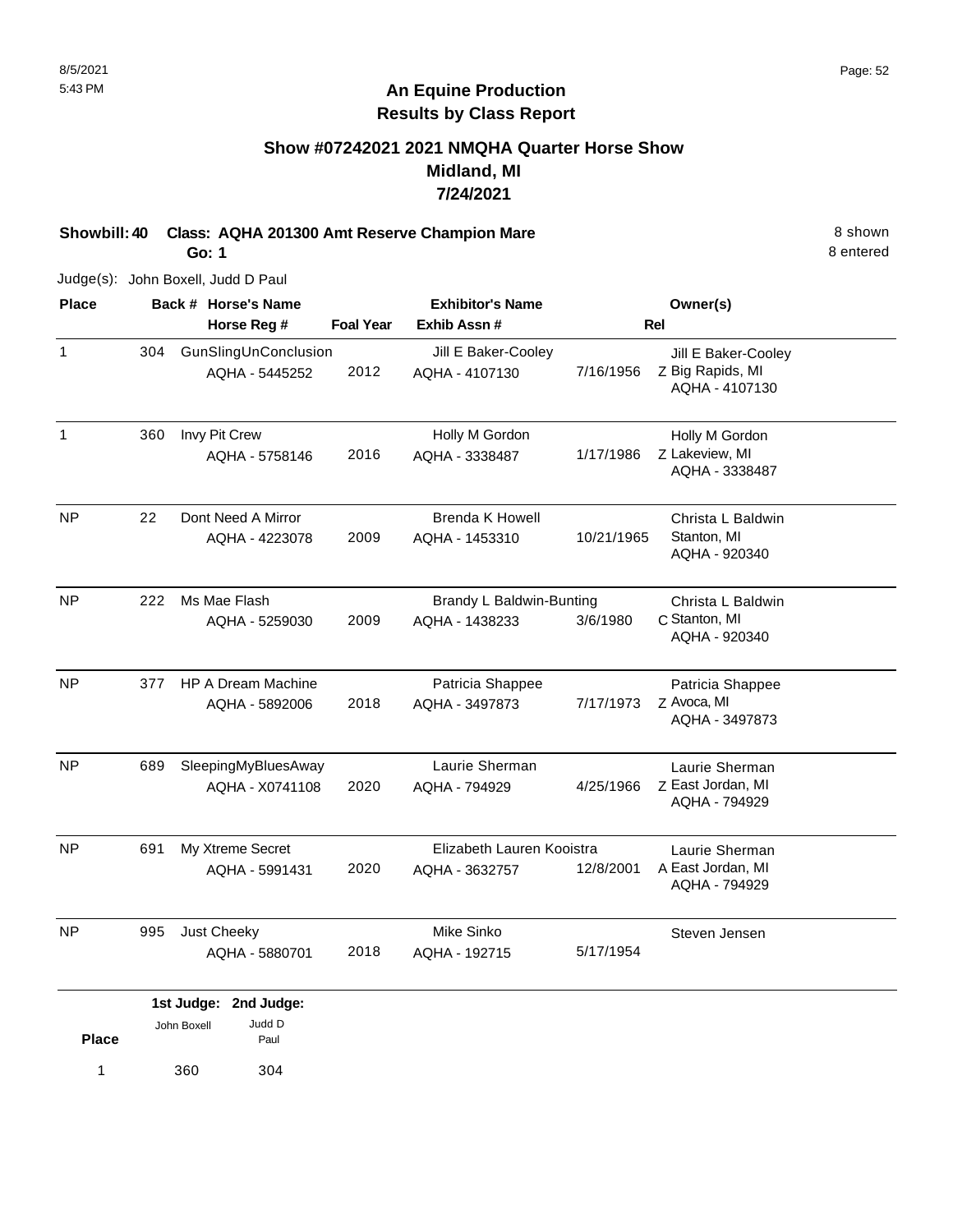| <b>Showbill: 41</b> | Go: 1                              | Class: AQHA 405400 Youth Yearling Mares |                  |                         |          | 0 shown<br>0 entered |
|---------------------|------------------------------------|-----------------------------------------|------------------|-------------------------|----------|----------------------|
|                     | Judge(s): John Boxell, Judd D Paul |                                         |                  |                         |          |                      |
| <b>Place</b>        |                                    | Back # Horse's Name                     |                  | <b>Exhibitor's Name</b> | Owner(s) |                      |
|                     |                                    | Horse Reg #                             | <b>Foal Year</b> | Exhib Assn#             | Rel      |                      |
|                     |                                    | 1st Judge: 2nd Judge:                   |                  |                         |          |                      |
| <b>Place</b>        | John Boxell                        | Judd D<br>Paul                          |                  |                         |          |                      |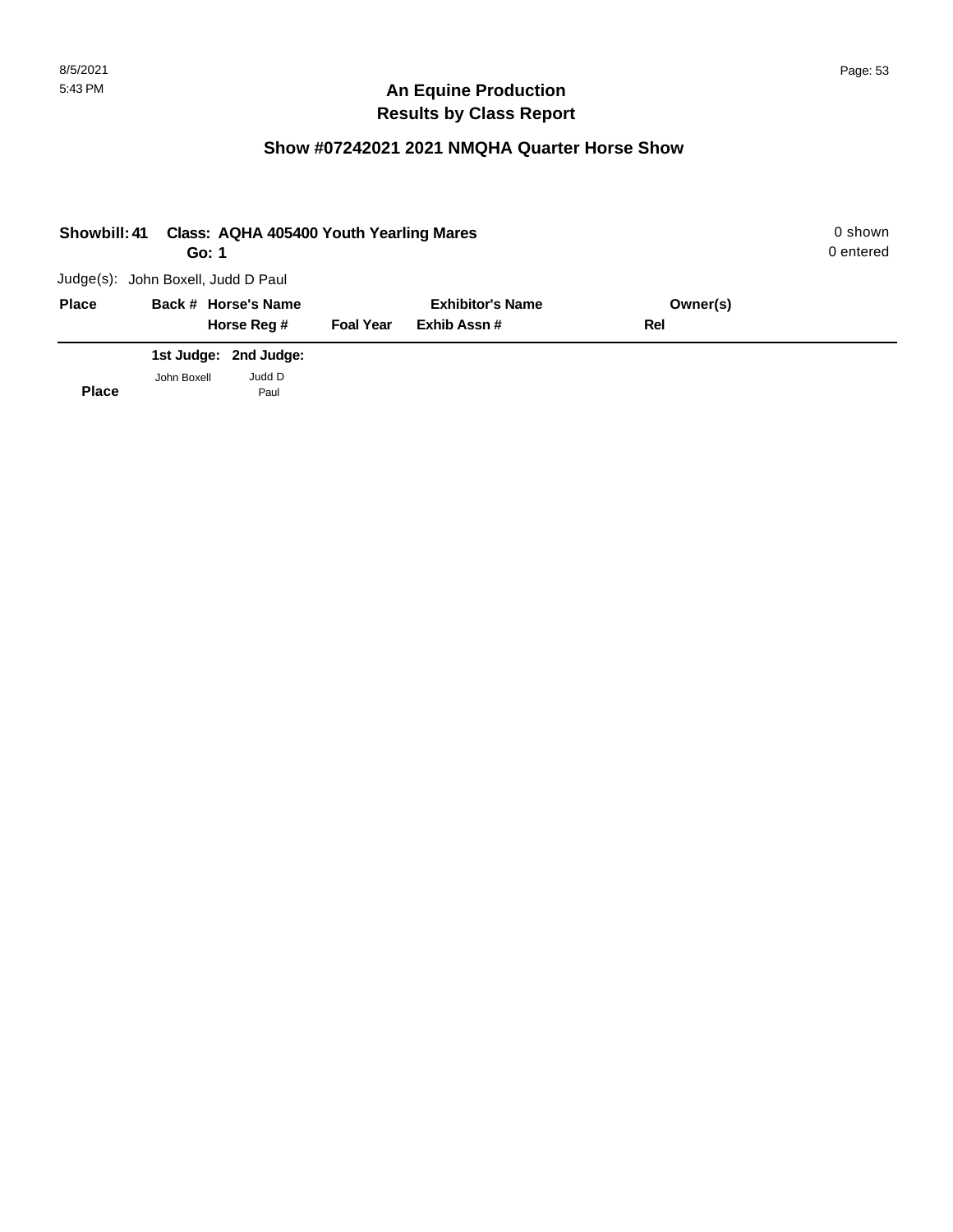| <b>Showbill: 42</b> | Go: 1                              |                       |                  | Class: AQHA 405500 Youth Two Yr Old Mares |          | 0 shown<br>0 entered |
|---------------------|------------------------------------|-----------------------|------------------|-------------------------------------------|----------|----------------------|
|                     | Judge(s): John Boxell, Judd D Paul |                       |                  |                                           |          |                      |
| <b>Place</b>        |                                    | Back # Horse's Name   |                  | <b>Exhibitor's Name</b>                   | Owner(s) |                      |
|                     |                                    | Horse Reg #           | <b>Foal Year</b> | Exhib Assn#                               | Rel      |                      |
|                     |                                    | 1st Judge: 2nd Judge: |                  |                                           |          |                      |
| <b>Place</b>        | John Boxell                        | Judd D<br>Paul        |                  |                                           |          |                      |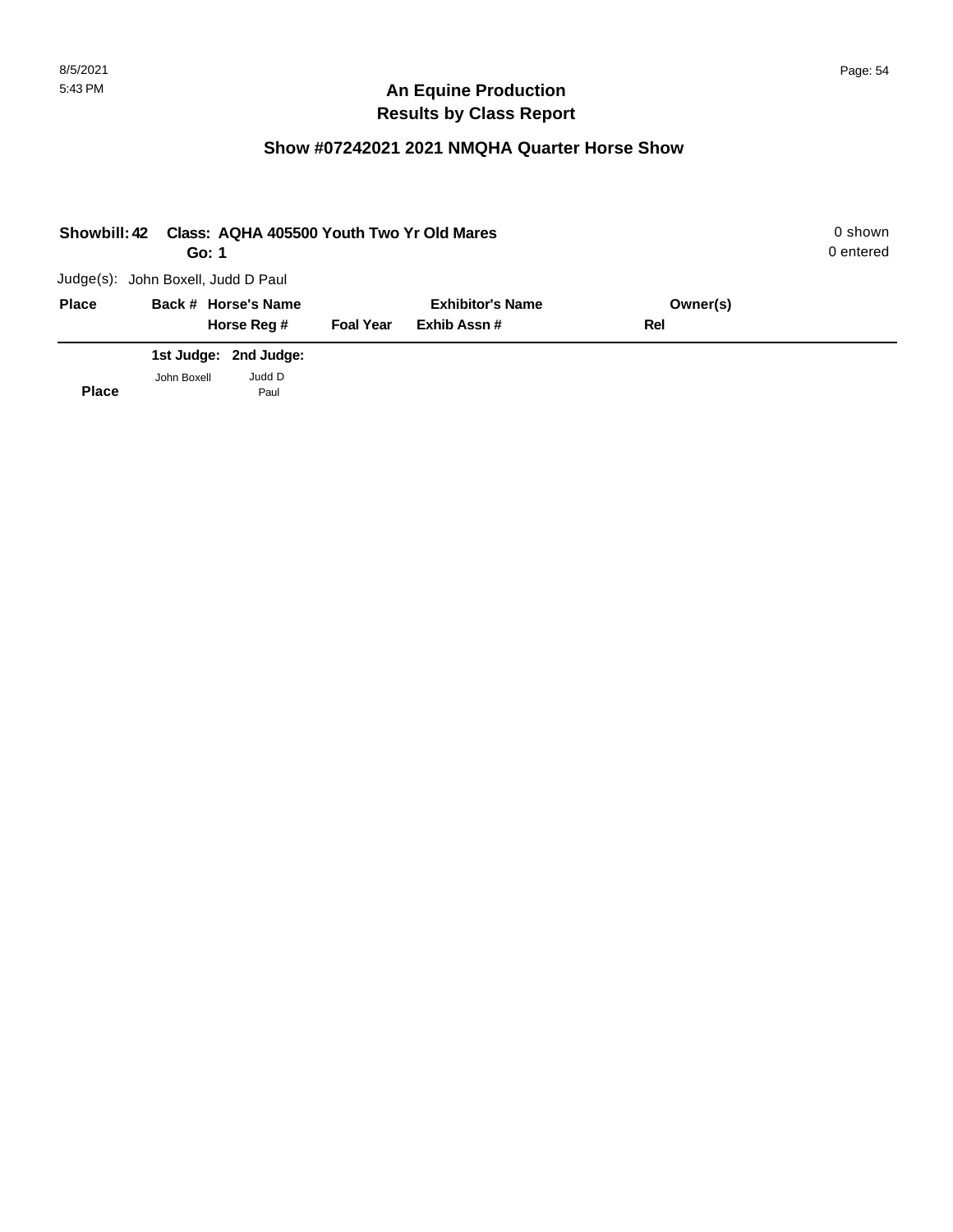| <b>Showbill: 43</b> | Go: 1                              |                       |                  | Class: AQHA 405600 Youth Three Yr Old Mares |          | 0 shown<br>0 entered |
|---------------------|------------------------------------|-----------------------|------------------|---------------------------------------------|----------|----------------------|
|                     | Judge(s): John Boxell, Judd D Paul |                       |                  |                                             |          |                      |
| <b>Place</b>        |                                    | Back # Horse's Name   |                  | <b>Exhibitor's Name</b>                     | Owner(s) |                      |
|                     |                                    | Horse Reg #           | <b>Foal Year</b> | Exhib Assn#                                 | Rel      |                      |
|                     |                                    | 1st Judge: 2nd Judge: |                  |                                             |          |                      |
| <b>Place</b>        | John Boxell                        | Judd D<br>Paul        |                  |                                             |          |                      |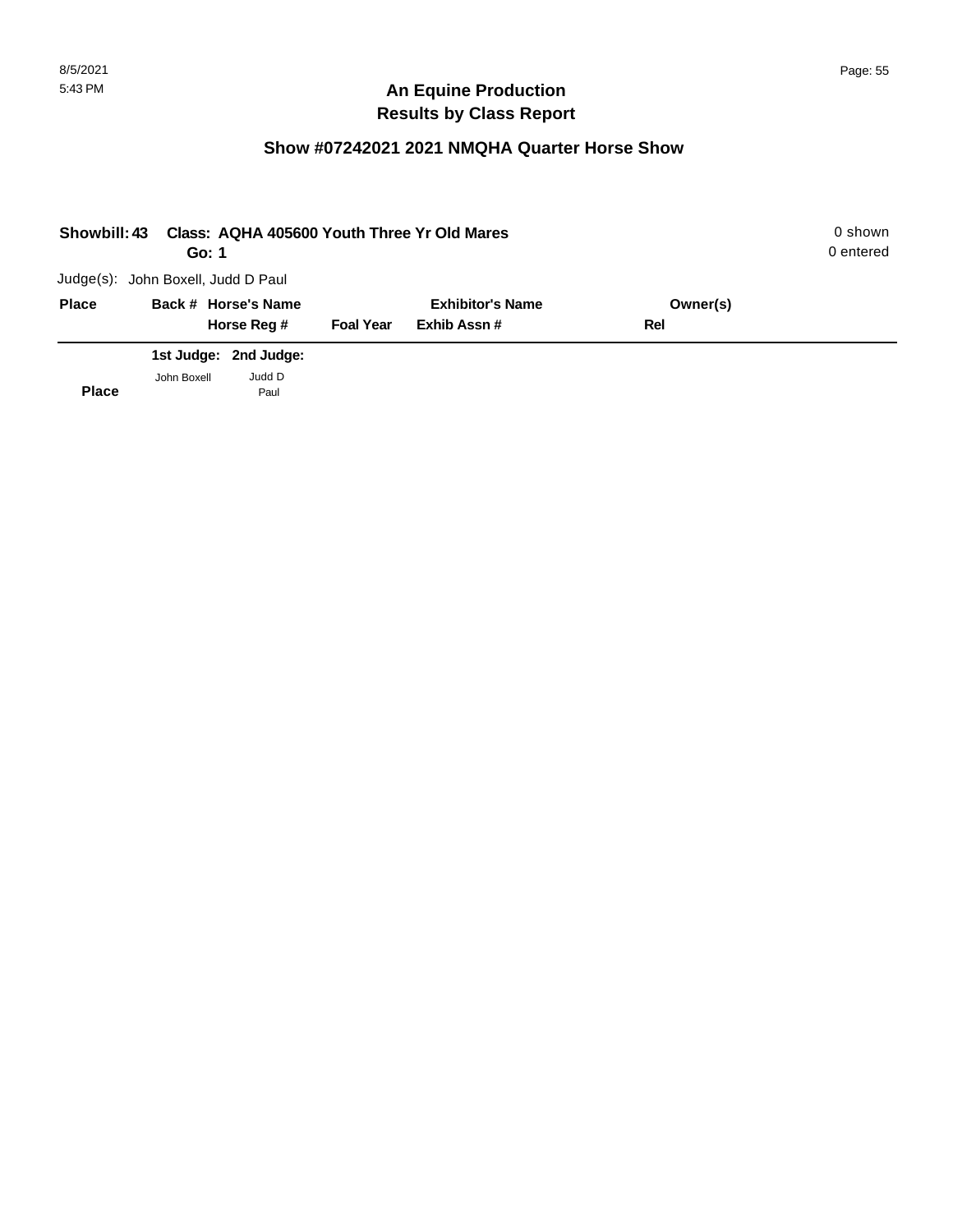# **Show #07242021 2021 NMQHA Quarter Horse Show Midland, MI 7/24/2021**

# **Showbill: 44 Class: AQHA 405700 Youth Aged Mares** 1 shown 1 shown

**Go: 1**

1 entered

Judge(s): John Boxell, Judd D Paul

| <b>Place</b> |     | Back # Horse's Name                  |                  | <b>Exhibitor's Name</b>         |                  | Owner(s)                                       |
|--------------|-----|--------------------------------------|------------------|---------------------------------|------------------|------------------------------------------------|
|              |     | Horse Reg #                          | <b>Foal Year</b> | Exhib Assn#                     | <b>Birthdate</b> | Rel                                            |
|              | 494 | OnTheHuntForSweets<br>AQHA - 5660638 | 2014             | Kylie Guyette<br>AOHA - 4339530 | 11/6/2003        | Kylie Guyette<br>Z Clyde, MI<br>AQHA - 4339530 |

|              |             | 1st Judge: 2nd Judge: |
|--------------|-------------|-----------------------|
|              | John Boxell | Judd D                |
| <b>Place</b> |             | Paul                  |
|              | 494         |                       |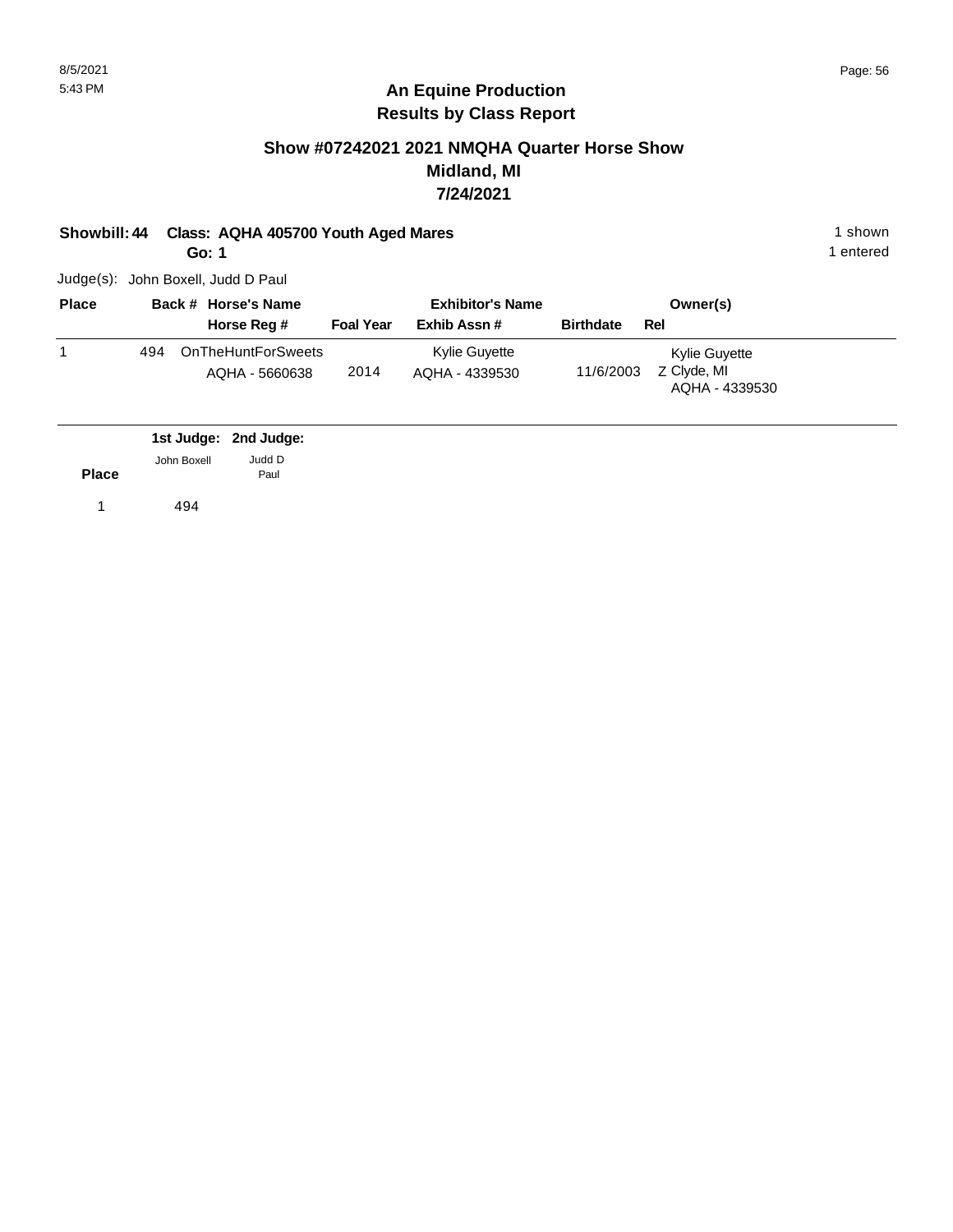# **Show #07242021 2021 NMQHA Quarter Horse Show Midland, MI 7/24/2021**

**Showbill: 45 Class: AQHA 401200 Youth Grand Champion Mares** 2 shown

**Go: 1**

2 entered

Judge(s): John Boxell, Judd D Paul

| <b>Place</b> |     |             | Back # Horse's Name                         | <b>Exhibitor's Name</b> |                                    | Owner(s)         |                                                       |  |
|--------------|-----|-------------|---------------------------------------------|-------------------------|------------------------------------|------------------|-------------------------------------------------------|--|
|              |     |             | Horse Reg #                                 | <b>Foal Year</b>        | Exhib Assn#                        | <b>Birthdate</b> | Rel                                                   |  |
| 1            | 206 |             | Prepare To B Shocked<br>AQHA - 5072971      | 2008                    | Myah Jane Chaput<br>AQHA - 4338036 | 2/6/2009         | <b>Stacy Chaput</b><br>A Rodney, MI<br>AQHA - 2755258 |  |
| <b>NP</b>    | 494 |             | <b>OnTheHuntForSweets</b><br>AQHA - 5660638 | 2014                    | Kylie Guyette<br>AQHA - 4339530    | 11/6/2003        | <b>Kylie Guyette</b><br>Z Clyde, MI<br>AQHA - 4339530 |  |
|              |     |             | 1st Judge: 2nd Judge:                       |                         |                                    |                  |                                                       |  |
| <b>Place</b> |     | John Boxell | Judd D<br>Paul                              |                         |                                    |                  |                                                       |  |

1 206 206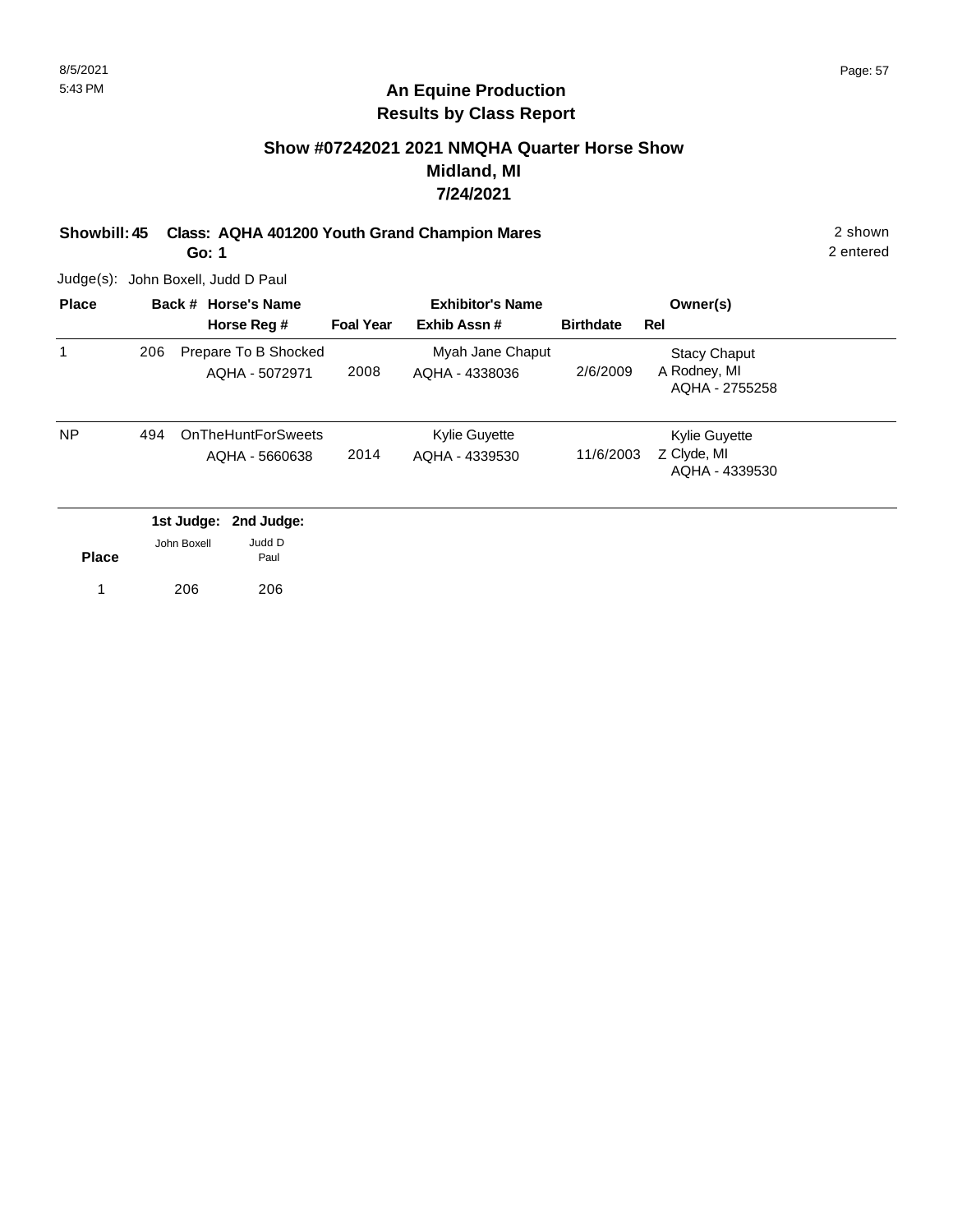# **Show #07242021 2021 NMQHA Quarter Horse Show Midland, MI 7/24/2021**

**Showbill: 46 Class: AQHA 401300 Youth Reserve Champion Mares** 3 shown

**Go: 1**

Judge(s): John Boxell, Judd D Paul

| <b>Place</b> |     |             | Back # Horse's Name                         |                  | <b>Exhibitor's Name</b>         |                  | Owner(s)                                        |
|--------------|-----|-------------|---------------------------------------------|------------------|---------------------------------|------------------|-------------------------------------------------|
|              |     |             | Horse Reg #                                 | <b>Foal Year</b> | Exhib Assn#                     | <b>Birthdate</b> | Rel                                             |
| 1            | 494 |             | <b>OnTheHuntForSweets</b><br>AQHA - 5660638 | 2014             | Kylie Guyette<br>AQHA - 4339530 | 11/6/2003        | Kylie Guyette<br>Z Clyde, MI                    |
|              |     |             |                                             |                  |                                 |                  | AQHA - 4339530                                  |
| <b>NP</b>    | 188 |             | Dont Court Me                               |                  | Selena Mertz                    |                  | Selena Mertz                                    |
|              |     |             | AQHA - 3649407                              | 1998             | AQHA - 4176213                  |                  | 10/30/2004 Z Fort Gratiot, MI<br>AQHA - 4176213 |
| <b>NP</b>    | 206 |             | Prepare To B Shocked                        |                  | Myah Jane Chaput                |                  | <b>Stacy Chaput</b>                             |
|              |     |             | AQHA - 5072971                              | 2008             | AQHA - 4338036                  | 2/6/2009         | A Rodney, MI<br>AQHA - 2755258                  |
|              |     | 1st Judge:  | 2nd Judge:                                  |                  |                                 |                  |                                                 |
| <b>Place</b> |     | John Boxell | Judd D<br>Paul                              |                  |                                 |                  |                                                 |
|              |     | 494         | 494                                         |                  |                                 |                  |                                                 |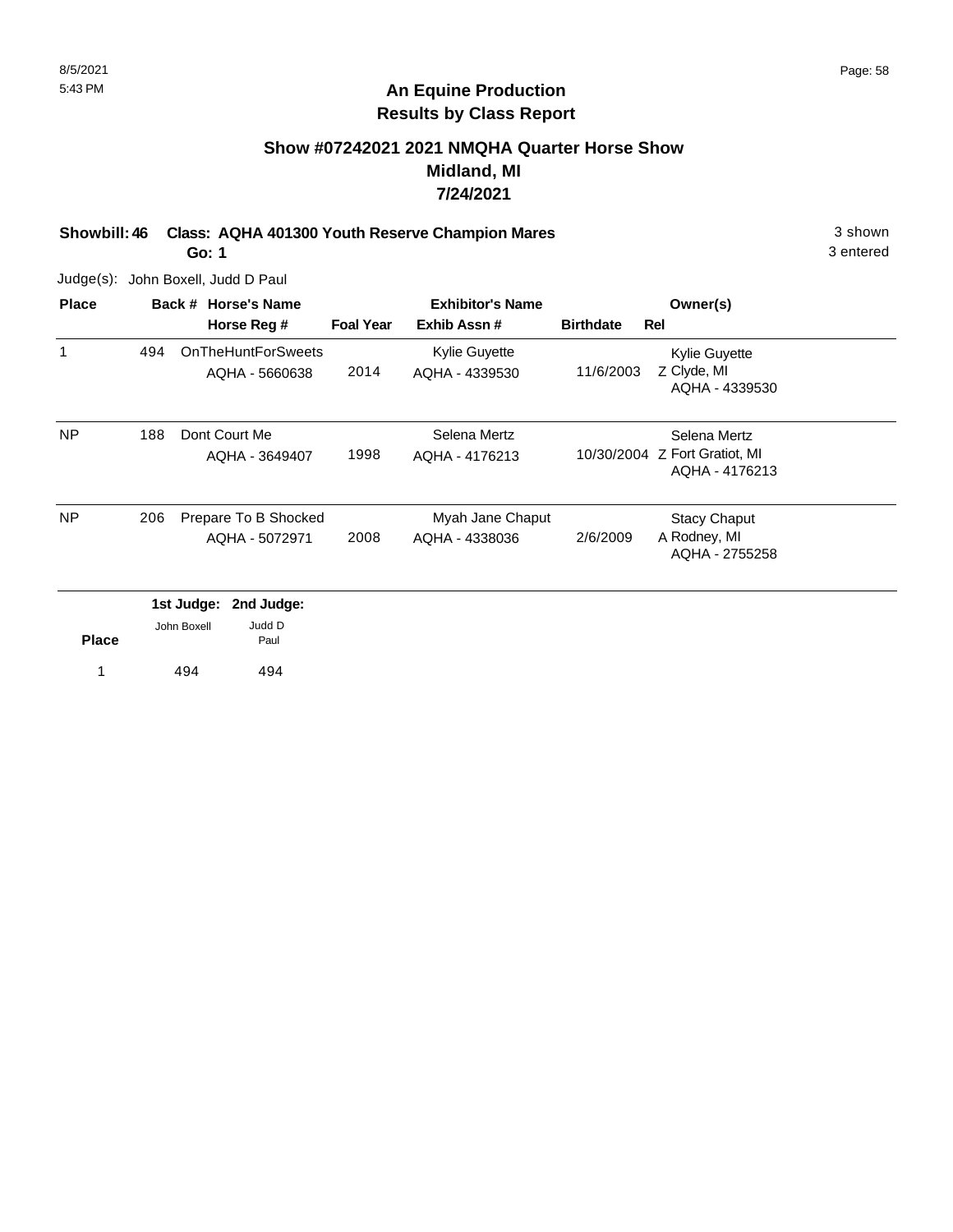# **Show #07242021 2021 NMQHA Quarter Horse Show Midland, MI 7/24/2021**

**Showbill: 47 Class: AQHA 105400 Yearling Mares** 3 shown

**Go: 1**

Judge(s): John Boxell, Judd D Paul

646

3

646

| <b>Place</b> |     | Back # Horse's Name |                     |                  | <b>Exhibitor's Name</b>   | Owner(s)         |                                    |
|--------------|-----|---------------------|---------------------|------------------|---------------------------|------------------|------------------------------------|
|              |     |                     | Horse Reg #         | <b>Foal Year</b> | Exhib Assn#               | <b>Birthdate</b> | Rel                                |
| 1            | 691 |                     | My Xtreme Secret    |                  | Elizabeth Lauren Kooistra |                  | Laurie Sherman                     |
|              |     |                     | AQHA - 5991431      | 2020             | AQHA - 3632757            | 12/8/2001        | A East Jordan, MI<br>AQHA - 794929 |
| 2            | 689 |                     | SleepingMyBluesAway |                  | Laurie Sherman            |                  | Laurie Sherman                     |
|              |     |                     | AQHA - X0741108     | 2020             | AQHA - 794929             | 4/25/1966        | Z East Jordan, MI<br>AQHA - 794929 |
| 3            | 646 |                     | Cherree Bomb        |                  | Sherry Marie Blount       |                  | <b>Sherry Marie Blount</b>         |
|              |     |                     | AQHA - 6050067      | 2020             | AQHA - 1250302            |                  | Z<br>AQHA - 1250302                |
|              |     | 1st Judge:          | 2nd Judge:          |                  |                           |                  |                                    |
| <b>Place</b> |     | John Boxell         | Judd D<br>Paul      |                  |                           |                  |                                    |
| 1            |     | 691                 | 691                 |                  |                           |                  |                                    |
| 2            |     | 689                 | 689                 |                  |                           |                  |                                    |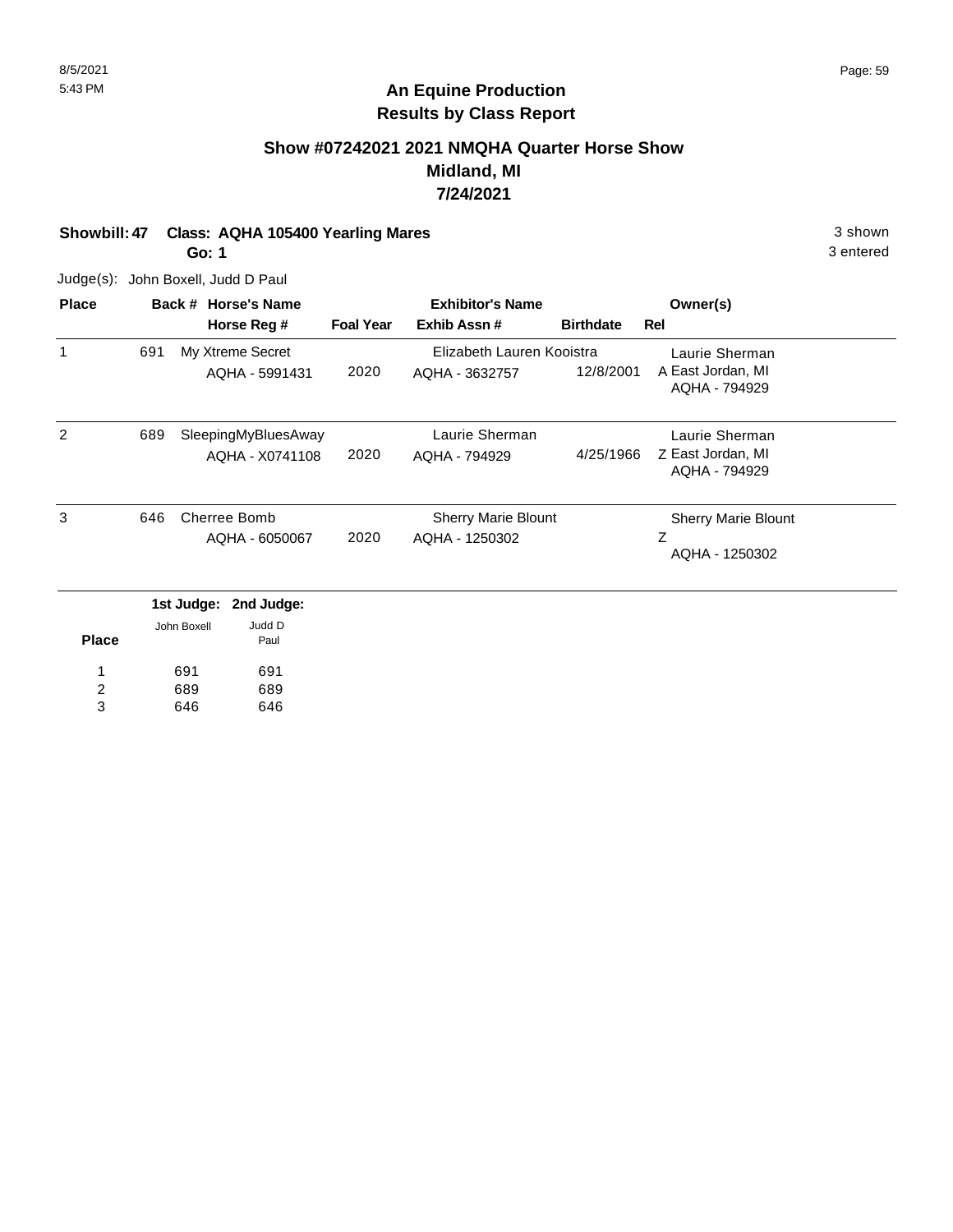# **Show #07242021 2021 NMQHA Quarter Horse Show Midland, MI 7/24/2021**

**Showbill: 48 Class: AQHA 105500 Two Yr Old Mares** 1 Shown 1 shown

**Go: 1**

Judge(s): John Boxell, Judd D Paul

| <b>Place</b> |     | Back # Horse's Name                    |                  | <b>Exhibitor's Name</b>                  | Owner(s)         |  |
|--------------|-----|----------------------------------------|------------------|------------------------------------------|------------------|--|
|              |     | Horse Reg #                            | <b>Foal Year</b> | Exhib Assn#                              | Rel              |  |
|              | 741 | Along Lasting Virtue<br>AQHA - 5953094 | 2019             | Raymond Richard Warner<br>AQHA - 1323871 | Beverly Mccollum |  |

|              |             | 1st Judge: 2nd Judge: |  |
|--------------|-------------|-----------------------|--|
| <b>Place</b> | John Boxell | Judd D<br>Paul        |  |
| 1            | 741         |                       |  |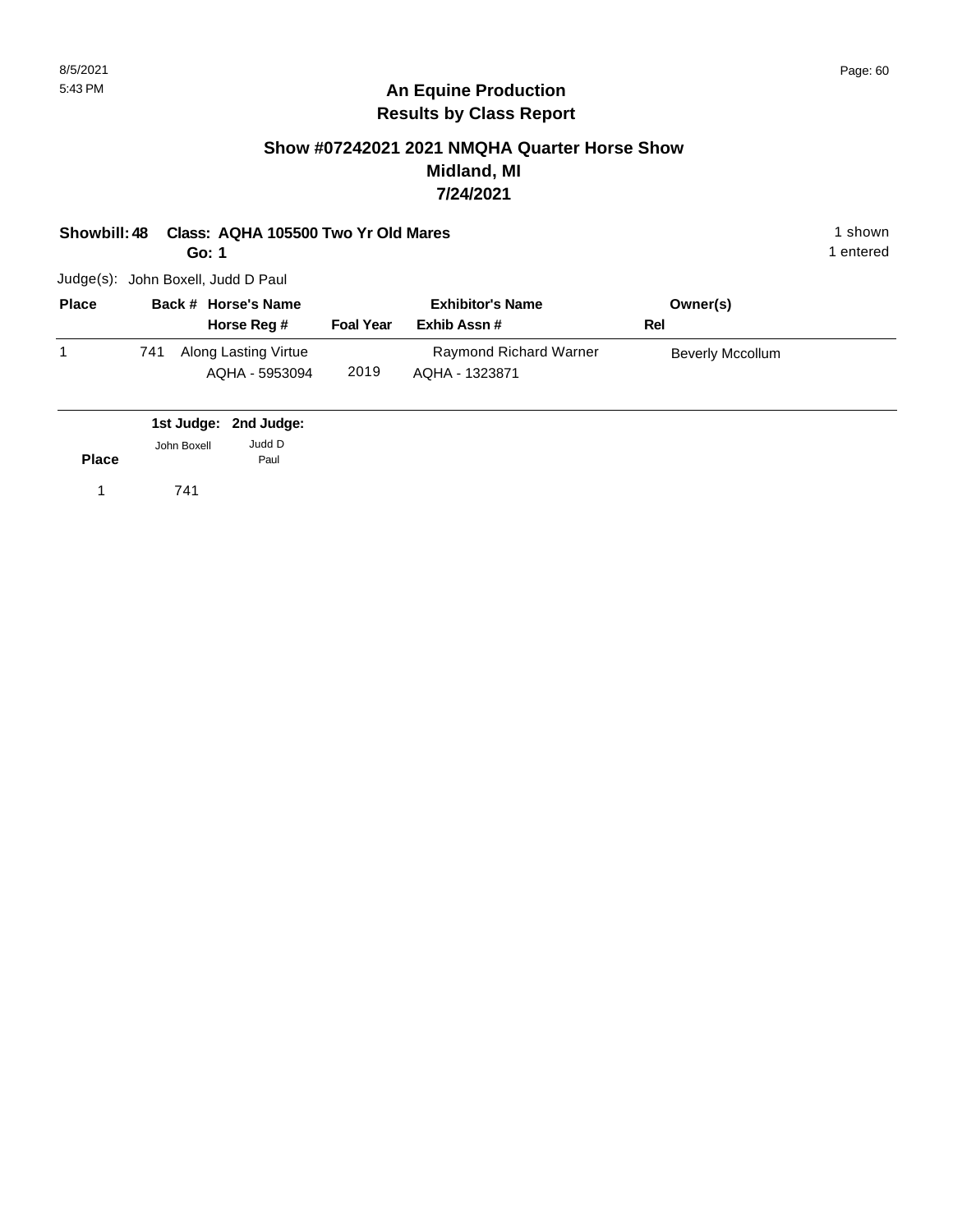# **Show #07242021 2021 NMQHA Quarter Horse Show Midland, MI 7/24/2021**

# **Showbill: 49 Class: AQHA 105600 Three Yr Old Mares 4 shown**

**Go: 1**

Judge(s): John Boxell, Judd D Paul

| <b>Place</b> |     | Back # Horse's Name<br>Horse Reg #                        | <b>Foal Year</b> | <b>Exhibitor's Name</b><br>Exhib Assn# |           | Owner(s)<br>Rel                                   |
|--------------|-----|-----------------------------------------------------------|------------------|----------------------------------------|-----------|---------------------------------------------------|
| 1            |     | 1000 Sparklz<br>AQHA - 5881636                            | 2018             | <b>Rick Leek</b><br>AQHA - 1449001     |           | Scott A Johnson<br>Romulus, MI<br>AQHA - 72776    |
| 2            | 377 | <b>HP A Dream Machine</b><br>AQHA - 5892006               | 2018             | Patricia Shappee<br>AQHA - 3497873     | 7/17/1973 | Patricia Shappee<br>Z Avoca, MI<br>AQHA - 3497873 |
| 2            | 995 | Just Cheeky<br>AQHA - 5880701                             | 2018             | Mike Sinko<br>AQHA - 192715            | 5/17/1954 | Steven Jensen                                     |
| 4            | 56  | Shady Lil Cowgirl<br>AQHA - 6001160                       | 2018             | Raegan Schnell<br>AQHA - 4273625       | 7/28/1997 | <b>Crosswinds Farm</b><br>Horton, MI              |
| <b>Place</b> |     | 1st Judge:<br>2nd Judge:<br>Judd D<br>John Boxell<br>Paul |                  |                                        |           |                                                   |

| <b>Place</b> |      | Paul |
|--------------|------|------|
| 1            | 1000 | 1000 |
| 2            | 377  | 995  |
| 3            | 995  | 377  |
|              | 56   | 56   |
|              |      |      |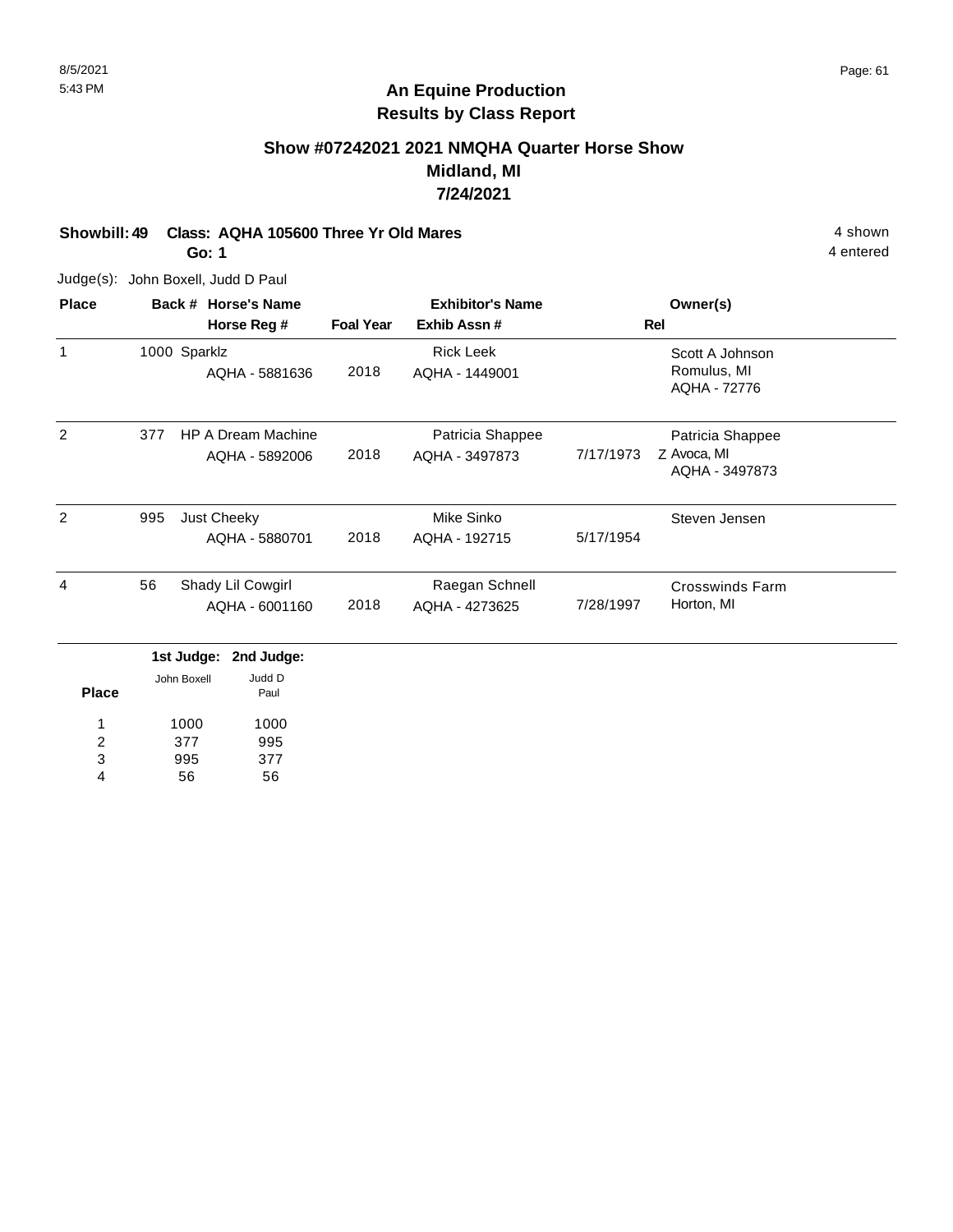# **An Equine Production Results by Class Report**

# **Show #07242021 2021 NMQHA Quarter Horse Show Midland, MI 7/24/2021**

| Showbill: 50 Class: AQHA 105700 Aged Mares | 3 shown   |
|--------------------------------------------|-----------|
| Go: 1                                      | 3 entered |

Judge(s): John Boxell, Judd D Paul

| <b>Place</b>          |     |                   | Back # Horse's Name                    |                  | <b>Exhibitor's Name</b>               |           | Owner(s)                                                        |  |
|-----------------------|-----|-------------------|----------------------------------------|------------------|---------------------------------------|-----------|-----------------------------------------------------------------|--|
|                       |     |                   | Horse Reg #                            | <b>Foal Year</b> | Exhib Assn #                          |           | Rel                                                             |  |
| 1                     | 304 |                   | GunSlingUnConclusion<br>AQHA - 5445252 | 2012             | Jill E Baker-Cooley<br>AQHA - 4107130 | 7/16/1956 | Jill E Baker-Cooley<br>Z Big Rapids, MI<br>AQHA - 4107130       |  |
| 2                     | 956 |                   | The Certain Look<br>AQHA - 5533626     | 2013             | Abby E McDonnell<br>AQHA - 2137112    |           | Abby E McDonnell<br>11/29/1980 Z Freeland, MI<br>AQHA - 2137112 |  |
| 3                     | 191 |                   | Ella Be Kruzin<br>AQHA - 5616566       | 2014             | Minae Kroeze<br>AQHA - 2573863        |           | Merri Van Dyke<br>Holland, MI                                   |  |
|                       |     |                   | 1st Judge: 2nd Judge:                  |                  |                                       |           |                                                                 |  |
| <b>Place</b>          |     | John Boxell       | Judd D<br>Paul                         |                  |                                       |           |                                                                 |  |
| $\boldsymbol{2}$<br>3 |     | 304<br>956<br>191 | 304<br>956<br>191                      |                  |                                       |           |                                                                 |  |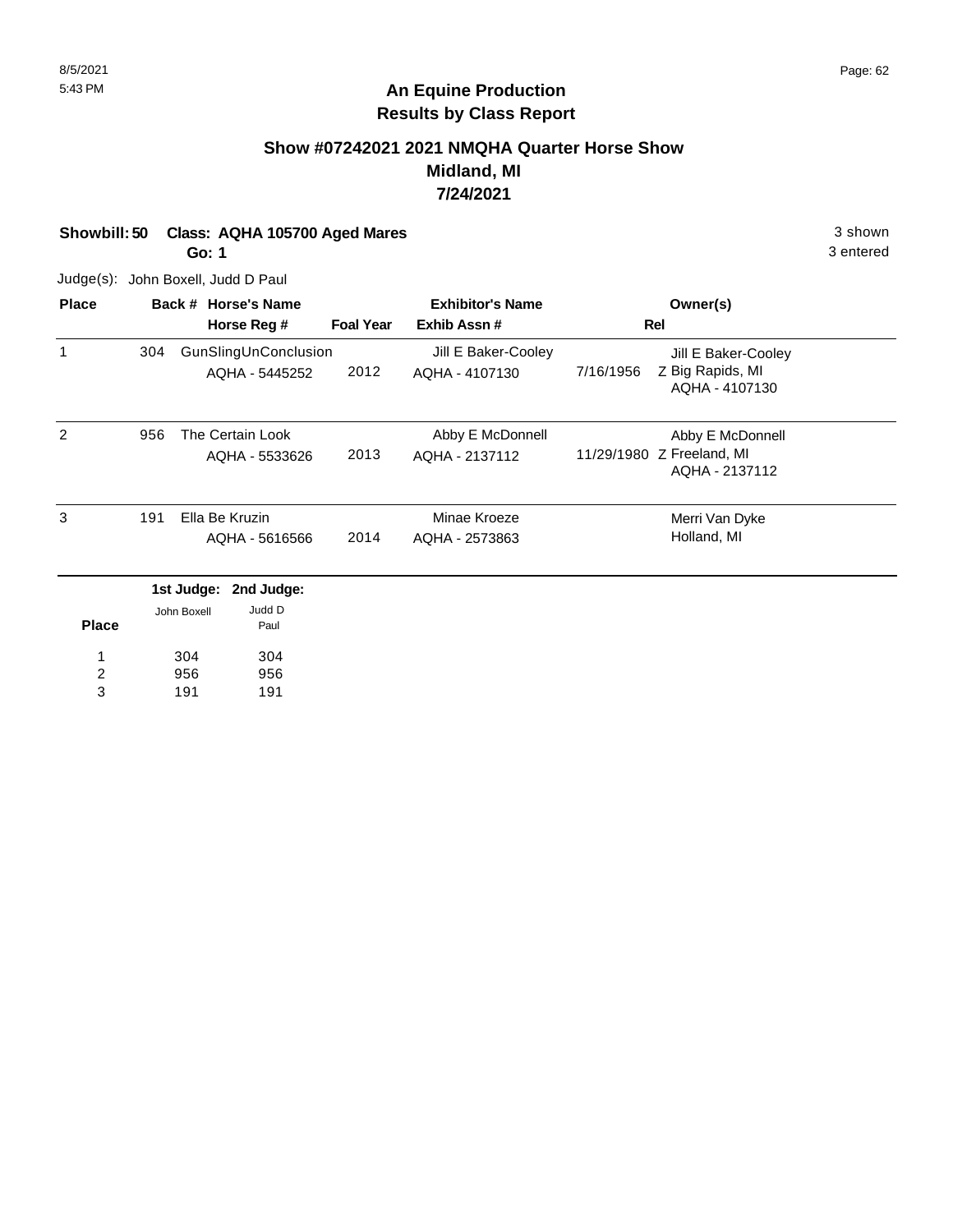# **Show #07242021 2021 NMQHA Quarter Horse Show Midland, MI 7/24/2021**

#### **Showbill: 51 Class: AQHA 101200 Grand Champion Mares** 5 Shown 5 shown **Go: 1**

5 entered

Judge(s): John Boxell, Judd D Paul

| <b>Place</b>     |     | Back # Horse's Name            |                  | <b>Exhibitor's Name</b>            |           | Owner(s)                                       |  |
|------------------|-----|--------------------------------|------------------|------------------------------------|-----------|------------------------------------------------|--|
|                  |     | Horse Reg #                    | <b>Foal Year</b> | Exhib Assn#                        |           | <b>Rel</b>                                     |  |
| $\mathbf{1}$     |     | 1000 Sparklz<br>AQHA - 5881636 | 2018             | <b>Rick Leek</b><br>AQHA - 1449001 |           | Scott A Johnson<br>Romulus, MI<br>AQHA - 72776 |  |
| <b>NP</b><br>222 |     | Ms Mae Flash                   |                  | Brandy L Baldwin-Bunting           |           | Christa L Baldwin                              |  |
|                  |     | AQHA - 5259030                 | 2009             | AQHA - 1438233                     | 3/6/1980  | C Stanton, MI<br>AQHA - 920340                 |  |
| <b>NP</b>        | 304 | GunSlingUnConclusion           |                  | Jill E Baker-Cooley                |           | Jill E Baker-Cooley                            |  |
|                  |     | AQHA - 5445252                 | 2012             | AQHA - 4107130                     | 7/16/1956 | Z Big Rapids, MI<br>AQHA - 4107130             |  |
| NP               | 691 | My Xtreme Secret               |                  | Elizabeth Lauren Kooistra          |           | Laurie Sherman                                 |  |
|                  |     | AQHA - 5991431                 | 2020             | AQHA - 3632757                     | 12/8/2001 | A East Jordan, MI<br>AQHA - 794929             |  |
| <b>NP</b>        | 741 | Along Lasting Virtue           |                  | <b>Raymond Richard Warner</b>      |           | <b>Beverly Mccollum</b>                        |  |
|                  |     | AQHA - 5953094                 | 2019             | AQHA - 1323871                     |           |                                                |  |
|                  |     | 1st Judge:<br>2nd Judge:       |                  |                                    |           |                                                |  |
| <b>Place</b>     |     | Judd D<br>John Boxell<br>Paul  |                  |                                    |           |                                                |  |

1 1000 1000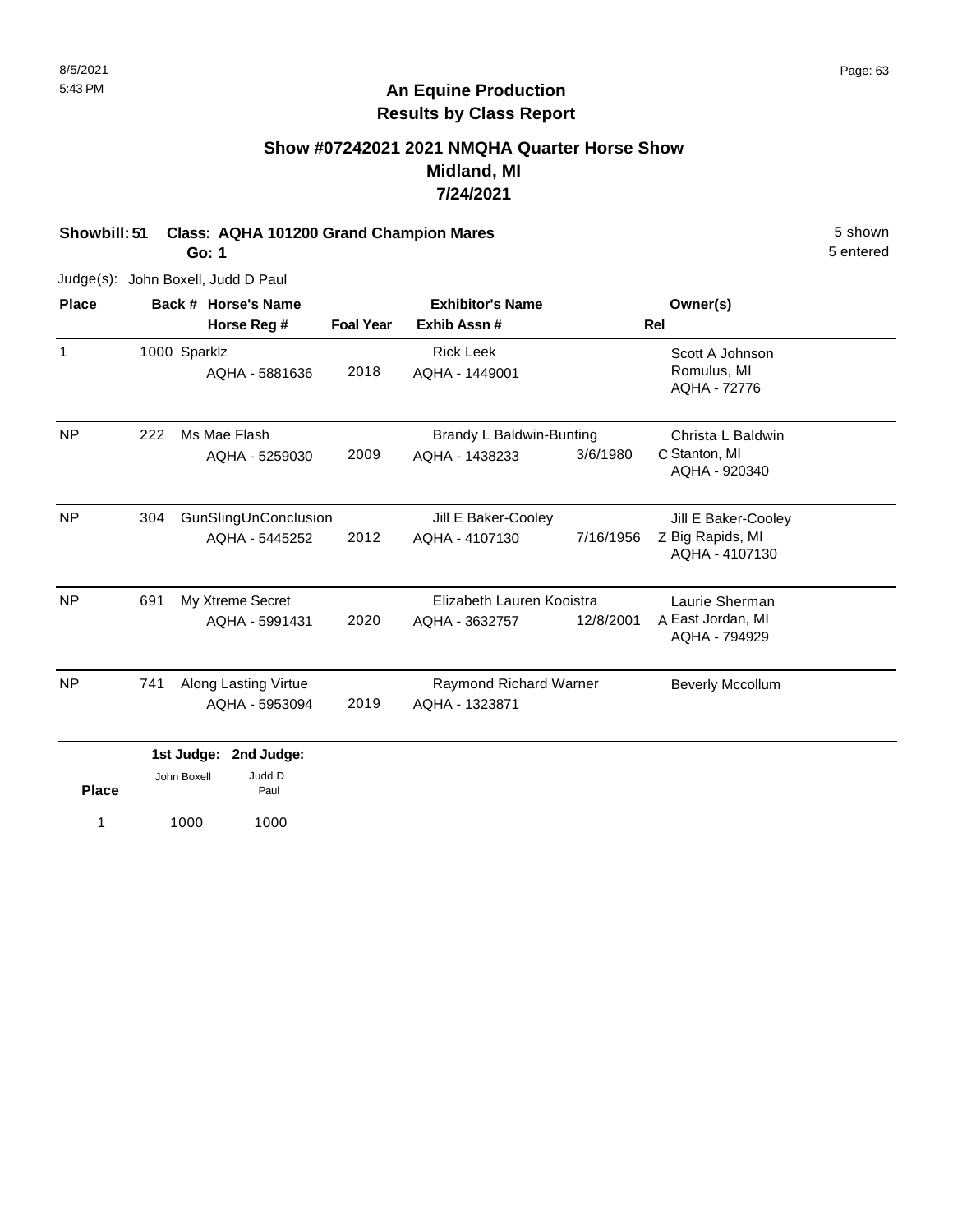# **Show #07242021 2021 NMQHA Quarter Horse Show Midland, MI 7/24/2021**

**Showbill: 52 Class: AQHA 101300 Reserve Champion Mare** 10 Shown 10 shown

**Go: 1**

10 entered

Judge(s): John Boxell, Judd D Paul

| <b>Place</b>   |              | Back # Horse's Name  |                  | <b>Exhibitor's Name</b>   |                  |            | Owner(s)                           |  |
|----------------|--------------|----------------------|------------------|---------------------------|------------------|------------|------------------------------------|--|
|                |              | Horse Reg #          | <b>Foal Year</b> | Exhib Assn #              | <b>Birthdate</b> | <b>Rel</b> |                                    |  |
| $\mathbf{1}$   | 691          | My Xtreme Secret     |                  | Elizabeth Lauren Kooistra |                  |            | Laurie Sherman                     |  |
|                |              | AQHA - 5991431       | 2020             | AQHA - 3632757            | 12/8/2001        |            | A East Jordan, MI                  |  |
|                |              |                      |                  |                           |                  |            | AQHA - 794929                      |  |
| <b>NP</b>      | 22           | Dont Need A Mirror   |                  | <b>Brenda K Howell</b>    |                  |            | Christa L Baldwin                  |  |
|                |              | AQHA - 4223078       | 2009             | AQHA - 1453310            | 10/21/1965       |            | Stanton, MI                        |  |
|                |              |                      |                  |                           |                  |            | AQHA - 920340                      |  |
| <b>NP</b>      | 222          | Ms Mae Flash         |                  | Brandy L Baldwin-Bunting  |                  |            | Christa L Baldwin                  |  |
|                |              | AQHA - 5259030       | 2009             | AQHA - 1438233            | 3/6/1980         |            | C Stanton, MI                      |  |
|                |              |                      |                  |                           |                  |            | AQHA - 920340                      |  |
| <b>NP</b>      | 304          | GunSlingUnConclusion |                  | Jill E Baker-Cooley       |                  |            | Jill E Baker-Cooley                |  |
|                |              | AQHA - 5445252       | 2012             | AQHA - 4107130            | 7/16/1956        |            | Z Big Rapids, MI                   |  |
|                |              |                      |                  |                           |                  |            | AQHA - 4107130                     |  |
| NP             | 377          | HP A Dream Machine   |                  | Patricia Shappee          |                  |            | Patricia Shappee                   |  |
|                |              | AQHA - 5892006       | 2018             | AQHA - 3497873            | 7/17/1973        |            | Z Avoca, MI<br>AQHA - 3497873      |  |
|                |              |                      |                  |                           |                  |            |                                    |  |
| N <sub>P</sub> | 689          | SleepingMyBluesAway  |                  | Laurie Sherman            |                  |            | Laurie Sherman                     |  |
|                |              | AQHA - X0741108      | 2020             | AQHA - 794929             | 4/25/1966        |            | Z East Jordan, MI<br>AQHA - 794929 |  |
|                |              |                      |                  |                           |                  |            |                                    |  |
| <b>NP</b>      | 741          | Along Lasting Virtue |                  | Raymond Richard Warner    |                  |            | <b>Beverly Mccollum</b>            |  |
|                |              | AQHA - 5953094       | 2019             | AQHA - 1323871            |                  |            |                                    |  |
| NP             | 956          | The Certain Look     |                  | Abby E McDonnell          |                  |            | Abby E McDonnell                   |  |
|                |              | AQHA - 5533626       | 2013             | AQHA - 2137112            |                  |            | 11/29/1980 Z Freeland, MI          |  |
|                |              |                      |                  |                           |                  |            | AQHA - 2137112                     |  |
| <b>NP</b>      | 995          | Just Cheeky          |                  | Mike Sinko                |                  |            | Steven Jensen                      |  |
|                |              | AQHA - 5880701       | 2018             | AQHA - 192715             | 5/17/1954        |            |                                    |  |
| <b>NP</b>      | 1000 Sparklz |                      |                  | <b>Rick Leek</b>          |                  |            | Scott A Johnson                    |  |
|                |              | AQHA - 5881636       | 2018             | AQHA - 1449001            |                  |            | Romulus, MI                        |  |
|                |              |                      |                  |                           |                  |            | AQHA - 72776                       |  |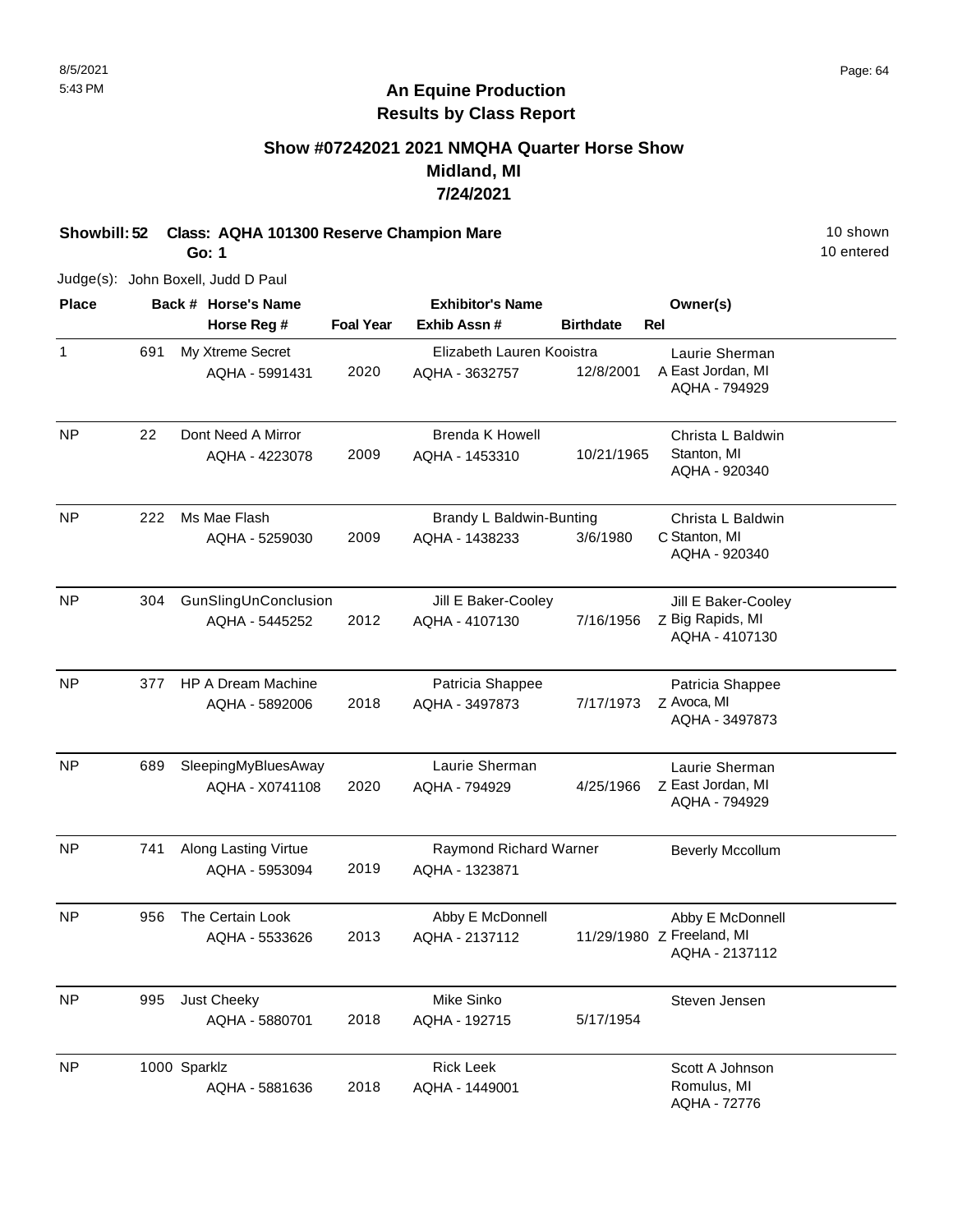# **Show #07242021 2021 NMQHA Quarter Horse Show Midland, MI 7/24/2021**

|              |             | 1st Judge: 2nd Judge: |
|--------------|-------------|-----------------------|
| <b>Place</b> | John Boxell | Judd D<br>Paul        |
|              | 691         | 691                   |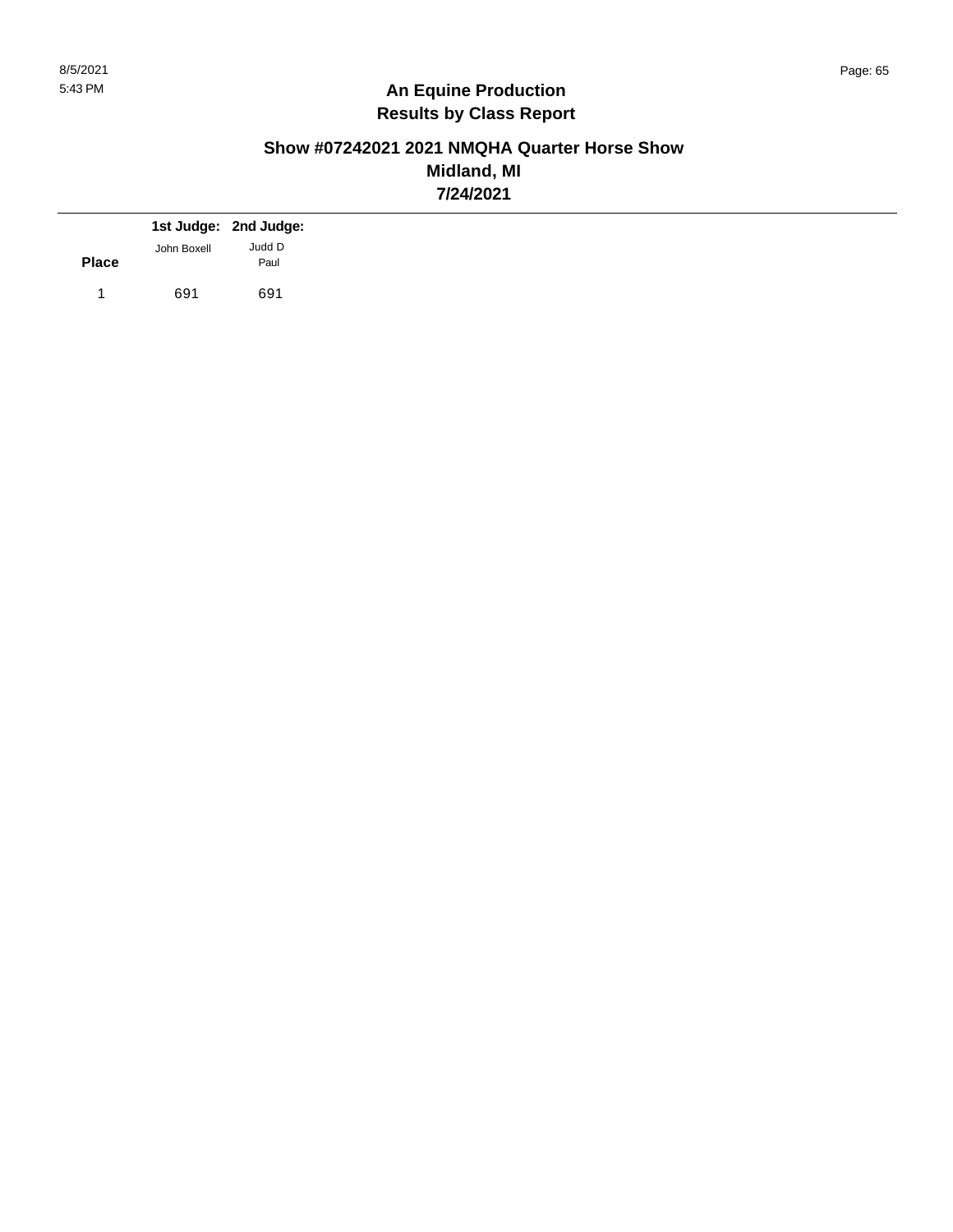| Showbill: 53 | Go: 1                              | <b>Class: AQHA 203100 Amt Yearling Stallions</b> |                  |                         |          | 0 shown<br>0 entered |
|--------------|------------------------------------|--------------------------------------------------|------------------|-------------------------|----------|----------------------|
|              | Judge(s): John Boxell, Judd D Paul |                                                  |                  |                         |          |                      |
| <b>Place</b> |                                    | Back # Horse's Name                              |                  | <b>Exhibitor's Name</b> | Owner(s) |                      |
|              |                                    | Horse Reg #                                      | <b>Foal Year</b> | Exhib Assn#             | Rel      |                      |
|              |                                    | 1st Judge: 2nd Judge:                            |                  |                         |          |                      |
| <b>Place</b> | John Boxell                        | Judd D<br>Paul                                   |                  |                         |          |                      |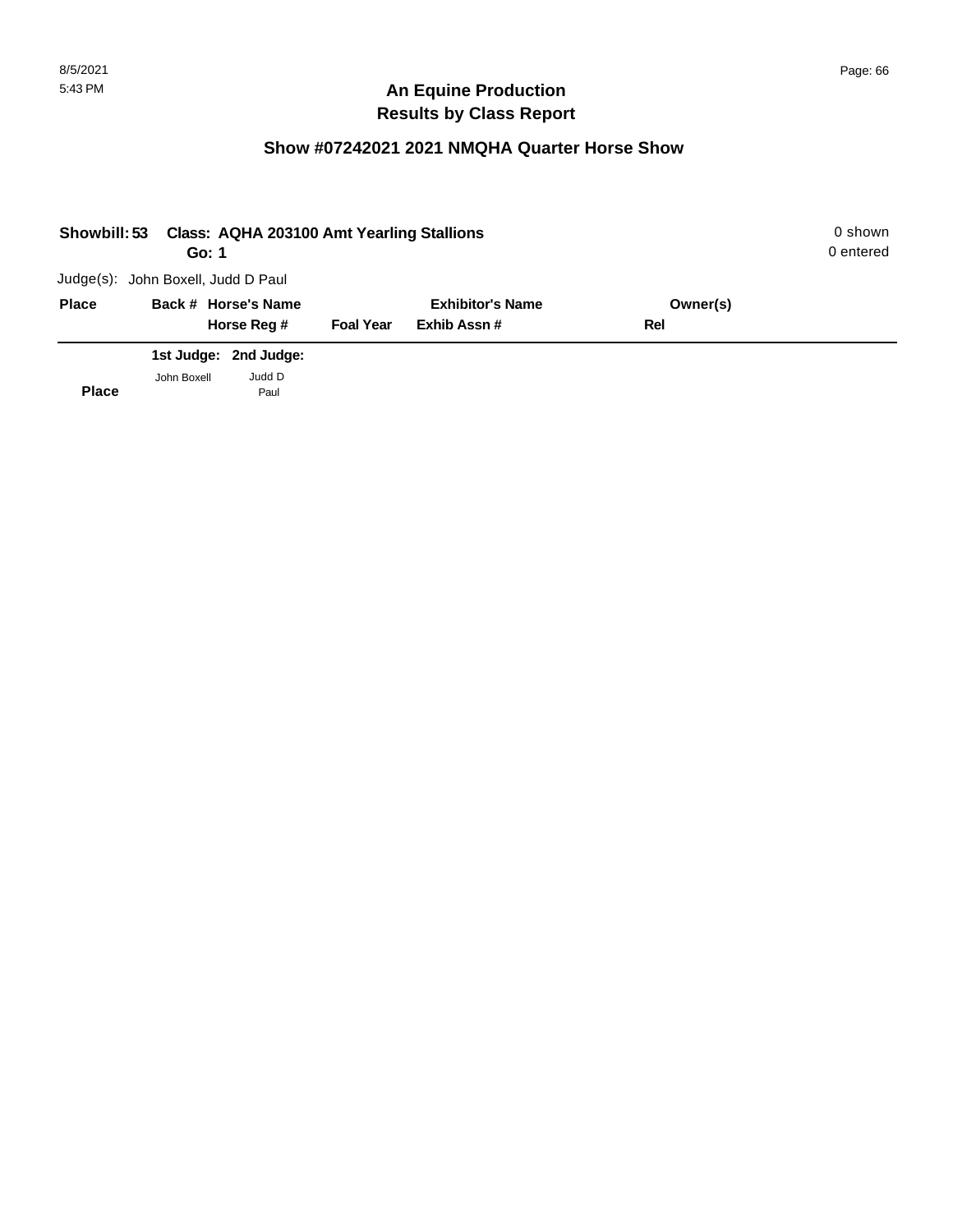| Showbill: 54 | Go: 1                              |                       |                  | Class: AQHA 203200 Amt Two Yr Old Stallions |          | 0 shown<br>0 entered |
|--------------|------------------------------------|-----------------------|------------------|---------------------------------------------|----------|----------------------|
|              | Judge(s): John Boxell, Judd D Paul |                       |                  |                                             |          |                      |
| <b>Place</b> | Back # Horse's Name                |                       |                  | <b>Exhibitor's Name</b>                     | Owner(s) |                      |
|              |                                    | Horse Reg #           | <b>Foal Year</b> | Exhib Assn#                                 | Rel      |                      |
|              |                                    | 1st Judge: 2nd Judge: |                  |                                             |          |                      |
| <b>Place</b> | John Boxell                        | Judd D<br>Paul        |                  |                                             |          |                      |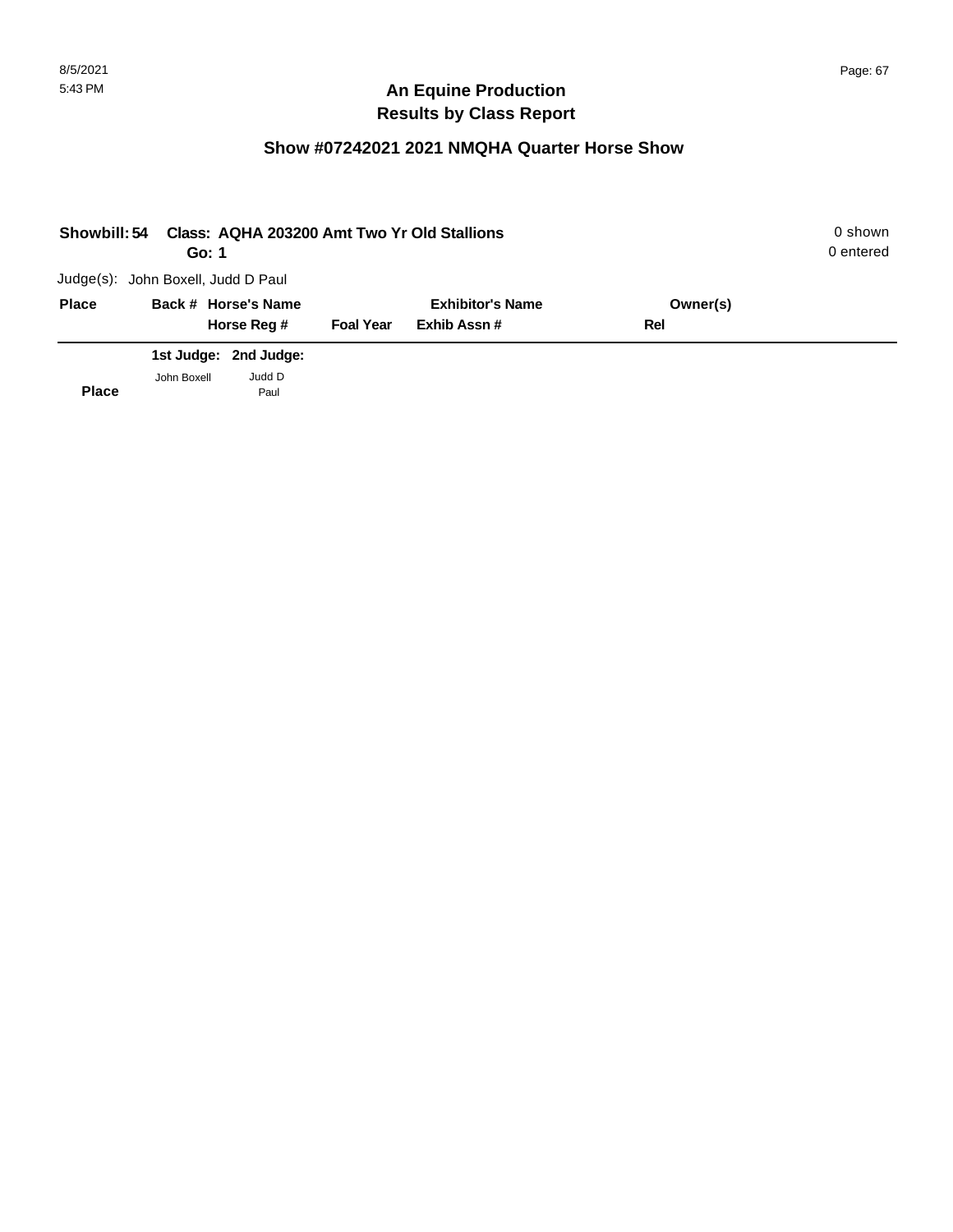| Showbill: 55 | Go: 1                              |                       |                  | Class: AQHA 203300 Amt Three Yr Old Stallions |          | 0 shown<br>0 entered |
|--------------|------------------------------------|-----------------------|------------------|-----------------------------------------------|----------|----------------------|
|              | Judge(s): John Boxell, Judd D Paul |                       |                  |                                               |          |                      |
| <b>Place</b> |                                    | Back # Horse's Name   |                  | <b>Exhibitor's Name</b>                       | Owner(s) |                      |
|              |                                    | Horse Reg #           | <b>Foal Year</b> | Exhib Assn#                                   | Rel      |                      |
|              |                                    | 1st Judge: 2nd Judge: |                  |                                               |          |                      |
| <b>Place</b> | John Boxell                        | Judd D<br>Paul        |                  |                                               |          |                      |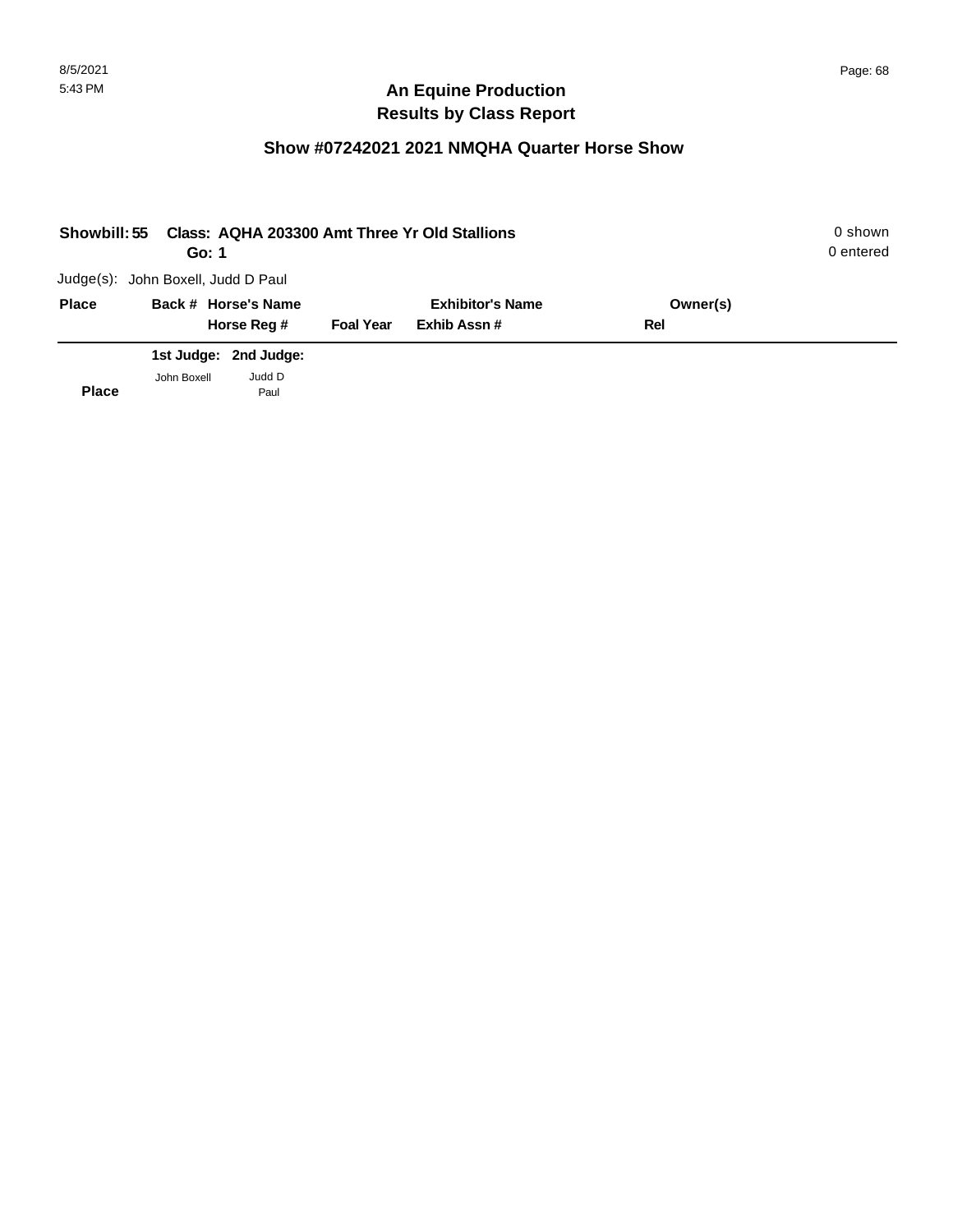| Showbill: 56 | Go: 1                              | Class: AQHA 203400 Amt Aged Stallions |                  |                         |          | 0 shown<br>0 entered |
|--------------|------------------------------------|---------------------------------------|------------------|-------------------------|----------|----------------------|
|              | Judge(s): John Boxell, Judd D Paul |                                       |                  |                         |          |                      |
| <b>Place</b> |                                    | Back # Horse's Name                   |                  | <b>Exhibitor's Name</b> | Owner(s) |                      |
|              |                                    | Horse Reg #                           | <b>Foal Year</b> | Exhib Assn#             | Rel      |                      |
|              |                                    | 1st Judge: 2nd Judge:                 |                  |                         |          |                      |
| <b>Place</b> | John Boxell                        | Judd D<br>Paul                        |                  |                         |          |                      |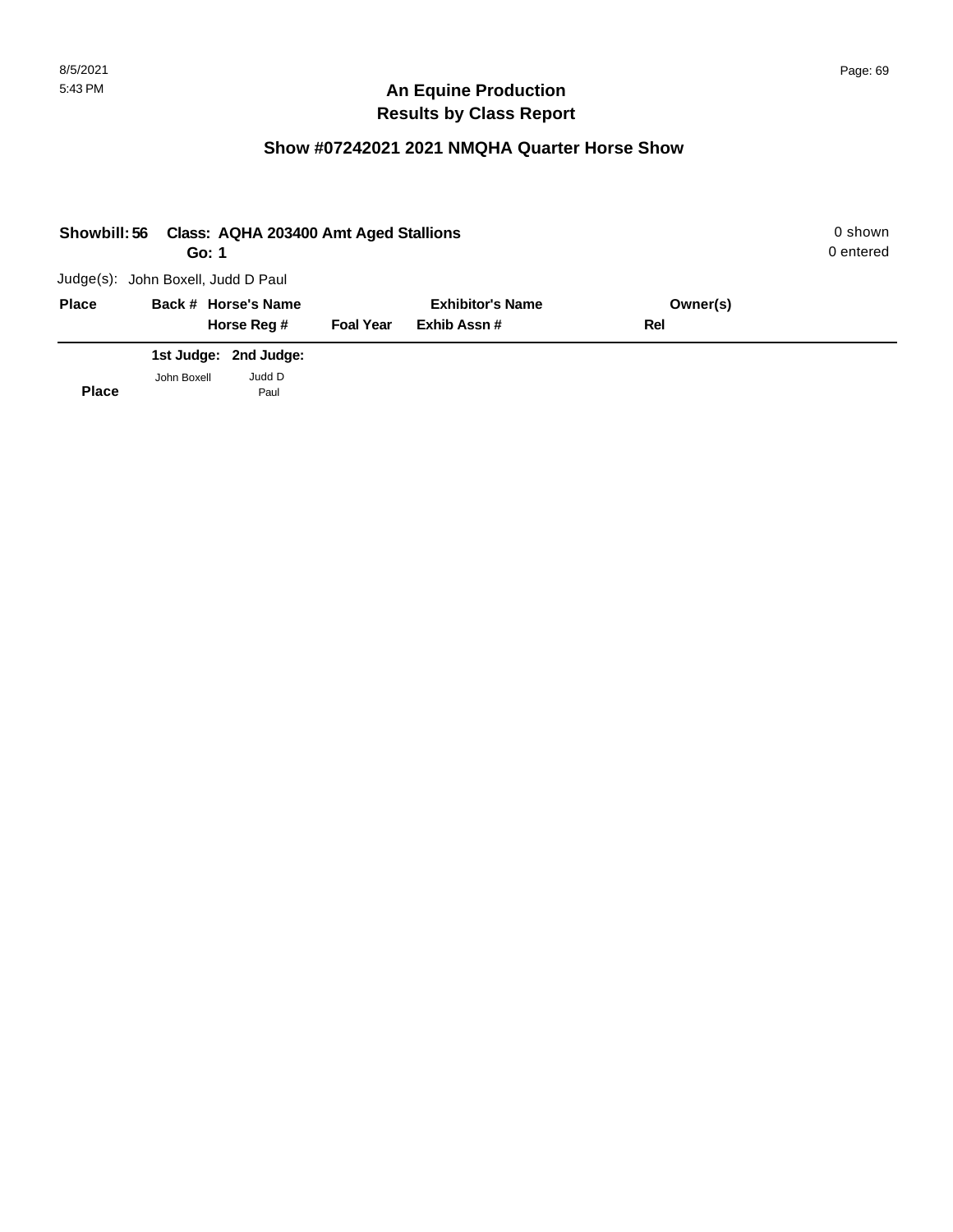| Showbill: 57 | Go: 1                              |                       |                  | <b>Class: AQHA 273000 Amt Performance Halter Stallions</b> |          | 0 shown<br>0 entered |
|--------------|------------------------------------|-----------------------|------------------|------------------------------------------------------------|----------|----------------------|
|              | Judge(s): John Boxell, Judd D Paul |                       |                  |                                                            |          |                      |
| <b>Place</b> |                                    | Back # Horse's Name   |                  | <b>Exhibitor's Name</b>                                    | Owner(s) |                      |
|              |                                    | Horse Reg #           | <b>Foal Year</b> | Exhib Assn#                                                | Rel      |                      |
|              |                                    | 1st Judge: 2nd Judge: |                  |                                                            |          |                      |
| <b>Place</b> | John Boxell                        | Judd D<br>Paul        |                  |                                                            |          |                      |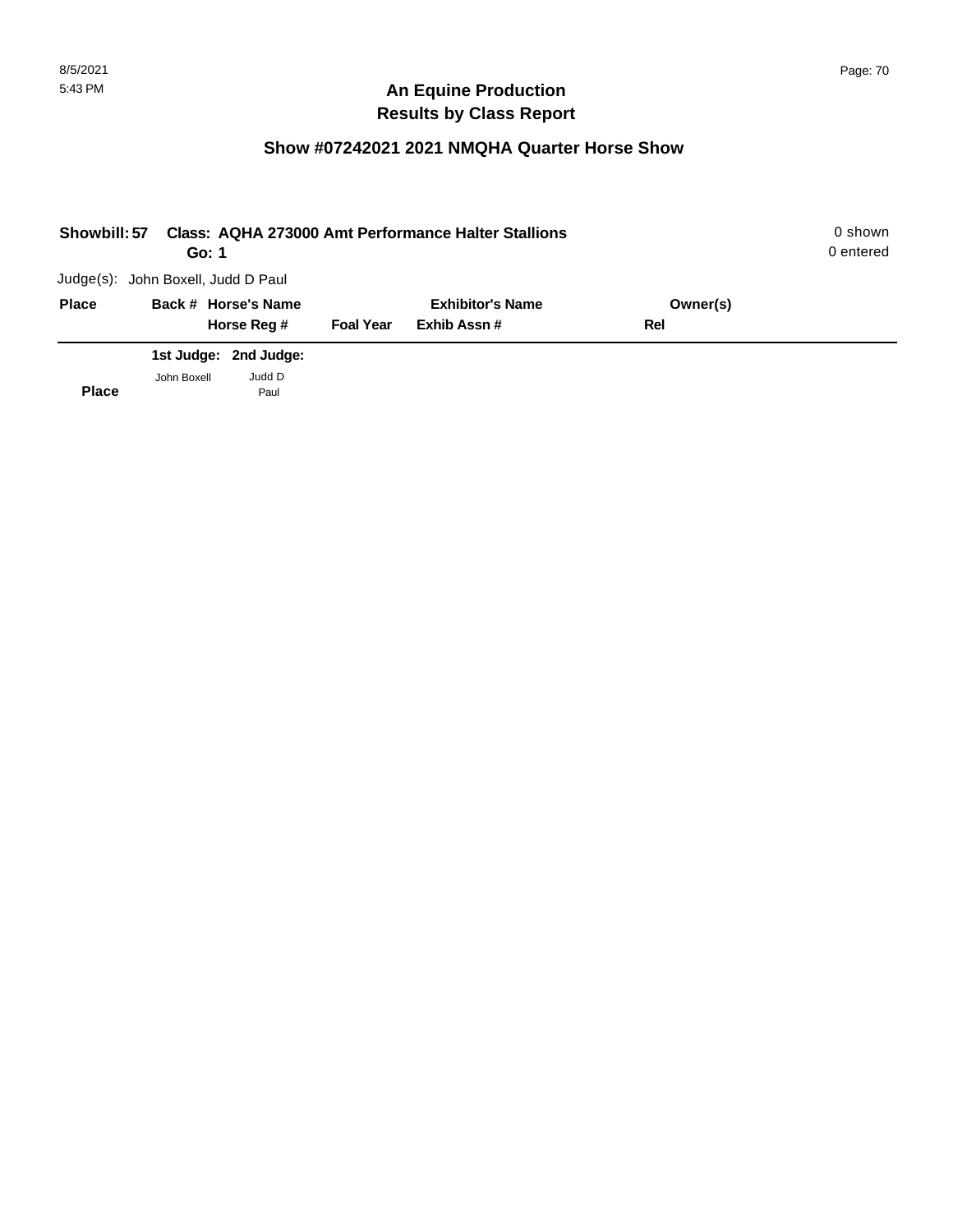| Showbill: 58 | Go: 1                              |                       |                  | Class: AQHA 201000 Amt Grand Champion Stallion |          | 0 shown<br>0 entered |
|--------------|------------------------------------|-----------------------|------------------|------------------------------------------------|----------|----------------------|
|              | Judge(s): John Boxell, Judd D Paul |                       |                  |                                                |          |                      |
| <b>Place</b> |                                    | Back # Horse's Name   |                  | <b>Exhibitor's Name</b>                        | Owner(s) |                      |
|              |                                    | Horse Reg #           | <b>Foal Year</b> | Exhib Assn#                                    | Rel      |                      |
|              |                                    | 1st Judge: 2nd Judge: |                  |                                                |          |                      |
| <b>Place</b> | John Boxell                        | Judd D<br>Paul        |                  |                                                |          |                      |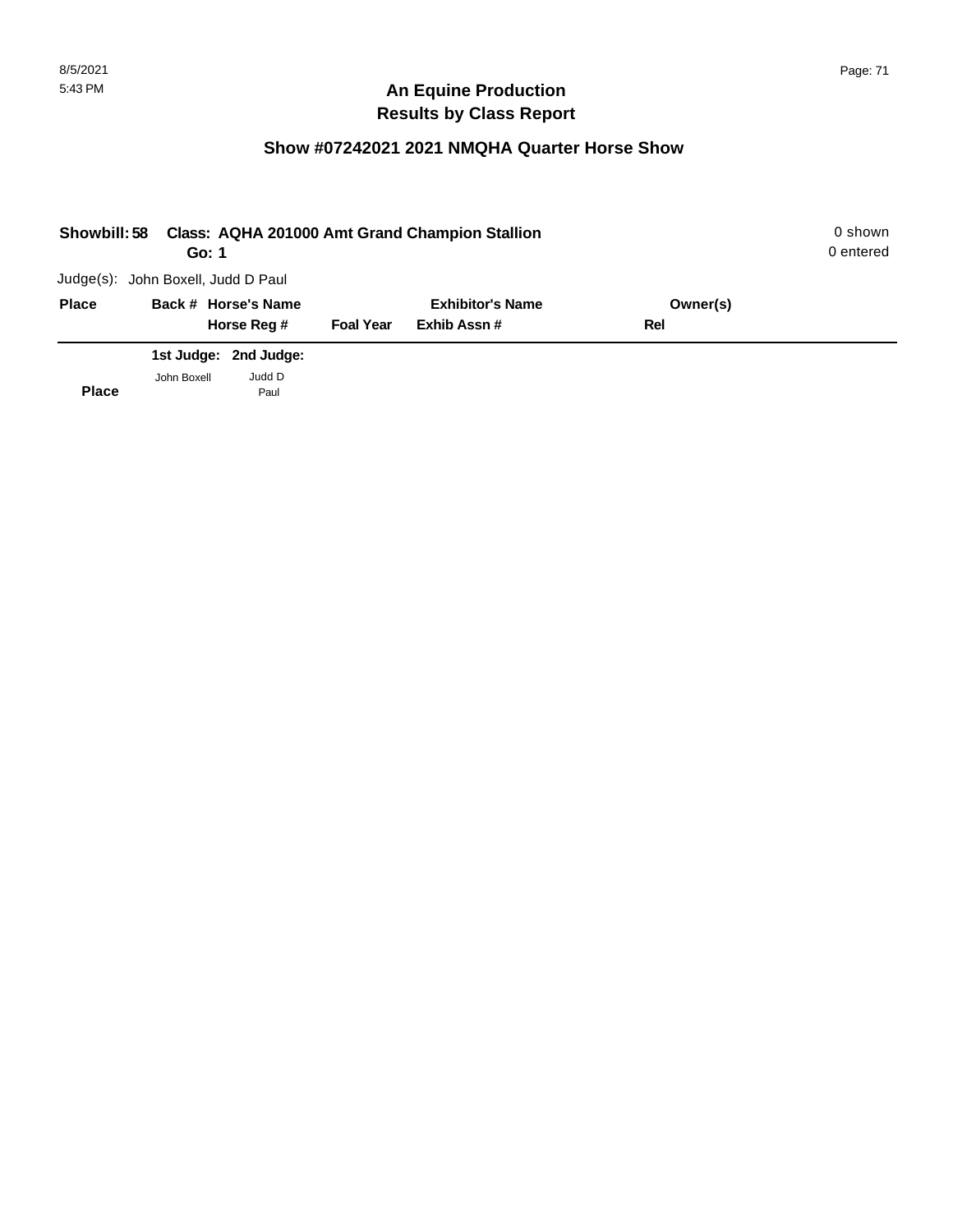| Showbill: 59 | Go: 1                              |                       |                  | <b>Class: AQHA 201100 Amt Reserve Champion Stallion</b> |          | 0 shown<br>0 entered |
|--------------|------------------------------------|-----------------------|------------------|---------------------------------------------------------|----------|----------------------|
|              | Judge(s): John Boxell, Judd D Paul |                       |                  |                                                         |          |                      |
| <b>Place</b> |                                    | Back # Horse's Name   |                  | <b>Exhibitor's Name</b>                                 | Owner(s) |                      |
|              |                                    | Horse Reg #           | <b>Foal Year</b> | Exhib Assn#                                             | Rel      |                      |
|              |                                    | 1st Judge: 2nd Judge: |                  |                                                         |          |                      |
| <b>Place</b> | John Boxell                        | Judd D<br>Paul        |                  |                                                         |          |                      |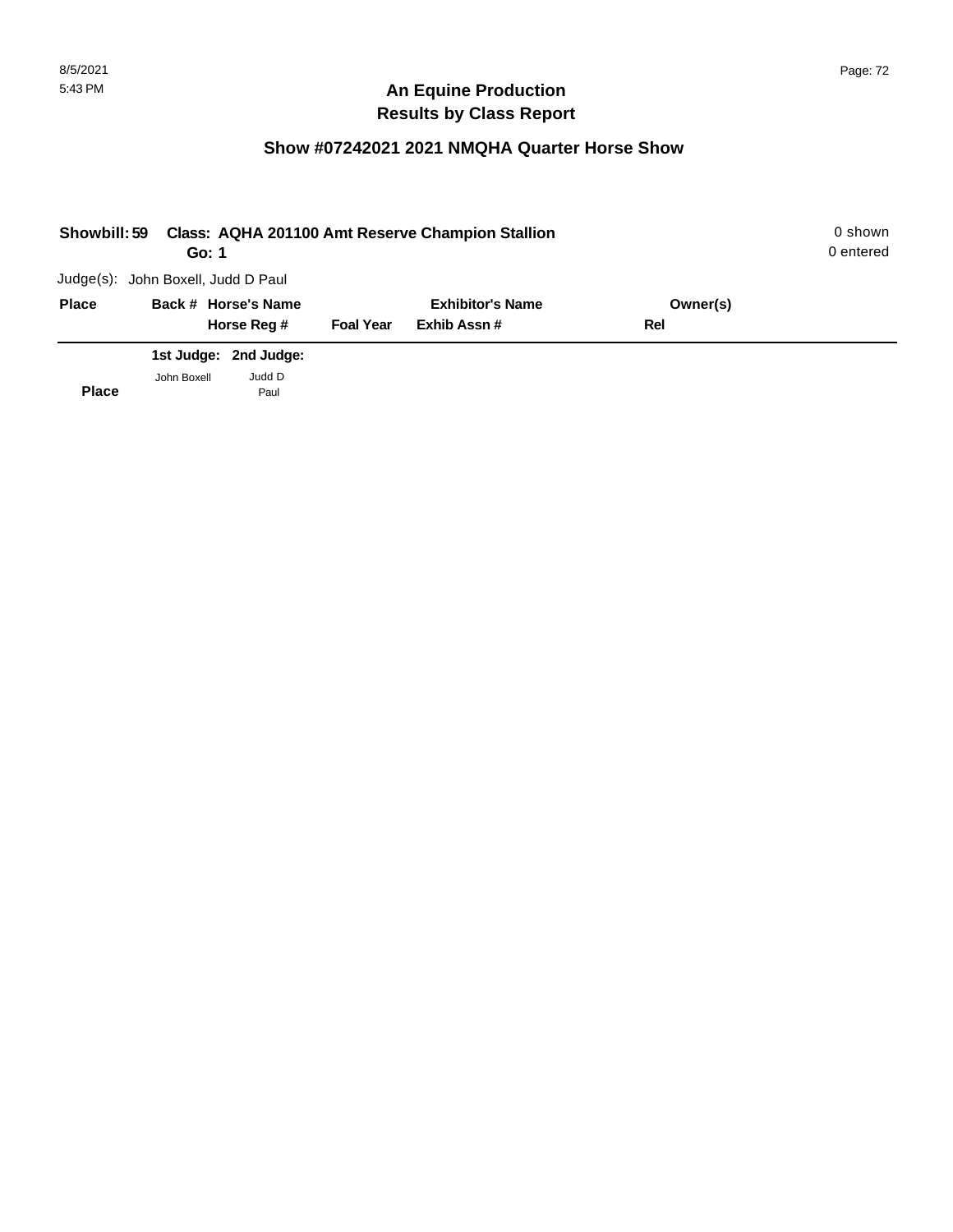#### **Show #07242021 2021 NMQHA Quarter Horse Show Midland, MI 7/24/2021**

| Showbill: 60 Class: AQHA 103100 Yearling Stallions | ∣shown    |
|----------------------------------------------------|-----------|
| Go: 1                                              | 1 entered |

Judge(s): John Boxell, Judd D Paul

| <b>Place</b> |     | Back # Horse's Name                   | <b>Exhibitor's Name</b> |                                        | Owner(s)  |                                                                |
|--------------|-----|---------------------------------------|-------------------------|----------------------------------------|-----------|----------------------------------------------------------------|
|              |     | Horse Reg #                           | <b>Foal Year</b>        | Exhib Assn#                            |           | Rel                                                            |
|              | 699 | Impressin Da Ladies<br>AQHA - 6065621 | 2020                    | Brandon James Moreno<br>AQHA - 3743862 | 3/31/1996 | Brandon James Moreno<br>Z Sheby Township, MI<br>AQHA - 3743862 |

|              |             | 1st Judge: 2nd Judge: |
|--------------|-------------|-----------------------|
|              | John Boxell | Judd D                |
| <b>Place</b> |             | Paul                  |
|              | 699         |                       |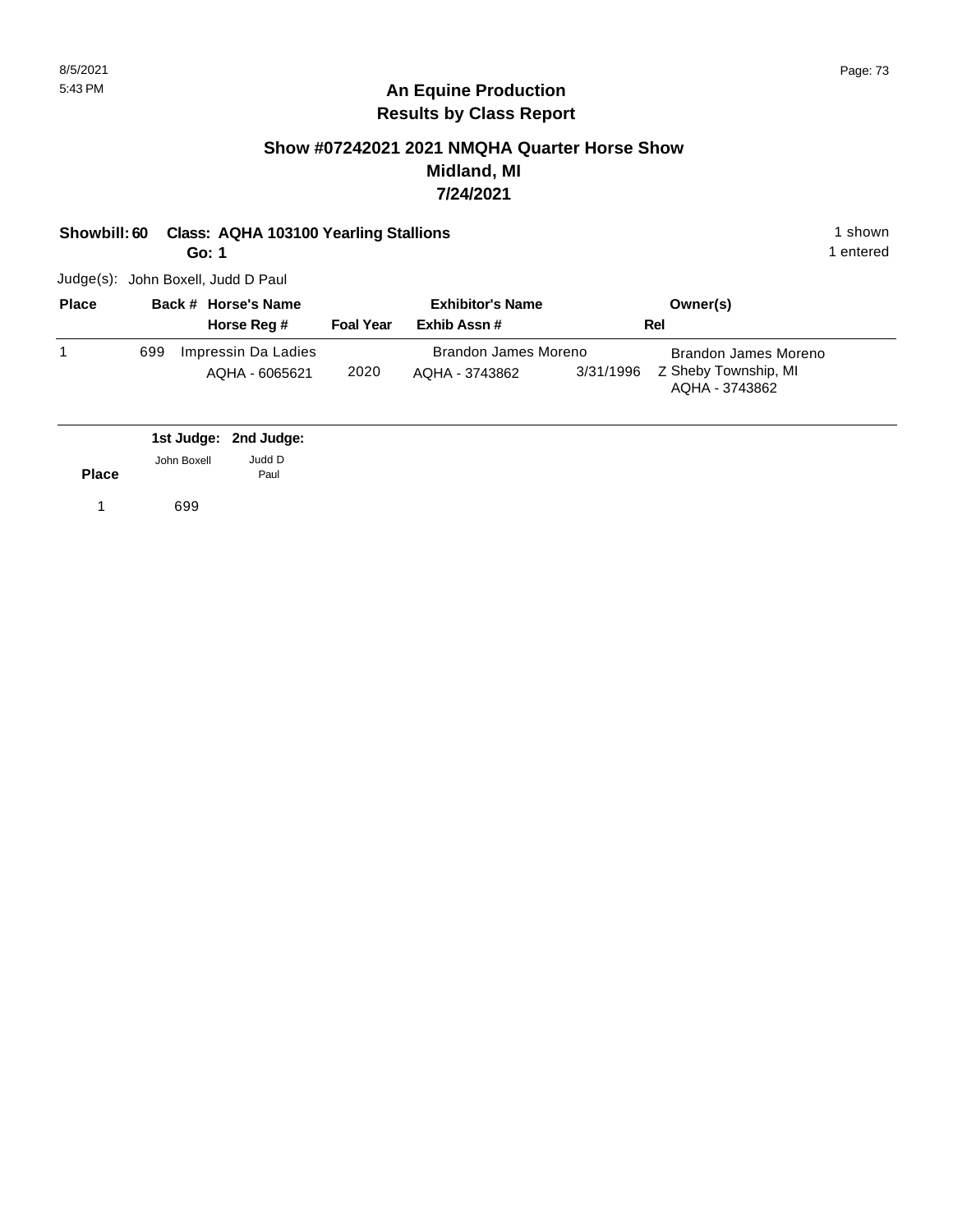### **Show #07242021 2021 NMQHA Quarter Horse Show Midland, MI 7/24/2021**

| Showbill: 61 | Class: AQHA 103200 Two Yr Old Stallions |                         | 1 shown   |  |
|--------------|-----------------------------------------|-------------------------|-----------|--|
|              | Go: 1                                   |                         | l entered |  |
|              | Judge(s):  John Boxell, Judd D Paul     |                         |           |  |
| <b>Place</b> | Back # Horse's Name                     | <b>Exhibitor's Name</b> | Owner(s)  |  |

| <b>Place</b> |     | Back # Horse's Name                 | <b>Exhibitor's Name</b> |                                    | Owner(s)                                           |  |  |
|--------------|-----|-------------------------------------|-------------------------|------------------------------------|----------------------------------------------------|--|--|
|              |     | Horse Reg #                         | <b>Foal Year</b>        | Exhib Assn #                       | Rel                                                |  |  |
|              | 994 | Justa Toucha Thor<br>AQHA - 5984637 | 2019                    | <b>Rick Leek</b><br>AQHA - 1449001 | Douglas SR Mclaren<br>Emmett, MI<br>AQHA - 4001778 |  |  |

|              |             | 1st Judge: 2nd Judge: |
|--------------|-------------|-----------------------|
|              | John Boxell | Judd D                |
| <b>Place</b> |             | Paul                  |
|              | 994         |                       |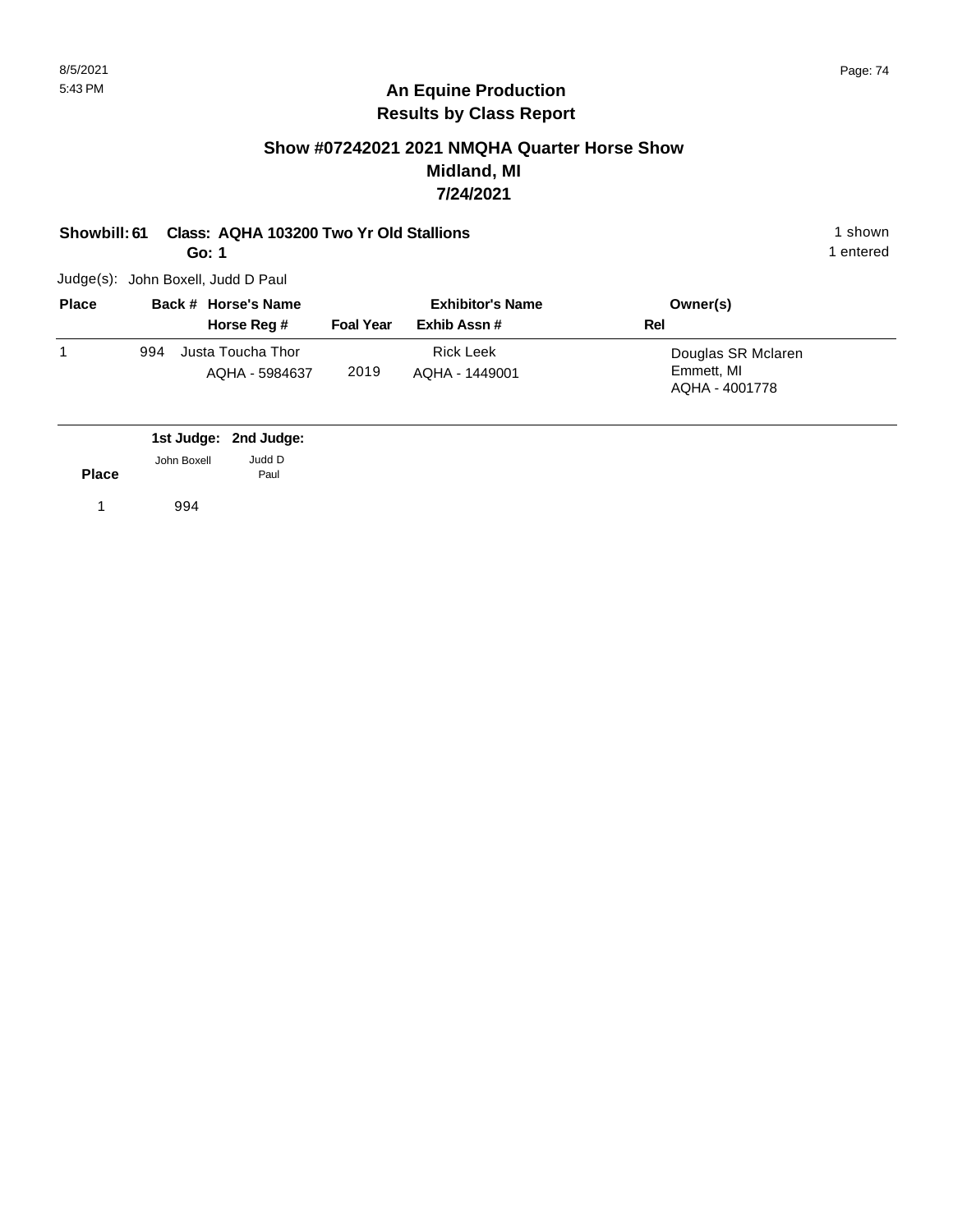| <b>Showbill: 62</b> | Go: 1                              | Class: AQHA 103300 Three Yr Old Stallions |                         |             |          | 0 shown<br>0 entered |
|---------------------|------------------------------------|-------------------------------------------|-------------------------|-------------|----------|----------------------|
|                     | Judge(s): John Boxell, Judd D Paul |                                           |                         |             |          |                      |
| <b>Place</b>        |                                    | Back # Horse's Name                       | <b>Exhibitor's Name</b> |             | Owner(s) |                      |
|                     |                                    | Horse Reg #                               | <b>Foal Year</b>        | Exhib Assn# | Rel      |                      |
|                     |                                    | 1st Judge: 2nd Judge:                     |                         |             |          |                      |
| <b>Place</b>        | John Boxell                        | Judd D<br>Paul                            |                         |             |          |                      |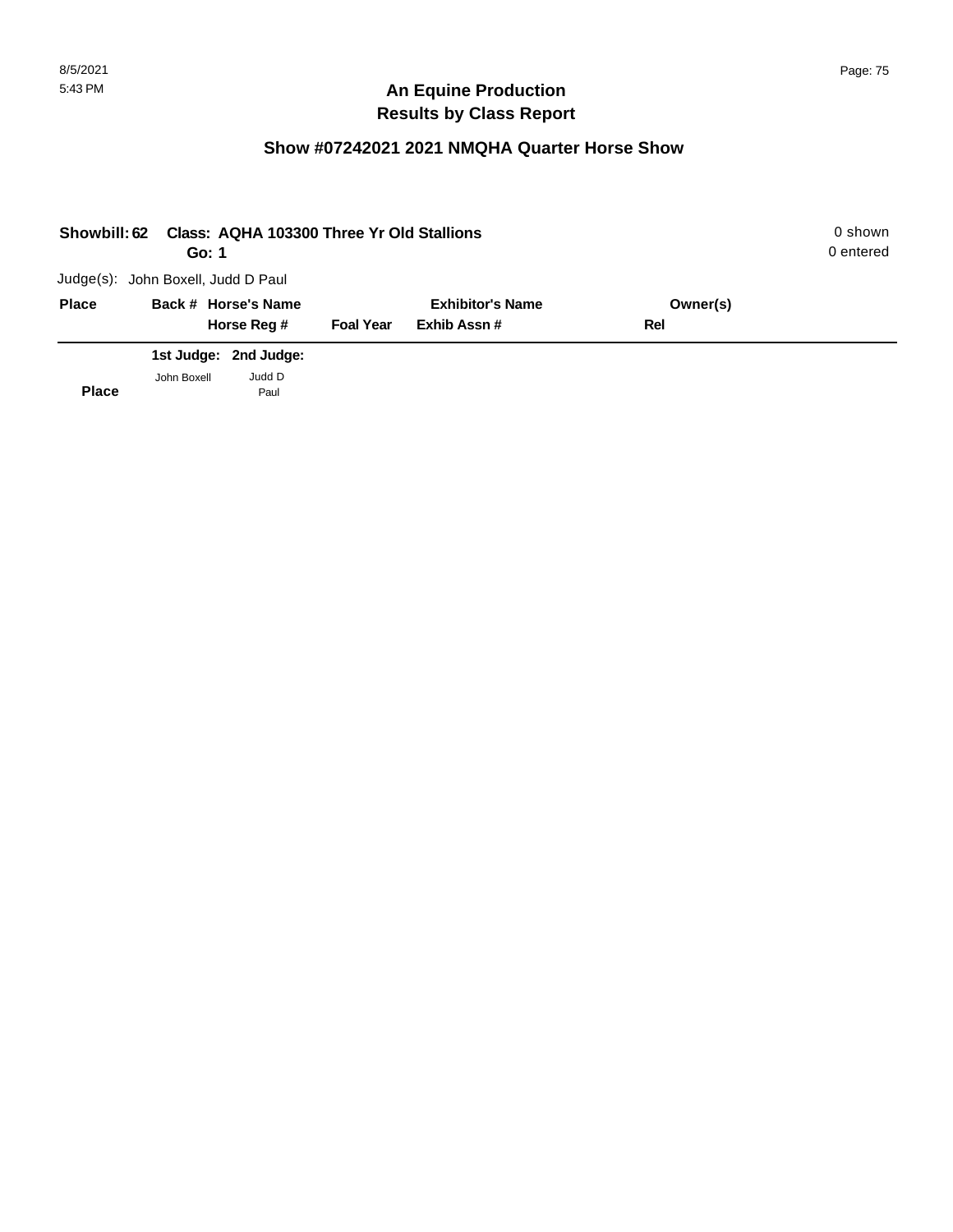### **Show #07242021 2021 NMQHA Quarter Horse Show Midland, MI 7/24/2021**

**Showbill: 63 Class: AQHA 103400 Aged Stallions** 2 shown

**Go: 1**

Judge(s): John Boxell, Judd D Paul

| <b>Place</b> |     | Back # Horse's Name                    |                  | <b>Exhibitor's Name</b>          |           | Owner(s)                        |  |
|--------------|-----|----------------------------------------|------------------|----------------------------------|-----------|---------------------------------|--|
|              |     | Horse Reg #                            | <b>Foal Year</b> | Exhib Assn#                      |           | Rel                             |  |
| 1            | 45  | The Greatest Showman<br>AQHA - 5871279 | 2017             | Raegan Schnell<br>AQHA - 4273625 | 7/28/1997 | Crosswinds Farm<br>Horton, MI   |  |
| 2            | 993 | Chics Love Me<br>AQHA - 5770499        | 2016             | Joe Goodenow<br>AQHA - 4157928   |           | Heather C Pelon<br>Cohoctah, MI |  |
|              |     | 1st Judge: 2nd Judge:                  |                  |                                  |           |                                 |  |

| <b>Place</b> | John Boxell | Judd D<br>Paul |
|--------------|-------------|----------------|
| 1            | 45          | 45             |
| 2            | 993         | 993            |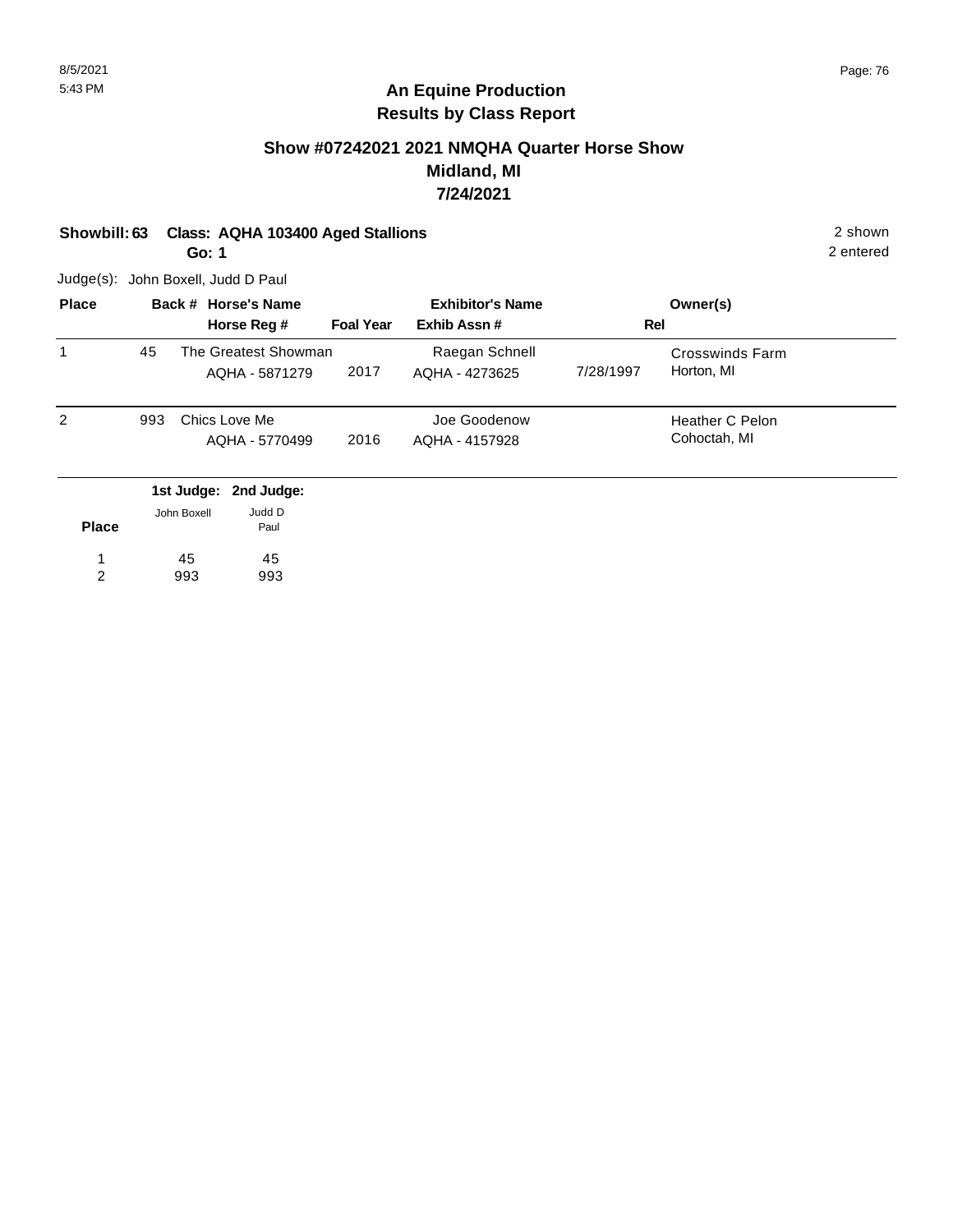| Showbill: 64 | Go: 1                              |                       |                  | <b>Class: AQHA 173000 Performance Halter Stallions</b> |          | 0 shown<br>0 entered |
|--------------|------------------------------------|-----------------------|------------------|--------------------------------------------------------|----------|----------------------|
|              | Judge(s): John Boxell, Judd D Paul |                       |                  |                                                        |          |                      |
| <b>Place</b> |                                    | Back # Horse's Name   |                  | <b>Exhibitor's Name</b>                                | Owner(s) |                      |
|              |                                    | Horse Reg #           | <b>Foal Year</b> | Exhib Assn#                                            | Rel      |                      |
|              |                                    | 1st Judge: 2nd Judge: |                  |                                                        |          |                      |
| <b>Place</b> | John Boxell                        | Judd D<br>Paul        |                  |                                                        |          |                      |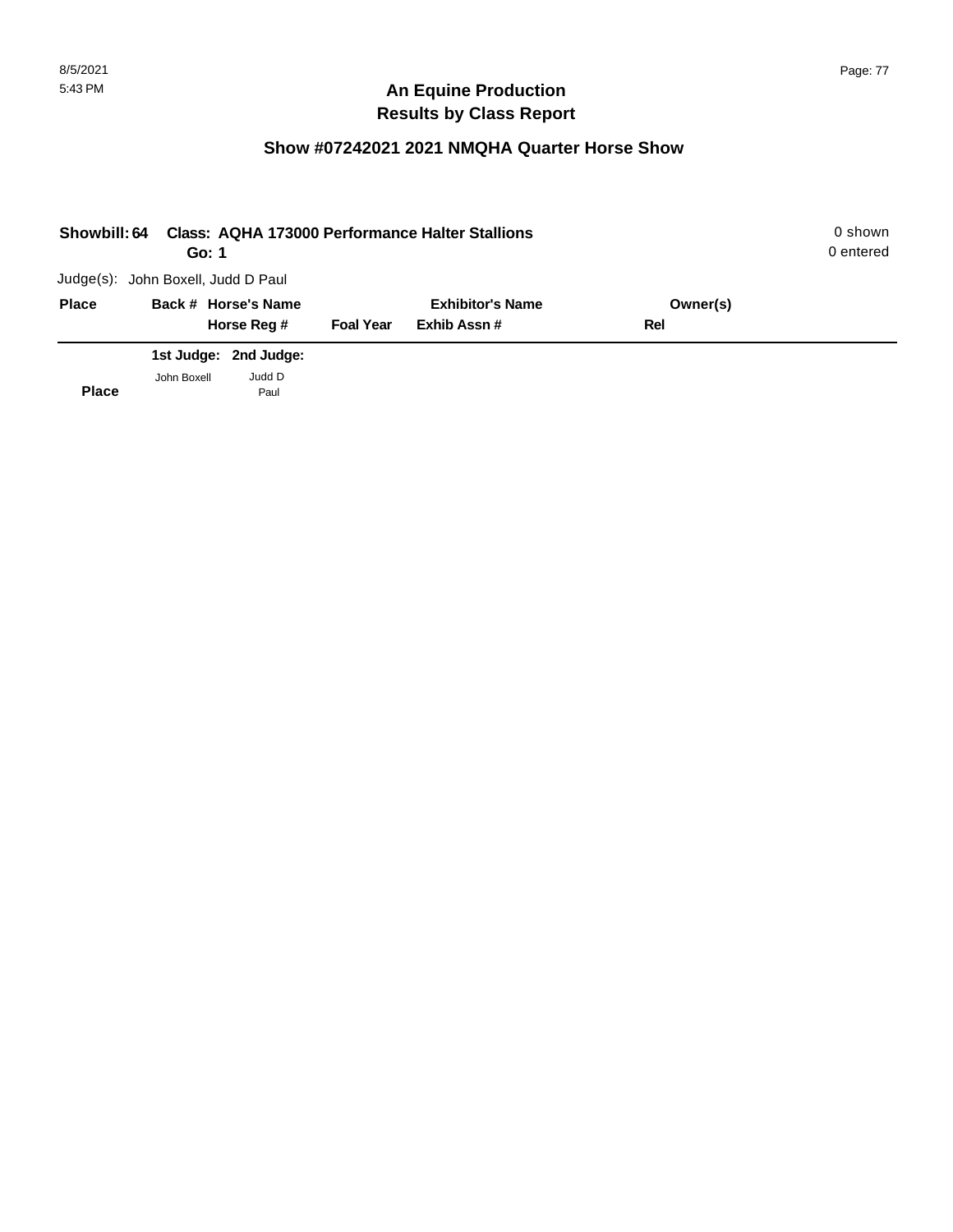### **Show #07242021 2021 NMQHA Quarter Horse Show Midland, MI 7/24/2021**

**Showbill: 65 Class: AQHA 101000 Grand Champion Stallions** 3 shown

**Go: 1**

Judge(s): John Boxell, Judd D Paul

| <b>Place</b> |                          | Back # Horse's Name |                                        |                  | <b>Exhibitor's Name</b>                | Owner(s)  |                                                                |
|--------------|--------------------------|---------------------|----------------------------------------|------------------|----------------------------------------|-----------|----------------------------------------------------------------|
|              |                          |                     | Horse Reg #                            | <b>Foal Year</b> | Exhib Assn#                            |           | Rel                                                            |
| 1            | 994                      |                     | Justa Toucha Thor<br>AQHA - 5984637    | 2019             | <b>Rick Leek</b><br>AQHA - 1449001     |           | Douglas SR Mclaren<br>Emmett, MI<br>AQHA - 4001778             |
| <b>NP</b>    | 45                       |                     | The Greatest Showman<br>AQHA - 5871279 | 2017             | Raegan Schnell<br>AQHA - 4273625       | 7/28/1997 | <b>Crosswinds Farm</b><br>Horton, MI                           |
| <b>NP</b>    | 699                      |                     | Impressin Da Ladies<br>AQHA - 6065621  | 2020             | Brandon James Moreno<br>AQHA - 3743862 | 3/31/1996 | Brandon James Moreno<br>Z Sheby Township, MI<br>AQHA - 3743862 |
|              | 1st Judge:<br>2nd Judge: |                     |                                        |                  |                                        |           |                                                                |
| <b>Place</b> |                          | John Boxell         | Judd D<br>Paul                         |                  |                                        |           |                                                                |
|              |                          | 994                 | 994                                    |                  |                                        |           |                                                                |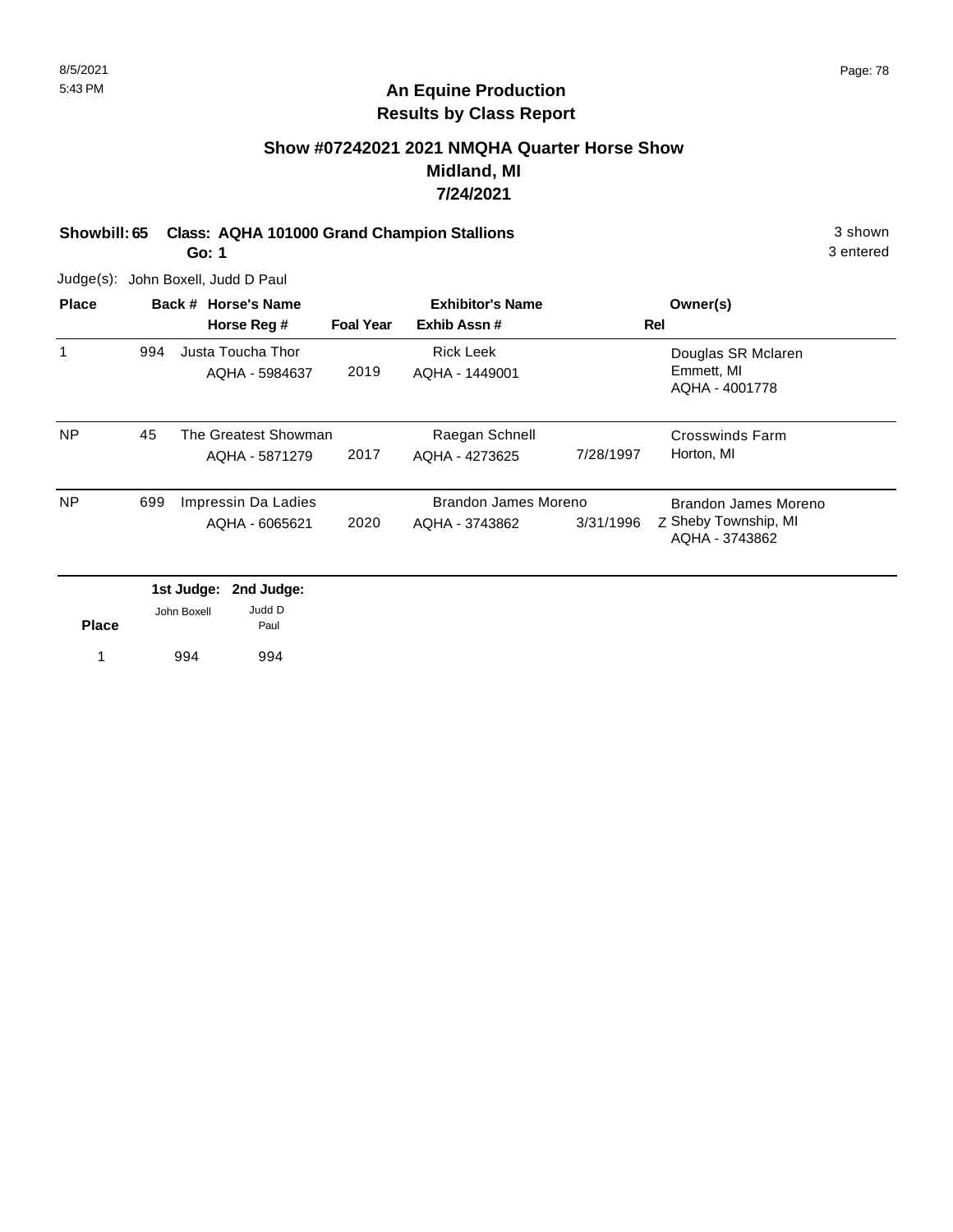### **Show #07242021 2021 NMQHA Quarter Horse Show Midland, MI 7/24/2021**

**Showbill: 66 Class: AQHA 101100 Reserve Champion Stallions** 4 Shown 4 shown

**Go: 1**

Judge(s): John Boxell, Judd D Paul

| <b>Place</b> |     | Back # Horse's Name                    |                  | <b>Exhibitor's Name</b>                |           | Owner(s)                                                       |  |
|--------------|-----|----------------------------------------|------------------|----------------------------------------|-----------|----------------------------------------------------------------|--|
|              |     | Horse Reg #                            | <b>Foal Year</b> | Exhib Assn#                            |           | <b>Rel</b>                                                     |  |
| 1            | 45  | The Greatest Showman<br>AQHA - 5871279 | 2017             | Raegan Schnell<br>AQHA - 4273625       | 7/28/1997 | Crosswinds Farm<br>Horton, MI                                  |  |
| 1            | 699 | Impressin Da Ladies<br>AQHA - 6065621  | 2020             | Brandon James Moreno<br>AQHA - 3743862 | 3/31/1996 | Brandon James Moreno<br>Z Sheby Township, MI<br>AQHA - 3743862 |  |
| <b>NP</b>    | 993 | Chics Love Me<br>AQHA - 5770499        | 2016             | Joe Goodenow<br>AQHA - 4157928         |           | <b>Heather C Pelon</b><br>Cohoctah, MI                         |  |
| <b>NP</b>    | 994 | Justa Toucha Thor<br>AQHA - 5984637    | 2019             | <b>Rick Leek</b><br>AQHA - 1449001     |           | Douglas SR Mclaren<br>Emmett, MI<br>AQHA - 4001778             |  |

|              |             | 1st Judge: 2nd Judge: |
|--------------|-------------|-----------------------|
| <b>Place</b> | John Boxell | Judd D<br>Paul        |
| 1            | 699         | 45                    |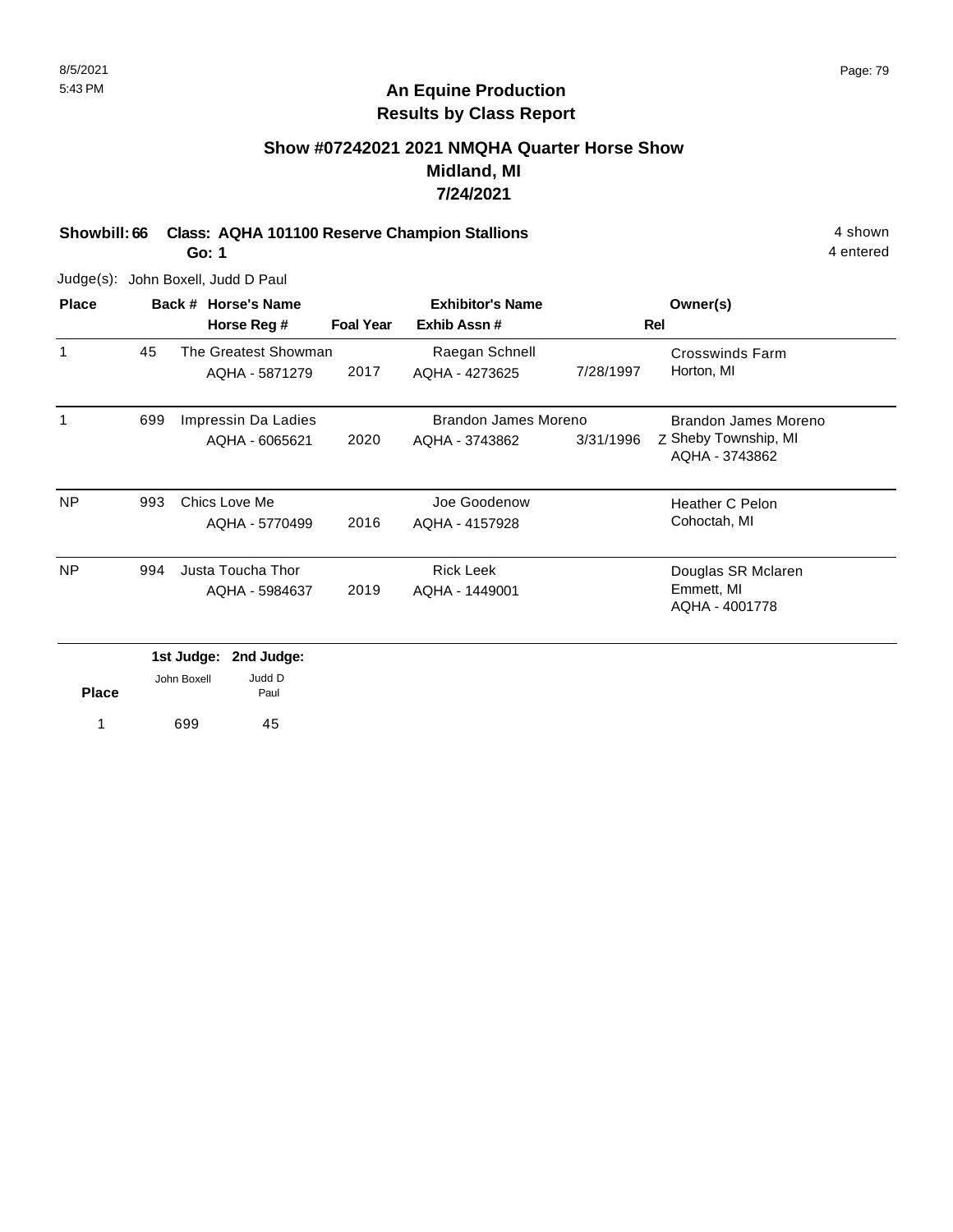#### **Show #07242021 2021 NMQHA Quarter Horse Show Midland, MI 7/24/2021**

**Showbill: 67 Class: AQHA 144100 Junior Hunter Under Saddle** 6 shown

**Go: 1**

Judge(s): John Boxell, Judd D Paul

| <b>Place</b> |     | Back # Horse's Name           |                  | <b>Exhibitor's Name</b> |           | Owner(s)                            |
|--------------|-----|-------------------------------|------------------|-------------------------|-----------|-------------------------------------|
|              |     | Horse Reg #                   | <b>Foal Year</b> | Exhib Assn #            |           | <b>Rel</b>                          |
| $\mathbf{1}$ | 370 | Al Have Potenial              |                  | Jennifer Bluhm          |           | Morgan Elizabeth Glann              |
|              |     | AQHA - 5795991                | 2017             | AQHA - 2811517          |           | Sanford, MI<br>AQHA - 4076414       |
| 2            | 12  | Southern Eyes On Me           |                  | Karen Holden            |           | Nancy Kay Fullerton                 |
|              |     | AQHA - 5820008                | 2017             | AQHA - 483043           |           | Charlotte, MI<br>AQHA - 359042      |
| 3            | 309 | U Can Call Me Al              |                  | Minae Kroeze            |           | Kalene Bader-Van Dyke               |
|              |     | AQHA - X0734123               | 2018             | AQHA - 2573863          |           | Holland, MI                         |
| 4            | 690 | Mechanism                     |                  | Joe Goodenow            |           | Mackenzie J Kastl                   |
|              |     | AQHA - X0725492               | 2016             | AQHA - 4157928          |           | Benton Harbor, MI<br>AQHA - 2385353 |
| 4            | 966 | Du As I Do                    |                  | Samantha Kunkel Schultz |           | Samantha Kunkel Schultz             |
|              |     | AQHA - 5984643                | 2019             | AQHA - 3677207          | 1/22/1997 | Z Leslie, MI<br>AQHA - 3677207      |
| 6            | 996 | Chip N Iresistable            |                  | Katalin A Kersten       |           | Gerry/katalin Kersten Hawks         |
|              |     | AQHA - X0728639               | 2017             | AQHA - 3530548          | 3/5/1996  | A Avoca, MI                         |
|              |     | 1st Judge:<br>2nd Judge:      |                  |                         |           |                                     |
| <b>Place</b> |     | Judd D<br>John Boxell<br>Paul |                  |                         |           |                                     |
|              |     | $\sim$ $\sim$<br>070          |                  |                         |           |                                     |

370 12 309 966 690 996 370 12 309 690 966 996 1 2 3 4 5 6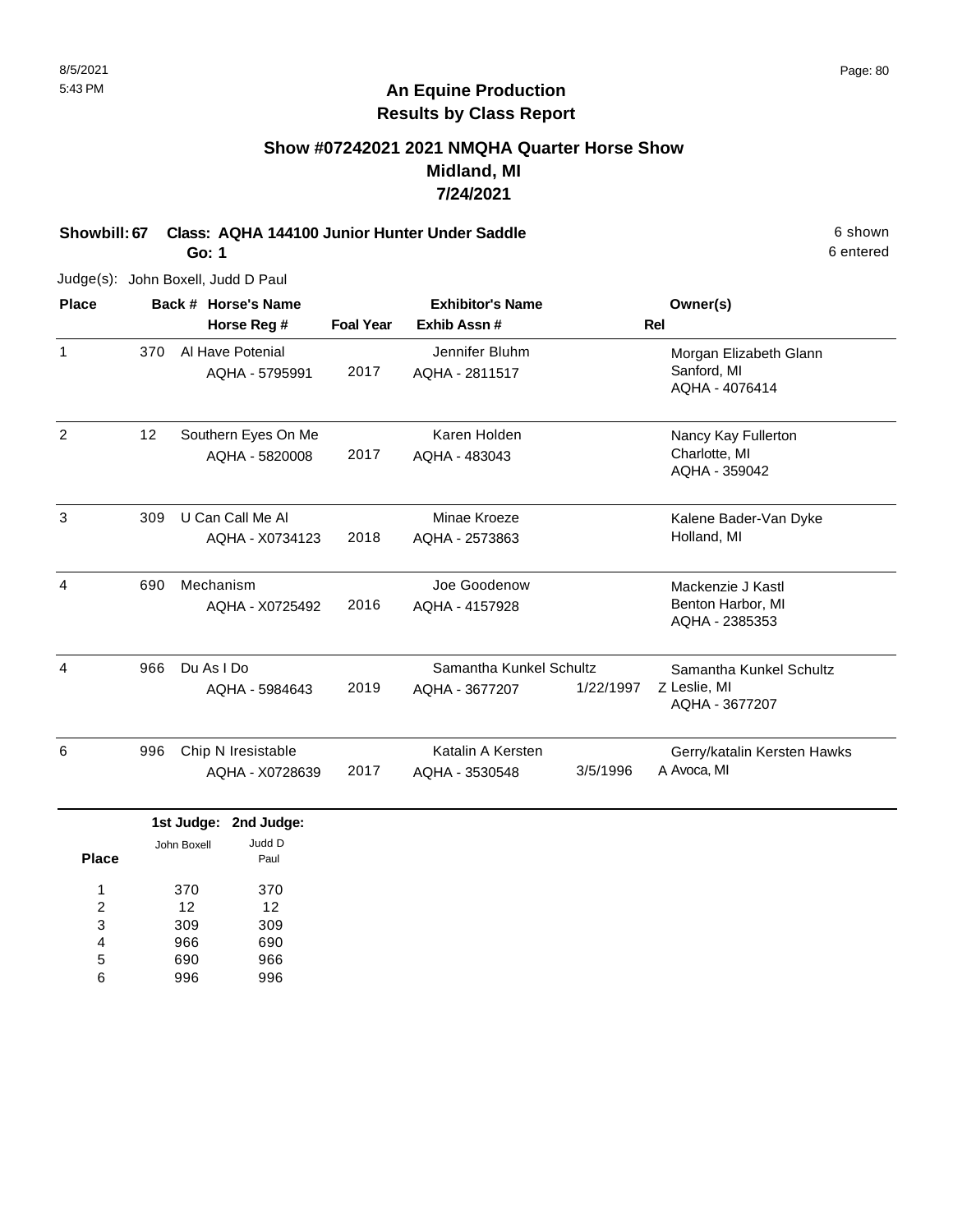#### **Show #07242021 2021 NMQHA Quarter Horse Show Midland, MI 7/24/2021**

**Showbill: 68 Class: AQHA 244001 RK Amt Hunter Under Saddle** 16 Shown 16 shown

**Go: 1**

Judge(s): John Boxell, Judd D Paul

| <b>Place</b>   |     | Back # Horse's Name                         |                  | <b>Exhibitor's Name</b>                       |            | Owner(s)                                                      |
|----------------|-----|---------------------------------------------|------------------|-----------------------------------------------|------------|---------------------------------------------------------------|
|                |     | Horse Reg #                                 | <b>Foal Year</b> | Exhib Assn #                                  |            | <b>Rel</b>                                                    |
| $\mathbf{1}$   | 523 | My Vintage Mercedes<br>AQHA - 5122389       | 2008             | Delaney Bakker<br>AQHA - 4385180              | 12/7/2000  | Cynthia K Bakker<br>Grand Haven, MI                           |
| $\mathbf{1}$   | 664 | Code Red Cover Girl<br>AQHA - 5552118       | 2013             | Jessica Bills<br>AQHA - 2695099               | 12/3/1991  | Jessica Bills<br>Beulah, MI<br>AQHA - 2695099                 |
| 3              | 25  | Johnny Diesel<br>AQHA - 5577316             | 2013             | Morgan Letzkus<br>AQHA - 4007767              | 5/25/1999  | Morgan Letzkus<br>Z Linwood, MI<br>AQHA - 4007767             |
| 4              | 672 | Good Time Ami<br>AQHA - 4554189             | 2004             | Hannah Catherine Flickinger<br>AQHA - 3695440 | 6/14/2000  | Hannah Catherine Flickinger<br>Z Scotts, MI<br>AQHA - 3695440 |
| 5              | 244 | <b>Twisted Batt</b><br>AQHA - 5904280       | 2018             | Michelle Dawn Eno<br>AQHA - 1965805           |            | Michelle Dawn Eno<br>Z Sterling, MI<br>AQHA - 1965805         |
| 6              | 674 | Mito Been Noticed                           |                  | Joseph Normand<br>AQHA - 3376097              | 7/22/1988  | Joseph Normand<br>Z Chippewa Lake, MI<br>AQHA - 3376097       |
| $\overline{7}$ | 728 | Xtreme Zip<br>AQHA - 5558800                | 2013             | Audra Levitte<br>AQHA - 1863538               | 8/10/1968  | Audra Levitte<br>Z Lexington, MI<br>AQHA - 1863538            |
| 8              | 52  | <b>The Social Network</b><br>AQHA - 5742354 | 2015             | <b>Brandy M Pavlik</b><br>AQHA - 3285231      | 9/3/1983   | <b>Brandy M Pavlik</b><br>Z Washinton, MI<br>AQHA - 3285231   |
| 9              | 197 | WF Dynamic Invite<br>AQHA - 5797020         | 2015             | Marjorie Taylor<br>AQHA - 3203018             | 4/16/1961  | Marjorie Taylor<br>Z West Branch, MI<br>AQHA - 3203018        |
| 9              | 675 | Lilly La Rue<br>AQHA - X0703166             | 2012             | Andrea St John<br>AQHA - 2270409              | 11/17/1969 | Andrea St John<br>Lake, MI<br>AQHA - 2270409                  |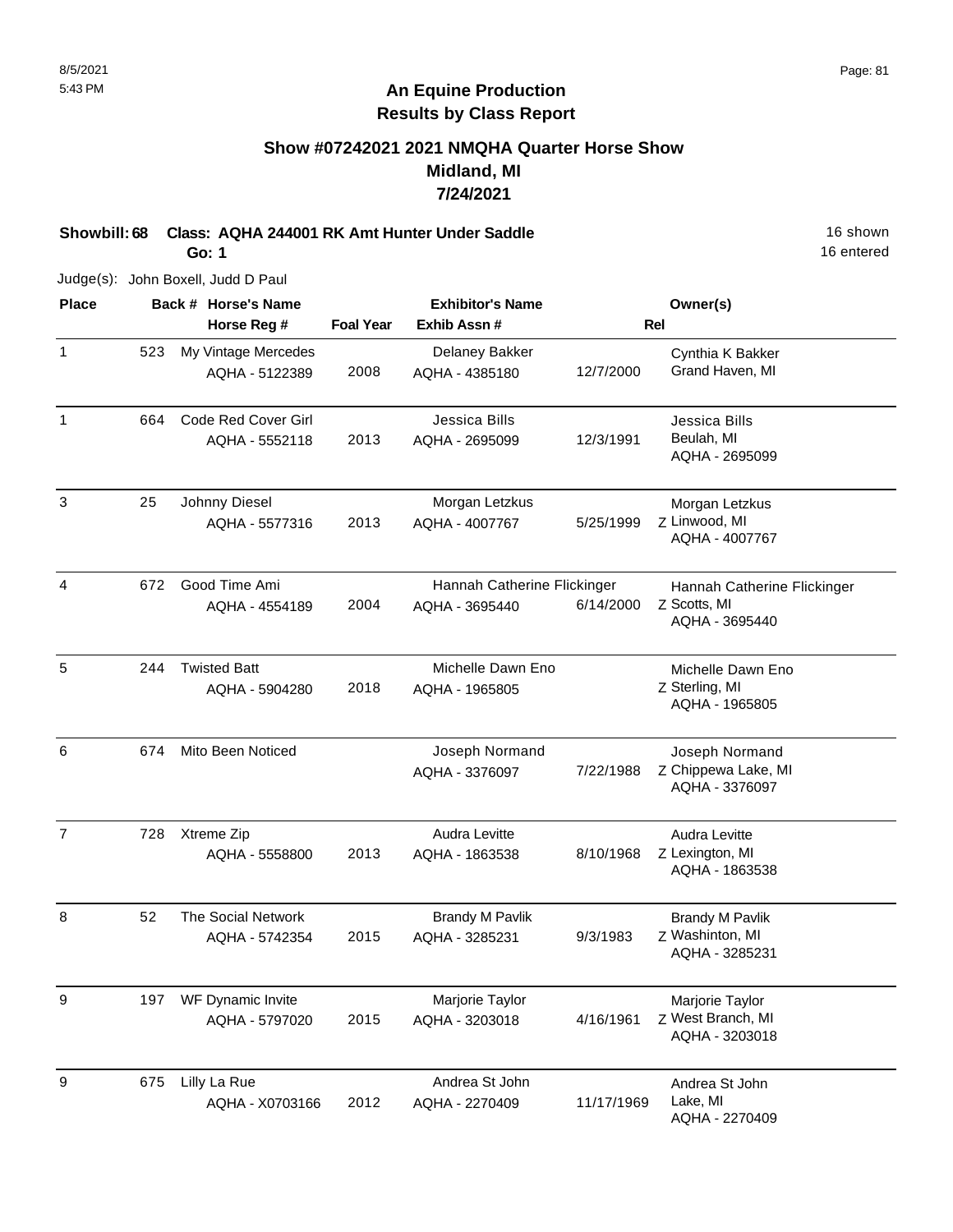#### **Show #07242021 2021 NMQHA Quarter Horse Show**

**Midland, MI 7/24/2021**

| 11                      | 254 |             | Sheza Chip Off A Pro<br>AQHA - 5353635 | 2009 | <b>Tricia Meade</b><br>AQHA - 2767830       | 6/12/1965 | <b>Tricia Meade</b><br>Z Port Huron, MI<br>AQHA - 2767830          |
|-------------------------|-----|-------------|----------------------------------------|------|---------------------------------------------|-----------|--------------------------------------------------------------------|
| 11                      | 498 |             | It Makes Cents<br>AQHA - 4868855       | 2006 | Serena Fleming-Dittenber<br>AQHA - 4286821  | 8/3/2000  | <b>Richard Dittenber</b><br>Α                                      |
| <b>NP</b>               | 623 |             | Absolute At The Bar<br>AQHA - 5200996  | 2009 | <b>Katie Marie Blount</b><br>AQHA - 3662768 |           | Katie Marie Blount<br>Z Belleville, MI<br>AQHA - 3662768           |
| <b>NP</b>               | 661 |             | Indeed Shez Lazy<br>AQHA - X0705446    | 2012 | Lauryn Leuenberger<br>AQHA - 4263568        | 9/6/2000  | Lauryn Leuenberger<br>Z Saginaw, MI<br>AQHA - 4263568              |
| <b>NP</b>               | 727 |             | Zips Back In Time<br>AQHA - 5326861    | 2010 | <b>Brittney Foye</b><br>AQHA - 2705572      |           | <b>Brittney Foye</b><br>11/25/1990 Z Merrill, MI<br>AQHA - 2705572 |
| <b>NP</b>               | 996 |             | Chip N Iresistable<br>AQHA - X0728639  | 2017 | Katalin A Kersten<br>AQHA - 3530548         | 3/5/1996  | Gerry/katalin Kersten Hawks<br>A Avoca, MI                         |
|                         |     | 1st Judge:  | 2nd Judge:                             |      |                                             |           |                                                                    |
| <b>Place</b>            |     | John Boxell | Judd D<br>Paul                         |      |                                             |           |                                                                    |
| 1                       |     | 664         | 25                                     |      |                                             |           |                                                                    |
| $\overline{\mathbf{c}}$ |     | 523         | 523                                    |      |                                             |           |                                                                    |
| 3                       |     | 244         | 664                                    |      |                                             |           |                                                                    |
| 4                       |     | 25          | 672                                    |      |                                             |           |                                                                    |
| 5                       |     | 672         | 728                                    |      |                                             |           |                                                                    |
| 6                       |     | 52          | 674                                    |      |                                             |           |                                                                    |
| $\overline{7}$          |     | 675         | 197                                    |      |                                             |           |                                                                    |
| 8                       |     | 674         | 244                                    |      |                                             |           |                                                                    |
| 9                       |     | 254         | 498                                    |      |                                             |           |                                                                    |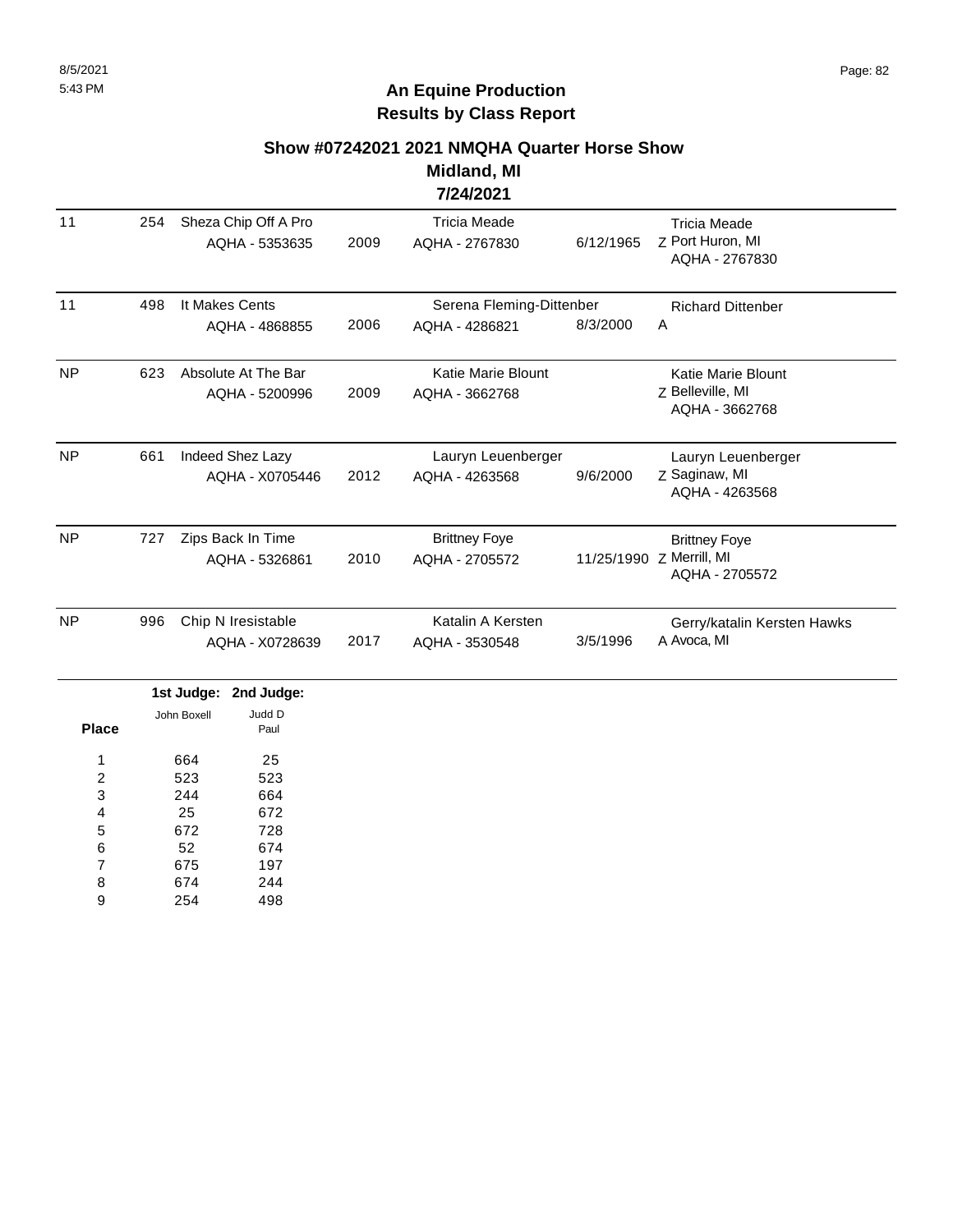## **Show #07242021 2021 NMQHA Quarter Horse Show Midland, MI 7/24/2021**

**Showbill: 69 Class: AQHA 244002 L1 Amt Hunter Under Saddle** 24 shown

**Go: 1**

Judge(s): John Boxell, Judd D Paul

| <b>Place</b>   |     | Back # Horse's Name                           |                  | <b>Exhibitor's Name</b>         |           | Owner(s)                                        |
|----------------|-----|-----------------------------------------------|------------------|---------------------------------|-----------|-------------------------------------------------|
|                |     | Horse Reg #                                   | <b>Foal Year</b> | Exhib Assn#                     |           | <b>Rel</b>                                      |
| $\mathbf{1}$   | 116 | <b>Talk About Good Luck</b><br>AQHA - 5498407 | 2012             | Amanda Hampel<br>AQHA - 2471640 | 10/7/1978 | Amanda Hampel<br>Barryton, MI<br>AQHA - 2471640 |
| 2              | 66  | I O You One                                   |                  | Lisa A Ondersma-Lowetz          |           | Lisa A Ondersma-Lowetz                          |
|                |     | AQHA - 5005599                                | 2007             | AQHA - 1932276                  | 3/25/1983 | Z Holland, MI<br>AQHA - 1932276                 |
| $\overline{2}$ | 114 | UF A Boy Named Sue                            |                  | Ashton A Ulrich                 |           | Ashton A Ulrich                                 |
|                |     | AQHA - 5693158                                | 2015             | AQHA - 2773768                  | 8/23/1990 | Z Barryton, MI<br>AQHA - 2773768                |
| 4              | 523 | My Vintage Mercedes                           |                  | Delaney Bakker                  |           | Cynthia K Bakker                                |
|                |     | AQHA - 5122389                                | 2008             | AQHA - 4385180                  | 12/7/2000 | Grand Haven, MI                                 |
| 5              | 681 | Surely Good N Hot                             |                  | Kathleen McCullough             |           | Kathleen/Tim Lennhouts                          |
|                |     | AQHA - X0733715                               | 2017             | AQHA - 3199899                  | 5/23/1984 | Z Mccullough<br>Fruitport, MI                   |
| 6              | 672 | Good Time Ami                                 |                  | Hannah Catherine Flickinger     |           | Hannah Catherine Flickinger                     |
|                |     | AQHA - 4554189                                | 2004             | AQHA - 3695440                  | 6/14/2000 | Z Scotts, MI<br>AQHA - 3695440                  |
| $\overline{7}$ | 480 | Lopin N Lookin                                |                  | Morgan Bailey                   |           | Morgan Bailey                                   |
|                |     | AQHA - 5412391                                | 2011             | AQHA - 4139213                  | 1/18/2000 | Bellaine, MI<br>AQHA - 4139213                  |
| 8              | 244 | <b>Twisted Batt</b>                           |                  | Michelle Dawn Eno               |           | Michelle Dawn Eno                               |
|                |     | AQHA - 5904280                                | 2018             | AQHA - 1965805                  |           | Z Sterling, MI<br>AQHA - 1965805                |
| 8              |     | 1133 On The Clock                             |                  | Mary Jo Short                   |           | Mary Jo Short                                   |
|                |     | AQHA - X0673061                               | 2007             | AQHA - 1698927                  | 9/20/1978 | Z West Branch, MI<br>AQHA - 1698927             |
| 10             | 804 | Follow Ur Intuition                           |                  | Stefanie A Freeland             |           | Stefanie A Freeland                             |
|                |     | AQHA - 5550913                                | 2013             | AQHA - 4332257                  |           | 11/13/1968 Z Fruitport, MI<br>AQHA - 4332257    |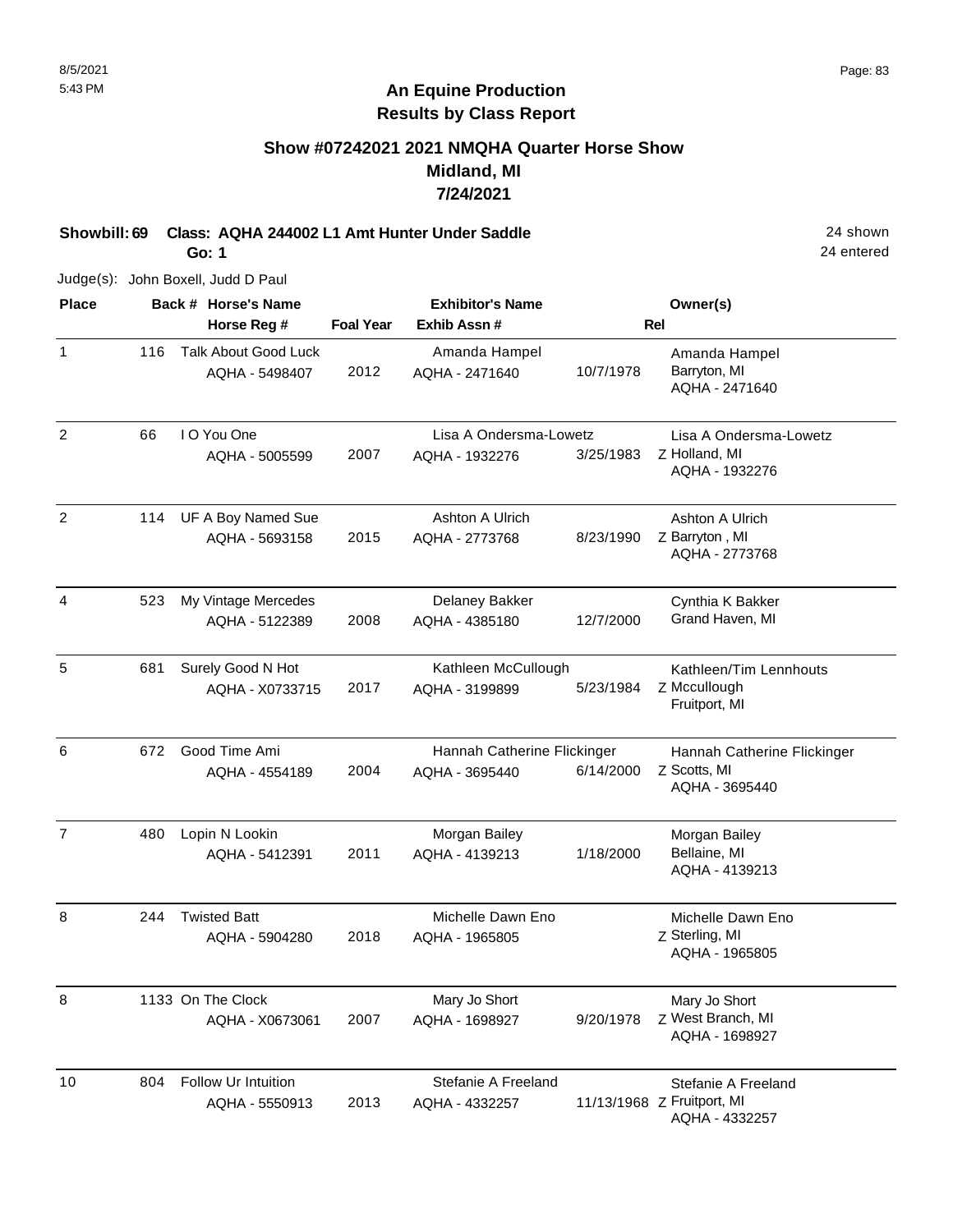#### **Show #07242021 2021 NMQHA Quarter Horse Show**

**Midland, MI 7/24/2021**

|           |     |                                               |      | 77477494                                   |            |                                                                 |
|-----------|-----|-----------------------------------------------|------|--------------------------------------------|------------|-----------------------------------------------------------------|
| 11        | 197 | WF Dynamic Invite<br>AQHA - 5797020           | 2015 | Marjorie Taylor<br>AQHA - 3203018          | 4/16/1961  | Marjorie Taylor<br>Z West Branch, MI<br>AQHA - 3203018          |
| 11        | 695 | Kruzin For Cowgirls<br>AQHA - X07187680       | 2015 | Laura Stillman<br>AQHA - 4282895           | 7/4/1971   | Laura Stillman<br>Z Grand Bume, MI<br>AQHA - 4282895            |
| <b>NP</b> | 23  | Capital Invitation<br>AQHA - 4969099          | 2007 | Raeleen R Backus<br>AQHA - 3593326         | 9/6/2000   | Raeleen R Backus<br>Z Midland, MI<br>AQHA - 3593326             |
| <b>NP</b> | 99  | This Jet Is Hot<br>AQHA - X0715023            | 2014 | Andrea L Laney<br>AQHA - 1450337           | 9/19/1975  | Andrea L Laney<br>Z Rosebush, MI<br>AQHA - 1450337              |
| <b>NP</b> | 211 | <b>Hes Hott</b><br>AQHA - 5902347             | 2014 | Diana Midgley<br>AQHA - 757892             | 9/24/1950  | Diana Midgley<br>Z Jackson, MI<br>AQHA - 757892                 |
| <b>NP</b> | 311 | <b>Stellas Gotr Groove</b><br>AQHA - X0715665 | 2014 | Kerry Daudlin<br>AQHA - 2512678            | 9/2/1969   | Kerry Daudlin<br>Z Ortonville, MI<br>AQHA - 2512678             |
| <b>NP</b> | 498 | It Makes Cents<br>AQHA - 4868855              | 2006 | Serena Fleming-Dittenber<br>AQHA - 4286821 | 8/3/2000   | <b>Richard Dittenber</b><br>Α                                   |
| <b>NP</b> | 663 | Dont Make A Scene<br>AQHA - 5464105           | 2012 | Lainey Marie Zwerk<br>AQHA - 4239084       |            | Lainey Marie Zwerk<br>10/19/2000 Z Vassar, MI<br>AQHA - 4239084 |
| <b>NP</b> | 674 | Mito Been Noticed                             |      | Joseph Normand<br>AQHA - 3376097           | 7/22/1988  | Joseph Normand<br>Z Chippewa Lake, MI<br>AQHA - 3376097         |
| <b>NP</b> | 675 | Lilly La Rue<br>AQHA - X0703166               | 2012 | Andrea St John<br>AQHA - 2270409           | 11/17/1969 | Andrea St John<br>Lake, MI<br>AQHA - 2270409                    |
| NP        | 679 | Full Of Blessings<br>AQHA - X0731441          | 2017 | Kimberly L Whaley<br>AQHA - 2067355        | 1/24/1966  | Kimberly L Whaley<br>Z Bay City, MI<br>AQHA - 2067355           |
| <b>NP</b> | 696 | <b>Blazing Potential</b><br>AQHA - 4369247    | 2003 | Katie Elizabeth Main<br>AQHA - 4246351     | 9/19/2000  | Katie Elizabeth Main<br>Z Leonard, MI<br>AQHA - 4246351         |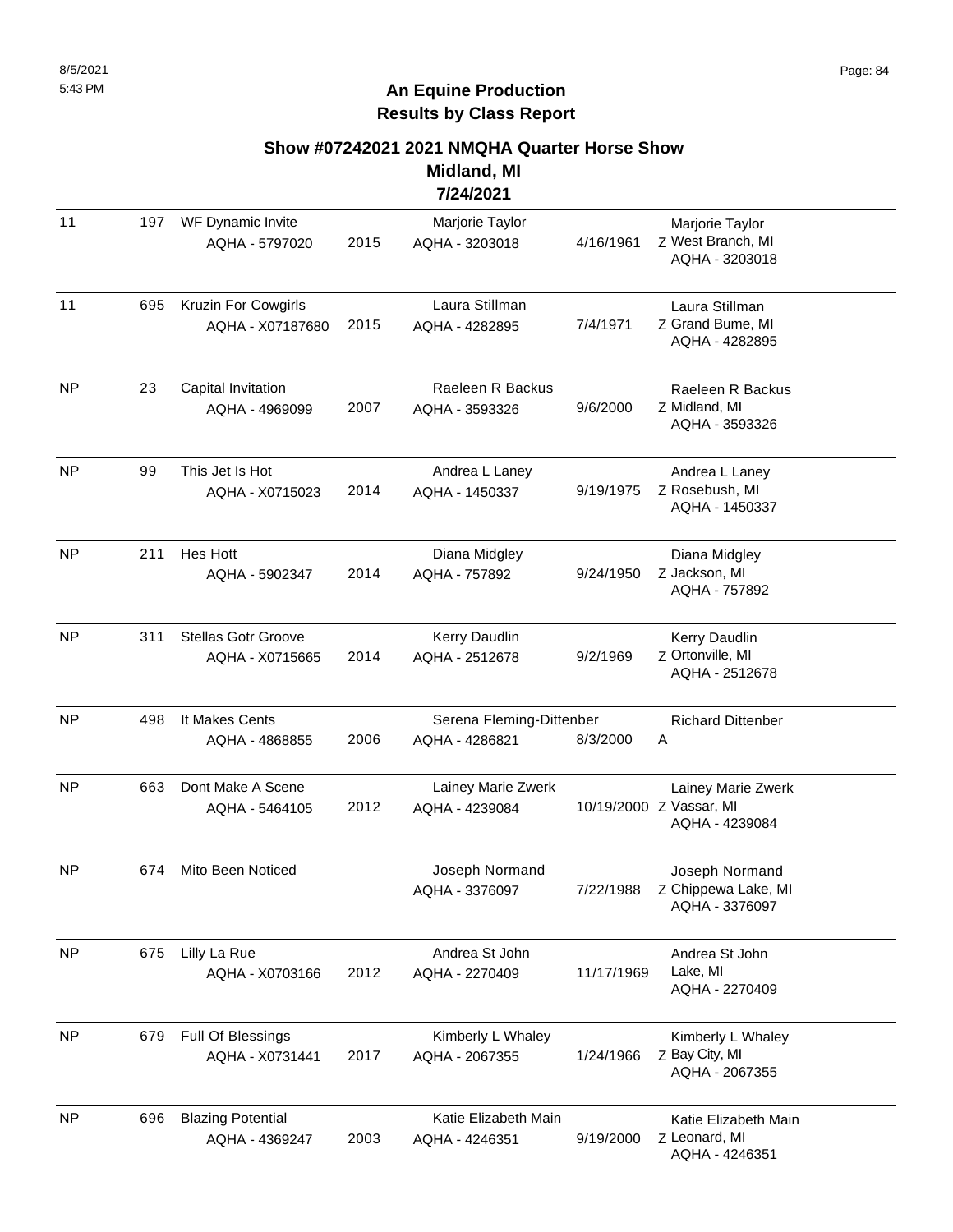#### **Show #07242021 2021 NMQHA Quarter Horse Show Midland, MI 7/24/2021**

| <b>NP</b>      | 727 |             | Zips Back In Time  |      | <b>Brittney Foye</b> |          | <b>Brittney Foye</b>        |
|----------------|-----|-------------|--------------------|------|----------------------|----------|-----------------------------|
|                |     |             | AQHA - 5326861     | 2010 | AQHA - 2705572       |          | 11/25/1990 Z Merrill, MI    |
|                |     |             |                    |      |                      |          | AQHA - 2705572              |
| <b>NP</b>      | 996 |             | Chip N Iresistable |      | Katalin A Kersten    |          | Gerry/katalin Kersten Hawks |
|                |     |             | AQHA - X0728639    | 2017 | AQHA - 3530548       | 3/5/1996 | A Avoca, MI                 |
|                |     | 1st Judge:  | 2nd Judge:         |      |                      |          |                             |
|                |     | John Boxell | Judd D             |      |                      |          |                             |
| <b>Place</b>   |     |             | Paul               |      |                      |          |                             |
| 1              |     | 116         | 66                 |      |                      |          |                             |
| $\overline{c}$ |     | 114         | 116                |      |                      |          |                             |
| 3              |     | 523         | 681                |      |                      |          |                             |
| 4              |     | 672         | 114                |      |                      |          |                             |
| 5              |     | 66          | 523                |      |                      |          |                             |
| 6              |     | 681         | 480                |      |                      |          |                             |
| 7              |     | 1133        | 244                |      |                      |          |                             |
| 8              |     | 804         | 672                |      |                      |          |                             |
| 9              |     | 197         | 695                |      |                      |          |                             |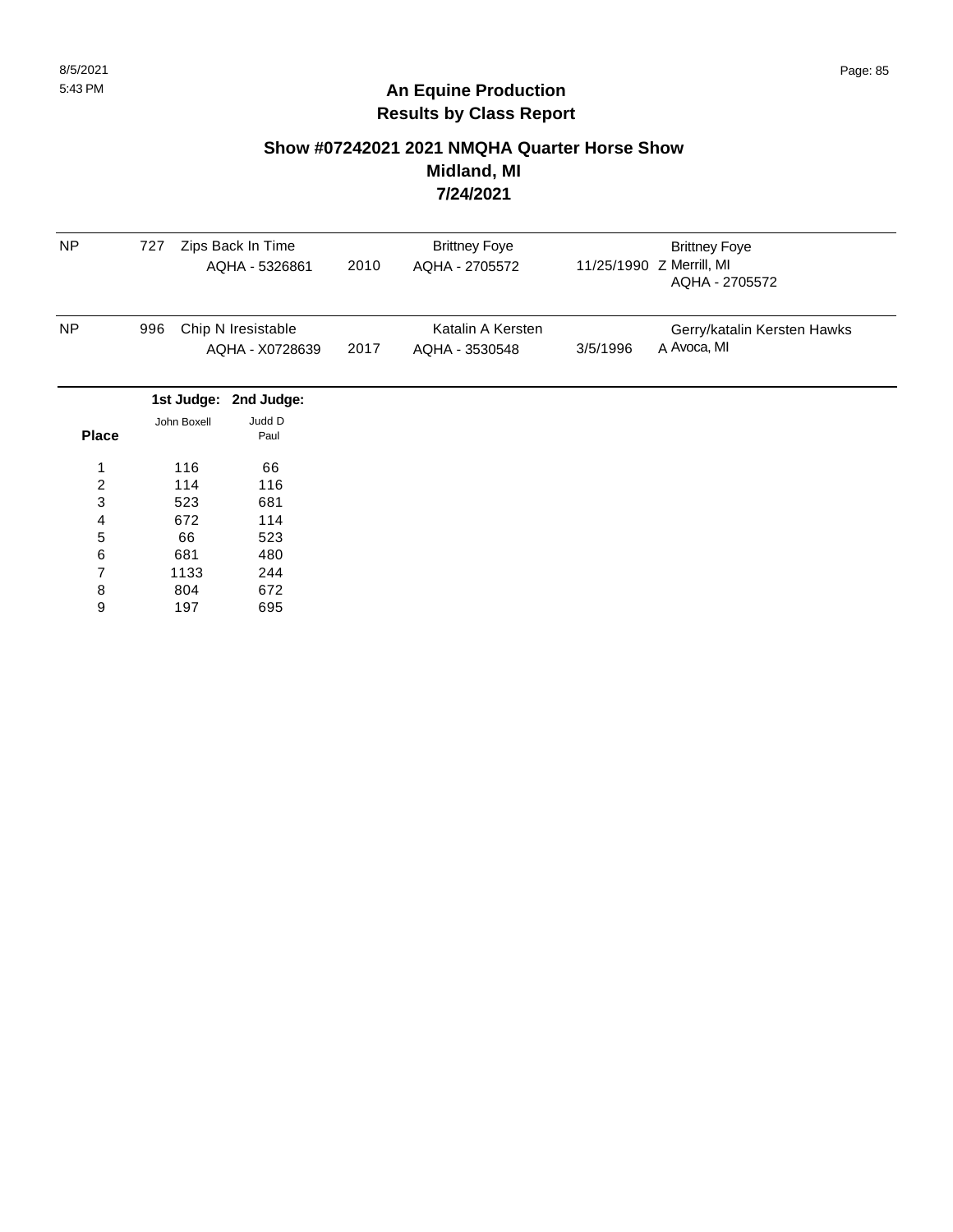#### **Show #07242021 2021 NMQHA Quarter Horse Show Midland, MI 7/24/2021**

**Showbill: 70 Class: AQHA 244800 Amt Select Hunter Under Saddle** 16 Shown 16 shown

**Go: 1**

16 entered

Judge(s): John Boxell, Judd D Paul

| <b>Place</b> |     | Back # Horse's Name       |                  | <b>Exhibitor's Name</b> |            | Owner(s)                        |
|--------------|-----|---------------------------|------------------|-------------------------|------------|---------------------------------|
|              |     | Horse Reg #               | <b>Foal Year</b> | Exhib Assn#             |            | <b>Rel</b>                      |
| $\mathbf{1}$ | 47  | Shot Of Potential         |                  | Anna Marie Cooper (SS)  |            | Anna Marie Cooper               |
|              |     | AQHA - 5430265            | 2011             | AQHA - 5723             | 10/4/1947  | Z Quiney, MI                    |
|              |     |                           |                  |                         |            | <b>AQHA - 5723</b>              |
| $\mathbf{1}$ |     | 1100 Just the rite stryde |                  | Kimberly A O'Boyle      |            | Thad O'Boyle                    |
|              |     | AQHA - 5743009            | 2017             | AQHA - 2147099          | 12/16/1968 | St Louis, MI                    |
|              |     |                           |                  |                         |            | AQHA - 1373726                  |
| $\sqrt{3}$   | 12  | Southern Eyes On Me       |                  | Nancy Kay Fullerton     |            | Nancy Kay Fullerton             |
|              |     | AQHA - 5820008            | 2017             | AQHA - 359042           | 5/16/1957  | Z Charlotte, MI                 |
|              |     |                           |                  |                         |            | AQHA - 359042                   |
| 4            | 197 | WF Dynamic Invite         |                  | Marjorie Taylor         |            | Marjorie Taylor                 |
|              |     | AQHA - 5797020            | 2015             | AQHA - 3203018          | 4/16/1961  | Z West Branch, MI               |
|              |     |                           |                  |                         |            | AQHA - 3203018                  |
| $\sqrt{5}$   | 804 | Follow Ur Intuition       |                  | Stefanie A Freeland     |            | Stefanie A Freeland             |
|              |     | AQHA - 5550913            | 2013             | AQHA - 4332257          |            | 11/13/1968 Z Fruitport, MI      |
|              |     |                           |                  |                         |            | AQHA - 4332257                  |
| 6            | 499 | Sweet N Lazy              |                  | Ulrike Klotz DVM        |            | Ulrike Klotz DVM                |
|              |     | AQHA - 5673039            | 2015             | AQHA - 3561304          | 2/13/1968  | Z Albion, MI                    |
|              |     |                           |                  |                         |            | AQHA - 3561304                  |
| 6            | 679 | Full Of Blessings         |                  | Kimberly L Whaley       |            | Kimberly L Whaley               |
|              |     | AQHA - X0731441           | 2017             | AQHA - 2067355          | 1/24/1966  | Z Bay City, MI                  |
|              |     |                           |                  |                         |            | AQHA - 2067355                  |
| 8            | 728 | Xtreme Zip                |                  | Audra Levitte           |            | Audra Levitte                   |
|              |     | AQHA - 5558800            | 2013             | AQHA - 1863538          | 8/10/1968  | Z Lexington, MI                 |
|              |     |                           |                  |                         |            | AQHA - 1863538                  |
| 9            | 70  | True Blue I Will Be       |                  | <b>Kay Stanek</b>       |            | <b>Kay Stanek</b>               |
|              |     | AQHA - 5604867            | 2014             | AQHA - 437044           |            | 10/14/1951 Z Williamston, MI    |
|              |     |                           |                  |                         |            | AQHA - 437044                   |
| $9\,$        | 123 | Rock Legend               |                  | Cynthia R Pyle          |            | Cynthia R Pyle                  |
|              |     | AQHA - 5373153            | 2011             | AQHA - 1008072          | 4/26/1961  | Z Zeeland, MI<br>AQHA - 1008072 |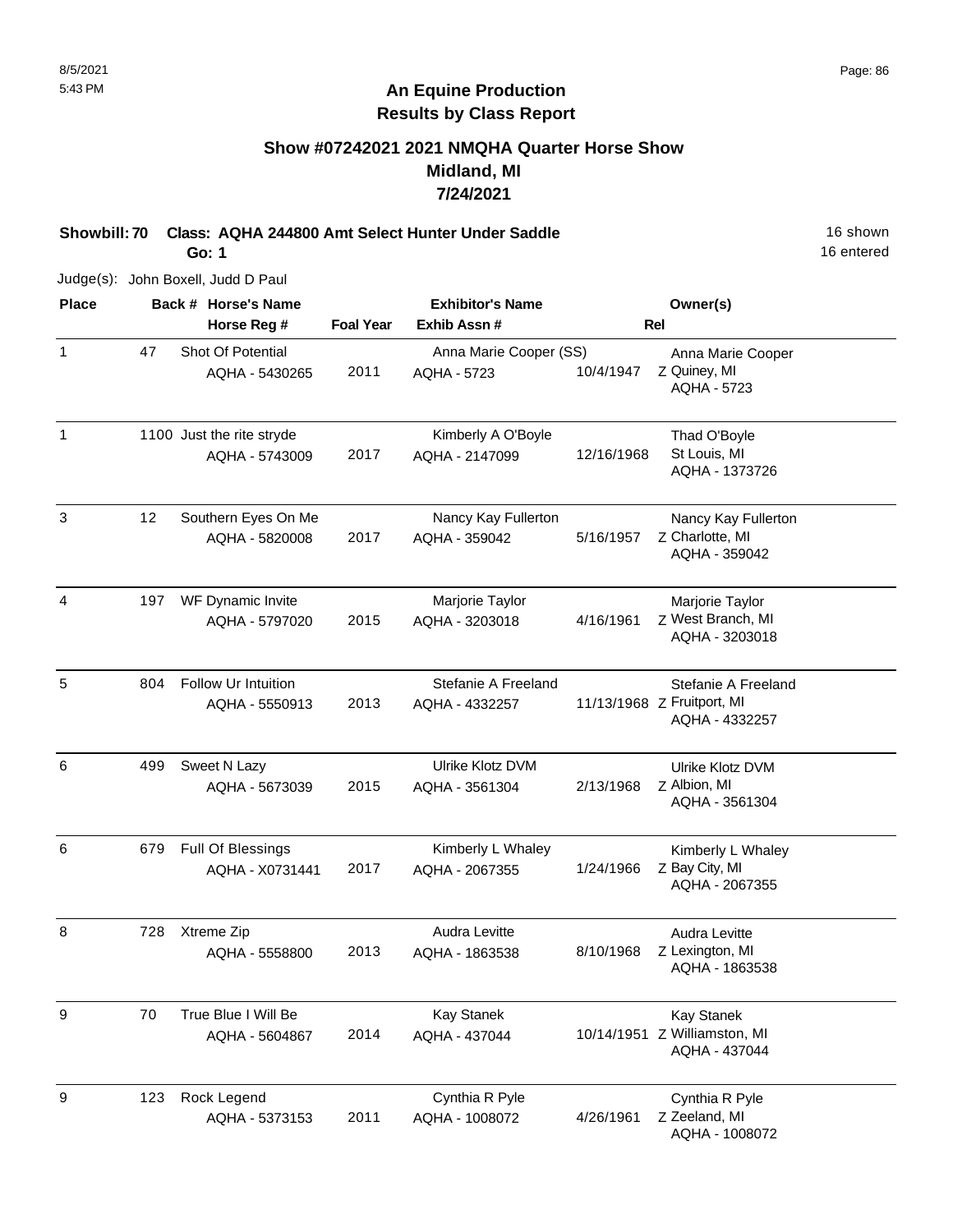#### **Show #07242021 2021 NMQHA Quarter Horse Show**

**Midland, MI 7/24/2021**

| 11        | 167 | Hunt In My Saddle                             |      | Charlotte L Ruth-Kasper                  |            | Charlotte L Ruth-Kasper                             |
|-----------|-----|-----------------------------------------------|------|------------------------------------------|------------|-----------------------------------------------------|
|           |     | AQHA - 5222715                                | 2009 | AQHA - 494146                            | 8/17/1967  | Z Port Austin, MI<br>AQHA - 494146                  |
| <b>NP</b> | 22  | Dont Need A Mirror<br>AQHA - 4223078          | 2009 | <b>Brenda K Howell</b><br>AQHA - 1453310 | 10/21/1965 | Christa L Baldwin<br>Stanton, MI<br>AQHA - 920340   |
| <b>NP</b> | 150 | Macs Kool Legacy<br>AQHA - 5489508            | 2012 | Susan M Frank<br>AQHA - 3302326          | 2/27/1957  | Susan M Frank<br>Z Pinconning, MI<br>AQHA - 3302326 |
| <b>NP</b> | 211 | <b>Hes Hott</b><br>AQHA - 5902347             | 2014 | Diana Midgley (SS)<br>AQHA - 757892      | 9/24/1950  | Diana Midgley<br>Z Jackson, MI<br>AQHA - 757892     |
| <b>NP</b> | 311 | <b>Stellas Gotr Groove</b><br>AQHA - X0715665 | 2014 | Kerry Daudlin<br>AQHA - 2512678          | 9/2/1969   | Kerry Daudlin<br>Z Ortonville, MI<br>AQHA - 2512678 |
| <b>NP</b> | 675 | Lilly La Rue<br>AQHA - X0703166               | 2012 | Andrea St John<br>AQHA - 2270409         | 11/17/1969 | Andrea St John<br>Lake, MI<br>AQHA - 2270409        |

|       |             | 1st Judge: 2nd Judge: |
|-------|-------------|-----------------------|
|       | John Boxell | Judd D                |
| Place |             | Paul                  |
|       |             |                       |
| 1     | 47          | 1100                  |
| 2     | 728         | 12                    |
| 3     | 1100        | 47                    |
| 4     | 123         | 70                    |
| 5     | 197         | 804                   |
| 6     | 679         | 197                   |
| 7     | 12          | 499                   |
| 8     | 499         | 167                   |
| 9     | 804         | 679                   |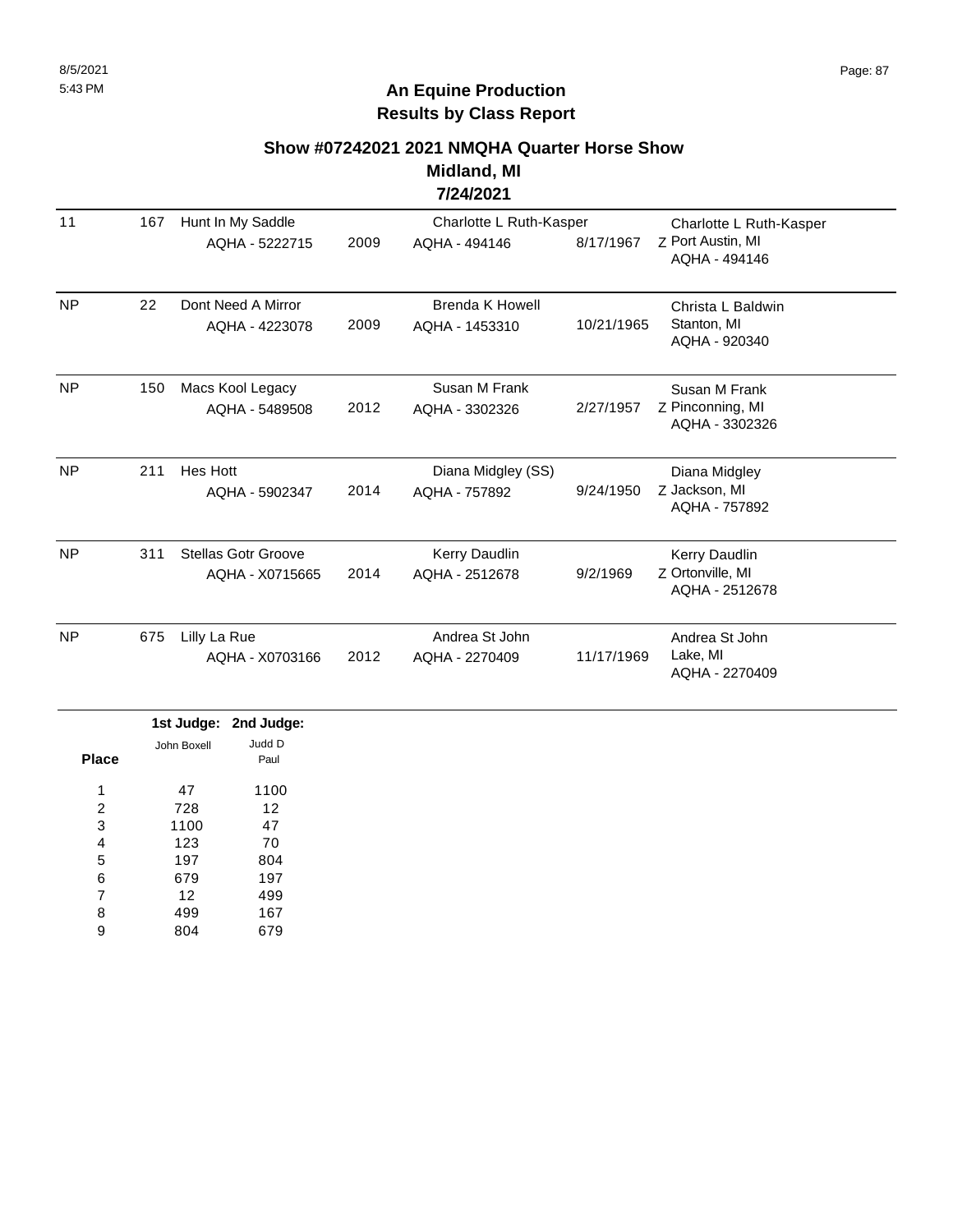#### **Show #07242021 2021 NMQHA Quarter Horse Show Midland, MI 7/24/2021**

**Showbill: 71 Class: AQHA 244000 Amt Hunter Under Saddle** 9 shown **Go: 1**

Judge(s): John Boxell, Judd D Paul

| <b>Place</b>   |     | Back # Horse's Name                                    |                  | <b>Exhibitor's Name</b>                  |           | Owner(s)                                                  |
|----------------|-----|--------------------------------------------------------|------------------|------------------------------------------|-----------|-----------------------------------------------------------|
|                |     | Horse Reg #                                            | <b>Foal Year</b> | Exhib Assn#                              |           | <b>Rel</b>                                                |
| $\mathbf{1}$   | 694 | Lotsa Hot Potential<br>AQHA - 5634236                  | 2014             | Abigail R Kasper<br>AQHA - 3190881       | 6/9/1994  | Abigail R Kasper<br>Z Port Austin, MI<br>AQHA - 3190881   |
| $\overline{2}$ | 221 | <b>Willy Willy Sleepy</b><br>AQHA - 5679400            | 2015             | Michele Lewis<br>AQHA - 0704808          | 10/1/1972 | Michele Lewis<br>Grass Lake, MI<br>AQHA - 0704808         |
| $\mathbf{3}$   | 66  | I O You One<br>AQHA - 5005599                          | 2007             | Lisa A Ondersma-Lowetz<br>AQHA - 1932276 | 3/25/1983 | Lisa A Ondersma-Lowetz<br>Z Holland, MI<br>AQHA - 1932276 |
| 4              | 101 | Gott It<br>AQHA - 5642084                              | 2014             | Kara M Devlieger<br>AQHA - 1674323       | 4/12/1982 | Kara M Devlieger<br>Z Fowlerville, MI<br>AQHA - 1674323   |
| 5              |     | 1133 On The Clock<br>AQHA - X0673061                   | 2007             | Mary Jo Short<br>AQHA - 1698927          | 9/20/1978 | Mary Jo Short<br>Z West Branch, MI<br>AQHA - 1698927      |
| 6              | 23  | Capital Invitation<br>AQHA - 4969099                   | 2007             | Raeleen R Backus<br>AQHA - 3593326       | 9/6/2000  | Raeleen R Backus<br>Z Midland, MI<br>AQHA - 3593326       |
| 6              | 696 | <b>Blazing Potential</b><br>AQHA - 4369247             | 2003             | Katie Elizabeth Main<br>AQHA - 4246351   | 9/19/2000 | Katie Elizabeth Main<br>Z Leonard, MI<br>AQHA - 4246351   |
| 8              | 996 | Chip N Iresistable<br>AQHA - X0728639                  | 2017             | Katalin A Kersten<br>AQHA - 3530548      | 3/5/1996  | Gerry/katalin Kersten Hawks<br>A Avoca, MI                |
| <b>NP</b>      | 360 | Invy Pit Crew<br>AQHA - 5758146                        | 2016             | Holly M Gordon<br>AQHA - 3338487         | 1/17/1986 | Holly M Gordon<br>Z Lakeview, MI<br>AQHA - 3338487        |
| <b>Place</b>   |     | 1st Judge: 2nd Judge:<br>Judd D<br>John Boxell<br>Paul |                  |                                          |           |                                                           |

1 694 694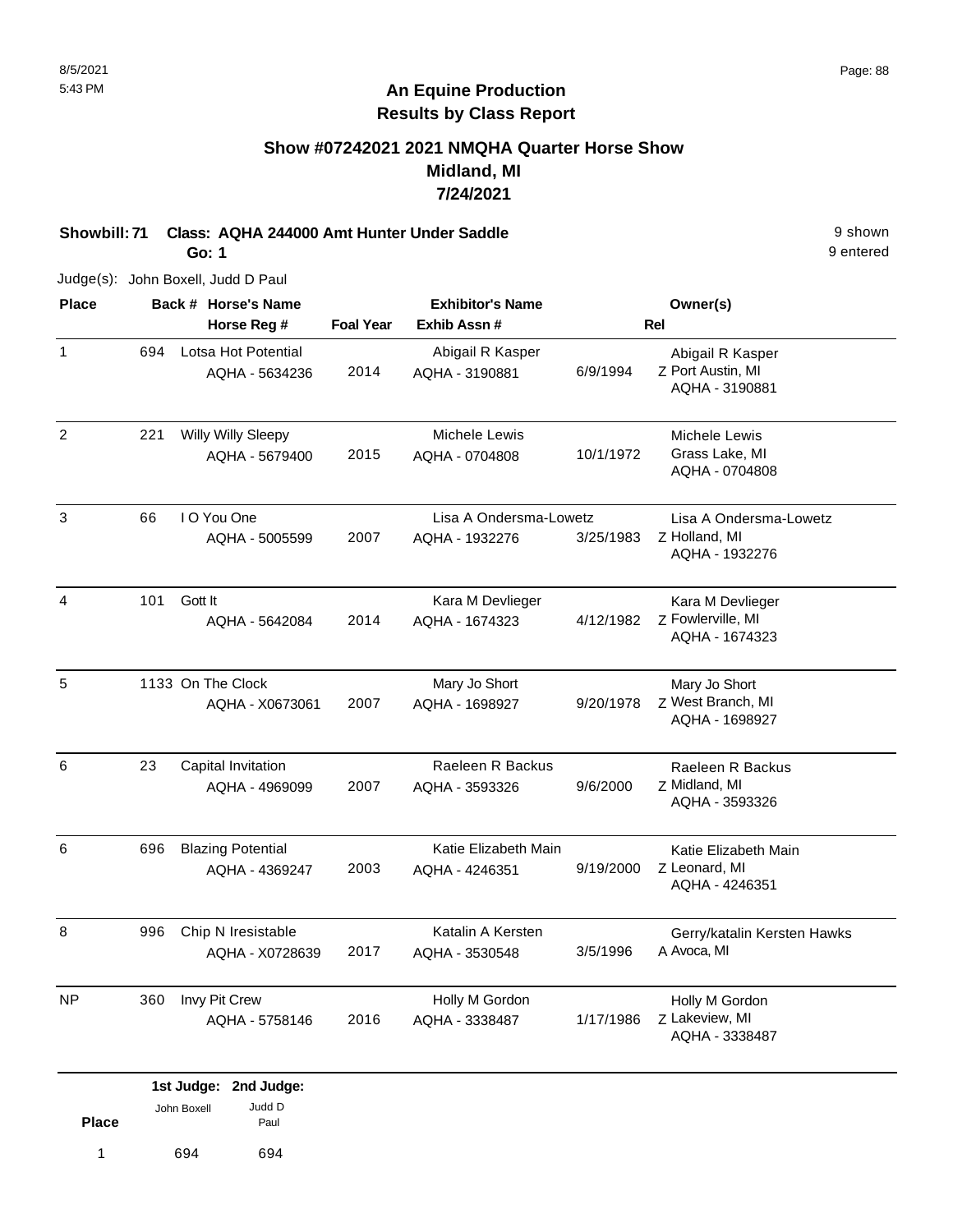#### **Show #07242021 2021 NMQHA Quarter Horse Show Midland, MI 7/24/2021**

| 2              | 221  | 221  |
|----------------|------|------|
| 3              | 101  | 66   |
| 4              | 66   | 1133 |
| 5              | 1133 | 101  |
| 6              | 23   | 696  |
| $\overline{7}$ | 696  | 23   |
| 8              | 996  | 996  |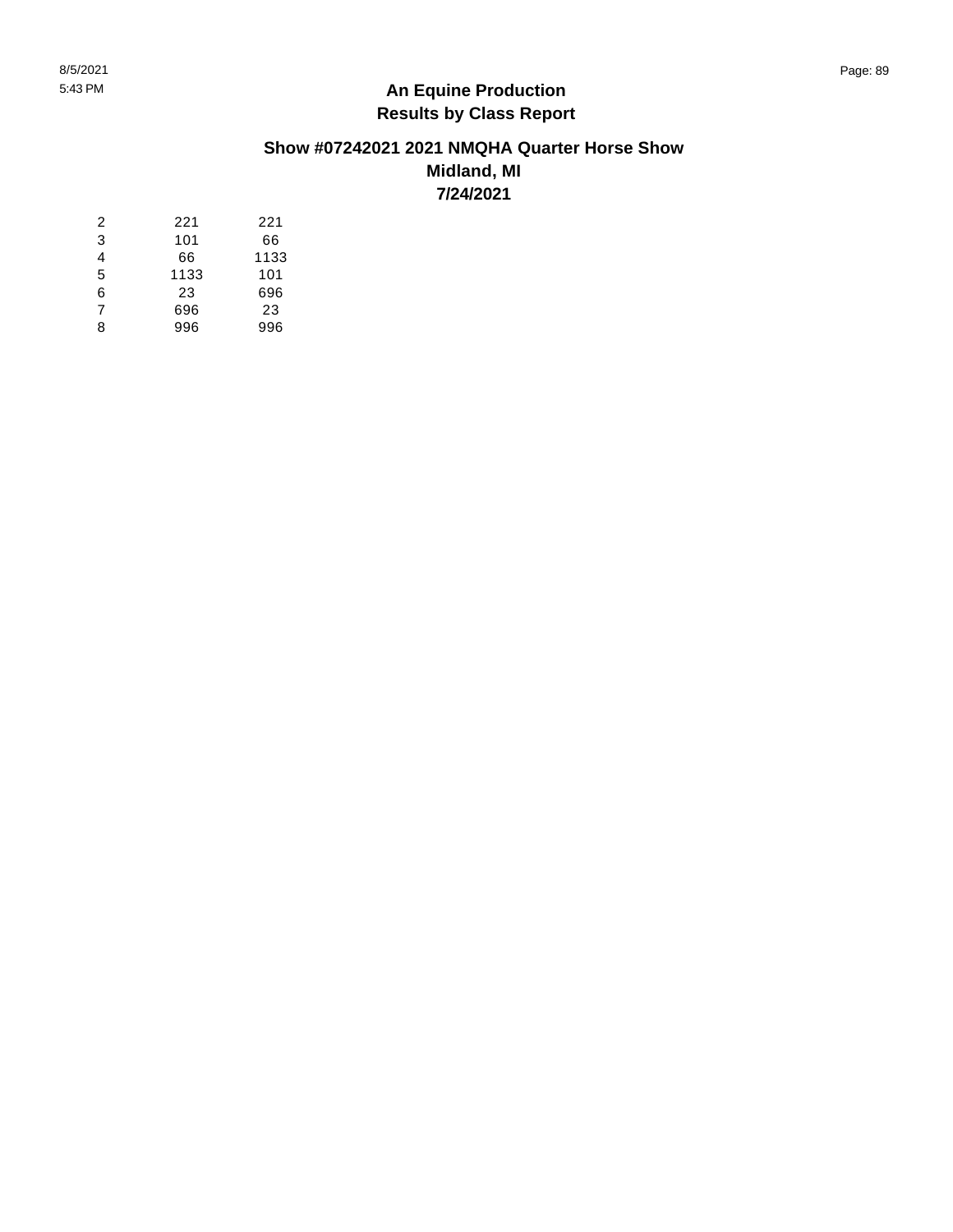### **Show #07242021 2021 NMQHA Quarter Horse Show Midland, MI 7/24/2021**

**Showbill: 72 Class: AQHA 144004 L1 Hunter Under Saddle** 8 shown **Go: 1**

Judge(s): John Boxell, Judd D Paul

| <b>Place</b>   |     | Back # Horse's Name<br>Horse Reg #             | <b>Foal Year</b> | <b>Exhibitor's Name</b><br>Exhib Assn # |           | Owner(s)<br>Rel                                         |
|----------------|-----|------------------------------------------------|------------------|-----------------------------------------|-----------|---------------------------------------------------------|
| $\mathbf{1}$   | 309 | U Can Call Me Al<br>AQHA - X0734123            | 2018             | Minae Kroeze<br>AQHA - 2573863          |           | Kalene Bader-Van Dyke<br>Holland, MI                    |
| $\mathbf{1}$   | 694 | Lotsa Hot Potential<br>AQHA - 5634236          | 2014             | Abigail R Kasper<br>AQHA - 3190881      | 6/9/1994  | Abigail R Kasper<br>Z Port Austin, MI<br>AQHA - 3190881 |
| 3              | 370 | Al Have Potenial<br>AQHA - 5795991             | 2017             | Jennifer Bluhm<br>AQHA - 2811517        |           | Morgan Elizabeth Glann<br>Sanford, MI<br>AQHA - 4076414 |
| 4              | 101 | Gott It<br>AQHA - 5642084                      | 2014             | Karen Holden<br>AQHA - 483043           |           | Kara M Devlieger<br>Fowlerville, MI<br>AQHA - 1674323   |
| $\overline{4}$ | 740 | Western Is An Asset<br>AQHA - 5572732          | 2012             | Camryn Suzanne Gibson<br>AQHA - 3699953 | 3/10/2004 | Sarah Gibson<br>A Whittemore, MI<br>AQHA - 1395065      |
| 4              | 992 | <b>Hott Toddy</b><br>AQHA - 5893495            | 2018             | Joe Goodenow<br>AQHA - 4157928          |           | Heidi A Marhofer<br>Austin, TX                          |
| $\overline{7}$ | 46  | Hot Cinch<br>AQHA - 5725789                    | 2015             | Raegan Schnell<br>AQHA - 4273625        | 7/28/1997 | Raegan Schnell<br>Z Horton, MI<br>AQHA - 4273625        |
| 8              | 996 | Chip N Iresistable<br>AQHA - X0728639          | 2017             | Katalin A Kersten<br>AQHA - 3530548     | 3/5/1996  | Gerry/katalin Kersten Hawks<br>A Avoca, MI              |
|                |     | 1st Judge: 2nd Judge:<br>Judd D<br>John Boxell |                  |                                         |           |                                                         |

| <b>Place</b> | יוטגעש ווויט | Paul |
|--------------|--------------|------|
| 1            | 370          | 309  |
| 2            | 740          | 694  |
| 3            | 694          | 101  |
| 4            | 309          | 992  |
| 5            | 992          | 370  |
| 6            | 101          | 46   |
| 7            | 996          | 740  |
| 8            | 46           | 996  |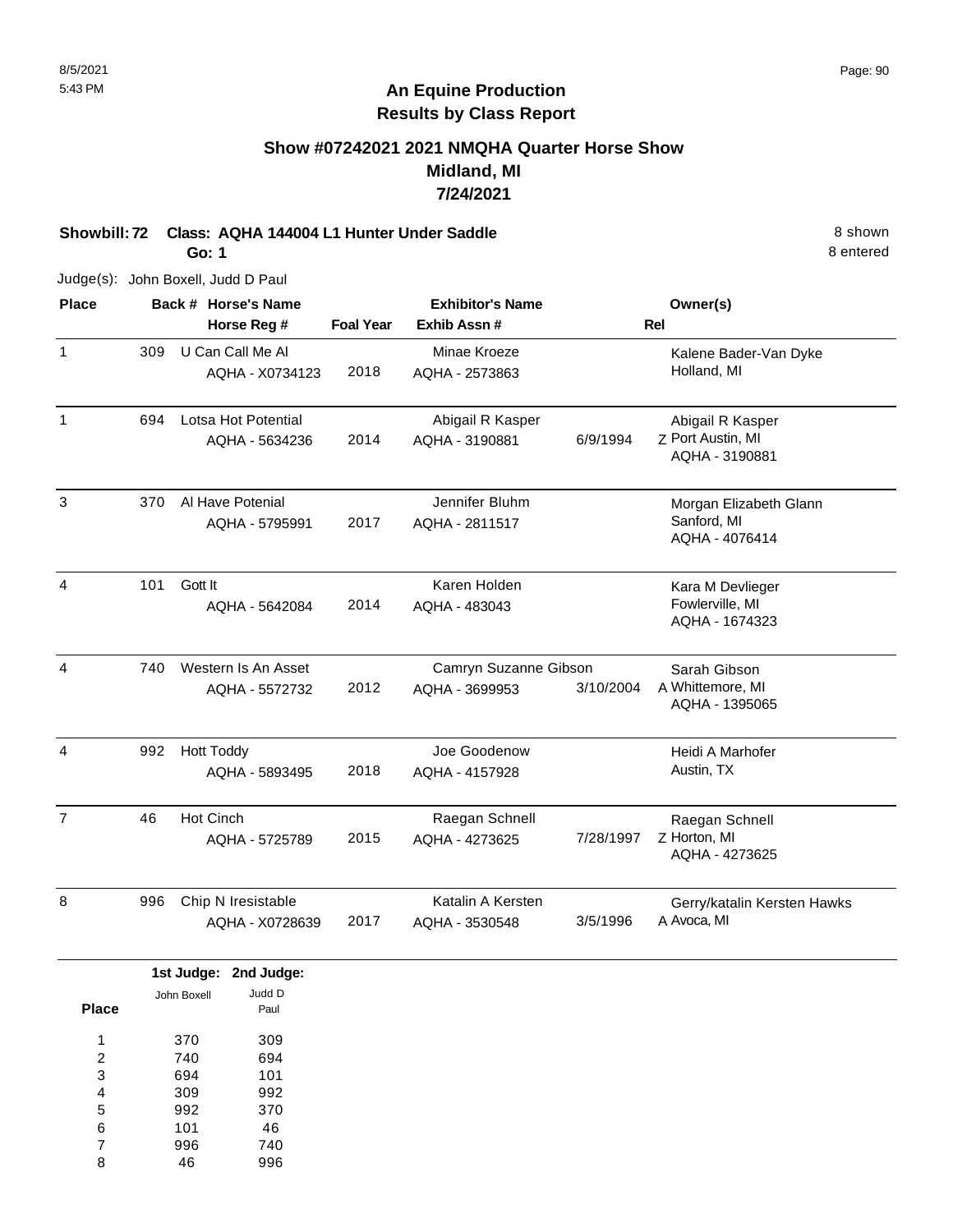#### **Show #07242021 2021 NMQHA Quarter Horse Show Midland, MI 7/24/2021**

**Showbill: 73 Class: AQHA 444001 RK Youth Hunter Under Saddle** 10 shown **Go: 1**

Judge(s): John Boxell, Judd D Paul

**Back # Horse's Name Place Owner(s) Horse Reg # Exhib Assn # Foal Year Birthdate Rel Exhibitor's Name** 1 Z Clyde, MI Kylie Guyette AQHA - 4339530 2014 OnTheHuntForSweets AQHA - 5660638 Kylie Guyette AQHA - 4339530 11/6/2003 494 2 99 This Jet Is Hot **Elizabeth Laney Constant Constructs** 2 Rosebush, MI AQHA - 1450337 2014 This Jet Is Hot AQHA - X0715023 Elizabeth Laney AQHA - 4233069 10/13/2009 99 3 Z Wales, MI Brylynn E Balon AQHA - 4082292 2012 Made With Real Cocoa AQHA - 5488979 Brylynn E Balon AQHA - 4082292 13 4 Z Dewitt, MI Emma C Cook AQHA - 4451295 2016 Good N Iresistable AQHA - 5771836 Emma C Cook AQHA - 4451295 552 4 Z Leslie, MI Olivia Omer AQHA - 4348658 2017 Only Classic Rock AQHA - 5816273 Olivia Omer AQHA - 4348658 10/1/2005 665 6 A Lapeer, MI Jennifer Craig AQHA - 2072636 2002 Sumore Shock AQHA - X0611153 Isabel M Craig AQHA - 4423577 4/14/2008 493 6 Z Williamston, MI Kate Davis AQHA - 4231434 2011 Im Pink Floyd AQHA - 5371424 Kate Davis AQHA - 4231434 7/17/2002 630 8 669 A Girl Has No Name **Sierra Harvey Communist Channel And A** Valerie Rathburn Coldwater, MI AQHA - 3493203 2016 AQHA - X072884 Sierra Harvey AQHA - 4373287 669 9 Z Munith, MI Dakota Barnett AQHA - 4445619 2012 I Bee A Rose AQHA - 5486162 Dakota Barnett AQHA - 4445619 8/4/2007 652 NP Natalie Ryanna Marsh Lukes Wise Man Natalie Ryanna Marsh 654

AQHA - 4398827 2/9/2005

2007

AQHA - X0682747

Z Midland, MI

AQHA - 4398827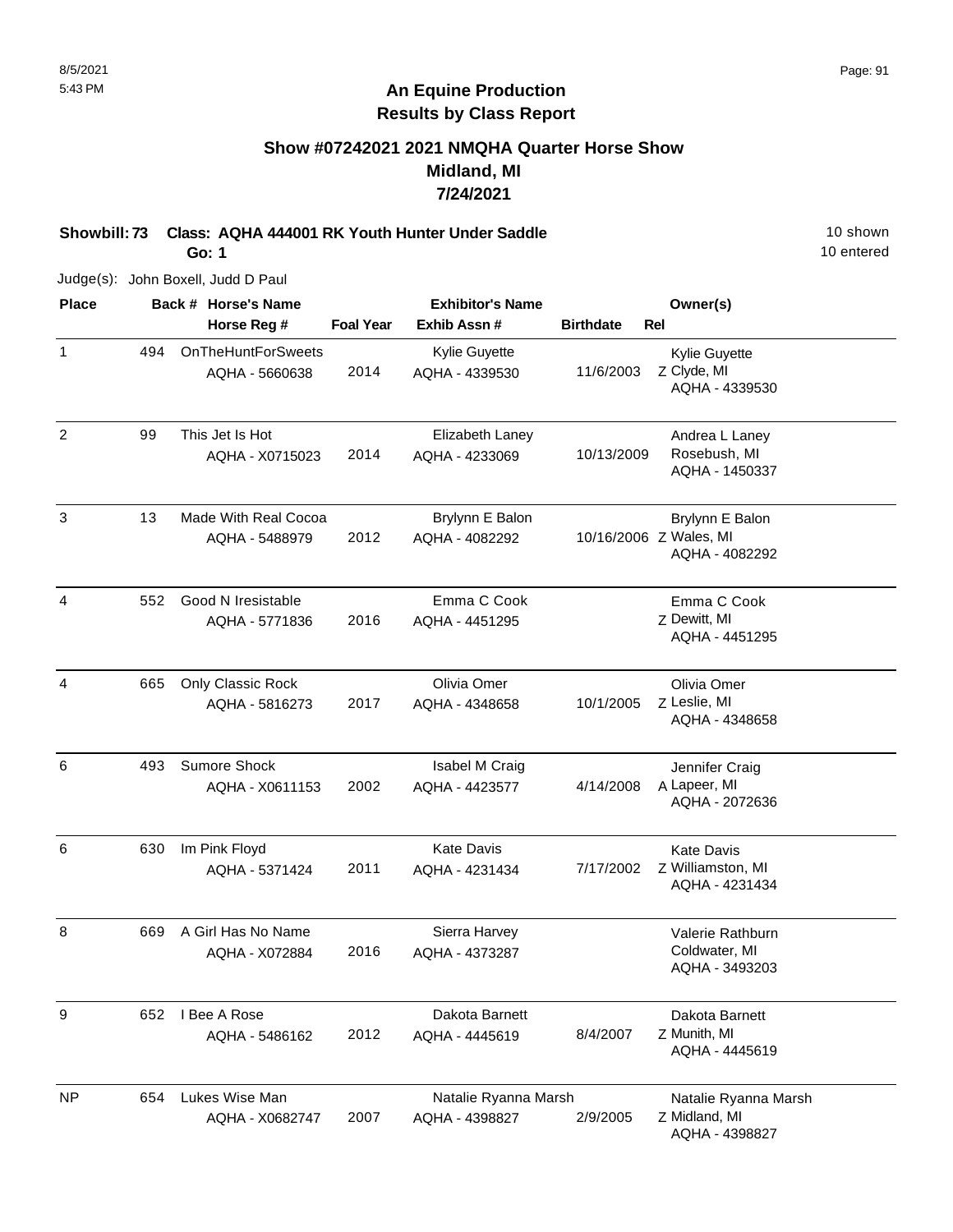#### **Show #07242021 2021 NMQHA Quarter Horse Show Midland, MI 7/24/2021**

|              |             | 1st Judge: 2nd Judge: |
|--------------|-------------|-----------------------|
|              | John Boxell | Judd D                |
| <b>Place</b> |             | Paul                  |
| 4            | 494         | 494                   |
| 2            | 99          | 99                    |
| 3            | 13          | 552                   |
| 4            | 665         | 13                    |
| 5            | 630         | 665                   |
| 6            | 552         | 493                   |
| 7            | 493         | 669                   |
| 8            | 652         | 630                   |
| 9            | 669         | 652                   |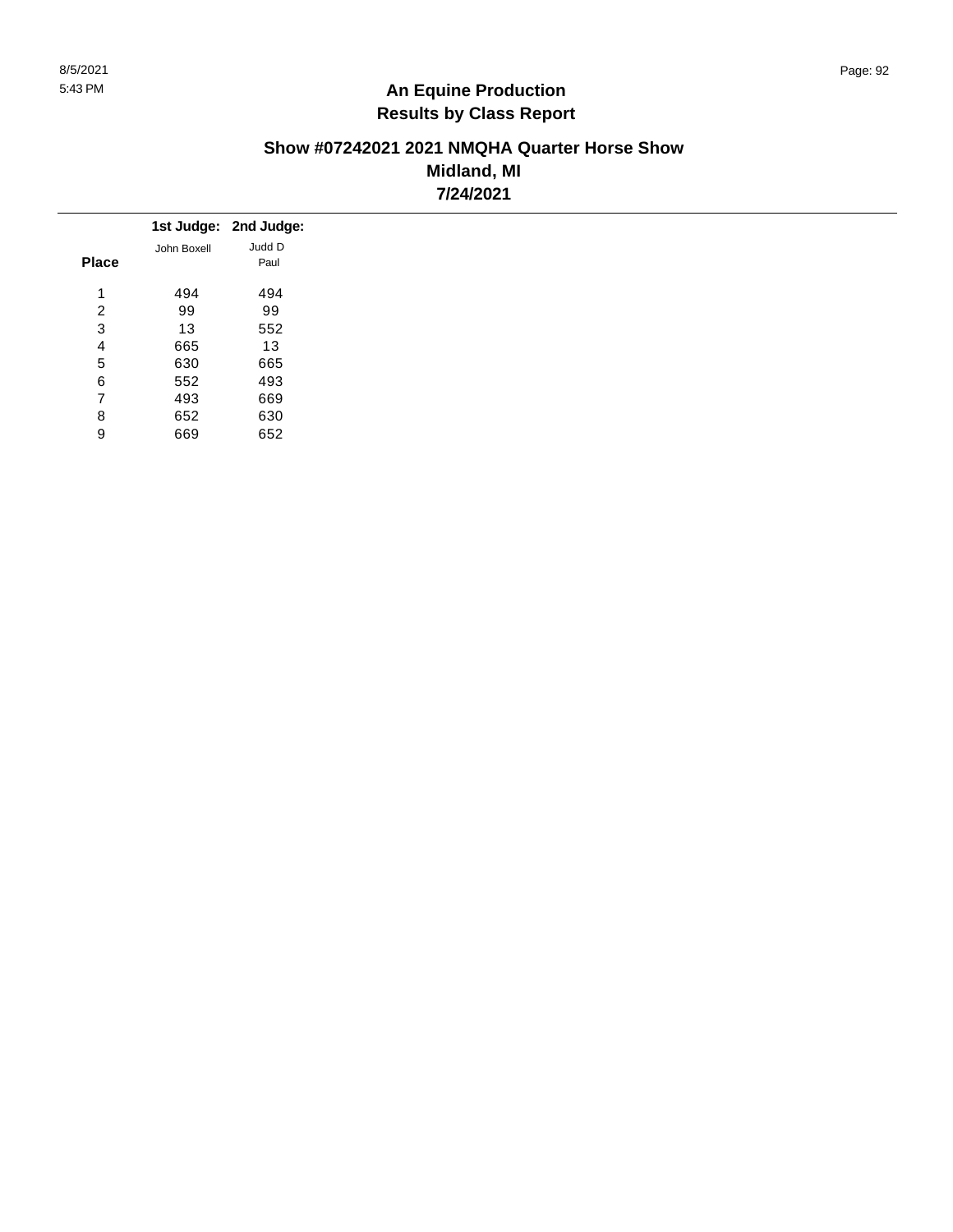# **Show #07242021 2021 NMQHA Quarter Horse Show Midland, MI 7/24/2021**

**Showbill: 74 Class: AQHA 444702 L1 Youth Hunter Under Saddle (13 & Under)** 6 shown **Go: 1**

Judge(s): John Boxell, Judd D Paul

| <b>Place</b> |     | Back # Horse's Name                    |                  | <b>Exhibitor's Name</b>                 |                  | Owner(s)                                                   |  |
|--------------|-----|----------------------------------------|------------------|-----------------------------------------|------------------|------------------------------------------------------------|--|
|              |     | Horse Reg #                            | <b>Foal Year</b> | Exhib Assn#                             | <b>Birthdate</b> | <b>Rel</b>                                                 |  |
| $\mathbf{1}$ | 107 | Regal N Grand<br>AQHA - 4799999        | 2006             | <b>Taylin Collins</b><br>AQHA - 4231198 | 3/16/2007        | <b>Taylin Collins</b><br>Z Rose City, MI<br>AQHA - 4231198 |  |
| 2            | 552 | Good N Iresistable<br>AQHA - 5771836   | 2016             | Emma C Cook<br>AQHA - 4451295           |                  | Emma C Cook<br>Z Dewitt, MI<br>AQHA - 4451295              |  |
| 3            | 206 | Prepare To B Shocked<br>AQHA - 5072971 | 2008             | Myah Jane Chaput<br>AQHA - 4338036      | 2/6/2009         | <b>Stacy Chaput</b><br>A Rodney, MI<br>AQHA - 2755258      |  |
| 4            | 493 | Sumore Shock<br>AQHA - X0611153        | 2002             | Isabel M Craig<br>AQHA - 4423577        | 4/14/2008        | Jennifer Craig<br>A Lapeer, MI<br>AQHA - 2072636           |  |
| 5            | 669 | A Girl Has No Name<br>AQHA - X072884   | 2016             | Sierra Harvey<br>AQHA - 4373287         |                  | Valerie Rathburn<br>Coldwater, MI<br>AQHA - 3493203        |  |
| 6            | 99  | This Jet Is Hot<br>AQHA - X0715023     | 2014             | Elizabeth Laney<br>AQHA - 4233069       | 10/13/2009       | Andrea L Laney<br>Rosebush, MI<br>AQHA - 1450337           |  |

|       |             | 1st Judge: 2nd Judge: |
|-------|-------------|-----------------------|
| Place | John Boxell | Judd D<br>Paul        |
| 1     | 107         | 552                   |
| 2     | 206         | 107                   |
| 3     | 552         | 206                   |
| 4     | 493         | 493                   |
| 5     | 669         | 669                   |
| 6     |             |                       |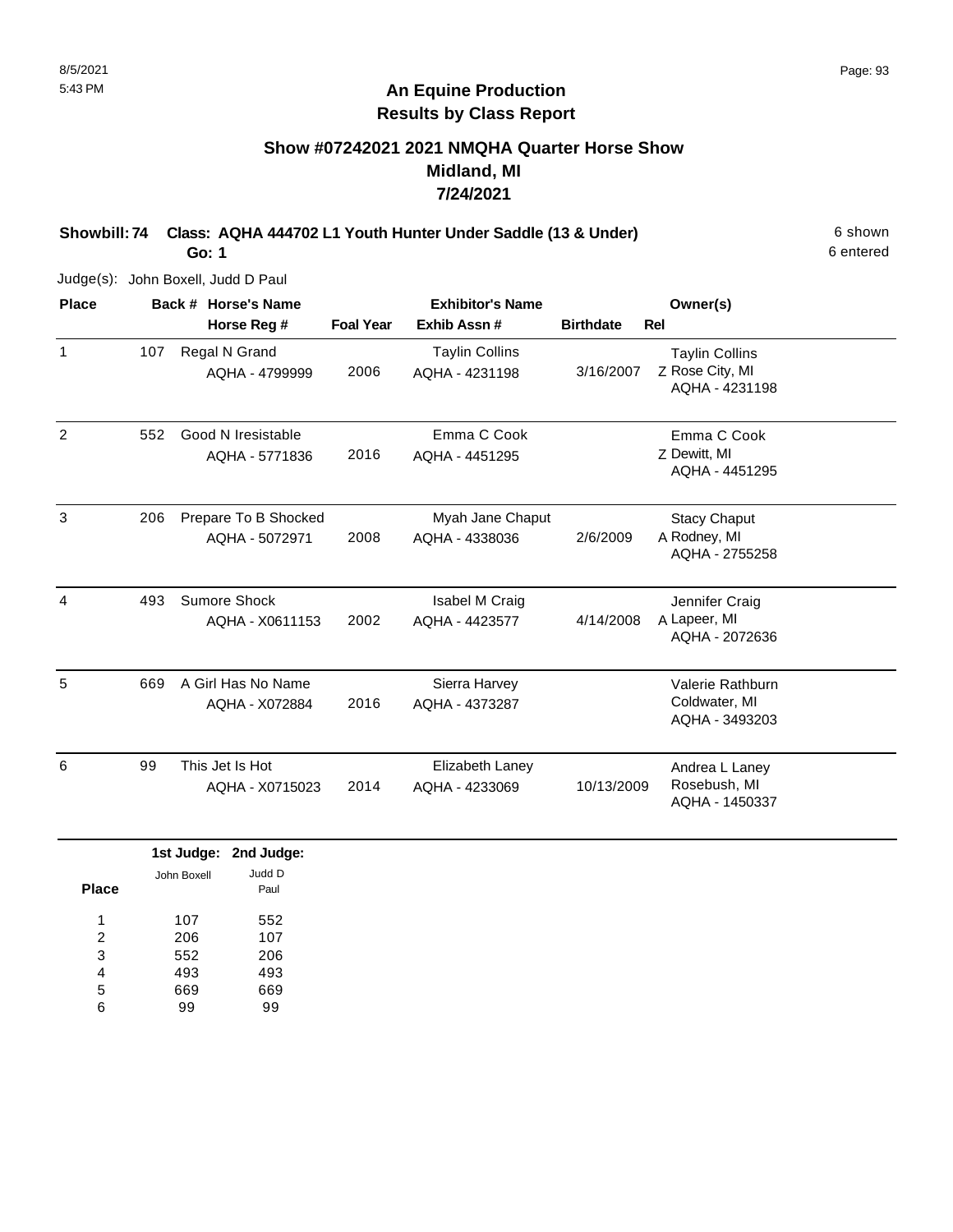# **Show #07242021 2021 NMQHA Quarter Horse Show Midland, MI 7/24/2021**

**Showbill: 75 Class: AQHA 444802 L1 Youth Hunter Under Saddle (14-18)** 6 shown

**Go: 1**

Judge(s): John Boxell, Judd D Paul

| <b>Place</b> |     | Back # Horse's Name                         |                  | <b>Exhibitor's Name</b>                    |                  | Owner(s)                                                     |
|--------------|-----|---------------------------------------------|------------------|--------------------------------------------|------------------|--------------------------------------------------------------|
|              |     | Horse Reg #                                 | <b>Foal Year</b> | Exhib Assn#                                | <b>Birthdate</b> | <b>Rel</b>                                                   |
| 1            | 494 | <b>OnTheHuntForSweets</b><br>AQHA - 5660638 | 2014             | Kylie Guyette<br>AQHA - 4339530            | 11/6/2003        | <b>Kylie Guyette</b><br>Z Clyde, MI<br>AQHA - 4339530        |
| 2            | 630 | Im Pink Floyd<br>AQHA - 5371424             | 2011             | <b>Kate Davis</b><br>AQHA - 4231434        | 7/17/2002        | <b>Kate Davis</b><br>Z Williamston, MI<br>AQHA - 4231434     |
| 3            | 13  | Made With Real Cocoa<br>AQHA - 5488979      | 2012             | Brylynn E Balon<br>AQHA - 4082292          |                  | Brylynn E Balon<br>10/16/2006 Z Wales, MI<br>AQHA - 4082292  |
| 4            |     | 1854 Hes Good To Go<br>AQHA - 5024149       | 2007             | Isabelle Freeland<br>AQHA - 4286820        | 6/23/2002        | Isabelle Freeland<br>Z Fruitpont, MI<br>AQHA - 4286820       |
| 5            | 750 | Fancy Enough To Win<br>AQHA - 5396026       | 2011             | Maya Edwards<br>AQHA - 4206334             | 5/4/2004         | <b>Madison Mulder</b><br>Midland, MI<br>AQHA - 4059219       |
| 6            | 673 | Zee Zee Tuf<br>AQHA - 5179301               | 2009             | Sarah Allisonmae Russell<br>AQHA - 4392306 | 6/22/2004        | <b>Madison Paige Foster</b><br>Fremont, MI<br>AQHA - 4009304 |

|       |             | 1st Judge: 2nd Judge: |
|-------|-------------|-----------------------|
| Place | John Boxell | Judd D<br>Paul        |
| 1     | 494         | 494                   |
| 2     | 13          | 1854                  |
| 3     | 630         | 630                   |
| 4     | 673         | 750                   |
| 5     | 750         | 13                    |
| 6     | 1854        | 673                   |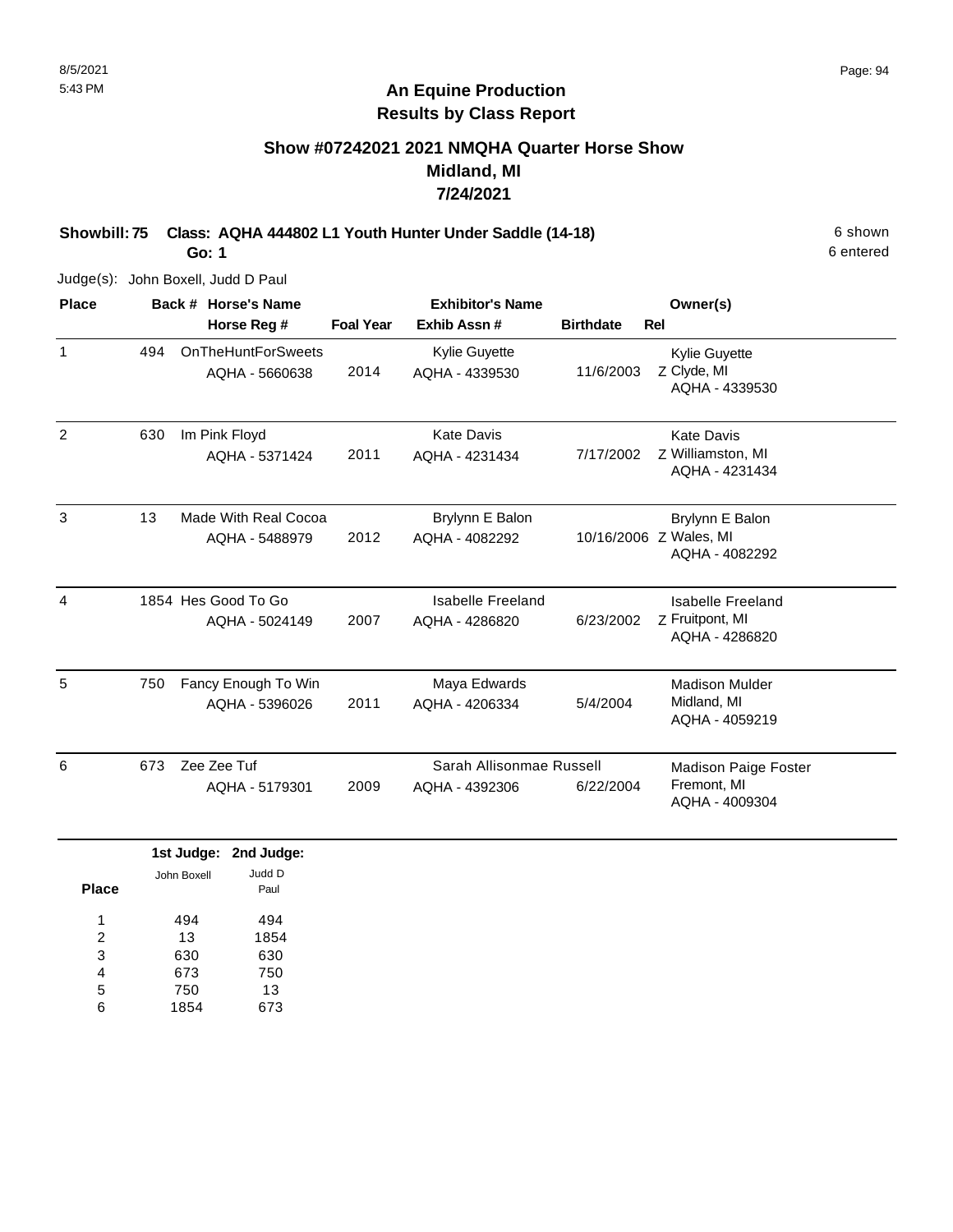### **Show #07242021 2021 NMQHA Quarter Horse Show Midland, MI 7/24/2021**

**Showbill: 76 Class: AQHA 444000 Youth Hunter Under Saddle** 5 shown **Go: 1**

Judge(s): John Boxell, Judd D Paul

| <b>Place</b> |     | Back # Horse's Name |                  | <b>Exhibitor's Name</b>  |                  | Owner(s)                            |
|--------------|-----|---------------------|------------------|--------------------------|------------------|-------------------------------------|
|              |     | Horse Reg #         | <b>Foal Year</b> | Exhib Assn#              | <b>Birthdate</b> | <b>Rel</b>                          |
| $\mathbf{1}$ | 740 | Western Is An Asset |                  | Camryn Suzanne Gibson    |                  | Sarah Gibson                        |
|              |     | AQHA - 5572732      | 2012             | AQHA - 3699953           | 3/10/2004        | A Whittemore, MI<br>AQHA - 1395065  |
| 2            | 107 | Regal N Grand       |                  | <b>Taylin Collins</b>    |                  | <b>Taylin Collins</b>               |
|              |     | AQHA - 4799999      | 2006             | AQHA - 4231198           | 3/16/2007        | Z Rose City, MI<br>AQHA - 4231198   |
| 2            | 235 | Gota B A Hit        |                  | <b>Grace Gasper</b>      |                  | Tammy Gasper                        |
|              |     | AQHA - 5614033      | 2014             | AQHA - 4004844           |                  | Frankenmuth, MI                     |
| 4            | 630 | Im Pink Floyd       |                  | Kate Davis               |                  | <b>Kate Davis</b>                   |
|              |     | AQHA - 5371424      | 2011             | AQHA - 4231434           | 7/17/2002        | Z Williamston, MI<br>AQHA - 4231434 |
| 4            | 673 | Zee Zee Tuf         |                  | Sarah Allisonmae Russell |                  | Madison Paige Foster                |
|              |     | AQHA - 5179301      | 2009             | AQHA - 4392306           | 6/22/2004        | Fremont, MI<br>AQHA - 4009304       |

|              |             | 1st Judge: 2nd Judge: |
|--------------|-------------|-----------------------|
| <b>Place</b> | John Boxell | Judd D<br>Paul        |
| 1            | 740         | 740                   |
| 2            | 235         | 107                   |
| 3            | 107         | 235                   |
| 4            | 673         | 630                   |
| 5            |             | 673                   |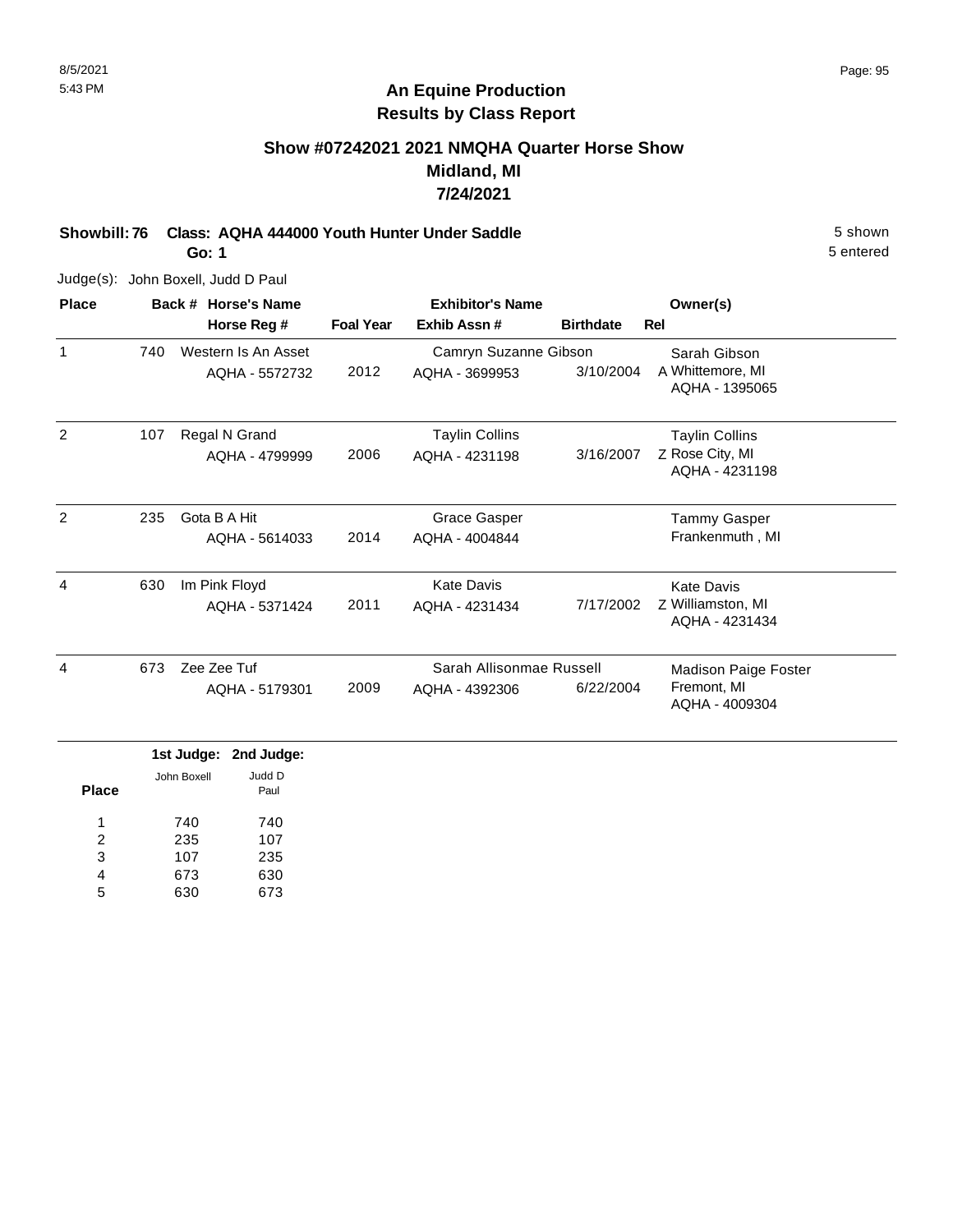### **Show #07242021 2021 NMQHA Quarter Horse Show Midland, MI 7/24/2021**

**Showbill: 77 Class: AQHA 144200 Senior Hunter Under Saddle** 13 Shown **Go: 1**

Judge(s): John Boxell, Judd D Paul

| <b>Place</b>   |     | Back # Horse's Name                     |                  | <b>Exhibitor's Name</b>                 |            | Owner(s)                                                           |
|----------------|-----|-----------------------------------------|------------------|-----------------------------------------|------------|--------------------------------------------------------------------|
|                |     | Horse Reg #                             | <b>Foal Year</b> | Exhib Assn#                             | <b>Rel</b> |                                                                    |
| $\mathbf{1}$   | 694 | Lotsa Hot Potential<br>AQHA - 5634236   | 2014             | Abigail R Kasper<br>AQHA - 3190881      | 6/9/1994   | Abigail R Kasper<br>Z Port Austin, MI<br>AQHA - 3190881            |
| 2              | 221 | Willy Willy Sleepy<br>AQHA - 5679400    | 2015             | Linda Moody<br>AQHA - 2187987           |            | Michele Lewis<br>Grass Lake, MI<br>AQHA - 0704808                  |
| $\overline{2}$ | 740 | Western Is An Asset<br>AQHA - 5572732   | 2012             | Camryn Suzanne Gibson<br>AQHA - 3699953 | 3/10/2004  | Sarah Gibson<br>A Whittemore, MI<br>AQHA - 1395065                 |
| $\overline{2}$ |     | 1133 On The Clock<br>AQHA - X0673061    | 2007             | Mary Jo Short<br>AQHA - 1698927         | 9/20/1978  | Mary Jo Short<br>Z West Branch, MI<br>AQHA - 1698927               |
| 5              | 47  | Shot Of Potential<br>AQHA - 5430265     | 2011             | Anna Marie Cooper<br><b>AQHA - 5723</b> | 10/4/1947  | Anna Marie Cooper<br>Z Quiney, MI<br><b>AQHA - 5723</b>            |
| 5              | 101 | Gott It<br>AQHA - 5642084               | 2014             | Karen Holden<br>AQHA - 483043           |            | Kara M Devlieger<br>Fowlerville, MI<br>AQHA - 1674323              |
| $\overline{7}$ | 991 | Every Once Ina While<br>AQHA - X0719159 | 2015             | Joe Goodenow<br>AQHA - 4157928          |            | Heidi A Marhofer<br>Austin, TX                                     |
| 8              | 197 | WF Dynamic Invite<br>AQHA - 5797020     | 2015             | Marjorie Taylor<br>AQHA - 3203018       | 4/16/1961  | Marjorie Taylor<br>Z West Branch, MI<br>AQHA - 3203018             |
| 9              | 123 | Rock Legend<br>AQHA - 5373153           | 2011             | Cynthia R Pyle<br>AQHA - 1008072        | 4/26/1961  | Cynthia R Pyle<br>Z Zeeland, MI<br>AQHA - 1008072                  |
| 10             | 70  | True Blue I Will Be<br>AQHA - 5604867   | 2014             | Kay Stanek<br>AQHA - 437044             |            | <b>Kay Stanek</b><br>10/14/1951 Z Williamston, MI<br>AQHA - 437044 |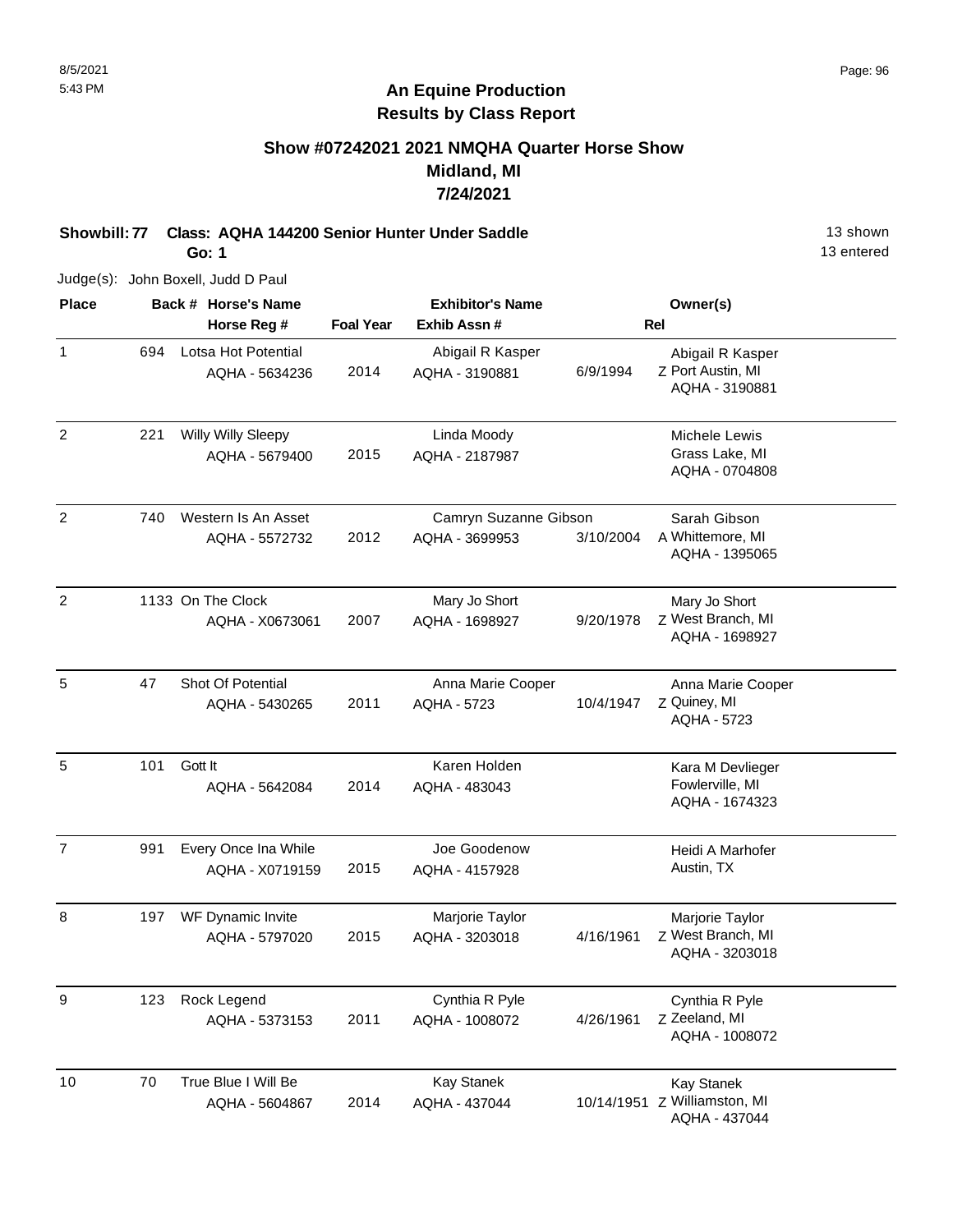#### **Show #07242021 2021 NMQHA Quarter Horse Show**

**Midland, MI 7/24/2021**

|           |     |                                  |      | 774774941                        |            |                                              |  |
|-----------|-----|----------------------------------|------|----------------------------------|------------|----------------------------------------------|--|
| <b>NP</b> | 191 | Ella Be Kruzin<br>AQHA - 5616566 | 2014 | Minae Kroeze<br>AQHA - 2573863   |            | Merri Van Dyke<br>Holland, MI                |  |
| <b>NP</b> | 235 | Gota B A Hit<br>AQHA - 5614033   | 2014 | Grace Gasper<br>AQHA - 4004844   |            | <b>Tammy Gasper</b><br>Frankenmuth, MI       |  |
| <b>NP</b> | 675 | Lilly La Rue<br>AQHA - X0703166  | 2012 | Andrea St John<br>AQHA - 2270409 | 11/17/1969 | Andrea St John<br>Lake, MI<br>AQHA - 2270409 |  |

|       |             | 1st Judge: 2nd Judge: |
|-------|-------------|-----------------------|
|       | John Boxell | Judd D                |
| Place |             | Paul                  |
|       |             |                       |
| 1     | 47          | 221                   |
| 2     | 694         | 694                   |
| 3     | 1133        | 101                   |
| 4     | 740         | 740                   |
| 5     | 123         | 1133                  |
| 6     | 101         | 991                   |
| 7     | 221         | 70                    |
| 8     | 991         | 47                    |
| 9     | 197         | 197                   |
|       |             |                       |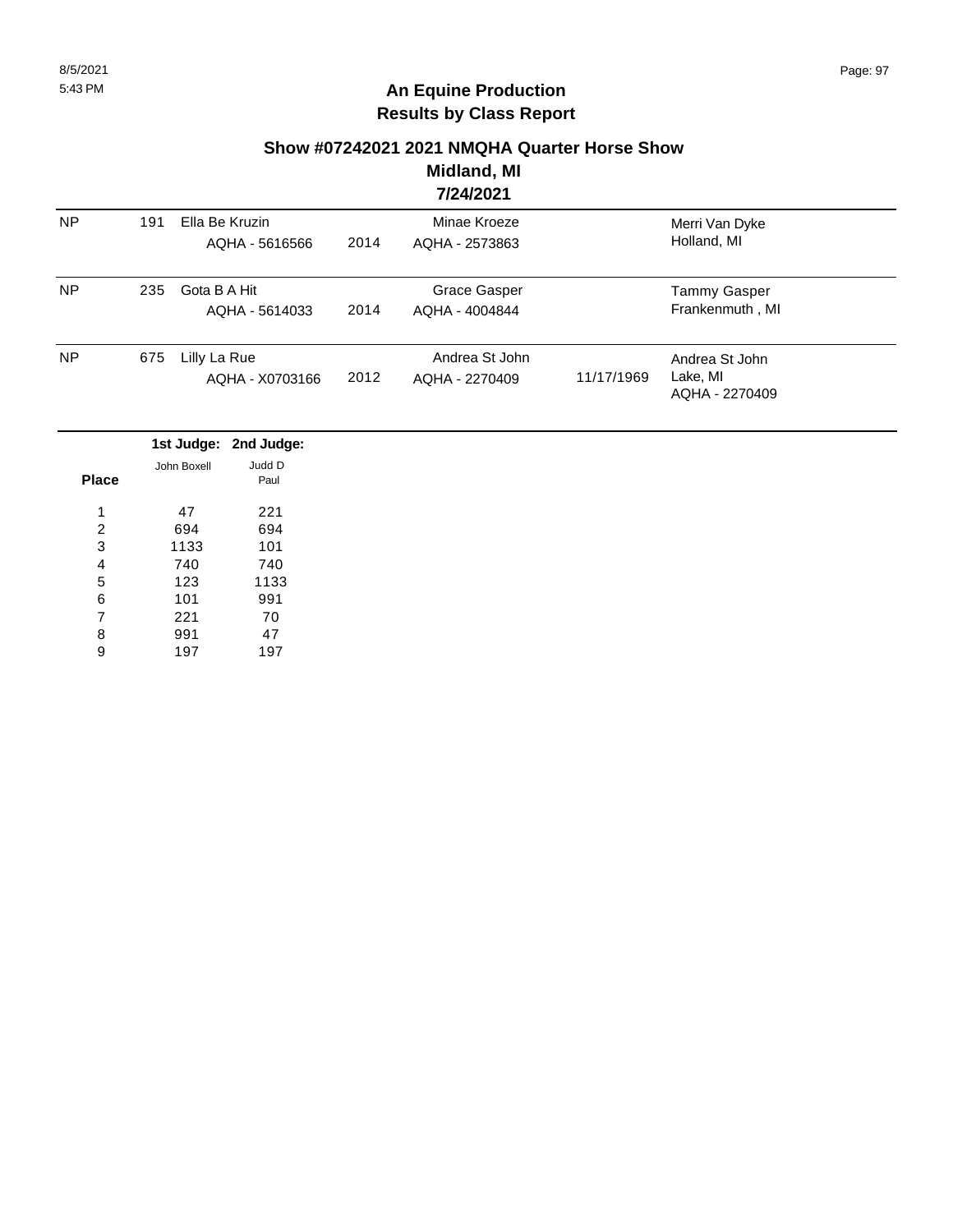# **Show #07242021 2021 NMQHA Quarter Horse Show Midland, MI 7/24/2021**

**Showbill: 78 Class: OPEN 905 Small Fry HUS** 4 shown

**Go: 1**

Judge(s): John Boxell, Judd D Paul

| <b>Place</b> |     | Back # Horse's Name   |                  | <b>Exhibitor's Name</b> |           | Owner(s)                                           |
|--------------|-----|-----------------------|------------------|-------------------------|-----------|----------------------------------------------------|
|              |     | Horse Reg #           | <b>Foal Year</b> | Exhib Assn#             |           | Rel                                                |
| 1            | 22  | Dont Need A Mirror    | 2009             | <b>Brylee Bunting</b>   | 3/27/2011 | Christa L Baldwin<br>Stanton, MI                   |
| 2            | 658 | O Whata Hot Nvite     | 2007             | Clara G Cook            | 3/15/2012 | Maureen And Emma C Cook<br>Dewitt, MI              |
| 3            | 52  | The Social Network    | 2015             | Xandrea Sandusky        | 5/20/2011 | <b>Brandy M Pavlik</b><br>A Washinton, MI          |
| 4            | 680 | Heza One Hot Step     | 2000             | Kelsey Goodenow         | 3/6/2013  | <b>Lightning Bar Equine Services</b><br>Howell, MI |
|              |     | 1st Judge: 2nd Judge: |                  |                         |           |                                                    |

|              |             | rət ouuyu. Lena ouuyu. |
|--------------|-------------|------------------------|
| <b>Place</b> | John Boxell | Judd D<br>Paul         |
| 1            | 22          | 22                     |
| 2            | 658         | 658                    |
| 3            | 52          | 52                     |
| 4            | 680         | 680                    |
|              |             |                        |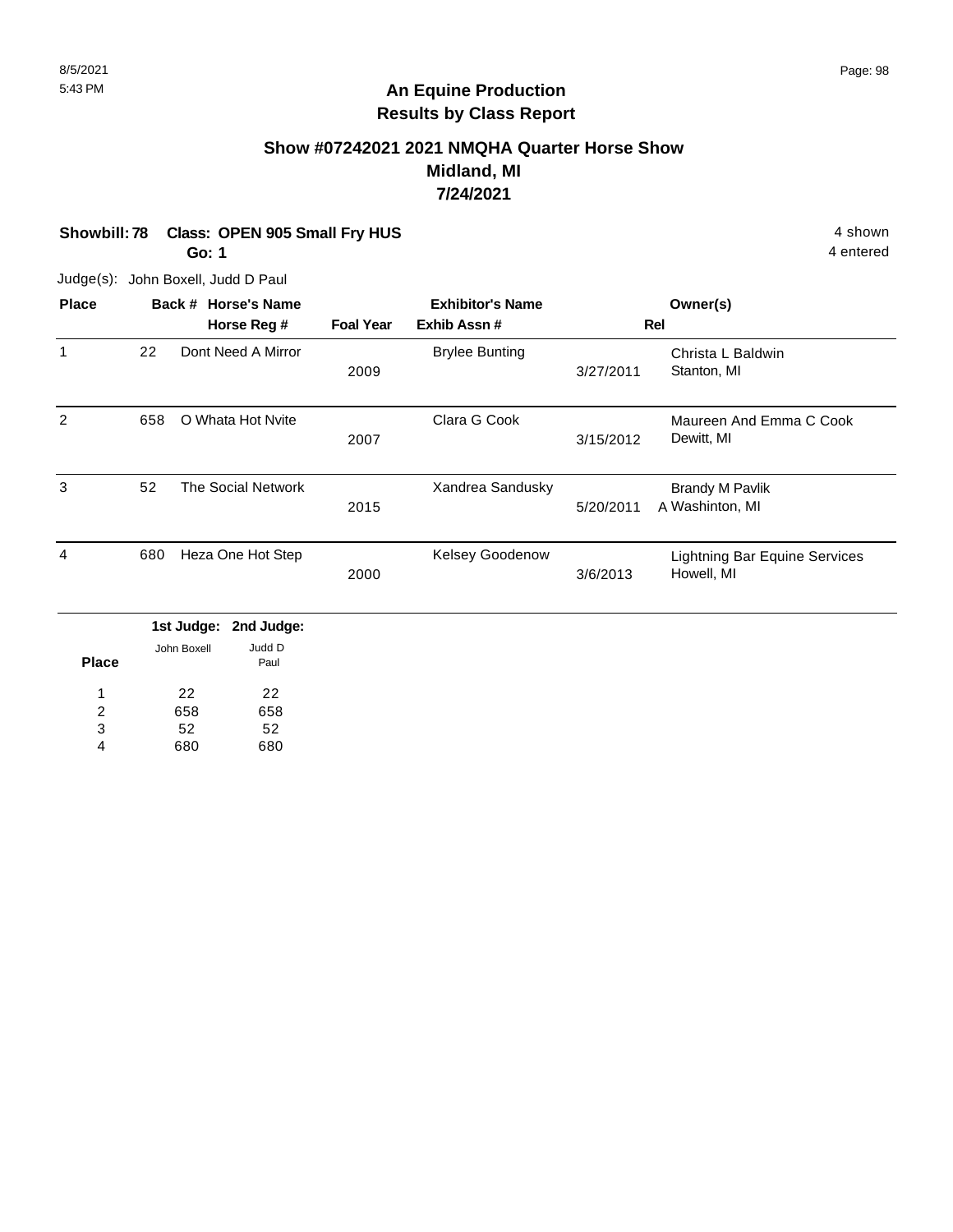### **Show #07242021 2021 NMQHA Quarter Horse Show Midland, MI 7/24/2021**

**Showbill: 79 Class: OPEN 906 Small Fry Equitation** 4 Shown 4 shown

**Go: 1**

4 entered

Judge(s): John Boxell, Judd D Paul

| <b>Place</b> |     | Back # Horse's Name           |                  | <b>Exhibitor's Name</b> |           | Owner(s)                                           |
|--------------|-----|-------------------------------|------------------|-------------------------|-----------|----------------------------------------------------|
|              |     | Horse Reg #                   | <b>Foal Year</b> | Exhib Assn#             |           | <b>Rel</b>                                         |
| 1            | 22  | Dont Need A Mirror            | 2009             | <b>Brylee Bunting</b>   | 3/27/2011 | Christa L Baldwin<br>Stanton, MI                   |
| 1            | 52  | <b>The Social Network</b>     | 2015             | Xandrea Sandusky        | 5/20/2011 | <b>Brandy M Pavlik</b><br>A Washinton, MI          |
| 3            | 680 | Heza One Hot Step             | 2000             | <b>Kelsey Goodenow</b>  | 3/6/2013  | <b>Lightning Bar Equine Services</b><br>Howell, MI |
| 4            | 658 | O Whata Hot Nyite             | 2007             | Clara G Cook            | 3/15/2012 | Maureen And Emma C Cook<br>Dewitt, MI              |
|              |     | 1st Judge:<br>2nd Judge:      |                  |                         |           |                                                    |
| <b>Place</b> |     | Judd D<br>John Boxell<br>Paul |                  |                         |           |                                                    |
| 1            |     | 52<br>22                      |                  |                         |           |                                                    |

52 22 680 52 680 1 2 3

658 658 4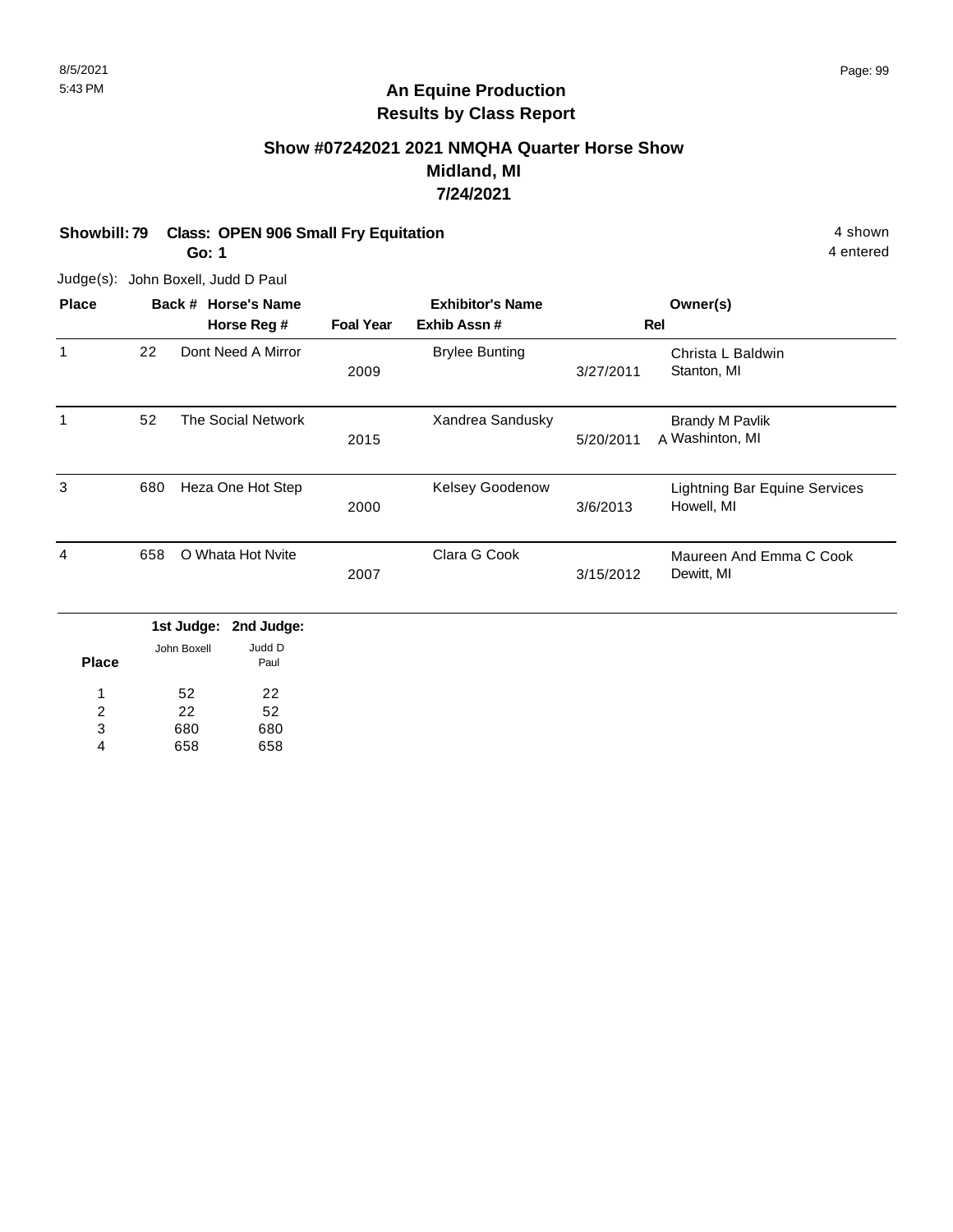| Showbill: 80 | Go: 1       |                                    |                  | Class: AQHA 244102 L1 Amt Walk Trot Hunter Under Saddle |          | 0 shown<br>0 entered |
|--------------|-------------|------------------------------------|------------------|---------------------------------------------------------|----------|----------------------|
|              |             | Judge(s): John Boxell, Judd D Paul |                  |                                                         |          |                      |
| <b>Place</b> |             | Back # Horse's Name                |                  | <b>Exhibitor's Name</b>                                 | Owner(s) |                      |
|              |             | Horse Reg #                        | <b>Foal Year</b> | Exhib Assn#                                             | Rel      |                      |
|              |             | 1st Judge: 2nd Judge:              |                  |                                                         |          |                      |
| <b>Place</b> | John Boxell | Judd D<br>Paul                     |                  |                                                         |          |                      |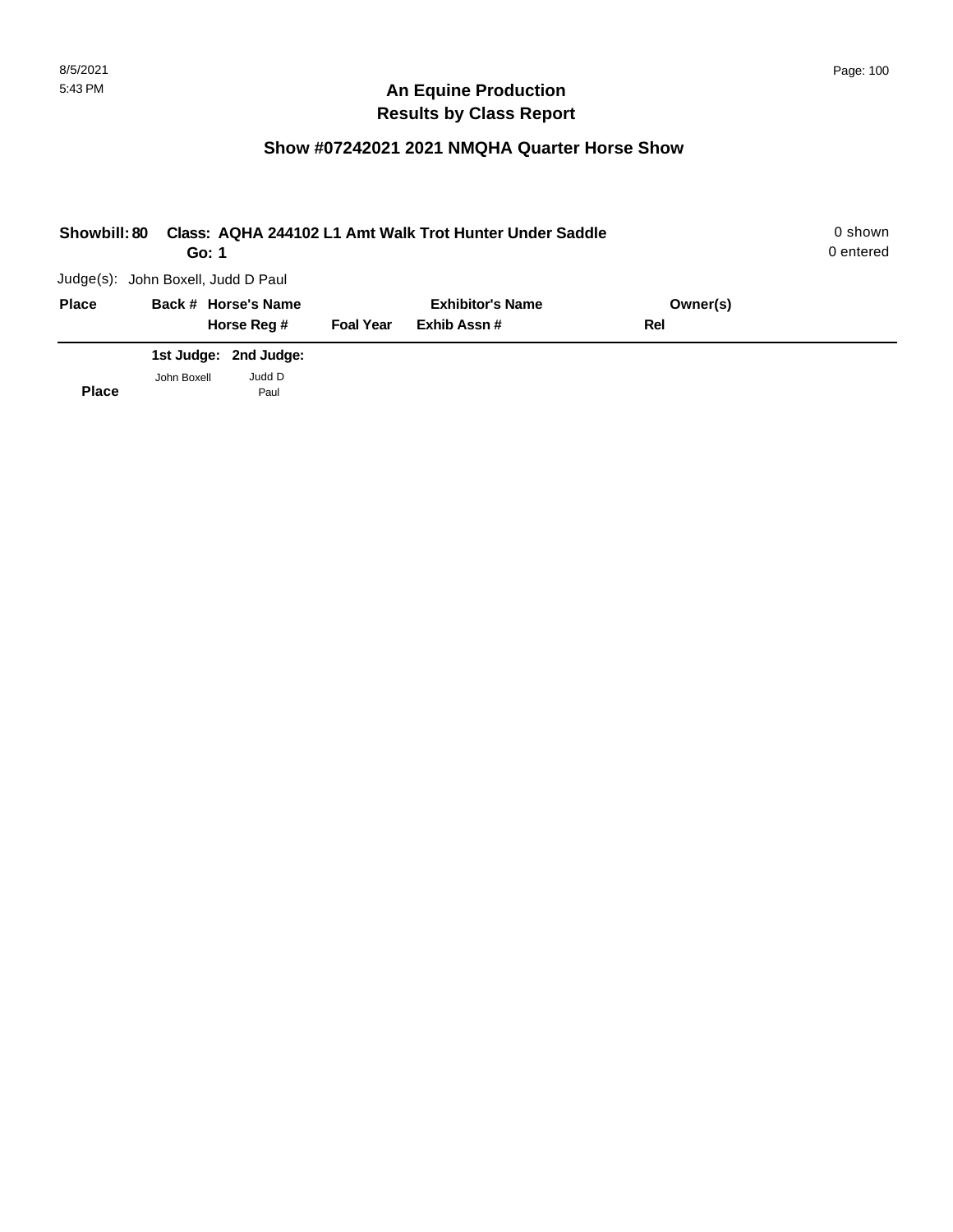| <b>Showbill: 81</b> | Go: 1                              |                       |                  | Class: AQHA 252102 L1 Amt Walk Trot Hunt Seat Equitation |          | 0 shown<br>0 entered |
|---------------------|------------------------------------|-----------------------|------------------|----------------------------------------------------------|----------|----------------------|
|                     | Judge(s): John Boxell, Judd D Paul |                       |                  |                                                          |          |                      |
| <b>Place</b>        |                                    | Back # Horse's Name   |                  | <b>Exhibitor's Name</b>                                  | Owner(s) |                      |
|                     |                                    | Horse Reg #           | <b>Foal Year</b> | Exhib Assn#                                              | Rel      |                      |
|                     |                                    | 1st Judge: 2nd Judge: |                  |                                                          |          |                      |
| <b>Place</b>        | John Boxell                        | Judd D<br>Paul        |                  |                                                          |          |                      |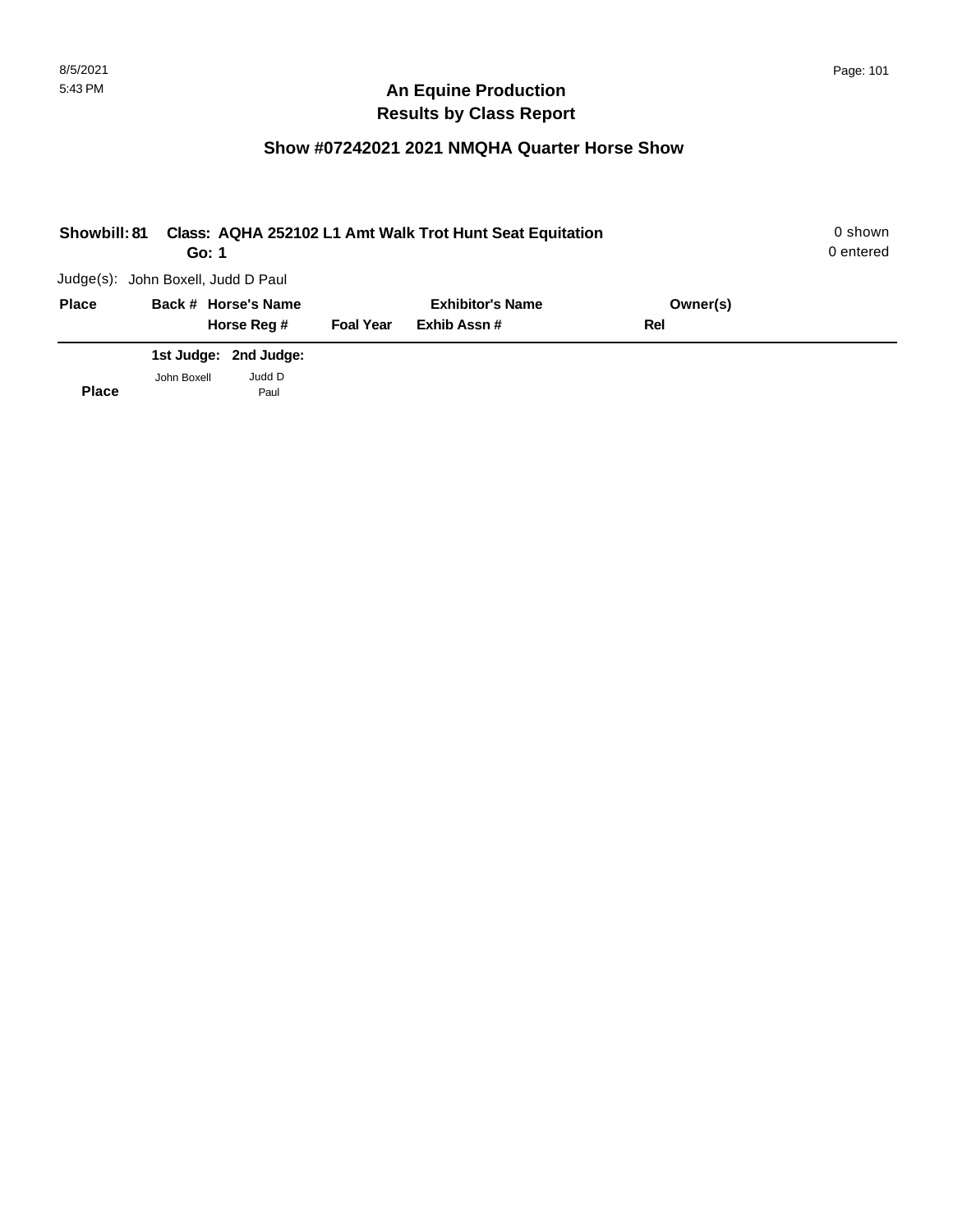| <b>Showbill: 82</b> | Go: 1                              |                       |                  | Class: AQHA 444102 L1 Youth Walk Trot Hunter Under Saddle |          | 0 shown<br>0 entered |
|---------------------|------------------------------------|-----------------------|------------------|-----------------------------------------------------------|----------|----------------------|
|                     | Judge(s): John Boxell, Judd D Paul |                       |                  |                                                           |          |                      |
| <b>Place</b>        |                                    | Back # Horse's Name   |                  | <b>Exhibitor's Name</b>                                   | Owner(s) |                      |
|                     |                                    | Horse Reg #           | <b>Foal Year</b> | Exhib Assn#                                               | Rel      |                      |
|                     |                                    | 1st Judge: 2nd Judge: |                  |                                                           |          |                      |
| <b>Place</b>        | John Boxell                        | Judd D<br>Paul        |                  |                                                           |          |                      |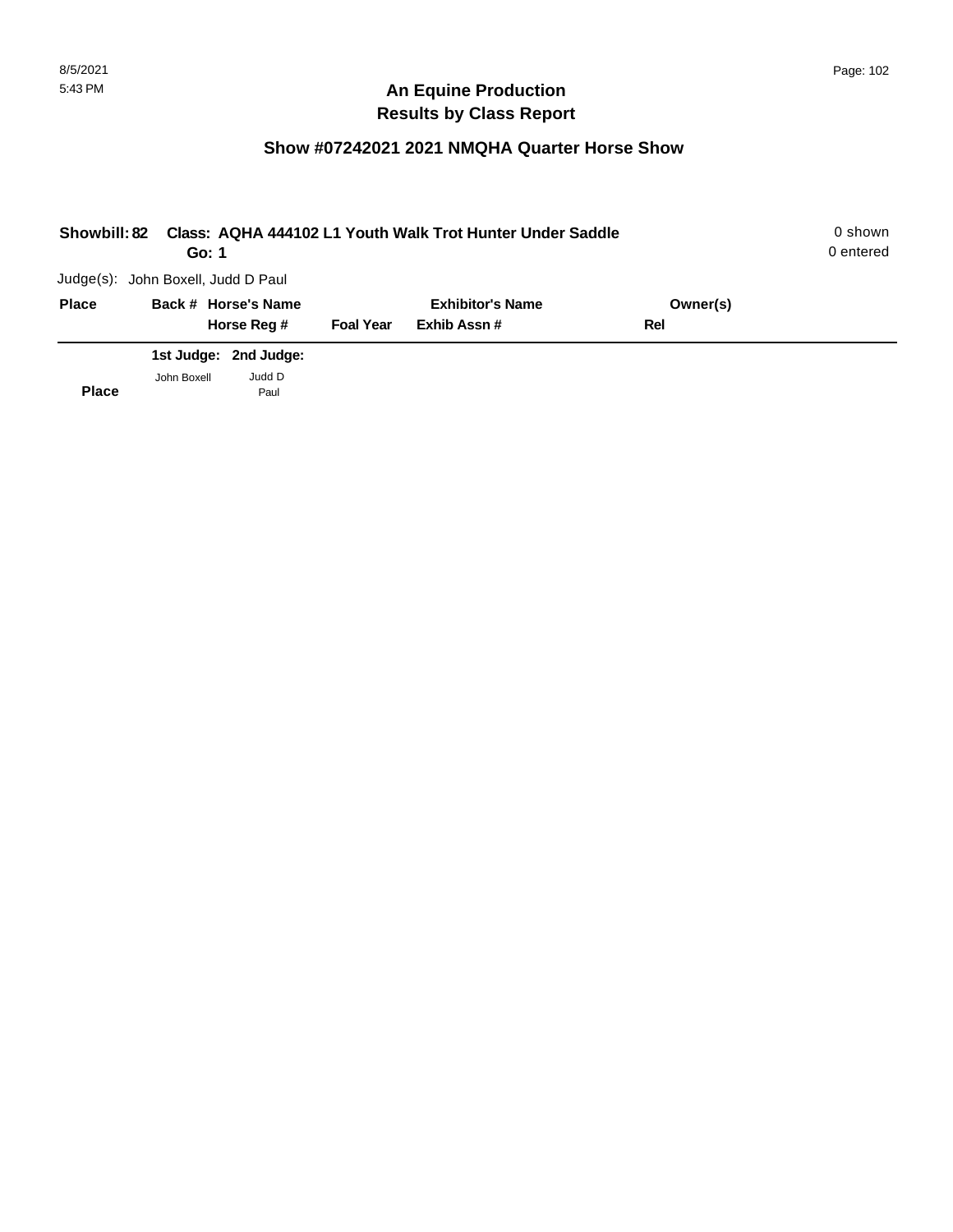| <b>Showbill: 83</b> | Go: 1                              |                       |                  | Class: AQHA 452102 L1 Youth Walk Trot Hunt Seat Equitation |          | 0 shown<br>0 entered |
|---------------------|------------------------------------|-----------------------|------------------|------------------------------------------------------------|----------|----------------------|
|                     | Judge(s): John Boxell, Judd D Paul |                       |                  |                                                            |          |                      |
| <b>Place</b>        |                                    | Back # Horse's Name   |                  | <b>Exhibitor's Name</b>                                    | Owner(s) |                      |
|                     |                                    | Horse Reg #           | <b>Foal Year</b> | Exhib Assn#                                                | Rel      |                      |
|                     |                                    | 1st Judge: 2nd Judge: |                  |                                                            |          |                      |
| <b>Place</b>        | John Boxell                        | Judd D<br>Paul        |                  |                                                            |          |                      |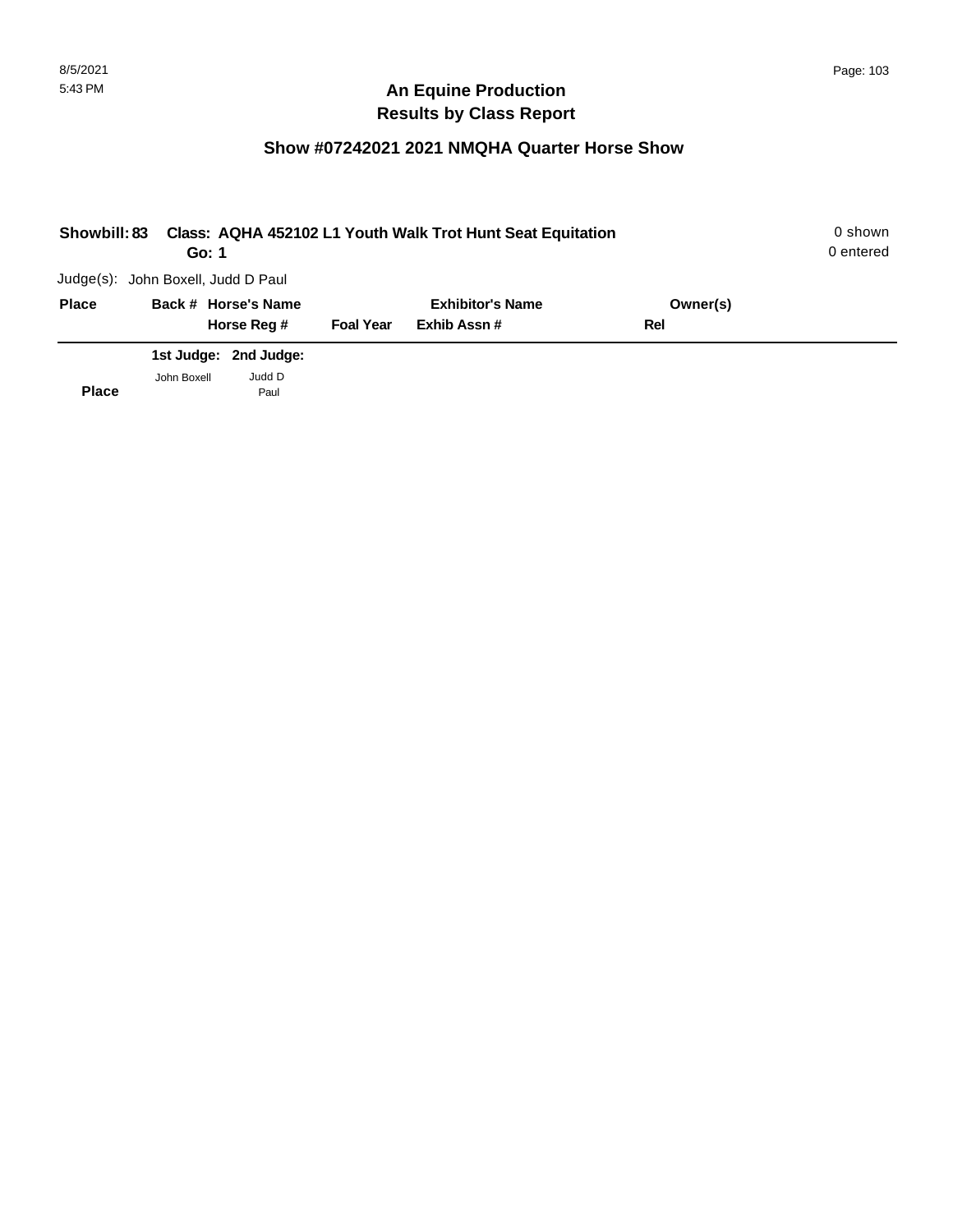# **Show #07242021 2021 NMQHA Quarter Horse Show Midland, MI 7/24/2021**

**Showbill: 84 Class: AQHA 252001 RK Amt Hunt Seat Equitation** 16 Shown 16 shown

**Go: 1**

Judge(s): John Boxell, Judd D Paul

| <b>Place</b>     |     | Back # Horse's Name                          |                  | <b>Exhibitor's Name</b>                       |           | Owner(s)                                                            |
|------------------|-----|----------------------------------------------|------------------|-----------------------------------------------|-----------|---------------------------------------------------------------------|
|                  |     | Horse Reg #                                  | <b>Foal Year</b> | Exhib Assn#                                   |           | <b>Rel</b>                                                          |
| $\mathbf{1}$     | 523 | My Vintage Mercedes<br>AQHA - 5122389        | 2008             | Delaney Bakker<br>AQHA - 4385180              | 12/7/2000 | Cynthia K Bakker<br>Grand Haven, MI                                 |
| $\overline{2}$   | 25  | Johnny Diesel<br>AQHA - 5577316              | 2013             | Morgan Letzkus<br>AQHA - 4007767              | 5/25/1999 | Morgan Letzkus<br>Z Linwood, MI<br>AQHA - 4007767                   |
| $\overline{c}$   | 672 | Good Time Ami<br>AQHA - 4554189              | 2004             | Hannah Catherine Flickinger<br>AQHA - 3695440 | 6/14/2000 | Hannah Catherine Flickinger<br>Z Scotts, MI<br>AQHA - 3695440       |
| $\overline{4}$   | 744 | Hes A Famous Kisser<br>AQHA - 5277229        | 2009             | Jacquelyn Oliver<br>AQHA - 3212543            | 8/5/1993  | Pamela S Hooper<br>Deckerville, MI                                  |
| 5                | 727 | Zips Back In Time<br>AQHA - 5326861          | 2010             | <b>Brittney Foye</b><br>AQHA - 2705572        |           | <b>Brittney Foye</b><br>11/25/1990 Z Merrill, MI<br>AQHA - 2705572  |
| 6                | 804 | <b>Follow Ur Intuition</b><br>AQHA - 5550913 | 2013             | Stefanie A Freeland<br>AQHA - 4332257         |           | Stefanie A Freeland<br>11/13/1968 Z Fruitport, MI<br>AQHA - 4332257 |
| $\overline{7}$   | 252 | Made Of Candy<br>AQHA - 5958401              | 2018             | Stephen Erdman<br>AQHA - 3583314              | 2/22/1993 | Stephen Erdman<br>Z Whitehall, MI<br>AQHA - 3583314                 |
| $\overline{7}$   | 728 | Xtreme Zip<br>AQHA - 5558800                 | 2013             | <b>Audra Levitte</b><br>AQHA - 1863538        | 8/10/1968 | Audra Levitte<br>Z Lexington, MI<br>AQHA - 1863538                  |
| $\boldsymbol{9}$ | 664 | Code Red Cover Girl<br>AQHA - 5552118        | 2013             | Jessica Bills<br>AQHA - 2695099               | 12/3/1991 | Jessica Bills<br>Beulah, MI<br>AQHA - 2695099                       |
| <b>NP</b>        | 197 | WF Dynamic Invite<br>AQHA - 5797020          | 2015             | Marjorie Taylor<br>AQHA - 3203018             | 4/16/1961 | Marjorie Taylor<br>Z West Branch, MI<br>AQHA - 3203018              |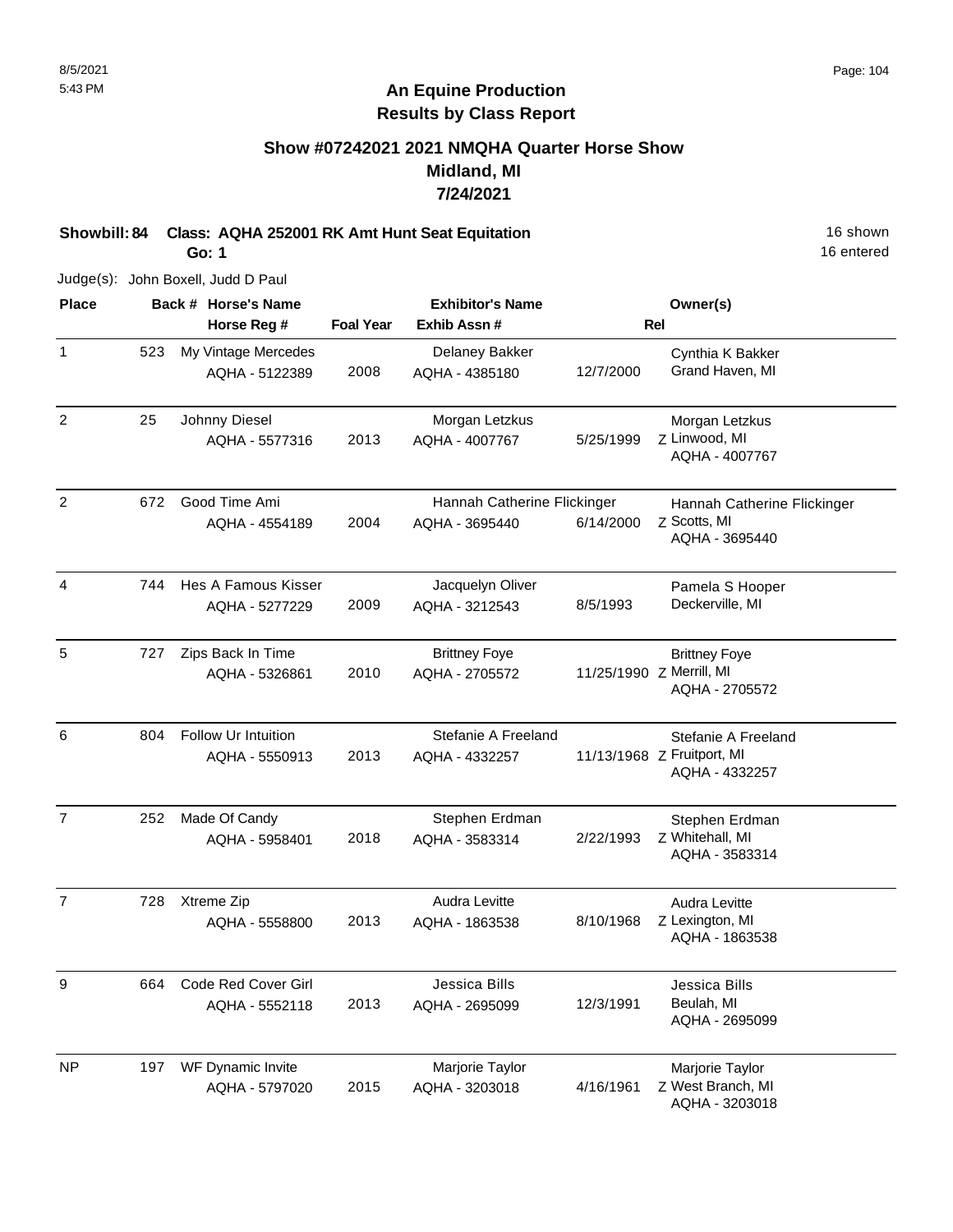#### **Show #07242021 2021 NMQHA Quarter Horse Show**

#### **Midland, MI 7/24/2021**

|           |     |                                           |      | 176776V61                                  |           |                                                          |
|-----------|-----|-------------------------------------------|------|--------------------------------------------|-----------|----------------------------------------------------------|
| <b>NP</b> | 244 | <b>Twisted Batt</b><br>AQHA - 5904280     | 2018 | Michelle Dawn Eno<br>AQHA - 1965805        |           | Michelle Dawn Eno<br>Z Sterling, MI<br>AQHA - 1965805    |
| <b>NP</b> | 498 | It Makes Cents<br>AQHA - 4868855          | 2006 | Serena Fleming-Dittenber<br>AQHA - 4286821 | 8/3/2000  | <b>Richard Dittenber</b><br>Α                            |
| <b>NP</b> | 623 | Absolute At The Bar<br>AQHA - 5200996     | 2009 | Katie Marie Blount<br>AQHA - 3662768       |           | Katie Marie Blount<br>Z Belleville, MI<br>AQHA - 3662768 |
| <b>NP</b> | 661 | Indeed Shez Lazy<br>AQHA - X0705446       | 2012 | Lauryn Leuenberger<br>AQHA - 4263568       | 9/6/2000  | Lauryn Leuenberger<br>Z Saginaw, MI<br>AQHA - 4263568    |
| <b>NP</b> | 693 | <b>Expensive Assets</b><br>AQHA - 5455402 | 2012 | Julia Hardy<br><b>AQHA - APPLIED</b>       | 7/11/2001 | <b>Madison Elizabeth Pfahl</b>                           |
| NP        | 695 | Kruzin For Cowgirls<br>AQHA - X07187680   | 2015 | Laura Stillman<br>AQHA - 4282895           | 7/4/1971  | Laura Stillman<br>Z Grand Bume, MI<br>AQHA - 4282895     |

| 1st Judge: 2nd Judge: |       |  |
|-----------------------|-------|--|
| John Boxell           |       |  |
|                       | Place |  |
|                       |       |  |
| 523                   | 1     |  |
| 25                    | 2     |  |
| 744                   | 3     |  |
| 672                   | 4     |  |
| 727                   | 5     |  |
| 728                   | 6     |  |
| 252                   | 7     |  |
| 804                   | 8     |  |
| 664                   | 9     |  |
|                       |       |  |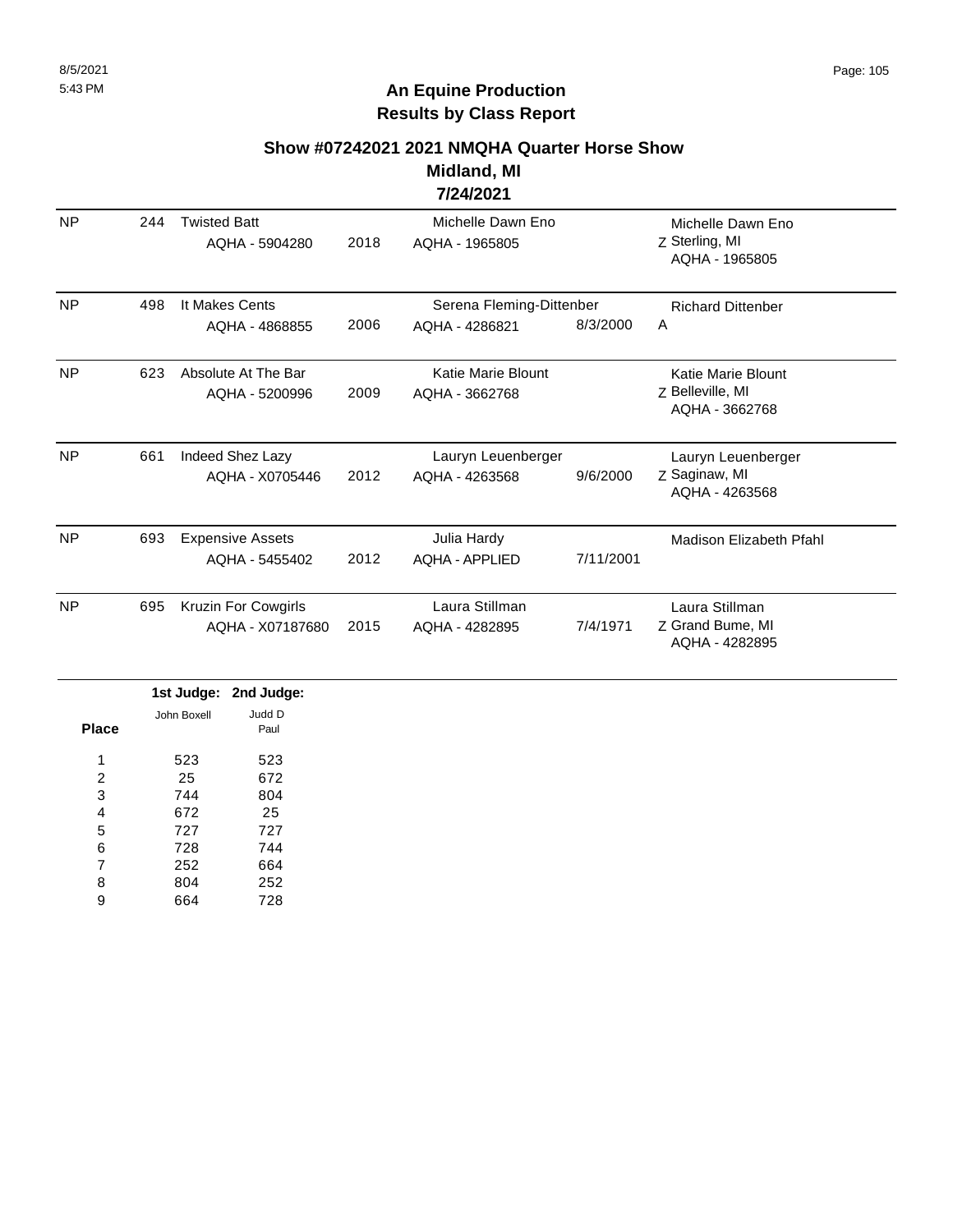#### **Show #07242021 2021 NMQHA Quarter Horse Show Midland, MI 7/24/2021**

**Showbill: 85 Class: AQHA 252002 L1 Amt Hunt Seat Equitation** 21 shown **Go: 1**

Judge(s): John Boxell, Judd D Paul

**Back # Horse's Name Place Owner(s) Horse Reg # Exhib Assn # Foal Year Rel Exhibitor's Name** 1 523 My Vintage Mercedes **1. Example 20 Fernand Containst A Bakker** 65 Cynthia K Bakker 2008 AQHA - 4385180 12/7/2000 Grand Haven, MI AQHA - 5122389 Delaney Bakker 523 2 Z Holland, MI Lisa A Ondersma-Lowetz AQHA - 1932276 2007 I O You One AQHA - 5005599 Lisa A Ondersma-Lowetz AQHA - 1932276 3/25/1983 66  $\mathfrak{p}$ Z Albion, MI Ulrike Klotz DVM AQHA - 3561304 2015 Sweet N Lazy AQHA - 5673039 Ulrike Klotz DVM AQHA - 3561304 2/13/1968 499 4 Z Mccullough Kathleen/Tim Lennhouts Fruitport, MI 2017 Surely Good N Hot AQHA - X0733715 Kathleen McCullough AQHA - 3199899 5/23/1984 681 5 Z Washinton, MI Brandy M Pavlik AQHA - 3285231 2015 The Social Network AQHA - 5742354 Brandy M Pavlik AQHA - 3285231 9/3/1983 52 5 Z Belleville, MI Katie Marie Blount AQHA - 3662768 2009 Absolute At The Bar AQHA - 5200996 Katie Marie Blount AQHA - 3662768 623 5 1990 - Taal Hes A Famous Kisser Theory State University Oliver Channels State Pamela State Pamela State Pamela State Pamela State Pamela State Pamela State Pamela State Pamela State Pamela State Pamela State Pamela State 2009 Deckerville, MI AQHA - 3212543 8/5/1993 AQHA - 5277229 Jacquelyn Oliver 744 8 Z Scotts, MI Hannah Catherine Flickinger AQHA - 3695440 2004 672 Good Time Ami AQHA - 4554189 Hannah Catherine Flickinger AQHA - 3695440 6/14/2000 9 Z Merrill, MI Brittney Foye AQHA - 2705572 2010 Zips Back In Time AQHA - 5326861 Brittney Foye AQHA - 2705572 727 10 Morgan Bailey Lopin N Lookin Bellaine, MI AQHA - 4139213 2011 AQHA - 5412391 Morgan Bailey AQHA - 4139213 1/18/2000 480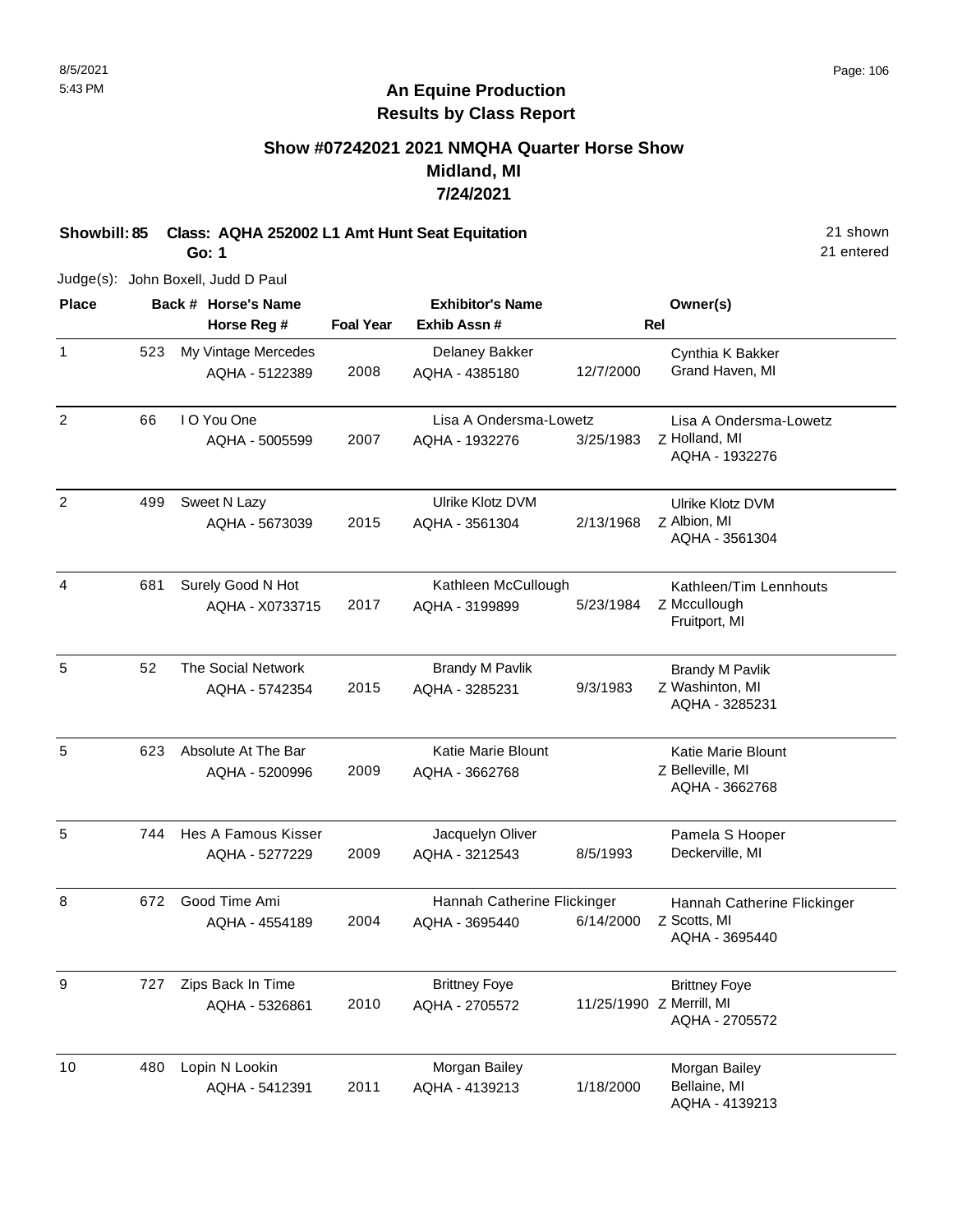#### **Show #07242021 2021 NMQHA Quarter Horse Show**

**Midland, MI 7/24/2021**

| 11        | 663 | Dont Make A Scene<br>AQHA - 5464105     | 2012 | Lainey Marie Zwerk<br>AQHA - 4239084       |           | Lainey Marie Zwerk<br>10/19/2000 Z Vassar, MI<br>AQHA - 4239084 |
|-----------|-----|-----------------------------------------|------|--------------------------------------------|-----------|-----------------------------------------------------------------|
| <b>NP</b> | 99  | This Jet Is Hot<br>AQHA - X0715023      | 2014 | Andrea L Laney<br>AQHA - 1450337           | 9/19/1975 | Andrea L Laney<br>Z Rosebush, MI<br>AQHA - 1450337              |
| <b>NP</b> | 130 | <b>SST StarStruck</b><br>AQHA - 5715961 | 2015 | Katie Rae Krueger<br>AQHA - 3012459        | 2/21/1994 | Katie Rae Krueger<br>Z Sandusky, MI<br>AQHA - 3012459           |
| <b>NP</b> | 167 | Hunt In My Saddle<br>AQHA - 5222715     | 2009 | Charlotte L Ruth-Kasper<br>AQHA - 494146   | 8/17/1967 | Charlotte L Ruth-Kasper<br>Z Port Austin, MI<br>AQHA - 494146   |
| <b>NP</b> | 197 | WF Dynamic Invite<br>AQHA - 5797020     | 2015 | Marjorie Taylor<br>AQHA - 3203018          | 4/16/1961 | Marjorie Taylor<br>Z West Branch, MI<br>AQHA - 3203018          |
| <b>NP</b> | 244 | <b>Twisted Batt</b><br>AQHA - 5904280   | 2018 | Michelle Dawn Eno<br>AQHA - 1965805        |           | Michelle Dawn Eno<br>Z Sterling, MI<br>AQHA - 1965805           |
| <b>NP</b> | 252 | Made Of Candy<br>AQHA - 5958401         | 2018 | Stephen Erdman<br>AQHA - 3583314           | 2/22/1993 | Stephen Erdman<br>Z Whitehall, MI<br>AQHA - 3583314             |
| <b>NP</b> | 315 | Fifty Six Kruzer<br>AQHA - 5398456      | 2011 | Hannah Rae Suddeth<br>AQHA - 4297407       | 6/6/2000  | Hannah Rae Suddeth<br>Z Oxford, MI<br>AQHA - 4297407            |
| <b>NP</b> | 498 | It Makes Cents<br>AQHA - 4868855        | 2006 | Serena Fleming-Dittenber<br>AQHA - 4286821 | 8/3/2000  | <b>Richard Dittenber</b><br>Α                                   |
| <b>NP</b> | 661 | Indeed Shez Lazy<br>AQHA - X0705446     | 2012 | Lauryn Leuenberger<br>AQHA - 4263568       | 9/6/2000  | Lauryn Leuenberger<br>Z Saginaw, MI<br>AQHA - 4263568           |
| <b>NP</b> | 695 | Kruzin For Cowgirls<br>AQHA - X07187680 | 2015 | Laura Stillman<br>AQHA - 4282895           | 7/4/1971  | Laura Stillman<br>Z Grand Bume, MI<br>AQHA - 4282895            |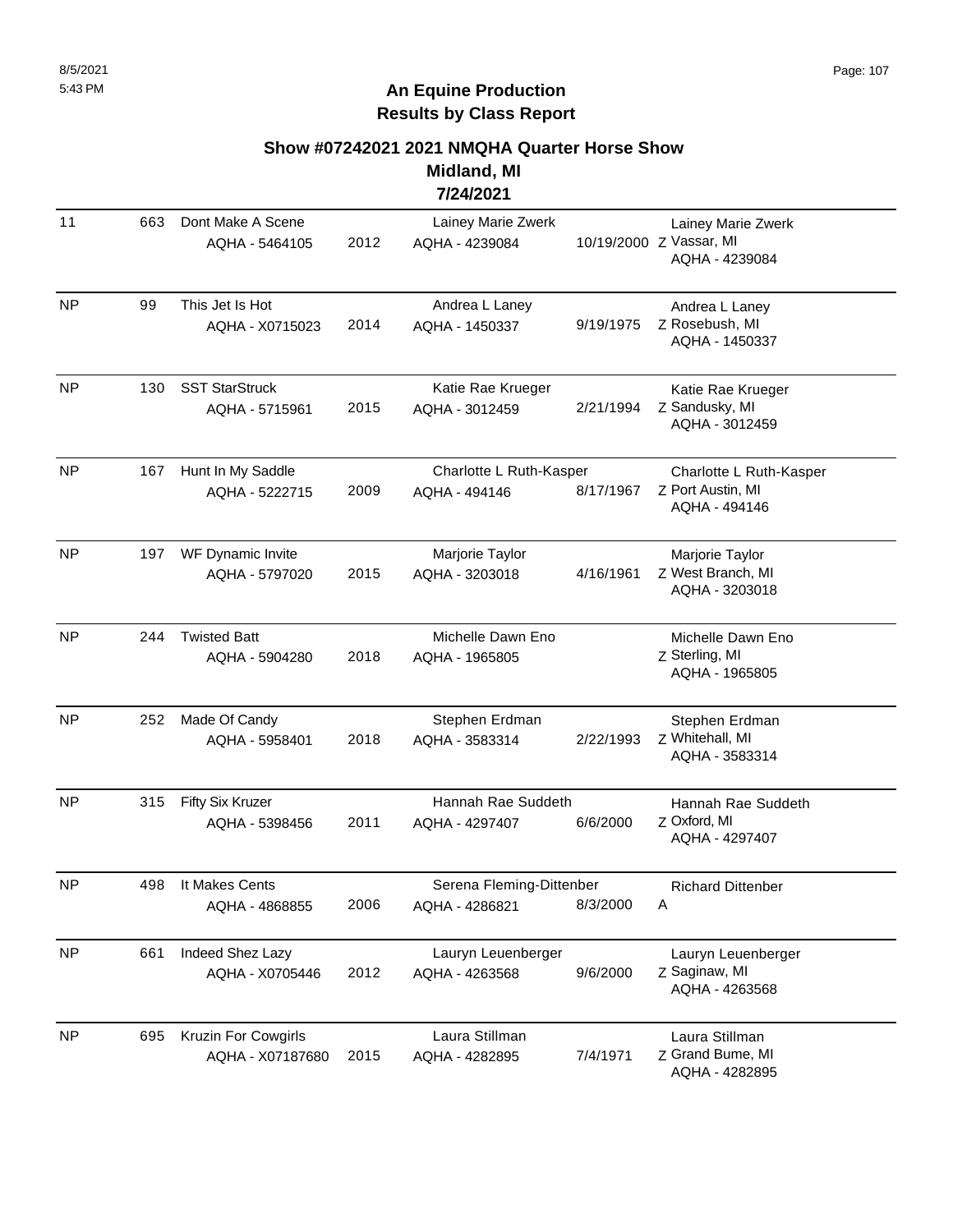#### **Show #07242021 2021 NMQHA Quarter Horse Show Midland, MI 7/24/2021**

|              |             | 1st Judge: 2nd Judge: |
|--------------|-------------|-----------------------|
|              | John Boxell | Judd D                |
| <b>Place</b> |             | Paul                  |
| 4            | 499         | 672                   |
| 2            | 523         | 523                   |
| 3            | 66          | 681                   |
| 4            | 727         | 66                    |
| 5            | 744         | 480                   |
| 6            | 623         | 499                   |
| 7            | 52          | 52                    |
| 8            | 663         | 623                   |
| 9            | 681         | 744                   |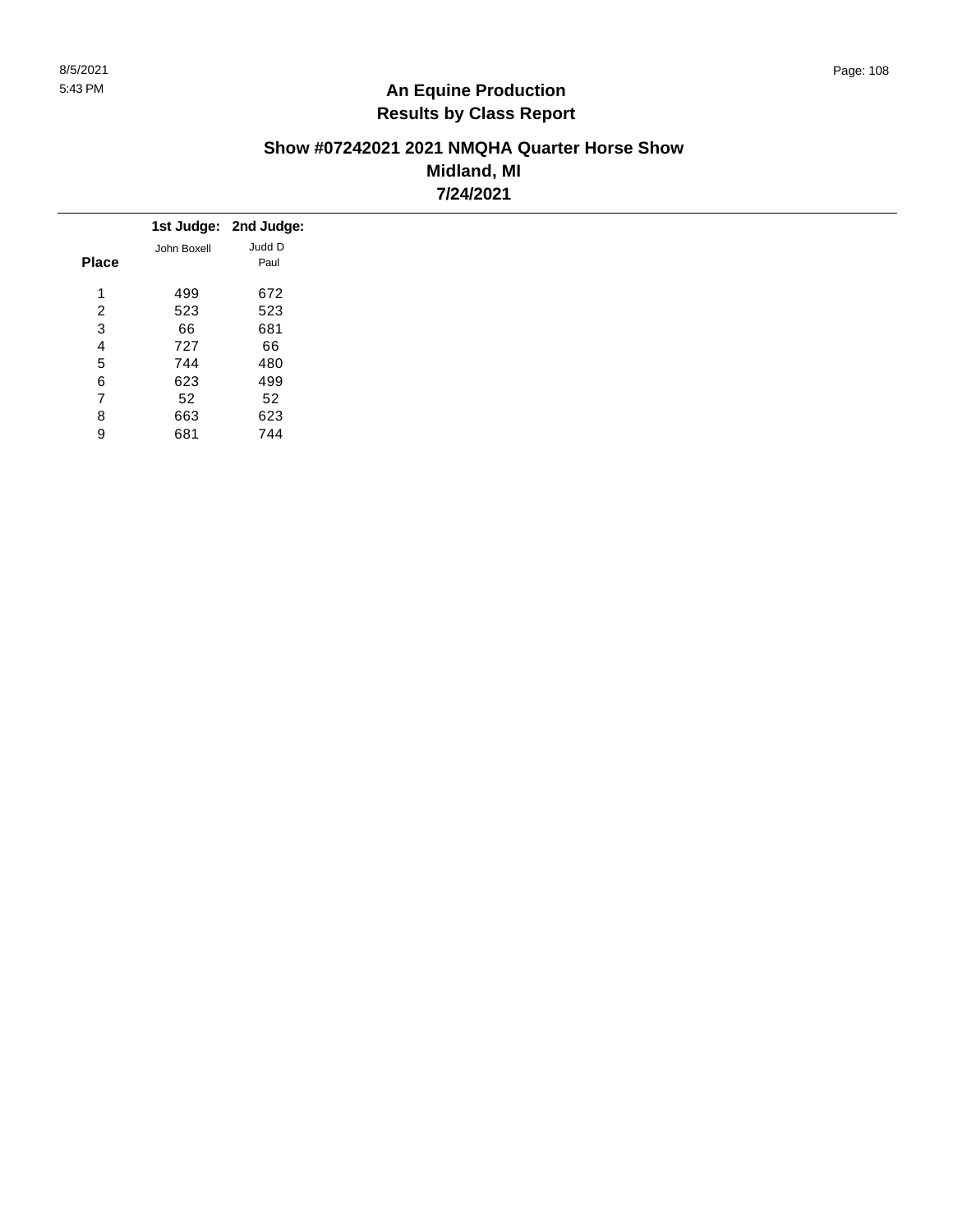#### **Show #07242021 2021 NMQHA Quarter Horse Show Midland, MI 7/24/2021**

**Showbill: 86 Class: AQHA 252800 Amt Select Hunt Seat Equitation** 12 Shown 12 shown

**Go: 1**

12 entered

Judge(s): John Boxell, Judd D Paul

| <b>Place</b>   |     | Back # Horse's Name                           |                  | <b>Exhibitor's Name</b>                  |            | Owner(s)                                                  |
|----------------|-----|-----------------------------------------------|------------------|------------------------------------------|------------|-----------------------------------------------------------|
|                |     | Horse Reg #                                   | <b>Foal Year</b> | Exhib Assn #                             |            | <b>Rel</b>                                                |
| $\mathbf{1}$   |     | 1100 Just the rite stryde<br>AQHA - 5743009   | 2017             | Kimberly A O'Boyle<br>AQHA - 2147099     | 12/16/1968 | Thad O'Boyle<br>St Louis, MI<br>AQHA - 1373726            |
| $\overline{2}$ | 123 | Rock Legend<br>AQHA - 5373153                 | 2011             | Cynthia R Pyle<br>AQHA - 1008072         | 4/26/1961  | Cynthia R Pyle<br>Z Zeeland, MI<br>AQHA - 1008072         |
| $\mathfrak{S}$ | 150 | Macs Kool Legacy<br>AQHA - 5489508            | 2012             | Susan M Frank<br>AQHA - 3302326          | 2/27/1957  | Susan M Frank<br>Z Pinconning, MI<br>AQHA - 3302326       |
| $\overline{4}$ | 728 | Xtreme Zip<br>AQHA - 5558800                  | 2013             | Audra Levitte<br>AQHA - 1863538          | 8/10/1968  | Audra Levitte<br>Z Lexington, MI<br>AQHA - 1863538        |
| 5              | 47  | Shot Of Potential<br>AQHA - 5430265           | 2011             | Anna Marie Cooper (SS)<br>AQHA - 5723    | 10/4/1947  | Anna Marie Cooper<br>Z Quiney, MI<br>AQHA - 5723          |
| 6              | 119 | Baylite Jac<br>AQHA - 5763639                 | 2016             | Jeanne Hugo<br>AQHA - 1412178            | 1/26/1964  | Jeanne Hugo<br>Z Linwood, MI<br>AQHA - 1412178            |
| $\overline{7}$ | 22  | Dont Need A Mirror<br>AQHA - 4223078          | 2009             | <b>Brenda K Howell</b><br>AQHA - 1453310 | 10/21/1965 | Christa L Baldwin<br>Stanton, MI<br>AQHA - 920340         |
| 8              | 254 | Sheza Chip Off A Pro<br>AQHA - 5353635        | 2009             | <b>Tricia Meade</b><br>AQHA - 2767830    | 6/12/1965  | <b>Tricia Meade</b><br>Z Port Huron, MI<br>AQHA - 2767830 |
| 9              | 311 | <b>Stellas Gotr Groove</b><br>AQHA - X0715665 | 2014             | Kerry Daudlin<br>AQHA - 2512678          | 9/2/1969   | Kerry Daudlin<br>Z Ortonville, MI<br>AQHA - 2512678       |
| 9              | 499 | Sweet N Lazy<br>AQHA - 5673039                | 2015             | Ulrike Klotz DVM<br>AQHA - 3561304       | 2/13/1968  | Ulrike Klotz DVM<br>Z Albion, MI<br>AQHA - 3561304        |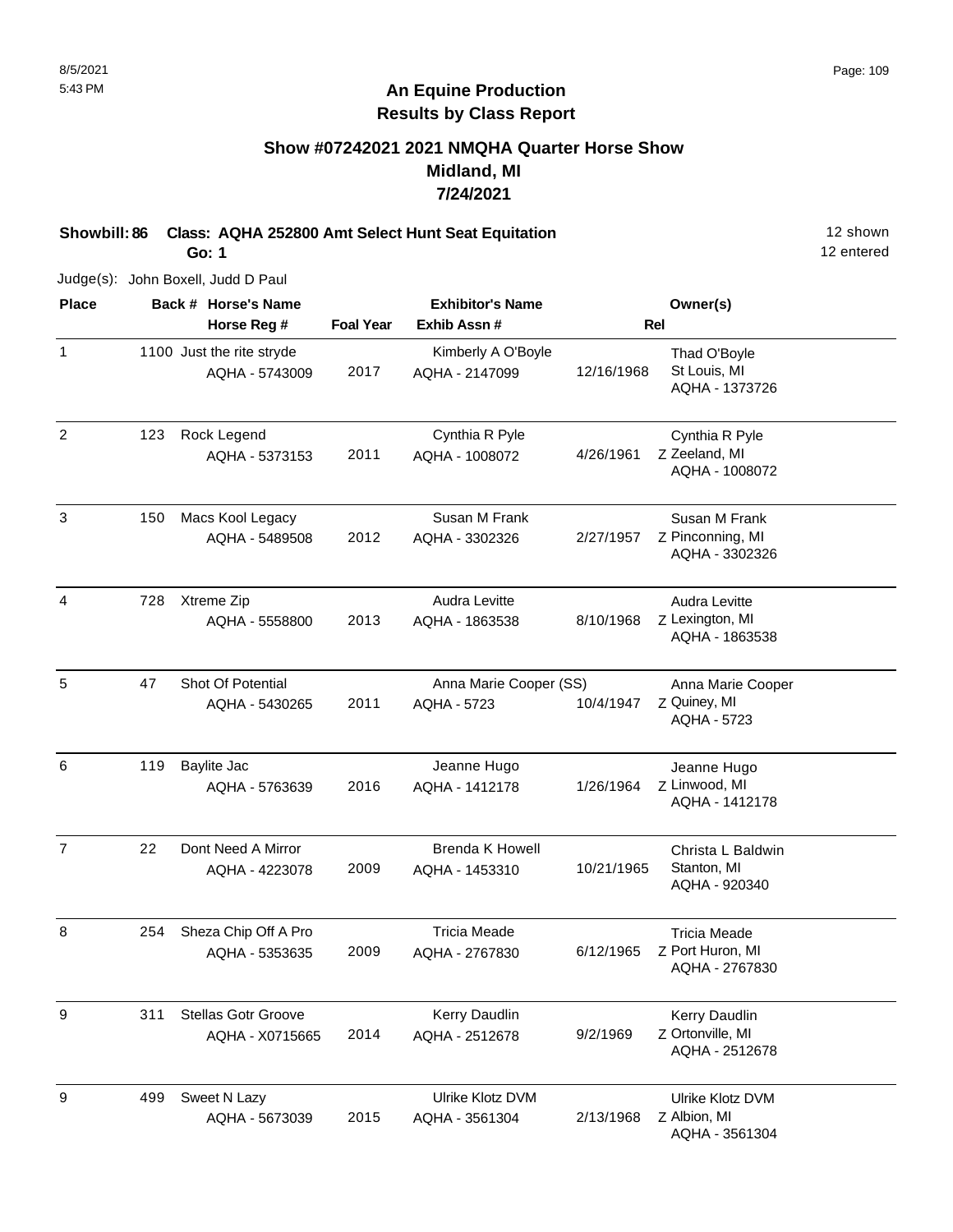# **Show #07242021 2021 NMQHA Quarter Horse Show**

#### **Midland, MI 7/24/2021**

|                |     |             |                                       |      | 77472021                              |           |                                                                     |  |
|----------------|-----|-------------|---------------------------------------|------|---------------------------------------|-----------|---------------------------------------------------------------------|--|
| <b>NP</b>      | 197 |             | WF Dynamic Invite<br>AQHA - 5797020   | 2015 | Marjorie Taylor<br>AQHA - 3203018     | 4/16/1961 | Marjorie Taylor<br>Z West Branch, MI<br>AQHA - 3203018              |  |
| NP             | 804 |             | Follow Ur Intuition<br>AQHA - 5550913 | 2013 | Stefanie A Freeland<br>AQHA - 4332257 |           | Stefanie A Freeland<br>11/13/1968 Z Fruitport, MI<br>AQHA - 4332257 |  |
|                |     | 1st Judge:  | 2nd Judge:                            |      |                                       |           |                                                                     |  |
| <b>Place</b>   |     | John Boxell | Judd D<br>Paul                        |      |                                       |           |                                                                     |  |
| 1              |     | 1100        | 1100                                  |      |                                       |           |                                                                     |  |
| $\overline{c}$ |     | 123         | 123                                   |      |                                       |           |                                                                     |  |
| 3              |     | 728         | 150                                   |      |                                       |           |                                                                     |  |
| 4              |     | 150         | 47                                    |      |                                       |           |                                                                     |  |
| 5              |     | 47          | 728                                   |      |                                       |           |                                                                     |  |
| 6              |     | 119         | 119                                   |      |                                       |           |                                                                     |  |
| $\overline{7}$ |     | 22          | 22                                    |      |                                       |           |                                                                     |  |
| 8              |     | 254         | 254                                   |      |                                       |           |                                                                     |  |
| 9              |     | 499         | 311                                   |      |                                       |           |                                                                     |  |
|                |     |             |                                       |      |                                       |           |                                                                     |  |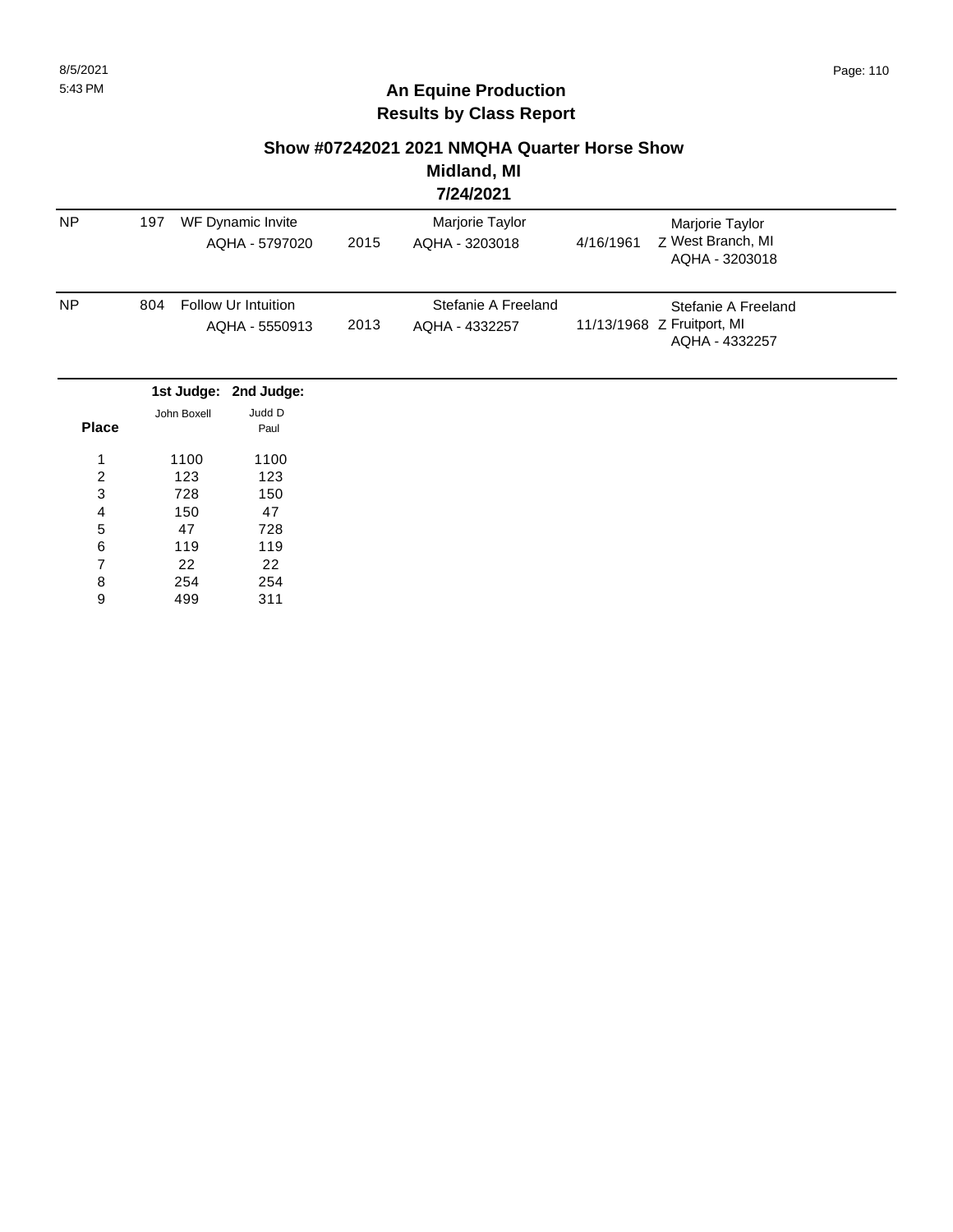# **Show #07242021 2021 NMQHA Quarter Horse Show Midland, MI 7/24/2021**

**Showbill: 87 Class: AQHA 252000 Amt Hunt Seat Equitation** 8 shown **Go: 1**

Judge(s): John Boxell, Judd D Paul

| <b>Place</b>   |     | Back # Horse's Name      |                  | <b>Exhibitor's Name</b>  |           | Owner(s)               |
|----------------|-----|--------------------------|------------------|--------------------------|-----------|------------------------|
|                |     | Horse Reg #              | <b>Foal Year</b> | Exhib Assn#              |           | <b>Rel</b>             |
| $\mathbf{1}$   | 222 | Ms Mae Flash             |                  | Brandy L Baldwin-Bunting |           | Christa L Baldwin      |
|                |     | AQHA - 5259030           | 2009             | AQHA - 1438233           | 3/6/1980  | C Stanton, MI          |
|                |     |                          |                  |                          |           | AQHA - 920340          |
| $\overline{2}$ | 114 | UF A Boy Named Sue       |                  | Ashton A Ulrich          |           | Ashton A Ulrich        |
|                |     | AQHA - 5693158           | 2015             | AQHA - 2773768           | 8/23/1990 | Z Barryton, MI         |
|                |     |                          |                  |                          |           | AQHA - 2773768         |
| $\overline{2}$ | 315 | Fifty Six Kruzer         |                  | Hannah Rae Suddeth       |           | Hannah Rae Suddeth     |
|                |     | AQHA - 5398456           | 2011             | AQHA - 4297407           | 6/6/2000  | Z Oxford, MI           |
|                |     |                          |                  |                          |           | AQHA - 4297407         |
| $\overline{4}$ | 66  | I O You One              |                  | Lisa A Ondersma-Lowetz   |           | Lisa A Ondersma-Lowetz |
|                |     | AQHA - 5005599           | 2007             | AQHA - 1932276           | 3/25/1983 | Z Holland, MI          |
|                |     |                          |                  |                          |           | AQHA - 1932276         |
| 4              | 180 | CowboysAintEasyToLuv     |                  | Kelsey Rudy              |           | Roxann Guthrie         |
|                |     | AQHA - 5359669           | 2010             | AQHA - 1434110           | 6/13/1985 | A Vassar, MI           |
|                |     |                          |                  |                          |           | AQHA - 392082          |
| 6              | 696 | <b>Blazing Potential</b> |                  | Katie Elizabeth Main     |           | Katie Elizabeth Main   |
|                |     | AQHA - 4369247           | 2003             | AQHA - 4246351           | 9/19/2000 | Z Leonard, MI          |
|                |     |                          |                  |                          |           | AQHA - 4246351         |
| $\overline{7}$ | 23  | Capital Invitation       |                  | Raeleen R Backus         |           | Raeleen R Backus       |
|                |     | AQHA - 4969099           | 2007             | AQHA - 3593326           | 9/6/2000  | Z Midland, MI          |
|                |     |                          |                  |                          |           | AQHA - 3593326         |
| 8              | 694 | Lotsa Hot Potential      |                  | Abigail R Kasper         |           | Abigail R Kasper       |
|                |     | AQHA - 5634236           | 2014             | AQHA - 3190881           | 6/9/1994  | Z Port Austin, MI      |
|                |     |                          |                  |                          |           | AQHA - 3190881         |

|              |             | 1st Judge: 2nd Judge: |
|--------------|-------------|-----------------------|
| <b>Place</b> | John Boxell | Judd D<br>Paul        |
| 1            | 222         | 222                   |
| 2            | 315         | 114                   |
| 3            | 114         | 315                   |
| 4            | 66          | 180                   |
| 5            | 180         |                       |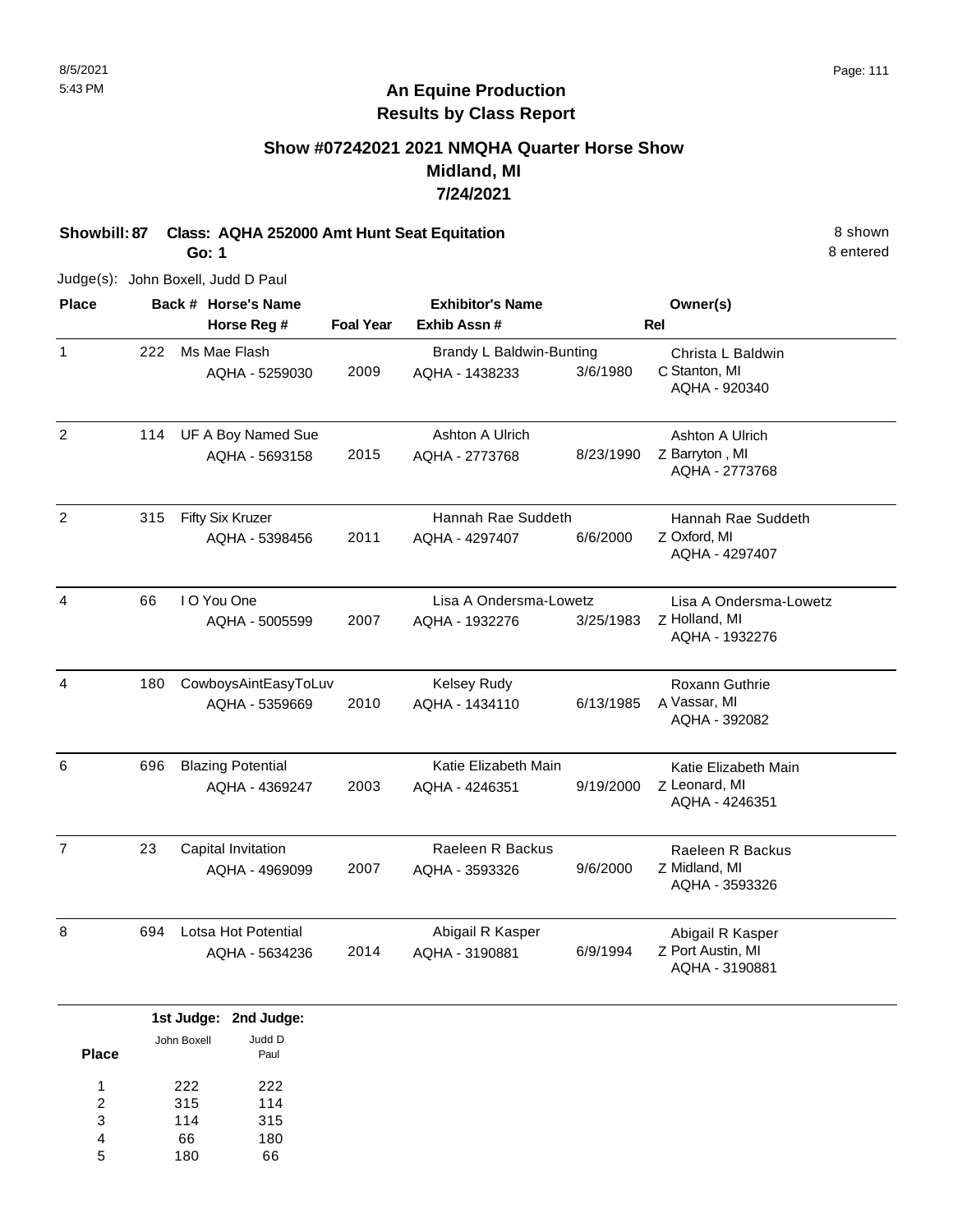#### **Show #07242021 2021 NMQHA Quarter Horse Show Midland, MI 7/24/2021**

| 6  | 696 | 696 |
|----|-----|-----|
| -7 | 23  | 23  |
| 8  | 694 | 694 |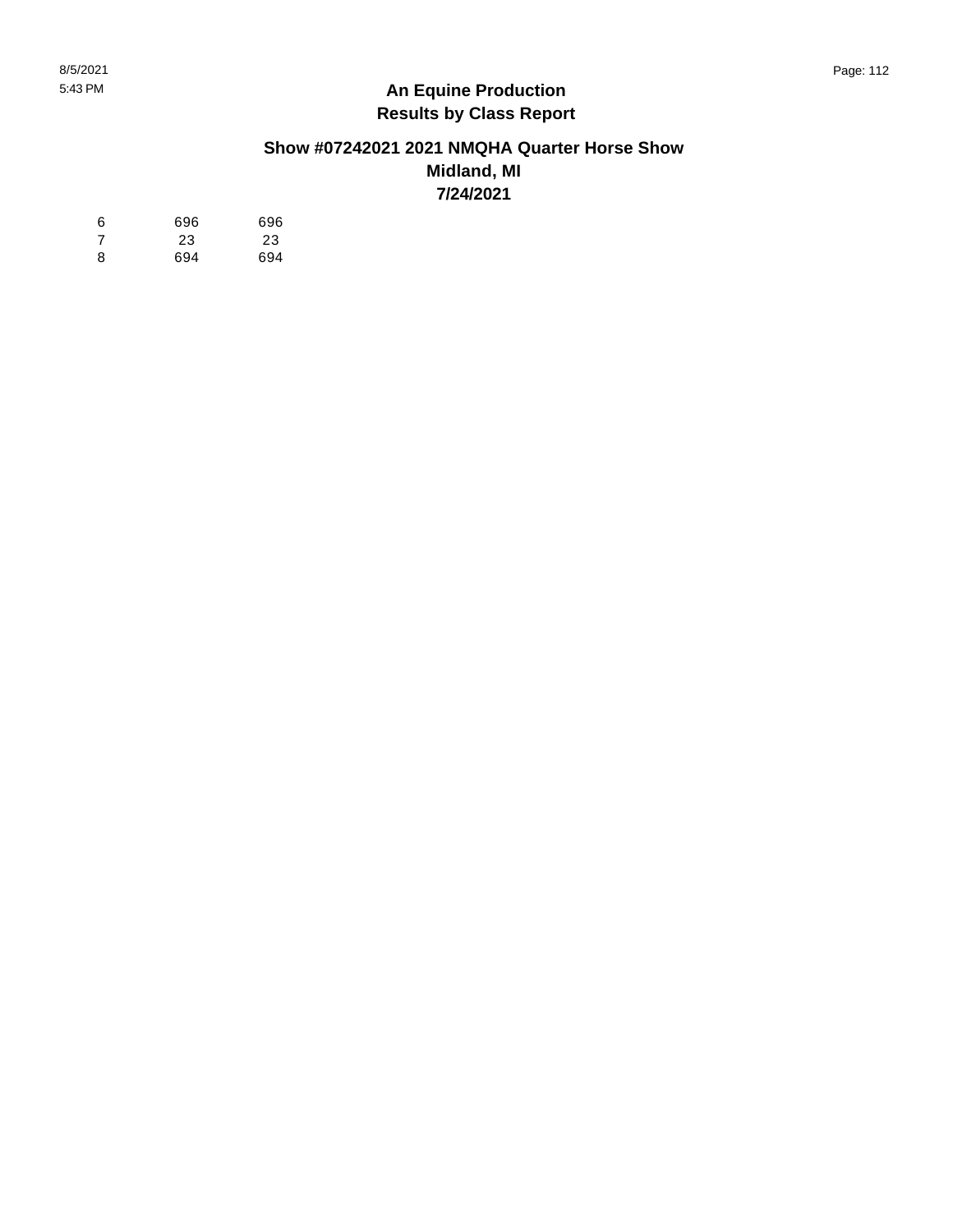# **Show #07242021 2021 NMQHA Quarter Horse Show Midland, MI 7/24/2021**

**Showbill: 88 Class: AQHA 452001 RK Youth Hunt Seat Equitation** 11 Shown 11 shown

**Go: 1**

11 entered

Judge(s): John Boxell, Judd D Paul

| <b>Place</b>   |     | Back # Horse's Name                           |                  | <b>Exhibitor's Name</b>                |                  | Owner(s)                                                    |
|----------------|-----|-----------------------------------------------|------------------|----------------------------------------|------------------|-------------------------------------------------------------|
|                |     | Horse Reg #                                   | <b>Foal Year</b> | Exhib Assn #                           | <b>Birthdate</b> | Rel                                                         |
| $\mathbf{1}$   | 665 | Only Classic Rock<br>AQHA - 5816273           | 2017             | Olivia Omer<br>AQHA - 4348658          | 10/1/2005        | Olivia Omer<br>Z Leslie, MI<br>AQHA - 4348658               |
| $\overline{2}$ | 630 | Im Pink Floyd<br>AQHA - 5371424               | 2011             | <b>Kate Davis</b><br>AQHA - 4231434    | 7/17/2002        | <b>Kate Davis</b><br>Z Williamston, MI<br>AQHA - 4231434    |
| 3              | 13  | Made With Real Cocoa<br>AQHA - 5488979        | 2012             | Brylynn E Balon<br>AQHA - 4082292      |                  | Brylynn E Balon<br>10/16/2006 Z Wales, MI<br>AQHA - 4082292 |
| 4              | 494 | <b>OnTheHuntForSweets</b><br>AQHA - 5660638   | 2014             | Kylie Guyette<br>AQHA - 4339530        | 11/6/2003        | Kylie Guyette<br>Z Clyde, MI<br>AQHA - 4339530              |
| 5              | 655 | Gotta Golden Bar<br>AQHA - 4947999            | 2007             | Alyssa G Bayerski<br>AQHA - 4279498    | 7/11/2004        | Patti Bayerski<br>A Warren, MI                              |
| 6              | 552 | Good N Iresistable<br>AQHA - 5771836          | 2016             | Emma C Cook<br>AQHA - 4451295          |                  | Emma C Cook<br>Z Dewitt, MI<br>AQHA - 4451295               |
| $\overline{7}$ | 678 | <b>BLH Jackzan Aces Par</b><br>AQHA - 5164414 | 2008             | <b>Tara Blount</b><br>AQHA - 4322413   | 7/19/2002        | <b>Tara Blount</b><br>Kimball, MI<br>AQHA - 4322413         |
| 8              | 654 | Lukes Wise Man<br>AQHA - X0682747             | 2007             | Natalie Ryanna Marsh<br>AQHA - 4398827 | 2/9/2005         | Natalie Ryanna Marsh<br>Z Midland, MI<br>AQHA - 4398827     |
| 8              | 669 | A Girl Has No Name<br>AQHA - X072884          | 2016             | Sierra Harvey<br>AQHA - 4373287        |                  | Valerie Rathburn<br>Coldwater, MI<br>AQHA - 3493203         |
| <b>NP</b>      | 493 | Sumore Shock<br>AQHA - X0611153               | 2002             | Isabel M Craig<br>AQHA - 4423577       | 4/14/2008        | Jennifer Craig<br>A Lapeer, MI<br>AQHA - 2072636            |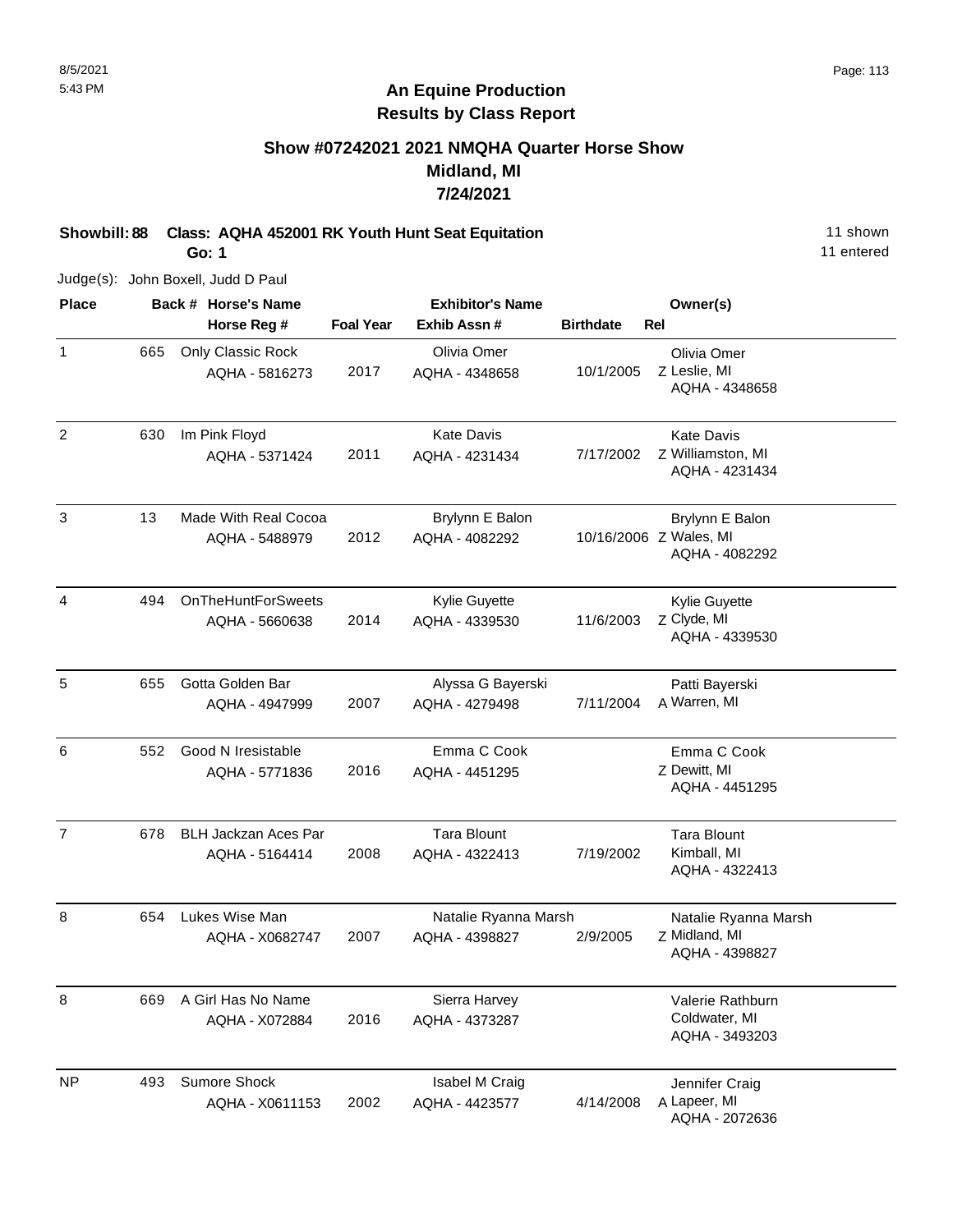#### **Show #07242021 2021 NMQHA Quarter Horse Show**

**Midland, MI 7/24/2021**

|                  |                                     |                       |                        | . <i>.</i> |          |                                |  |
|------------------|-------------------------------------|-----------------------|------------------------|------------|----------|--------------------------------|--|
| <b>NP</b>        | 652<br>Bee A Rose<br>AQHA - 5486162 |                       | Dakota Barnett         |            |          | Dakota Barnett                 |  |
|                  |                                     |                       | 2012<br>AQHA - 4445619 |            | 8/4/2007 | Z Munith, MI<br>AQHA - 4445619 |  |
|                  |                                     | 1st Judge: 2nd Judge: |                        |            |          |                                |  |
| <b>Place</b>     | John Boxell                         | Judd D<br>Paul        |                        |            |          |                                |  |
| 1                | 665                                 | 630                   |                        |            |          |                                |  |
| $\boldsymbol{2}$ | 13                                  | 665                   |                        |            |          |                                |  |
| 3                | 630                                 | 13                    |                        |            |          |                                |  |
| 4                | 494                                 | 494                   |                        |            |          |                                |  |
| 5                | 655                                 | 552                   |                        |            |          |                                |  |
| 6                | 678                                 | 655                   |                        |            |          |                                |  |
| 7                | 552                                 | 678                   |                        |            |          |                                |  |
| 8                | 669                                 | 654                   |                        |            |          |                                |  |
| 9                | 654                                 | 669                   |                        |            |          |                                |  |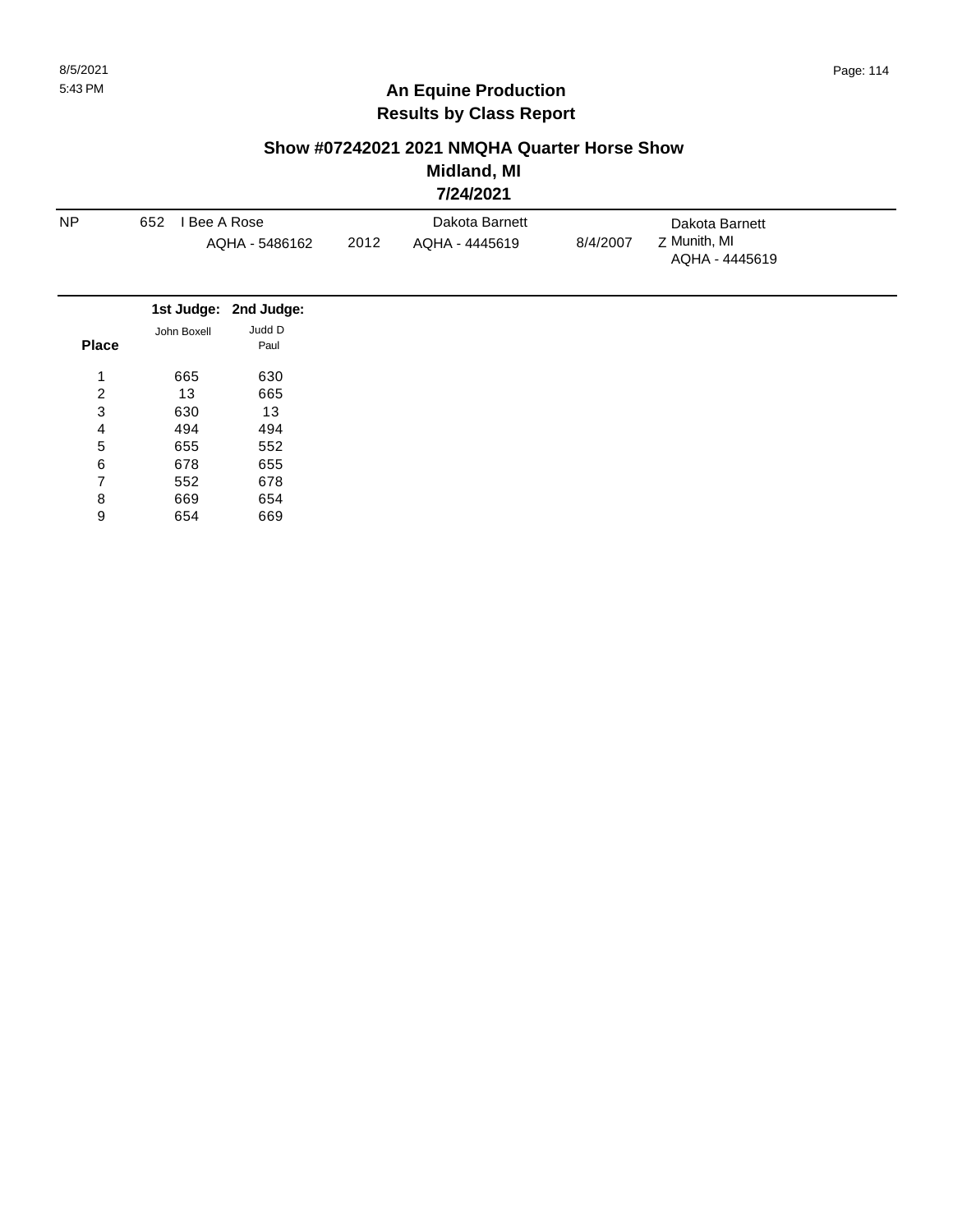# **Show #07242021 2021 NMQHA Quarter Horse Show Midland, MI 7/24/2021**

**Showbill: 89 Class: AQHA 452702 L1 Youth Hunt Seat Equitation (13 & Under)** 6 shown

**Go: 1**

Judge(s): John Boxell, Judd D Paul

| <b>Place</b>   | Back # Horse's Name |                                        | <b>Exhibitor's Name</b> |                                            |                  | Owner(s)                                                   |  |
|----------------|---------------------|----------------------------------------|-------------------------|--------------------------------------------|------------------|------------------------------------------------------------|--|
|                |                     | Horse Reg #                            | <b>Foal Year</b>        | Exhib Assn#                                | <b>Birthdate</b> | <b>Rel</b>                                                 |  |
| $\mathbf{1}$   | 206                 | Prepare To B Shocked<br>AQHA - 5072971 | 2008                    | Myah Jane Chaput<br>AQHA - 4338036         | 2/6/2009         | <b>Stacy Chaput</b><br>A Rodney, MI<br>AQHA - 2755258      |  |
| 2              | 222                 | Ms Mae Flash<br>AQHA - 5259030         | 2009                    | <b>Braelyn L Bunting</b><br>AQHA - 4169456 | 8/27/2008        | Christa L Baldwin<br>D Stanton, MI<br>AQHA - 920340        |  |
| $\overline{2}$ | 493                 | Sumore Shock<br>AQHA - X0611153        | 2002                    | Isabel M Craig<br>AQHA - 4423577           | 4/14/2008        | Jennifer Craig<br>A Lapeer, MI<br>AQHA - 2072636           |  |
| 2              | 552                 | Good N Iresistable<br>AQHA - 5771836   | 2016                    | Emma C Cook<br>AQHA - 4451295              |                  | Emma C Cook<br>Z Dewitt, MI<br>AQHA - 4451295              |  |
| 5              | 669                 | A Girl Has No Name<br>AQHA - X072884   | 2016                    | Sierra Harvey<br>AQHA - 4373287            |                  | Valerie Rathburn<br>Coldwater, MI<br>AQHA - 3493203        |  |
| 6              | 107                 | Regal N Grand<br>AQHA - 4799999        | 2006                    | <b>Taylin Collins</b><br>AQHA - 4231198    | 3/16/2007        | <b>Taylin Collins</b><br>Z Rose City, MI<br>AQHA - 4231198 |  |

|       |             | 1st Judge: 2nd Judge: |
|-------|-------------|-----------------------|
| Place | John Boxell | Judd D<br>Paul        |
| 1     | 206         | 206                   |
| 2     | 493         | 552                   |
| 3     | 222         | 222                   |
| 4     | 552         | 493                   |
| 5     | 669         | 669                   |
| 6     | 107         | 107                   |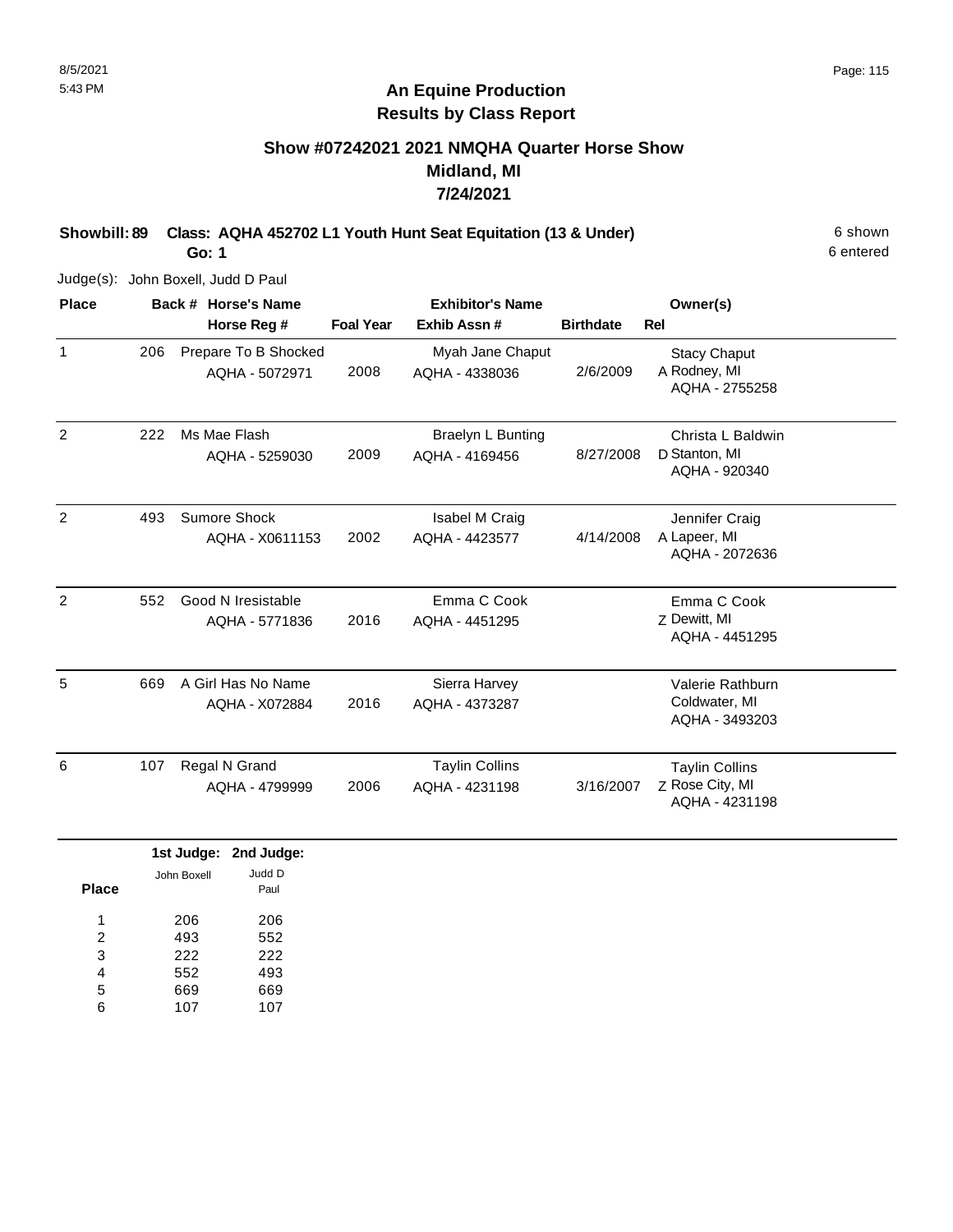# **Show #07242021 2021 NMQHA Quarter Horse Show Midland, MI 7/24/2021**

**Showbill: 90 Class: AQHA 452802 L1 Youth Hunt Seat Equitation (14-18)** 5 Shown

**Go: 1**

Judge(s): John Boxell, Judd D Paul

| <b>Place</b>   |     | Back # Horse's Name                   | <b>Exhibitor's Name</b> |                                     |           | Owner(s)                                                        |  |
|----------------|-----|---------------------------------------|-------------------------|-------------------------------------|-----------|-----------------------------------------------------------------|--|
|                |     | Horse Reg #                           | <b>Foal Year</b>        | Exhib Assn#                         |           | Rel                                                             |  |
| 1              | 750 | Fancy Enough To Win<br>AQHA - 5396026 | 2011                    | Maya Edwards<br>AQHA - 4206334      | 5/4/2004  | <b>Madison Mulder</b><br>Midland, MI<br>AQHA - 4059219          |  |
| $\overline{2}$ | 630 | Im Pink Floyd<br>AQHA - 5371424       | 2011                    | <b>Kate Davis</b><br>AQHA - 4231434 | 7/17/2002 | <b>Kate Davis</b><br>Z Williamston, MI<br>AQHA - 4231434        |  |
| 3              | 655 | Gotta Golden Bar<br>AQHA - 4947999    | 2007                    | Alyssa G Bayerski<br>AQHA - 4279498 | 7/11/2004 | Patti Bayerski<br>A Warren, MI                                  |  |
| 4              |     | 1854 Hes Good To Go<br>AQHA - 5024149 | 2007                    | Isabelle Freeland<br>AQHA - 4286820 | 6/23/2002 | Isabelle Freeland<br>Z Fruitpont, MI<br>AQHA - 4286820          |  |
| 5              | 188 | Dont Court Me<br>AQHA - 3649407       | 1998                    | Selena Mertz<br>AQHA - 4176213      |           | Selena Mertz<br>10/30/2004 Z Fort Gratiot, MI<br>AQHA - 4176213 |  |

|              |             | 1st Judge: 2nd Judge: |
|--------------|-------------|-----------------------|
| <b>Place</b> | John Boxell | Judd D<br>Paul        |
| 1            | 750         | 750                   |
| 2            | 630         | 630                   |
| 3            | 655         | 655                   |
| 4            | 1854        | 1854                  |
| 5            | 188         | 188                   |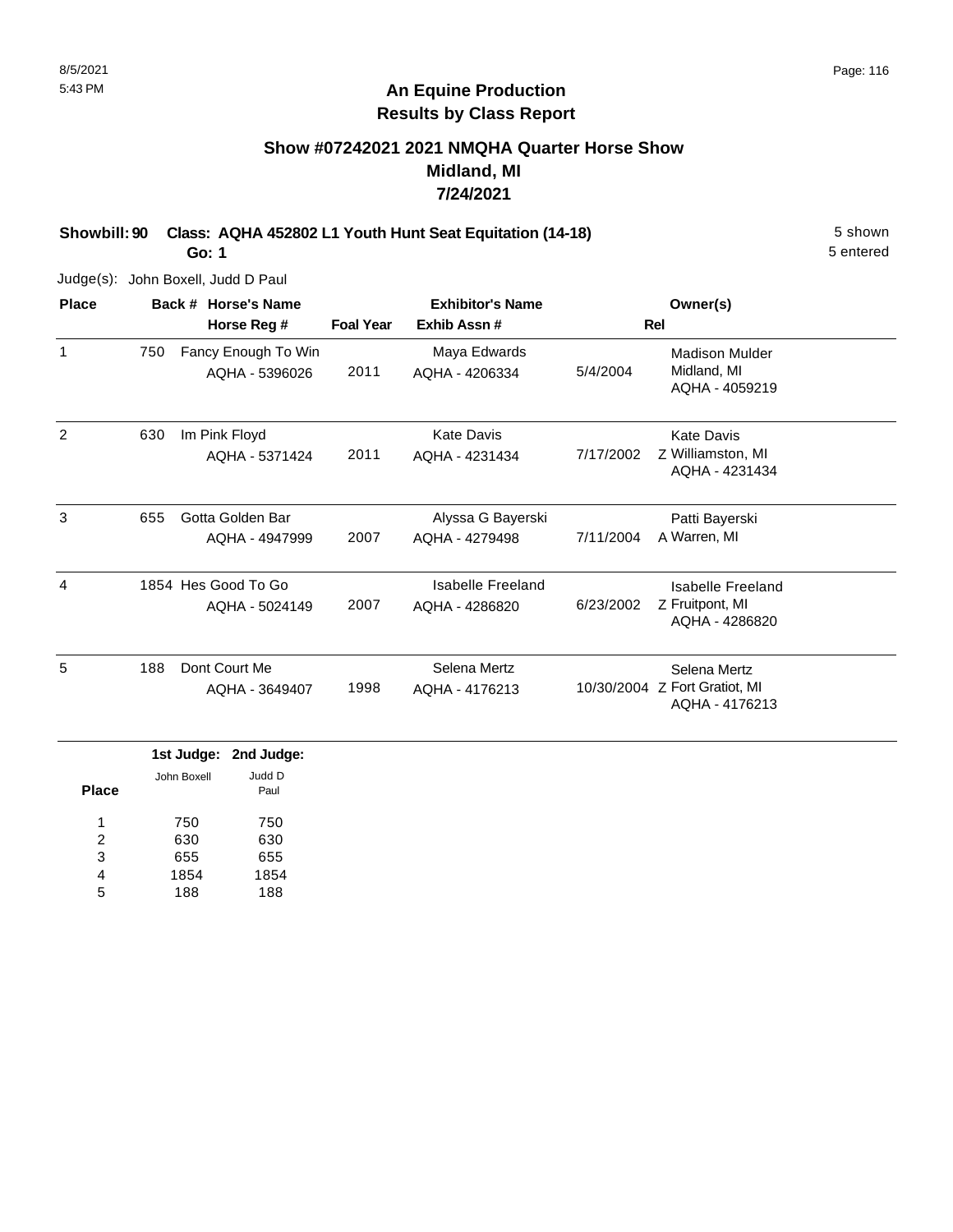# **Show #07242021 2021 NMQHA Quarter Horse Show Midland, MI 7/24/2021**

**Showbill: 91 Class: AQHA 452000 Youth Hunt Seat Equitation** 6 shown **Go: 1**

Judge(s): John Boxell, Judd D Paul

| <b>Place</b>   |           | Back # Horse's Name                   |                  | <b>Exhibitor's Name</b>                    | Owner(s)         |                                                                 |
|----------------|-----------|---------------------------------------|------------------|--------------------------------------------|------------------|-----------------------------------------------------------------|
|                |           | Horse Reg #                           | <b>Foal Year</b> | Exhib Assn#                                | <b>Birthdate</b> | <b>Rel</b>                                                      |
| $\mathbf{1}$   | 630       | Im Pink Floyd<br>AQHA - 5371424       | 2011             | <b>Kate Davis</b><br>AQHA - 4231434        | 7/17/2002        | <b>Kate Davis</b><br>Z Williamston, MI<br>AQHA - 4231434        |
| $\overline{2}$ | 235       | Gota B A Hit<br>AQHA - 5614033        | 2014             | <b>Grace Gasper</b><br>AQHA - 4004844      |                  | <b>Tammy Gasper</b><br>Frankenmuth, MI                          |
| 3              | 99        | This Jet Is Hot<br>AQHA - X0715023    | 2014             | Lillian Laney<br>AQHA - 4036034            | 3/1/2005         | Andrea L Laney<br>A Rosebush, MI<br>AQHA - 1450337              |
| 4              | 188       | Dont Court Me<br>AQHA - 3649407       | 1998             | Selena Mertz<br>AQHA - 4176213             |                  | Selena Mertz<br>10/30/2004 Z Fort Gratiot, MI<br>AQHA - 4176213 |
| 5              |           | 1854 Hes Good To Go<br>AQHA - 5024149 | 2007             | <b>Isabelle Freeland</b><br>AQHA - 4286820 | 6/23/2002        | Isabelle Freeland<br>Z Fruitpont, MI<br>AQHA - 4286820          |
|                | 107<br>DQ | Regal N Grand<br>AQHA - 4799999       | 2006             | <b>Taylin Collins</b><br>AQHA - 4231198    | 3/16/2007        | <b>Taylin Collins</b><br>Z Rose City, MI<br>AQHA - 4231198      |

|       |             | 1st Judge: 2nd Judge: |
|-------|-------------|-----------------------|
| Place | John Boxell | Judd D<br>Paul        |
| 1     | 630         | 630                   |
| 2     | 235         | 235                   |
| 3     | 99          | 188                   |
| 4     | 1854        | 99                    |
| 5     | 188         | 1854                  |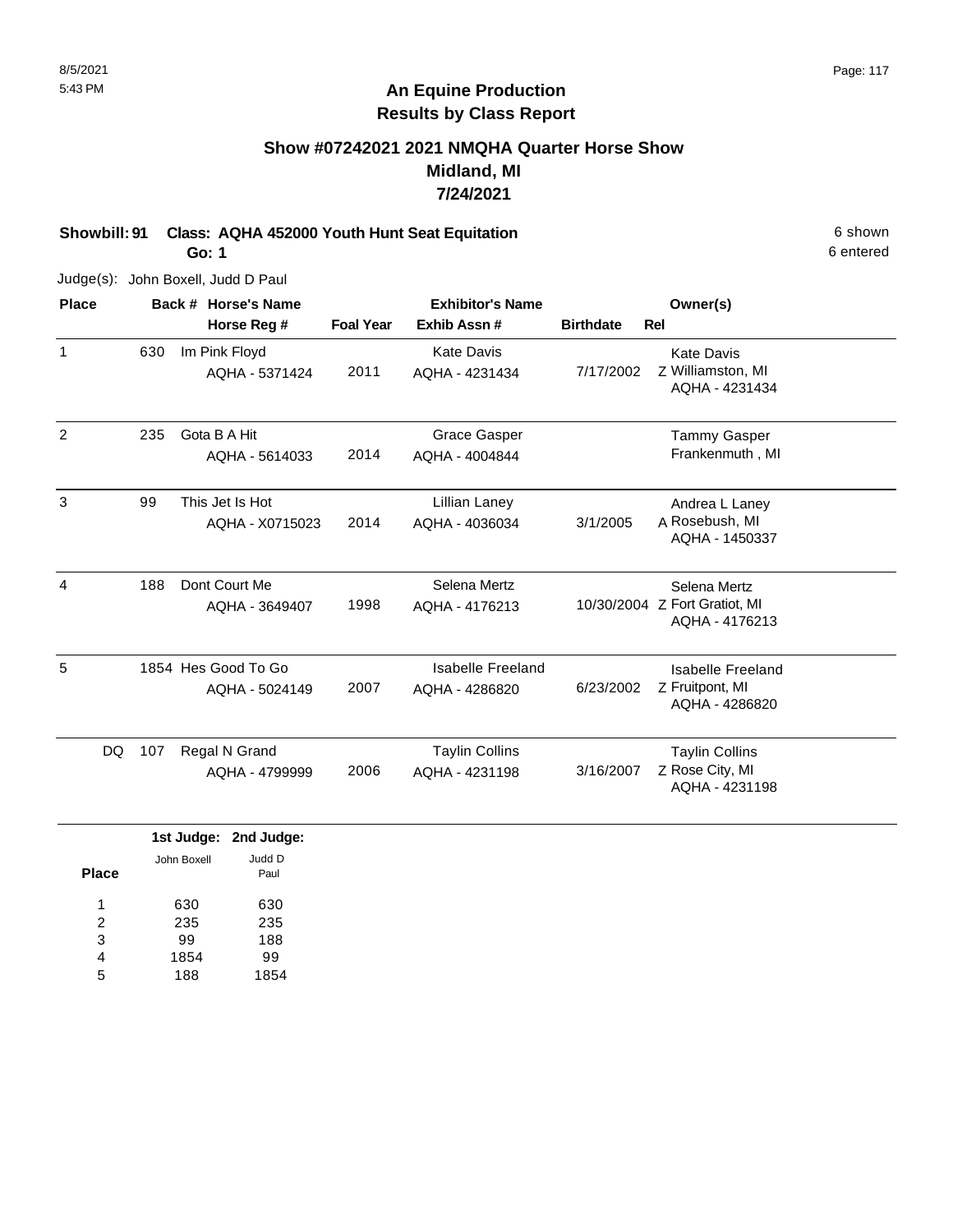# **Show #07242021 2021 NMQHA Quarter Horse Show Midland, MI 7/24/2021**

**Showbill: 92 Class: AQHA 136004 L1 Western Riding 4 shown 4 shown 4 shown** 

**Go: 1**

Judge(s): John Boxell, Judd D Paul

| <b>Place</b> |     | Back # Horse's Name                               | <b>Exhibitor's Name</b> |                                        |           | Owner(s)                                           |  |
|--------------|-----|---------------------------------------------------|-------------------------|----------------------------------------|-----------|----------------------------------------------------|--|
|              |     | Horse Reg #                                       | <b>Foal Year</b>        | Exhib Assn#                            |           | Rel                                                |  |
| 1            | 123 | Rock Legend<br>AQHA - 5373153                     | 2011                    | Cynthia R Pyle<br>AQHA - 1008072       | 4/26/1961 | Cynthia R Pyle<br>Z Zeeland, MI<br>AQHA - 1008072  |  |
| 2            | 124 | Madd Money<br>AQHA - 5807913                      | 2017                    | Christopher R Dalton<br>AQHA - 3338178 |           | Lauren E Lauver<br>Caledonia, MI<br>AQHA - 4365835 |  |
| 3            | 993 | Chics Love Me<br>AQHA - 5770499                   | 2016                    | Joe Goodenow<br>AQHA - 4157928         |           | <b>Heather C Pelon</b><br>Cohoctah, MI             |  |
| DQ           | 119 | Baylite Jac<br>AQHA - 5763639                     | 2016                    | Jeanne Hugo<br>AQHA - 1412178          | 1/26/1964 | Jeanne Hugo<br>Z Linwood, MI<br>AQHA - 1412178     |  |
|              |     | 1st Judge:<br>2nd Judge:<br>Judd D<br>John Boxell |                         |                                        |           |                                                    |  |

| Place | JULILL DUACIL | uuu v<br>Paul |
|-------|---------------|---------------|
| 1     | 123           | 123           |
| 2     | 124           | 124           |
| 3     | 993           | 993           |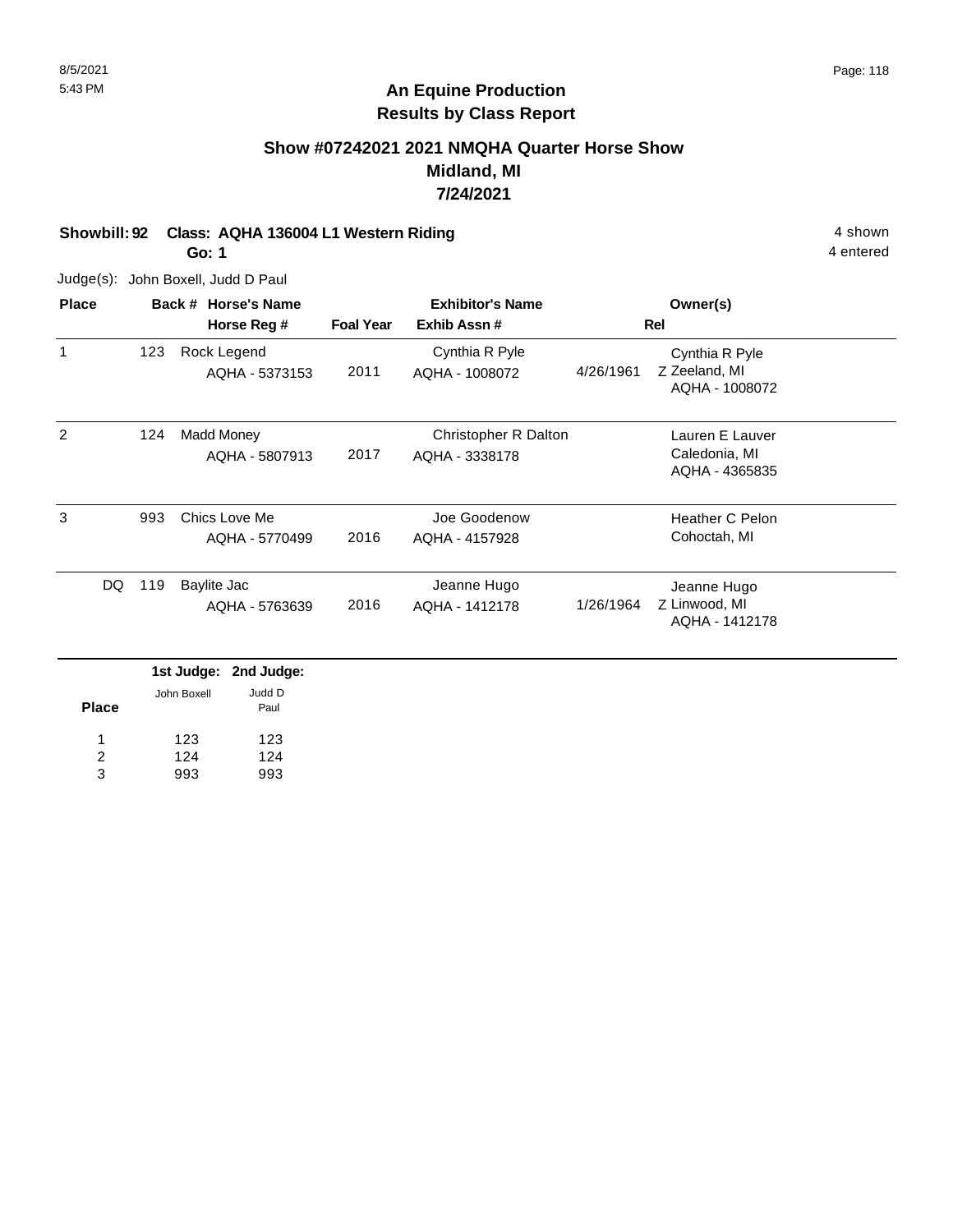# **Show #07242021 2021 NMQHA Quarter Horse Show**

| Showbill: 93 | Go: 1                              | Class: AQHA 136000 Western Riding |                  |                         |          | 0 shown<br>0 entered |
|--------------|------------------------------------|-----------------------------------|------------------|-------------------------|----------|----------------------|
|              | Judge(s): John Boxell, Judd D Paul |                                   |                  |                         |          |                      |
| <b>Place</b> |                                    | Back # Horse's Name               |                  | <b>Exhibitor's Name</b> | Owner(s) |                      |
|              |                                    | Horse Reg #                       | <b>Foal Year</b> | Exhib Assn#             | Rel      |                      |
|              |                                    | 1st Judge: 2nd Judge:             |                  |                         |          |                      |
| <b>Place</b> | John Boxell                        | Judd D<br>Paul                    |                  |                         |          |                      |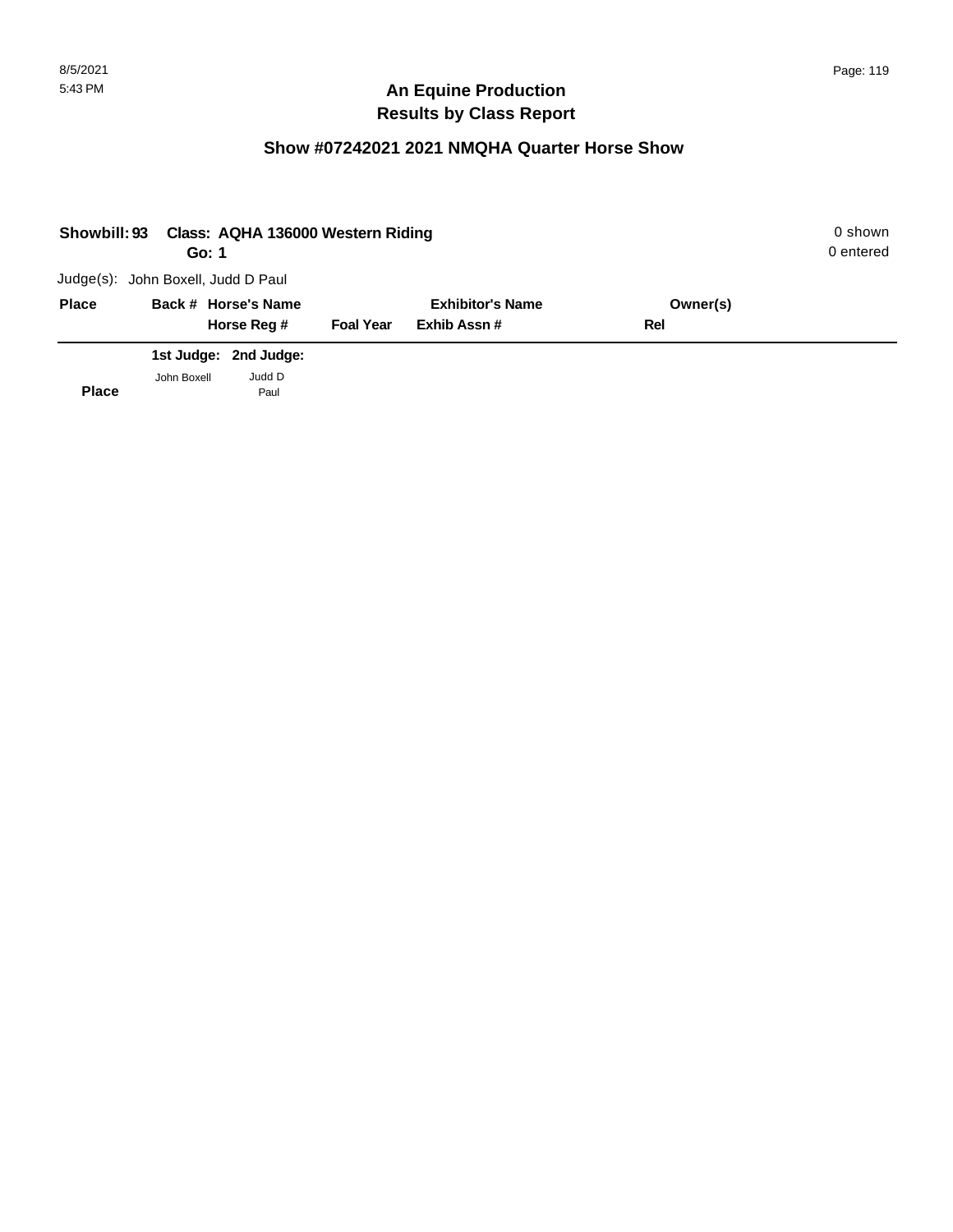# **Show #07242021 2021 NMQHA Quarter Horse Show Midland, MI 7/24/2021**

#### **Showbill: 94 Class: AQHA 236002 L1 Amt Western Riding 3 shown 3 shown** 3 shown **Go: 1**

3 entered

Judge(s): John Boxell, Judd D Paul

| <b>Place</b>   | Back # Horse's Name |             |                                       |                  | <b>Exhibitor's Name</b>          |           | Owner(s)                            |
|----------------|---------------------|-------------|---------------------------------------|------------------|----------------------------------|-----------|-------------------------------------|
|                |                     |             | Horse Reg #                           | <b>Foal Year</b> | Exhib Assn#                      |           | Rel                                 |
| 1              | 523                 |             | My Vintage Mercedes<br>AQHA - 5122389 | 2008             | Delaney Bakker<br>AQHA - 4385180 | 12/7/2000 | Cynthia K Bakker<br>Grand Haven, MI |
| 2              | 66                  |             | I O You One                           |                  | Lisa A Ondersma-Lowetz           |           | Lisa A Ondersma-Lowetz              |
|                |                     |             | AQHA - 5005599                        | 2007             | AQHA - 1932276                   | 3/25/1983 | Z Holland, MI<br>AQHA - 1932276     |
| 2              | 335                 |             | One Kool Fool                         |                  | <b>Brenda Schrader</b>           |           | <b>Brenda Schrader</b>              |
|                |                     |             | AQHA - 5527197                        | 2013             | AQHA - 3436099                   | 4/20/1954 | Z Tekonsha, MI<br>AQHA - 3436099    |
|                |                     | 1st Judge:  | 2nd Judge:                            |                  |                                  |           |                                     |
| <b>Place</b>   |                     | John Boxell | Judd D<br>Paul                        |                  |                                  |           |                                     |
|                |                     | 523         | 523                                   |                  |                                  |           |                                     |
| $\overline{c}$ |                     | 66          | 335                                   |                  |                                  |           |                                     |
| 3              |                     | 335         | 66                                    |                  |                                  |           |                                     |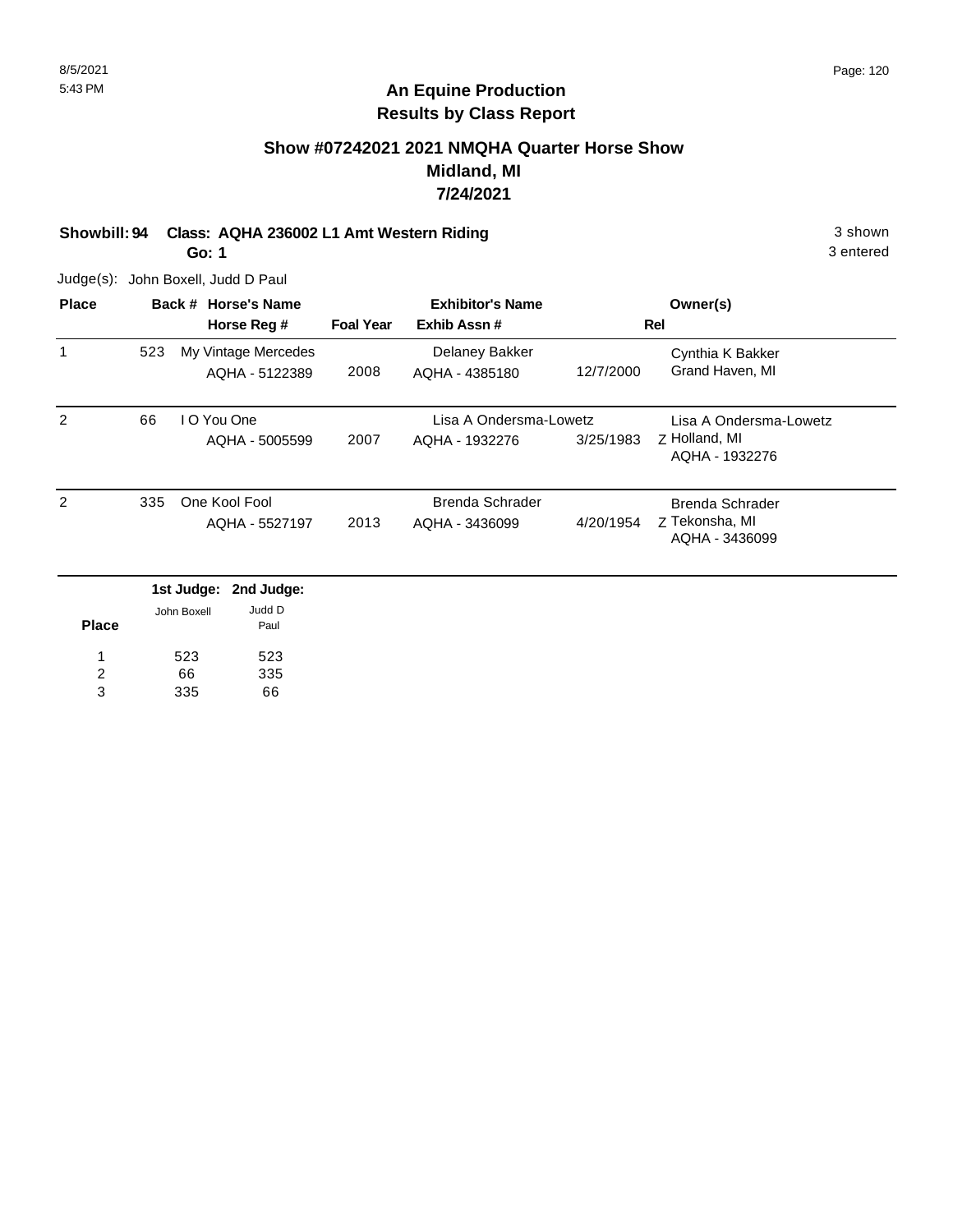# **Show #07242021 2021 NMQHA Quarter Horse Show**

| Showbill: 95 | Go: 1                              |                       |                  | Class: AQHA 236800 Amt Select Western Riding |          | 0 shown<br>0 entered |
|--------------|------------------------------------|-----------------------|------------------|----------------------------------------------|----------|----------------------|
|              | Judge(s): John Boxell, Judd D Paul |                       |                  |                                              |          |                      |
| <b>Place</b> |                                    | Back # Horse's Name   |                  | <b>Exhibitor's Name</b>                      | Owner(s) |                      |
|              |                                    | Horse Reg #           | <b>Foal Year</b> | Exhib Assn#                                  | Rel      |                      |
|              |                                    | 1st Judge: 2nd Judge: |                  |                                              |          |                      |
| <b>Place</b> | John Boxell                        | Judd D<br>Paul        |                  |                                              |          |                      |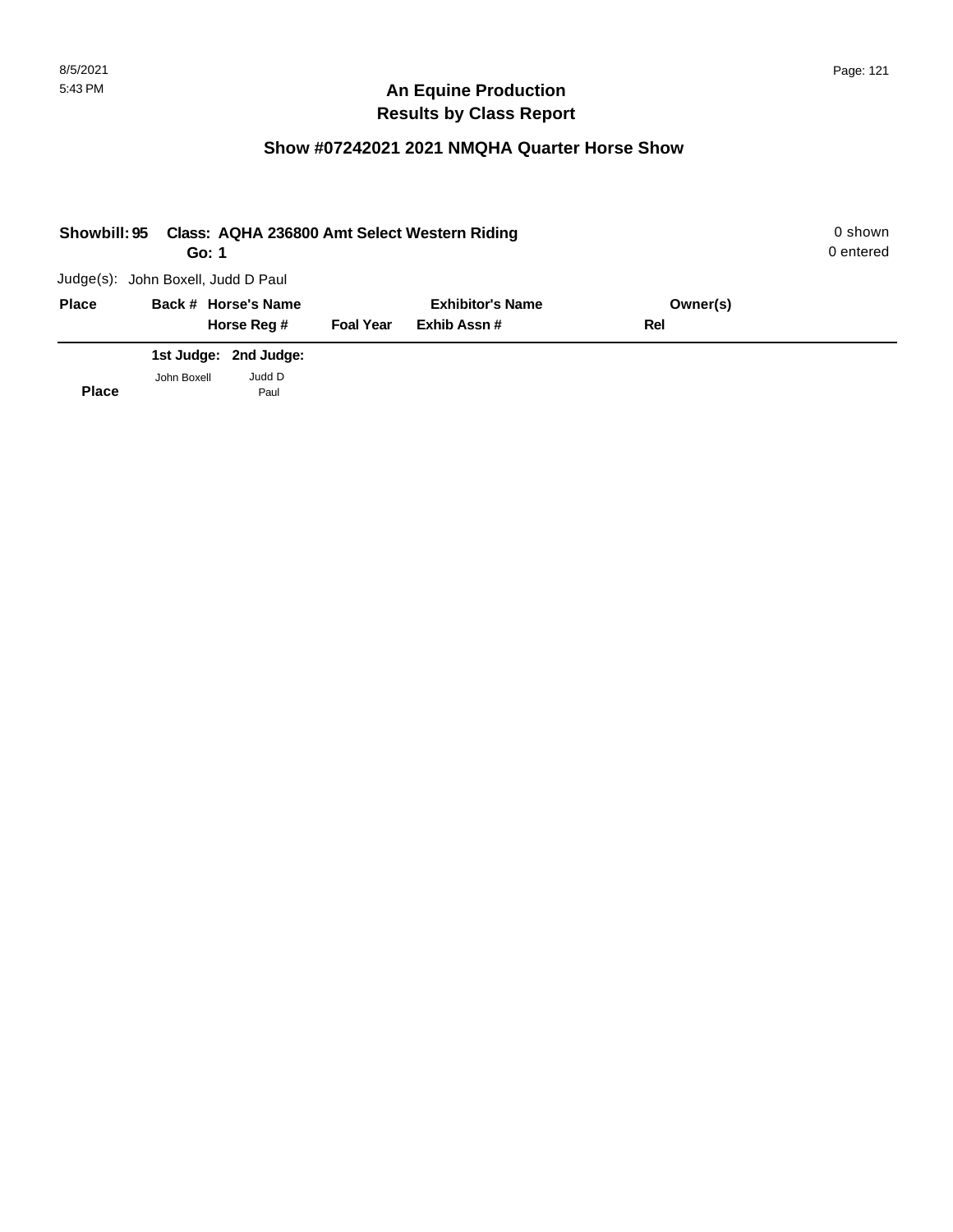## **Show #07242021 2021 NMQHA Quarter Horse Show Midland, MI 7/24/2021**

**Showbill: 96 Class: AQHA 236000 Amt Western Riding 3 shown 3 shown** 3 shown

**Go: 1**

Judge(s): John Boxell, Judd D Paul

66 119

2 3

66 119

| <b>Place</b> | Back # Horse's Name |             |                |                  | <b>Exhibitor's Name</b> |           | Owner(s)                        |
|--------------|---------------------|-------------|----------------|------------------|-------------------------|-----------|---------------------------------|
|              |                     |             | Horse Reg #    | <b>Foal Year</b> | Exhib Assn#             |           | Rel                             |
| $\mathbf{1}$ | 123                 |             | Rock Legend    |                  | Cynthia R Pyle          |           | Cynthia R Pyle                  |
|              |                     |             | AQHA - 5373153 | 2011             | AQHA - 1008072          | 4/26/1961 | Z Zeeland, MI<br>AQHA - 1008072 |
| 2            | 66                  | I O You One |                |                  | Lisa A Ondersma-Lowetz  |           | Lisa A Ondersma-Lowetz          |
|              |                     |             | AQHA - 5005599 | 2007             | AQHA - 1932276          | 3/25/1983 | Z Holland, MI<br>AQHA - 1932276 |
| 3            | 119                 | Baylite Jac |                |                  | Jeanne Hugo             |           | Jeanne Hugo                     |
|              |                     |             | AQHA - 5763639 | 2016             | AQHA - 1412178          | 1/26/1964 | Z Linwood, MI<br>AQHA - 1412178 |
|              |                     | 1st Judge:  | 2nd Judge:     |                  |                         |           |                                 |
| <b>Place</b> |                     | John Boxell | Judd D<br>Paul |                  |                         |           |                                 |
|              |                     | 123         | 123            |                  |                         |           |                                 |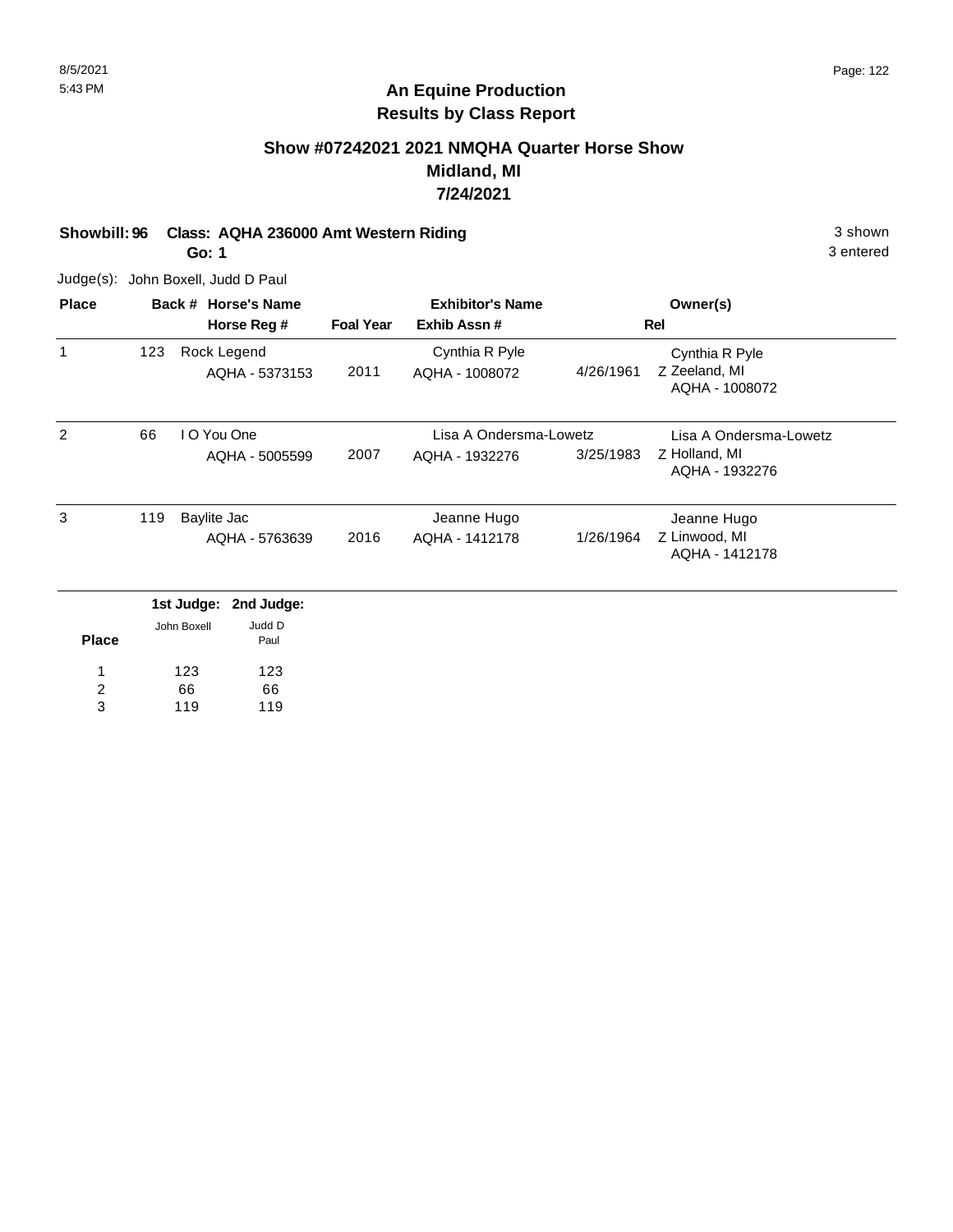## **Show #07242021 2021 NMQHA Quarter Horse Show**

| Showbill: 97 | Go: 1                              |                       |                  | Class: AQHA 436002 L1 Youth Western Riding |          | 0 shown<br>0 entered |
|--------------|------------------------------------|-----------------------|------------------|--------------------------------------------|----------|----------------------|
|              | Judge(s): John Boxell, Judd D Paul |                       |                  |                                            |          |                      |
| <b>Place</b> |                                    | Back # Horse's Name   |                  | <b>Exhibitor's Name</b>                    | Owner(s) |                      |
|              |                                    | Horse Reg #           | <b>Foal Year</b> | Exhib Assn#                                | Rel      |                      |
|              |                                    | 1st Judge: 2nd Judge: |                  |                                            |          |                      |
| <b>Place</b> | John Boxell                        | Judd D<br>Paul        |                  |                                            |          |                      |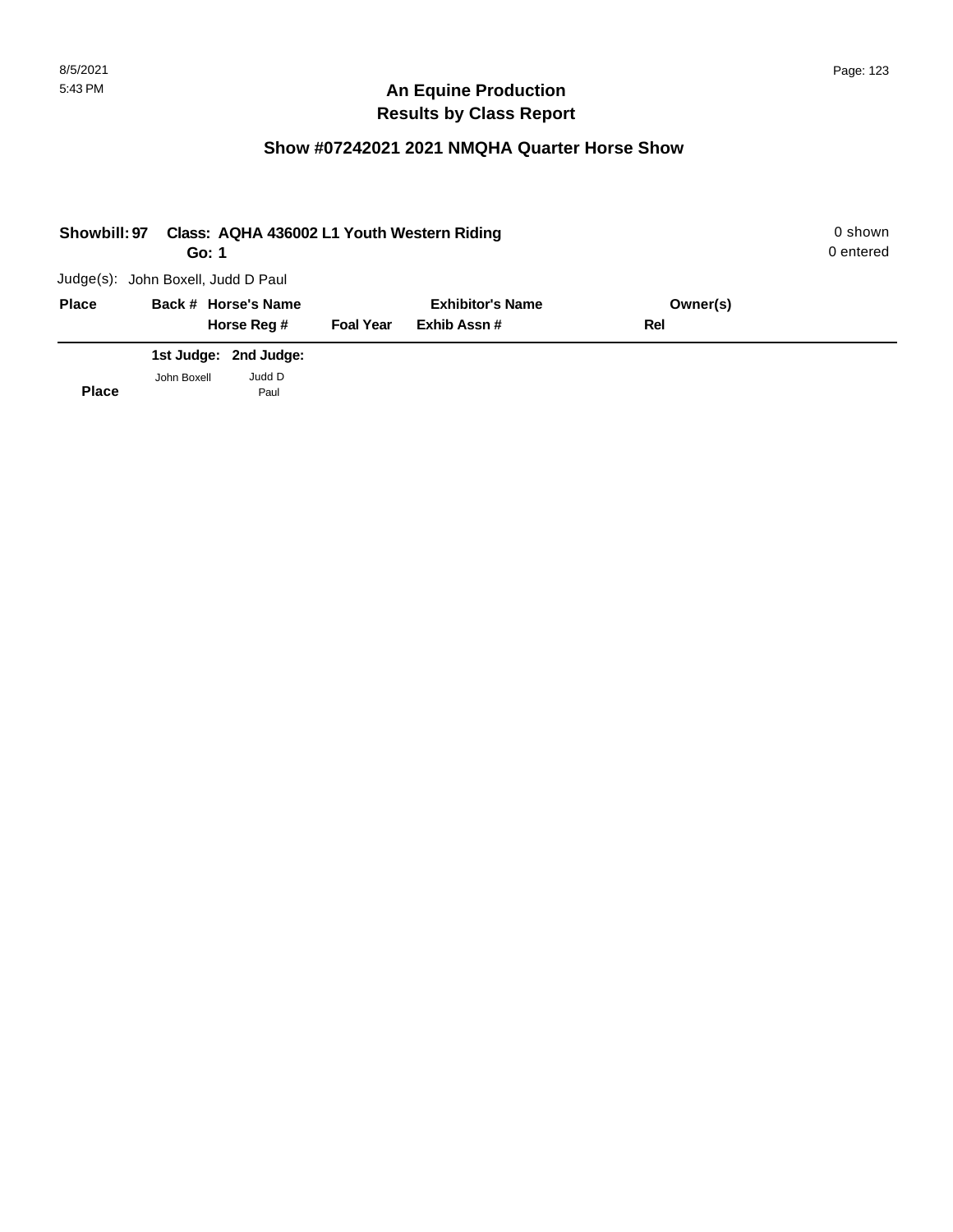## **Show #07242021 2021 NMQHA Quarter Horse Show**

| <b>Showbill: 98</b> | Go: 1                              | Class: AQHA 436000 Youth Western Riding |                  |                         |          | 0 shown<br>0 entered |
|---------------------|------------------------------------|-----------------------------------------|------------------|-------------------------|----------|----------------------|
|                     | Judge(s): John Boxell, Judd D Paul |                                         |                  |                         |          |                      |
| <b>Place</b>        |                                    | Back # Horse's Name                     |                  | <b>Exhibitor's Name</b> | Owner(s) |                      |
|                     |                                    | Horse Reg #                             | <b>Foal Year</b> | Exhib Assn#             | Rel      |                      |
|                     |                                    | 1st Judge: 2nd Judge:                   |                  |                         |          |                      |
| <b>Place</b>        | John Boxell                        | Judd D<br>Paul                          |                  |                         |          |                      |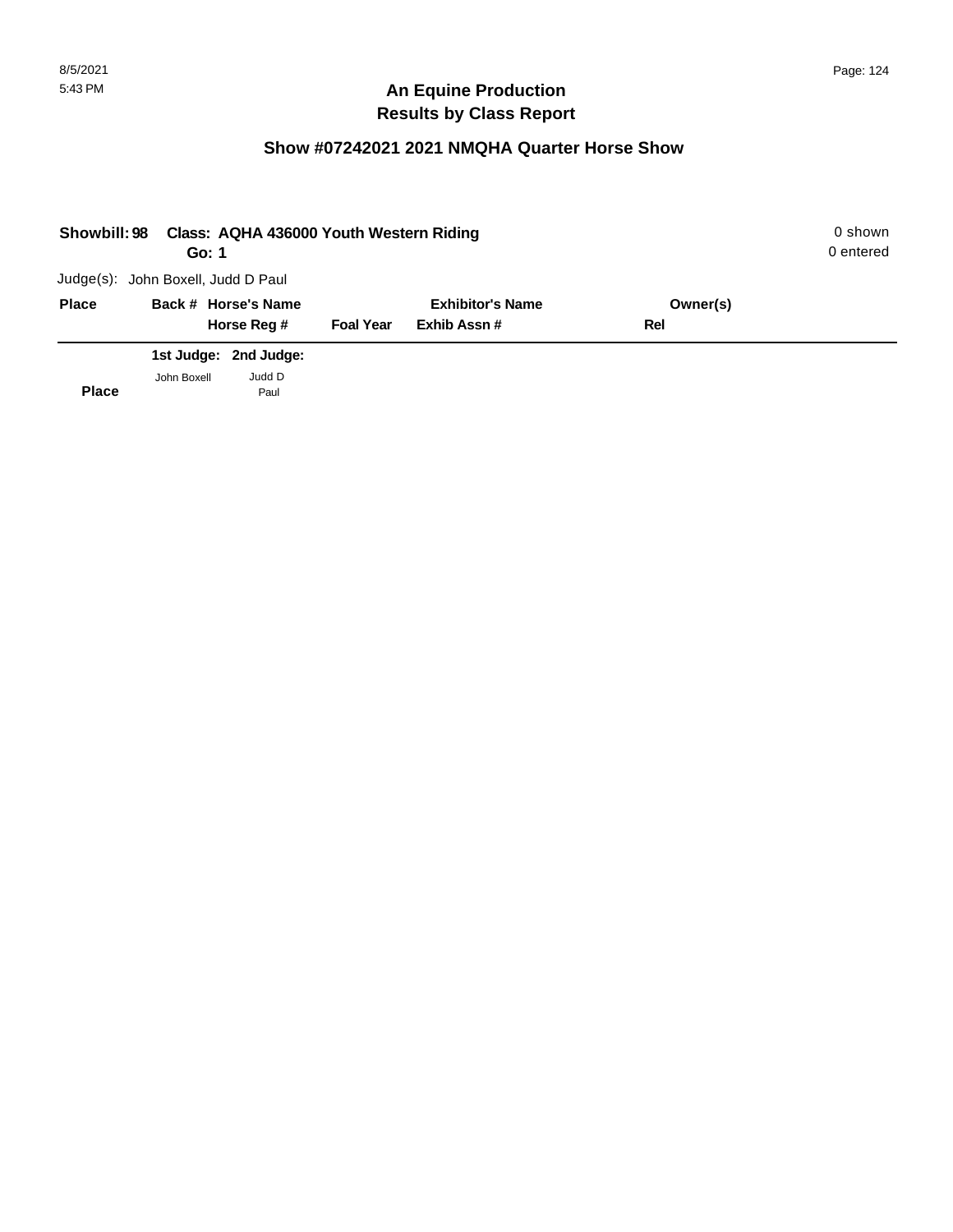# **Show #07242021 2021 NMQHA Quarter Horse Show Midland, MI 7/25/2021**

**Showbill: 99 Class: AQHA 138004 L1 Trail** 8 shown

**Go: 1**

Judge(s): John Boxell, Judd D Paul

| <b>Place</b>   |                | <b>Exhibitor's Name</b><br>Back # Horse's Name<br><b>Foal Year</b><br>Exhib Assn#<br>Horse Reg # |      |                                           |            | Owner(s)                                               |
|----------------|----------------|--------------------------------------------------------------------------------------------------|------|-------------------------------------------|------------|--------------------------------------------------------|
| $\mathbf{1}$   | 191            | Ella Be Kruzin<br>AQHA - 5616566                                                                 | 2014 | Minae Kroeze<br>AQHA - 2573863            | <b>Rel</b> | Merri Van Dyke<br>Holland, MI                          |
| $\mathbf{1}$   | 750            | Fancy Enough To Win<br>AQHA - 5396026                                                            | 2011 | <b>Tessa M Dalton</b><br>AQHA - 3520373   |            | <b>Madison Mulder</b><br>Midland, MI<br>AQHA - 4059219 |
| 3              | 630            | Im Pink Floyd<br>AQHA - 5371424                                                                  | 2011 | Christopher R Dalton<br>AQHA - 3338178    |            | <b>Kate Davis</b><br>Williamston, MI<br>AQHA - 4231434 |
| 4              | 252            | Made Of Candy<br>AQHA - 5958401                                                                  | 2018 | Tessa M Dalton<br>AQHA - 3520373          |            | Stephen Erdman<br>Whitehall, MI<br>AQHA - 3583314      |
| 5              | 12             | Southern Eyes On Me<br>AQHA - 5820008                                                            | 2017 | Karen Holden<br>AQHA - 483043             |            | Nancy Kay Fullerton<br>Charlotte, MI<br>AQHA - 359042  |
| 5              | 695            | Kruzin For Cowgirls<br>AQHA - X07187680                                                          | 2015 | Christopher R Dalton<br>AQHA - 3338178    |            | Laura Stillman<br>Grand Bume, MI<br>AQHA - 4282895     |
| $\overline{7}$ | 663            | Dont Make A Scene<br>AQHA - 5464105                                                              | 2012 | <b>Tiffany N Hooper</b><br>AQHA - 2549909 | 11/3/1985  | Lainey Marie Zwerk<br>Vassar, MI<br>AQHA - 4239084     |
| 8              | 45             | The Greatest Showman<br>AQHA - 5871279                                                           | 2017 | Raegan Schnell<br>AQHA - 4273625          | 7/28/1997  | <b>Crosswinds Farm</b><br>Horton, MI                   |
|                | <b>SCR 124</b> | <b>Madd Money</b><br>AQHA - 5807913                                                              | 2017 | Christopher R Dalton<br>AQHA - 3338178    |            | Lauren E Lauver<br>Caledonia, MI<br>AQHA - 4365835     |

|              |             | 1st Judge: 2nd Judge: |
|--------------|-------------|-----------------------|
| <b>Place</b> | John Boxell | Judd D<br>Paul        |
| 1            | 191         | 750                   |
| 2            | 750         | 191                   |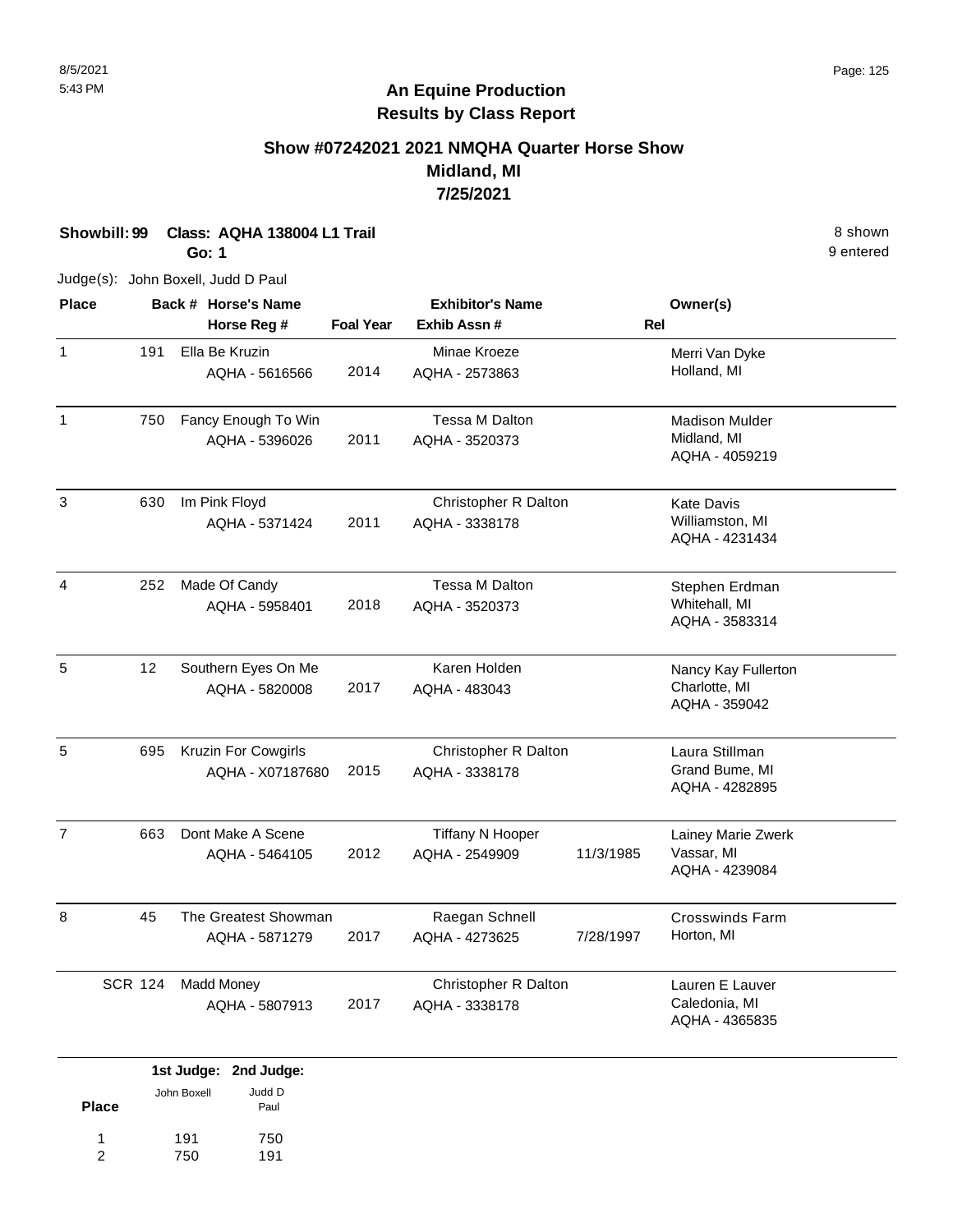#### **Show #07242021 2021 NMQHA Quarter Horse Show Midland, MI 7/25/2021**

| 3 | 630 | 630 |
|---|-----|-----|
| 4 | 252 | 252 |
| 5 | 695 | 12  |
| 6 | 12  | 695 |
| 7 | 663 | 663 |
| ጸ | 45  | 45  |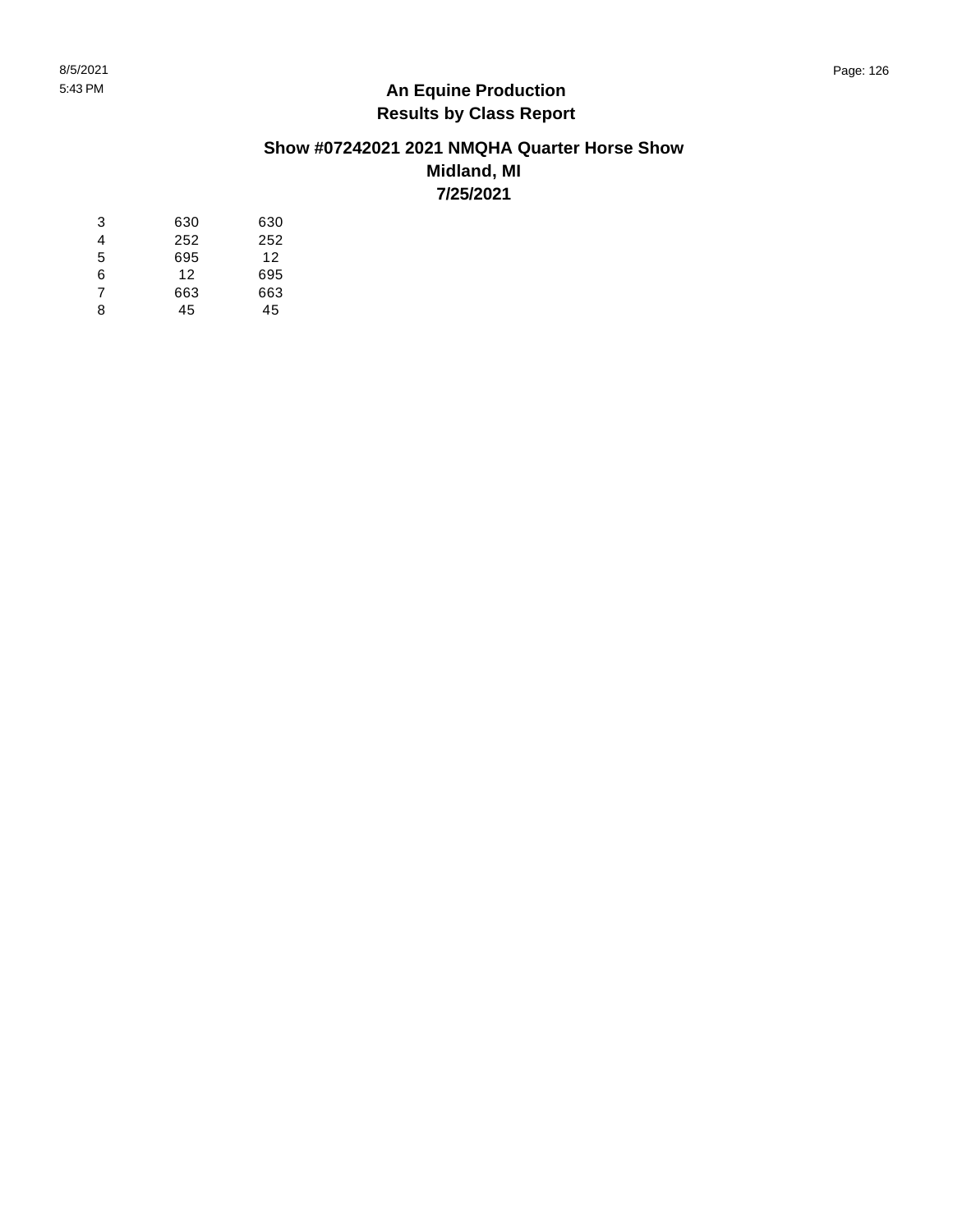# **Show #07242021 2021 NMQHA Quarter Horse Show Midland, MI 7/25/2021**

**Showbill: 100 Class: AQHA 238001 RK Amt Trail** 9 shown

**Go: 1**

Judge(s): John Boxell, Judd D Paul

| <b>Place</b>   |     | Back # Horse's Name   |                  | <b>Exhibitor's Name</b>  |                       | Owner(s)                                   |
|----------------|-----|-----------------------|------------------|--------------------------|-----------------------|--------------------------------------------|
|                |     | Horse Reg #           | <b>Foal Year</b> | Exhib Assn#              | <b>Birthdate</b>      | <b>Rel</b>                                 |
| 1              | 498 | It Makes Cents        |                  | Serena Fleming-Dittenber |                       | <b>Richard Dittenber</b>                   |
|                |     | AQHA - 4868855        | 2006             | AQHA - 4286821           | 8/3/2000              | A                                          |
| $\overline{c}$ | 523 | My Vintage Mercedes   |                  | Delaney Bakker           |                       | Cynthia K Bakker                           |
|                |     | AQHA - 5122389        | 2008             | AQHA - 4385180           | 12/7/2000             | Grand Haven, MI                            |
| 3              | 728 | Xtreme Zip            |                  | Audra Levitte            |                       | Audra Levitte                              |
|                |     | AQHA - 5558800        | 2013             | AQHA - 1863538           | 8/10/1968             | Z Lexington, MI<br>AQHA - 1863538          |
| $\overline{4}$ | 369 | Sleepin In The Snow   |                  | Rebecca Eno              |                       | Rebecca Eno                                |
|                |     | AQHA - 5379605        | 2011             | AQHA - 2181808           | 12/17/1956 Z Hale, MI | AQHA - 2181808                             |
| 5              | 727 | Zips Back In Time     |                  | <b>Brittney Foye</b>     |                       | <b>Brittney Foye</b>                       |
|                |     | AQHA - 5326861        | 2010             | AQHA - 2705572           |                       | 11/25/1990 Z Merrill, MI<br>AQHA - 2705572 |
| 6              | 25  | Johnny Diesel         |                  | Morgan Letzkus           |                       | Morgan Letzkus                             |
|                |     | AQHA - 5577316        | 2013             | AQHA - 4007767           | 5/25/1999             | Z Linwood, MI<br>AQHA - 4007767            |
| 6              | 663 | Dont Make A Scene     |                  | Lainey Marie Zwerk       |                       | Lainey Marie Zwerk                         |
|                |     | AQHA - 5464105        | 2012             | AQHA - 4239084           |                       | 10/19/2000 Z Vassar, MI<br>AQHA - 4239084  |
| 8              | 194 | FeelsGoodToLookGood   |                  | Roni L Murphy            |                       | Roni L Murphy                              |
|                |     | AQHA - 5611835        | 2014             | AQHA - 3527467           |                       | Z Memphis, MI<br>AQHA - 3527467            |
| DQ.            | 744 | Hes A Famous Kisser   |                  | Jacquelyn Oliver         |                       | Pamela S Hooper                            |
|                |     | AQHA - 5277229        | 2009             | AQHA - 3212543           | 8/5/1993              | Deckerville, MI                            |
|                |     | 1st Judge: 2nd Judge: |                  |                          |                       |                                            |

| Place | John Boxell | Judd D<br>Paul |
|-------|-------------|----------------|
| 1     | 498         | 498            |
| 2     | 728         | 523            |
| 3     | 523         | 369            |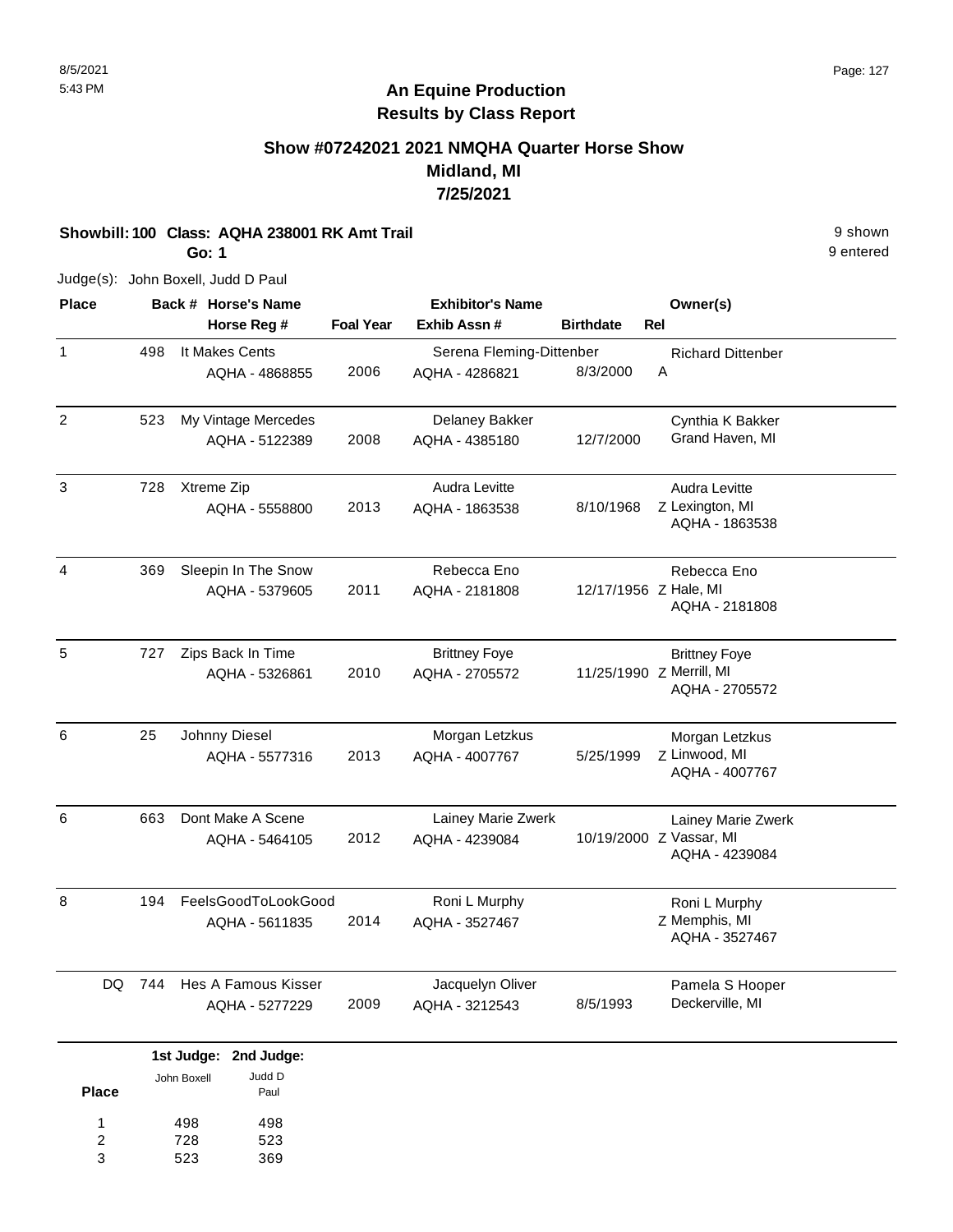#### **Show #07242021 2021 NMQHA Quarter Horse Show Midland, MI 7/25/2021**

| 4 | 369 | 728 |
|---|-----|-----|
| 5 | 727 | 727 |
| 6 | 25  | 663 |
| 7 | 663 | 25  |
| 8 | 194 | 194 |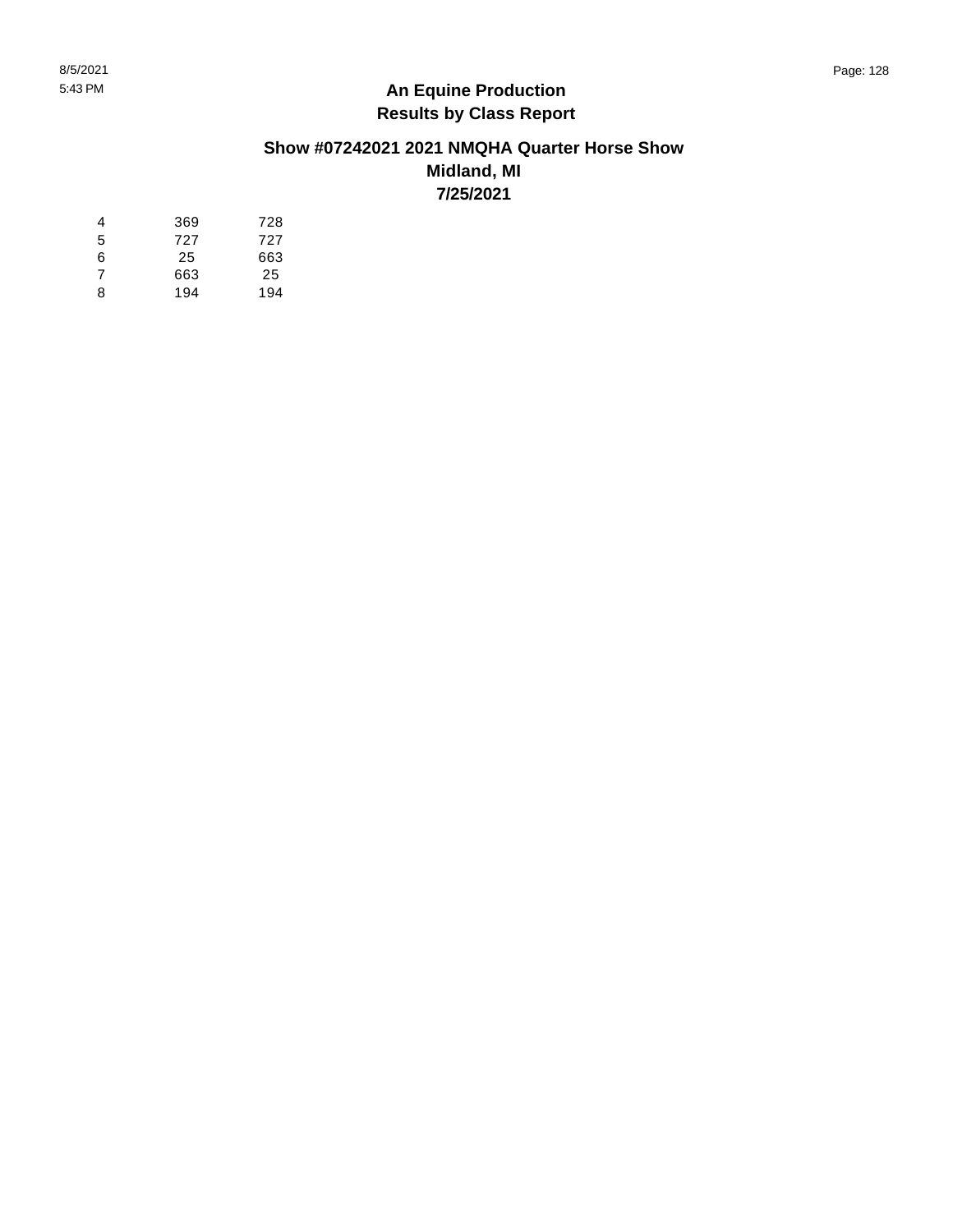14 entered

# **An Equine Production Results by Class Report**

# **Show #07242021 2021 NMQHA Quarter Horse Show Midland, MI 7/25/2021**

**Showbill: 101 Class: AQHA 238002 L1 Amt Trail 13 Shown 13 shown** 

**Go: 1**

Judge(s): John Boxell, Judd D Paul

| <b>Place</b>   |     | Back # Horse's Name                        |                  | <b>Exhibitor's Name</b>                     |                       | Owner(s)                                                        |
|----------------|-----|--------------------------------------------|------------------|---------------------------------------------|-----------------------|-----------------------------------------------------------------|
|                |     | Horse Reg #                                | <b>Foal Year</b> | Exhib Assn #                                |                       | Rel                                                             |
| $\mathbf{1}$   | 254 | Sheza Chip Off A Pro<br>AQHA - 5353635     | 2009             | <b>Tricia Meade</b><br>AQHA - 2767830       | 6/12/1965             | <b>Tricia Meade</b><br>Z Port Huron, MI<br>AQHA - 2767830       |
| $\overline{c}$ | 180 | CowboysAintEasyToLuv<br>AQHA - 5359669     | 2010             | Kelsey Rudy<br>AQHA - 1434110               | 6/13/1985             | Roxann Guthrie<br>A Vassar, MI<br>AQHA - 392082                 |
| $\overline{2}$ | 369 | Sleepin In The Snow<br>AQHA - 5379605      | 2011             | Rebecca Eno<br>AQHA - 2181808               | 12/17/1956 Z Hale, MI | Rebecca Eno<br>AQHA - 2181808                                   |
| $\overline{c}$ | 696 | <b>Blazing Potential</b><br>AQHA - 4369247 | 2003             | Katie Elizabeth Main<br>AQHA - 4246351      | 9/19/2000             | Katie Elizabeth Main<br>Z Leonard, MI<br>AQHA - 4246351         |
| 5              | 744 | Hes A Famous Kisser<br>AQHA - 5277229      | 2009             | Jacquelyn Oliver<br>AQHA - 3212543          | 8/5/1993              | Pamela S Hooper<br>Deckerville, MI                              |
| 6              | 315 | Fifty Six Kruzer<br>AQHA - 5398456         | 2011             | Hannah Rae Suddeth<br>AQHA - 4297407        | 6/6/2000              | Hannah Rae Suddeth<br>Z Oxford, MI<br>AQHA - 4297407            |
| 6              | 663 | Dont Make A Scene<br>AQHA - 5464105        | 2012             | Lainey Marie Zwerk<br>AQHA - 4239084        |                       | Lainey Marie Zwerk<br>10/19/2000 Z Vassar, MI<br>AQHA - 4239084 |
| 6              | 692 | Lope Lazy Lope<br>AQHA - 4830611           | 2006             | Elizabeth Lauren Kooistra<br>AQHA - 3632757 | 12/8/2001             | Robert C Sherman<br>A                                           |
| 9              | 523 | My Vintage Mercedes<br>AQHA - 5122389      | 2008             | Delaney Bakker<br>AQHA - 4385180            | 12/7/2000             | Cynthia K Bakker<br>Grand Haven, MI                             |
| <b>NP</b>      | 66  | I O You One<br>AQHA - 5005599              | 2007             | Lisa A Ondersma-Lowetz<br>AQHA - 1932276    | 3/25/1983             | Lisa A Ondersma-Lowetz<br>Z Holland, MI<br>AQHA - 1932276       |
| <b>NP</b>      | 252 | Made Of Candy<br>AQHA - 5958401            | 2018             | Stephen Erdman<br>AQHA - 3583314            | 2/22/1993             | Stephen Erdman<br>Z Whitehall, MI                               |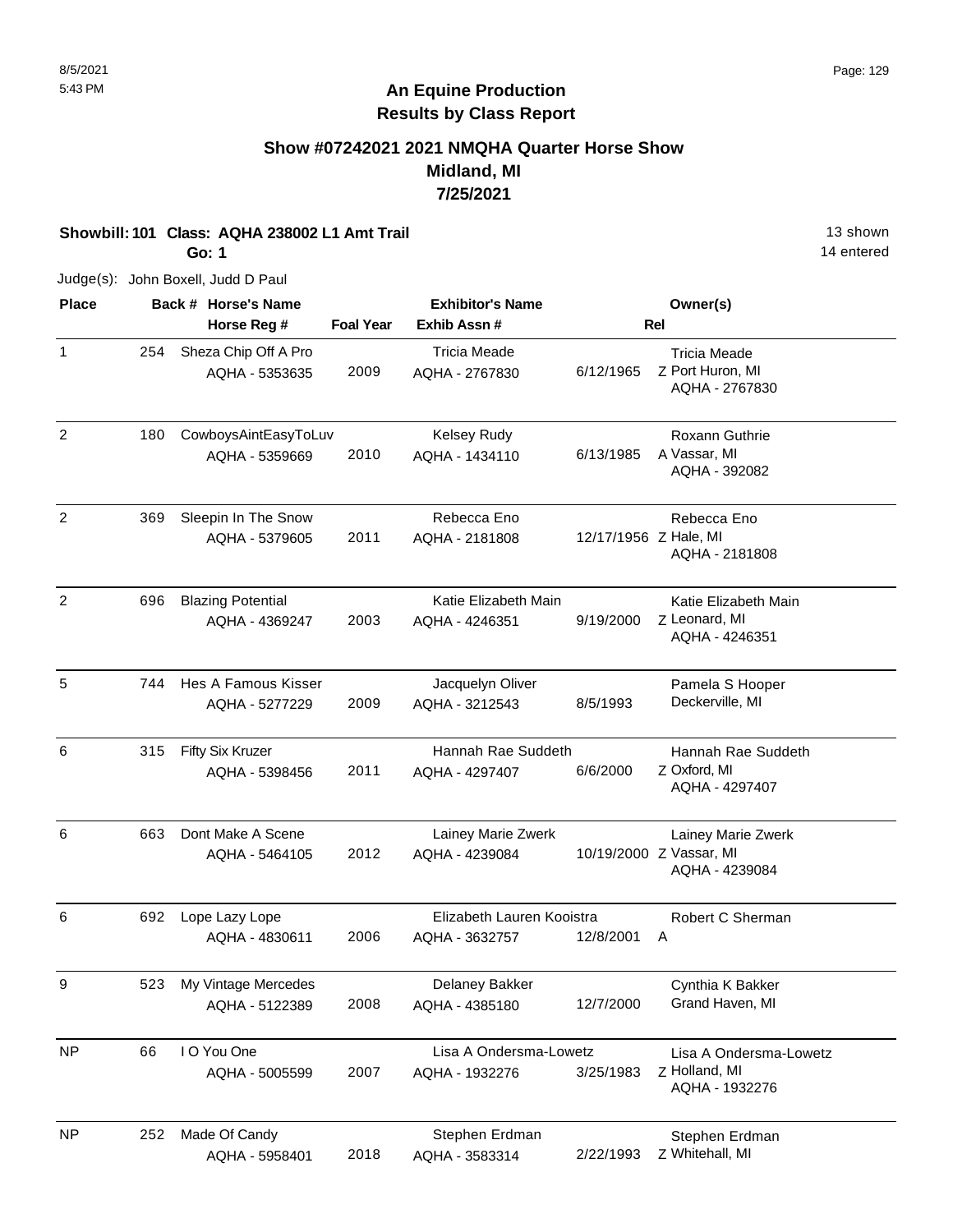## **Show #07242021 2021 NMQHA Quarter Horse Show Midland, MI 7/25/2021**

AQHA - 3583314

| NP.       | 498            | It Makes Cents                      |      | Serena Fleming-Dittenber               | <b>Richard Dittenber</b> |                                                                    |
|-----------|----------------|-------------------------------------|------|----------------------------------------|--------------------------|--------------------------------------------------------------------|
|           |                | AQHA - 4868855                      | 2006 | AQHA - 4286821                         | 8/3/2000                 | A                                                                  |
| <b>NP</b> | 727            | Zips Back In Time<br>AQHA - 5326861 | 2010 | <b>Brittney Foye</b><br>AQHA - 2705572 |                          | <b>Brittney Foye</b><br>11/25/1990 Z Merrill, MI<br>AQHA - 2705572 |
|           | <b>SCR 197</b> | WF Dynamic Invite<br>AQHA - 5797020 | 2015 | Marjorie Taylor<br>AQHA - 3203018      | 4/16/1961                | Marjorie Taylor<br>Z West Branch, MI<br>AQHA - 3203018             |

|       |             | 1st Judge: 2nd Judge: |
|-------|-------------|-----------------------|
|       | John Boxell | Judd D                |
| Place |             | Paul                  |
|       |             |                       |
| 1     | 254         | 180                   |
| 2     | 315         | 254                   |
| 3     | 744         | 369                   |
| 4     | 696         | 692                   |
| 5     | 663         | 696                   |
| 6     | 369         | 663                   |
| 7     | 692         | 744                   |
| 8     | 180         | 523                   |
| 9     | 523         | 315                   |
|       |             |                       |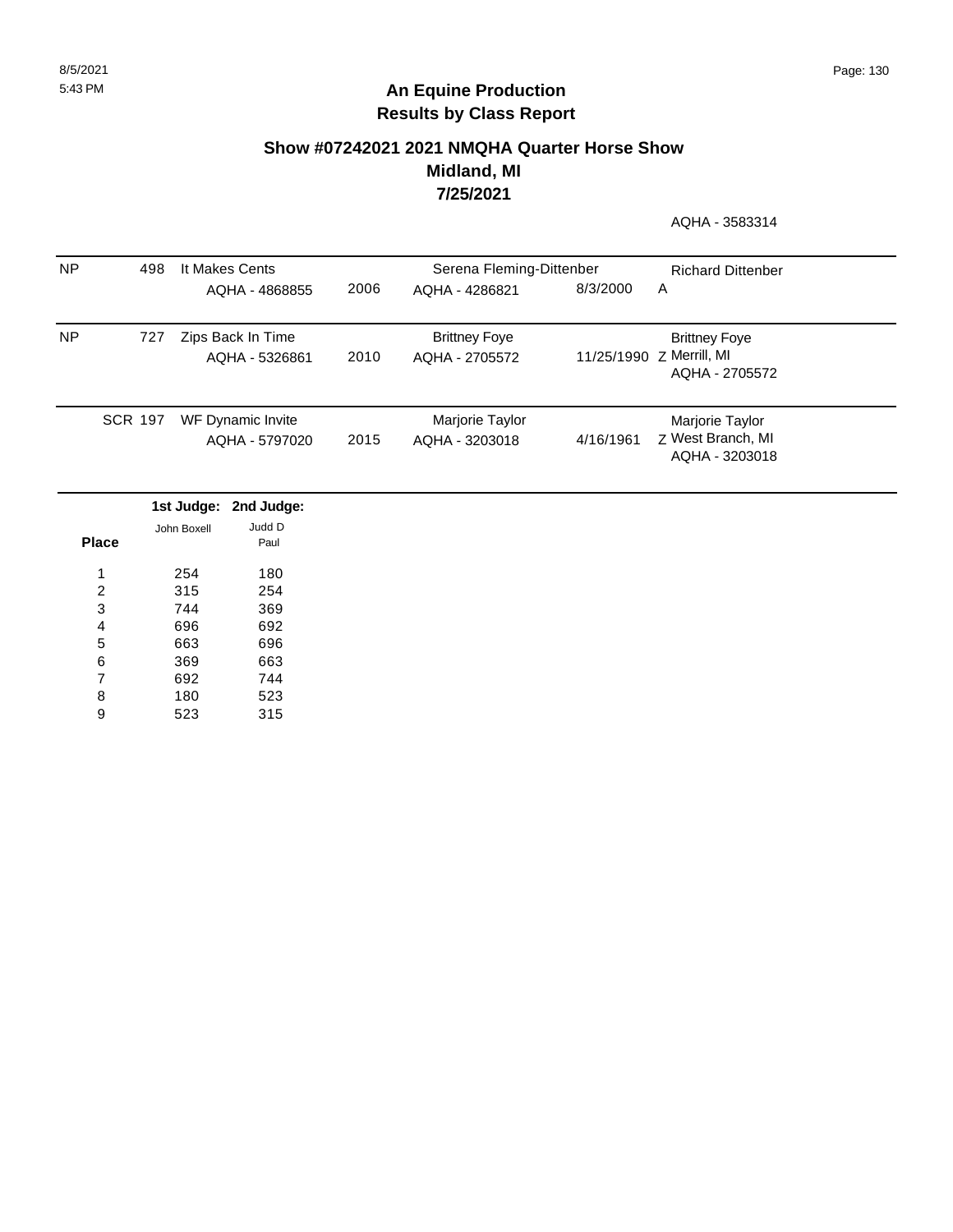#### 8/5/2021 Page: 131

# **An Equine Production Results by Class Report**

# **Show #07242021 2021 NMQHA Quarter Horse Show Midland, MI 7/25/2021**

# **Showbill: 102 Class: AQHA 438001 RK Youth Trail** 7 shown

**Go: 1**

7 entered

Judge(s): John Boxell, Judd D Paul

| <b>Place</b>   |     | Back # Horse's Name           |                  | <b>Exhibitor's Name</b> |                  | Owner(s)                                        |
|----------------|-----|-------------------------------|------------------|-------------------------|------------------|-------------------------------------------------|
|                |     | Horse Reg #                   | <b>Foal Year</b> | Exhib Assn #            | <b>Birthdate</b> | Rel                                             |
| 1              | 630 | Im Pink Floyd                 |                  | <b>Kate Davis</b>       |                  | <b>Kate Davis</b>                               |
|                |     | AQHA - 5371424                | 2011             | AQHA - 4231434          | 7/17/2002        | Z Williamston, MI<br>AQHA - 4231434             |
| 2              | 386 | No Time To Party              |                  | Rylee Elizabeth Nichols |                  | Kelly E Dykstra-Nichols                         |
|                |     | AQHA - 5411120                | 2011             | AQHA - 4238840          | 3/8/2006         | C Ada, MI                                       |
| 3              | 188 | Dont Court Me                 |                  | Selena Mertz            |                  | Selena Mertz                                    |
|                |     | AQHA - 3649407                | 1998             | AQHA - 4176213          |                  | 10/30/2004 Z Fort Gratiot, MI<br>AQHA - 4176213 |
| $\overline{4}$ | 207 | Kaptain Kaveman               |                  | <b>Elizabeth Smith</b>  |                  | <b>Elizabeth Smith</b>                          |
|                |     | AQHA - 5689814                | 2015             | AQHA - 3634081          | 2/20/2007        | Z Clarkstiwb, MI<br>AQHA - 3634081              |
| 5              | 213 | <b>Blue Vitals</b>            |                  | Kaitlyn Hartman         |                  | Lisa Haremza                                    |
|                |     | AQHA - 5547574                | 2013             | AQHA - 4384351          | 2/13/2003        | Port Huran, MI                                  |
| 5              | 493 | Sumore Shock                  |                  | Isabel M Craig          |                  | Jennifer Craig                                  |
|                |     | AQHA - X0611153               | 2002             | AQHA - 4423577          | 4/14/2008        | A Lapeer, MI<br>AQHA - 2072636                  |
| DQ             | 107 | Regal N Grand                 |                  | <b>Taylin Collins</b>   |                  | <b>Taylin Collins</b>                           |
|                |     | AQHA - 4799999                | 2006             | AQHA - 4231198          | 3/16/2007        | Z Rose City, MI<br>AQHA - 4231198               |
|                |     | 1st Judge: 2nd Judge:         |                  |                         |                  |                                                 |
| <b>Place</b>   |     | Judd D<br>John Boxell<br>Paul |                  |                         |                  |                                                 |

630 386 188 207 630 386 188 207 1 2 3 4

213 493 213 5

493 6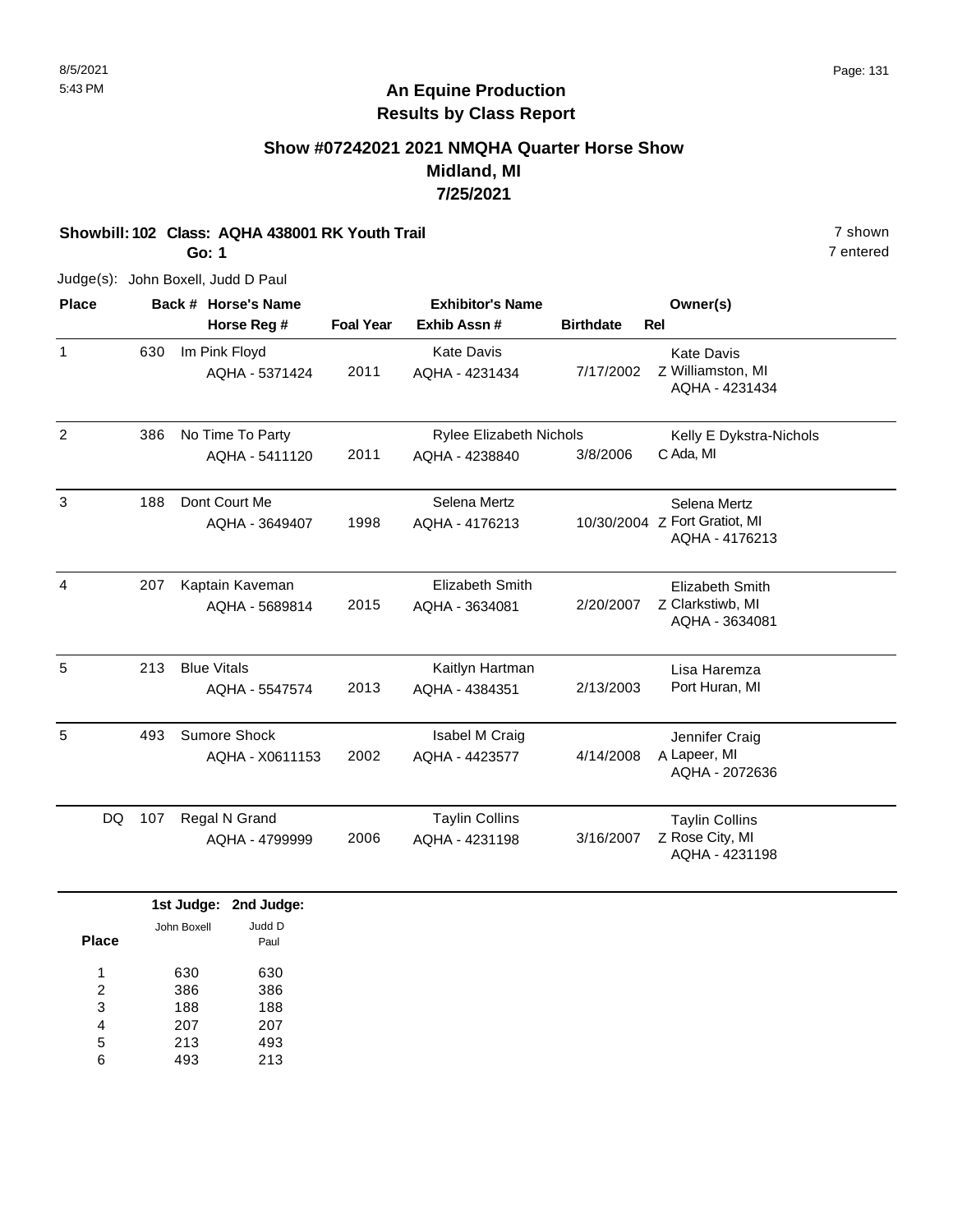# **Show #07242021 2021 NMQHA Quarter Horse Show Midland, MI 7/25/2021**

**Showbill: 103 Class: AQHA 438002 L1 Youth Trail** 9 shown

**Go: 1**

Judge(s): John Boxell, Judd D Paul

| <b>Place</b>   |           | Back # Horse's Name                    |                  | <b>Exhibitor's Name</b>                          |                  | Owner(s)                                                        |
|----------------|-----------|----------------------------------------|------------------|--------------------------------------------------|------------------|-----------------------------------------------------------------|
|                |           | Horse Reg #                            | <b>Foal Year</b> | Exhib Assn#                                      | <b>Birthdate</b> | Rel                                                             |
| $\mathbf{1}$   | 206       | Prepare To B Shocked<br>AQHA - 5072971 | 2008             | Myah Jane Chaput<br>AQHA - 4338036               | 2/6/2009         | <b>Stacy Chaput</b><br>A Rodney, MI<br>AQHA - 2755258           |
| $\overline{2}$ | 630       | Im Pink Floyd<br>AQHA - 5371424        | 2011             | <b>Kate Davis</b><br>AQHA - 4231434              | 7/17/2002        | <b>Kate Davis</b><br>Z Williamston, MI<br>AQHA - 4231434        |
| 3              | 386       | No Time To Party<br>AQHA - 5411120     | 2011             | <b>Rylee Elizabeth Nichols</b><br>AQHA - 4238840 | 3/8/2006         | Kelly E Dykstra-Nichols<br>C Ada, MI                            |
| $\overline{4}$ | 750       | Fancy Enough To Win<br>AQHA - 5396026  | 2011             | Maya Edwards<br>AQHA - 4206334                   | 5/4/2004         | <b>Madison Mulder</b><br>Midland, MI<br>AQHA - 4059219          |
| 5              | 188       | Dont Court Me<br>AQHA - 3649407        | 1998             | Selena Mertz<br>AQHA - 4176213                   |                  | Selena Mertz<br>10/30/2004 Z Fort Gratiot, MI<br>AQHA - 4176213 |
| 6              | 213       | <b>Blue Vitals</b><br>AQHA - 5547574   | 2013             | Kaitlyn Hartman<br>AQHA - 4384351                | 2/13/2003        | Lisa Haremza<br>Port Huran, MI                                  |
| 6              | 493       | <b>Sumore Shock</b><br>AQHA - X0611153 | 2002             | Isabel M Craig<br>AQHA - 4423577                 | 4/14/2008        | Jennifer Craig<br>A Lapeer, MI<br>AQHA - 2072636                |
| 8              | 222       | Ms Mae Flash<br>AQHA - 5259030         | 2009             | Braelyn L Bunting<br>AQHA - 4169456              | 8/27/2008        | Christa L Baldwin<br>D Stanton, MI<br>AQHA - 920340             |
|                | DQ<br>107 | Regal N Grand<br>AQHA - 4799999        | 2006             | <b>Taylin Collins</b><br>AQHA - 4231198          | 3/16/2007        | <b>Taylin Collins</b><br>Z Rose City, MI<br>AQHA - 4231198      |

|              |             | 1st Judge: 2nd Judge: |
|--------------|-------------|-----------------------|
| <b>Place</b> | John Boxell | Judd D<br>Paul        |
| 1            | 206         | 206                   |
| 2            | 630         | 386                   |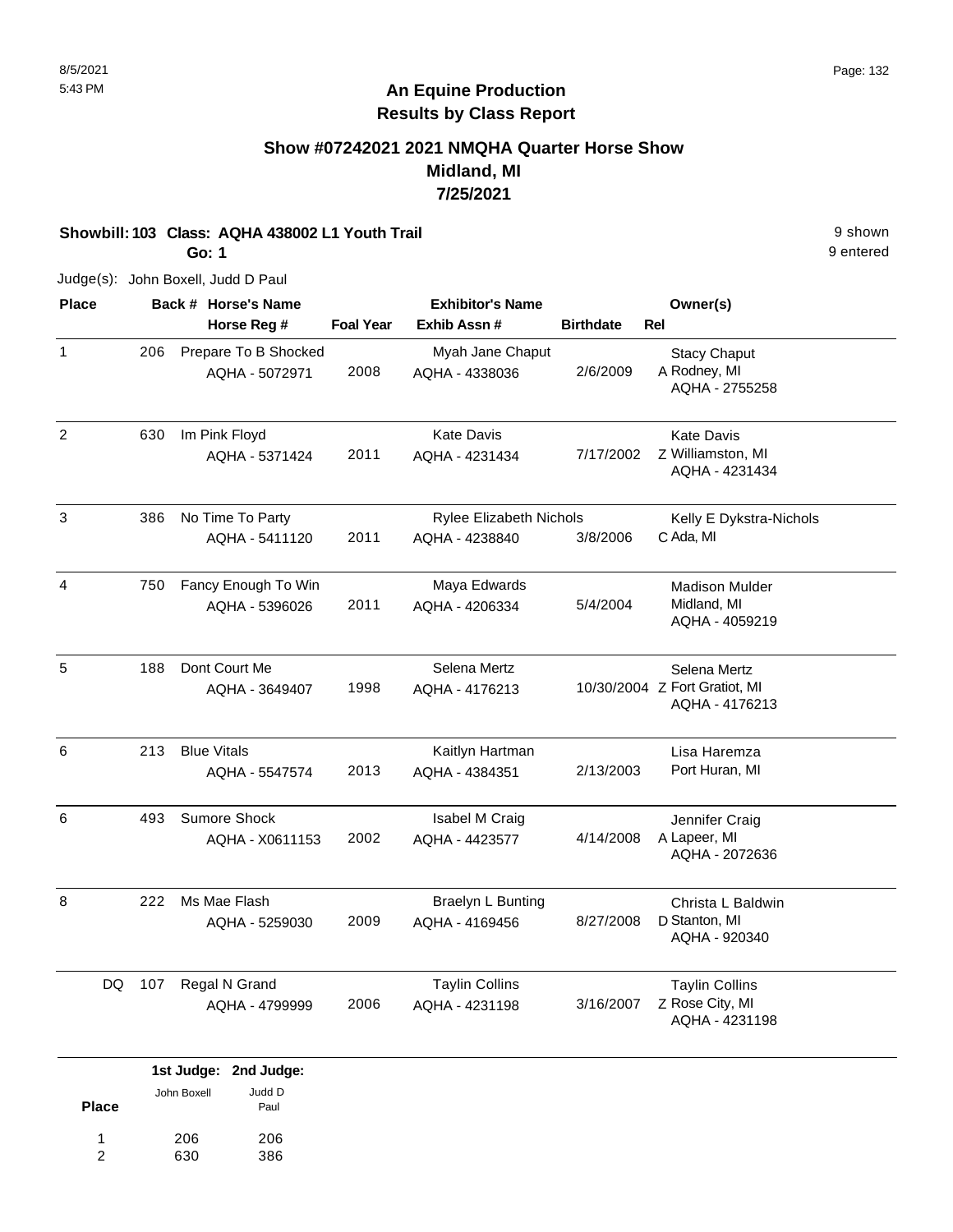# **Show #07242021 2021 NMQHA Quarter Horse Show Midland, MI**

**7/25/2021**

| 3 | 750 | 630 |
|---|-----|-----|
|   |     |     |
| 4 | 386 | 750 |
| 5 | 188 | 188 |
| 6 | 213 | 493 |
| 7 | 493 | 213 |
| 8 | 222 | 222 |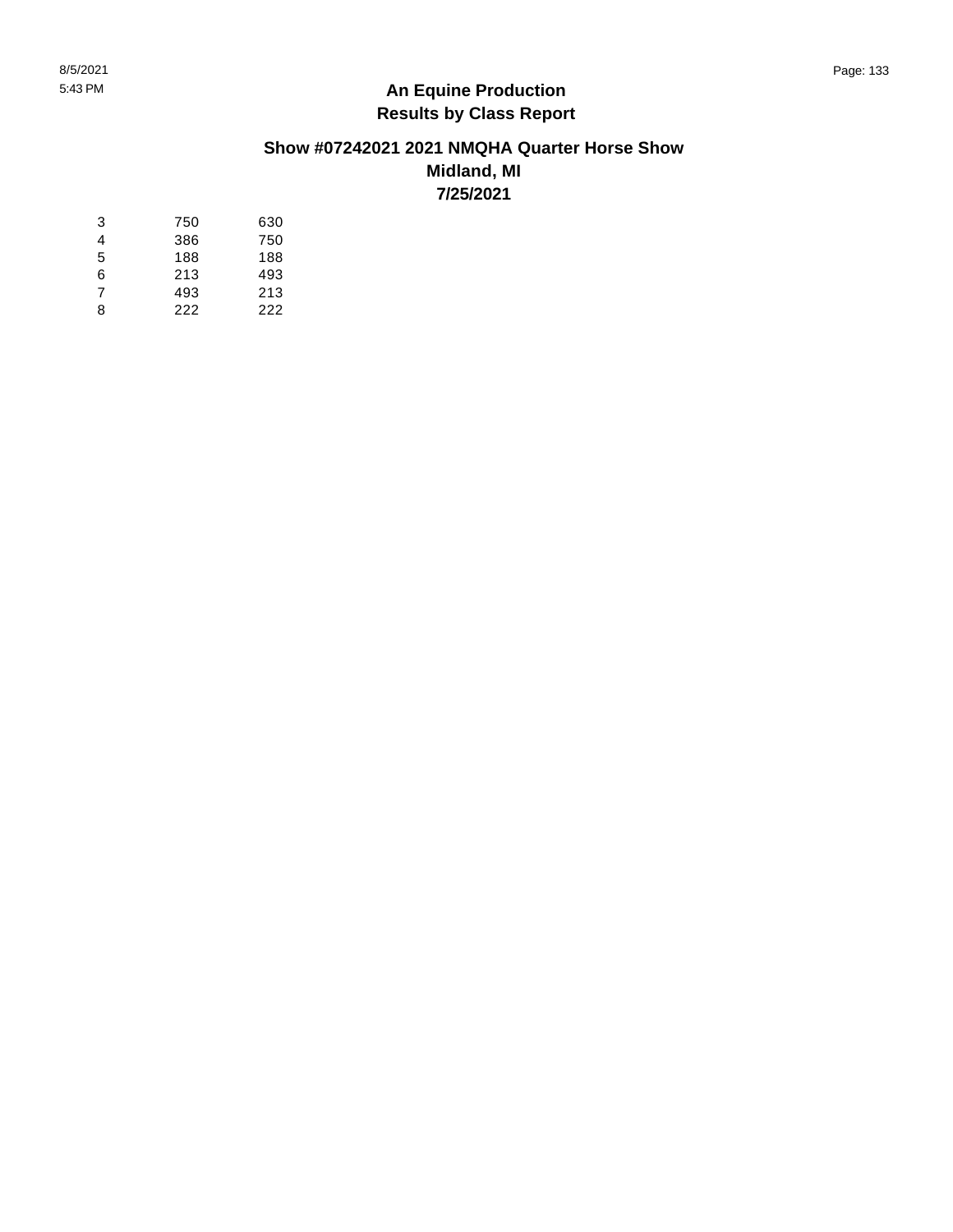# **Show #07242021 2021 NMQHA Quarter Horse Show Midland, MI 7/25/2021**

#### **Showbill: 104 Class: AQHA 238800 Amt Select Trail** 7 shown

**Go: 1**

8 entered

Judge(s): John Boxell, Judd D Paul

| <b>Place</b>   |        | Back # Horse's Name                         |                  | <b>Exhibitor's Name</b>                  |                       | Owner(s)                                                   |
|----------------|--------|---------------------------------------------|------------------|------------------------------------------|-----------------------|------------------------------------------------------------|
|                |        | Horse Reg #                                 | <b>Foal Year</b> | Exhib Assn #                             |                       | Rel                                                        |
| $\mathbf{1}$   | 123    | Rock Legend<br>AQHA - 5373153               | 2011             | Cynthia R Pyle<br>AQHA - 1008072         | 4/26/1961             | Cynthia R Pyle<br>Z Zeeland, MI<br>AQHA - 1008072          |
| $\overline{2}$ |        | 1100 Just the rite stryde<br>AQHA - 5743009 | 2017             | Kimberly A O'Boyle<br>AQHA - 2147099     | 12/16/1968            | Thad O'Boyle<br>St Louis, MI<br>AQHA - 1373726             |
| 3              | 22     | Dont Need A Mirror<br>AQHA - 4223078        | 2009             | <b>Brenda K Howell</b><br>AQHA - 1453310 | 10/21/1965            | Christa L Baldwin<br>Stanton, MI<br>AQHA - 920340          |
| 4              | 335    | One Kool Fool<br>AQHA - 5527197             | 2013             | <b>Brenda Schrader</b><br>AQHA - 3436099 | 4/20/1954             | <b>Brenda Schrader</b><br>Z Tekonsha, MI<br>AQHA - 3436099 |
| 5              | 254    | Sheza Chip Off A Pro<br>AQHA - 5353635      | 2009             | <b>Tricia Meade</b><br>AQHA - 2767830    | 6/12/1965             | <b>Tricia Meade</b><br>Z Port Huron, MI<br>AQHA - 2767830  |
| 6              | 728    | Xtreme Zip<br>AQHA - 5558800                | 2013             | Audra Levitte<br>AQHA - 1863538          | 8/10/1968             | Audra Levitte<br>Z Lexington, MI<br>AQHA - 1863538         |
| $\overline{7}$ | 369    | Sleepin In The Snow<br>AQHA - 5379605       | 2011             | Rebecca Eno<br>AQHA - 2181808            | 12/17/1956 Z Hale, MI | Rebecca Eno<br>AQHA - 2181808                              |
|                | SCR 66 | I O You One<br>AQHA - 5005599               | 2007             | Lisa A Ondersma-Lowetz<br>AQHA - 1932276 | 3/25/1983             | Lisa A Ondersma-Lowetz<br>Z Holland, MI<br>AQHA - 1932276  |

|              |             | 1st Judge: 2nd Judge: |
|--------------|-------------|-----------------------|
| <b>Place</b> | John Boxell | Judd D<br>Paul        |
| 1            | 1100        | 123                   |
| 2            | 123         | 22                    |
| 3            | 335         | 1100                  |
| 4            | 22          | 335                   |
| 5            | 254         | 254                   |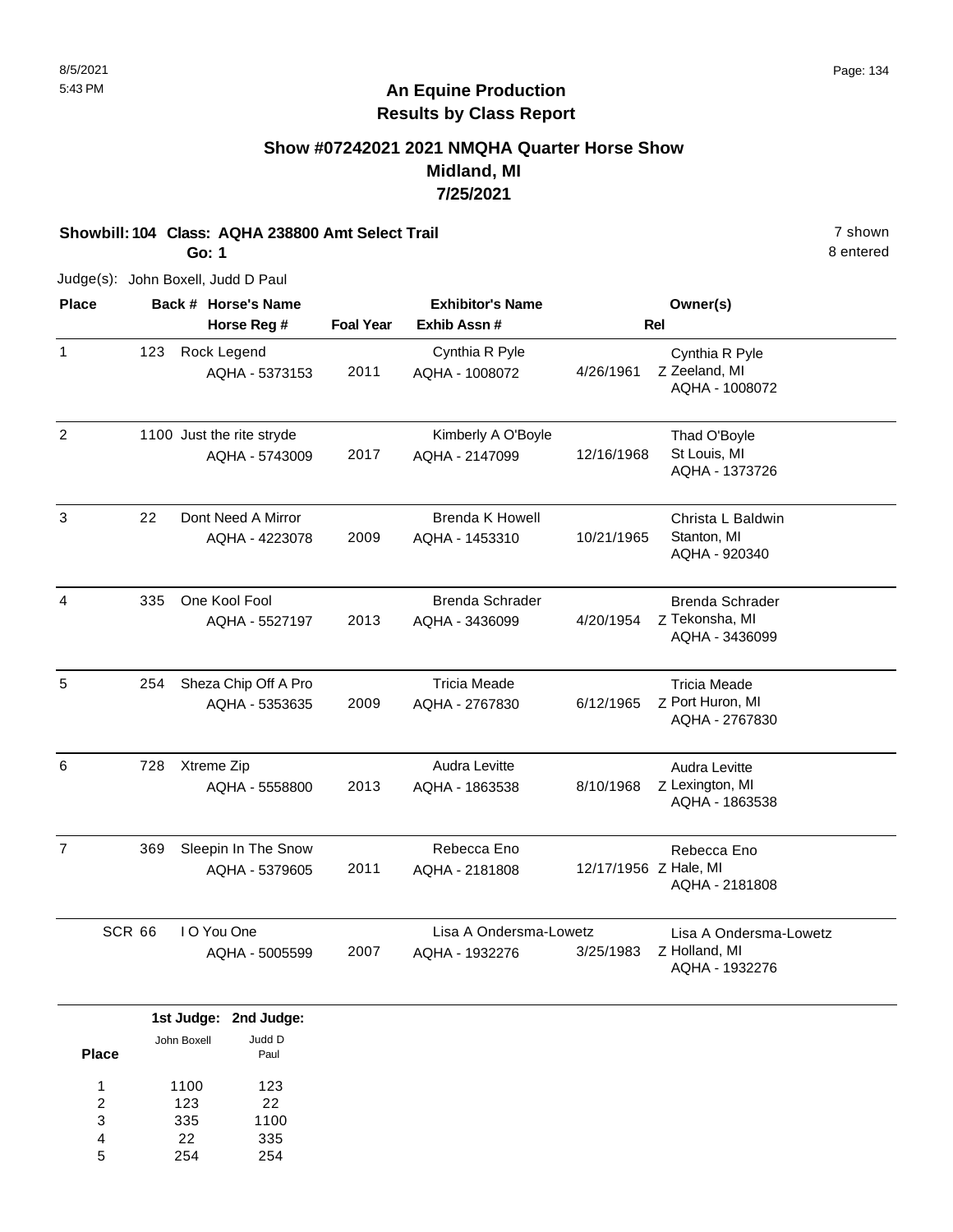#### **Show #07242021 2021 NMQHA Quarter Horse Show Midland, MI 7/25/2021**

| -6             | 728 | 728 |
|----------------|-----|-----|
| $\overline{7}$ | 369 | 369 |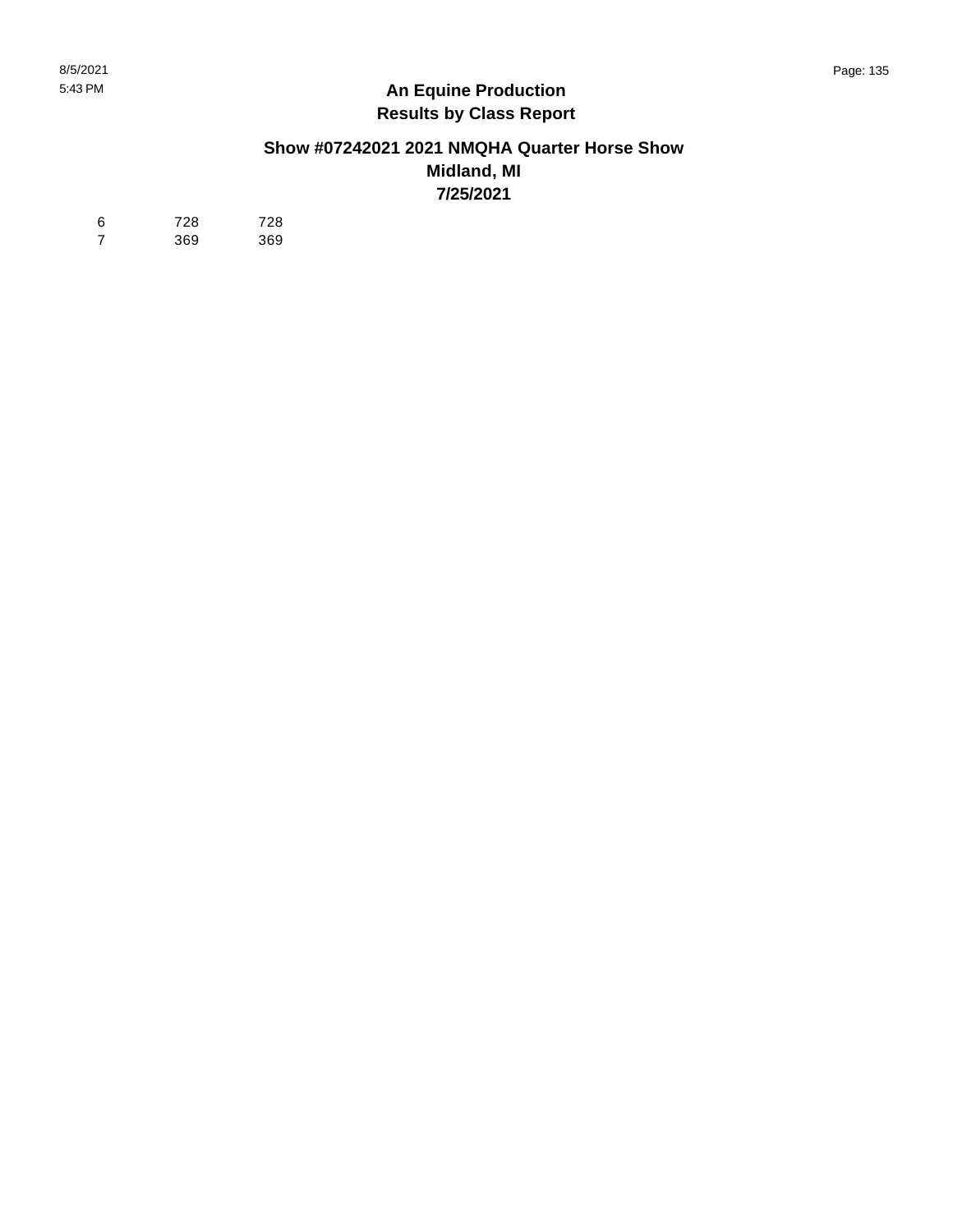# **Show #07242021 2021 NMQHA Quarter Horse Show Midland, MI 7/25/2021**

**Showbill: 105 Class: AQHA 238000 Amt Trail 8 shown 8 shown 8 shown 8 shown** 

**Go: 1**

Judge(s): John Boxell, Judd D Paul

| <b>Place</b>   |           | Back # Horse's Name      |                  | <b>Exhibitor's Name</b>   |           | Owner(s)                                    |
|----------------|-----------|--------------------------|------------------|---------------------------|-----------|---------------------------------------------|
|                |           | Horse Reg #              | <b>Foal Year</b> | Exhib Assn #              |           | <b>Rel</b>                                  |
| $\mathbf{1}$   | 222       | Ms Mae Flash             |                  | Brandy L Baldwin-Bunting  |           | Christa L Baldwin                           |
|                |           | AQHA - 5259030           | 2009             | AQHA - 1438233            | 3/6/1980  | C Stanton, MI<br>AQHA - 920340              |
| $\mathbf{1}$   | 692       | Lope Lazy Lope           |                  | Elizabeth Lauren Kooistra |           | Robert C Sherman                            |
|                |           | AQHA - 4830611           | 2006             | AQHA - 3632757            | 12/8/2001 | A                                           |
| 3              | 66        | I O You One              |                  | Lisa A Ondersma-Lowetz    |           | Lisa A Ondersma-Lowetz                      |
|                |           | AQHA - 5005599           | 2007             | AQHA - 1932276            | 3/25/1983 | Z Holland, MI<br>AQHA - 1932276             |
| 3              | 180       | CowboysAintEasyToLuv     |                  | <b>Kelsey Rudy</b>        |           | <b>Roxann Guthrie</b>                       |
|                |           | AQHA - 5359669           | 2010             | AQHA - 1434110            | 6/13/1985 | A Vassar, MI<br>AQHA - 392082               |
| 5              | 696       | <b>Blazing Potential</b> |                  | Katie Elizabeth Main      |           | Katie Elizabeth Main                        |
|                |           | AQHA - 4369247           | 2003             | AQHA - 4246351            | 9/19/2000 | Z Leonard, MI<br>AQHA - 4246351             |
| 6              | 252       | Made Of Candy            |                  | Stephen Erdman            |           | Stephen Erdman                              |
|                |           | AQHA - 5958401           | 2018             | AQHA - 3583314            | 2/22/1993 | Z Whitehall, MI<br>AQHA - 3583314           |
| $\overline{7}$ | 315       | Fifty Six Kruzer         |                  | Hannah Rae Suddeth        |           | Hannah Rae Suddeth                          |
|                |           | AQHA - 5398456           | 2011             | AQHA - 4297407            | 6/6/2000  | Z Oxford, MI<br>AQHA - 4297407              |
|                | 956<br>DQ | The Certain Look         |                  | Abby E McDonnell          |           | Abby E McDonnell                            |
|                |           | AQHA - 5533626           | 2013             | AQHA - 2137112            |           | 11/29/1980 Z Freeland, MI<br>AQHA - 2137112 |

|              |             | 1st Judge: 2nd Judge: |
|--------------|-------------|-----------------------|
|              | John Boxell | Judd D                |
| <b>Place</b> |             | Paul                  |
| и            | 222         | 692                   |
| 2            | 692         | 222                   |
| 3            | 180         | 66                    |
| 4            | 66          | 180                   |
| 5            | 696         | 696                   |
| 6            | 252         | 252                   |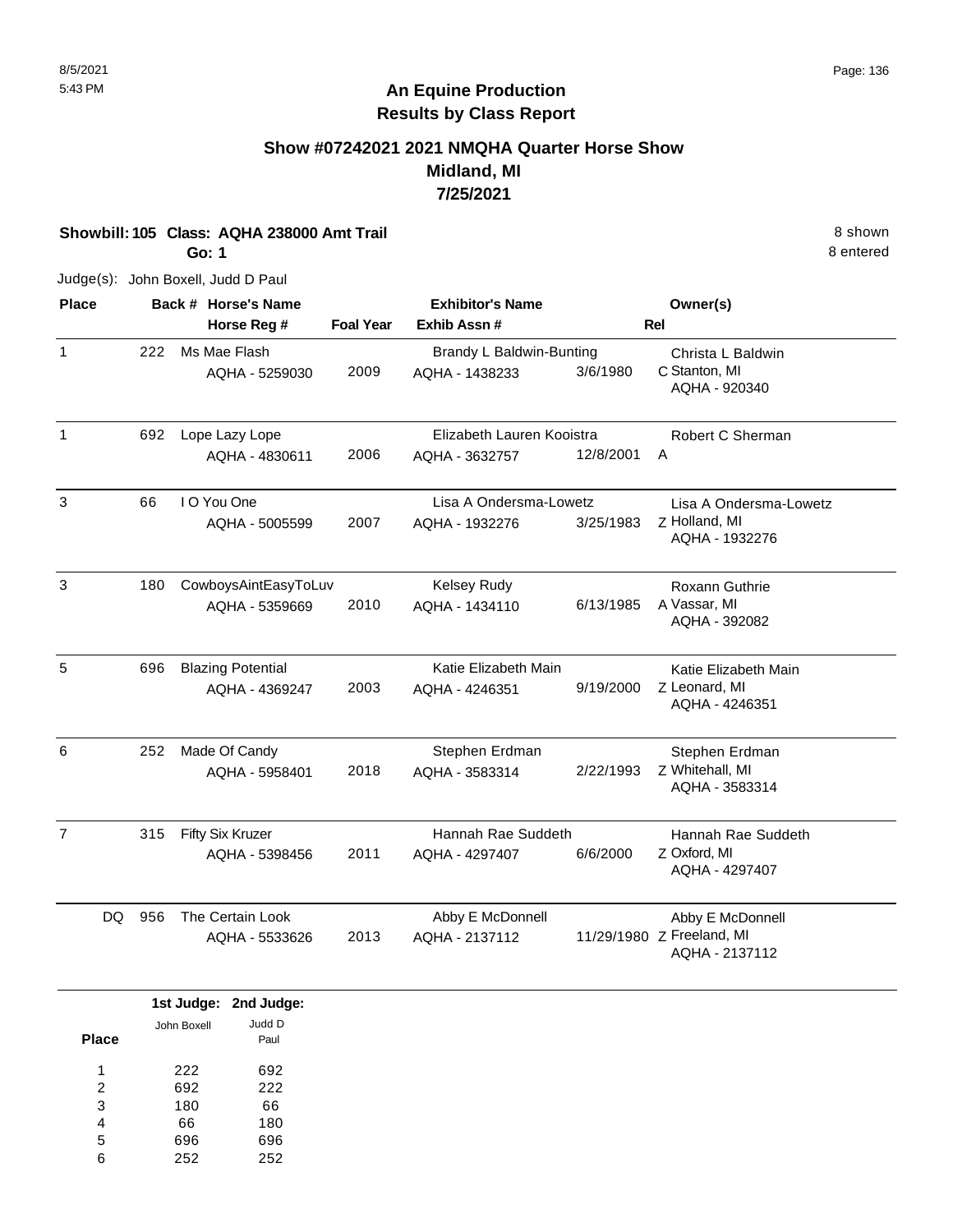#### **Show #07242021 2021 NMQHA Quarter Horse Show Midland, MI 7/25/2021**

7 315 315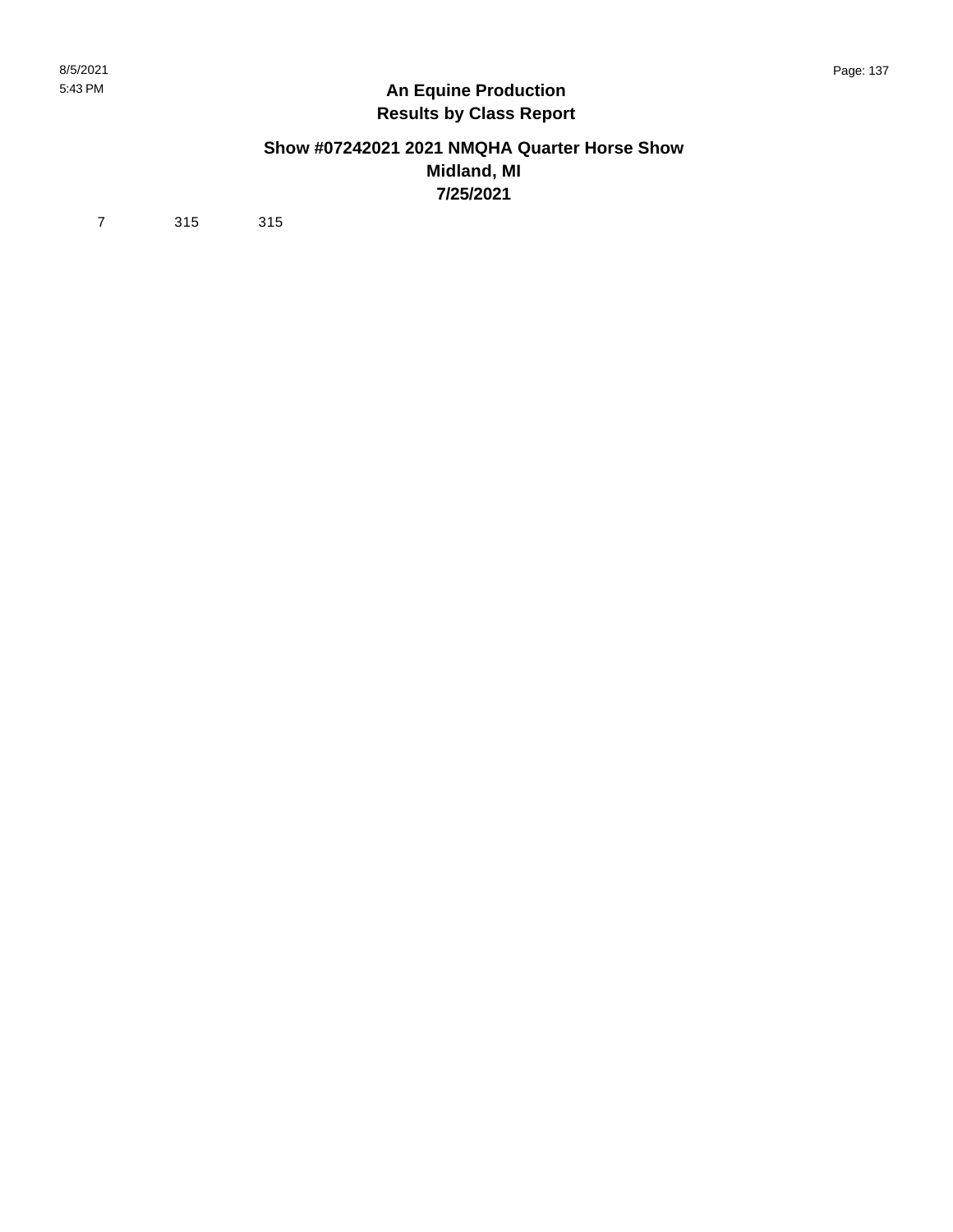# **Show #07242021 2021 NMQHA Quarter Horse Show Midland, MI 7/25/2021**

**Showbill: 106 Class: AQHA 438000 Youth Trail 5 Shown 5 Shown 5 shown 5 Shown** 

**Go: 1**

Judge(s): John Boxell, Judd D Paul

| <b>Place</b> |                         | Back # Horse's Name |                  | <b>Exhibitor's Name</b>        |                  | Owner(s)                      |
|--------------|-------------------------|---------------------|------------------|--------------------------------|------------------|-------------------------------|
|              |                         | Horse Reg #         | <b>Foal Year</b> | Exhib Assn#                    | <b>Birthdate</b> | Rel                           |
| 1            | 107                     | Regal N Grand       |                  | <b>Taylin Collins</b>          |                  | <b>Taylin Collins</b>         |
|              |                         | AQHA - 4799999      | 2006             | AQHA - 4231198                 | 3/16/2007        | Z Rose City, MI               |
|              |                         |                     |                  |                                |                  | AQHA - 4231198                |
| 1            | 386<br>No Time To Party |                     |                  | <b>Rylee Elizabeth Nichols</b> |                  | Kelly E Dykstra-Nichols       |
|              |                         | AQHA - 5411120      | 2011             | AQHA - 4238840                 | 3/8/2006         | C Ada, MI                     |
| 3            | 235                     | Gota B A Hit        |                  | <b>Grace Gasper</b>            |                  | <b>Tammy Gasper</b>           |
|              |                         | AQHA - 5614033      | 2014             | AQHA - 4004844                 |                  | Frankenmuth, MI               |
| 3            | 493                     | Sumore Shock        |                  | Isabel M Craig                 |                  | Jennifer Craig                |
|              |                         | AQHA - X0611153     | 2002             | AQHA - 4423577                 | 4/14/2008        | A Lapeer, MI                  |
|              |                         |                     |                  |                                |                  | AQHA - 2072636                |
| 5            | 188                     | Dont Court Me       |                  | Selena Mertz                   |                  | Selena Mertz                  |
|              |                         | AQHA - 3649407      | 1998             | AQHA - 4176213                 |                  | 10/30/2004 Z Fort Gratiot, MI |
|              |                         |                     |                  |                                |                  | AQHA - 4176213                |

|       |             | 1st Judge: 2nd Judge: |
|-------|-------------|-----------------------|
| Place | John Boxell | Judd D<br>Paul        |
| 1     | 107         | 386                   |
| 2     | 386         | 107                   |
| 3     | 493         | 235                   |
| 4     | 235         | 493                   |
| 5     | 188         | 188                   |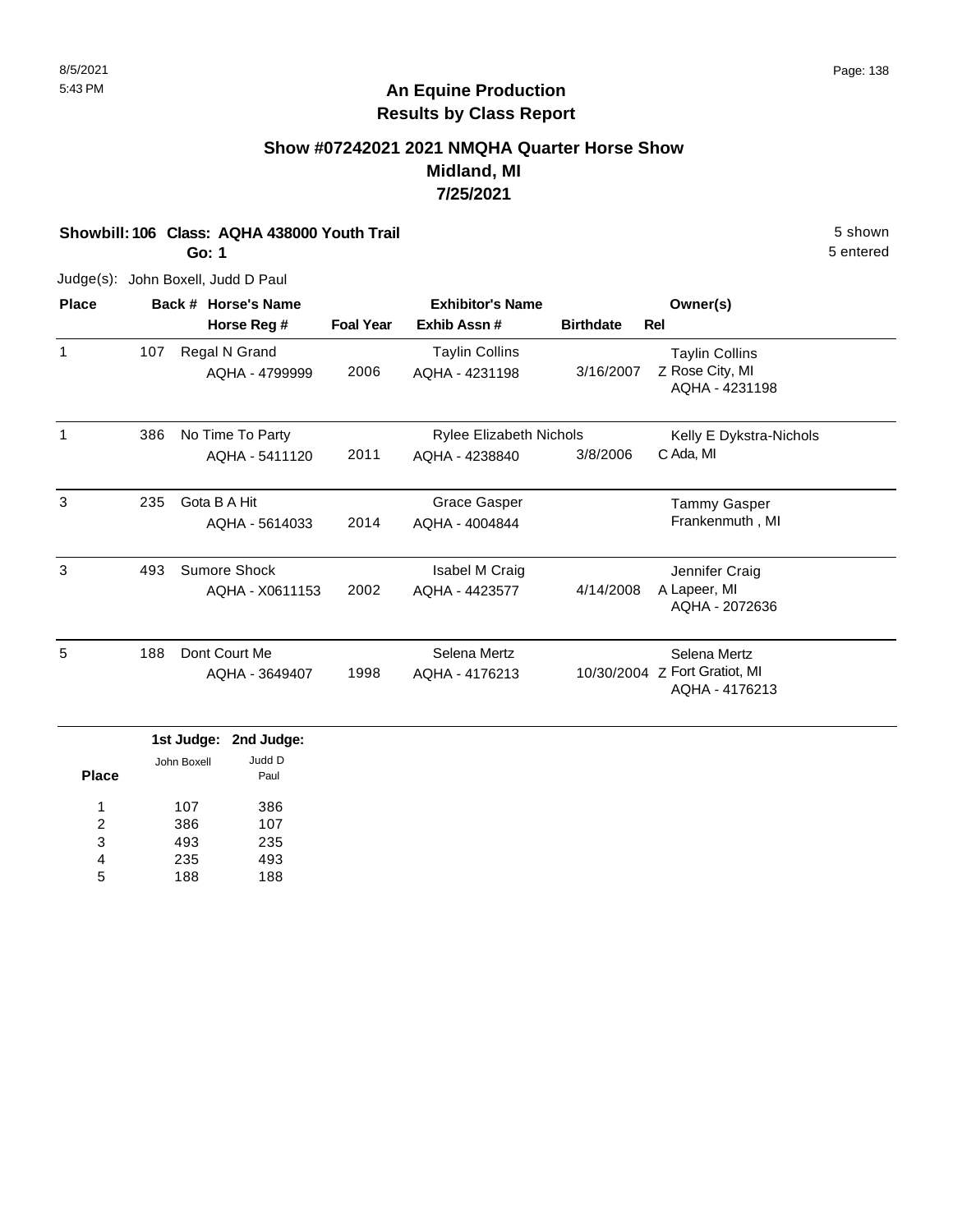# **Show #07242021 2021 NMQHA Quarter Horse Show Midland, MI 7/25/2021**

**Showbill: 107 Class: AQHA 138000 Trail** 8 shown

**Go: 1**

Judge(s): John Boxell, Judd D Paul

| <b>Place</b>   |               | Back # Horse's Name            |                  | <b>Exhibitor's Name</b>            |           | Owner(s)                                            |  |
|----------------|---------------|--------------------------------|------------------|------------------------------------|-----------|-----------------------------------------------------|--|
|                |               | Horse Reg #                    | <b>Foal Year</b> | Exhib Assn#                        |           | <b>Rel</b>                                          |  |
| $\mathbf{1}$   | 222           | Ms Mae Flash<br>AQHA - 5259030 | 2009             | Christa L Baldwin<br>AQHA - 920340 |           | Christa L Baldwin<br>Z Stanton, MI<br>AQHA - 920340 |  |
| $\overline{2}$ | 692           | Lope Lazy Lope                 |                  | Elizabeth Lauren Kooistra          |           | Robert C Sherman                                    |  |
|                |               | AQHA - 4830611                 | 2006             | AQHA - 3632757                     | 12/8/2001 | A                                                   |  |
| 3              | 335           | One Kool Fool                  |                  | Brenda Schrader                    |           | <b>Brenda Schrader</b>                              |  |
|                |               | AQHA - 5527197                 | 2013             | AQHA - 3436099                     | 4/20/1954 | Z Tekonsha, MI<br>AQHA - 3436099                    |  |
| $\overline{4}$ | 235           | Gota B A Hit                   |                  | <b>Grace Gasper</b>                |           | <b>Tammy Gasper</b>                                 |  |
|                |               | AQHA - 5614033                 | 2014             | AQHA - 4004844                     |           | Frankenmuth, MI                                     |  |
| 5              | 123           | Rock Legend                    |                  | Cynthia R Pyle                     |           | Cynthia R Pyle                                      |  |
|                |               | AQHA - 5373153                 | 2011             | AQHA - 1008072                     | 4/26/1961 | Z Zeeland, MI<br>AQHA - 1008072                     |  |
| 5              | 191           | Ella Be Kruzin                 |                  | Minae Kroeze                       |           | Merri Van Dyke                                      |  |
|                |               | AQHA - 5616566                 | 2014             | AQHA - 2573863                     |           | Holland, MI                                         |  |
| DQ             | 252           | Made Of Candy                  |                  | Tessa M Dalton                     |           | Stephen Erdman                                      |  |
|                |               | AQHA - 5958401                 | 2018             | AQHA - 3520373                     |           | Whitehall, MI<br>AQHA - 3583314                     |  |
| DQ             | 956           | The Certain Look               |                  | Abby E McDonnell                   |           | Abby E McDonnell                                    |  |
|                |               | AQHA - 5533626                 | 2013             | AQHA - 2137112                     |           | 11/29/1980 Z Freeland, MI<br>AQHA - 2137112         |  |
|                | <b>SCR 12</b> | Southern Eyes On Me            |                  | Karen Holden                       |           | Nancy Kay Fullerton                                 |  |
|                |               | AQHA - 5820008                 | 2017             | AQHA - 483043                      |           | Charlotte, MI<br>AQHA - 359042                      |  |
|                |               | 1st Judge: 2nd Judge:          |                  |                                    |           |                                                     |  |

|       |             | Judd D |
|-------|-------------|--------|
| Place | John Boxell | Paul   |
| 1     | 222         | 222    |
| 2     | 335         | 692    |
| з     | 692         | 235    |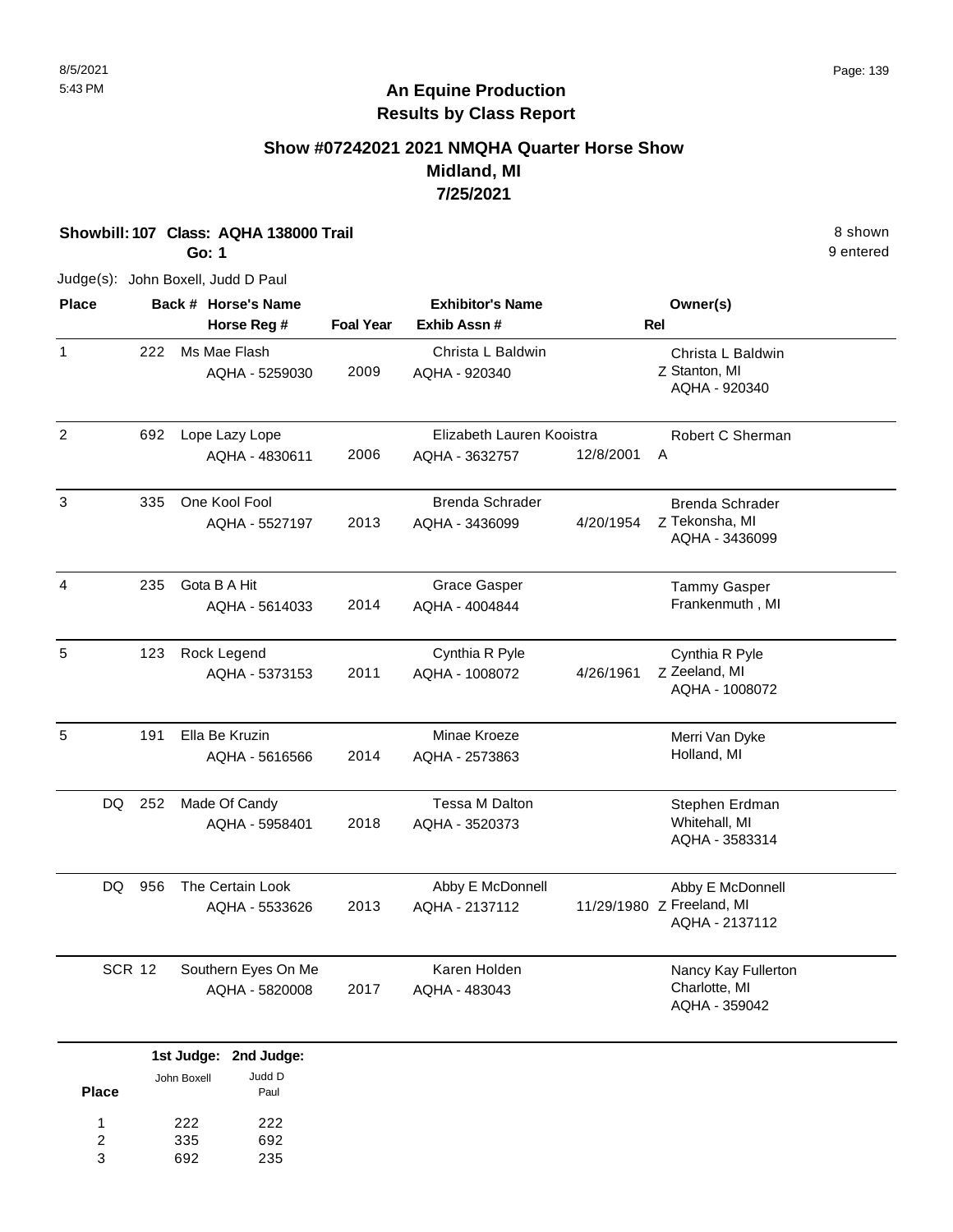#### **Show #07242021 2021 NMQHA Quarter Horse Show Midland, MI 7/25/2021**

| 4  | 235 | 335 |
|----|-----|-----|
| -5 | 191 | 123 |
| 6  | 123 | 191 |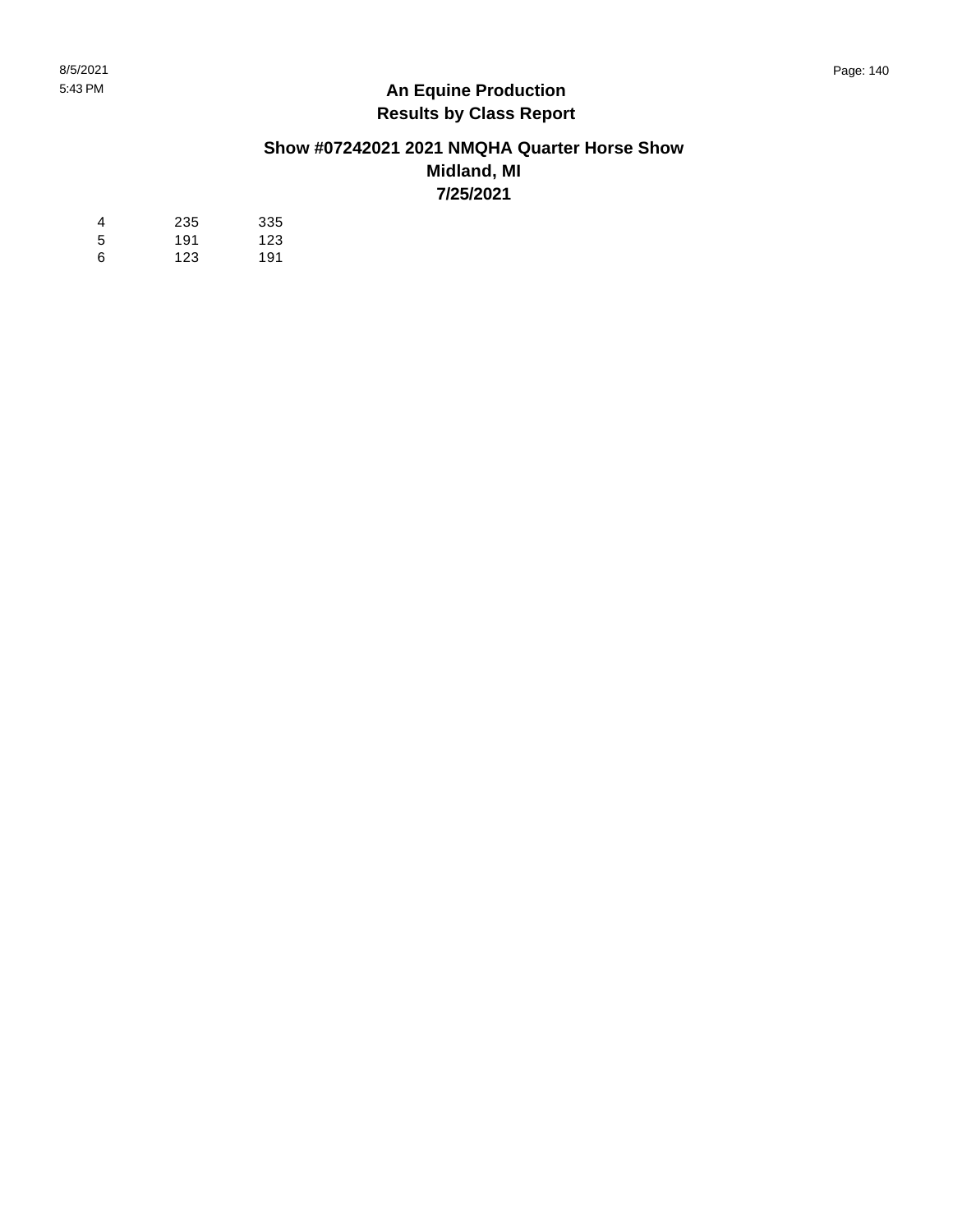# **Show #07242021 2021 NMQHA Quarter Horse Show Midland, MI 7/25/2021**

**Showbill: 108 Class: OPEN 904 Small Fry Trail 4 shown 4 shown 4 shown 4 shown** 

**Go: 1**

Judge(s): John Boxell, Judd D Paul

| <b>Place</b> |     | Back # Horse's Name |                  | <b>Exhibitor's Name</b> |           | Owner(s)                              |
|--------------|-----|---------------------|------------------|-------------------------|-----------|---------------------------------------|
|              |     | Horse Reg #         | <b>Foal Year</b> | Exhib Assn#             |           | Rel                                   |
| 1            | 222 | Ms Mae Flash        | 2009             | Braelyn L Bunting       | 8/27/2008 | Christa L Baldwin<br>D Stanton, MI    |
| 2            | 22  | Dont Need A Mirror  | 2009             | <b>Brylee Bunting</b>   | 3/27/2011 | Christa L Baldwin<br>Stanton, MI      |
| 3            | 658 | O Whata Hot Nvite   | 2007             | Clara G Cook            | 3/15/2012 | Maureen And Emma C Cook<br>Dewitt, MI |
| 4            | 226 | Art Trouble         | 2001             | Karly Lewis             | 5/1/2013  | Michele Lewis<br>Grass Lake, MI       |

|              |             | 1st Judge: 2nd Judge: |
|--------------|-------------|-----------------------|
| <b>Place</b> | John Boxell | Judd D<br>Paul        |
| 1            | 222         | 222                   |
| 2            | 22          | 22                    |
| 3            | 658         | 658                   |
|              | 226         | 226                   |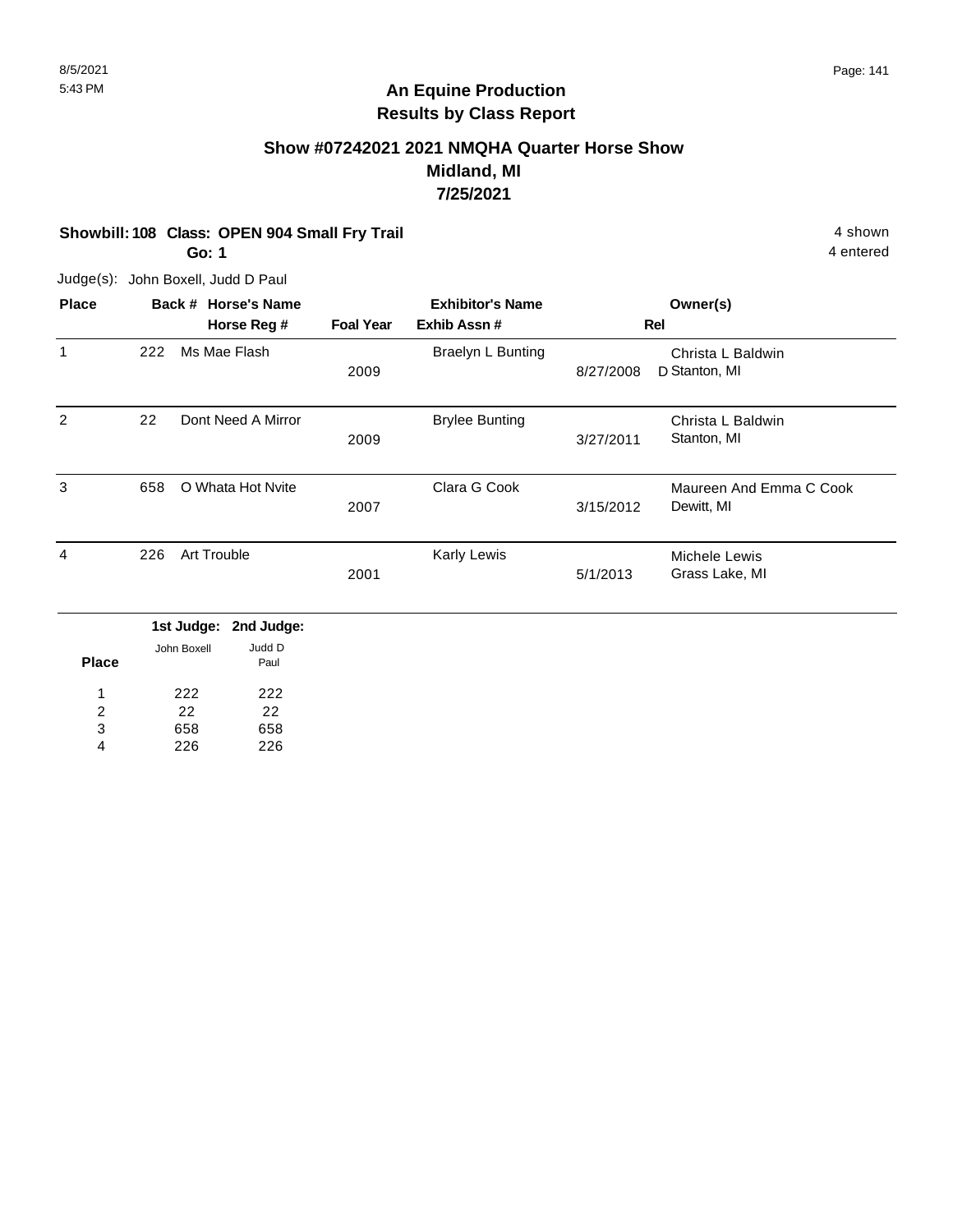# **Show #07242021 2021 NMQHA Quarter Horse Show**

| Showbill: 109 Class: AQHA 238102 L1 Amt Walk Trot Trail<br>Go: 1 |                                    |                       |                         |             |     |  |
|------------------------------------------------------------------|------------------------------------|-----------------------|-------------------------|-------------|-----|--|
|                                                                  | Judge(s): John Boxell, Judd D Paul |                       |                         |             |     |  |
| <b>Place</b>                                                     |                                    | Back # Horse's Name   | <b>Exhibitor's Name</b> | Owner(s)    |     |  |
|                                                                  |                                    | Horse Reg #           | <b>Foal Year</b>        | Exhib Assn# | Rel |  |
|                                                                  |                                    | 1st Judge: 2nd Judge: |                         |             |     |  |
| <b>Place</b>                                                     | John Boxell                        | Judd D<br>Paul        |                         |             |     |  |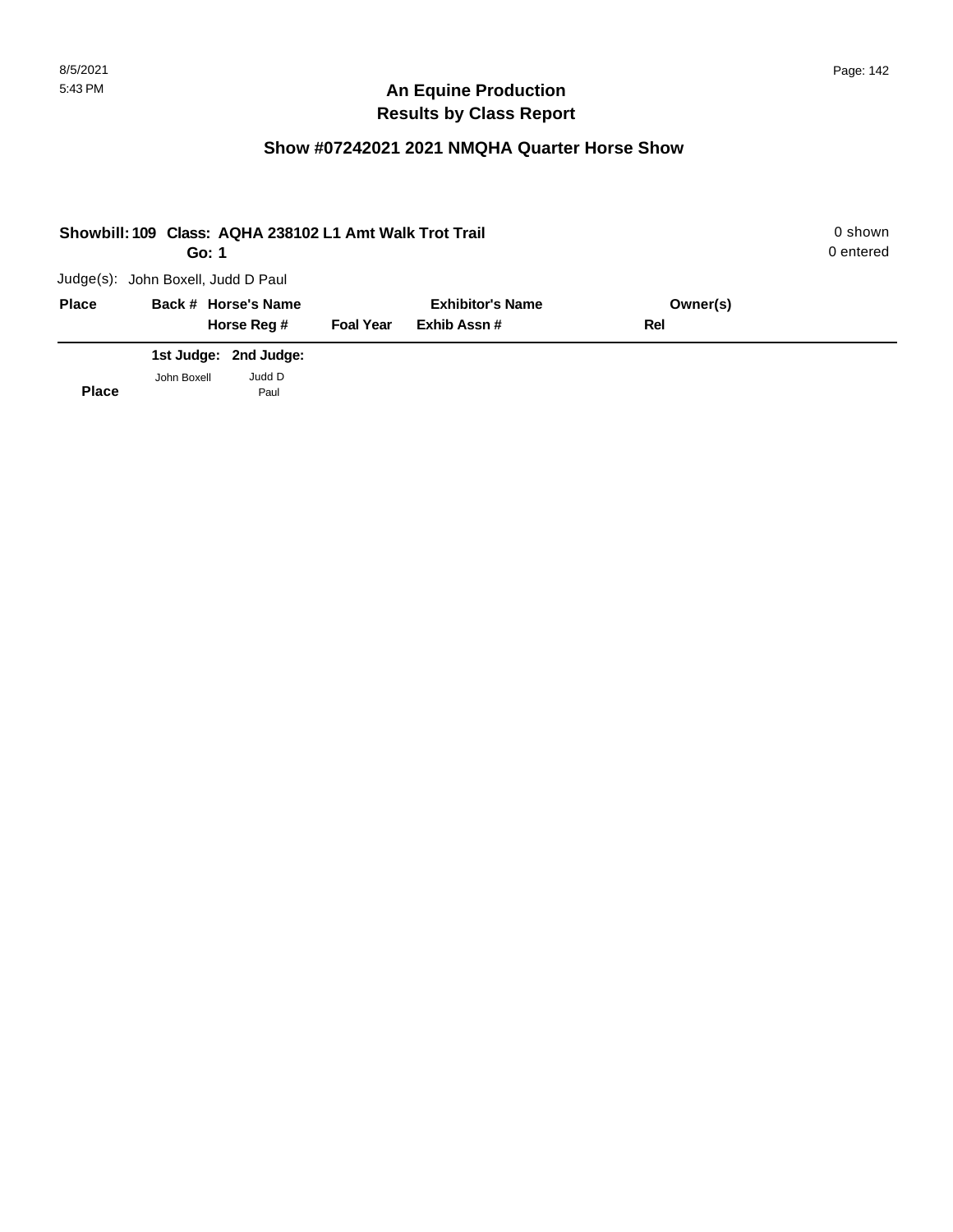## **Show #07242021 2021 NMQHA Quarter Horse Show**

| Showbill: 110 Class: AQHA 438102 L1 Youth Walk Trot Trail | 0 shown<br>0 entered               |                       |                  |                         |          |  |
|-----------------------------------------------------------|------------------------------------|-----------------------|------------------|-------------------------|----------|--|
|                                                           | Judge(s): John Boxell, Judd D Paul |                       |                  |                         |          |  |
| <b>Place</b>                                              |                                    | Back # Horse's Name   |                  | <b>Exhibitor's Name</b> | Owner(s) |  |
|                                                           |                                    | Horse Reg #           | <b>Foal Year</b> | Exhib Assn#             | Rel      |  |
|                                                           |                                    | 1st Judge: 2nd Judge: |                  |                         |          |  |
| <b>Place</b>                                              | John Boxell                        | Judd D<br>Paul        |                  |                         |          |  |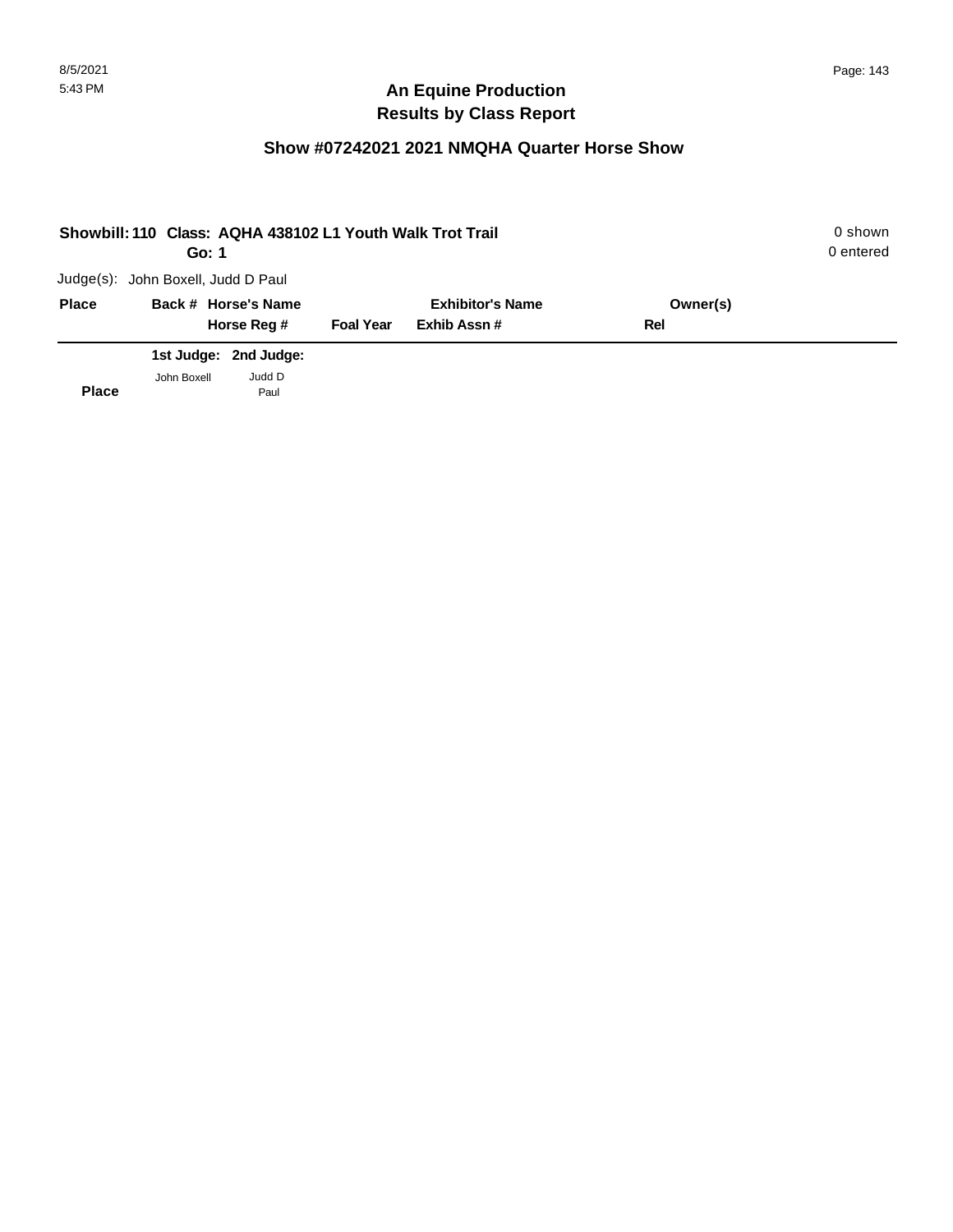# **Show #07242021 2021 NMQHA Quarter Horse Show Midland, MI 7/25/2021**

#### **Showbill: 111 Class: OPEN 910 MQHA Lead Line 4 shown** 4 shown

**Go: 1**

Judge(s): John Boxell, Judd D Paul

| <b>Place</b> |     | Back # Horse's Name   |                  | <b>Exhibitor's Name</b> |           | Owner(s)                               |  |
|--------------|-----|-----------------------|------------------|-------------------------|-----------|----------------------------------------|--|
|              |     | Horse Reg #           | <b>Foal Year</b> | Exhib Assn#             |           | Rel                                    |  |
| <b>NP</b>    | 107 | Regal N Grand         | 2006             | <b>Travis Collins</b>   | 5/12/2016 | <b>Taylin Collins</b><br>Rose City, MI |  |
| <b>NP</b>    | 244 | <b>Twisted Batt</b>   | 2018             | Shelby Eno              | 2/23/2017 | Michelle Dawn Eno<br>Sterling, MI      |  |
| <b>NP</b>    | 360 | Invy Pit Crew         | 2016             | Avery Gordon            | 4/30/2017 | Holly M Gordon<br>A Lakeview, MI       |  |
| <b>NP</b>    | 688 | Shes Really Hot       | 2017             | Allie Monk              | 3/23/2017 | Jody Monk<br>A Hemlock, MI             |  |
|              |     | 1st Judge: 2nd Judge: |                  |                         |           |                                        |  |

|              | 1st Judge: 2nd Judge |        |  |
|--------------|----------------------|--------|--|
|              | John Boxell          | Judd D |  |
| <b>Place</b> |                      | Paul   |  |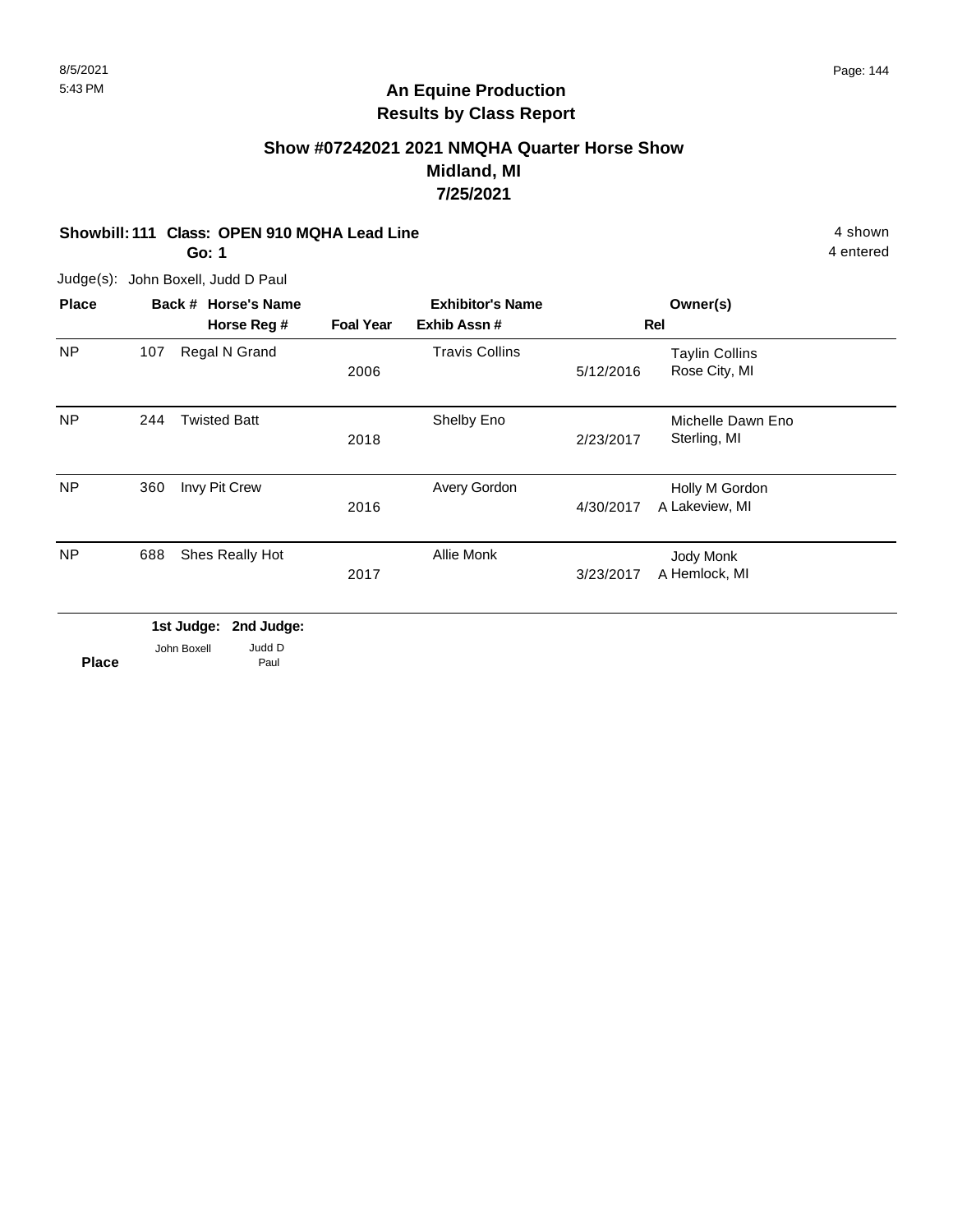#### 8/5/2021 Page: 145

## **An Equine Production Results by Class Report**

## **Show #07242021 2021 NMQHA Quarter Horse Show Midland, MI 7/25/2021**

## **Showbill: 112 Class: AQHA 142100 Junior Western Pleasure** 10 Shown

**Go: 1**

10 entered

| <b>Place</b>   |     | Back # Horse's Name                   |                  | <b>Exhibitor's Name</b>                 |           | Owner(s)                                                  |
|----------------|-----|---------------------------------------|------------------|-----------------------------------------|-----------|-----------------------------------------------------------|
|                |     | Horse Reg #                           | <b>Foal Year</b> | Exhib Assn#                             |           | <b>Rel</b>                                                |
| $\mathbf{1}$   | 986 | You Batt Im Fancy<br>AQHA - 5736973   | 2016             | Maureen S Kirkpatrick<br>AQHA - 4030711 | 6/6/1964  | Robert D Kirkpatrick<br>Deckerville, MI<br>AQHA - 2422781 |
| $\overline{2}$ | 322 | Too LazyToSpeak<br>AQHA - 5818682     | 2017             | Maggie DeKraker<br>AQHA - 3742178       | 5/13/1997 | Megan Hirschman<br>Ithaca, MI<br>AQHA - 1899479           |
| $\mathbf{3}$   | 12  | Southern Eyes On Me<br>AQHA - 5820008 | 2017             | Karen Holden<br>AQHA - 483043           |           | Nancy Kay Fullerton<br>Charlotte, MI<br>AQHA - 359042     |
| 3              | 187 | Lazy Little Breeze<br>AQHA - 5819177  | 2017             | Greg Holstege<br>AQHA - 2297608         |           | <b>Esqurido Braddy</b><br>Frisco, NC                      |
| $\mathfrak{S}$ | 690 | Mechanism<br>AQHA - X0725492          | 2016             | Joe Goodenow<br>AQHA - 4157928          |           | Mackenzie J Kastl<br>Benton Harbor, MI<br>AQHA - 2385353  |
| 6              | 665 | Only Classic Rock<br>AQHA - 5816273   | 2017             | Olivia Omer<br>AQHA - 4348658           | 10/1/2005 | Olivia Omer<br>Z Leslie, MI<br>AQHA - 4348658             |
| $\overline{7}$ | 688 | Shes Really Hot<br>AQHA - 5872734     | 2017             | Jody Monk<br>AQHA - 4147482             | 8/15/1982 | Jody Monk<br>Z Hemlock, MI<br>AQHA - 4147482              |
| 8              | 143 | Barry Barry Good<br>AQHA - 5763392    | 2016             | Gordon Wadds<br>AQHA - 227133           | 1/31/2021 | Cynthia Dore-Graves<br>Sandusky, MI<br>AQHA - 1548002     |
| 9              | 252 | Made Of Candy<br>AQHA - 5958401       | 2018             | Christopher R Dalton<br>AQHA - 3338178  |           | Stephen Erdman<br>Whitehall, MI<br>AQHA - 3583314         |
| 10             | 377 | HP A Dream Machine<br>AQHA - 5892006  | 2018             | Patricia Shappee<br>AQHA - 3497873      | 7/17/1973 | Patricia Shappee<br>Z Avoca, MI<br>AQHA - 3497873         |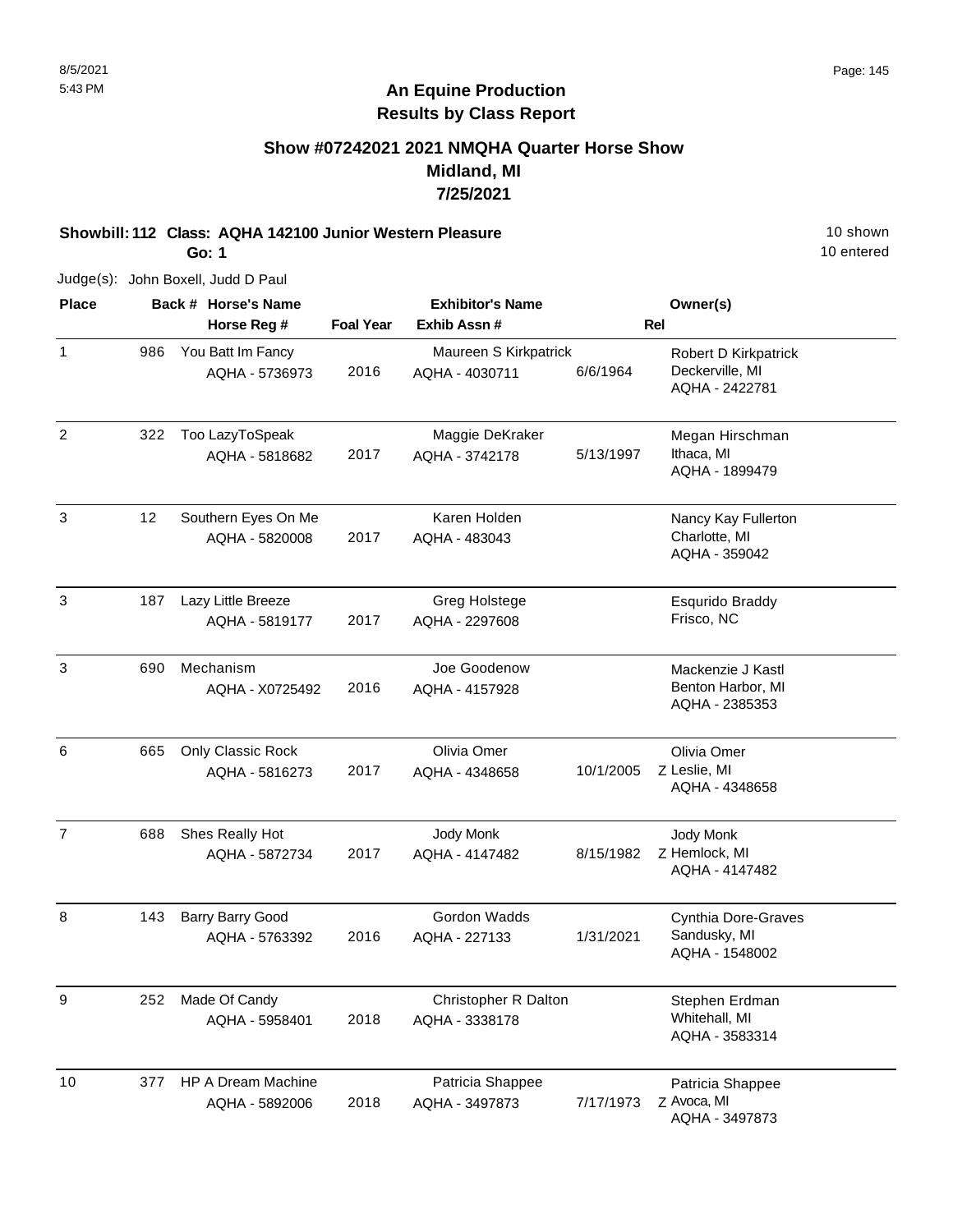#### **Show #07242021 2021 NMQHA Quarter Horse Show Midland, MI 7/25/2021**

|              |                 | 1st Judge: 2nd Judge: |
|--------------|-----------------|-----------------------|
|              | John Boxell     | Judd D                |
| <b>Place</b> |                 | Paul                  |
| 4            | 986             | 322                   |
| 2            | 665             | 12                    |
| 3            | 690             | 986                   |
| 4            | 187             | 252                   |
| 5            | 688             | 187                   |
| 6            | 322             | 690                   |
| 7            | 12 <sup>2</sup> | 688                   |
| 8            | 377             | 143                   |
| 9            | 143             | 665                   |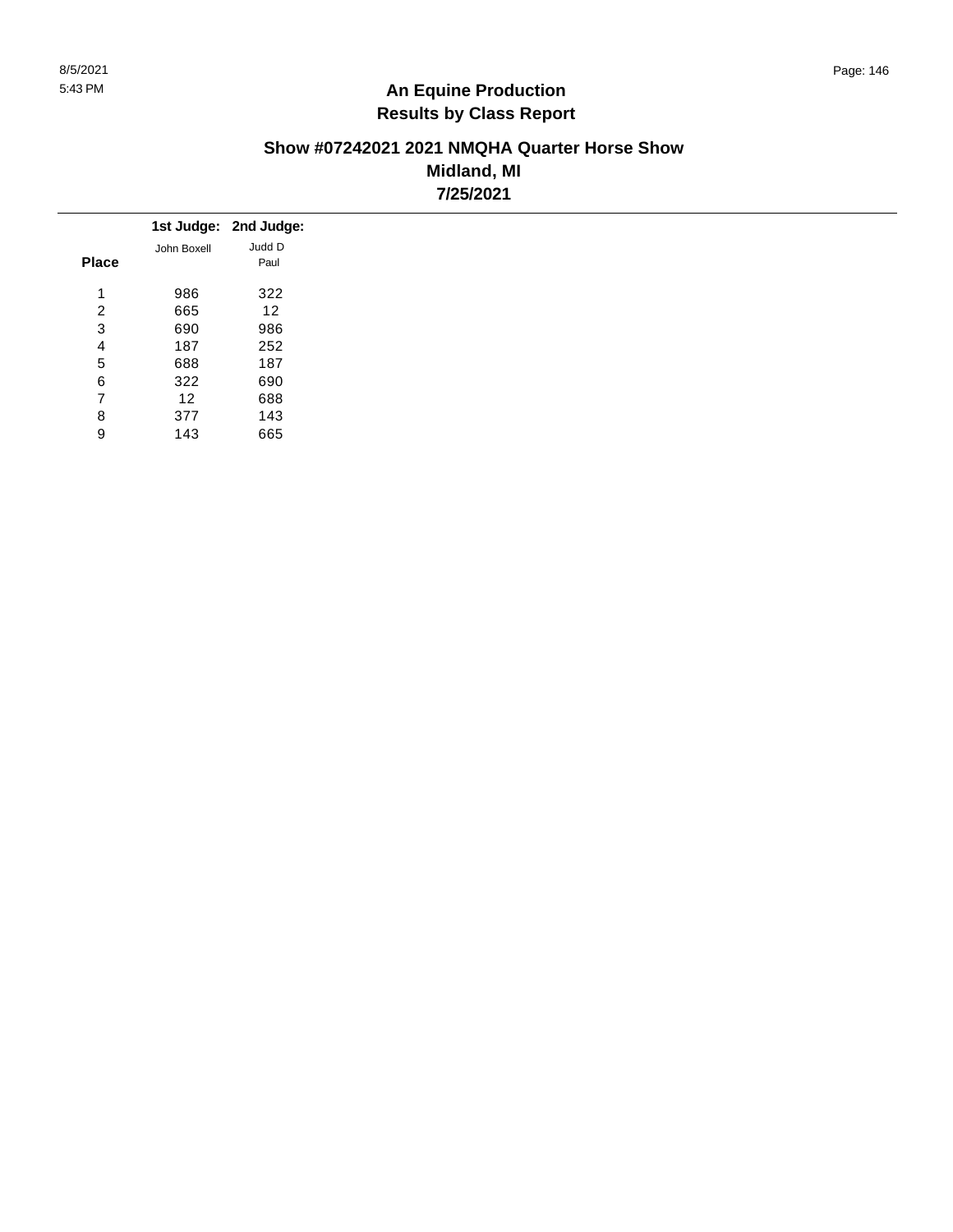## **Show #07242021 2021 NMQHA Quarter Horse Show Midland, MI 7/25/2021**

# **Showbill: 113 Class: AQHA 242001 RK Amt Western Pleasure** 16 Shown

**Go: 1**

17 entered

| <b>Place</b>   |     | Back # Horse's Name                   |                  | <b>Exhibitor's Name</b>                  |                       | Owner(s)                                                            |
|----------------|-----|---------------------------------------|------------------|------------------------------------------|-----------------------|---------------------------------------------------------------------|
|                |     | Horse Reg #                           | <b>Foal Year</b> | Exhib Assn #                             |                       | <b>Rel</b>                                                          |
| $\mathbf{1}$   | 25  | Johnny Diesel<br>AQHA - 5577316       | 2013             | Morgan Letzkus<br>AQHA - 4007767         | 5/25/1999             | Morgan Letzkus<br>Z Linwood, MI<br>AQHA - 4007767                   |
| $\overline{2}$ | 744 | Hes A Famous Kisser<br>AQHA - 5277229 | 2009             | Jacquelyn Oliver<br>AQHA - 3212543       | 8/5/1993              | Pamela S Hooper<br>Deckerville, MI                                  |
| 3              | 688 | Shes Really Hot<br>AQHA - 5872734     | 2017             | Jody Monk<br>AQHA - 4147482              | 8/15/1982             | Jody Monk<br>Z Hemlock, MI<br>AQHA - 4147482                        |
| 4              | 52  | The Social Network<br>AQHA - 5742354  | 2015             | <b>Brandy M Pavlik</b><br>AQHA - 3285231 | 9/3/1983              | <b>Brandy M Pavlik</b><br>Z Washinton, MI<br>AQHA - 3285231         |
| 4              | 804 | Follow Ur Intuition<br>AQHA - 5550913 | 2013             | Stefanie A Freeland<br>AQHA - 4332257    |                       | Stefanie A Freeland<br>11/13/1968 Z Fruitport, MI<br>AQHA - 4332257 |
| 6              | 727 | Zips Back In Time<br>AQHA - 5326861   | 2010             | <b>Brittney Foye</b><br>AQHA - 2705572   |                       | <b>Brittney Foye</b><br>11/25/1990 Z Merrill, MI<br>AQHA - 2705572  |
| 6              | 997 | Winnie Take A Look<br>AQHA - 5849615  | 2017             | Alison Chimner<br>AQHA - 4069509         | 11/3/1982             | Alison Chimner<br>Z Metamora, MI<br>AQHA - 4069509                  |
| 8              | 244 | <b>Twisted Batt</b><br>AQHA - 5904280 | 2018             | Michelle Dawn Eno<br>AQHA - 1965805      |                       | Michelle Dawn Eno<br>Z Sterling, MI<br>AQHA - 1965805               |
| y              | 623 | Absolute At The Bar<br>AQHA - 5200996 | 2009             | Katie Marie Blount<br>AQHA - 3662768     |                       | Katie Marie Blount<br>Z Belleville, MI<br>AQHA - 3662768            |
| 10             | 369 | Sleepin In The Snow<br>AQHA - 5379605 | 2011             | Rebecca Eno<br>AQHA - 2181808            | 12/17/1956 Z Hale, MI | Rebecca Eno<br>AQHA - 2181808                                       |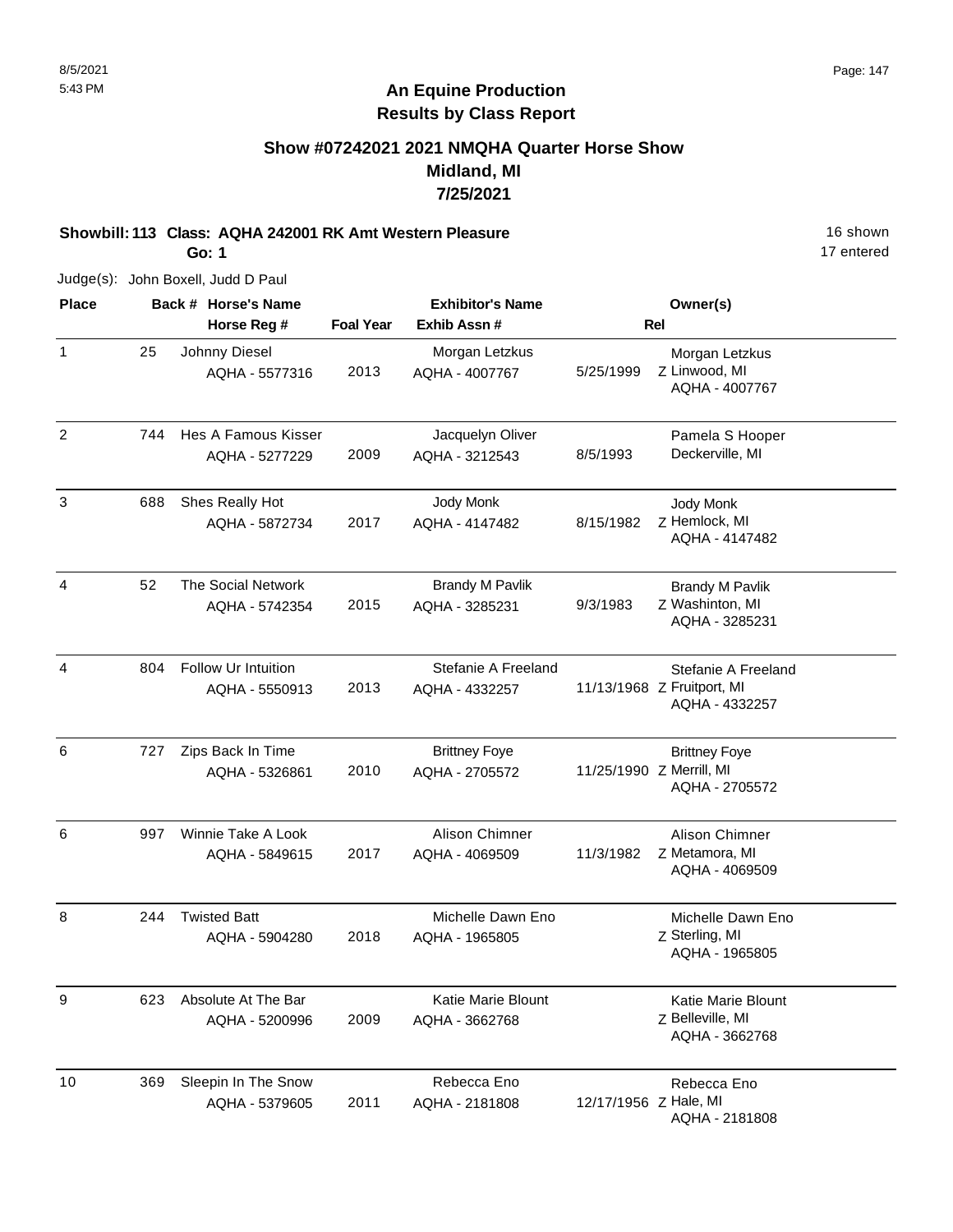# **Show #07242021 2021 NMQHA Quarter Horse Show**

**Midland, MI 7/25/2021**

| 11        | 523            | My Vintage Mercedes<br>AQHA - 5122389       | 2008 | Delaney Bakker<br>AQHA - 4385180           | 12/7/2000 | Cynthia K Bakker<br>Grand Haven, MI                             |
|-----------|----------------|---------------------------------------------|------|--------------------------------------------|-----------|-----------------------------------------------------------------|
| <b>NP</b> | 254            | Sheza Chip Off A Pro<br>AQHA - 5353635      | 2009 | <b>Tricia Meade</b><br>AQHA - 2767830      | 6/12/1965 | <b>Tricia Meade</b><br>Z Port Huron, MI<br>AQHA - 2767830       |
| <b>NP</b> | 377            | <b>HP A Dream Machine</b><br>AQHA - 5892006 | 2018 | Patricia Shappee<br>AQHA - 3497873         | 7/17/1973 | Patricia Shappee<br>Z Avoca, MI<br>AQHA - 3497873               |
| <b>NP</b> | 498            | It Makes Cents<br>AQHA - 4868855            | 2006 | Serena Fleming-Dittenber<br>AQHA - 4286821 | 8/3/2000  | <b>Richard Dittenber</b><br>A                                   |
| <b>NP</b> | 663            | Dont Make A Scene<br>AQHA - 5464105         | 2012 | Lainey Marie Zwerk<br>AQHA - 4239084       |           | Lainey Marie Zwerk<br>10/19/2000 Z Vassar, MI<br>AQHA - 4239084 |
| <b>NP</b> | 664            | Code Red Cover Girl<br>AQHA - 5552118       | 2013 | Jessica Bills<br>AQHA - 2695099            | 12/3/1991 | Jessica Bills<br>Beulah, MI<br>AQHA - 2695099                   |
|           | <b>SCR 114</b> | UF A Boy Named Sue<br>AQHA - 5693158        | 2015 | Ashton A Ulrich<br>AQHA - 2773768          | 8/23/1990 | Ashton A Ulrich<br>Z Barryton, MI<br>AQHA - 2773768             |

|                |             | 1st Judge: 2nd Judge: |
|----------------|-------------|-----------------------|
|                | John Boxell | Judd D                |
| <b>Place</b>   |             | Paul                  |
| 1              | 25          | 25                    |
| $\overline{2}$ | 744         | 744                   |
| 3              | 688         | 244                   |
| 4              | 52          | 688                   |
| 5              | 804         | 804                   |
| 6              | 727         | 52                    |
| 7              | 997         | 623                   |
| 8              | 369         | 997                   |
| 9              | 523         | 727                   |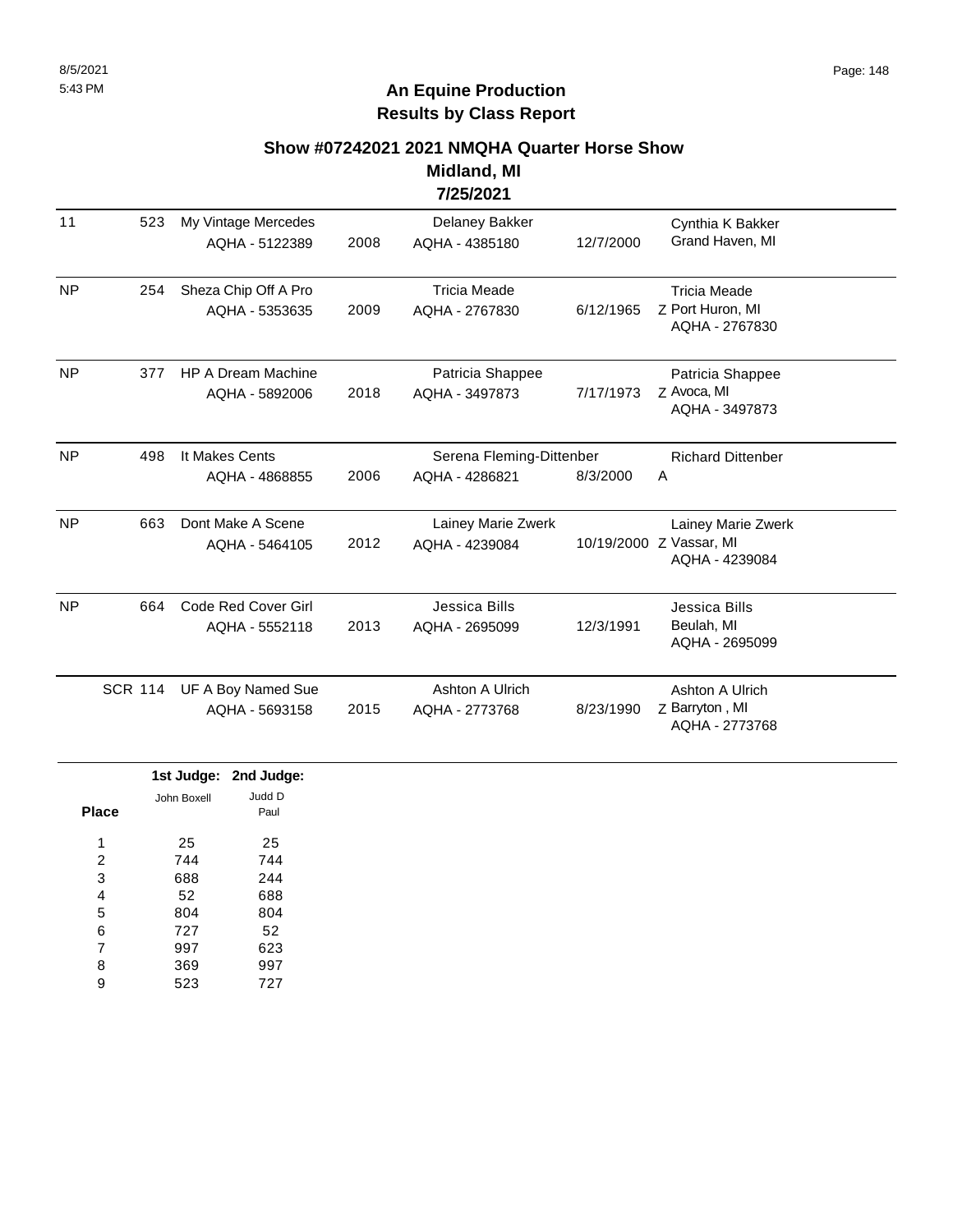## **Show #07242021 2021 NMQHA Quarter Horse Show Midland, MI 7/25/2021**

**Showbill: 114 Class: AQHA 242002 L1 Amt Western Pleasure** 17 Shown

**Go: 1**

17 entered

| <b>Place</b>   |     | Back # Horse's Name                         |                  | <b>Exhibitor's Name</b>             |           | Owner(s)                                                              |
|----------------|-----|---------------------------------------------|------------------|-------------------------------------|-----------|-----------------------------------------------------------------------|
|                |     | Horse Reg #                                 | <b>Foal Year</b> | Exhib Assn #                        |           | Rel                                                                   |
| $\mathbf{1}$   | 262 | Time Is Lopin By<br>AQHA - 5215508          | 2009             | Michele Lewis<br>AQHA - 0704808     | 10/1/1972 | Jacquelin Moody                                                       |
| $\overline{2}$ | 322 | Too LazyToSpeak<br>AQHA - 5818682           | 2017             | Megan Hirschman<br>AQHA - 1899479   | 5/3/1982  | Megan Hirschman<br>Z Ithaca, MI<br>AQHA - 1899479                     |
| $\mathfrak{S}$ | 744 | Hes A Famous Kisser<br>AQHA - 5277229       | 2009             | Jacquelyn Oliver<br>AQHA - 3212543  | 8/5/1993  | Pamela S Hooper<br>Deckerville, MI                                    |
| 4              | 956 | The Certain Look<br>AQHA - 5533626          | 2013             | Abby E McDonnell<br>AQHA - 2137112  |           | Abby E McDonnell<br>11/29/1980 Z Freeland, MI<br>AQHA - 2137112       |
| 5              | 677 | Miss Zippin Willy<br>AQHA - 5531291         | 2013             | Karen Bonham<br>AQHA - 3619979      | 10/1/1968 | Karen Bonham<br>Z Midland, MI<br>AQHA - 3619979                       |
| 5              | 688 | Shes Really Hot<br>AQHA - 5872734           | 2017             | Jody Monk<br>AQHA - 4147482         | 8/15/1982 | Jody Monk<br>Z Hemlock, MI<br>AQHA - 4147482                          |
| $\overline{7}$ | 244 | <b>Twisted Batt</b><br>AQHA - 5904280       | 2018             | Michelle Dawn Eno<br>AQHA - 1965805 |           | Michelle Dawn Eno<br>Z Sterling, MI<br>AQHA - 1965805                 |
| 8              | 88  | Martinis Makame Lazy<br>AQHA - 5642234      | 2012             | Tod J Logan<br>AQHA - 3692188       |           | Tod J Logan<br>Z Saint Clair, MI<br>AQHA - 3692188                    |
| 9              | 377 | <b>HP A Dream Machine</b><br>AQHA - 5892006 | 2018             | Patricia Shappee<br>AQHA - 3497873  | 7/17/1973 | Patricia Shappee<br>Z Avoca, MI<br>AQHA - 3497873                     |
| 9              | 690 | Mechanism<br>AQHA - X0725492                | 2016             | Mackenzie J Kastl<br>AQHA - 2385353 |           | Mackenzie J Kastl<br>12/14/1987 Z Benton Harbor, MI<br>AQHA - 2385353 |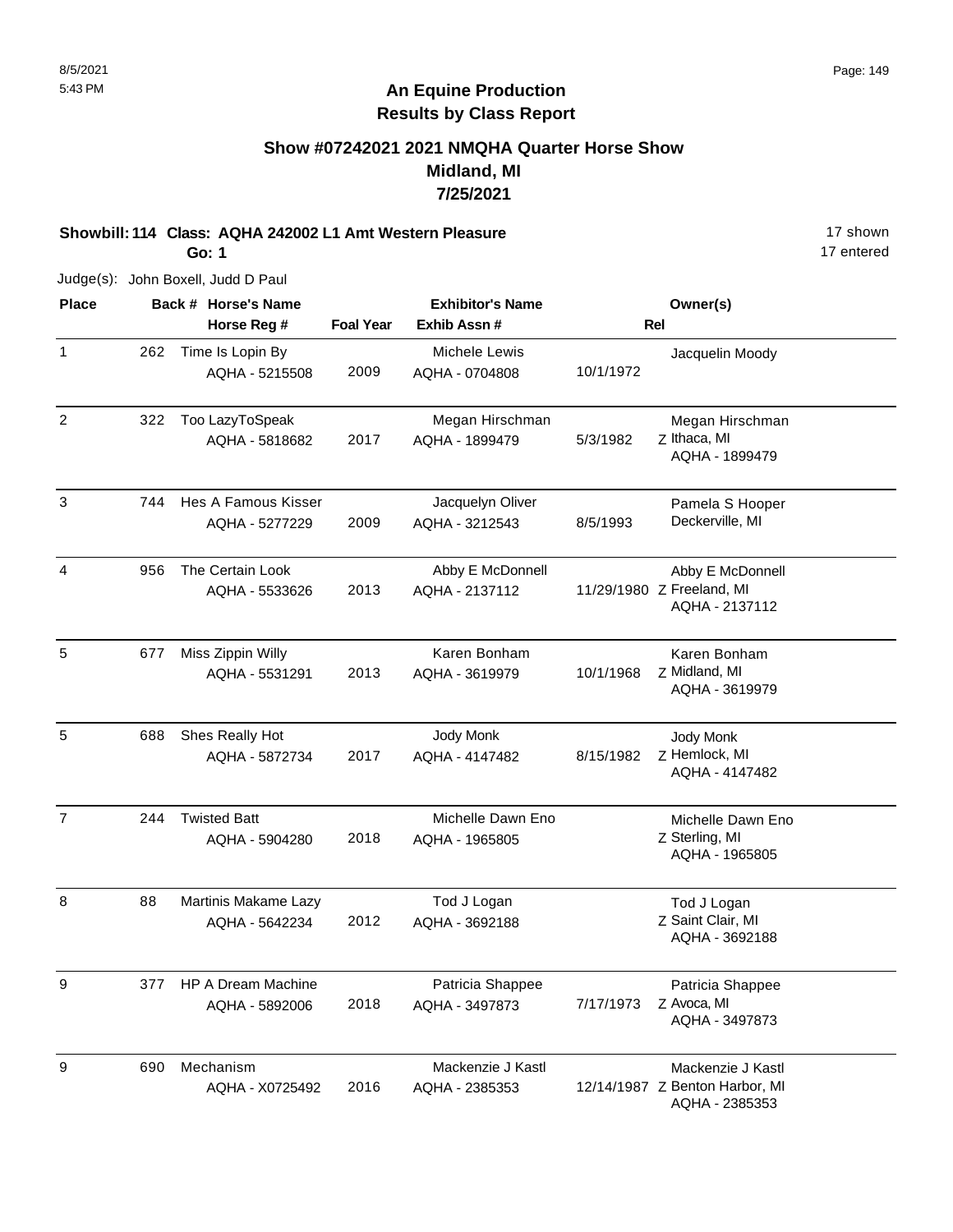# **An Equine Production Results by Class Report**

#### **Show #07242021 2021 NMQHA Quarter Horse Show**

**Midland, MI 7/25/2021**

|                       |     |                                  |                                          |      | 772372021                                  |                       |                                                                    |
|-----------------------|-----|----------------------------------|------------------------------------------|------|--------------------------------------------|-----------------------|--------------------------------------------------------------------|
| 11                    | 727 |                                  | Zips Back In Time<br>AQHA - 5326861      | 2010 | <b>Brittney Foye</b><br>AQHA - 2705572     |                       | <b>Brittney Foye</b><br>11/25/1990 Z Merrill, MI<br>AQHA - 2705572 |
| 12                    | 130 |                                  | <b>SST StarStruck</b><br>AQHA - 5715961  | 2015 | Katie Rae Krueger<br>AQHA - 3012459        | 2/21/1994             | Katie Rae Krueger<br>Z Sandusky, MI<br>AQHA - 3012459              |
| <b>NP</b>             | 143 |                                  | Barry Barry Good<br>AQHA - 5763392       | 2016 | Cynthia Dore-Graves<br>AQHA - 1548002      | 9/25/1976             | Cynthia Dore-Graves<br>Z Sandusky, MI<br>AQHA - 1548002            |
| <b>NP</b>             | 316 |                                  | <b>Remington Steal</b><br>AQHA - 5441455 | 2011 | Debbie Wadds<br>AQHA - 2504845             |                       | Debbie Wadds<br>Z Ovid, MI<br>AQHA - 2504845                       |
| <b>NP</b>             | 369 |                                  | Sleepin In The Snow<br>AQHA - 5379605    | 2011 | Rebecca Eno<br>AQHA - 2181808              | 12/17/1956 Z Hale, MI | Rebecca Eno<br>AQHA - 2181808                                      |
| <b>NP</b>             | 498 | It Makes Cents<br>AQHA - 4868855 |                                          | 2006 | Serena Fleming-Dittenber<br>AQHA - 4286821 | 8/3/2000              | <b>Richard Dittenber</b><br>Α                                      |
| <b>NP</b>             | 523 |                                  | My Vintage Mercedes<br>AQHA - 5122389    | 2008 | Delaney Bakker<br>AQHA - 4385180           | 12/7/2000             | Cynthia K Bakker<br>Grand Haven, MI                                |
| <b>Place</b>          |     | John Boxell                      | 1st Judge: 2nd Judge:<br>Judd D<br>Paul  |      |                                            |                       |                                                                    |
| 1<br>2<br>3<br>4<br>5 |     | 262<br>322<br>744<br>688<br>677  | 262<br>956<br>322<br>744<br>244          |      |                                            |                       |                                                                    |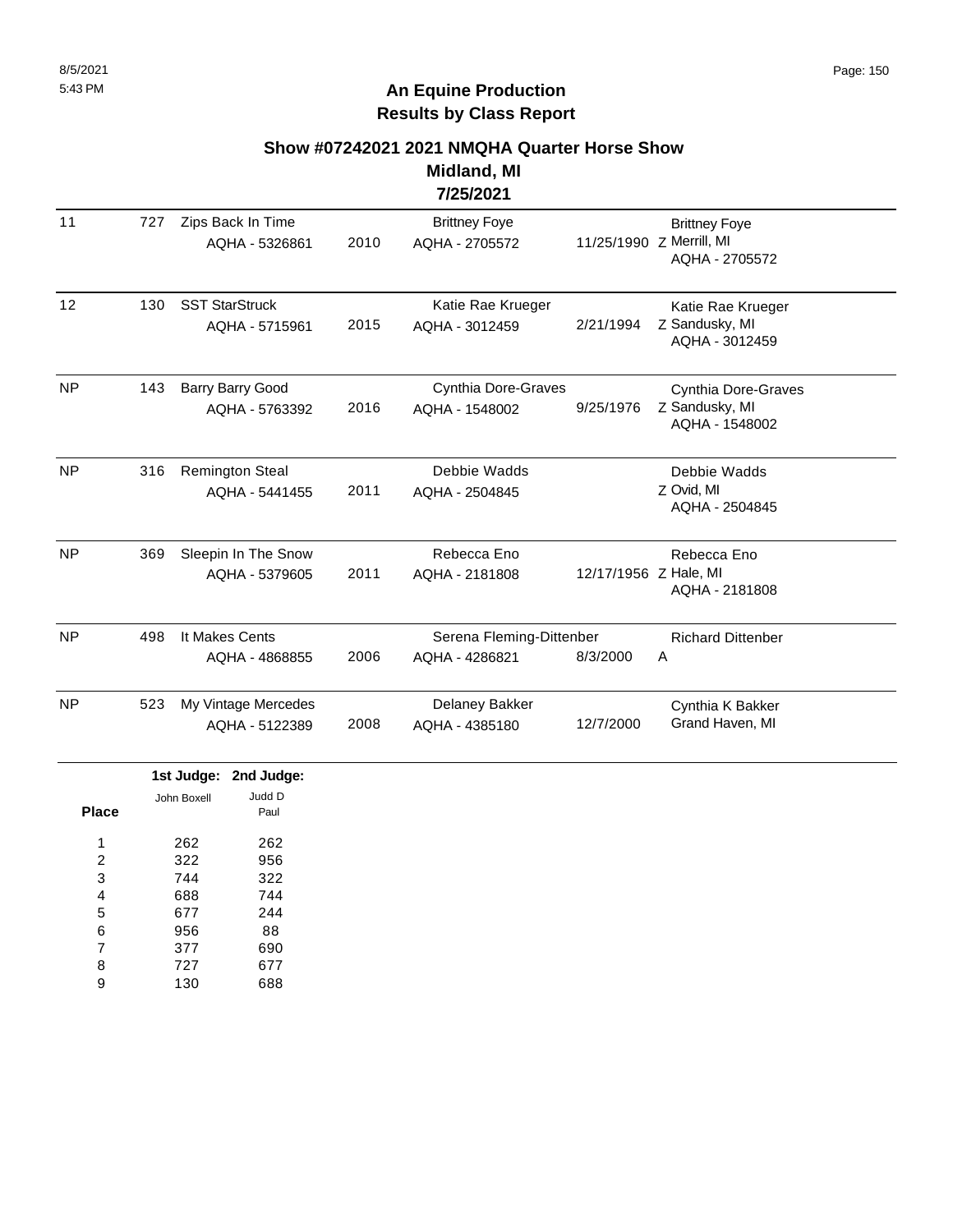## **Show #07242021 2021 NMQHA Quarter Horse Show Midland, MI 7/25/2021**

**Showbill: 115 Class: AQHA 242800 Amt Select Western Pleasure** 9 shown

**Go: 1**

Judge(s): John Boxell, Judd D Paul

| <b>Place</b>   |     | Back # Horse's Name                          |                  | <b>Exhibitor's Name</b>                  | Owner(s)              |                                                                     |  |
|----------------|-----|----------------------------------------------|------------------|------------------------------------------|-----------------------|---------------------------------------------------------------------|--|
|                |     | Horse Reg #                                  | <b>Foal Year</b> | Exhib Assn #                             | <b>Rel</b>            |                                                                     |  |
| $\mathbf{1}$   | 12  | Southern Eyes On Me<br>AQHA - 5820008        | 2017             | Nancy Kay Fullerton<br>AQHA - 359042     | 5/16/1957             | Nancy Kay Fullerton<br>Z Charlotte, MI<br>AQHA - 359042             |  |
| $\overline{2}$ | 677 | Miss Zippin Willy<br>AQHA - 5531291          | 2013             | Karen Bonham<br>AQHA - 3619979           | 10/1/1968             | Karen Bonham<br>Z Midland, MI<br>AQHA - 3619979                     |  |
| $\mathbf{3}$   | 22  | Dont Need A Mirror<br>AQHA - 4223078         | 2009             | <b>Brenda K Howell</b><br>AQHA - 1453310 | 10/21/1965            | Christa L Baldwin<br>Stanton, MI<br>AQHA - 920340                   |  |
| 4              | 150 | Macs Kool Legacy<br>AQHA - 5489508           | 2012             | Susan M Frank<br>AQHA - 3302326          | 2/27/1957             | Susan M Frank<br>Z Pinconning, MI<br>AQHA - 3302326                 |  |
| 5              | 369 | Sleepin In The Snow<br>AQHA - 5379605        | 2011             | Rebecca Eno<br>AQHA - 2181808            | 12/17/1956 Z Hale, MI | Rebecca Eno<br>AQHA - 2181808                                       |  |
| 5              | 804 | <b>Follow Ur Intuition</b><br>AQHA - 5550913 | 2013             | Stefanie A Freeland<br>AQHA - 4332257    |                       | Stefanie A Freeland<br>11/13/1968 Z Fruitport, MI<br>AQHA - 4332257 |  |
| $\overline{7}$ | 728 | Xtreme Zip<br>AQHA - 5558800                 | 2013             | Audra Levitte<br>AQHA - 1863538          | 8/10/1968             | Audra Levitte<br>Z Lexington, MI<br>AQHA - 1863538                  |  |
| 8              | 123 | Rock Legend<br>AQHA - 5373153                | 2011             | Cynthia R Pyle<br>AQHA - 1008072         | 4/26/1961             | Cynthia R Pyle<br>Z Zeeland, MI<br>AQHA - 1008072                   |  |
| 9              | 316 | <b>Remington Steal</b><br>AQHA - 5441455     | 2011             | Debbie Wadds<br>AQHA - 2504845           |                       | Debbie Wadds<br>Z Ovid, MI<br>AQHA - 2504845                        |  |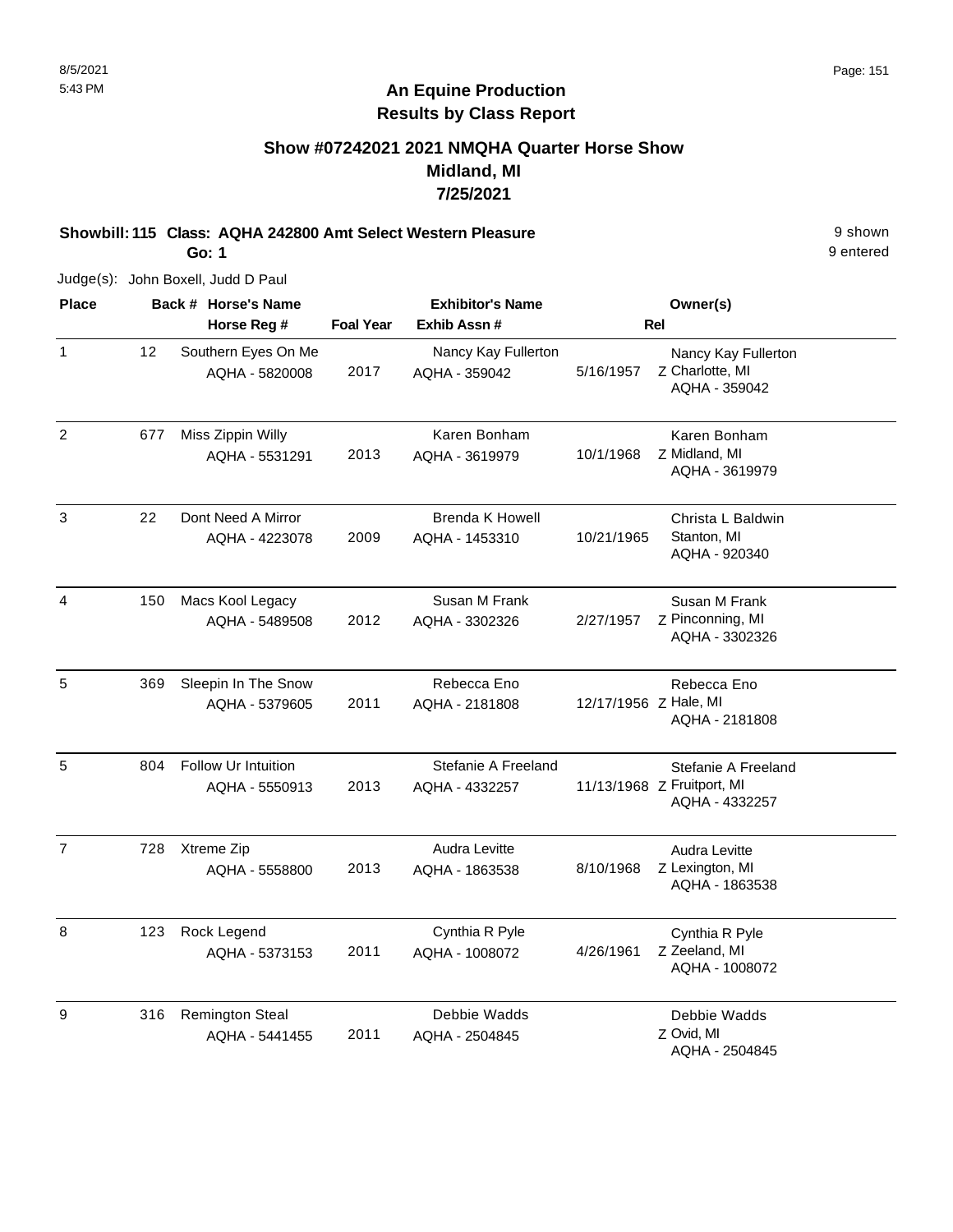#### **Show #07242021 2021 NMQHA Quarter Horse Show Midland, MI 7/25/2021**

|              |             | 1st Judge: 2nd Judge: |
|--------------|-------------|-----------------------|
|              | John Boxell | Judd D                |
| <b>Place</b> |             | Paul                  |
| 4            | 12          | 12                    |
| 2            | 677         | 22                    |
| 3            | 150         | 677                   |
| 4            | 22          | 804                   |
| 5            | 369         | 150                   |
| 6            | 728         | 369                   |
| 7            | 804         | 728                   |
| 8            | 123         | 123                   |
| 9            | 316         | 316                   |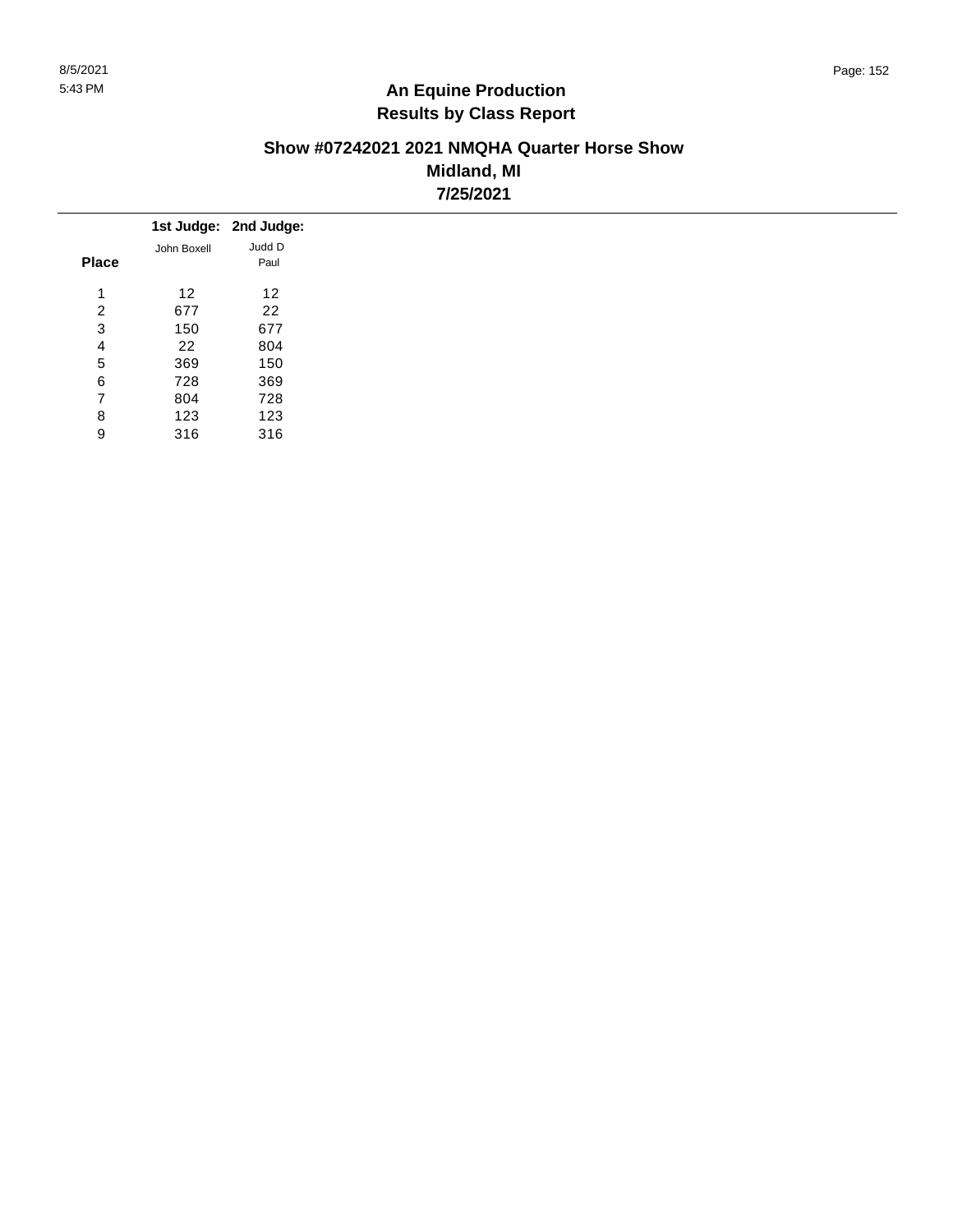## **Show #07242021 2021 NMQHA Quarter Horse Show Midland, MI 7/25/2021**

#### **Showbill: 116 Class: AQHA 242000 Amt Western Pleasure** 10 Shown 10 shown **Go: 1**

10 entered

| <b>Place</b>   |     | Back # Horse's Name                         |                  | <b>Exhibitor's Name</b>                    |           | Owner(s)                                                              |
|----------------|-----|---------------------------------------------|------------------|--------------------------------------------|-----------|-----------------------------------------------------------------------|
|                |     | Horse Reg #                                 | <b>Foal Year</b> | Exhib Assn #                               |           | <b>Rel</b>                                                            |
| 1              | 262 | Time Is Lopin By<br>AQHA - 5215508          | 2009             | Michele Lewis<br>AQHA - 0704808            | 10/1/1972 | Jacquelin Moody                                                       |
| $\overline{2}$ | 222 | Ms Mae Flash<br>AQHA - 5259030              | 2009             | Brandy L Baldwin-Bunting<br>AQHA - 1438233 | 3/6/1980  | Christa L Baldwin<br>C Stanton, MI<br>AQHA - 920340                   |
| 3              | 383 | The Red Foxx<br>AQHA - 5847669              | 2017             | Adam Johnson<br>AQHA - 1654758             | 9/1/1974  | Adam Johnson<br>Z Grand Rapids, MI<br>AQHA - 1654758                  |
| 4              | 956 | The Certain Look<br>AQHA - 5533626          | 2013             | Abby E McDonnell<br>AQHA - 2137112         |           | Abby E McDonnell<br>11/29/1980 Z Freeland, MI<br>AQHA - 2137112       |
| 5              | 690 | Mechanism<br>AQHA - X0725492                | 2016             | Mackenzie J Kastl<br>AQHA - 2385353        |           | Mackenzie J Kastl<br>12/14/1987 Z Benton Harbor, MI<br>AQHA - 2385353 |
| 6              | 88  | Martinis Makame Lazy<br>AQHA - 5642234      | 2012             | Tod J Logan<br>AQHA - 3692188              |           | Tod J Logan<br>Z Saint Clair, MI<br>AQHA - 3692188                    |
| $\overline{7}$ | 252 | Made Of Candy<br>AQHA - 5958401             | 2018             | Stephen Erdman<br>AQHA - 3583314           | 2/22/1993 | Stephen Erdman<br>Z Whitehall, MI<br>AQHA - 3583314                   |
| 8              | 727 | Zips Back In Time<br>AQHA - 5326861         | 2010             | <b>Brittney Foye</b><br>AQHA - 2705572     |           | <b>Brittney Foye</b><br>11/25/1990 Z Merrill, MI<br>AQHA - 2705572    |
| 9              | 244 | <b>Twisted Batt</b><br>AQHA - 5904280       | 2018             | Michelle Dawn Eno<br>AQHA - 1965805        |           | Michelle Dawn Eno<br>Z Sterling, MI<br>AQHA - 1965805                 |
| 9              | 377 | <b>HP A Dream Machine</b><br>AQHA - 5892006 | 2018             | Patricia Shappee<br>AQHA - 3497873         | 7/17/1973 | Patricia Shappee<br>Z Avoca, MI<br>AQHA - 3497873                     |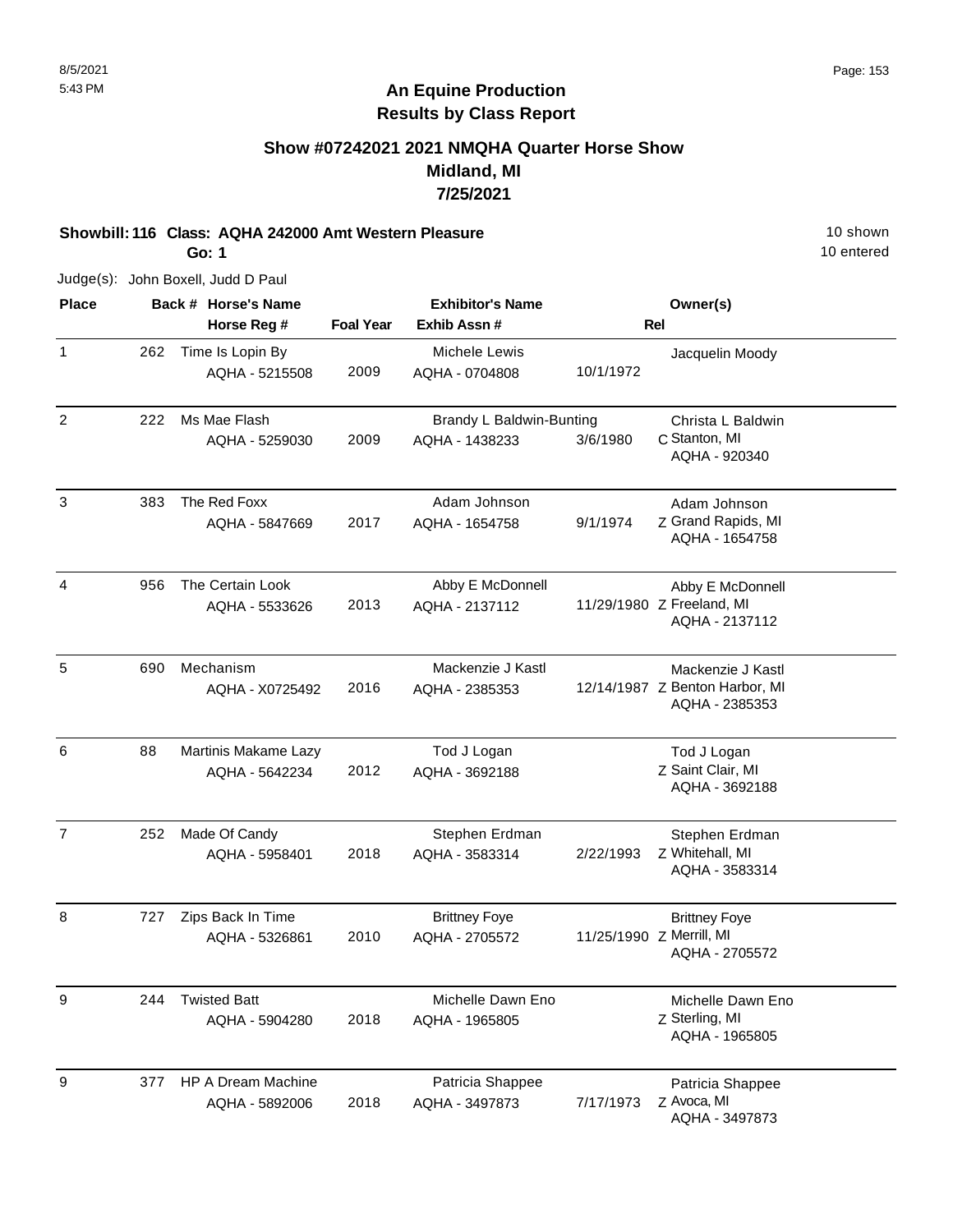#### **Show #07242021 2021 NMQHA Quarter Horse Show Midland, MI 7/25/2021**

|              |             | 1st Judge: 2nd Judge: |
|--------------|-------------|-----------------------|
|              | John Boxell | Judd D                |
| <b>Place</b> |             | Paul                  |
| 4            | 262         | 262                   |
| 2            | 222         | 383                   |
| 3            | 690         | 222                   |
| 4            | 383         | 956                   |
| 5            | 956         | 252                   |
| 6            | 88          | 88                    |
| 7            | 377         | 244                   |
| 8            | 727         | 690                   |
| 9            | 252         | 727                   |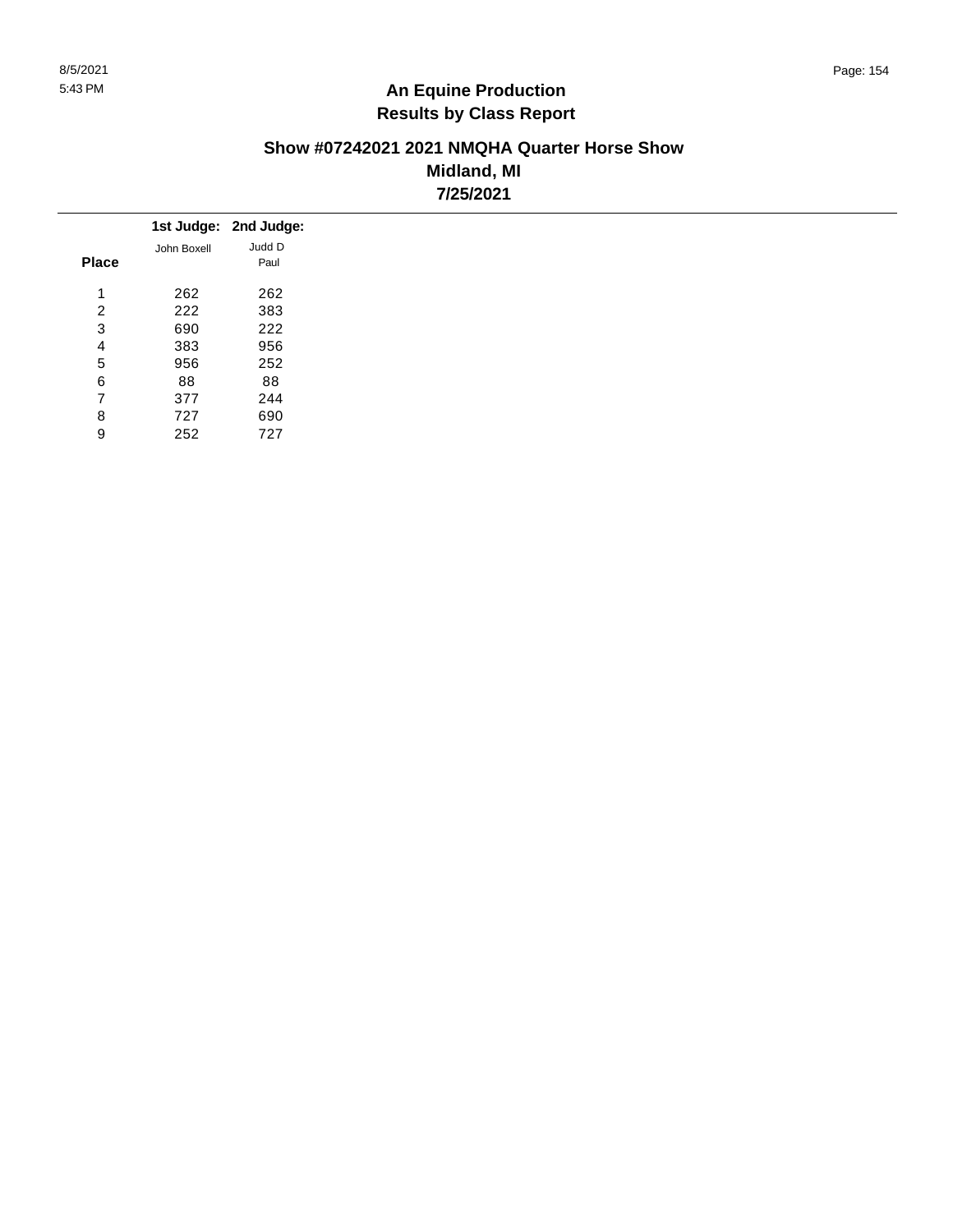## **Show #07242021 2021 NMQHA Quarter Horse Show Midland, MI 7/25/2021**

## **Showbill: 117 Class: AQHA 142004 L1 Western Pleasure** 13 Shown

**Go: 1**

13 entered

| <b>Place</b>   |     | Back # Horse's Name                           |                  | <b>Exhibitor's Name</b>                   |            | Owner(s)                                                  |
|----------------|-----|-----------------------------------------------|------------------|-------------------------------------------|------------|-----------------------------------------------------------|
|                |     | Horse Reg #                                   | <b>Foal Year</b> | Exhib Assn#                               | Rel        |                                                           |
| $\mathbf{1}$   | 986 | You Batt Im Fancy<br>AQHA - 5736973           | 2016             | Robert D Kirkpatrick<br>AQHA - 2422781    | 11/12/1984 | Robert D Kirkpatrick<br>Deckerville, MI<br>AQHA - 2422781 |
| $\mathbf{1}$   | 997 | Winnie Take A Look<br>AQHA - 5849615          | 2017             | Jeff S Moody<br>AQHA - 1357856            |            | Alison Chimner<br>Metamora, MI<br>AQHA - 4069509          |
| 3              | 383 | The Red Foxx<br>AQHA - 5847669                | 2017             | Christopher R Dalton<br>AQHA - 3338178    |            | Adam Johnson<br>Grand Rapids, MI<br>AQHA - 1654758        |
| 3              | 985 | <b>Truely The Best</b><br>AQHA - 5723684      | 2015             | Jennifer Bluhm<br>AQHA - 2811517          |            | Gina Janke<br>Bay City, MI                                |
| 5              | 12  | Southern Eyes On Me<br>AQHA - 5820008         | 2017             | Karen Holden<br>AQHA - 483043             |            | Nancy Kay Fullerton<br>Charlotte, MI<br>AQHA - 359042     |
| 6              | 676 | <b>Batmans Got Da Goods</b><br>AQHA - 5849530 | 2017             | Tessa M Dalton<br>AQHA - 3520373          |            | <b>Lindsey Elly</b><br>AQHA - 2265145                     |
| $\overline{7}$ | 187 | Lazy Little Breeze<br>AQHA - 5819177          | 2017             | Greg Holstege<br>AQHA - 2297608           |            | <b>Esqurido Braddy</b><br>Frisco, NC                      |
| 8              | 130 | <b>SST StarStruck</b><br>AQHA - 5715961       | 2015             | <b>Tiffany N Hooper</b><br>AQHA - 2549909 | 11/3/1985  | Katie Rae Krueger<br>Sandusky, MI<br>AQHA - 3012459       |
| 9              | 988 | <b>Taco Bout Last Night</b><br>AQHA - 5931003 | 2018             | Gordon Wadds<br>AQHA - 227133             | 1/31/2021  | Jonathan E MD PC Pasko<br>Monroe, MI                      |
| 10             | 688 | Shes Really Hot<br>AQHA - 5872734             | 2017             | Joe Goodenow<br>AQHA - 4157928            |            | Jody Monk<br>Hemlock, MI<br>AQHA - 4147482                |
| <b>NP</b>      | 56  | Shady Lil Cowgirl<br>AQHA - 6001160           | 2018             | Raegan Schnell<br>AQHA - 4273625          | 7/28/1997  | <b>Crosswinds Farm</b><br>Horton, MI                      |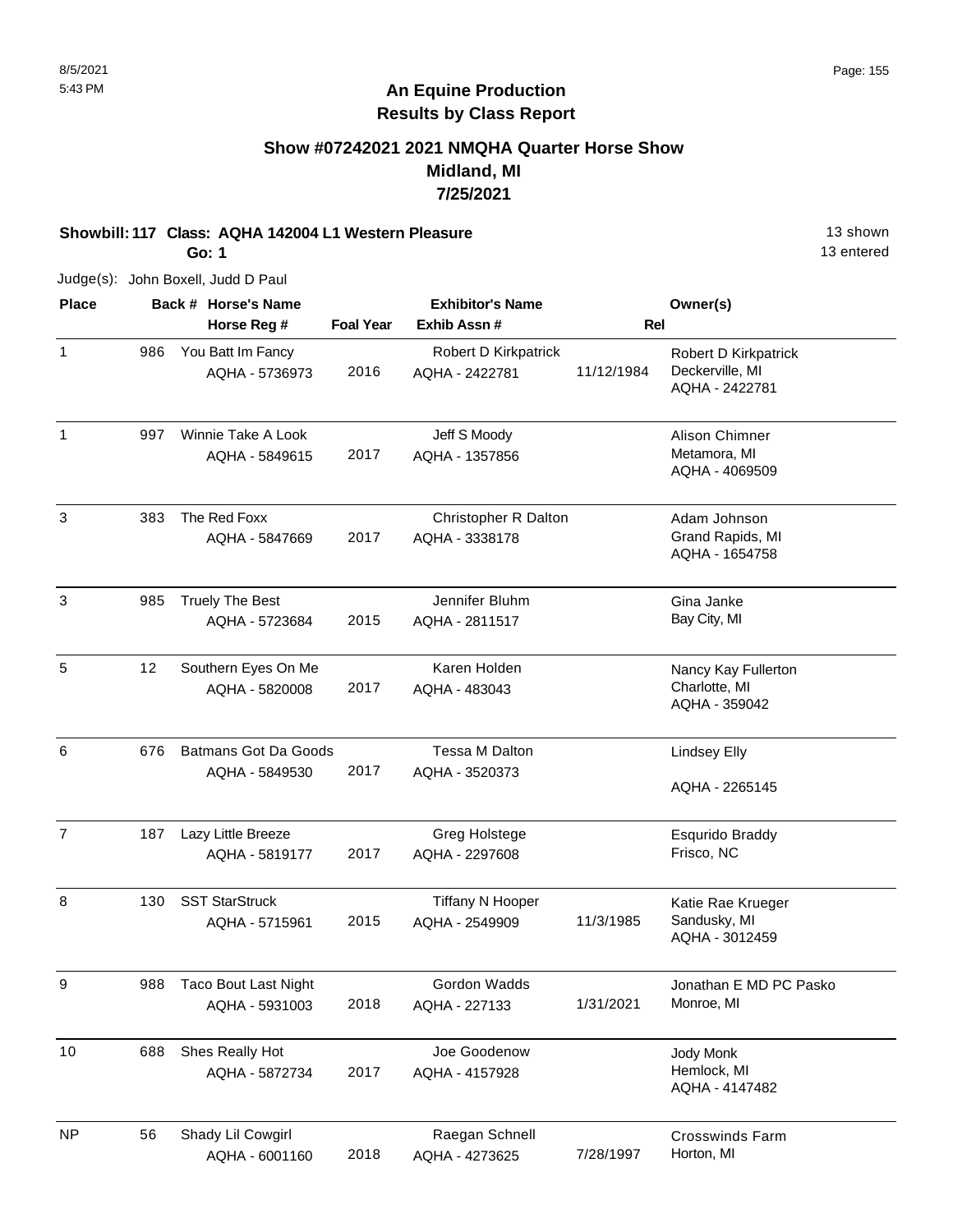#### **Show #07242021 2021 NMQHA Quarter Horse Show Midland, MI 7/25/2021**

| <b>NP</b>               | 377         | HP A Dream Machine<br>AQHA - 5892006 | 2018 | Patricia Shappee<br>AQHA - 3497873  | 7/17/1973 | Patricia Shappee<br>Z Avoca, MI<br>AQHA - 3497873                     |
|-------------------------|-------------|--------------------------------------|------|-------------------------------------|-----------|-----------------------------------------------------------------------|
| <b>NP</b>               | 690         | Mechanism<br>AQHA - X0725492         | 2016 | Mackenzie J Kastl<br>AQHA - 2385353 |           | Mackenzie J Kastl<br>12/14/1987 Z Benton Harbor, MI<br>AQHA - 2385353 |
|                         |             | 1st Judge: 2nd Judge:                |      |                                     |           |                                                                       |
| <b>Place</b>            | John Boxell | Judd D<br>Paul                       |      |                                     |           |                                                                       |
| 1                       | 985         | 383                                  |      |                                     |           |                                                                       |
| $\overline{\mathbf{c}}$ | 986         | 676                                  |      |                                     |           |                                                                       |
| 3                       | 997         | 997                                  |      |                                     |           |                                                                       |
| 4                       | 12          | 986                                  |      |                                     |           |                                                                       |
| 5                       | 187         | 12                                   |      |                                     |           |                                                                       |
| 6                       | 383         | 985                                  |      |                                     |           |                                                                       |
| 7                       | 988         | 130                                  |      |                                     |           |                                                                       |
| 8                       | 130         | 187                                  |      |                                     |           |                                                                       |
| $\boldsymbol{9}$        | 676         | 688                                  |      |                                     |           |                                                                       |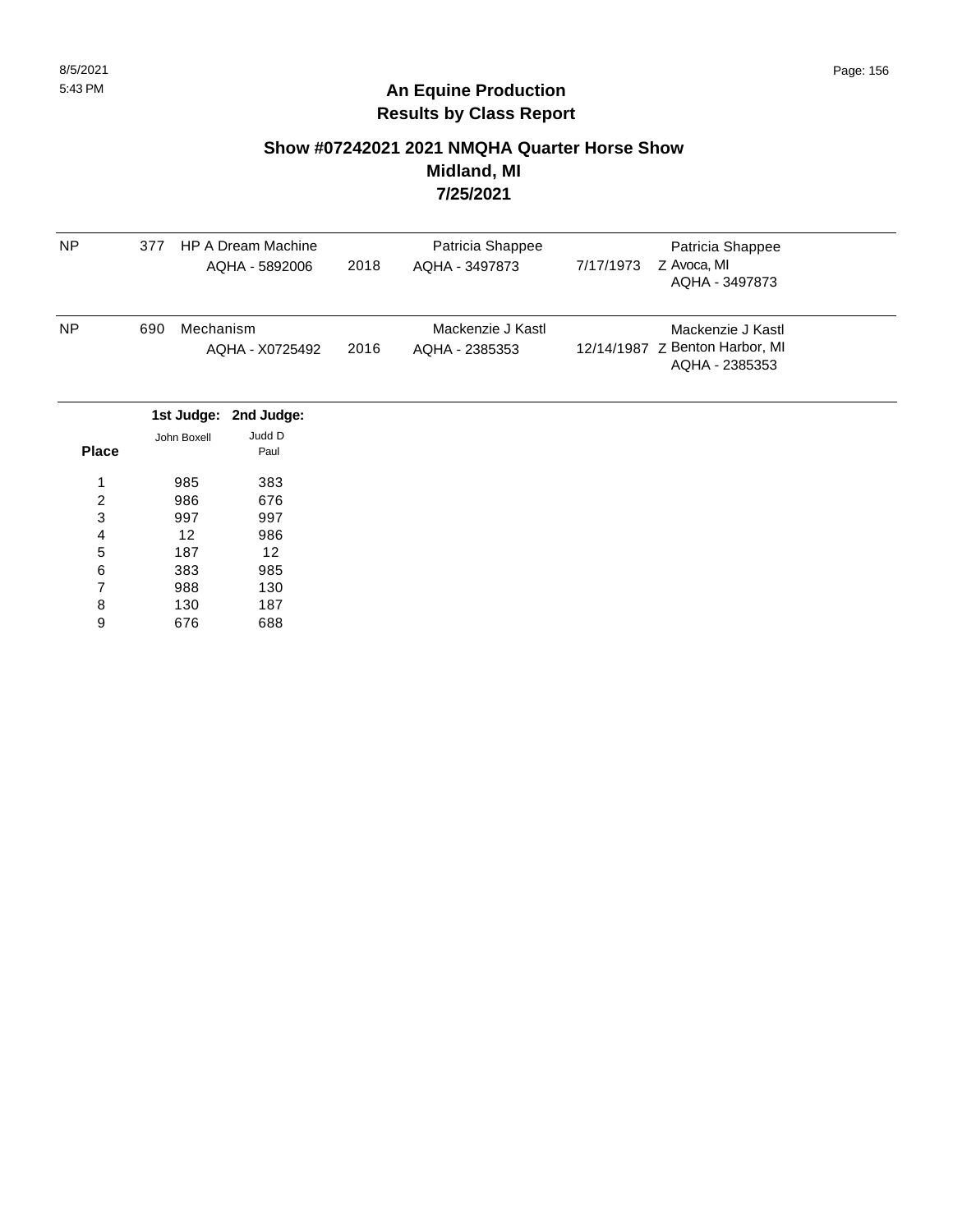**Place**

1 207 676

Paul

## **An Equine Production Results by Class Report**

## **Show #07242021 2021 NMQHA Quarter Horse Show Midland, MI 7/25/2021**

**Showbill: 118 Class: AQHA 442001 RK Youth Western Pleasure** 8 shown **Go: 1**

9 entered

|                |                | Back # Horse's Name                           |                  | <b>Exhibitor's Name</b>                          |                  | Owner(s)                                                        |
|----------------|----------------|-----------------------------------------------|------------------|--------------------------------------------------|------------------|-----------------------------------------------------------------|
|                |                | Horse Reg #                                   | <b>Foal Year</b> | Exhib Assn#                                      | <b>Birthdate</b> | Rel                                                             |
| $\mathbf{1}$   | 207            | Kaptain Kaveman<br>AQHA - 5689814             | 2015             | <b>Elizabeth Smith</b><br>AQHA - 3634081         | 2/20/2007        | Elizabeth Smith<br>Z Clarkstiwb, MI<br>AQHA - 3634081           |
| $\mathbf{1}$   | 676            | <b>Batmans Got Da Goods</b><br>AQHA - 5849530 | 2017             | Maya Edwards<br>AQHA - 4206334                   | 5/4/2004         | Lindsey Elly<br>AQHA - 2265145                                  |
| 3              | 685            | My Invite To Dream<br>AQHA - 5260394          | 2009             | Ava Holman<br>AQHA - 4244605                     |                  | Ava Holman<br>10/18/2005 Z Grosse Pointe, MI<br>AQHA - 4244605  |
| 4              | 665            | Only Classic Rock<br>AQHA - 5816273           | 2017             | Olivia Omer<br>AQHA - 4348658                    | 10/1/2005        | Olivia Omer<br>Z Leslie, MI<br>AQHA - 4348658                   |
| 5              | 552            | Good N Iresistable<br>AQHA - 5771836          | 2016             | Emma C Cook<br>AQHA - 4451295                    |                  | Emma C Cook<br>Z Dewitt, MI<br>AQHA - 4451295                   |
| 6              | 386            | No Time To Party<br>AQHA - 5411120            | 2011             | <b>Rylee Elizabeth Nichols</b><br>AQHA - 4238840 | 3/8/2006         | Kelly E Dykstra-Nichols<br>C Ada, MI                            |
| $\overline{7}$ | 493            | Sumore Shock<br>AQHA - X0611153               | 2002             | Isabel M Craig<br>AQHA - 4423577                 | 4/14/2008        | Jennifer Craig<br>A Lapeer, MI<br>AQHA - 2072636                |
| $\overline{7}$ |                | 1854 Hes Good To Go<br>AQHA - 5024149         | 2007             | <b>Isabelle Freeland</b><br>AQHA - 4286820       | 6/23/2002        | <b>Isabelle Freeland</b><br>Z Fruitpont, MI<br>AQHA - 4286820   |
|                | <b>SCR 124</b> | <b>Madd Money</b><br>AQHA - 5807913           | 2017             | Lauren E Lauver<br>AQHA - 4365835                |                  | Lauren E Lauver<br>11/16/2006 Z Caledonia, MI<br>AQHA - 4365835 |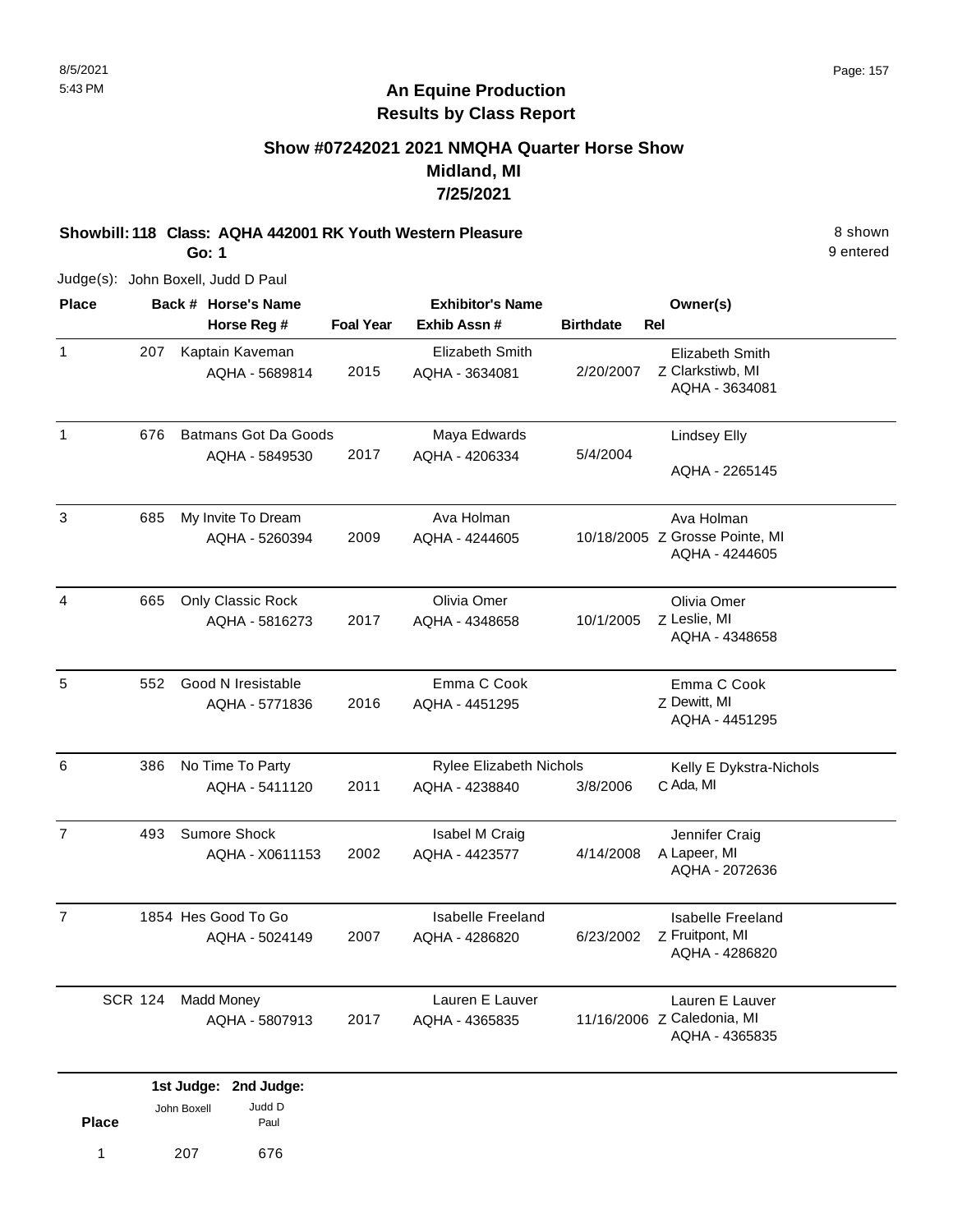#### **Show #07242021 2021 NMQHA Quarter Horse Show Midland, MI 7/25/2021**

| 2 | 676  | 207  |
|---|------|------|
| 3 | 665  | 685  |
| 4 | 685  | 552  |
| 5 | 552  | 665  |
| 6 | 386  | 386  |
| 7 | 1854 | 493  |
| 8 | 493  | 1854 |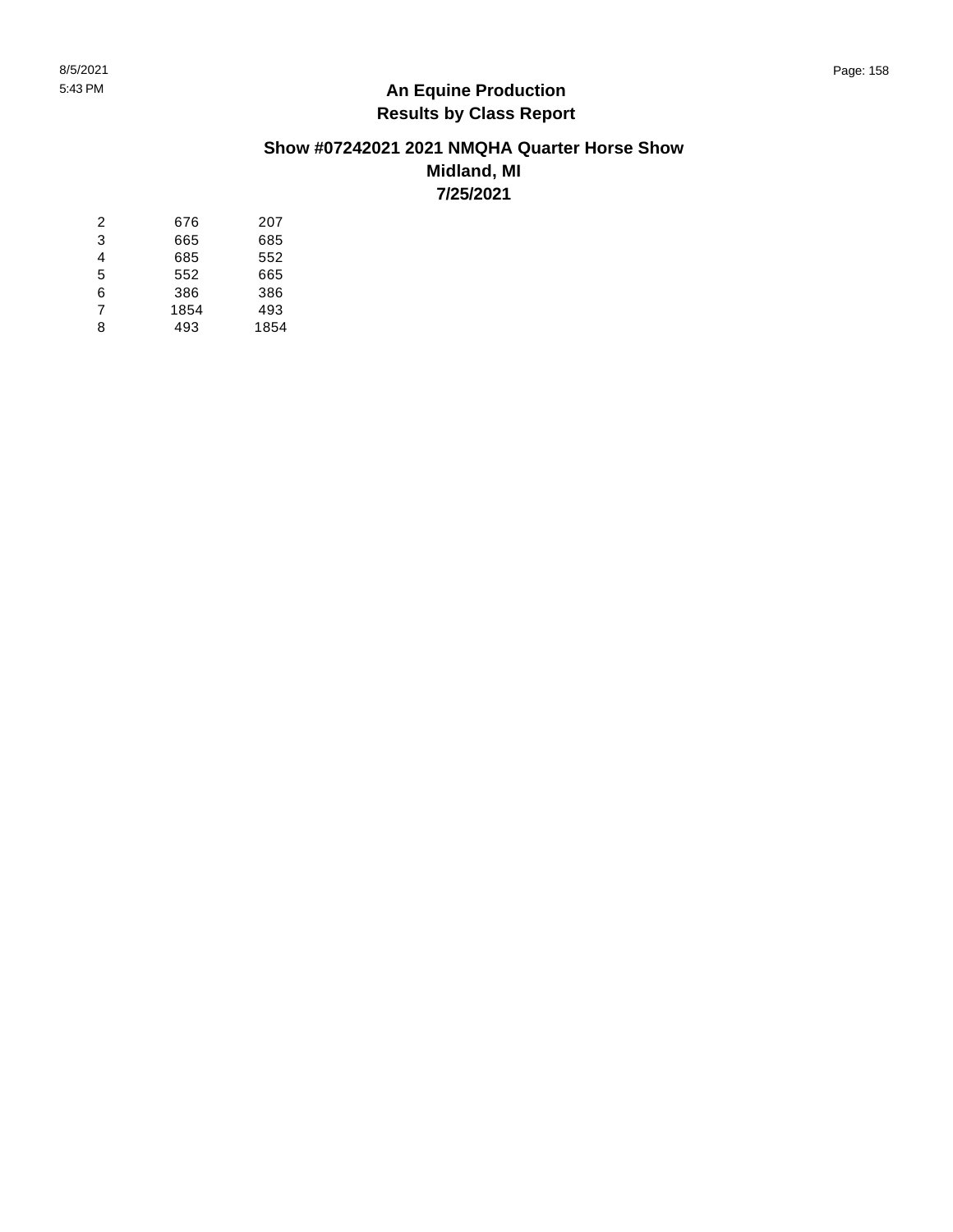## **Show #07242021 2021 NMQHA Quarter Horse Show Midland, MI 7/25/2021**

**Showbill: 119 Class: AQHA 442702 L1 Youth Western Pleasure (13 & Under)** 5 shown

**Go: 1**

Judge(s): John Boxell, Judd D Paul

| <b>Place</b> |     | Back # Horse's Name                    | <b>Exhibitor's Name</b> |                                         |                  | Owner(s)                                                   |  |
|--------------|-----|----------------------------------------|-------------------------|-----------------------------------------|------------------|------------------------------------------------------------|--|
|              |     | Horse Reg #                            | <b>Foal Year</b>        | Exhib Assn#                             | <b>Birthdate</b> | Rel                                                        |  |
| $\mathbf{1}$ | 222 | Ms Mae Flash<br>AQHA - 5259030         | 2009                    | Braelyn L Bunting<br>AQHA - 4169456     | 8/27/2008        | Christa L Baldwin<br>D Stanton, MI<br>AQHA - 920340        |  |
| 2            | 107 | Regal N Grand<br>AQHA - 4799999        | 2006                    | <b>Taylin Collins</b><br>AQHA - 4231198 | 3/16/2007        | <b>Taylin Collins</b><br>Z Rose City, MI<br>AQHA - 4231198 |  |
| 3            | 206 | Prepare To B Shocked<br>AQHA - 5072971 | 2008                    | Myah Jane Chaput<br>AQHA - 4338036      | 2/6/2009         | <b>Stacy Chaput</b><br>A Rodney, MI<br>AQHA - 2755258      |  |
| 4            | 493 | Sumore Shock<br>AQHA - X0611153        | 2002                    | Isabel M Craig<br>AQHA - 4423577        | 4/14/2008        | Jennifer Craig<br>A Lapeer, MI<br>AQHA - 2072636           |  |
| 4            | 552 | Good N Iresistable<br>AQHA - 5771836   | 2016                    | Emma C Cook<br>AQHA - 4451295           |                  | Emma C Cook<br>Z Dewitt, MI<br>AQHA - 4451295              |  |

|              |             | 1st Judge: 2nd Judge: |
|--------------|-------------|-----------------------|
| <b>Place</b> | John Boxell | Judd D<br>Paul        |
| 1            | 222         | 222                   |
| 2            | 107         | 107                   |
| 3            | 206         | 206                   |
|              | 552         | 493                   |
| 5            | 493         | 552                   |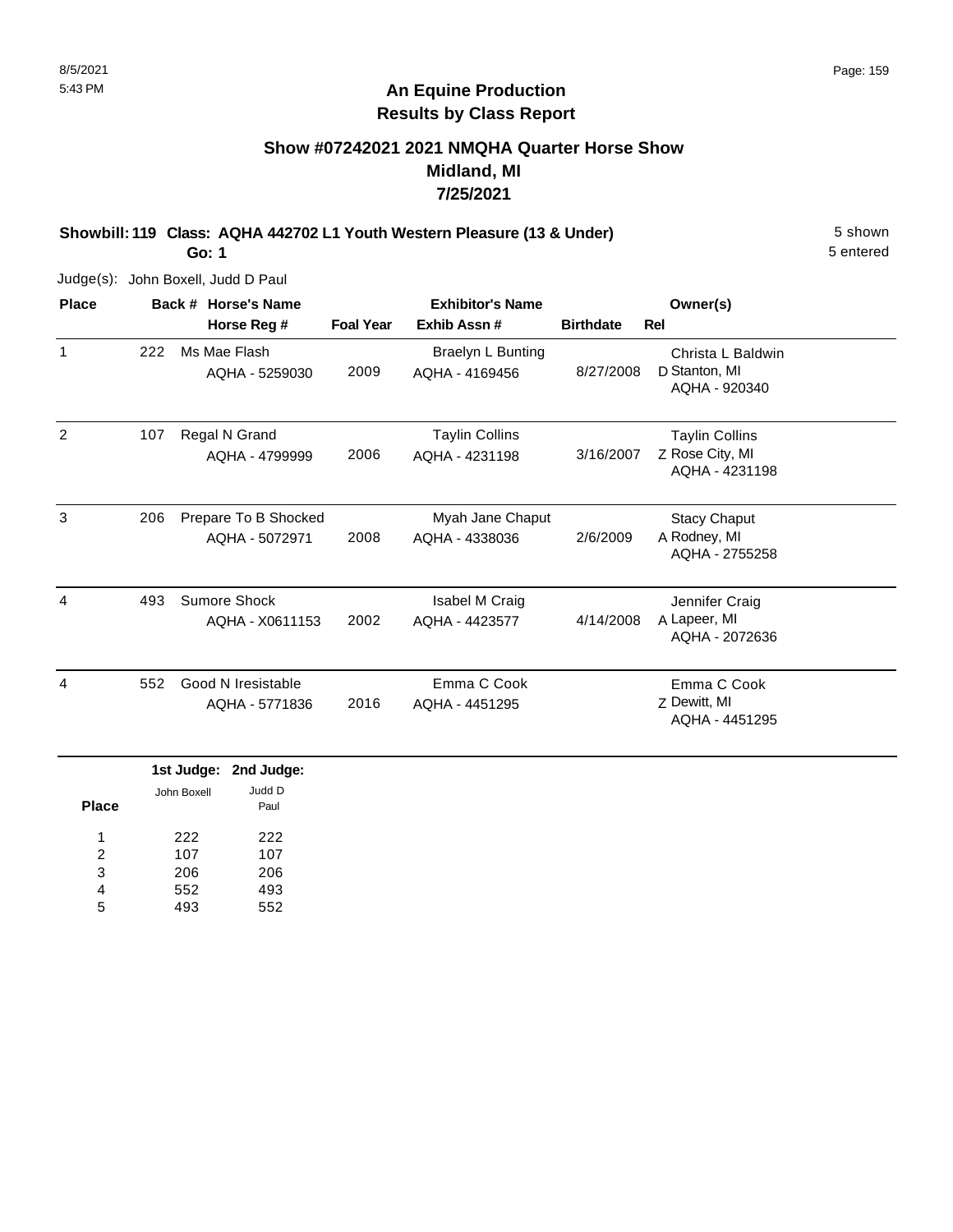## **Show #07242021 2021 NMQHA Quarter Horse Show Midland, MI 7/25/2021**

**Showbill: 120 Class: AQHA 442802 L1 Youth Western Pleasure (14-18)** 5 Shown

**Go: 1**

Judge(s): John Boxell, Judd D Paul

| <b>Place</b>   |                | Back # Horse's Name       | <b>Exhibitor's Name</b> |                                |                  |            | Owner(s)                       |
|----------------|----------------|---------------------------|-------------------------|--------------------------------|------------------|------------|--------------------------------|
|                |                | Horse Reg #               | <b>Foal Year</b>        | Exhib Assn#                    | <b>Birthdate</b> | <b>Rel</b> |                                |
| $\mathbf{1}$   | 668            | C R Gold Machine          |                         | Kendall Ryan Lance             |                  |            | Kendall Ryan Lance             |
|                |                | AQHA - 5071151            | 2008                    | AQHA - 4255804                 |                  |            | 10/16/2002 Z Dausburg, MI      |
|                |                |                           |                         |                                |                  |            | AQHA - 4255804                 |
| $\overline{2}$ | 685            | My Invite To Dream        |                         | Ava Holman                     |                  |            | Ava Holman                     |
|                |                | AQHA - 5260394            | 2009                    | AQHA - 4244605                 |                  |            | 10/18/2005 Z Grosse Pointe, MI |
|                |                |                           |                         |                                |                  |            | AQHA - 4244605                 |
| $\overline{c}$ | 750            | Fancy Enough To Win       |                         | Maya Edwards                   |                  |            | <b>Madison Mulder</b>          |
|                |                | AQHA - 5396026            | 2011                    | AQHA - 4206334                 | 5/4/2004         |            | Midland, MI                    |
|                |                |                           |                         |                                |                  |            | AQHA - 4059219                 |
| 4              | 386            | No Time To Party          |                         | <b>Rylee Elizabeth Nichols</b> |                  |            | Kelly E Dykstra-Nichols        |
|                |                | AQHA - 5411120            | 2011                    | AQHA - 4238840                 | 3/8/2006         |            | C Ada, MI                      |
| 5              |                | 1854 Hes Good To Go       |                         | Isabelle Freeland              |                  |            | <b>Isabelle Freeland</b>       |
|                |                | AQHA - 5024149            | 2007                    | AQHA - 4286820                 | 6/23/2002        |            | Z Fruitpont, MI                |
|                |                |                           |                         |                                |                  |            | AQHA - 4286820                 |
|                | <b>SCR 124</b> | <b>Madd Money</b>         |                         | Lauren E Lauver                |                  |            | Lauren E Lauver                |
|                |                | AQHA - 5807913            | 2017                    | AQHA - 4365835                 |                  |            | 11/16/2006 Z Caledonia, MI     |
|                |                |                           |                         |                                |                  |            | AQHA - 4365835                 |
|                | <b>SCR 494</b> | <b>OnTheHuntForSweets</b> |                         | Kylie Guyette                  |                  |            | Kylie Guyette                  |
|                |                | AQHA - 5660638            | 2014                    | AQHA - 4339530                 | 11/6/2003        |            | Z Clyde, MI                    |
|                |                |                           |                         |                                |                  |            | AQHA - 4339530                 |
|                |                | 1st Judge: 2nd Judge:     |                         |                                |                  |            |                                |

|              |             | ist Judge. Znu Judge. |
|--------------|-------------|-----------------------|
| <b>Place</b> | John Boxell | Judd D<br>Paul        |
| 1            | 668         | 668                   |
| 2            | 750         | 685                   |
| 3            | 685         | 750                   |
| 4            | 386         | 386                   |
| 5            | 1854        | 1854                  |
|              |             |                       |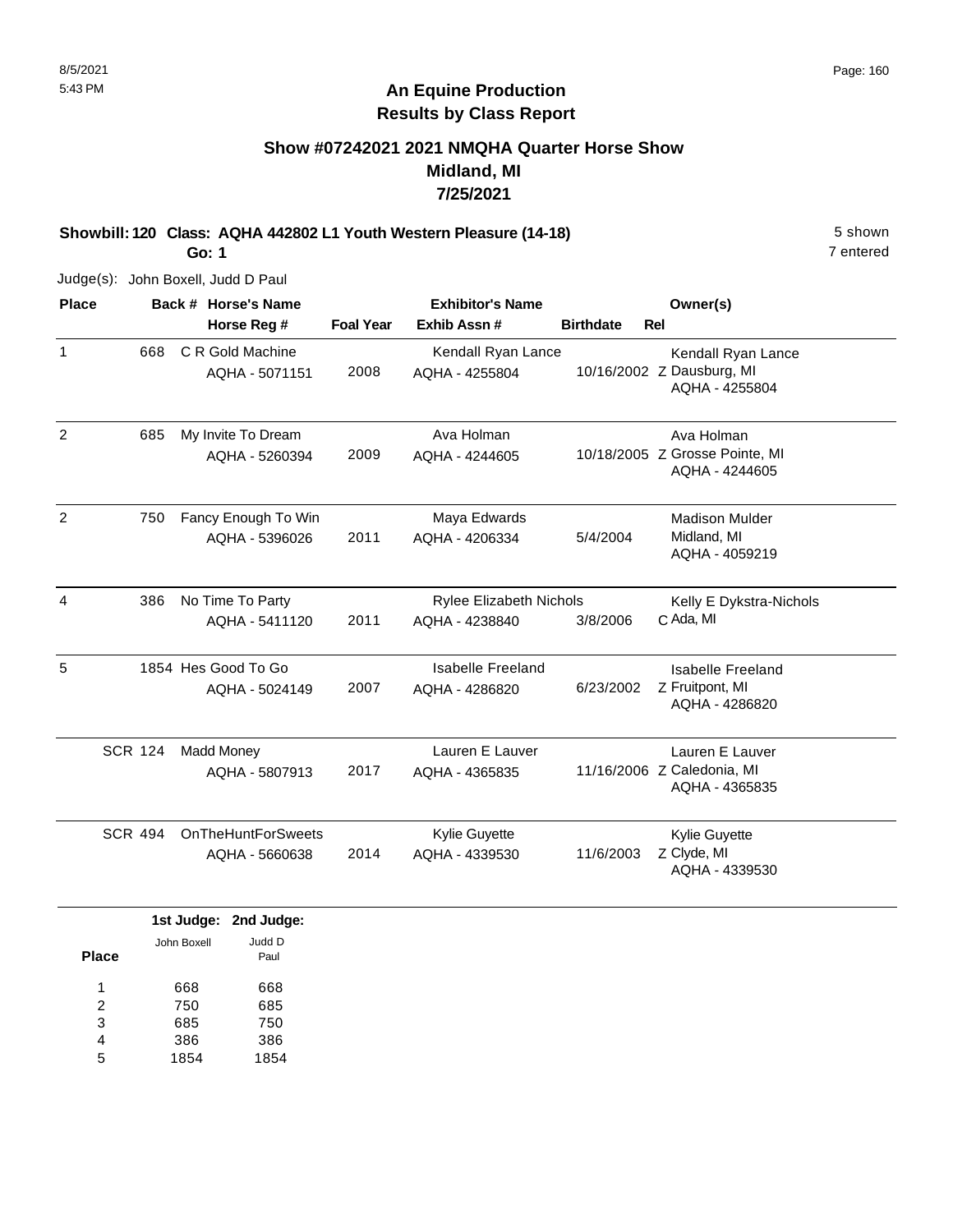## **Show #07242021 2021 NMQHA Quarter Horse Show Midland, MI 7/25/2021**

**Showbill: 121 Class: AQHA 442000 Youth Western Pleasure** 5 shown

**Go: 1**

Judge(s): John Boxell, Judd D Paul

| <b>Place</b> |     | Back # Horse's Name |                  | <b>Exhibitor's Name</b> |                  | Owner(s)                                         |
|--------------|-----|---------------------|------------------|-------------------------|------------------|--------------------------------------------------|
|              |     | Horse Reg #         | <b>Foal Year</b> | Exhib Assn#             | <b>Birthdate</b> | Rel                                              |
| 1            | 668 | C R Gold Machine    |                  | Kendall Ryan Lance      |                  | Kendall Ryan Lance                               |
|              |     | AQHA - 5071151      | 2008             | AQHA - 4255804          | 10/16/2002       | Z Dausburg, MI<br>AQHA - 4255804                 |
| 2            | 235 | Gota B A Hit        |                  | <b>Grace Gasper</b>     |                  | <b>Tammy Gasper</b>                              |
|              |     | AQHA - 5614033      | 2014             | AQHA - 4004844          |                  | Frankenmuth, MI                                  |
| 3            | 107 | Regal N Grand       |                  | <b>Taylin Collins</b>   |                  | <b>Taylin Collins</b>                            |
|              |     | AQHA - 4799999      | 2006             | AQHA - 4231198          | 3/16/2007        | Z Rose City, MI<br>AQHA - 4231198                |
| 4            | 685 | My Invite To Dream  |                  | Ava Holman              |                  | Ava Holman                                       |
|              |     | AQHA - 5260394      | 2009             | AQHA - 4244605          |                  | 10/18/2005 Z Grosse Pointe, MI<br>AQHA - 4244605 |
| 5            | 386 | No Time To Party    |                  | Rylee Elizabeth Nichols |                  | Kelly E Dykstra-Nichols                          |
|              |     | AQHA - 5411120      | 2011             | AQHA - 4238840          | 3/8/2006         | C Ada, MI                                        |

| <b>Place</b> | John Boxell | Judd D<br>Paul |
|--------------|-------------|----------------|
| 1            | 235         | 668            |
| 2            | 668         | 107            |
| 3            | 107         | 235            |
| 4            | 685         | 685            |
| 5            | 386         | 386            |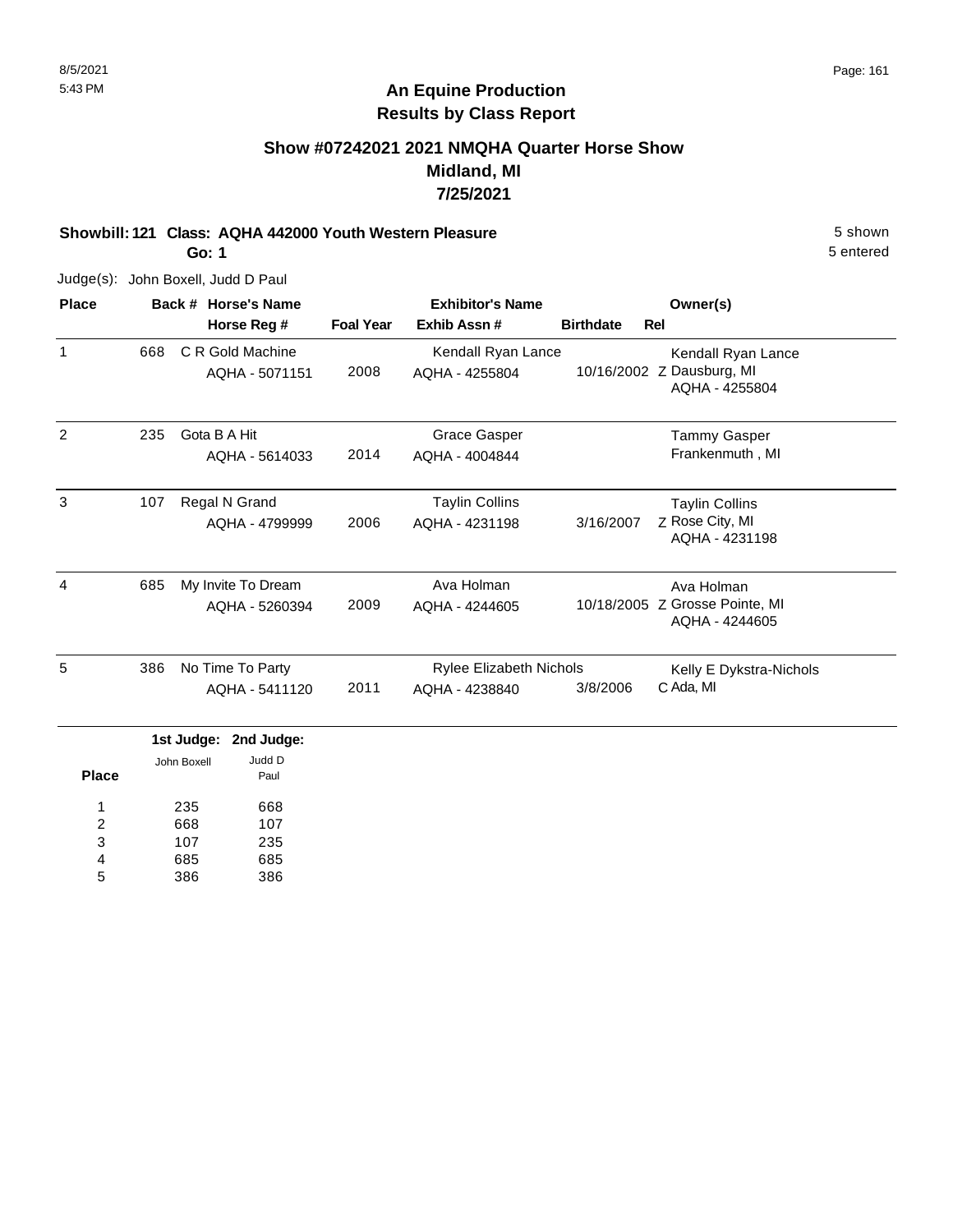#### 8/5/2021 Page: 162

7 entered

## **An Equine Production Results by Class Report**

## **Show #07242021 2021 NMQHA Quarter Horse Show Midland, MI 7/25/2021**

## **Showbill: 122 Class: AQHA 142200 Senior Western Pleasure** 5 shown

**Go: 1**

| <b>Place</b> |                |             | Back # Horse's Name    | <b>Exhibitor's Name</b> |                                |           | Owner(s)                           |
|--------------|----------------|-------------|------------------------|-------------------------|--------------------------------|-----------|------------------------------------|
|              |                |             | Horse Reg #            | <b>Foal Year</b>        | Exhib Assn #                   |           | <b>Rel</b>                         |
| $\mathbf{1}$ | 222            |             | Ms Mae Flash           |                         | Brandy L Baldwin-Bunting       |           | Christa L Baldwin                  |
|              |                |             | AQHA - 5259030         | 2009                    | AQHA - 1438233                 | 3/6/1980  | C Stanton, MI                      |
|              |                |             |                        |                         |                                |           | AQHA - 920340                      |
| $\mathbf{1}$ | 985            |             | <b>Truely The Best</b> |                         | Jennifer Bluhm                 |           | Gina Janke                         |
|              |                |             | AQHA - 5723684         | 2015                    | AQHA - 2811517                 |           | Bay City, MI                       |
| $\mathbf{1}$ | 987            |             | Abbrakadabra           |                         | Jeff Leek                      |           | Jada L Leek                        |
|              |                |             | AQHA - 5584264         | 2013                    | AQHA - 1229707                 |           | A Kalkaska, MI                     |
|              |                |             |                        |                         |                                |           | AQHA - 2114961                     |
| 4            | 386            |             | No Time To Party       |                         | <b>Rylee Elizabeth Nichols</b> |           | Kelly E Dykstra-Nichols            |
|              |                |             | AQHA - 5411120         | 2011                    | AQHA - 4238840                 | 3/8/2006  | C Ada, MI                          |
| 4            | 740            |             | Western Is An Asset    |                         | Sarah Gibson                   |           | Sarah Gibson                       |
|              |                |             | AQHA - 5572732         | 2012                    | AQHA - 1395065                 | 7/15/1977 | Z Whittemore, MI<br>AQHA - 1395065 |
|              | <b>SCR 88</b>  |             | Martinis Makame Lazy   |                         | Tod J Logan                    |           | Tod J Logan                        |
|              |                |             | AQHA - 5642234         | 2012                    | AQHA - 3692188                 |           | Z Saint Clair, MI                  |
|              |                |             |                        |                         |                                |           | AQHA - 3692188                     |
|              | <b>SCR 262</b> |             | Time Is Lopin By       |                         | Jeff S Moody                   |           | Jacquelin Moody                    |
|              |                |             | AQHA - 5215508         | 2009                    | AQHA - 1357856                 |           |                                    |
|              |                | 1st Judge:  | 2nd Judge:             |                         |                                |           |                                    |
|              |                | John Boxell | Judd D                 |                         |                                |           |                                    |
| <b>Place</b> |                |             | Paul                   |                         |                                |           |                                    |
| 1            |                | 222         | 987                    |                         |                                |           |                                    |
| 2            |                | 985         | 985                    |                         |                                |           |                                    |
| 3<br>4       |                | 987<br>386  | 222<br>740             |                         |                                |           |                                    |
| 5            |                | 740         | 386                    |                         |                                |           |                                    |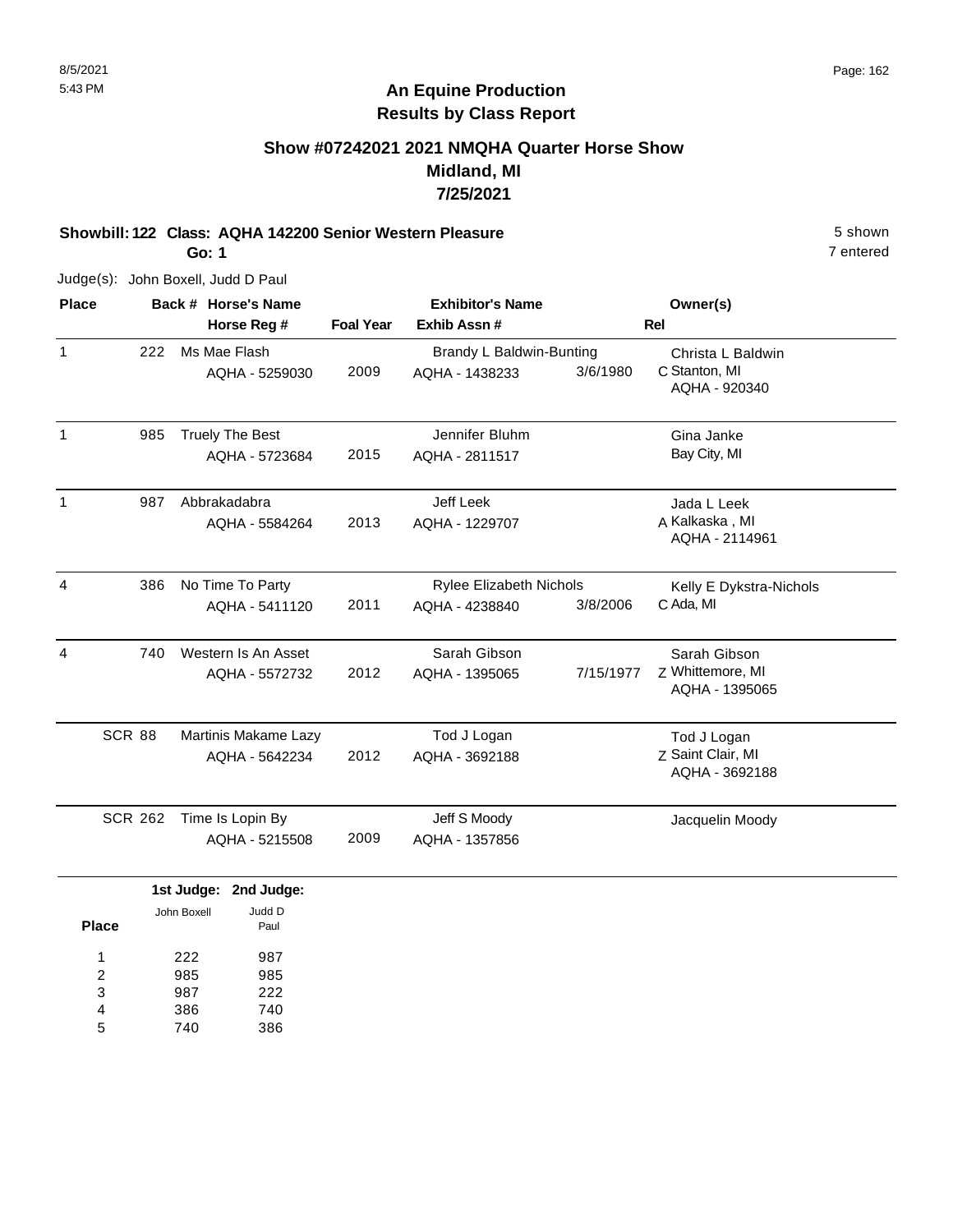### **Show #07242021 2021 NMQHA Quarter Horse Show Midland, MI 7/25/2021**

# **Showbill: 123 Class: OPEN 902 Small Fry Western Pleasure** 7 shown

**Go: 1**

Judge(s): John Boxell, Judd D Paul

| <b>Place</b>   |     | Back # Horse's Name          |                  | <b>Exhibitor's Name</b> |           | Owner(s)                                           |
|----------------|-----|------------------------------|------------------|-------------------------|-----------|----------------------------------------------------|
|                |     | Horse Reg #                  | <b>Foal Year</b> | Exhib Assn #            |           | <b>Rel</b>                                         |
| $\mathbf{1}$   | 22  | Dont Need A Mirror           | 2009             | <b>Brylee Bunting</b>   | 3/27/2011 | Christa L Baldwin<br>Stanton, MI                   |
| 2              | 226 | Art Trouble                  | 2001             | Karly Lewis             | 5/1/2013  | Michele Lewis<br>Grass Lake, MI                    |
| 3              | 725 | <b>KM Movin The Best</b>     | 2014             | Addaley Hudson          | 6/23/2010 | Allison R Hudson<br>Clare, MI                      |
| $\overline{4}$ | 52  | <b>The Social Network</b>    | 2015             | Xandrea Sandusky        | 5/20/2011 | <b>Brandy M Pavlik</b><br>A Washinton, MI          |
| 5              | 658 | O Whata Hot Nvite            | 2007             | Clara G Cook            | 3/15/2012 | Maureen And Emma C Cook<br>Dewitt, MI              |
| 6              | 671 | <b>Sweet Talking Charlie</b> |                  | Adalyn Gilbert          | 6/22/2011 | <b>Andrew Gilbert</b>                              |
| 6              | 680 | Heza One Hot Step            | 2000             | Kelsey Goodenow         | 3/6/2013  | <b>Lightning Bar Equine Services</b><br>Howell, MI |

|              |             | 1st Judge: 2nd Judge: |
|--------------|-------------|-----------------------|
|              | John Boxell | Judd D                |
| <b>Place</b> |             | Paul                  |
| 1            | 226         | 22                    |
| 2            | 22          | 725                   |
| 3            | 725         | 226                   |
| 4            | 52          | 52                    |
| 5            | 658         | 658                   |
| 6            | 680         | 671                   |
| 7            | 671         | 680                   |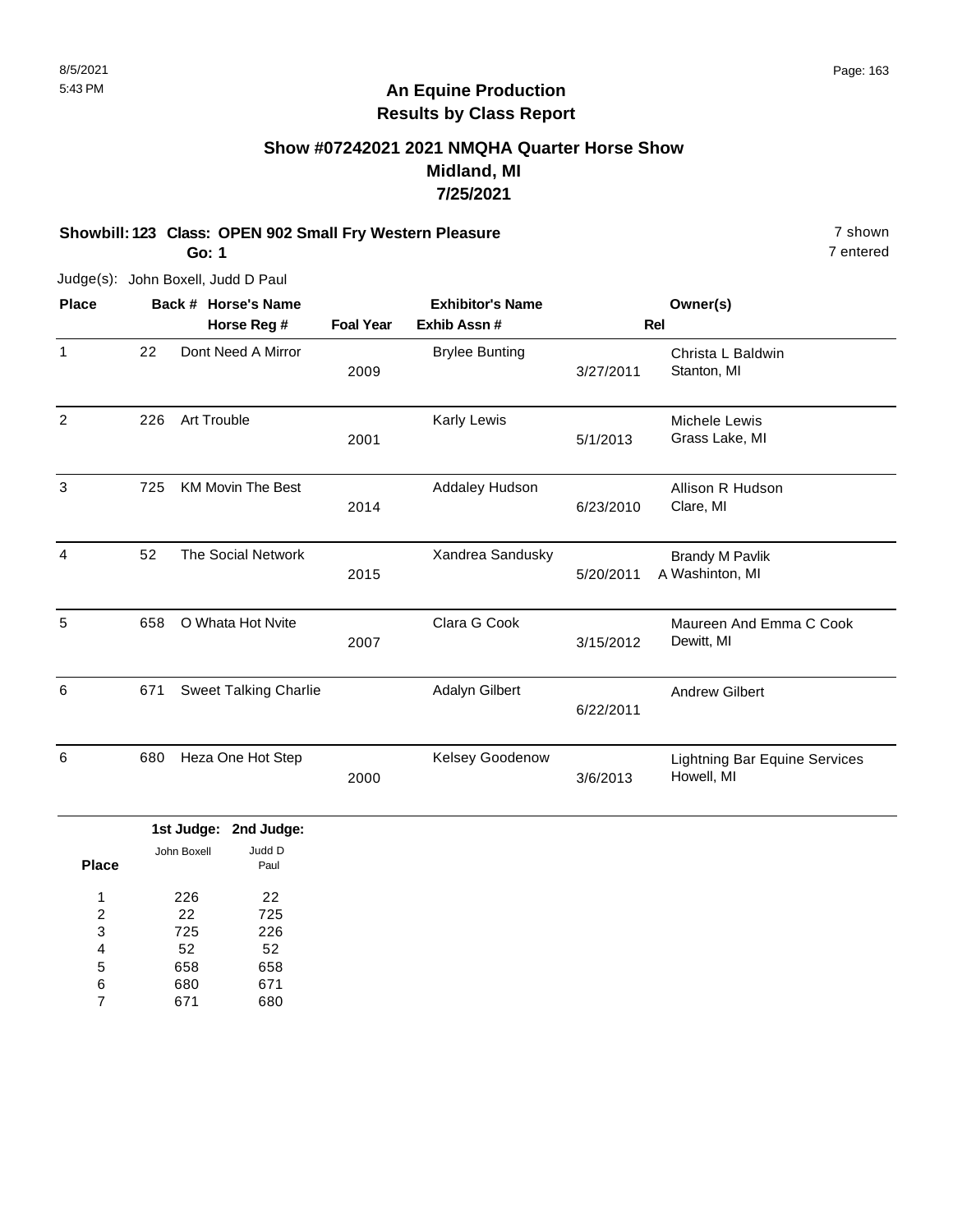## **Show #07242021 2021 NMQHA Quarter Horse Show Midland, MI 7/25/2021**

# **Showbill: 124 Class: OPEN 903 Small Fry Horsemanship** 7 shown

**Go: 1**

7 entered

| <b>Place</b>   |     | Back # Horse's Name          |                  | <b>Exhibitor's Name</b> |           | Owner(s)                                           |
|----------------|-----|------------------------------|------------------|-------------------------|-----------|----------------------------------------------------|
|                |     | Horse Reg #                  | <b>Foal Year</b> | Exhib Assn#             |           | <b>Rel</b>                                         |
| $\mathbf{1}$   | 226 | Art Trouble                  | 2001             | Karly Lewis             | 5/1/2013  | Michele Lewis<br>Grass Lake, MI                    |
| $\overline{2}$ | 22  | Dont Need A Mirror           | 2009             | <b>Brylee Bunting</b>   | 3/27/2011 | Christa L Baldwin<br>Stanton, MI                   |
| 2              | 725 | <b>KM Movin The Best</b>     | 2014             | Addaley Hudson          | 6/23/2010 | Allison R Hudson<br>Clare, MI                      |
| 4              | 52  | <b>The Social Network</b>    | 2015             | Xandrea Sandusky        | 5/20/2011 | <b>Brandy M Pavlik</b><br>A Washinton, MI          |
| 5              | 658 | O Whata Hot Nvite            | 2007             | Clara G Cook            | 3/15/2012 | Maureen And Emma C Cook<br>Dewitt, MI              |
| 6              | 671 | <b>Sweet Talking Charlie</b> |                  | Adalyn Gilbert          | 6/22/2011 | <b>Andrew Gilbert</b>                              |
| 7              | 680 | Heza One Hot Step            | 2000             | Kelsey Goodenow         | 3/6/2013  | <b>Lightning Bar Equine Services</b><br>Howell, MI |

|       |             | 1st Judge: 2nd Judge: |
|-------|-------------|-----------------------|
| Place | John Boxell | Judd D<br>Paul        |
| 1     | 226         | 226                   |
| 2     | 22          | 725                   |
| 3     | 725         | 22                    |
| 4     | 52          | 52                    |
| 5     | 658         | 658                   |
| 6     | 671         | 671                   |
|       | 680         | 680                   |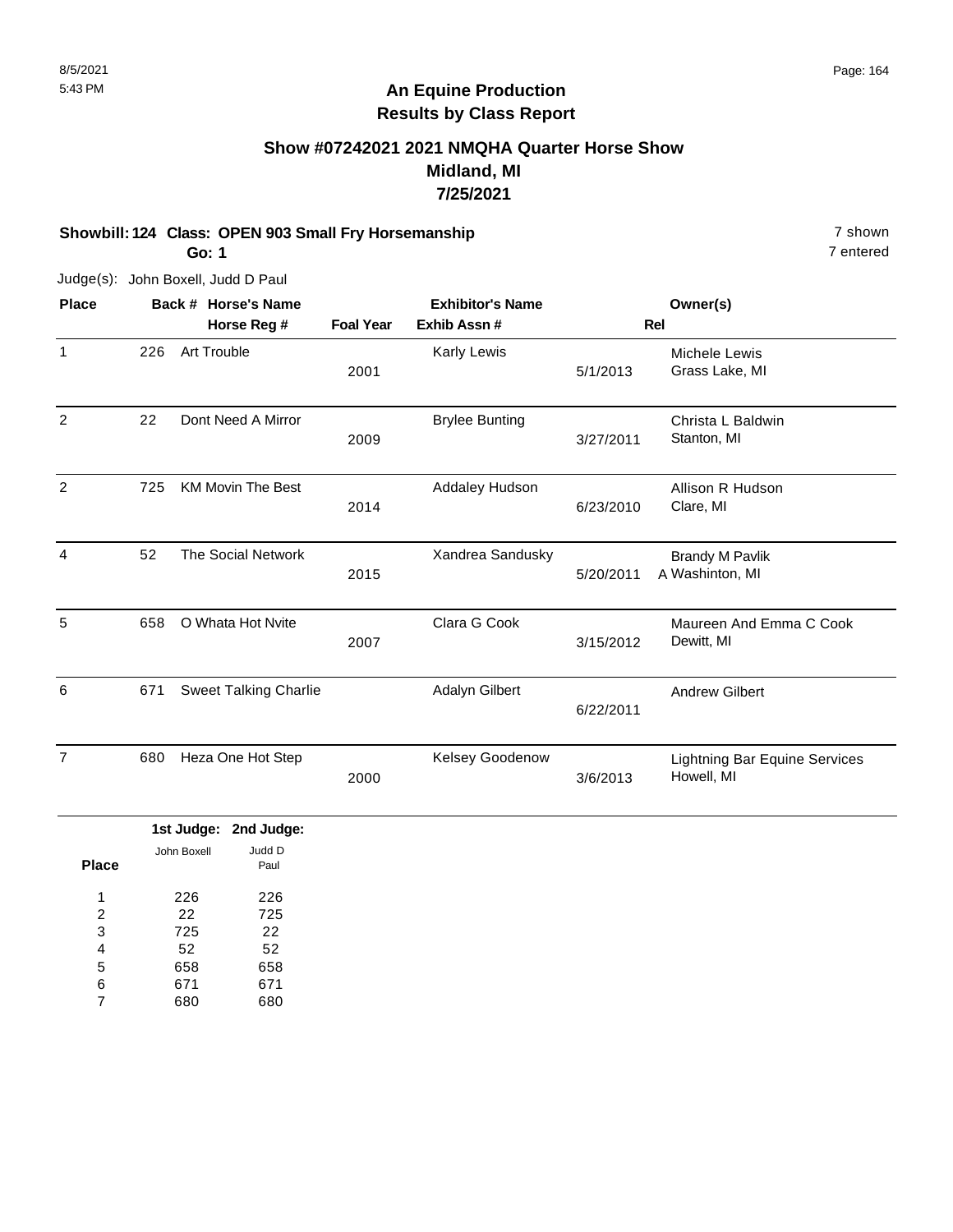| Showbill: 125 Class: AQHA 242102 L1 Amt Walk Trot Western Pleasure<br>Go: 1 |                                    |                       |                  |                         |          |  |
|-----------------------------------------------------------------------------|------------------------------------|-----------------------|------------------|-------------------------|----------|--|
|                                                                             | Judge(s): John Boxell, Judd D Paul |                       |                  |                         |          |  |
| <b>Place</b>                                                                |                                    | Back # Horse's Name   |                  | <b>Exhibitor's Name</b> | Owner(s) |  |
|                                                                             |                                    | Horse Reg #           | <b>Foal Year</b> | Exhib Assn#             | Rel      |  |
|                                                                             |                                    | 1st Judge: 2nd Judge: |                  |                         |          |  |
| <b>Place</b>                                                                | John Boxell                        | Judd D<br>Paul        |                  |                         |          |  |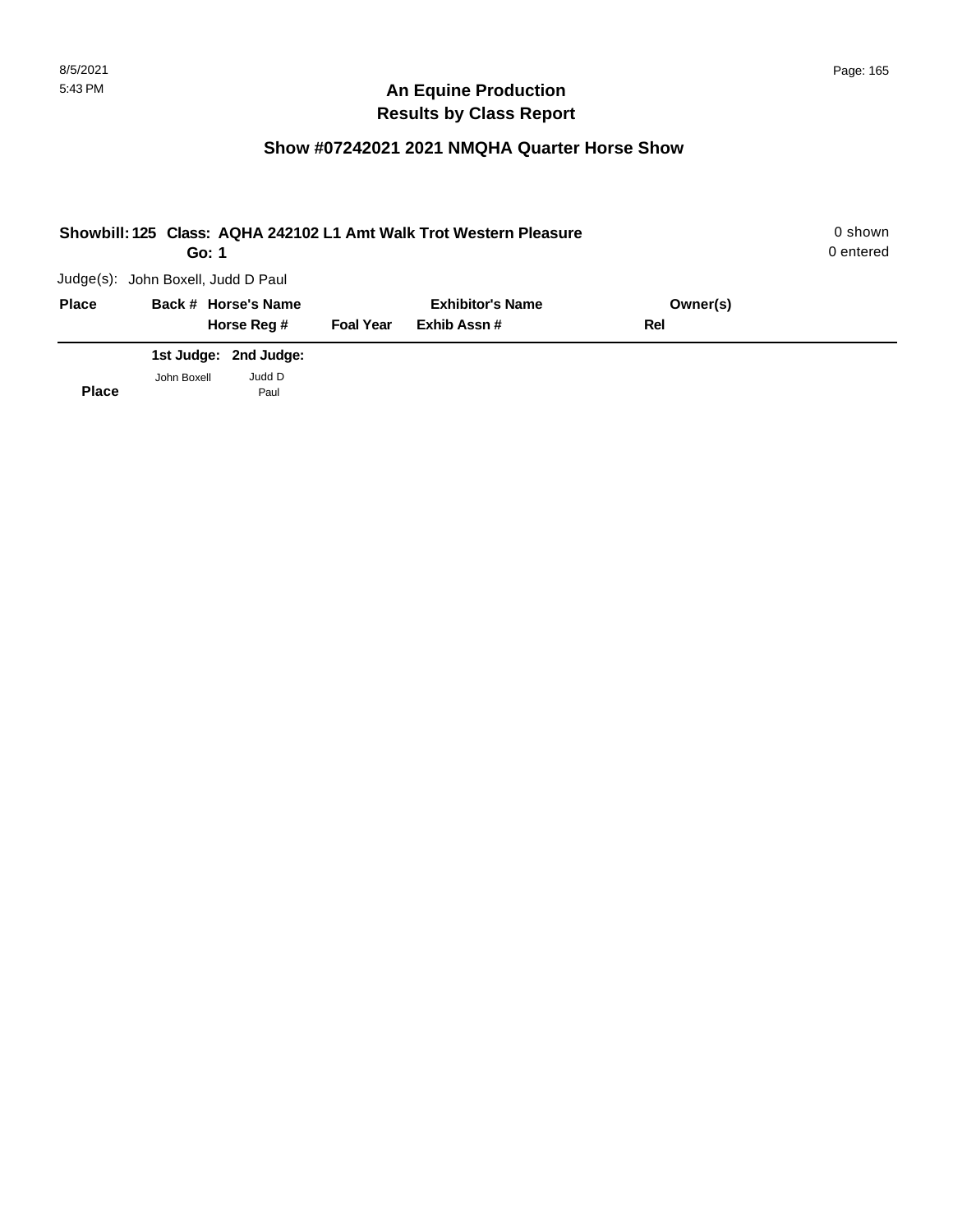| Showbill: 126 Class: AQHA 240102 L1 Amt Walk Trot Horsemanship<br>Go: 1 |                                    |                  |                         |          |  |  |
|-------------------------------------------------------------------------|------------------------------------|------------------|-------------------------|----------|--|--|
|                                                                         | Judge(s): John Boxell, Judd D Paul |                  |                         |          |  |  |
| <b>Place</b>                                                            | Back # Horse's Name                |                  | <b>Exhibitor's Name</b> | Owner(s) |  |  |
|                                                                         | Horse Reg #                        | <b>Foal Year</b> | Exhib Assn#             | Rel      |  |  |
|                                                                         | 1st Judge: 2nd Judge:              |                  |                         |          |  |  |
| <b>Place</b>                                                            | Judd D<br>John Boxell<br>Paul      |                  |                         |          |  |  |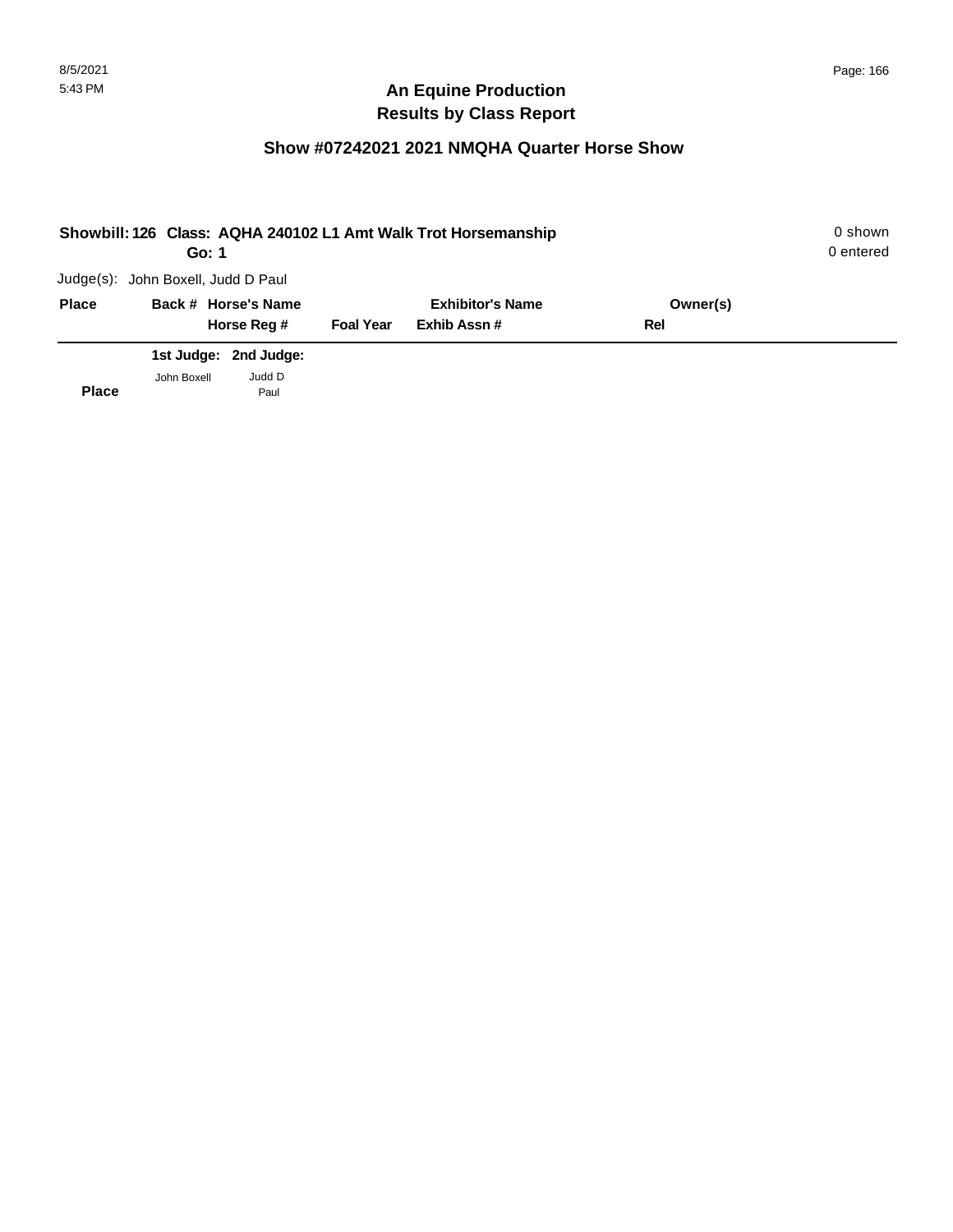| Showbill: 127 Class: AQHA 442102 L1 Youth Walk Trot Western Pleasure<br>Go: 1 |                                    |                       |                  |                         |          |  |
|-------------------------------------------------------------------------------|------------------------------------|-----------------------|------------------|-------------------------|----------|--|
|                                                                               | Judge(s): John Boxell, Judd D Paul |                       |                  |                         |          |  |
| <b>Place</b>                                                                  |                                    | Back # Horse's Name   |                  | <b>Exhibitor's Name</b> | Owner(s) |  |
|                                                                               |                                    | Horse Reg #           | <b>Foal Year</b> | Exhib Assn#             | Rel      |  |
|                                                                               |                                    | 1st Judge: 2nd Judge: |                  |                         |          |  |
| <b>Place</b>                                                                  | John Boxell                        | Judd D<br>Paul        |                  |                         |          |  |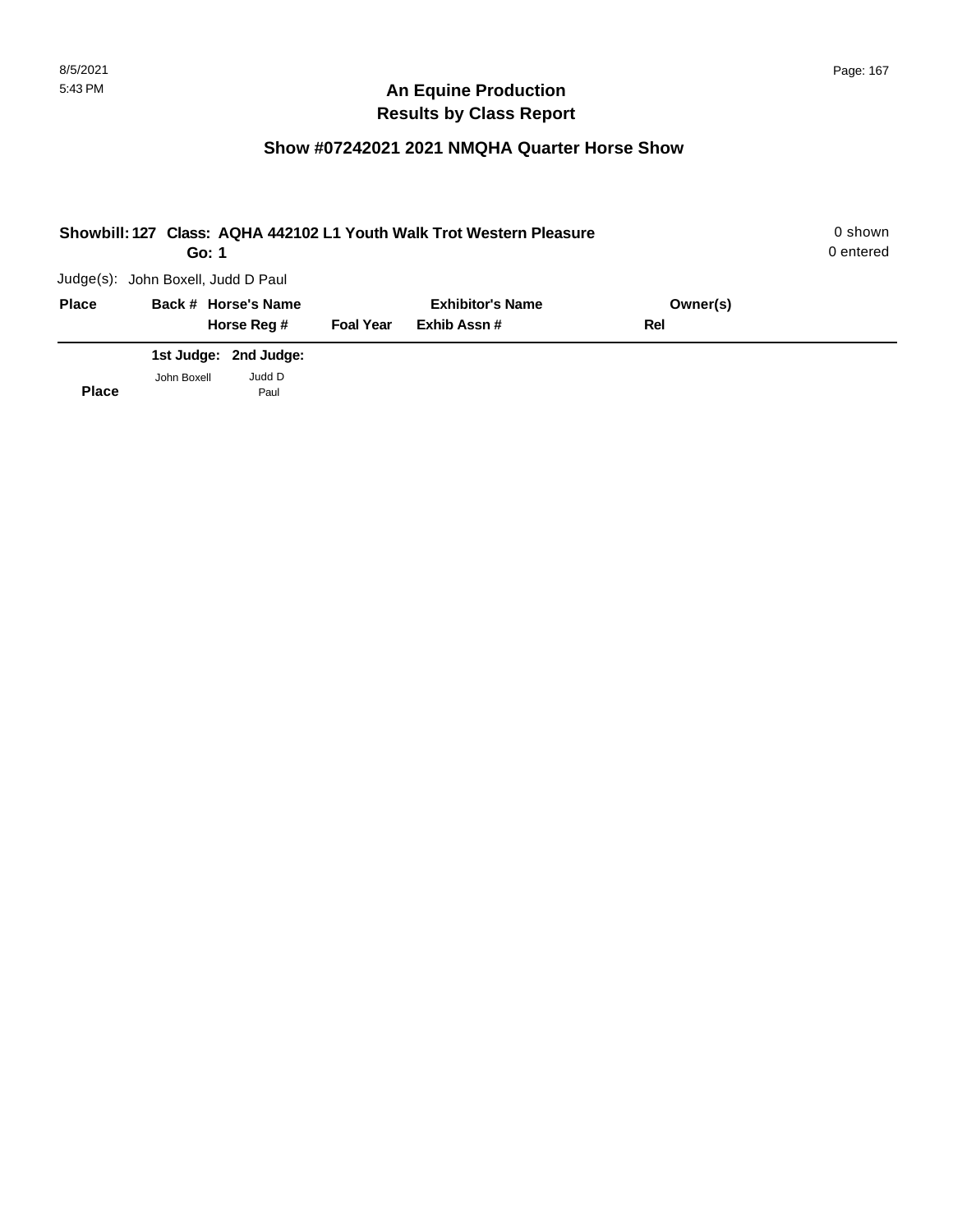| Showbill: 128 Class: AQHA 440102 L1 Youth Walk Trot Horsemanship<br>Go: 1 |                                    |                       |                  |                         |          |  |
|---------------------------------------------------------------------------|------------------------------------|-----------------------|------------------|-------------------------|----------|--|
|                                                                           | Judge(s): John Boxell, Judd D Paul |                       |                  |                         |          |  |
| <b>Place</b>                                                              |                                    | Back # Horse's Name   |                  | <b>Exhibitor's Name</b> | Owner(s) |  |
|                                                                           |                                    | Horse Reg #           | <b>Foal Year</b> | Exhib Assn#             | Rel      |  |
|                                                                           |                                    | 1st Judge: 2nd Judge: |                  |                         |          |  |
| <b>Place</b>                                                              | John Boxell                        | Judd D<br>Paul        |                  |                         |          |  |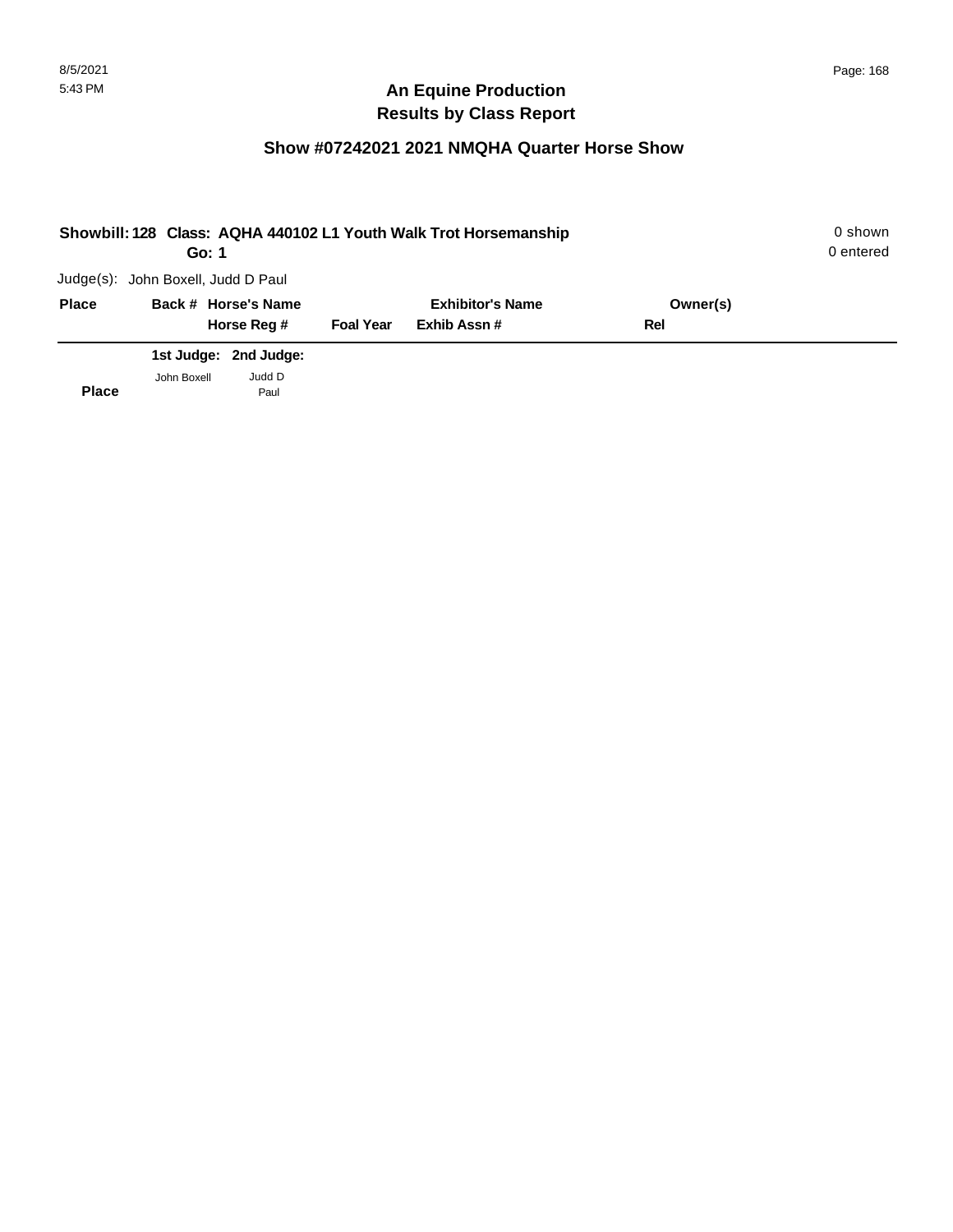#### **Show #07242021 2021 NMQHA Quarter Horse Show Midland, MI 7/25/2021**

**Showbill: 129 Class: AQHA 240001 RK Amt Western Horsemanship 13 Shown 13 shown** 

**Go: 1**

Judge(s): John Boxell, Judd D Paul

**Back # Horse's Name Place Owner(s) Horse Reg # Exhib Assn # Foal Year Rel Exhibitor's Name** 1 Z Linwood, MI Morgan Letzkus AQHA - 4007767 2013 Johnny Diesel AQHA - 5577316 Morgan Letzkus AQHA - 4007767 5/25/1999 25 2 523 My Vintage Mercedes **Delaney Bakker** Cynthia K Bakker 2008 AQHA - 4385180 12/7/2000 Grand Haven, MI AQHA - 5122389 Delaney Bakker 523 3 Z Belleville, MI Katie Marie Blount AQHA - 3662768 2009 Absolute At The Bar AQHA - 5200996 Katie Marie Blount AQHA - 3662768 623 4 Z Washinton, MI Brandy M Pavlik AQHA - 3285231 2015 The Social Network AQHA - 5742354 Brandy M Pavlik AQHA - 3285231 9/3/1983 52 4 A Richard Dittenber 2006 It Makes Cents AQHA - 4868855 Serena Fleming-Dittenber AQHA - 4286821 8/3/2000 498 6 Z Scotts, MI Hannah Catherine Flickinger AQHA - 3695440 2004 Good Time Ami AQHA - 4554189 Hannah Catherine Flickinger AQHA - 3695440 6/14/2000 672 7 Z Fruitport, MI Stefanie A Freeland AQHA - 4332257 2013 Follow Ur Intuition AQHA - 5550913 Stefanie A Freeland AQHA - 4332257 804 8 Z Memphis, MI Roni L Murphy AQHA - 3527467 2014 FeelsGoodToLookGood AQHA - 5611835 Roni L Murphy AQHA - 3527467 194 9 Morgan Bailey Lopin N Lookin Bellaine, MI AQHA - 4139213 2011 AQHA - 5412391 Morgan Bailey AQHA - 4139213 1/18/2000 480 NP Z Saint Clair, MI Tod J Logan AQHA - 3692188 2012 Martinis Makame Lazy AQHA - 5642234 Tod J Logan AQHA - 3692188 88

8/5/2021 Page: 169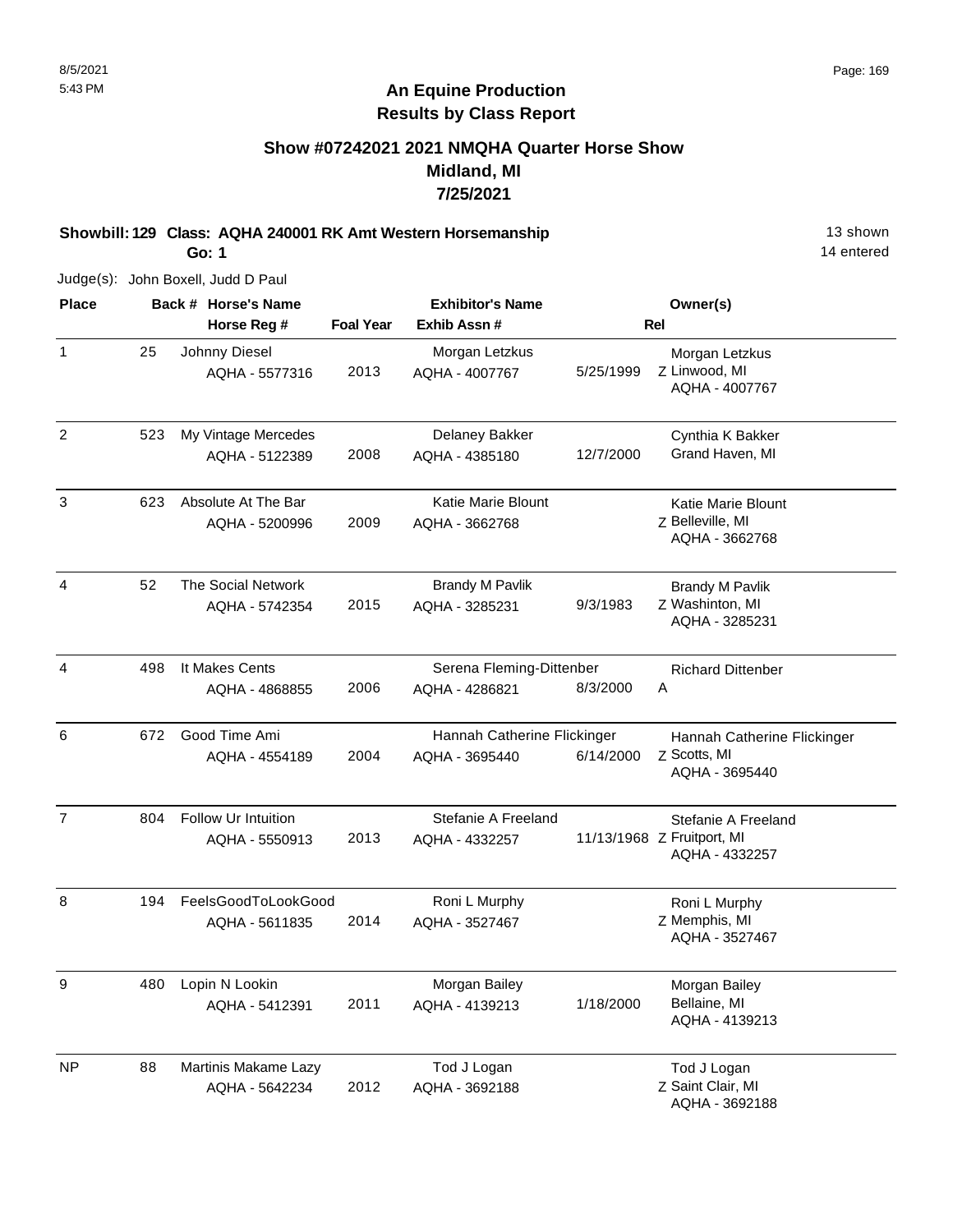#### **Show #07242021 2021 NMQHA Quarter Horse Show**

#### **Midland, MI 7/25/2021**

|           |                |                                           |      | . <i>.</i>                           |           |                                                       |
|-----------|----------------|-------------------------------------------|------|--------------------------------------|-----------|-------------------------------------------------------|
| <b>NP</b> | 661            | Indeed Shez Lazy<br>AQHA - X0705446       | 2012 | Lauryn Leuenberger<br>AQHA - 4263568 | 9/6/2000  | Lauryn Leuenberger<br>Z Saginaw, MI<br>AQHA - 4263568 |
| <b>NP</b> | 667            | Didya Hear The Rumor<br>AQHA - 5645296    | 2014 | Kimberly Wagner<br>AQHA - 4256317    |           | <b>McNair Farm LLC</b><br>Claremore, OK               |
| <b>NP</b> | 693            | <b>Expensive Assets</b><br>AQHA - 5455402 | 2012 | Julia Hardy<br>AQHA - APPLIED        | 7/11/2001 | Madison Elizabeth Pfahl                               |
|           | <b>SCR 664</b> | Code Red Cover Girl<br>AQHA - 5552118     | 2013 | Jessica Bills<br>AQHA - 2695099      | 12/3/1991 | Jessica Bills<br>Beulah, MI<br>AQHA - 2695099         |

|       |             | 1st Judge: 2nd Judge: |
|-------|-------------|-----------------------|
|       | John Boxell | Judd D                |
| Place |             | Paul                  |
| 1     | 25          | 25                    |
|       |             |                       |
| 2     | 523         | 523                   |
| 3     | 498         | 623                   |
| 4     | 52          | 672                   |
| 5     | 623         | 52                    |
| 6     | 672         | 498                   |
| 7     | 804         | 804                   |
| 8     | 194         | 194                   |
| 9     | 480         | 480                   |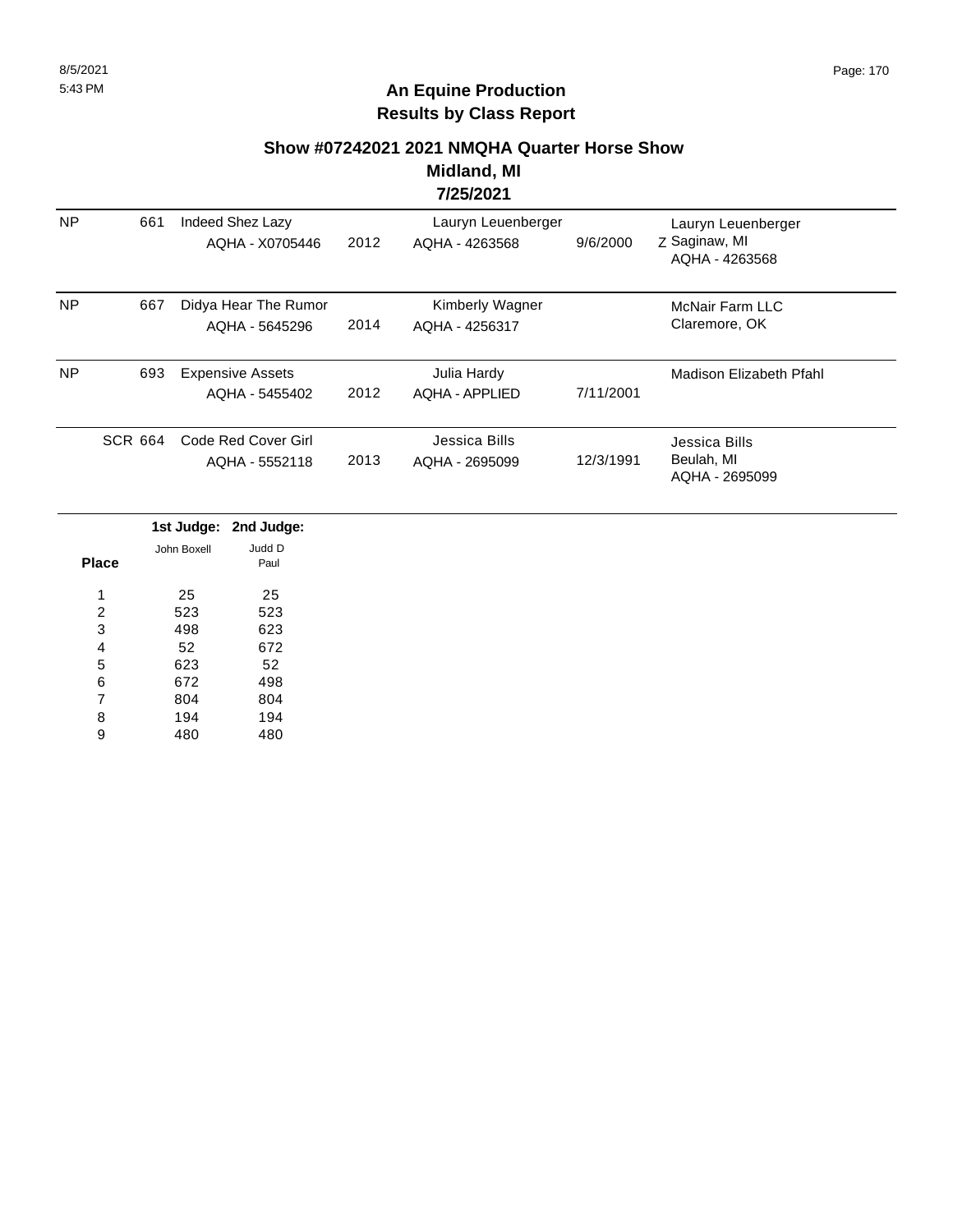#### **Show #07242021 2021 NMQHA Quarter Horse Show Midland, MI 7/25/2021**

**Showbill: 130 Class: AQHA 240002 L1 Amt Western Horsemanship** 22 shown

**Go: 1**

Judge(s): John Boxell, Judd D Paul

**Back # Horse's Name Place Owner(s) Horse Reg # Exhib Assn # Foal Year Rel Exhibitor's Name** 1 Z Oxford, MI Hannah Rae Suddeth AQHA - 4297407 2011 Fifty Six Kruzer AQHA - 5398456 Hannah Rae Suddeth AQHA - 4297407 6/6/2000 315 1 523 My Vintage Mercedes **1. Example 20 Fernand Containst A Bakker** 65 Cynthia K Bakker 2008 AQHA - 4385180 12/7/2000 Grand Haven, MI AQHA - 5122389 Delaney Bakker 523 3 744 Hes A Famous Kisser **Brangela S Hooper** Jacquelyn Oliver **Pamela S Hooper** 2009 Deckerville, MI AQHA - 3212543 8/5/1993 Hes A Famous Kisser AQHA - 5277229 Jacquelyn Oliver 744 4 Z Clare, MI Allison R Hudson AQHA - 1807140 2014 KM Movin The Best AQHA - 5617302 Allison R Hudson AQHA - 1807140 12/4/1981 725 5 Z Mccullough Kathleen/Tim Lennhouts Fruitport, MI 2017 Surely Good N Hot AQHA - X0733715 Kathleen McCullough AQHA - 3199899 5/23/1984 681 6 Z Merrill, MI Brittney Foye AQHA - 2705572 2010 Zips Back In Time AQHA - 5326861 Brittney Foye AQHA - 2705572 727 7 Z Scotts, MI Hannah Catherine Flickinger AQHA - 3695440 2004 672 Good Time Ami AQHA - 4554189 Hannah Catherine Flickinger AQHA - 3695440 6/14/2000 8 Z Barryton , MI Ashton A Ulrich AQHA - 2773768 2015 UF A Boy Named Sue AQHA - 5693158 Ashton A Ulrich AQHA - 2773768 8/23/1990 114 8 Z Sandusky, MI Katie Rae Krueger AQHA - 3012459 2015 SST StarStruck AQHA - 5715961 Katie Rae Krueger AQHA - 3012459 2/21/1994 130 10 Z Holland, MI Lisa A Ondersma-Lowetz AQHA - 1932276 2007 I O You One AQHA - 5005599 Lisa A Ondersma-Lowetz AQHA - 1932276 3/25/1983 66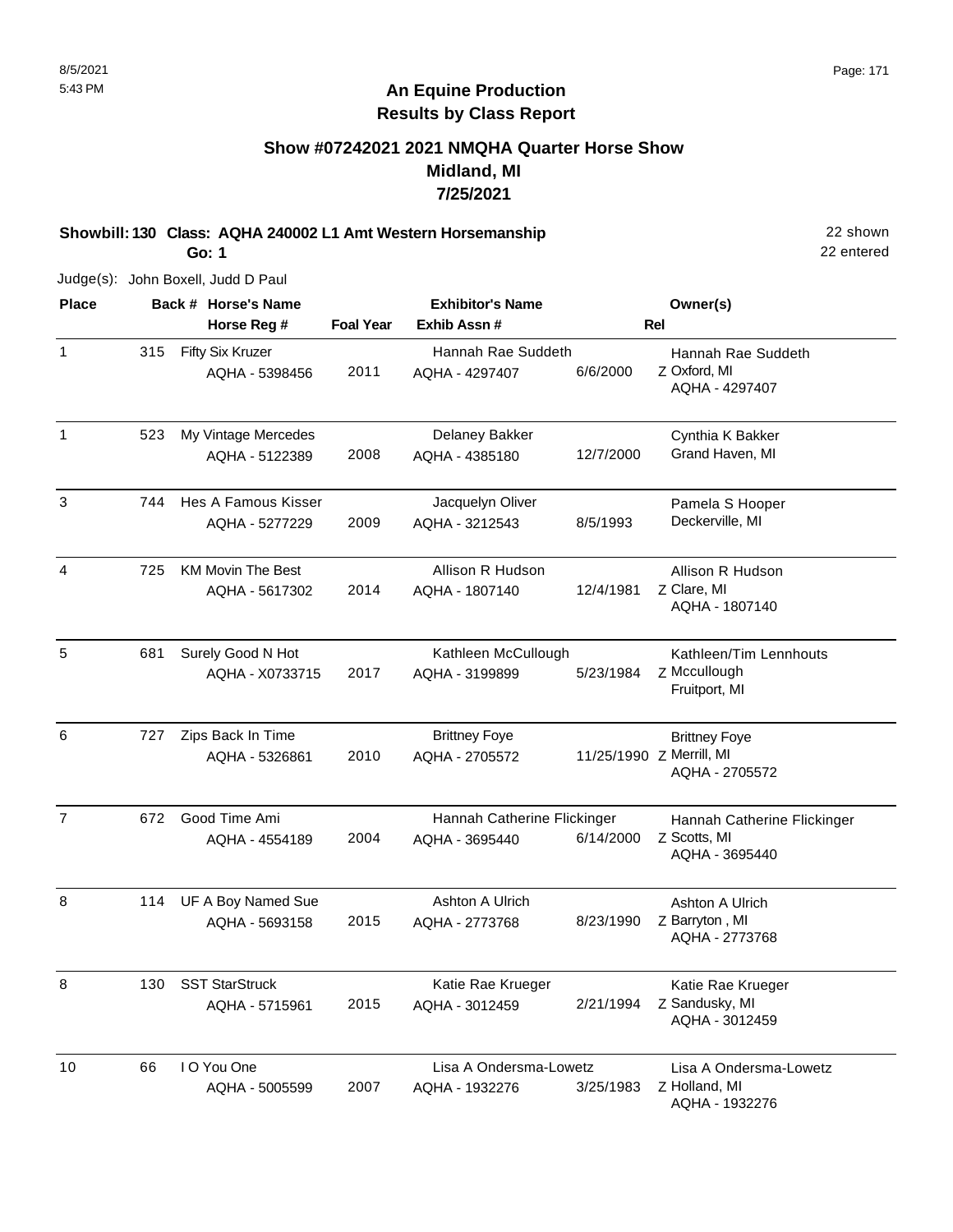#### **Show #07242021 2021 NMQHA Quarter Horse Show**

**Midland, MI 7/25/2021**

| 11        | 322 | Too LazyToSpeak<br>AQHA - 5818682        | 2017 | Megan Hirschman<br>AQHA - 1899479          | 5/3/1982              | Megan Hirschman<br>Z Ithaca, MI<br>AQHA - 1899479               |
|-----------|-----|------------------------------------------|------|--------------------------------------------|-----------------------|-----------------------------------------------------------------|
| 11        | 623 | Absolute At The Bar<br>AQHA - 5200996    | 2009 | Katie Marie Blount<br>AQHA - 3662768       |                       | Katie Marie Blount<br>Z Belleville, MI<br>AQHA - 3662768        |
| 13        | 369 | Sleepin In The Snow<br>AQHA - 5379605    | 2011 | Rebecca Eno<br>AQHA - 2181808              | 12/17/1956 Z Hale, MI | Rebecca Eno<br>AQHA - 2181808                                   |
| 13        | 663 | Dont Make A Scene<br>AQHA - 5464105      | 2012 | Lainey Marie Zwerk<br>AQHA - 4239084       |                       | Lainey Marie Zwerk<br>10/19/2000 Z Vassar, MI<br>AQHA - 4239084 |
| NP        | 211 | <b>Hes Hott</b><br>AQHA - 5902347        | 2014 | Diana Midgley<br>AQHA - 757892             | 9/24/1950             | Diana Midgley<br>Z Jackson, MI<br>AQHA - 757892                 |
| NP        | 217 | VS On The Roan Again<br>AQHA - 5693287   | 2015 | Roxann Guthrie<br>AQHA - 392082            | 2/17/1953             | Roxann Guthrie<br>Z Vassar, MI<br>AQHA - 392082                 |
| <b>NP</b> | 316 | <b>Remington Steal</b><br>AQHA - 5441455 | 2011 | Debbie Wadds<br>AQHA - 2504845             |                       | Debbie Wadds<br>Z Ovid, MI<br>AQHA - 2504845                    |
| <b>NP</b> | 480 | Lopin N Lookin<br>AQHA - 5412391         | 2011 | Morgan Bailey<br>AQHA - 4139213            | 1/18/2000             | Morgan Bailey<br>Bellaine, MI<br>AQHA - 4139213                 |
| <b>NP</b> | 498 | It Makes Cents<br>AQHA - 4868855         | 2006 | Serena Fleming-Dittenber<br>AQHA - 4286821 | 8/3/2000              | <b>Richard Dittenber</b><br>Α                                   |
| <b>NP</b> | 661 | Indeed Shez Lazy<br>AQHA - X0705446      | 2012 | Lauryn Leuenberger<br>AQHA - 4263568       | 9/6/2000              | Lauryn Leuenberger<br>Z Saginaw, MI<br>AQHA - 4263568           |
| <b>NP</b> | 667 | Didya Hear The Rumor<br>AQHA - 5645296   | 2014 | Kimberly Wagner<br>AQHA - 4256317          |                       | McNair Farm LLC<br>Claremore, OK                                |
| <b>NP</b> | 728 | Xtreme Zip<br>AQHA - 5558800             | 2013 | Audra Levitte<br>AQHA - 1863538            | 8/10/1968             | Audra Levitte<br>Z Lexington, MI<br>AQHA - 1863538              |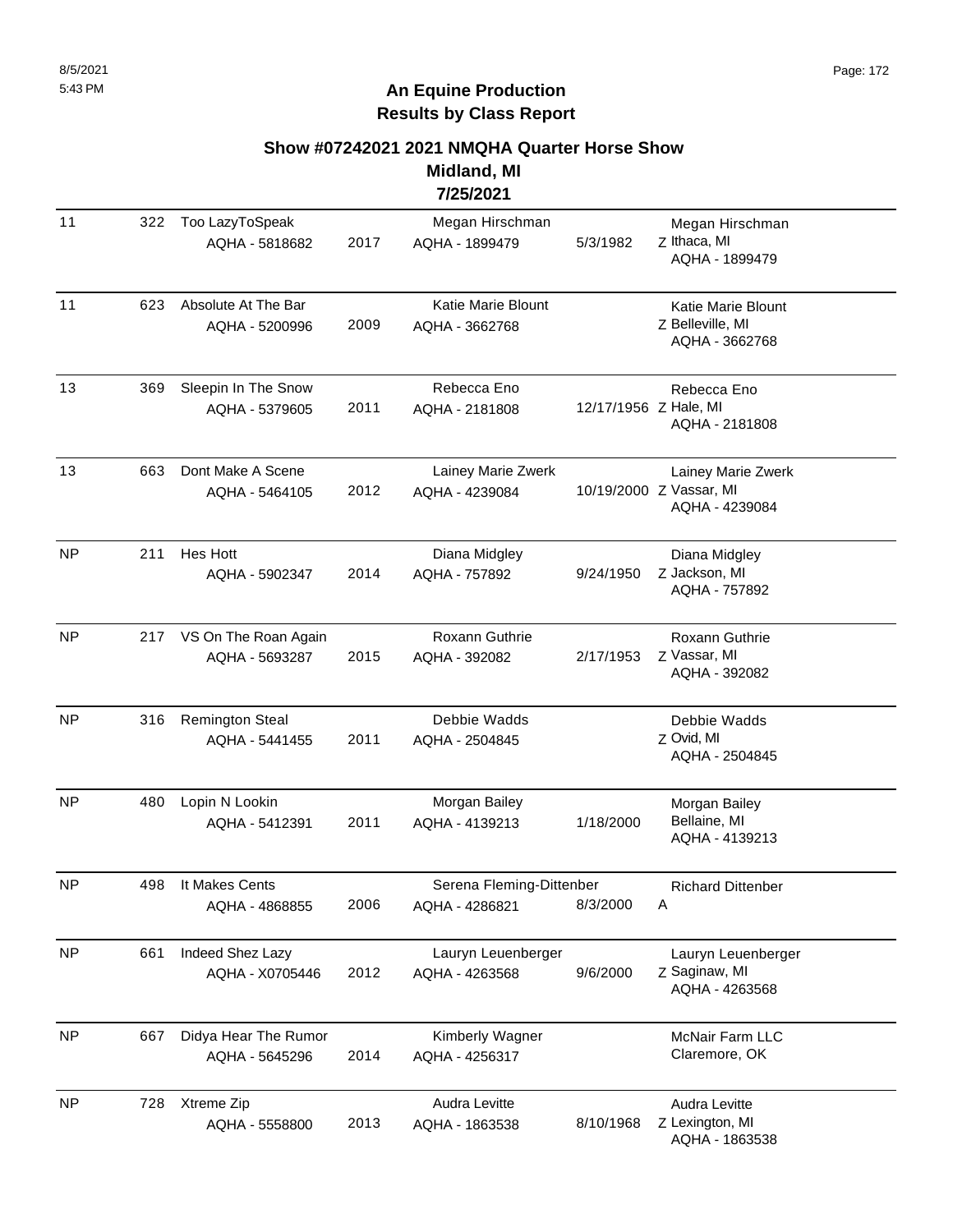#### **Show #07242021 2021 NMQHA Quarter Horse Show Midland, MI 7/25/2021**

|              |             | 1st Judge: 2nd Judge: |
|--------------|-------------|-----------------------|
|              | John Boxell | Judd D                |
| <b>Place</b> |             | Paul                  |
| 1            | 681         | 523                   |
| 2            | 727         | 315                   |
| 3            | 315         | 744                   |
| 4            | 523         | 672                   |
| 5            | 114         | 130                   |
| 6            | 725         | 66                    |
| 7            | 322         | 623                   |
| 8            | 744         | 725                   |
| 9            | 369         | 663                   |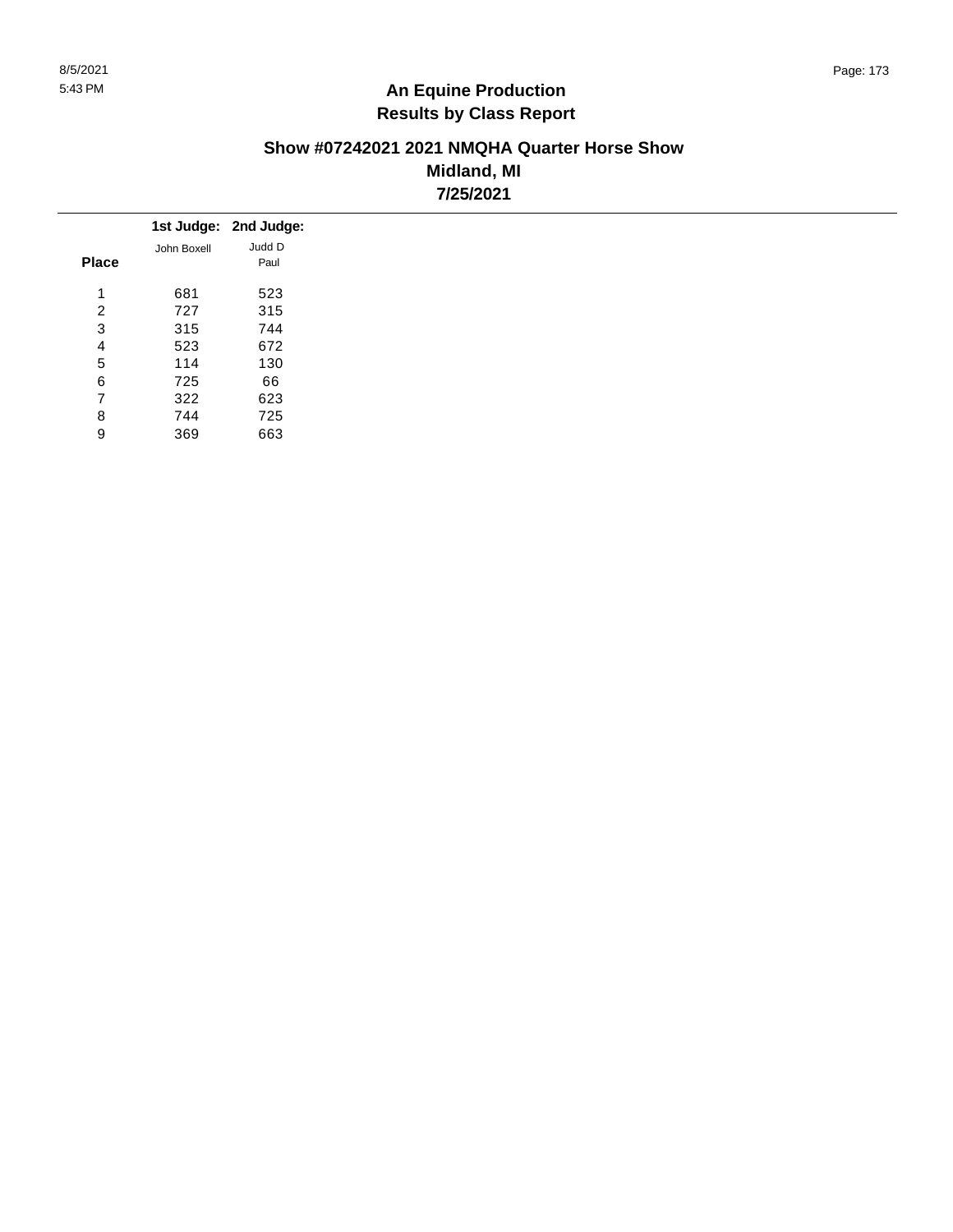#### **Show #07242021 2021 NMQHA Quarter Horse Show Midland, MI 7/25/2021**

**Showbill: 131 Class: AQHA 240800 Amt Select Western Horsemanship** 12 shown

**Go: 1**

AQHA - 5353635

**Back # Horse's Name Place Owner(s) Horse Reg # Exhib Assn # Foal Year Rel Exhibitor's Name** 1 1 22 Dont Need A Mirror **1 Christa L Baldwin** Brenda K Howell **Christa L Baldwin** Stanton, MI AQHA - 920340 2009 Dont Need A Mirror AQHA - 4223078 Brenda K Howell AQHA - 1453310 10/21/1965 22 1 Z Zeeland, MI Cynthia R Pyle AQHA - 1008072 2011 Rock Legend AQHA - 5373153 Cynthia R Pyle AQHA - 1008072 4/26/1961 123 1 Z Tekonsha, MI Brenda Schrader AQHA - 3436099 2013 One Kool Fool AQHA - 5527197 Brenda Schrader AQHA - 3436099 4/20/1954 335 1 1100 Just the rite stryde **1100 For the Stryde Strute Container** Scribberly A O'Boyle 1100 Just the rite stryde St Louis, MI AQHA - 1373726 2017 AQHA - 5743009 Kimberly A O'Boyle AQHA - 2147099 12/16/1968 5 Z Hale, MI Rebecca Eno AQHA - 2181808 2011 Sleepin In The Snow AQHA - 5379605 Rebecca Eno AQHA - 2181808 369 6 Z Linwood, MI Jeanne Hugo AQHA - 1412178 2016 Baylite Jac AQHA - 5763639 Jeanne Hugo AQHA - 1412178 1/26/1964 119 7 Z Lexington, MI Audra Levitte AQHA - 1863538 2013 Xtreme Zip AQHA - 5558800 Audra Levitte AQHA - 1863538 8/10/1968 728 8 Z Pinconning, MI Susan M Frank AQHA - 3302326 2012 Macs Kool Legacy AQHA - 5489508 Susan M Frank AQHA - 3302326 2/27/1957 150 9 Z Jackson, MI Diana Midgley AQHA - 757892 2014 Hes Hott AQHA - 5902347 Diana Midgley (SS) AQHA - 757892 9/24/1950 211 NP Z Port Huron, MI Tricia Meade 2009 Sheza Chip Off A Pro Tricia Meade AQHA - 2767830 6/12/1965 254

12 entered

AQHA - 2767830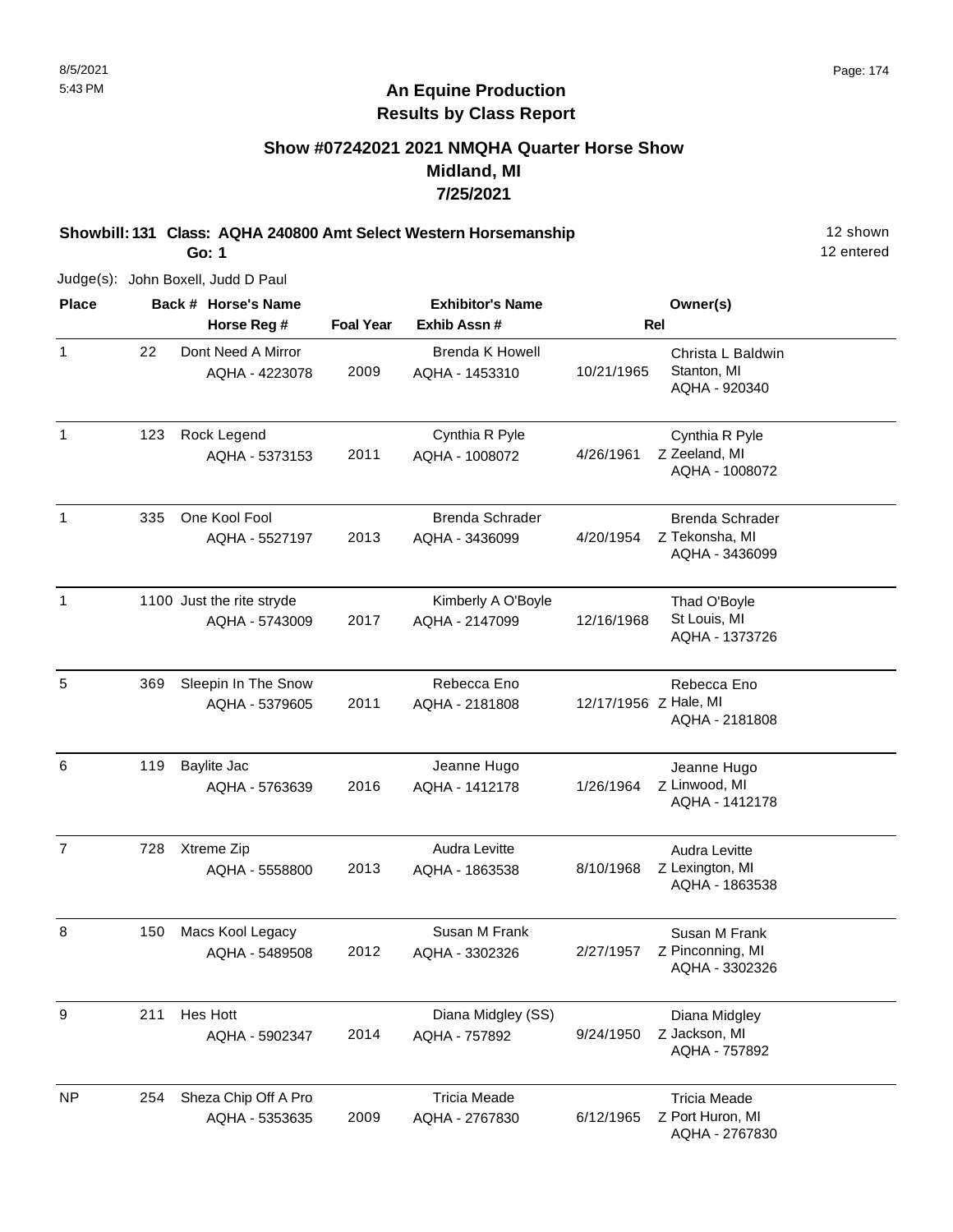#### **Show #07242021 2021 NMQHA Quarter Horse Show**

#### **Midland, MI 7/25/2021**

|                  |                |                        |      | 174974941           |                                              |
|------------------|----------------|------------------------|------|---------------------|----------------------------------------------|
| <b>NP</b>        | 316            | <b>Remington Steal</b> |      | Debbie Wadds        | Debbie Wadds                                 |
|                  |                | AQHA - 5441455         | 2011 | AQHA - 2504845      | Z Ovid, MI                                   |
|                  |                |                        |      |                     | AQHA - 2504845                               |
| <b>NP</b>        | 804            | Follow Ur Intuition    |      | Stefanie A Freeland | Stefanie A Freeland                          |
|                  | AQHA - 5550913 |                        | 2013 | AQHA - 4332257      | 11/13/1968 Z Fruitport, MI<br>AQHA - 4332257 |
|                  |                | 1st Judge: 2nd Judge:  |      |                     |                                              |
|                  | John Boxell    | Judd D                 |      |                     |                                              |
| <b>Place</b>     |                | Paul                   |      |                     |                                              |
| 1                | 335            | 22                     |      |                     |                                              |
| $\boldsymbol{2}$ | 123            | 1100                   |      |                     |                                              |
| 3                | 1100           | 123                    |      |                     |                                              |
| 4                | 22             | 335                    |      |                     |                                              |
| 5                | 369            | 369                    |      |                     |                                              |
| $\,6\,$          | 728            | 119                    |      |                     |                                              |
| 7                | 119            | 150                    |      |                     |                                              |
| 8                | 150            | 728                    |      |                     |                                              |
| 9                | 211            | 211                    |      |                     |                                              |
|                  |                |                        |      |                     |                                              |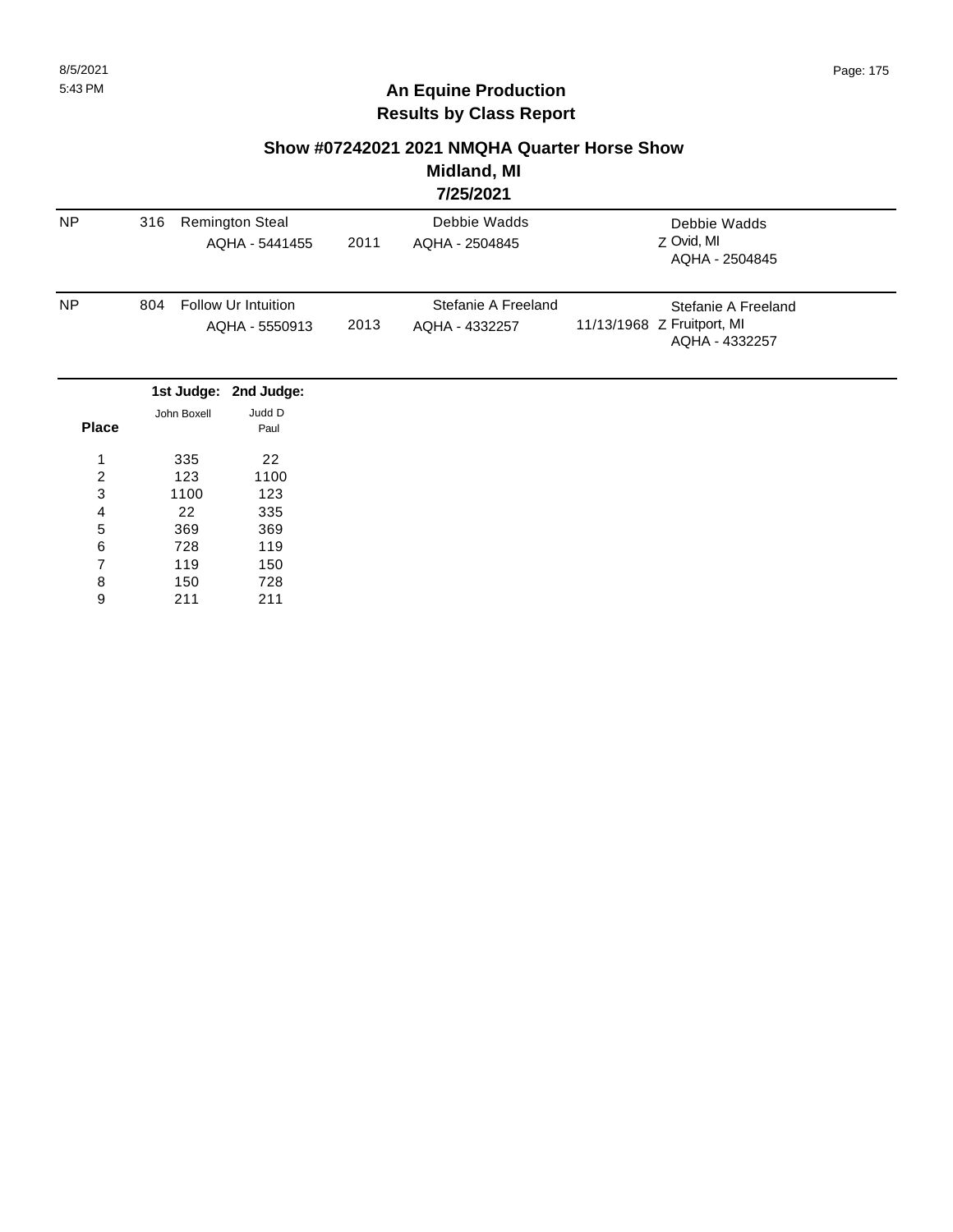#### **Show #07242021 2021 NMQHA Quarter Horse Show Midland, MI 7/25/2021**

**Showbill: 132 Class: AQHA 240000 Amt Western Horsemanship** 8 Shown **Go: 1**

Judge(s): John Boxell, Judd D Paul

**Back # Horse's Name Place Owner(s) Horse Reg # Exhib Assn # Foal Year Rel Exhibitor's Name** 1 C Stanton, MI Christa L Baldwin AQHA - 920340 2009 Ms Mae Flash AQHA - 5259030 Brandy L Baldwin-Bunting AQHA - 1438233 3/6/1980 222 2 Z Grand Rapids, MI Adam Johnson AQHA - 1654758 2017 The Red Foxx AQHA - 5847669 Adam Johnson AQHA - 1654758 9/1/1974 383 3 A Vassar, MI Roxann Guthrie AQHA - 392082 2010 CowboysAintEasyToLuv AQHA - 5359669 Kelsey Rudy AQHA - 1434110 6/13/1985 180 3 Z Oxford, MI Hannah Rae Suddeth AQHA - 4297407 2011 Fifty Six Kruzer AQHA - 5398456 Hannah Rae Suddeth AQHA - 4297407 6/6/2000 315 3 Z Leonard, MI Katie Elizabeth Main AQHA - 4246351 2003 Blazing Potential AQHA - 4369247 Katie Elizabeth Main AQHA - 4246351 9/19/2000 696 6 Z Whitehall, MI Stephen Erdman AQHA - 3583314 2018 Made Of Candy AQHA - 5958401 Stephen Erdman AQHA - 3583314 2/22/1993 252 7 Z Holland, MI Lisa A Ondersma-Lowetz AQHA - 1932276 2007 I O You One AQHA - 5005599 Lisa A Ondersma-Lowetz AQHA - 1932276 3/25/1983 66 8 Z Midland, MI Raeleen R Backus AQHA - 3593326 2007 Capital Invitation AQHA - 4969099 Raeleen R Backus AQHA - 3593326 9/6/2000 23

|       |             | 1st Judge: 2nd Judge: |
|-------|-------------|-----------------------|
| Place | John Boxell | Judd D<br>Paul        |
| 1     | 222         | 222                   |
| 2     | 383         | 383                   |
| 3     | 696         | 315                   |
| 4     | 180         | 180                   |
| 5     | 315         | 16                    |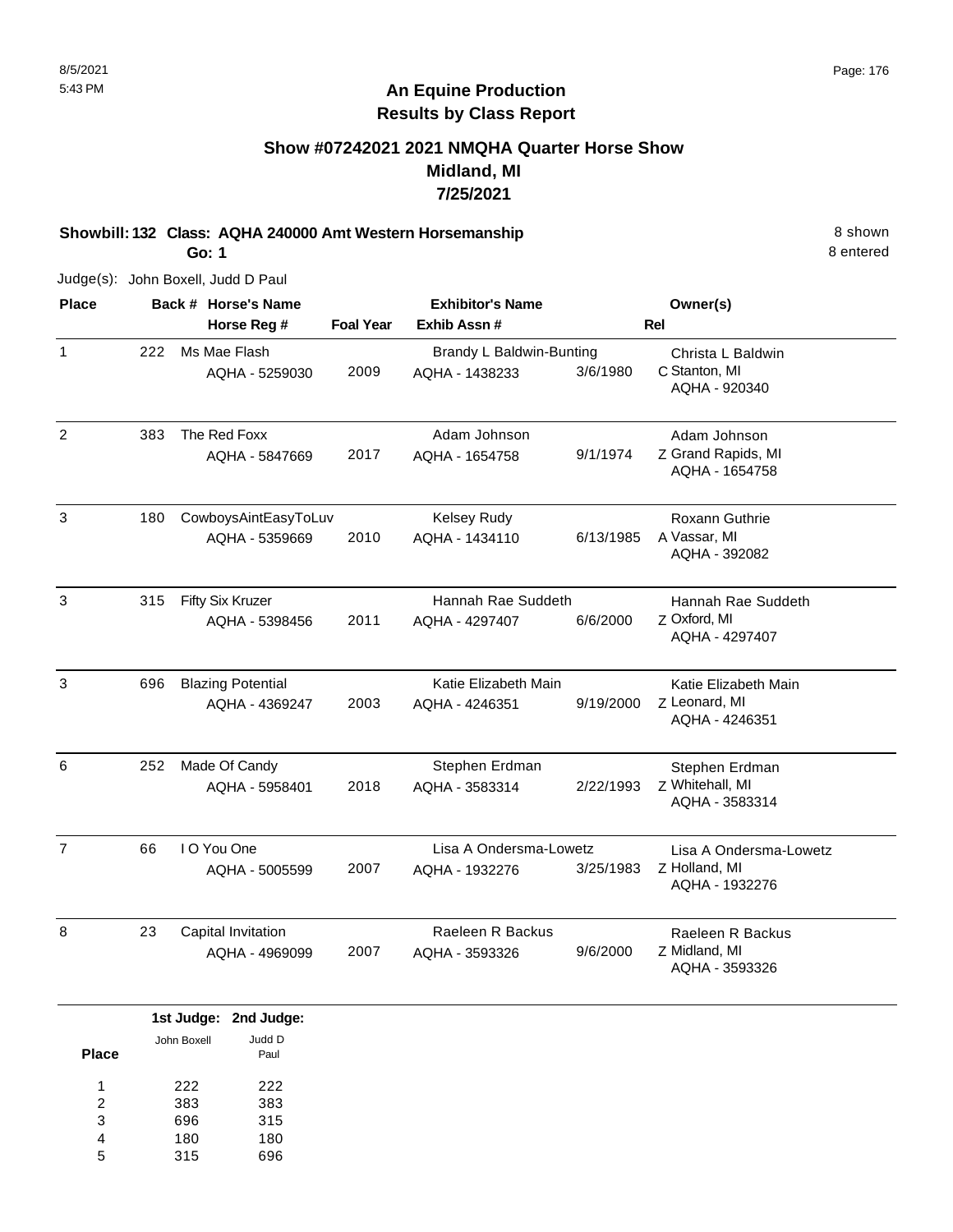#### **Show #07242021 2021 NMQHA Quarter Horse Show Midland, MI 7/25/2021**

| 6  | 252 | 252 |
|----|-----|-----|
| -7 | 66  | 66  |
| 8  | 23  | 23  |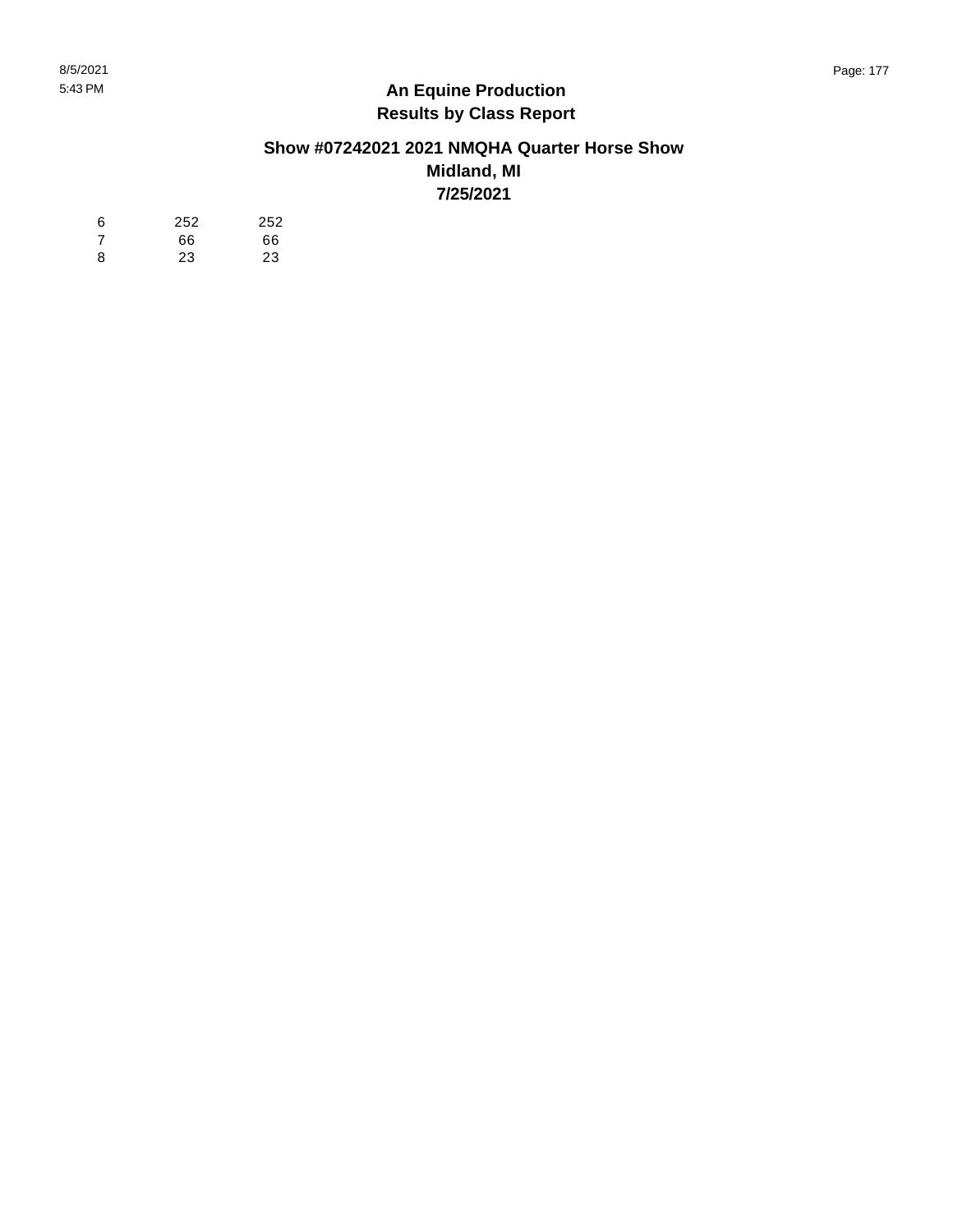#### **Show #07242021 2021 NMQHA Quarter Horse Show Midland, MI 7/25/2021**

**Showbill: 133 Class: AQHA 440001 RK Youth Western Horsemanship** 13 Shown

**Go: 1**

Judge(s): John Boxell, Judd D Paul

| <b>Place</b>   |     | Back # Horse's Name                         |                  | <b>Exhibitor's Name</b>                    |            | Owner(s)                                                          |
|----------------|-----|---------------------------------------------|------------------|--------------------------------------------|------------|-------------------------------------------------------------------|
|                |     | Horse Reg #                                 | <b>Foal Year</b> | Exhib Assn#                                | <b>Rel</b> |                                                                   |
| $\mathbf{1}$   | 676 | <b>Batmans Got Da Goods</b>                 |                  | Maya Edwards                               |            | <b>Lindsey Elly</b>                                               |
|                |     | AQHA - 5849530                              | 2017             | AQHA - 4206334                             | 5/4/2004   | AQHA - 2265145                                                    |
| $\overline{2}$ | 494 | <b>OnTheHuntForSweets</b><br>AQHA - 5660638 | 2014             | Kylie Guyette<br>AQHA - 4339530            | 11/6/2003  | Kylie Guyette<br>Z Clyde, MI<br>AQHA - 4339530                    |
| $\overline{2}$ | 630 | Im Pink Floyd<br>AQHA - 5371424             | 2011             | <b>Kate Davis</b><br>AQHA - 4231434        | 7/17/2002  | <b>Kate Davis</b><br>Z Williamston, MI<br>AQHA - 4231434          |
| 4              | 668 | C R Gold Machine<br>AQHA - 5071151          | 2008             | Kendall Ryan Lance<br>AQHA - 4255804       |            | Kendall Ryan Lance<br>10/16/2002 Z Dausburg, MI<br>AQHA - 4255804 |
| 5              | 685 | My Invite To Dream<br>AQHA - 5260394        | 2009             | Ava Holman<br>AQHA - 4244605               |            | Ava Holman<br>10/18/2005 Z Grosse Pointe, MI<br>AQHA - 4244605    |
| 6              | 207 | Kaptain Kaveman<br>AQHA - 5689814           | 2015             | Elizabeth Smith<br>AQHA - 3634081          | 2/20/2007  | Elizabeth Smith<br>Z Clarkstiwb, MI<br>AQHA - 3634081             |
| $\overline{7}$ |     | 1854 Hes Good To Go<br>AQHA - 5024149       | 2007             | <b>Isabelle Freeland</b><br>AQHA - 4286820 | 6/23/2002  | <b>Isabelle Freeland</b><br>Z Fruitpont, MI<br>AQHA - 4286820     |
| 8              | 386 | No Time To Party<br>AQHA - 5411120          | 2011             | Rylee Elizabeth Nichols<br>AQHA - 4238840  | 3/8/2006   | Kelly E Dykstra-Nichols<br>C Ada, MI                              |
| 8              | 655 | Gotta Golden Bar<br>AQHA - 4947999          | 2007             | Alyssa G Bayerski<br>AQHA - 4279498        | 7/11/2004  | Patti Bayerski<br>A Warren, MI                                    |
| <b>NP</b>      | 552 | Good N Iresistable<br>AQHA - 5771836        | 2016             | Emma C Cook<br>AQHA - 4451295              |            | Emma C Cook<br>Z Dewitt, MI<br>AQHA - 4451295                     |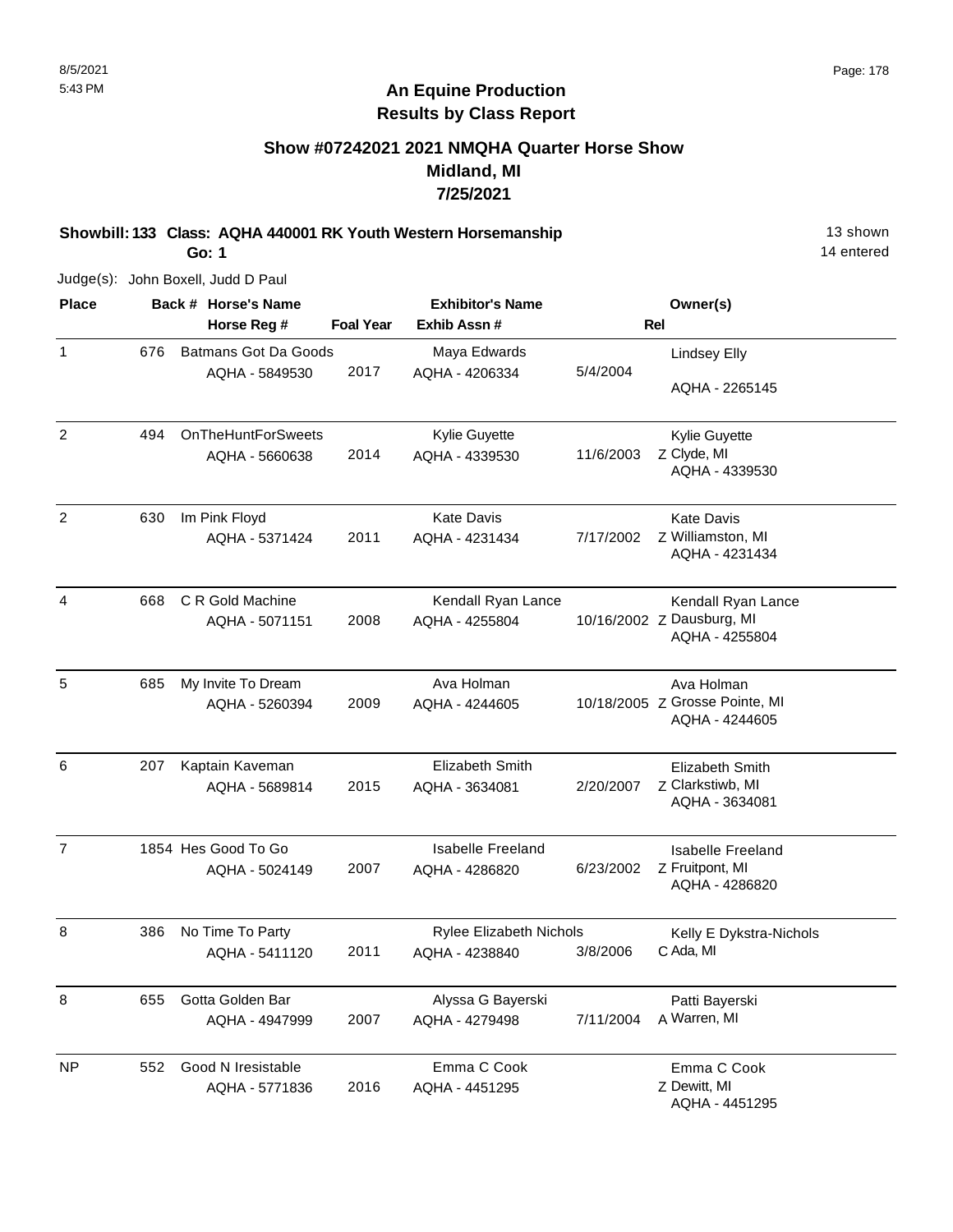# **An Equine Production Results by Class Report**

#### **Show #07242021 2021 NMQHA Quarter Horse Show**

#### **Midland, MI 7/25/2021**

|                                                   |                       |                |                   |                      | 772372021                      |           |                                 |
|---------------------------------------------------|-----------------------|----------------|-------------------|----------------------|--------------------------------|-----------|---------------------------------|
| <b>NP</b>                                         | 652                   | l Bee A Rose   |                   |                      | Dakota Barnett                 |           | Dakota Barnett                  |
|                                                   |                       |                | AQHA - 5486162    | 2012                 | AQHA - 4445619                 | 8/4/2007  | Z Munith, MI<br>AQHA - 4445619  |
| <b>NP</b><br>654                                  |                       | Lukes Wise Man |                   | Natalie Ryanna Marsh |                                |           | Natalie Ryanna Marsh            |
|                                                   |                       |                | AQHA - X0682747   | 2007                 | AQHA - 4398827                 | 2/9/2005  | Z Midland, MI<br>AQHA - 4398827 |
| <b>NP</b>                                         | 665                   |                | Only Classic Rock |                      | Olivia Omer                    |           | Olivia Omer                     |
|                                                   |                       |                | AQHA - 5816273    | 2017                 | AQHA - 4348658                 | 10/1/2005 | Z Leslie, MI<br>AQHA - 4348658  |
| <b>SCR 493</b><br>Sumore Shock<br>AQHA - X0611153 |                       |                |                   |                      | Isabel M Craig                 |           | Jennifer Craig                  |
|                                                   |                       | 2002           | AQHA - 4423577    | 4/14/2008            | A Lapeer, MI<br>AQHA - 2072636 |           |                                 |
|                                                   |                       | 1st Judge:     | 2nd Judge:        |                      |                                |           |                                 |
| <b>Place</b>                                      |                       | John Boxell    | Judd D<br>Paul    |                      |                                |           |                                 |
| 1                                                 | 676                   |                | 630               |                      |                                |           |                                 |
|                                                   | $\overline{c}$<br>668 |                | 494               |                      |                                |           |                                 |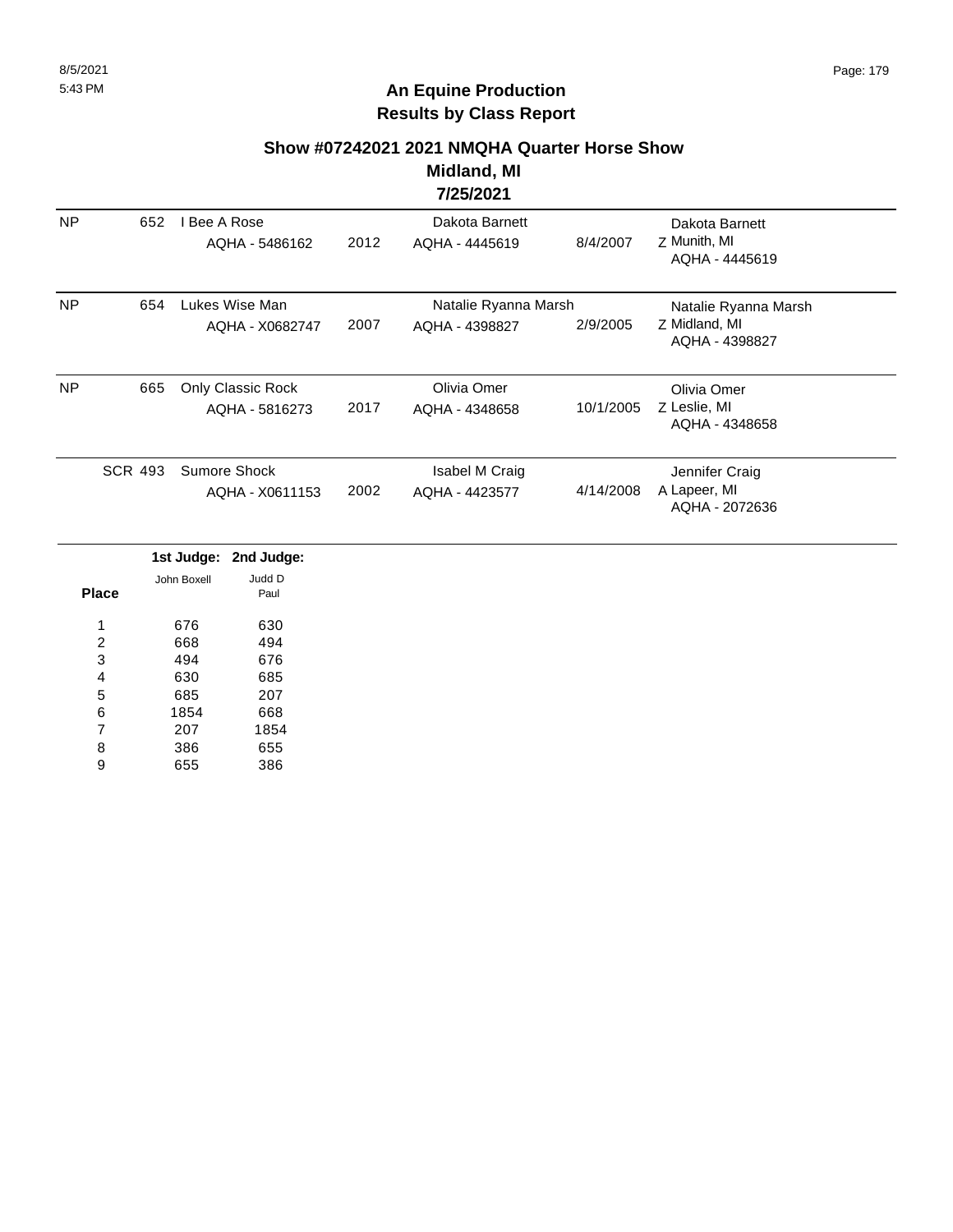## **Show #07242021 2021 NMQHA Quarter Horse Show Midland, MI 7/25/2021**

**Showbill: 134 Class: AQHA 440702 L1 Youth Western Horsemanship 13 & Under** 4 shown

**Go: 1**

Judge(s): John Boxell, Judd D Paul

| <b>Place</b> |                | Back # Horse's Name                    | <b>Exhibitor's Name</b> |                                            |                  | Owner(s)                                                   |
|--------------|----------------|----------------------------------------|-------------------------|--------------------------------------------|------------------|------------------------------------------------------------|
|              |                | Horse Reg #                            | <b>Foal Year</b>        | Exhib Assn#                                | <b>Birthdate</b> | Rel                                                        |
| 1            | 107            | Regal N Grand<br>AQHA - 4799999        | 2006                    | <b>Taylin Collins</b><br>AQHA - 4231198    | 3/16/2007        | <b>Taylin Collins</b><br>Z Rose City, MI<br>AQHA - 4231198 |
| 2            | 206            | Prepare To B Shocked<br>AQHA - 5072971 | 2008                    | Myah Jane Chaput<br>AQHA - 4338036         | 2/6/2009         | <b>Stacy Chaput</b><br>A Rodney, MI<br>AQHA - 2755258      |
| 3            | 552            | Good N Iresistable<br>AQHA - 5771836   | 2016                    | Emma C Cook<br>AQHA - 4451295              |                  | Emma C Cook<br>Z Dewitt, MI<br>AQHA - 4451295              |
| 4            | 222            | Ms Mae Flash<br>AQHA - 5259030         | 2009                    | <b>Braelyn L Bunting</b><br>AQHA - 4169456 | 8/27/2008        | Christa L Baldwin<br>D Stanton, MI<br>AQHA - 920340        |
|              | <b>SCR 493</b> | Sumore Shock<br>AQHA - X0611153        | 2002                    | Isabel M Craig<br>AQHA - 4423577           | 4/14/2008        | Jennifer Craig<br>A Lapeer, MI<br>AQHA - 2072636           |

|              |             | 1st Judge: 2nd Judge: |
|--------------|-------------|-----------------------|
| <b>Place</b> | John Boxell | Judd D<br>Paul        |
| 1            | 107         | 107                   |
| 2            | 206         | 206                   |
| 3            | 552         | 552                   |
|              | 222         | 222                   |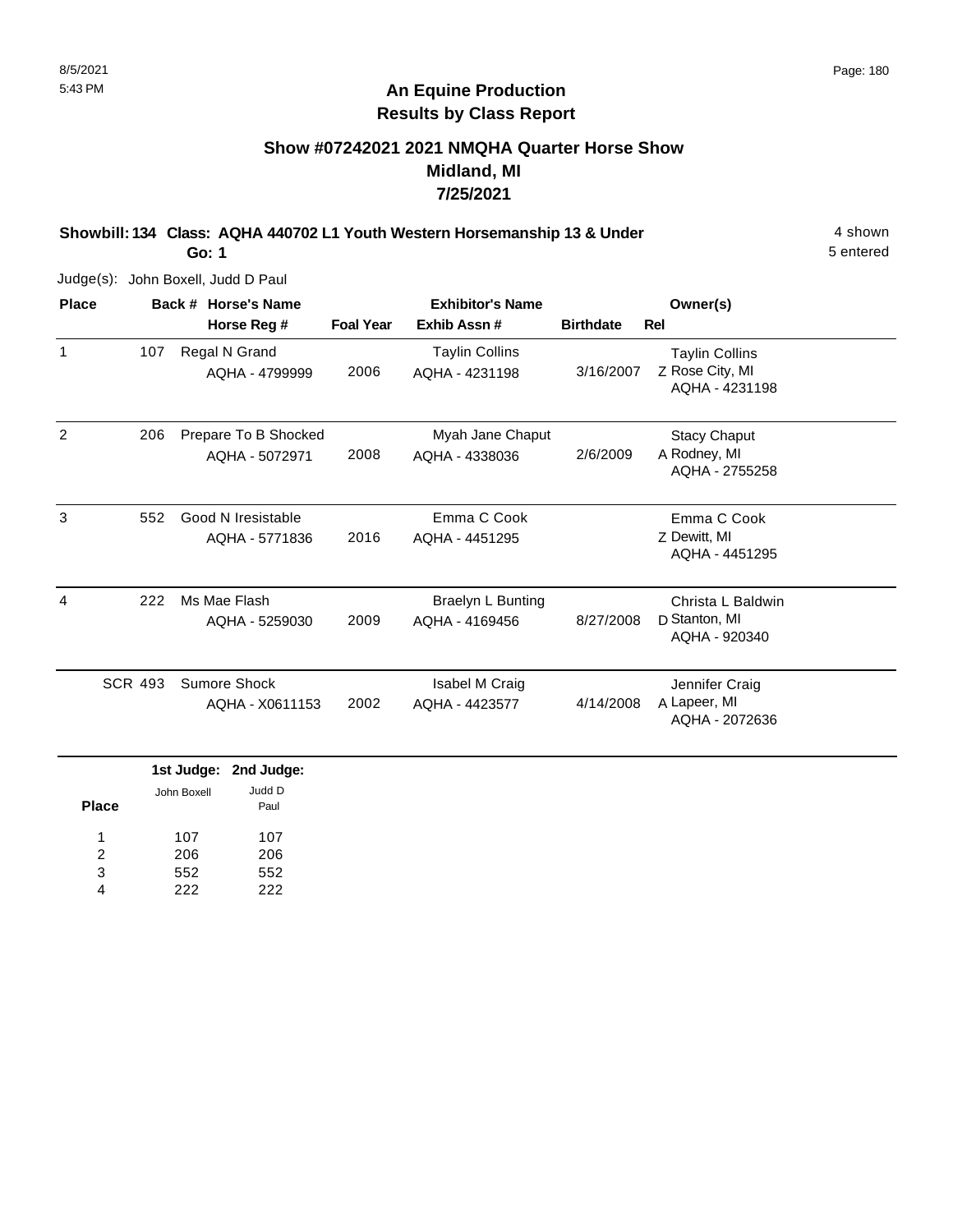### **Show #07242021 2021 NMQHA Quarter Horse Show Midland, MI 7/25/2021**

**Showbill: 135 Class: AQHA 440802 L1 Youth Western Horsemanship 14 - 18** 8 Shown

**Go: 1**

Judge(s): John Boxell, Judd D Paul

| <b>Place</b>   |                | Back # Horse's Name                               |                  | <b>Exhibitor's Name</b>                    |           | Owner(s)                                                          |
|----------------|----------------|---------------------------------------------------|------------------|--------------------------------------------|-----------|-------------------------------------------------------------------|
|                |                | Horse Reg #                                       | <b>Foal Year</b> | Exhib Assn #                               |           | Rel                                                               |
| $\mathbf{1}$   | 750            | Fancy Enough To Win<br>AQHA - 5396026             | 2011             | Maya Edwards<br>AQHA - 4206334             | 5/4/2004  | <b>Madison Mulder</b><br>Midland, MI<br>AQHA - 4059219            |
| $\overline{c}$ | 630            | Im Pink Floyd<br>AQHA - 5371424                   | 2011             | <b>Kate Davis</b><br>AQHA - 4231434        | 7/17/2002 | <b>Kate Davis</b><br>Z Williamston, MI<br>AQHA - 4231434          |
| 3              | 685            | My Invite To Dream<br>AQHA - 5260394              | 2009             | Ava Holman<br>AQHA - 4244605               |           | Ava Holman<br>10/18/2005 Z Grosse Pointe, MI<br>AQHA - 4244605    |
| 4              | 668            | C R Gold Machine<br>AQHA - 5071151                | 2008             | Kendall Ryan Lance<br>AQHA - 4255804       |           | Kendall Ryan Lance<br>10/16/2002 Z Dausburg, MI<br>AQHA - 4255804 |
| 5              | 386            | No Time To Party<br>AQHA - 5411120                | 2011             | Rylee Elizabeth Nichols<br>AQHA - 4238840  | 3/8/2006  | Kelly E Dykstra-Nichols<br>C Ada, MI                              |
| 6              |                | 1854 Hes Good To Go<br>AQHA - 5024149             | 2007             | <b>Isabelle Freeland</b><br>AQHA - 4286820 | 6/23/2002 | <b>Isabelle Freeland</b><br>Z Fruitpont, MI<br>AQHA - 4286820     |
| $\overline{7}$ | 654            | Lukes Wise Man<br>AQHA - X0682747                 | 2007             | Natalie Ryanna Marsh<br>AQHA - 4398827     | 2/9/2005  | Natalie Ryanna Marsh<br>Z Midland, MI<br>AQHA - 4398827           |
| <b>NP</b>      | 188            | Dont Court Me<br>AQHA - 3649407                   | 1998             | Selena Mertz<br>AQHA - 4176213             |           | Selena Mertz<br>10/30/2004 Z Fort Gratiot, MI<br>AQHA - 4176213   |
|                | <b>SCR 655</b> | Gotta Golden Bar<br>AQHA - 4947999                | 2007             | Alyssa G Bayerski<br>AQHA - 4279498        | 7/11/2004 | Patti Bayerski<br>A Warren, MI                                    |
|                |                | 1st Judge: 2nd Judge:<br>. U ppul.<br>lohn Boyell |                  |                                            |           |                                                                   |

685 750

750 630

**Place**

1 2

9 entered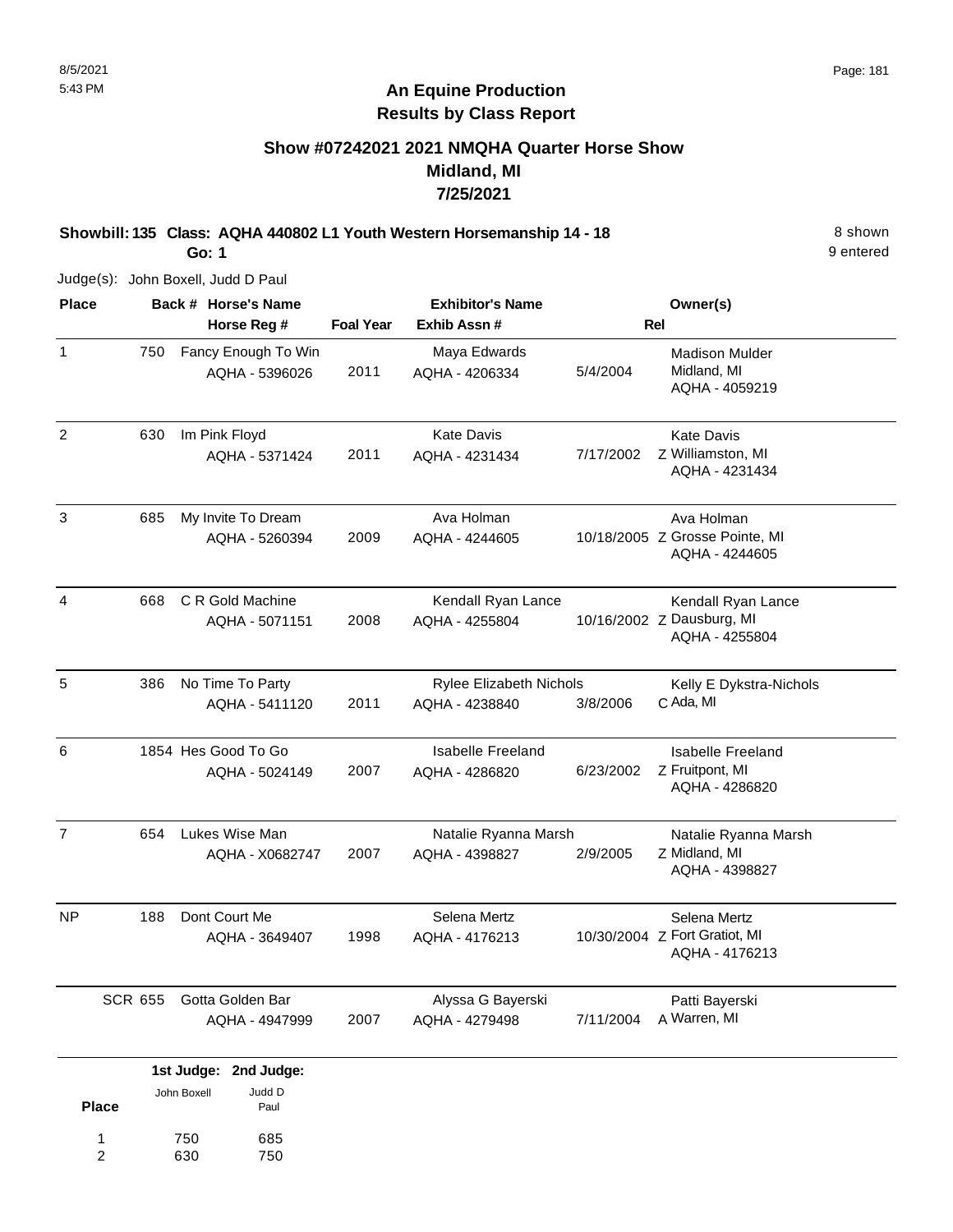### **Show #07242021 2021 NMQHA Quarter Horse Show Midland, MI 7/25/2021**

| 3 | 668  | 630  |
|---|------|------|
| 4 | 386  | 668  |
| 5 | 685  | 1854 |
| 6 | 1854 | 386  |
| 7 | 654  | 654  |
| 8 | 188  | 188  |
|   |      |      |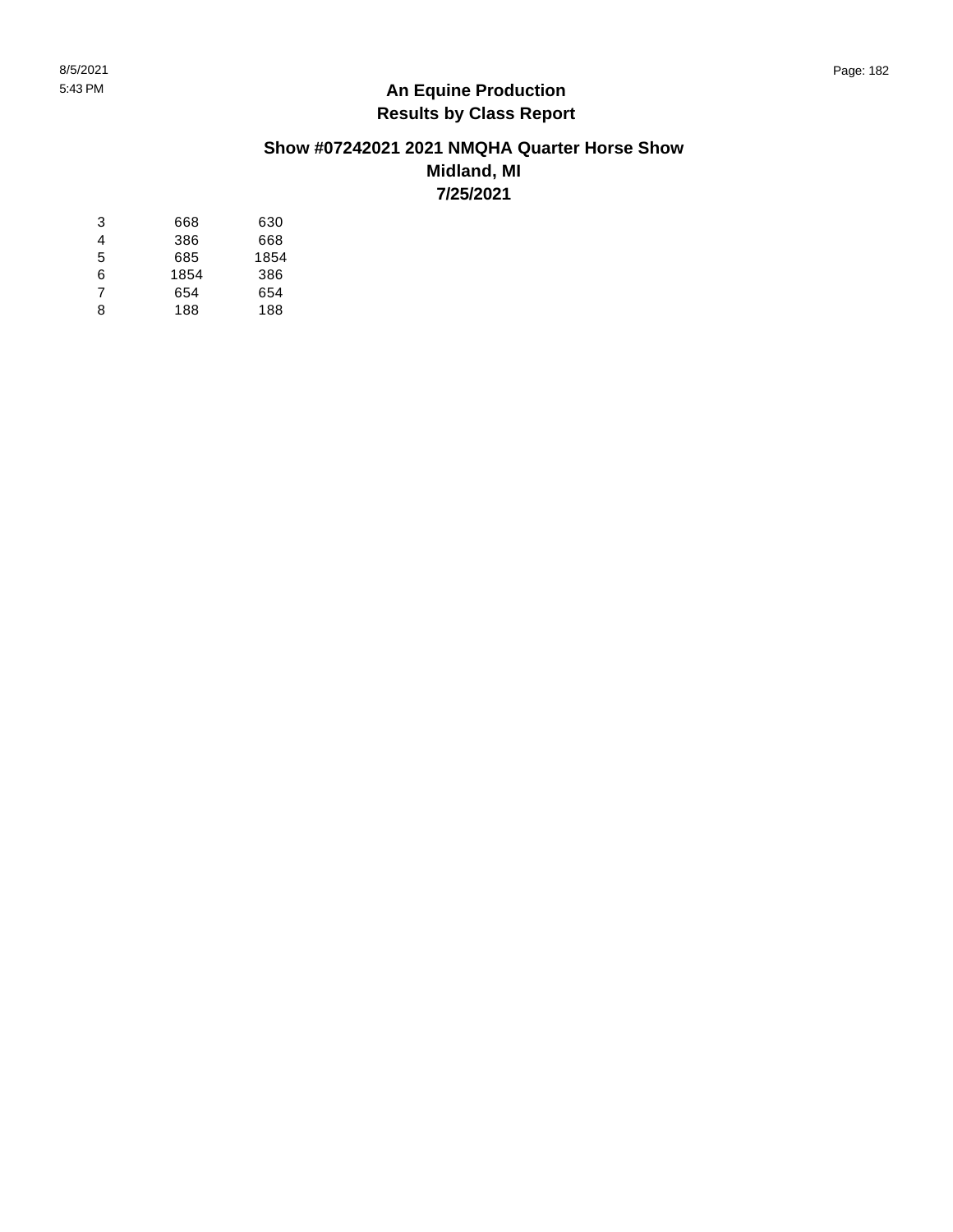## **Show #07242021 2021 NMQHA Quarter Horse Show Midland, MI 7/25/2021**

**Showbill: 136 Class: AQHA 440000 Youth Western Horsemanship** 4 shown **Go: 1**

Judge(s): John Boxell, Judd D Paul

| <b>Place</b>   |                | Back # Horse's Name           |                  | <b>Exhibitor's Name</b>        |                  | Owner(s)                                        |
|----------------|----------------|-------------------------------|------------------|--------------------------------|------------------|-------------------------------------------------|
|                |                | Horse Reg #                   | <b>Foal Year</b> | Exhib Assn#                    | <b>Birthdate</b> | Rel                                             |
| $\mathbf{1}$   | 235            | Gota B A Hit                  |                  | <b>Grace Gasper</b>            |                  | <b>Tammy Gasper</b>                             |
|                |                | AQHA - 5614033                | 2014             | AQHA - 4004844                 |                  | Frankenmuth, MI                                 |
| $\overline{2}$ | 107            | Regal N Grand                 |                  | <b>Taylin Collins</b>          |                  | <b>Taylin Collins</b>                           |
|                |                | AQHA - 4799999                | 2006             | AQHA - 4231198                 | 3/16/2007        | Z Rose City, MI<br>AQHA - 4231198               |
| 3              | 386            | No Time To Party              |                  | <b>Rylee Elizabeth Nichols</b> |                  | Kelly E Dykstra-Nichols                         |
|                |                | AQHA - 5411120                | 2011             | AQHA - 4238840                 | 3/8/2006         | C Ada, MI                                       |
| 3              |                | 1854 Hes Good To Go           |                  | <b>Isabelle Freeland</b>       |                  | Isabelle Freeland                               |
|                |                | AQHA - 5024149                | 2007             | AQHA - 4286820                 | 6/23/2002        | Z Fruitpont, MI<br>AQHA - 4286820               |
|                | <b>SCR 124</b> | <b>Madd Money</b>             |                  | Lauren E Lauver                |                  | Lauren E Lauver                                 |
|                |                | AQHA - 5807913                | 2017             | AQHA - 4365835                 |                  | 11/16/2006 Z Caledonia, MI<br>AQHA - 4365835    |
|                | <b>SCR 188</b> | Dont Court Me                 |                  | Selena Mertz                   |                  | Selena Mertz                                    |
|                |                | AQHA - 3649407                | 1998             | AQHA - 4176213                 |                  | 10/30/2004 Z Fort Gratiot, MI<br>AQHA - 4176213 |
|                |                | 1st Judge:<br>2nd Judge:      |                  |                                |                  |                                                 |
| <b>Place</b>   |                | Judd D<br>John Boxell<br>Paul |                  |                                |                  |                                                 |

235 107 386 1854 235 107 1854 386 1 2 3 4

6 entered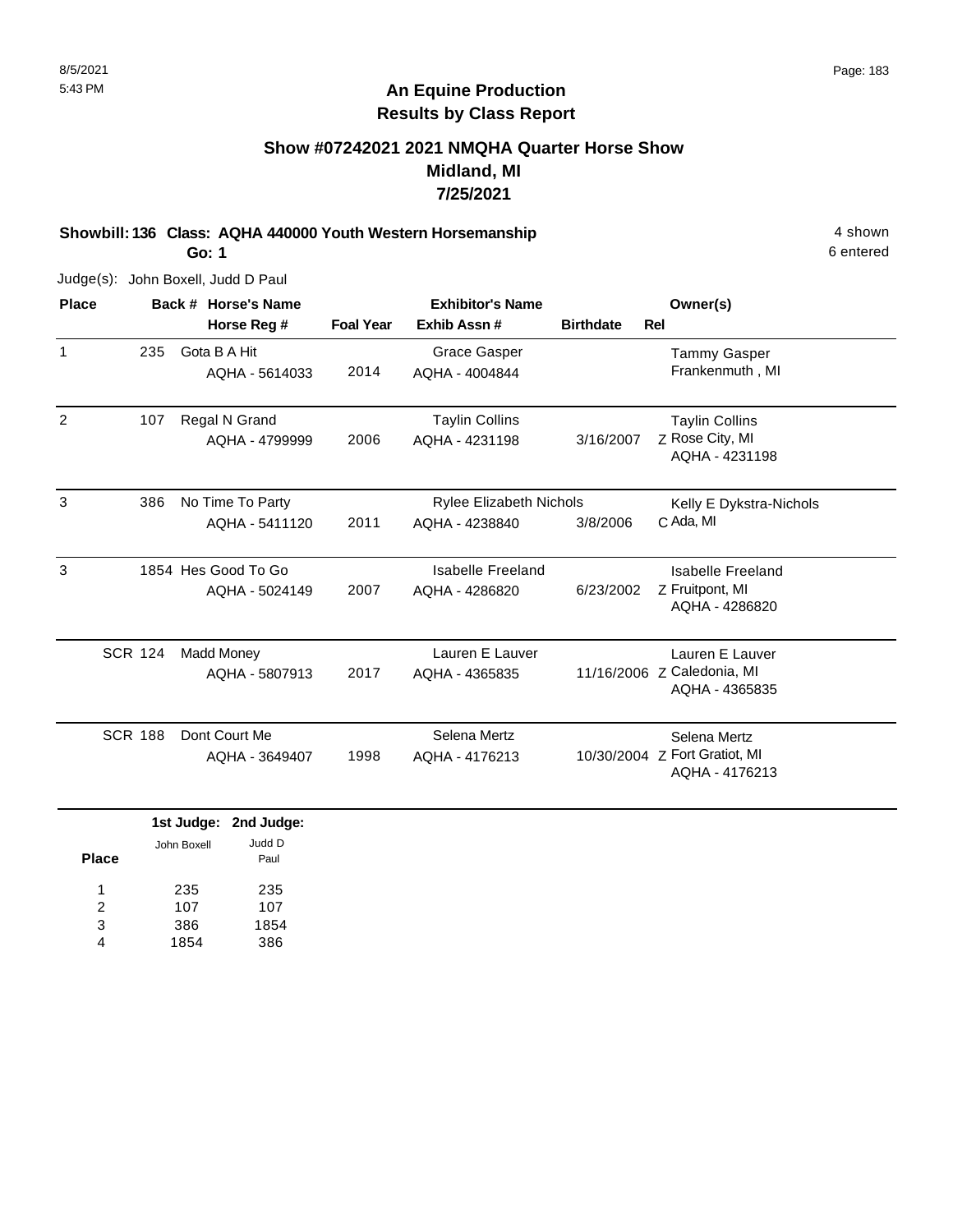## **Show #07242021 2021 NMQHA Quarter Horse Show Midland, MI 7/25/2021**

# **Showbill: 137 Class: AQHA 143000 Ranch Riding 7 shown** 7 shown

**Go: 1**

Judge(s): John Boxell, Judd D Paul

| <b>Place</b>   |                       | Back # Horse's Name             |                  | <b>Exhibitor's Name</b>        |           | Owner(s)                                       |
|----------------|-----------------------|---------------------------------|------------------|--------------------------------|-----------|------------------------------------------------|
|                |                       | Horse Reg #                     | <b>Foal Year</b> | Exhib Assn #                   |           | <b>Rel</b>                                     |
| $\mathbf{1}$   | 119                   | Baylite Jac<br>AQHA - 5763639   | 2016             | Jeanne Hugo<br>AQHA - 1412178  | 1/26/1964 | Jeanne Hugo<br>Z Linwood, MI<br>AQHA - 1412178 |
| 2              | 993                   | Chics Love Me<br>AQHA - 5770499 | 2016             | Joe Goodenow<br>AQHA - 4157928 |           | Heather C Pelon<br>Cohoctah, MI                |
| 3              | 66                    | I O You One                     |                  | Lisa A Ondersma-Lowetz         |           | Lisa A Ondersma-Lowetz                         |
|                |                       | AQHA - 5005599                  | 2007             | AQHA - 1932276                 | 3/25/1983 | Z Holland, MI<br>AQHA - 1932276                |
| 4              | 678                   | <b>BLH Jackzan Aces Par</b>     |                  | <b>Tara Blount</b>             |           | <b>Tara Blount</b>                             |
|                |                       | AQHA - 5164414                  | 2008             | AQHA - 4322413                 | 7/19/2002 | Kimball, MI<br>AQHA - 4322413                  |
| 5              | 45                    | The Greatest Showman            |                  | Raegan Schnell                 |           | <b>Crosswinds Farm</b>                         |
|                |                       | AQHA - 5871279                  | 2017             | AQHA - 4273625                 | 7/28/1997 | Horton, MI                                     |
| 6              | 191                   | Ella Be Kruzin                  |                  | Minae Kroeze                   |           | Merri Van Dyke                                 |
|                |                       | AQHA - 5616566                  | 2014             | AQHA - 2573863                 |           | Holland, MI                                    |
| $\overline{7}$ | 692<br>Lope Lazy Lope |                                 |                  | Elizabeth Lauren Kooistra      |           | Robert C Sherman                               |
|                |                       | AQHA - 4830611                  | 2006             | AQHA - 3632757                 | 12/8/2001 | A                                              |
|                |                       | 1st Judge:<br>2nd Judge:        |                  |                                |           |                                                |
| <b>Place</b>   |                       | Judd D<br>John Boxell<br>Paul   |                  |                                |           |                                                |

119 993 66 45 678 692 119 993 678 66 191 45 1 2 3 4 5 6

191 692 7

7 entered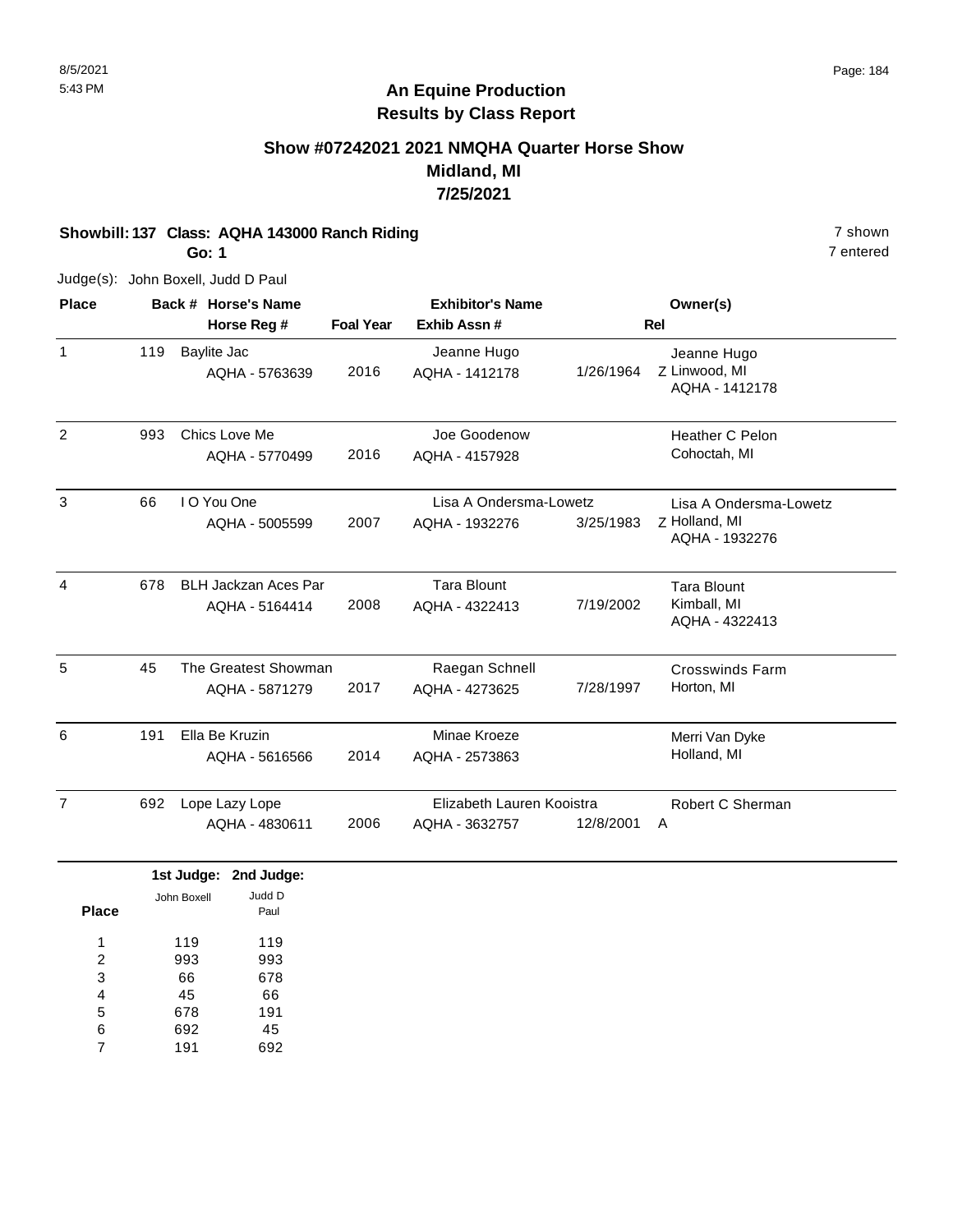3 entered

## **An Equine Production Results by Class Report**

## **Show #07242021 2021 NMQHA Quarter Horse Show Midland, MI 7/25/2021**

### **Showbill: 138 Class: AQHA 243002 L1 Amt Ranch Riding 3 shown 3 shown** 3 shown

**Go: 1**

| <b>Place</b> |     |             | Back # Horse's Name |                  | <b>Exhibitor's Name</b>   |           | Owner(s)                        |
|--------------|-----|-------------|---------------------|------------------|---------------------------|-----------|---------------------------------|
|              |     |             | Horse Reg #         | <b>Foal Year</b> | Exhib Assn#               |           | Rel                             |
| 1            | 66  |             | I O You One         |                  | Lisa A Ondersma-Lowetz    |           | Lisa A Ondersma-Lowetz          |
|              |     |             | AQHA - 5005599      | 2007             | AQHA - 1932276            | 3/25/1983 | Z Holland, MI<br>AQHA - 1932276 |
| 2            | 692 |             | Lope Lazy Lope      |                  | Elizabeth Lauren Kooistra |           | Robert C Sherman                |
|              |     |             | AQHA - 4830611      | 2006             | AQHA - 3632757            | 12/8/2001 | A                               |
| 3            | 697 |             | Dry Whiskey Whiz    |                  | Kaitlin Sanger            |           | Kaitlin Sanger                  |
|              |     |             | AQHA - 5846876      | 2017             | AQHA - 4312134            | 4/13/2000 | Z Wheeler, MI<br>AQHA - 4312134 |
|              |     | 1st Judge:  | 2nd Judge:          |                  |                           |           |                                 |
| <b>Place</b> |     | John Boxell | Judd D<br>Paul      |                  |                           |           |                                 |
|              |     | 66          | 66                  |                  |                           |           |                                 |
| 2            |     | 692         | 692                 |                  |                           |           |                                 |
| 3            |     | 697         | 697                 |                  |                           |           |                                 |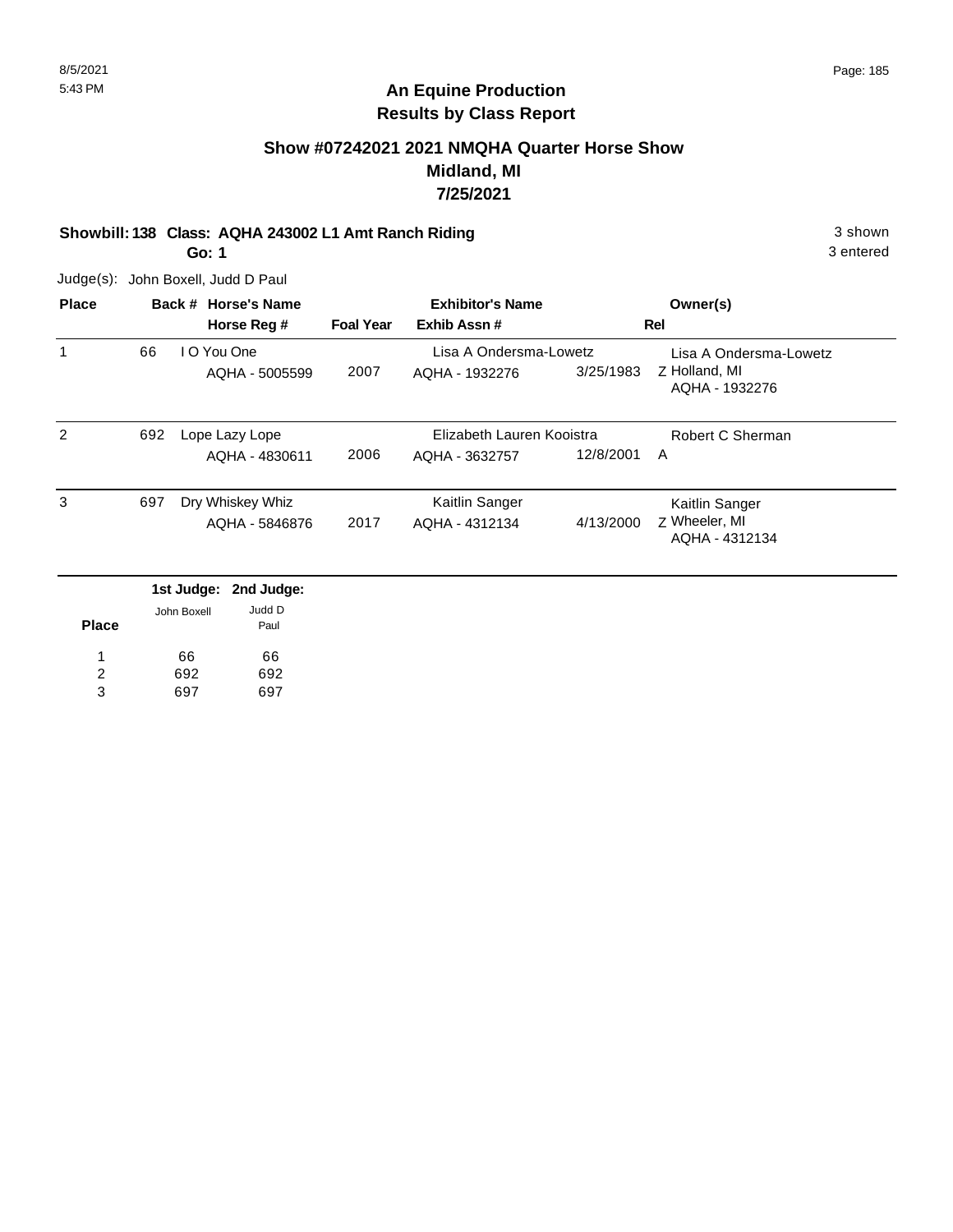## **An Equine Production Results by Class Report**

## **Show #07242021 2021 NMQHA Quarter Horse Show Midland, MI 7/25/2021**

### **Showbill: 139 Class: AQHA 243000 Amt Ranch Riding 3 shown 3 shown** 3 shown

**Go: 1**

3 entered

| <b>Place</b>        |     |             | Back # Horse's Name           |                  | <b>Exhibitor's Name</b>       |           | Owner(s)                                       |
|---------------------|-----|-------------|-------------------------------|------------------|-------------------------------|-----------|------------------------------------------------|
|                     |     |             | Horse Reg #                   | <b>Foal Year</b> | Exhib Assn#                   |           | Rel                                            |
| $\mathbf{1}$        | 119 |             | Baylite Jac<br>AQHA - 5763639 | 2016             | Jeanne Hugo<br>AQHA - 1412178 | 1/26/1964 | Jeanne Hugo<br>Z Linwood, MI<br>AQHA - 1412178 |
| 2                   | 66  |             | I O You One                   |                  | Lisa A Ondersma-Lowetz        |           | Lisa A Ondersma-Lowetz                         |
|                     |     |             | AQHA - 5005599                | 2007             | AQHA - 1932276                | 3/25/1983 | Z Holland, MI<br>AQHA - 1932276                |
| 3                   | 692 |             | Lope Lazy Lope                |                  | Elizabeth Lauren Kooistra     |           | Robert C Sherman                               |
|                     |     |             | AQHA - 4830611                | 2006             | AQHA - 3632757                | 12/8/2001 | A                                              |
|                     |     |             | 1st Judge: 2nd Judge:         |                  |                               |           |                                                |
| <b>Place</b>        |     | John Boxell | Judd D<br>Paul                |                  |                               |           |                                                |
|                     |     | 119         | 119                           |                  |                               |           |                                                |
| $\overline{c}$<br>3 |     | 66<br>692   | 66<br>692                     |                  |                               |           |                                                |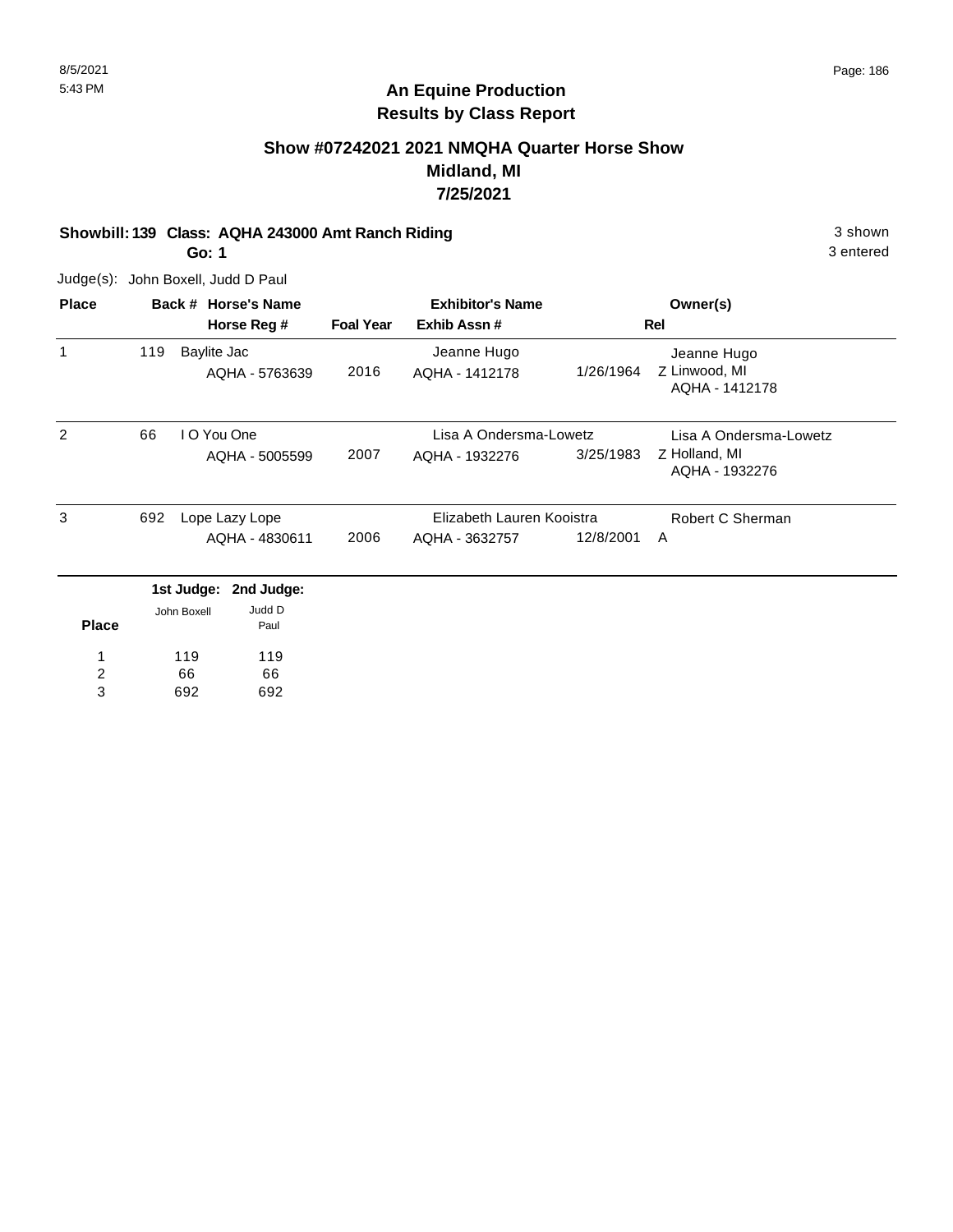## **An Equine Production Results by Class Report**

## **Show #07242021 2021 NMQHA Quarter Horse Show Midland, MI 7/25/2021**

### **Showbill: 140 Class: AQHA 443002 L1 Youth Ranch Riding** 1 Shown 1 shown

**Go: 1**

1 entered

| <b>Place</b> |     | Back # Horse's Name                    |                  | <b>Exhibitor's Name</b>       |                  | Owner(s)                                     |
|--------------|-----|----------------------------------------|------------------|-------------------------------|------------------|----------------------------------------------|
|              |     | Horse Reg #                            | <b>Foal Year</b> | Exhib Assn#                   | <b>Birthdate</b> | Rel                                          |
|              | 678 | BLH Jackzan Aces Par<br>AQHA - 5164414 | 2008             | Tara Blount<br>AQHA - 4322413 | 7/19/2002        | Tara Blount<br>Kimball, MI<br>AQHA - 4322413 |

|              |             | 1st Judge: 2nd Judge: |
|--------------|-------------|-----------------------|
|              | John Boxell | Judd D                |
| <b>Place</b> |             | Paul                  |
| $\mathbf{1}$ | 678         | 678                   |